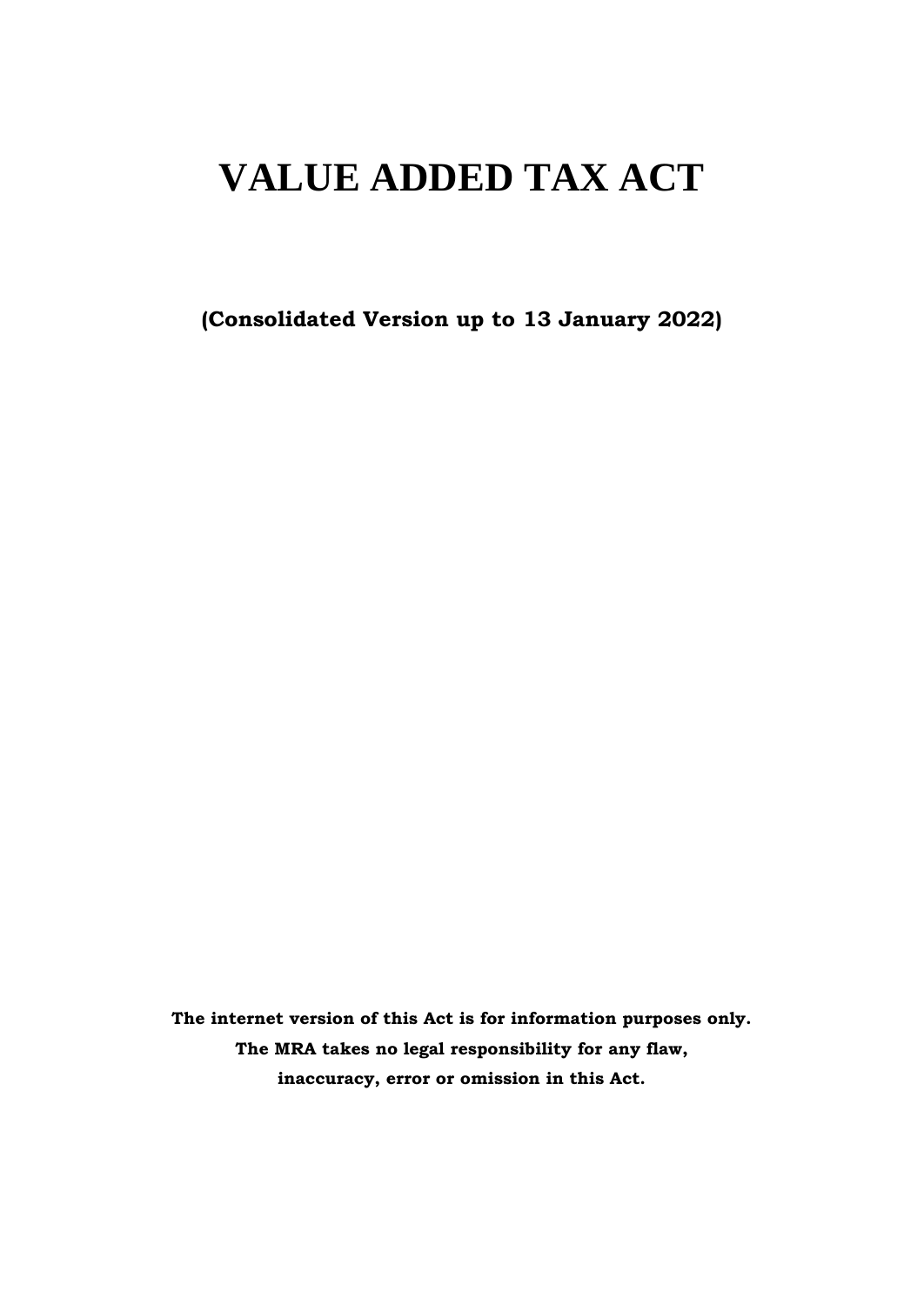# **VALUE ADDED TAX ACT**

#### ARRANGEMENT OF SECTIONS

*Section*

#### **PART I- PRELIMINARY**

- 1. Short title
- 2. Interpretation
- 3. Meaning of business
- 4. Meaning of supply
- 5. Time of supply
- 6. Application of the Act

#### **PART II - ADMINISTRATION**

- 7. [*Commissioner for Value Added Tax]* Deleted **<sup>1</sup>\***
- 8. Confidentiality

#### **PART III - LIABILITY TO VALUE ADDED TAX**

- 9. Charge to value added tax
- 9A. Deferred payment of VAT at importation
- 10. Rate of VAT
- 11. Zero-rating
- 12. Value of taxable supplies
- 13. Value of imported goods
- 14. Reverse charge on supply of services received from abroad

## **PART IIIA–LIABILITY TO VALUE ADDED TAX ON DIGITAL OR ELECTRONIC SERVICES**

- 14A. Interpretation of Part IIIA
- 14B. Foreign supplier to charge VAT

#### **PART IV - REGISTRATION**

- 15. Compulsory registration
- 15A Penalty for failure to apply for compulsory registration**<sup>2</sup>\***
- 16. Voluntary registration
- 16A. Application for registration through CBRIS
- 17. Certificate of registration
- 17A. Increase in amount specified for compulsory registration
- 18. Cancellation of registration

#### **PART V - RECORD AND VAT INVOICE**

- 19. Record
- [*19A. Use of electronic fiscal device*] Repealed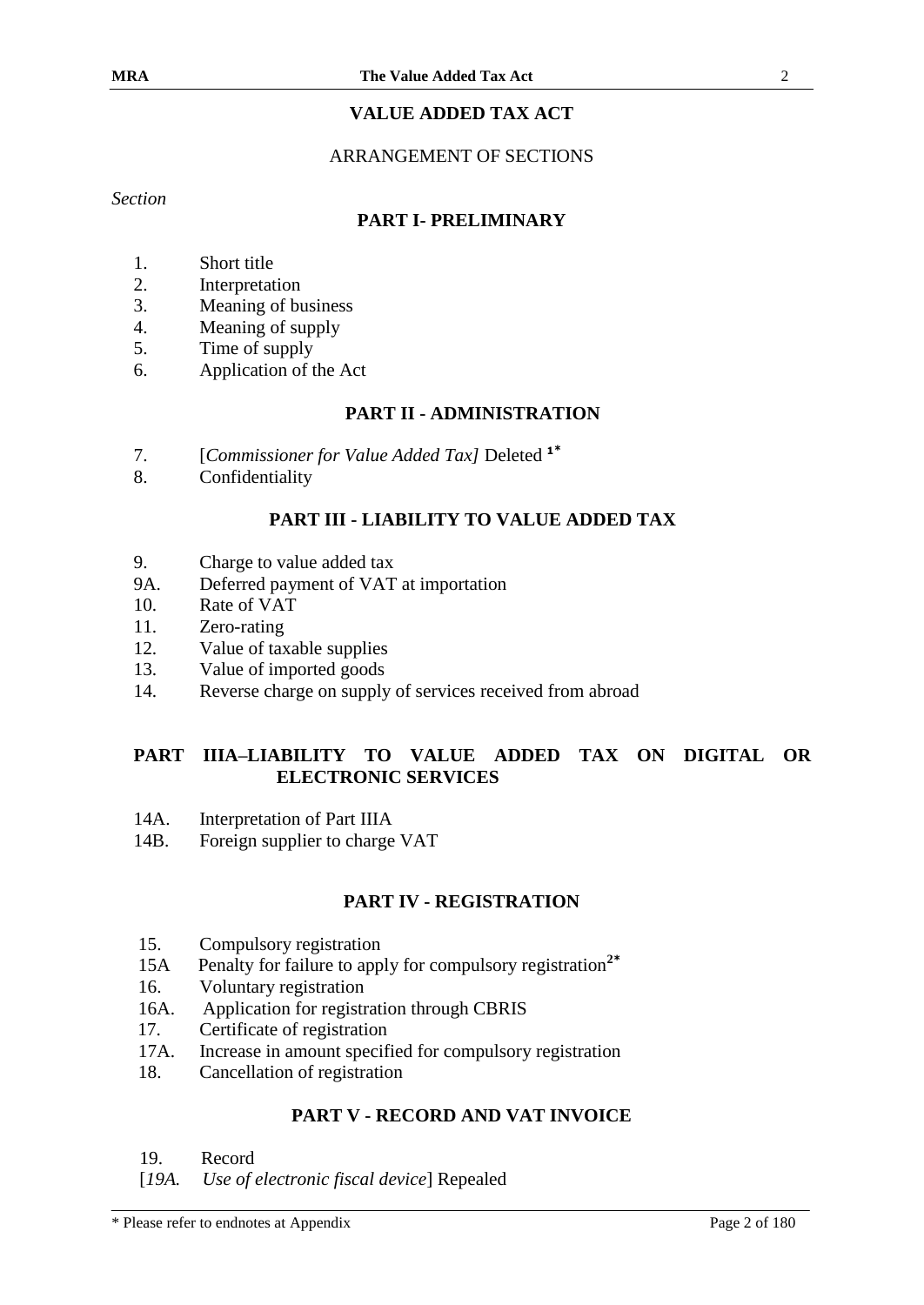#### 20. VAT invoice

# **PART VA – ELECTRONIC FISCAL DEVICE AND E-INVOICING SYSTEM**

- 20A. Use of electronic fiscal device
- 20B. Penalty for failure to use electronic fiscal device
- 20C. Penalty for misuse of or tampering with electronic fiscal device
- 20D. Objection to claim
- 20E. Failure to use electronic fiscal device
- 20F. Misuse of or tampering with electronic fiscal device

# **PART VI - RETURN, PAYMENT AND REPAYMENT OF TAX**

- 21. Credit for input tax against output tax
- 22. Return and payment of tax
- 23. Tax liability prior to date of registration
- 24. Repayment of tax
- 25. Change in taxable period
- 26. Penalty for non-submission of return by due date**<sup>3</sup>\***
- 26A. Penalty for failure to join electronic system **<sup>4</sup>\***
- 27. Penalty for late payment of tax
- 27A. Interest on tax unpaid or amount repaid or refunded in excess **<sup>5</sup>\***

# **PART VIA – PUBLIC SECTOR AGENCY TO DEDUCT AN AMOUNT FROM VAT**

- 27B. Interpretation of Part VIA
- 27C. Obligation of public sector agency

# **PART VIB – VAT RELATING TO SMALL ENTERPRISE**

- 27D. Interpretation of Part VIB
- 27E. VAT annual accounting system
- 27F. Records
- 27G. Change in accounting system

# **PART VII - POWERS OF DIRECTOR-GENERAL**

- 28. Power to require information
- 28A. Act or thing in respect of period before 4 years preceding last day of taxable period
- 29. Obligation to furnish information
- 30. Use of computer system
- 31. Production of books and records
- 32. Power to inspect books, records and goods
- 32 A. Power to access computers and other electronic services**<sup>6</sup>\***
- 33. Time limit to require information, books or records
- 34. Power to require security
- 34A. Power to waive penalty or interest**<sup>7</sup>\***
- 35. Warrant to search and seize
- 36. Proceedings for temporary closing down of business
- 36A Anti-avoidance provisions**<sup>8</sup>\***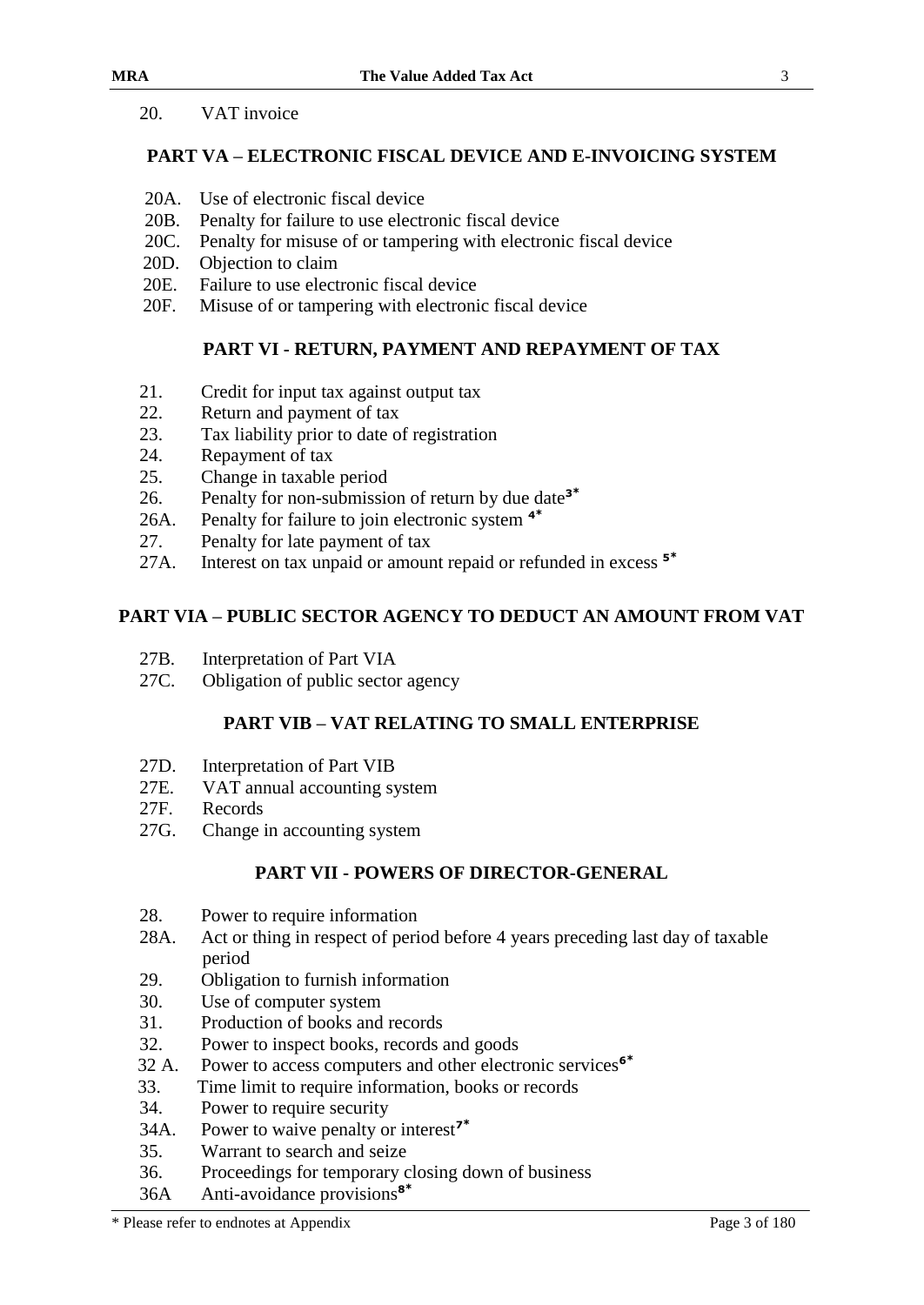# **PART VIII - ASSESSMENTS, OBJECTIONS AND REVIEW OF ASSESSMENTS<sup>9</sup>\***

- 37. Director-General may make assessments**<sup>10</sup>\***
- 37A. Penalty on amount claimed in assessment**<sup>11</sup>\***
- 37B. Validity of notice of assessment or determination
- 37C. Additional assessment
- 38. Objection to assessments
- 39. Determination of objections
- 40. Representations to Assessment Review Committee
- 41. Conclusiveness of assessments

#### **PART IX - RECOVERY OF TAX**

- 42. Priority for VAT charged by a registered person
- 43. Recovery of unpaid tax and special levy
- [*44. Recovery of tax by distress and sale*] Repealed
- [*45. Inscribed privilege*] Repealed
- [*46. Uninscribed privilege*] Repealed
- [*47. Contrainte]* Repealed
- [*48. No limitation of action for recovery of tax]* Repealed

#### **PART IXA – [***COMMISSIONER, LARGE TAXPAYER DEPARTMENT* **] Deleted<sup>12</sup>**\*

- 48A. [*Interpretation of Part IX A*] Deleted
- 48B [*Administration of Value Added Tax enactments by Commissioner, Large Taxpayer Department*] Deleted

#### **PART X - VAT RELATING TO BONDED WAREHOUSES, FREEPORT ZONE AND DUTY FREE SHOPS OR SHOPS UNDER THE DEFERRED DUTY AND TAX SCHEME<sup>13</sup>\***

- 49. VAT relating to a bonded warehouse or an excise warehouse
- 50. VAT relating to a freeport zone
- 51. [*VAT relating to an export processing zone*] Deleted**<sup>14</sup>\***
- 52. [*VAT relating to a pioneer status enterprise]* Deleted**<sup>15</sup>\***
- 53. VAT relating to a duty free shop or shop under the Deferred Duty and Tax Scheme.**<sup>16</sup>\***

# **PART XA - SOLIDARITY LEVY<sup>17</sup>**\*

- 53A. Purpose of solidarity levy**<sup>18</sup>\***
- 53B. Liability to solidarity levy**<sup>19</sup>\***
- 53C Payment of solidarity levy**<sup>20</sup>\***
- 53D Circumstances in which no levy is payable**<sup>21</sup>\***
- 53E Adjustment of levy**<sup>22</sup>\***
- 53F Late payment of levy**<sup>23</sup>\***
- 53G Assessment and recovery of levy**<sup>24</sup>\***
- 53h Interpretation**<sup>25</sup>\***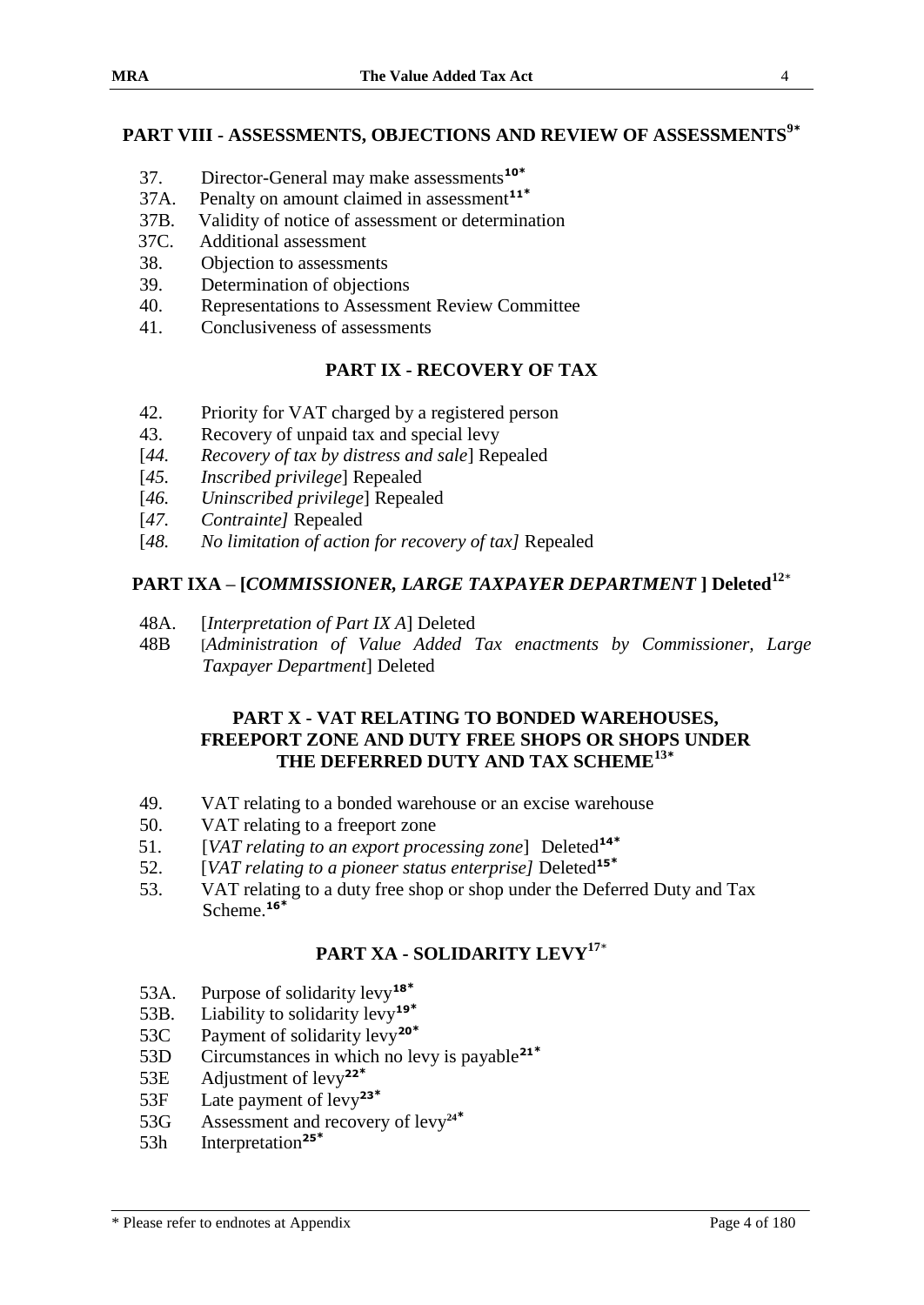#### **PART XB – SPECIAL LEVY ON BANKS**

- 53I Interpretation
- 53J Liability to special levy
- 53K Late payment of special levy
- 53L Assessment and recovery of special levy

#### **PART XI - OFFENCES**

- 54. Failure to register or pay tax
- 55. Failure to submit return and pay tax
- 56. Failure to keep records or to issue VAT invoice
- 57. Incorrect return or information
- 58. False returns, books, records or VAT invoices
- 59. Other offences
- 60. Penalties for offences
- 61. Compounding of offences
- 62. Tax payable notwithstanding prosecution

## **PART XII - MISCELLANEOUS**

- 63. Cessation or transfer of business
- 63A. Tax liability of principal officer of private company
- 64. Tax liability of appointed person
- 65. Refund of tax
- 65A. Refund of VAT to persons other than registered persons
- 65B. Refund of VAT to diplomatic missions and agents
- 65C. Refund of VAT to persons on residential building, house or apartment
- 65D. Time limit for refund and payment of interest
- *65E. [Contributions to Film Promotion Fund]* **Deleted**
- 66. Exempt bodies or persons
- 67. Erroneous refund, exemption or reduction
- 68. Service of documents
- 69. Admissibility of documents produced by computer
- 69A. Rulings**<sup>26</sup>\***
- 69B. Statement of Practice
- 70. Jurisdiction of Magistrate
- 71. Burden of proof
- 72. Regulations
- 73. Transitional provisions
- 74. Consequential amendments
- 75. Repeal and savings
- 76. Commencement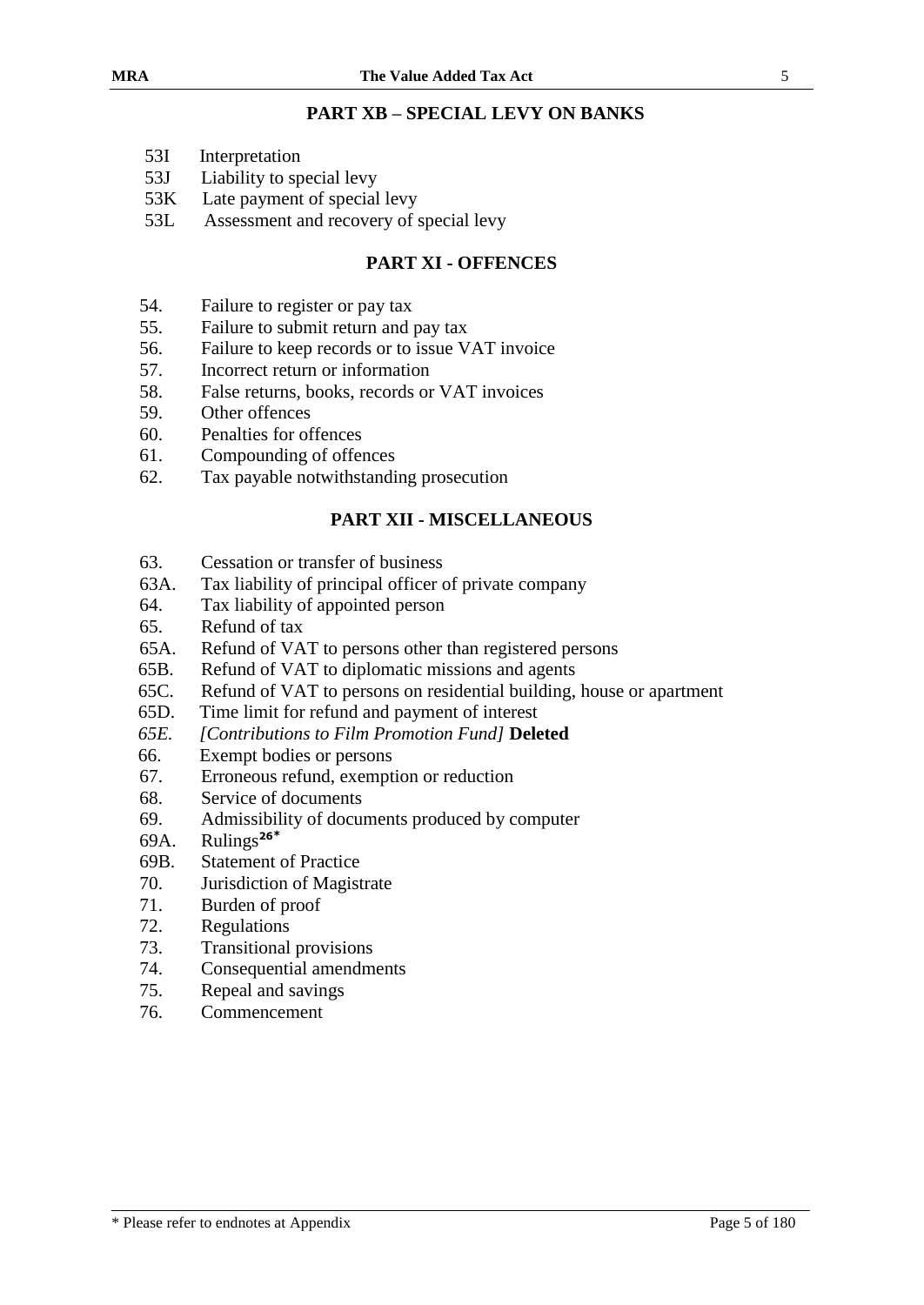#### **An Act**

# **To provide for the replacement of the sales tax on goods by a value added tax on goods and services and for the purposes connected therewith and incidental thereto.**

ENACTED by the Parliament of Mauritius, as follows -

#### **PART I - PRELIMINARY**

#### **1. Short title**

This Act may be cited as the Value Added Tax Act 1998.

#### **2. Interpretation**

In this Act -

"appointed day" means 7 September 1998;

"Authority" means the Mauritius Revenue Authority established under the Mauritius Revenue Authority Act 2004;**<sup>27</sup>\***

"business" has the meaning given to it by section 3;

"business registration number" has the same meaning as in the Business Registration Act;**<sup>28</sup>\***

"CBRIS" has the same meaning as in the Companies Act;**<sup>29</sup>\***

"certificate" means a certificate of registration issued under section 17;

"CO2 levy" has the same meaning as in the Excise Act;**<sup>30</sup>\***

[*"Commissioner"* ] Definition deleted**<sup>31</sup>\***

[*"Committee"*] Definition deleted**<sup>32</sup>\***

[*"Customs"* ] Definition deleted**<sup>33</sup>\***

"customs duty" means the duty leviable under the Customs Act 1988 and the Customs Tariff Act;

"customs laws" has the same meaning as in the Customs Act 1988;

"customs value", in relation to goods, means the value as determined under the Customs Act 1988;

"Director-General" means the Director-General of the Authority;**<sup>34</sup>\***

"document" means any document and includes information stored in a computer, disc,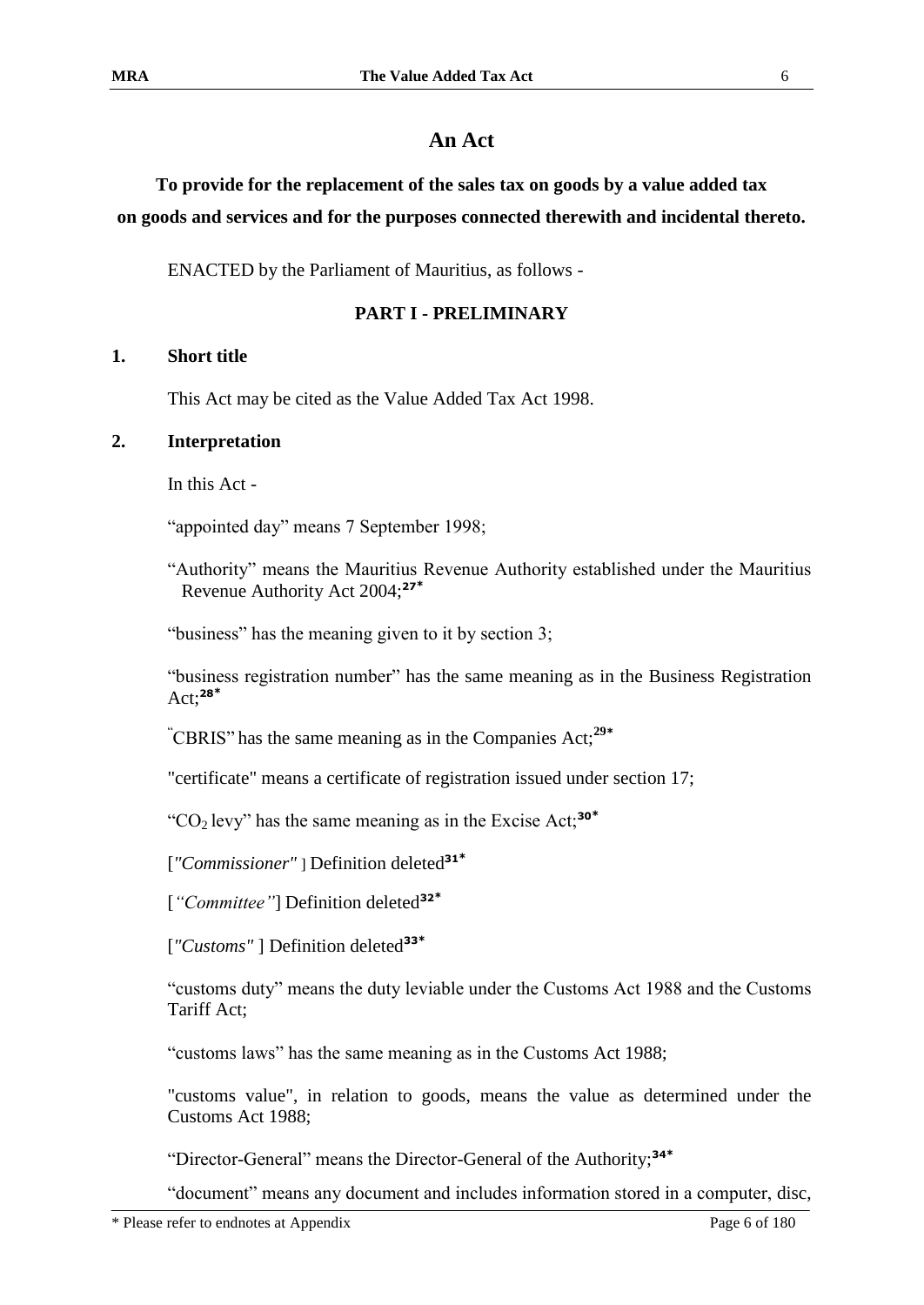cassette, or on microfilm, or preserved by any mechanical or electronic device;

"duty free shop" has the same meaning as in the Customs Act 1988;

"departing citizen of Mauritius" means a citizen of Mauritius who holds –

- (a) a valid passport; and
- (b) a valid ticket for travel by air or sea to a foreign airport or port;

"Economic Development Board" means the Economic Development Board established under the Economic Development Board Act 2017;**35\***

"excise duty" means the excise duty chargeable under the Excise Act 1994 on the excisable goods specified in Part I of the First Schedule to that Act;

"exempt supply" means a supply of such goods or services exempted from the payment of VAT as are specified in the First Schedule;

[*"export enterprise"* ] Definition deleted**<sup>36</sup>\***

[*"export processing zone"* ] Definition deleted**<sup>37</sup>\***

"freeport zone" has the same meaning as in the Freeport Act 1992;

"goods"-

- (a) means any movable or immovable property; and
- (b) includes animals; but
- (c) does not include money;
- "hire purchase agreement" has the same meaning as in the Hire Purchase and Credit Sale Act;

"import" means bring or cause to be brought within Mauritius;

"input tax", in relation to a taxable person, means -

- (a) VAT charged on the supply to him of any goods or services; and
- (b) VAT paid by him on the importation of any goods,

being goods or services used or to be used in the course or furtherance of his business;

"input tax allowable" means the input tax allowable under section 21;

"invoice" -

(a) means a document notifying an obligation to make payment; and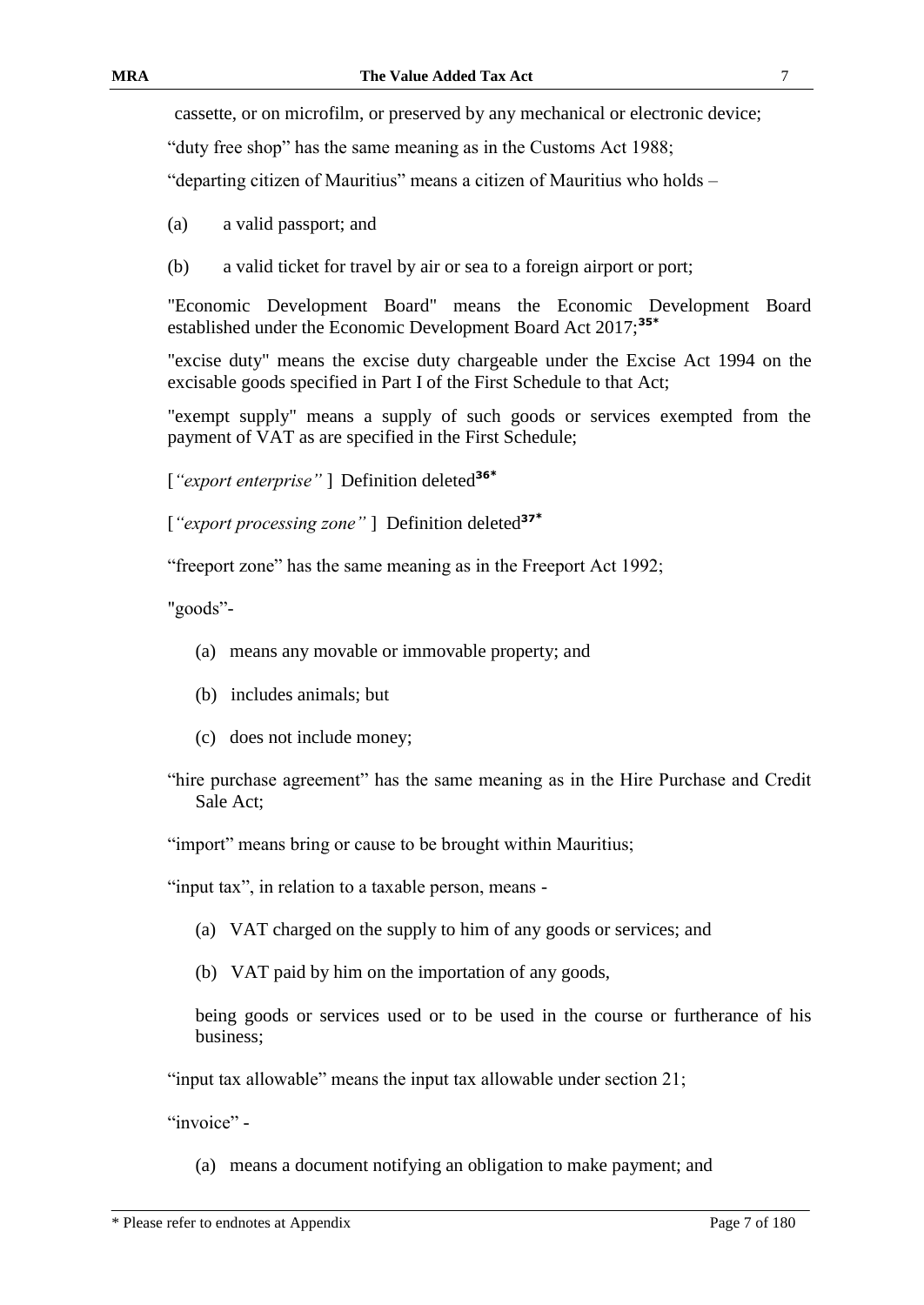- 
- (b) includes any document similar to an invoice; but
- (c) does not include a VAT invoice;
- "levy on energy consumption" means the levy chargeable under section 3E of the Excise Act;**<sup>38</sup>\***
- "local authority" has the same meaning as in the Local Government Act 1989;
- "MID levy"**39\*** means the MID levy chargeable under section 3A of the Excise Act;
- "Minister" means the Minister to whom responsibility for the subject of finance is assigned;
- "money" includes currencies whether of Mauritius or any other country but does not include a collector's piece, investment article or item of numismatic interest;

"non-resident",**<sup>40</sup>\***

- (a) in the case of an individual, means a person
	- (i) whose permanent place of abode is outside Mauritius; and
	- (ii) who is outside Mauritius at the time the services are supplied;
- (b) in the case of any other person
	- (i) means a person whose centre of economic interest is located outside Mauritius; and
	- (ii) includes a company incorporated in Mauritius in so far as its banking transactions carried out through a permanent establishment outside Mauritius are concerned; but
	- (iii) does not include a company incorporated outside Mauritius in so far as its banking transactions carried out through a permanent establishment in Mauritius are concerned;

"officer" means an officer of the Authority;**<sup>41</sup>\***

- "output tax", in relation to a taxable person, means VAT on the taxable supplies he makes in the course or furtherance of his business;
- "person" includes any *société*, trust, economic entity or similar organisation, club or association, Ministry or Government department and any local authority;

"private company" has the same meaning as in the Companies Act;**<sup>42</sup>\***

"qualified auditor" has the same meaning as in the Companies Act 1984;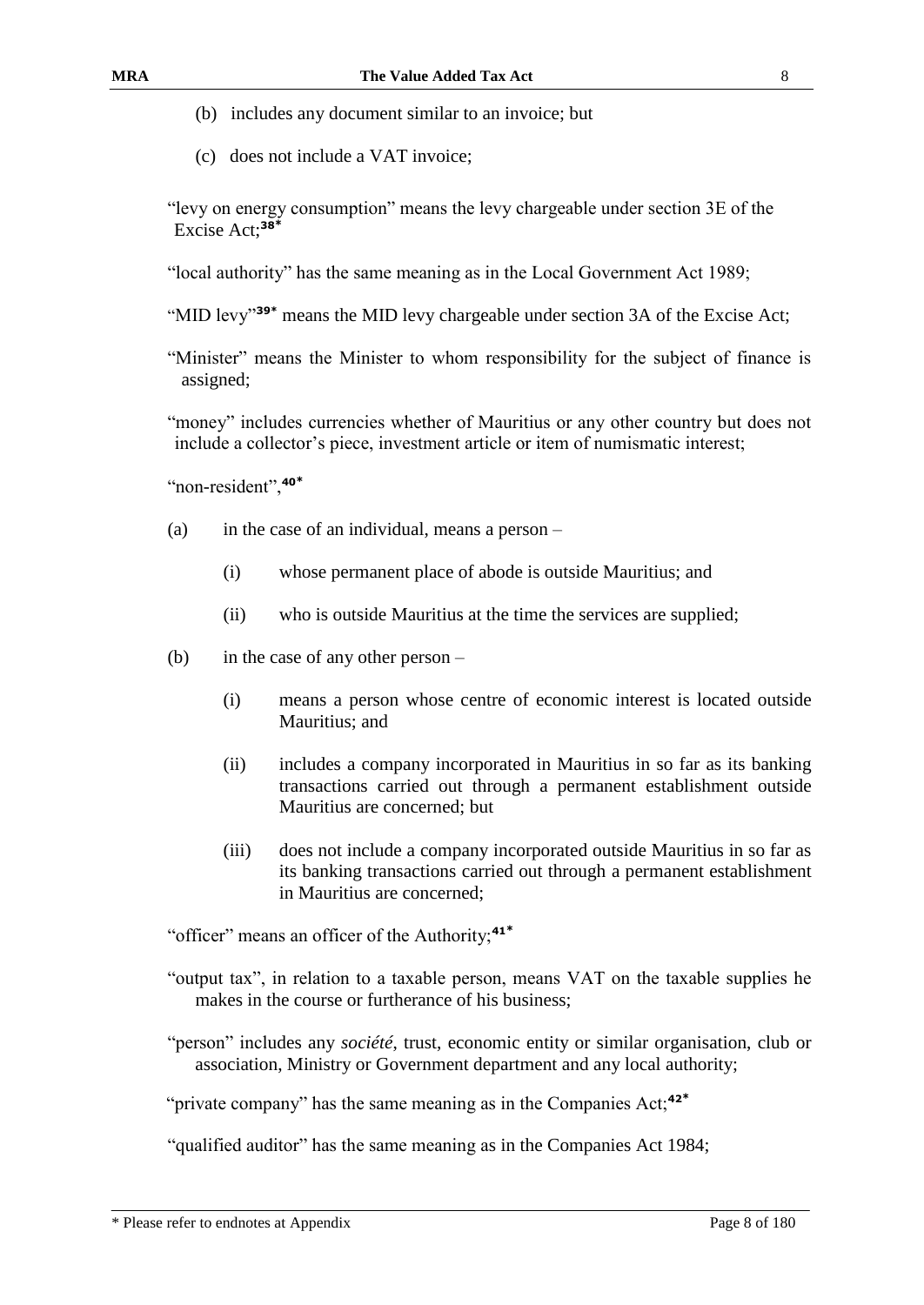"quarter" means a period of 3 months ending at the end of March, June, September or December;

"registered person" means a person who is registered under section 15 or 16;

"record" -

- (a) means a record specified in section 19; and
- (b) includes copies of VAT invoice specified in section 20;

"return" means a return specified in section 22;

"services" means anything which is not goods or money;

"small enterprise" means a person whose annual turnover does not exceed 10 million rupees;**<sup>43</sup>\***

"*société"* -

- (a) means a *société* formed under any enactment in Mauritius; and
- (b) includes -
- (i) a *société de fait* or a *société en participation*;
- (ii) a joint venture; or
- (iii) a *société* or partnership formed under the law of a foreign country;

"supply" has the meaning given to it by section 4;

"tax" -

- (a) means the value added tax specified in section 9; and
- (b) includes any penalty and any interest imposed under this Act; but**<sup>44</sup>\***
- (c) does not include any fine;

"taxable period", in relation to a taxable person, means -

- (a) in the case where his annual turnover of taxable supplies exceeds the amount specified in the Second Schedule, a month or part of a month; or
- (b) in any other case, a quarter or part of a quarter;

"taxable person" -

(a) means any person who is required to be registered under section 15; and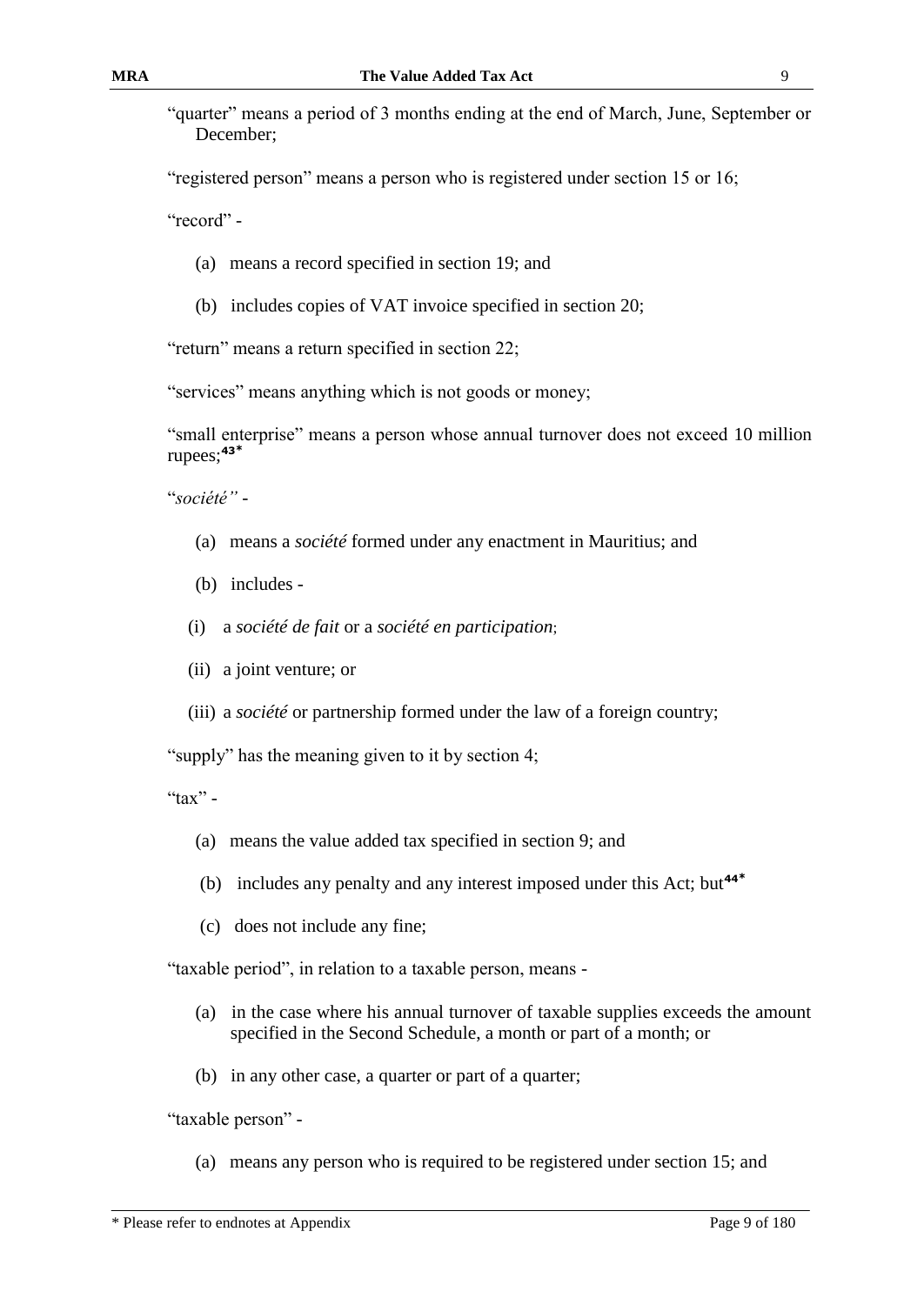- (b) includes a registered person;
- "taxable supply" means a supply of goods in Mauritius, or a supply of services performed or utilised in Mauritius; and
	- (a) includes a supply which is zero-rated; but
	- (b) does not include an exempt supply,

made by a taxable person in the course or furtherance of his business;

- [*"traveller"* ] Definition deleted**<sup>45</sup>\***
- ["*Tribunal*"] Definition deleted; **46\***

"trust" means any trust constituted under any enactment;

"value added tax" means the value added tax charged in accordance with this Act;

- "VAT" means value added tax and any reference in this Act to VAT is a reference to value added tax;
- "VAT Exemption Card" means a card issued under item 9(b) of the Ninth Schedule;**<sup>47</sup>\***

"VAT invoice" -

- (a) means a VAT invoice under section 20; but
- (b) does not include a receipt or invoice under section 19;
- "VAT Registration Number" means the VAT Registration Number allocated to a person under section 17;

"visitor" means a person holding - **48\***

- (a) a foreign passport; and
- (b) a valid ticket for travel by air or sea to a foreign airport or port.

#### **3. Meaning of business**

- (1) In this Act, "business"
	- (a) means
		- (i) any trade, commerce or manufacture, profession, vocation or occupation; or
		- (ii) any other activity in the nature of trade, commerce or manufacture, profession, vocation or occupation; and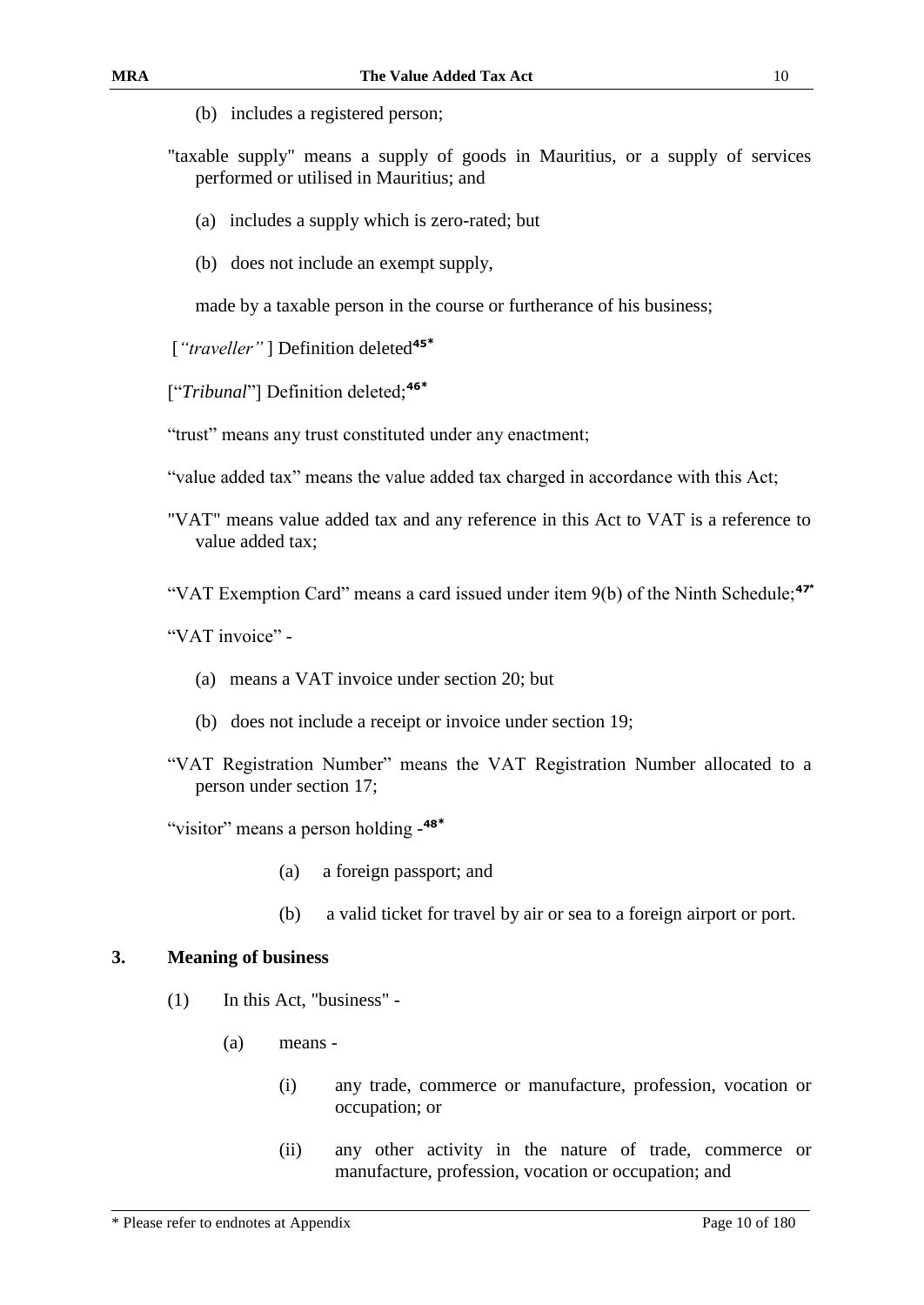(b) includes any activity carried on by a person, whether or not for gains or profit, and which involves in part or in whole the supply of goods or services to other persons for a consideration.

(2) Anything done in connection with the termination or intended termination of a business is treated as being done in the course or furtherance of that business.

(3) Where in the case of a business carried on by a taxable person, goods forming part of the assets of the business are, under any power exercisable by another person, sold by the other in or towards satisfaction of a debt owed by the taxable person, they shall be deemed to be supplied by the taxable person in the course or furtherance of his business.

(4) The disposal of a business as a going concern, or of its assets or liabilities, whether or not in connection with its re-organisation or winding up, is a supply made in the course or furtherance of the business.

#### **4. Meaning of supply**

- (1) Subject to the other provisions of this Act, "supply" means
	- (a) in the case of goods, the transfer for a consideration of the right to dispose of the goods as the owner; or
	- (b) in the case of services, the performance of services for a consideration.

(2) Without prejudice to the provisions of the Third Schedule and to any regulations made under subsection (4) -

- (a) "supply" in this Act includes all forms of supply, but not anything done otherwise than for a consideration;
- (b) anything which is not a supply of goods but is done for a consideration (including, if so done, the granting, assignment or surrender of any right) is a supply of services.

(3) The Third Schedule shall apply for determining what is, or is to be treated as, a supply of goods or a supply of services.

(4) Without prejudice to section 72(1)(b), the Minister may, by regulations, amend the Third Schedule to provide, with respect to any transaction, whether -

- (a) it is to be treated as a supply of goods and not as a supply of services;
- (b) it is to be treated as a supply of services and not as a supply of goods; or
- (c) it is to be treated as neither a supply of goods nor a supply of services.
- (5) (a) A supply of goods incidental to the supply of services is part of the supply of the services.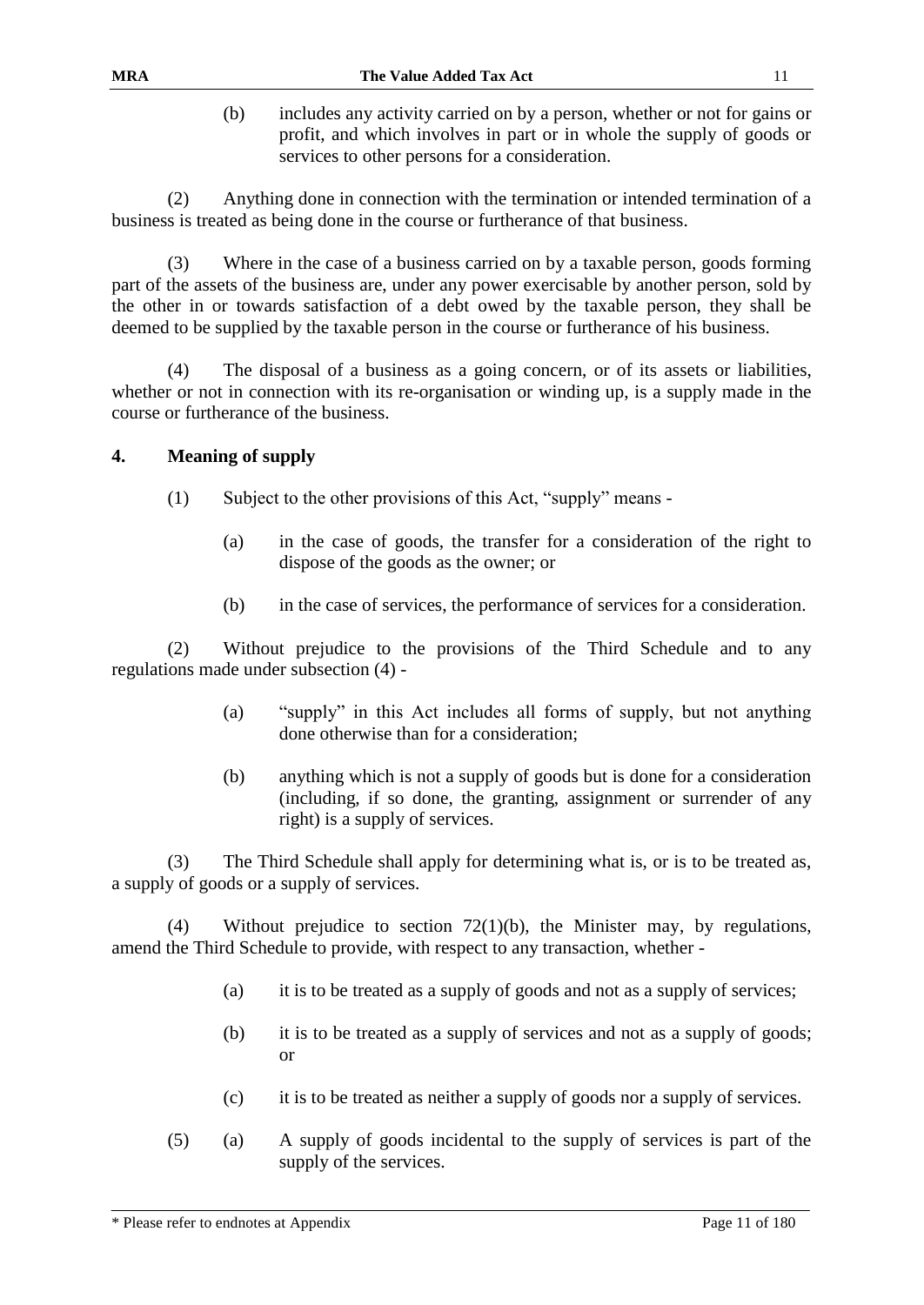- (b) A supply of services incidental to the importation of goods is part of the importation of the goods.
- (c) A supply of services incidental to the supply of goods is part of the supply of the goods.

(6) A supply of services made by a person in performing the duties of his office or employment is not a supply made by that person.

#### **5. Time of supply**

(1) Subject to the other provisions of this Act, a supply of goods or services shall be deemed to take place -

- (a) at the time an invoice or a VAT invoice in respect of that supply is issued by the supplier; or
- (b) at the time payment for that supply is received by the supplier,

whichever is the earlier.

(2) Where services are supplied for a continuous period under any enactment or agreement which provides for periodic payments, the services are treated as successively supplied for successive parts of the period as determined by the enactment or agreement and each successive supply shall be deemed to take place -

- (a) at the time an invoice or a VAT invoice in respect of that supply is issued by the supplier; or
- (b) at the time payment for that supply is received by the supplier,

whichever is the earlier.

(2A) Where services are provided to a Ministry, Government department, local authority or the Rodrigues Regional Assembly under a construction works contract, the supply shall be deemed to take place at the time payment for that supply is received by the supplier.**<sup>49</sup>\***

(2B) Subsection (2A) shall apply for the period starting on 1 October 2020 and ending on 30 September 2022.**<sup>50</sup>\***

(2C) For the purpose of subsection (2A) – **51\***

"construction works" –

(a) means civil construction, including construction or repair of any building, road or other structure or execution of any works contract; and

<sup>\*</sup> Please refer to endnotes at Appendix Page 12 of 180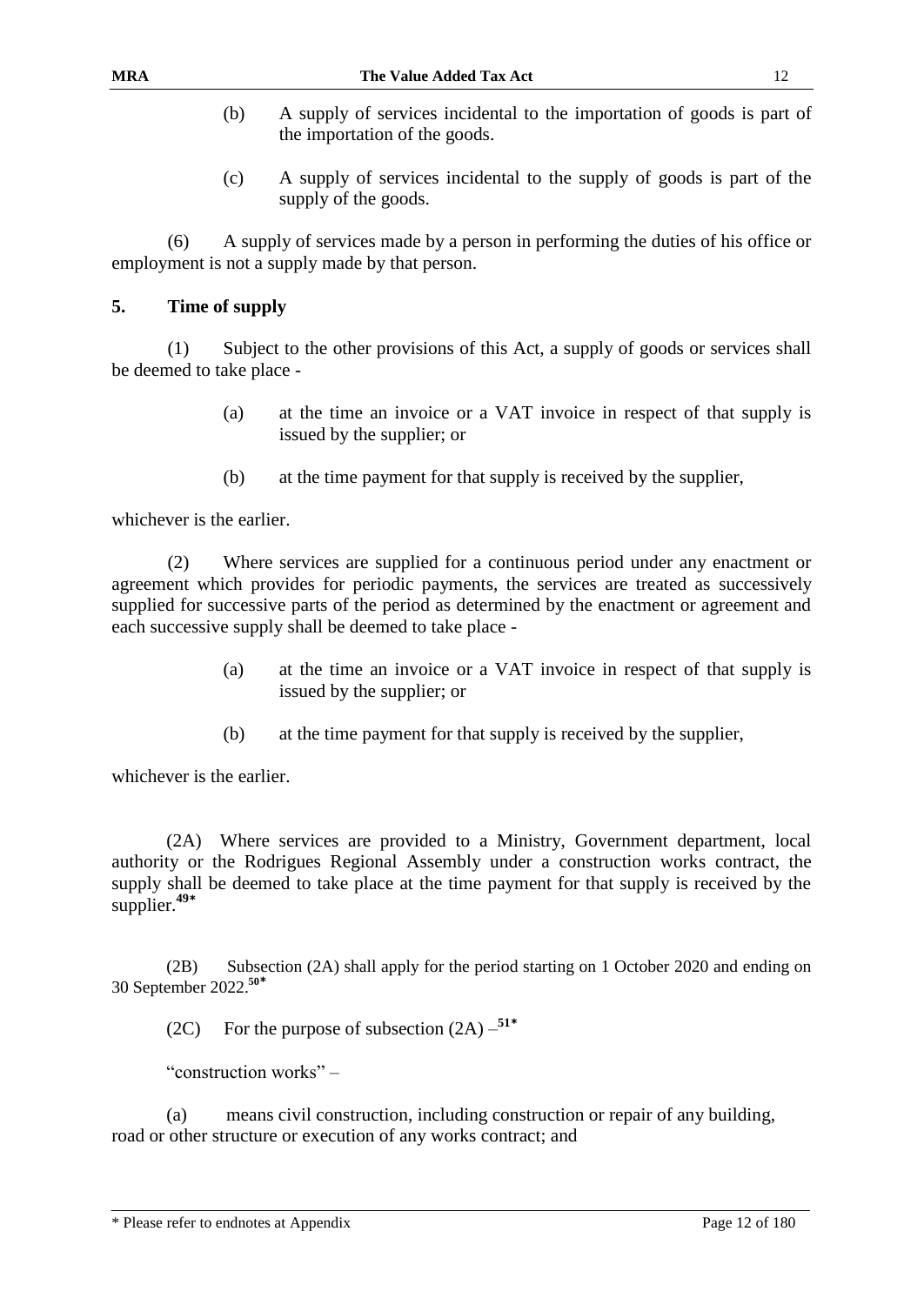(b) includes any mechanical or electrical works.

- (3) Where a taxable supply is made
	- (a) under a hire purchase agreement, the supply shall be treated as a supply of goods and it shall be deemed to be supplied at the time the agreement is made; or
	- (b) under a lease agreement, the supply shall be treated as a supply of services and it shall be deemed to be supplied -
		- (i) at the time an invoice or a VAT invoice in respect of that supply is issued by the supplier; or
		- (ii) at the time payment for that supply is received by the supplier, whichever is the earlier.

(4) Where any goods specified in Part II of the Seventh Schedule are supplied at the stage in the chain of distribution immediately before the retail stage, the time of supply of those goods shall, subject to subsection (1), be treated, for all intents and purposes, as if the supply at the retail stage has taken place.**<sup>52</sup>\***

(5) Notwithstanding the other provisions of this section, the Minister may, by regulations, make provision with respect to the time at which a supply is to be treated as taking place in cases where it is a supply of goods or services for a consideration, the whole or part of which, is payable periodically or from time to time, or at the end of any period.

#### **6. Application of the Act <sup>53</sup>\***

(1) This Act shall bind the State.

(2) Where in any enactment or agreement made before or after the commencement of this Act, it is provided that notwithstanding any other enactment a statutory corporation or any other person shall be exempt from the payment of the whole or part of any tax, that provision shall not be construed as an exemption from the payment of VAT under this Act.

#### **PART II - ADMINISTRATION**

#### **7. [***Commissioner for Value Added Tax***] Deleted<sup>54</sup>\***

#### **8. Confidentiality**

(1) Subject to subsection (2), every officer shall maintain the confidentiality of any return, assessment, document or other matter that comes to his knowledge or possession in the performance of his duties and functions under this Act and any regulations made thereunder.

(2) Except for the purposes of this Act, any other revenue law, the Prevention of Corruption Act 2002, the Economic Development Board Act or where so authorised to do so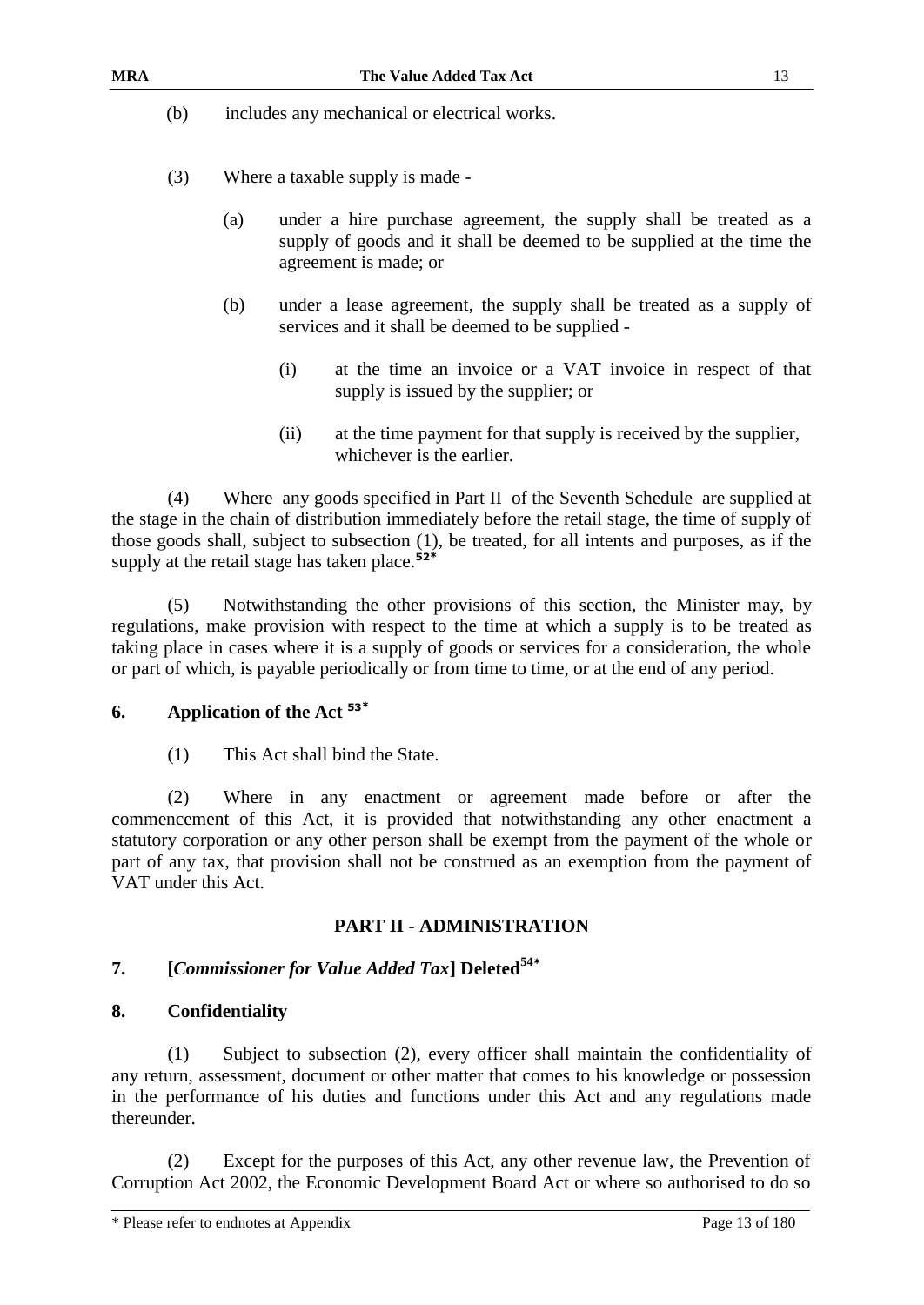by the Minister, no officer shall communicate to any person any matter relating to this Act and any regulations made thereunder.**<sup>55</sup>\***

(3) Any officer who, without lawful excuse, contravenes this section shall commit an offence and shall, on conviction, be liable to a fine not exceeding 5,000 rupees and to imprisonment for a term not exceeding 2 years.

# **PART III - LIABILITY TO VALUE ADDED TAX**

#### **9. Charge to value added tax**

(1) VAT shall be charged on any supply of goods or services made in Mauritius, where it is a taxable supply made by a taxable person in the course or furtherance of any business carried on by him.

(2) VAT on any taxable supply is a liability of the person making the supply and becomes due at the time of supply.

(3) Where food or drink, cooked or prepared in any manner, is supplied, such food or drink shall, notwithstanding the other provisions of this Act, be deemed to be a taxable supply.

- (4) Subject to the other provisions of this Act, every person who
	- (a) imports goods, other than goods specified in the First Schedule, shall pay a value added tax on those goods; or
	- (b) being a taxable person, makes taxable supplies, shall, after the end of the taxable period in which those supplies are made, pay to the Director-General, within such time as may be prescribed, a value added tax on those supplies.**<sup>56</sup>\***

(5) VAT on the importation of goods shall be charged, levied and payable as if it were customs duty, excise duty, MID levy,  $CO<sub>2</sub>$  levy or levy on energy consumption and as if all goods imported into Mauritius are dutiable and liable to customs duty , excise duty , MID levy , CO2 levy or levy on energy consumption**. 57\***

(6) Every taxable person shall be liable to pay to the Director-General VAT on all his taxable supplies as from the date he is required to be registered as a registered person under this Act.**58\***

(7) The liability under the Act of a *société*, club, association, or similar organisation, as a taxable person shall not be affected by any change in its associateship or membership, as the case may be.

(8) No person shall charge VAT on any supplies of goods or services he makes unless he is a registered person at the time the supplies are made.

- (9) Notwithstanding the other provisions of this section, where
	- (a) any goods specified in Part II of the Seventh Schedule; or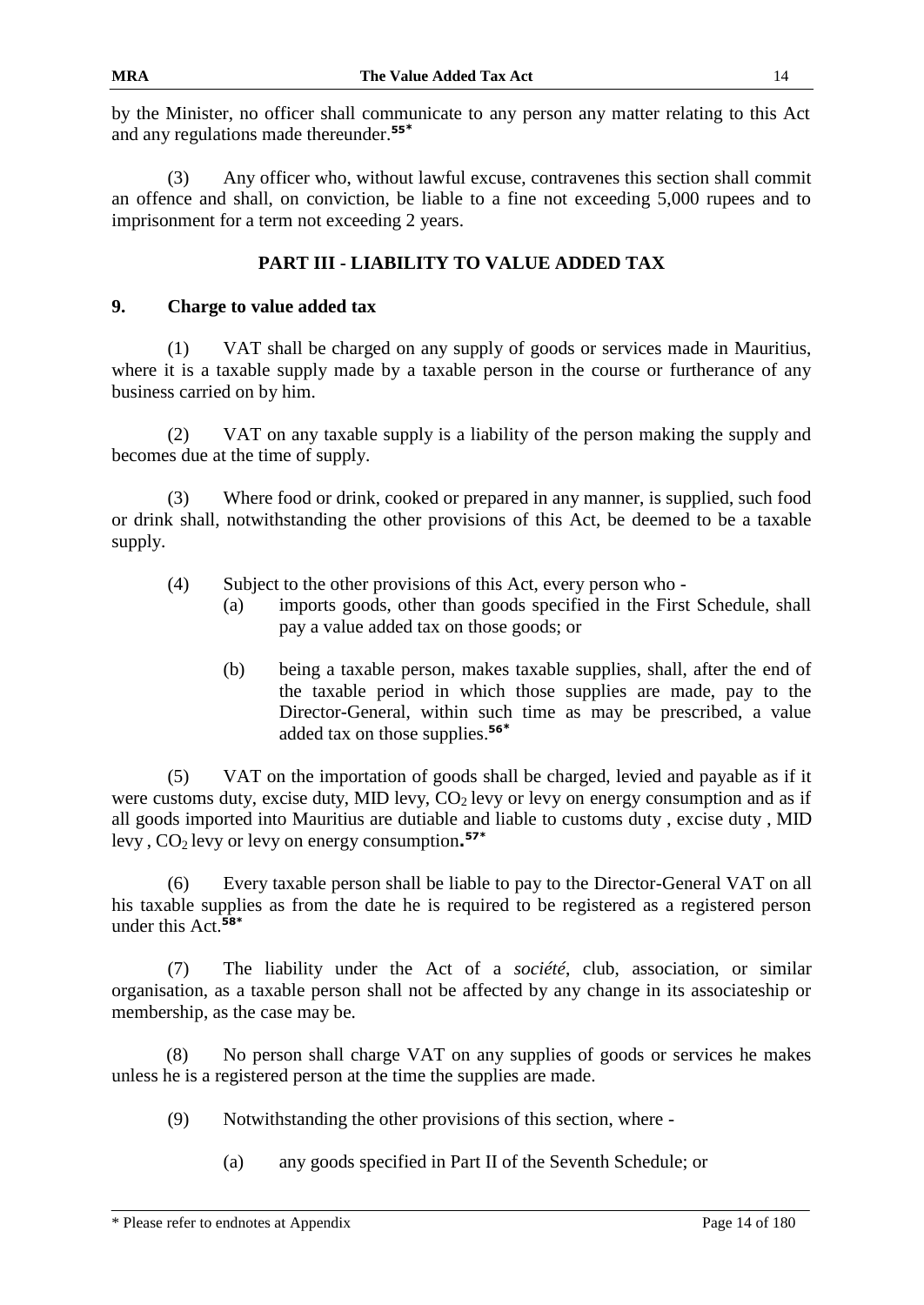(b) prepaid cards in respect of any services,

are supplied at any stage in the chain of distribution immediately before the retail stage, the supply shall be deemed to have been made at the retail stage and VAT on such supply shall be charged on such value as includes the retail margin.**<sup>59</sup>\***

## **9A. Deferred payment of VAT at importation<sup>60</sup>\***

(1) Notwithstanding section 9(4) and (5), the Director-General may defer payment of VAT at importation on capital goods, being plant and machinery, imported by a VAT registered person.

- (2) Where payment of VAT at importation has been deferred under subsection (1)-
	- (a) the VAT registered person shall, on submission of his return for the taxable period in which VAT is deferred, include the deferred VAT as output tax in his return;
		- (b) the deferred VAT shall, where it is declared as output tax in accordance with paragraph (a), be deemed to have been paid.

(3) Where VAT deferred at importation is not declared as output tax in the taxable period in which the VAT is deferred, the deferred VAT shall become due and payable and it shall be recovered under section 24A of the Customs Act.

#### **10. Rate of VAT**

(1) Subject to section 51, VAT shall be charged at the rate specified in the Fourth Schedule and shall be charged - **61\***

- (a) on any taxable supply by reference to the value of the supply as determined under section 12; and
- (b) on the importation of any goods, other than those specified in the First Schedule, by reference to the value of the goods as determined under section 13.

(2) Notwithstanding any other enactment or agreement and subject to subsections (3) and (4), where the rate of tax is varied before the supply of any goods or services takes place pursuant to section 5, the rate of tax on the supply of those goods or services shall be varied as from the date of the variation.**<sup>62</sup>\***

Where, in the course of the execution of a contract for the supply of any goods or services, the rate of tax is varied, the rate of tax on the supply of those goods or services shall be varied with respect to the remaining part of the contract as from the date of the variation.**<sup>63</sup>\***

(4) Where, in respect of a continuous supply of services, invoices are issued at regular intervals and the rate of tax is varied, the rate of tax on the supply of those services shall be varied as from the date of the variation.**64\***

\* Please refer to endnotes at Appendix Page 15 of 180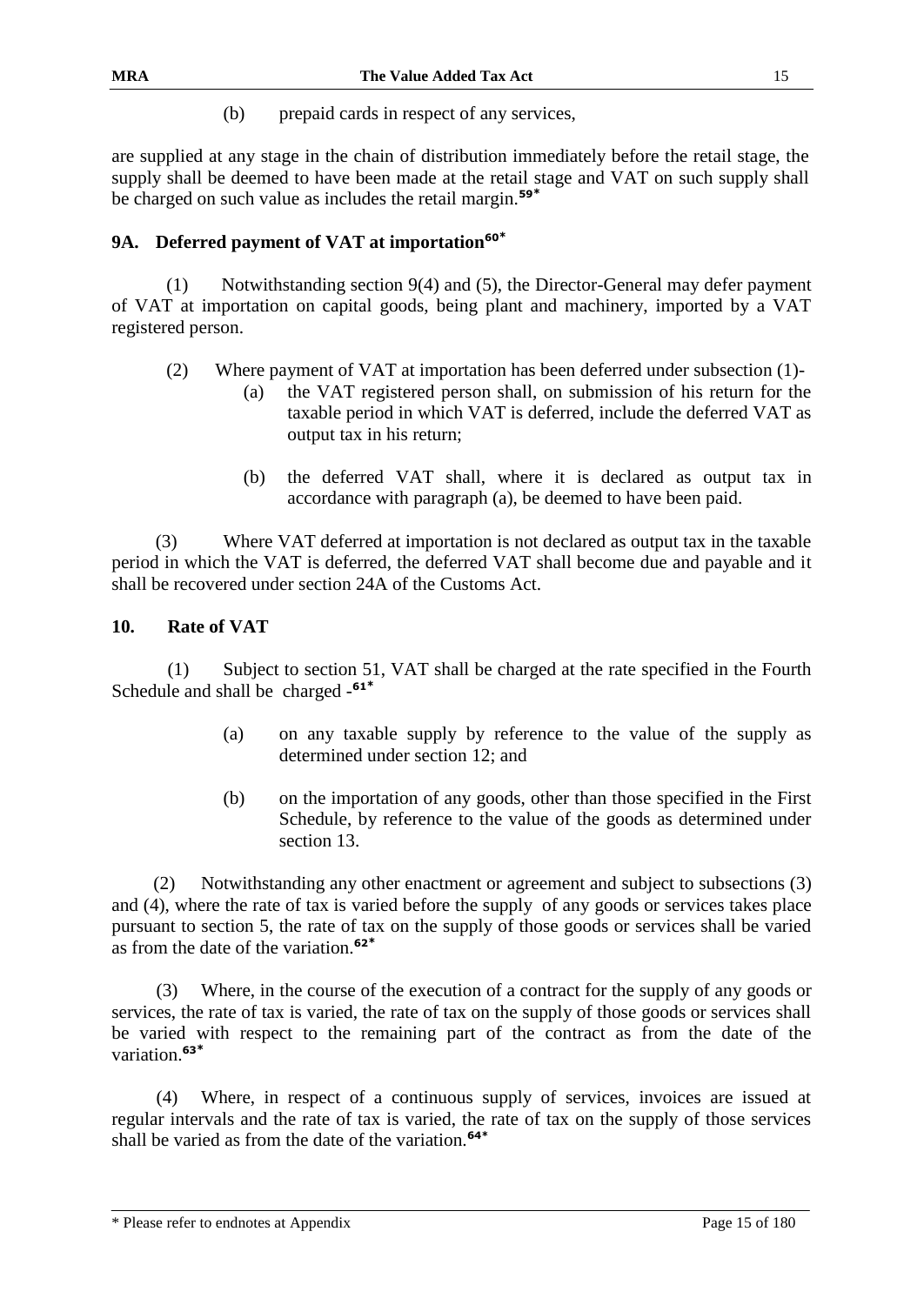#### **11. Zero-rating**

- (1) Where a taxable person supplies goods or services and the supply is zero-rated
	- (a) no VAT shall be charged on the supply; but
	- (b) it shall in all respects be treated as a taxable supply, and

accordingly the rate at which VAT is treated as charged on the supply shall be nil.

(2) A supply of goods or services is zero-rated by virtue of this section if the goods or services are of a description specified in the Fifth Schedule.

#### **12. Value of taxable supplies**

(1) For the purposes of this Act, the value of any taxable supply made by a taxable person shall, subject to the other provisions of this Act, be determined in accordance with the provisions of this section and shall be expressed in Mauritius currency **<sup>65</sup>\*** .

(2) If the supply is for a consideration in money, its value shall be taken to be such amount as, with the addition of the VAT chargeable, is equal to the consideration or such other amount as the Director-General may determine.**<sup>66</sup>\***

(3) The value of the supply shall be taken to be the open market value of the supply or such other amount as the Director-General may determine where the supply is –

- (a) for a consideration not consisting, or not wholly consisting, of money; or
- (b) not made in the course of an arm's length transaction.**<sup>67</sup>\***

(4) Where a taxable supply is not the only matter to which a consideration in money relates, the supply shall be deemed to be for such part of the consideration as is properly attributable to it.

(5) For the purposes of subsection (3), the open market value of a supply of goods or services shall be taken to be the amount that would fall to be taken as its value under subsection (2) if the supply were for such consideration in money as would be payable by a person who has no relationship with any person which would affect that consideration.

(6) Where a supply of any of the goods specified in Part I of the Seventh Schedule is made by a registered person - **68\***

- (a) at the stage in the chain of distribution immediately before the stage of retail, VAT shall be calculated on such value of the supply as excludes the retail margin.
- (b) at the stage of retail, VAT shall be calculated on the value of the supply as specified in paragraph (a).

(7) Where a supply of any of the goods specified in Part II of the Seventh Schedule is made by a registered person - **69\***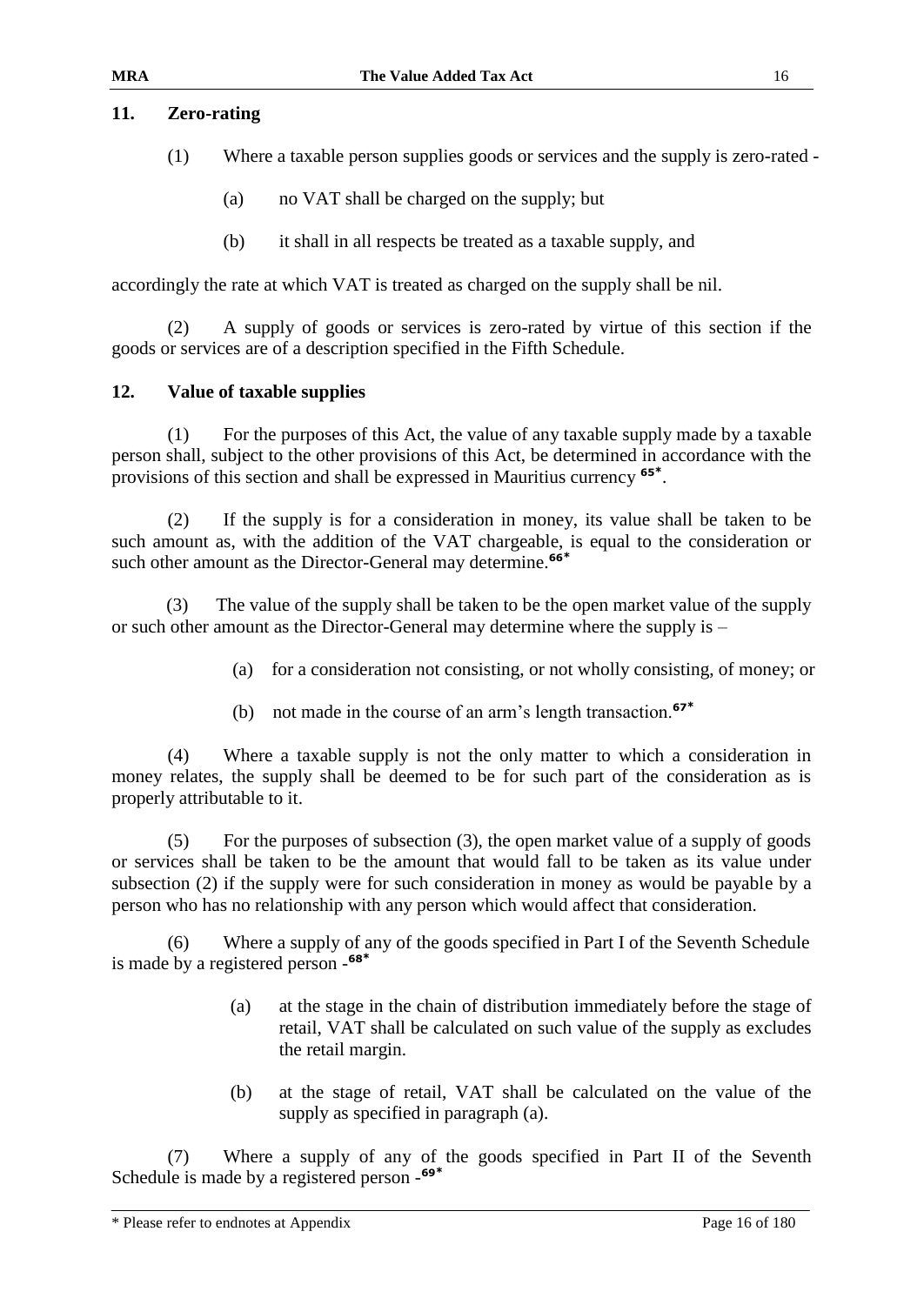- (a) at the stage in the chain of distribution immediately before the stage of retail, VAT shall be calculated on such value of the supply as includes the retail margin.
- (b) at the stage of retail, VAT shall be calculated on the value of the supply as specified in paragraph (a)

#### **13. Value of imported goods**

The value shall, in respect of goods imported by any person, be the sum of –

- (a) the customs value of the goods;
- (b) the customs duty and excise duty payable on the goods;
- (c) the MID levy;**<sup>70</sup>\***
- (d) the  $CO<sub>2</sub>$  levy; and  $71^*$
- (e) the levy on energy consumption.**<sup>72</sup>\***

#### **14. Reverse charge on supply of services received from abroad**

(1) Where a person who does not belong in Mauritius and is not VAT registered makes a taxable supply of services which are performed or utilised in Mauritius, to a registered person, then all the same consequences shall follow under this Act as if the registered person had himself supplied the services in Mauritius and that supply were a taxable supply.**<sup>73</sup>\***

(2) Where a supply of services is treated as made by a registered person under subsection (1), section 21 shall apply and the registered person may claim the tax on the supply of those services as input tax.**<sup>74</sup>\***

(3) The invoice or other documentation from the person making the supply shall be treated as a VAT invoice.

(4) The value of the supply under this section shall be the amount paid or payable for the services.

(5) For the purposes of this section, a person does not belong in Mauritius if that person -

- (a) has no permanent establishment in Mauritius for the carrying on of his business; or
- (b) has his place of abode outside Mauritius.
- (6) Repealed**<sup>75</sup>\***
- (7) Repealed**<sup>76</sup>\***

\* Please refer to endnotes at Appendix Page 17 of 180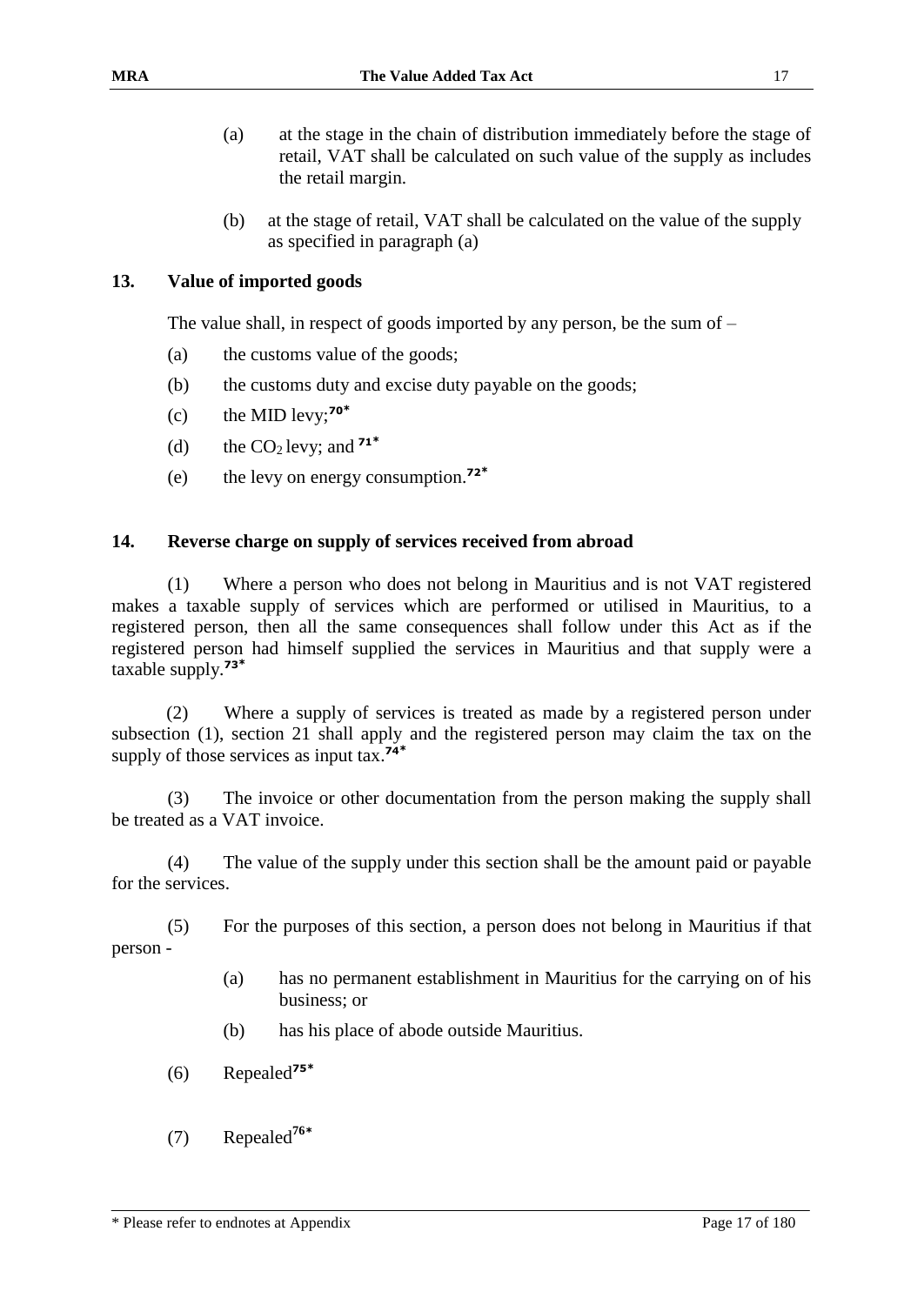#### **PART IIIA – LIABILITY TO VALUE ADDED TAX ON DIGITAL OR ELECTRONIC SERVICES<sup>77</sup>\***

#### **14A. Interpretation of Part IIIA**

In this Part –

"digital or electronic service" means such service as may be prescribed, which is supplied –

- (a) by a foreign supplier over the internet or an electronic network which is reliant on the internet; or
- (b) by a foreign supplier and is dependent on information technology for its supply;

"foreign supplier" means a person who –

- (a) has no permanent establishment in Mauritius;
- (b) has his place of abode outside Mauritius; and
- (c) supplies, in the course of his business, digital or electronic services to a person in Mauritius.

#### **14B. Foreign supplier to charge VAT**

VAT shall be charged in accordance with sections 10 and 12 on any digital or electronic service supplied by a foreign supplier to a person in Mauritius, subject to such conditions as may be prescribed.

#### **PART IV - REGISTRATION**

#### **15. Compulsory registration**

- (1) Subject to the other provisions of this section, every person
	- (a) who, in the course or furtherance of his business, makes taxable supplies; and
	- (b) whose turnover of taxable supplies exceeds or is likely to exceed the amount, specified in the Sixth Schedule,**<sup>78</sup>\***

shall apply to the Director-General, in such form and in such manner as may be approved by him, for compulsory registration as a registered person under the Act.**79\***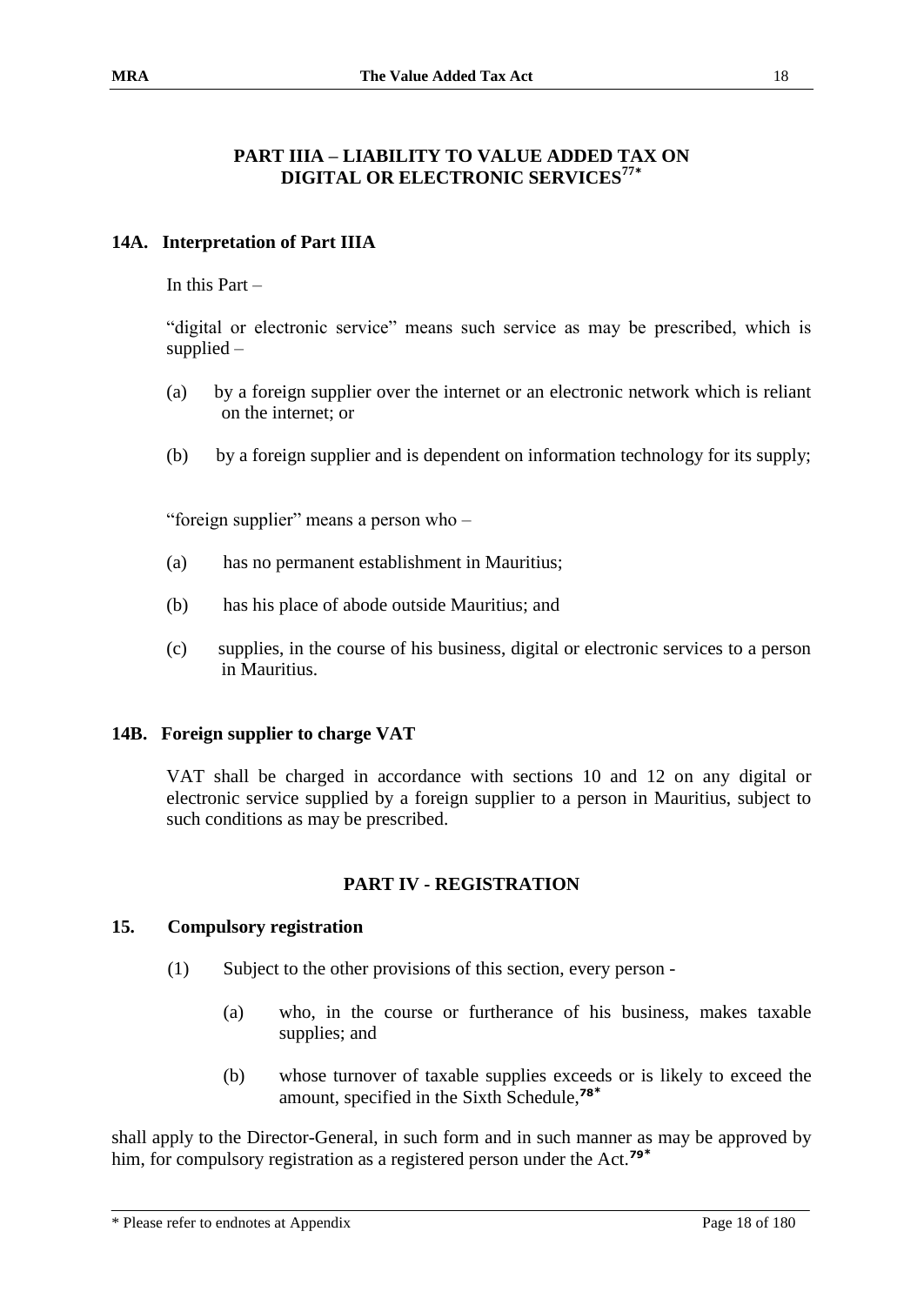- (2) (a) Notwithstanding section 16, every person engaged in **80\***
	- (i) any business or profession specified in Part I of the Tenth Schedule and whose turnover of taxable supplies does not exceed or is not likely to exceed the amount specified in the Sixth Schedule; or**<sup>81</sup>\***
	- (ii) any business specified in Part II of the Tenth Schedule, irrespective of his turnover of taxable supplies,

shall apply to the Director-General, in such form and in such manner as may be approved by him, for compulsory registration as a registered person under the Act.

> (b) Paragraph (a) (i) shall not apply to a person holding an office or employment, unless the person, otherwise than by virtue of any enactment, is also engaged, in addition to his office or employment, in any business or profession specified in Part I of the Tenth schedule.

(2A)**<sup>82</sup>\***Notwithstanding the other provisions of this Act, the registration of a person engaged in the business specified in item 1 of Part II of the Tenth Schedule shall be in respect  $of -$ 

- (a) the banking services referred to
	- (i) in subparagraph (A), (B) and (C) of item  $50(a)(ii)$  of the First Schedule;
	- (ii) in item  $6(b)(ii)$  of the Fifth Schedule; and
- (b) his other taxable supplies, irrespective of the amount of his turnover.
- (3) Where the turnover of a person is made up exclusively of
	- (a) zero-rated supplies; or
	- (b) zero-rated supplies and exempt supplies,

that person shall not be bound to apply for registration under this section.**<sup>83</sup>\***

(4) Where the Director-General is satisfied that the applicant is required to be registered, he shall register the applicant as a registered person under the Act.**<sup>84</sup>\***

- (5) Where the Director-General is satisfied that
	- (a) a person, in the course or furtherance of his business, makes taxable supplies;
	- (b) the taxable supplies made by certain other persons should properly be regarded as those made by that person;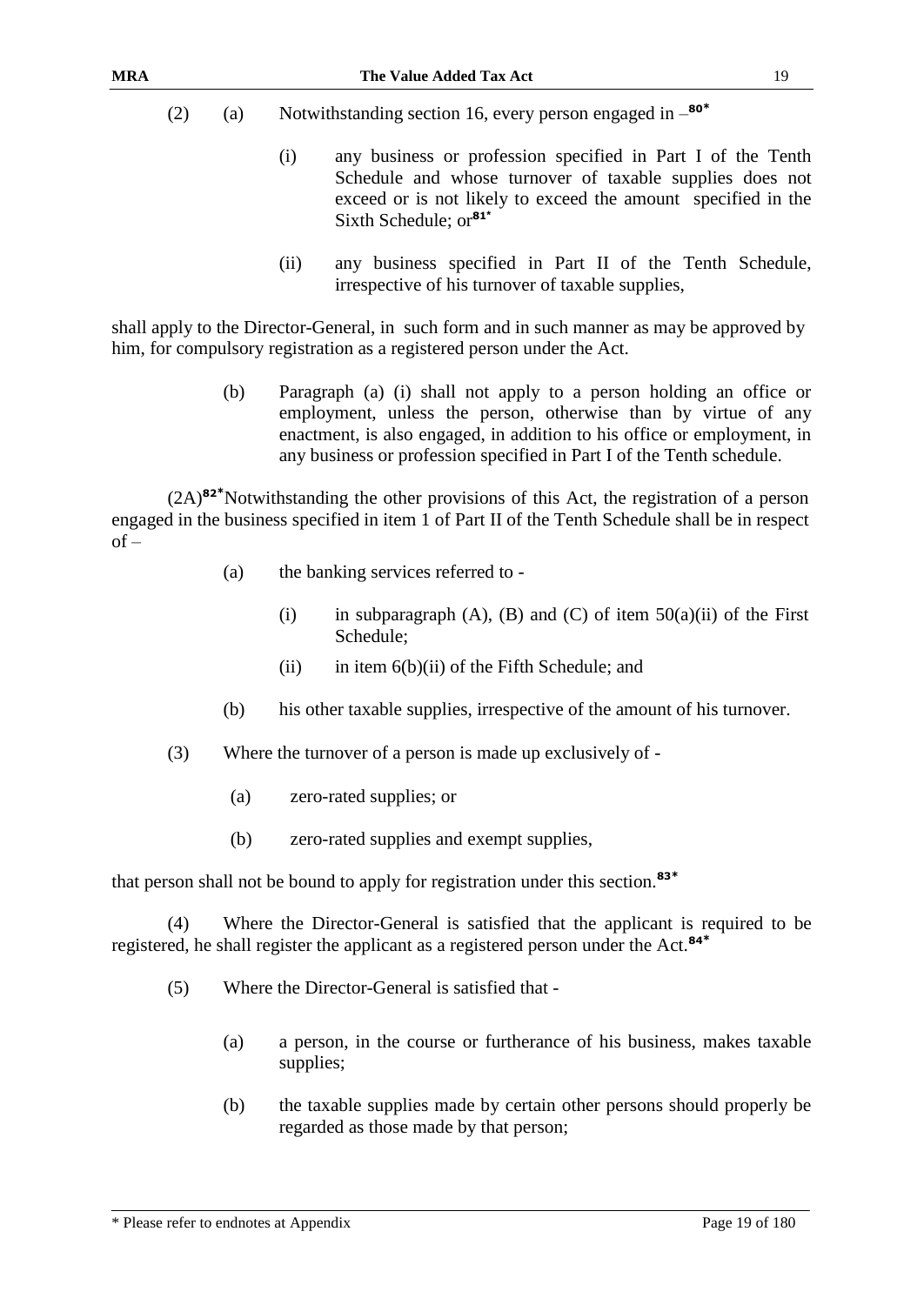- (c) where the taxable supplies referred to in paragraphs (a) and (b), upon being aggregated, will exceed the amount specified in the Sixth Schedule**85\*** ; and
- (d) the main reason or one of the main reasons for that person carrying on business in the way he does is the reduction of the VAT liability or the avoidance of a liability to be registered,**86\***

the Director-General may issue a direction directing that person and the other persons referred to in paragraph (b) to be registered under this section.**87\***

#### **15A. Penalty for failure to apply for compulsory registration**

Any taxable person who does not apply for compulsory registration under section 15 shall be liable to pay to the Director-General a penalty of 5,000 rupees for every month or part of the month from the taxable period in respect of which he is liable to be registered as a registered person up to the month immediately preceding the month in which the application for registration is submitted, provided that the total penalty payable shall not exceed 50,000 rupees.**<sup>88</sup>\***

#### **16. Voluntary registration**

(1) Notwithstanding section 15, any person who, in the course or furtherance of his business, makes taxable supplies may apply to the Director-General, in such form and in such manner as may be approved by him, for voluntary registration as a registered person under the Act.**<sup>89</sup>\***

- (2) Where the applicant satisfies the Director-General that
	- (a) he keeps and maintains a proper record of his business; and**<sup>90</sup>\***
	- (b) repealed **<sup>91</sup>\***
	- (c) he has been discharging his obligations under the revenue laws,

the Director-General may register the applicant as a registered person under the Act.**<sup>92</sup>\***

#### **16A. Application for registration through CBRIS<sup>93</sup>\***

For the purpose of section 15(1) or (2) or 16(1), a person may apply for registration as a registered person through CBRIS.

#### **17. Certificate of registration**

(1) Where a person has been registered under section 15 or 16, the Director-General shall allocate to that person a VAT Registration Number and issue to him a certificate of registration in a form approved by the Director-General on such terms and conditions as he thinks fit.

<sup>\*</sup> Please refer to endnotes at Appendix Page 20 of 180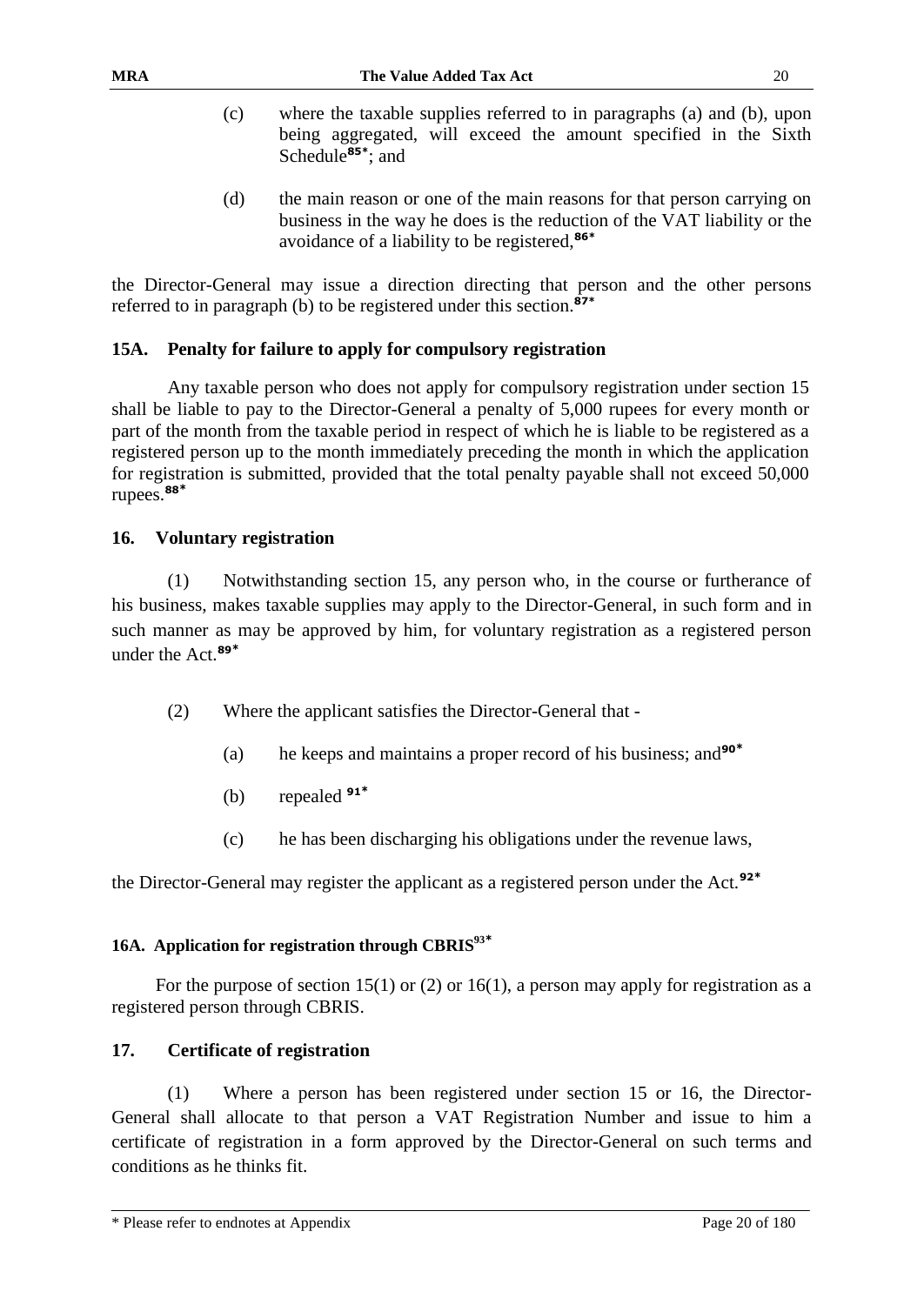(2) The Director-General shall, in the certificate of registration issued to a person under subsection (1), specify the VAT Registration Number allocated to that person.**<sup>94</sup>\***

# **17A. Increase in amount specified for compulsory registration <sup>95</sup>\***

(1) Where the amount specified in the Sixth Schedule is increased, any registered person who is no longer required to remain registered under the Act shall, by irrevocable notice in writing to the Director-General, within 30 days of the coming into operation of the increase, elect to cease to be registered.

(2) Where a person makes an election under subsection (1), he shall cease to be a registered person as from the beginning of the taxable period immediately following the date of his notification.

- (3) Where a person gives notice under subsection (1), he shall
	- (a) at the same time, submit any overdue return;
	- (b) submit, by the due date, the return for each taxable period up to and including the taxable period ending on the date on which he would cease to be registered;
	- (c) pay any tax due together with any penalty under sections 26, 26A and 27 and any interest under section 27A;
	- (d) cease to hold himself out to be a registered person as from the date he would cease to be registered; and
	- (e) return to the Director-General his certificate of registration and all its copies.
- (4) The Director-General shall, on receipt of a notice under subsection  $(1)$ 
	- (a) deregister the person; and
	- (b) where necessary, enforce compliance by the person of the requirements of subsection (3).

(5) Any person who does not give notice by the time limit referred to in subsection (1) shall continue to be a registered person under section 16.

(6) Where a person ceases to be a registered person under this section and his return for the last taxable period shows an excess of input tax over output tax, the excess of input tax over output tax shall not be refundable.

#### **18. Cancellation of registration**

(1) Where the Director-General is satisfied that a registered person should cease to be registered under the Act, he may, by notice in writing, require the registered person, within 14 days of the date of the notice, to show cause why he should not cease to be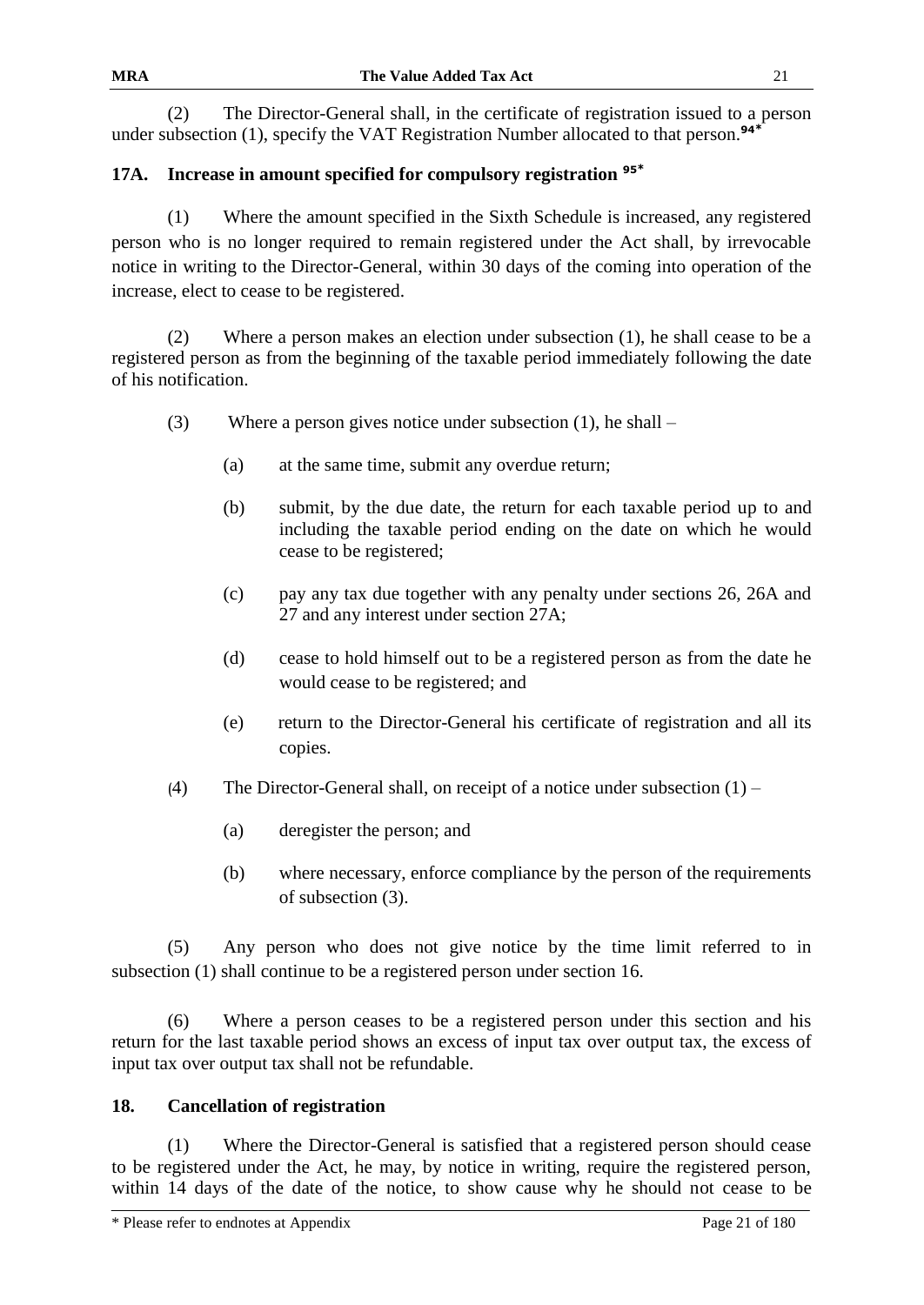registered and if the Director-General is satisfied that, having regard to all circumstances of the case, it is expedient to do so, he may cancel the registration with effect from such date as the Director-General may determine and give notice thereof to the person.**<sup>96</sup>\***

(2) Where the registration of a registered person is cancelled under subsection (1), the person shall -

- (a) cease to hold himself out to be a registered person;
- (b) submit a return and pay the tax due, including tax on any capital goods exceeding 100,000 rupees forming part of the assets of the business, other than tax in respect of the goods specified in section 21(2)(b); and**<sup>97</sup>\***
- (c) immediately return to the Director-General his certificate of registration and all its copies.**<sup>98</sup>\***

(3) Where the Director-General cancels the registration of a person and the return for the last taxable period of that person shows an excess of input tax over output tax, the excess of input tax over output tax shall not be refundable.**<sup>99</sup>\***

# **PART V - RECORD AND VAT INVOICE**

#### **19. Record**

(1) Every person shall, for the purposes of this Act, keep in the course of his business, a full and true written record, whether electronically or otherwise, in the English or French language of every transaction he makes.**<sup>100</sup>\***

- (2) Every person referred to in subsection (1) who
	- (a) imports or exports goods shall keep, in respect of those goods, a copy of his Customs declarations, either electronic through the TradeNet or otherwise, in chronological order;
	- (b) receives goods or to whom services are supplied shall keep receipts, invoices or VAT invoices in respect of those goods or services in chronological order they are received or supplied; and
	- (c) makes supplies of goods or services shall, subject to section 20, issue to the purchaser a receipt or invoice in respect of those goods or services and keep legible copies thereof, either electronically or otherwise, in chronological order,**<sup>101</sup>\***

in such manner as may be prescribed.

(3) Subsection (2) (c) shall not apply to the business specified in item 6 (b) (ii) of the Fifth Schedule and items I and 4 of the Part II of the Tenth Schedule. **102\***

<sup>\*</sup> Please refer to endnotes at Appendix Page 22 of 180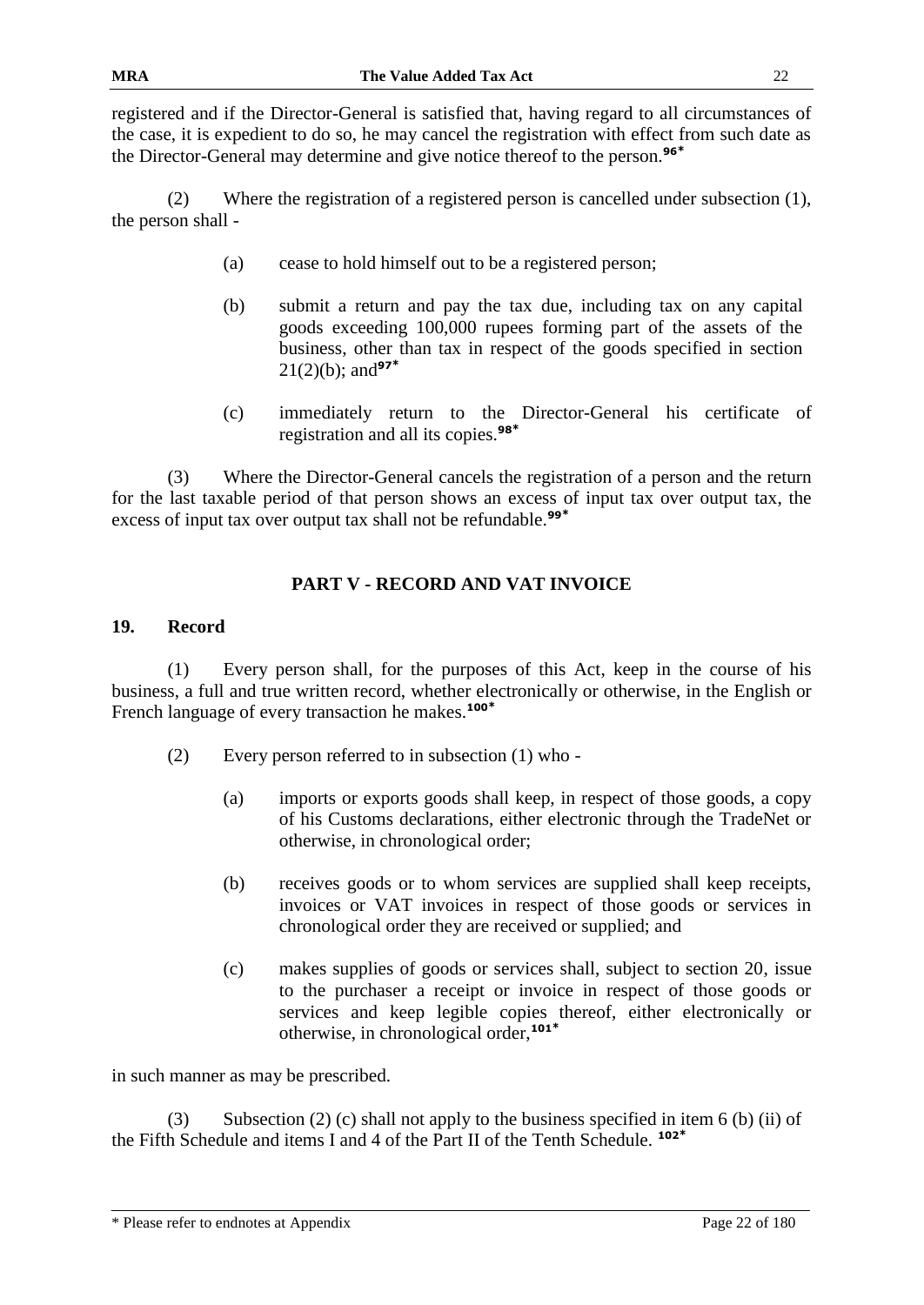(4) Every record under subsection (1) or (2) shall be kept for a period of at least 5 years after the completion of the transaction to which it relates.**<sup>103</sup>\***

(5) For the purposes of subsection  $(2)(a)$ , "TradeNet" has the same meaning as in the Customs (Use of Computer) Regulations 1997.**<sup>104</sup>\***

## **[***19A. Use of electronic fiscal device***] Repealed<sup>105</sup>\***

#### **20. VAT invoice**

(1) Every registered person who makes a taxable supply to any person**<sup>106</sup>\*** shall issue to that person a VAT invoice in respect of that supply.

(2) A registered person who issues a VAT invoice under subsection (1) shall specify in that VAT invoice -

- (a) the words "VAT INVOICE" in a prominent place;
- (b) his name, business address, VAT Registration Number and business registration number**<sup>107</sup>\*** ;
- (c) its serial number and date of issue;
- (d) the quantity and description of the goods or the description of the services;
- (e) the value of the supply, indicating whether the value is subject to VAT or not;**<sup>108</sup>\*** .
- (f) where the value of the supply is subject to  $VAT -<sup>109</sup>$ <sup>\*</sup>.
	- (i) the value of the supply;
	- (ii) the amount of VAT chargeable and the rate applied;
- (g) where the purchaser is a registered person, the name, business address, business registration number and the VAT Registration Number of the purchaser.**<sup>110</sup>\*** ;
- (h) where the purchaser is a person in business, the name, business address and business registration number of the person.**111\***

(3) Every person who issues a VAT invoice under this section shall keep legible copies thereof, either electronically or otherwise, in chronological order.**<sup>112</sup>\***

(4) Every copy of a VAT invoice under this section shall be kept for a period of at least 5 years after the completion of the transaction to which it relates.

(5) No person shall issue a VAT invoice or any other document indicating an amount which purports to be VAT on the supply of any goods or services unless -

(a) he is registered as a registered person under this Act; and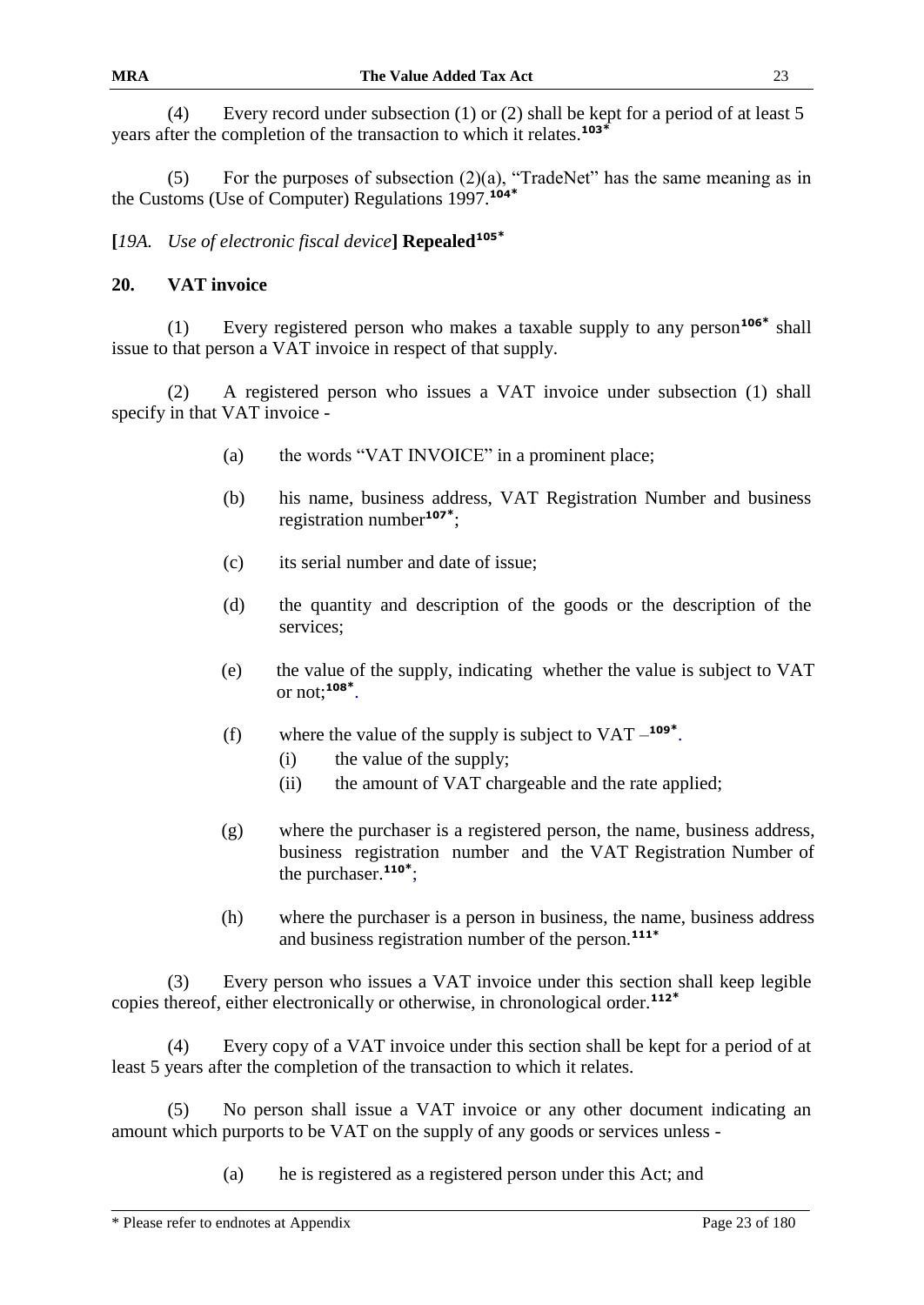- (b) the supply is a taxable supply.
- (6) Repealed **<sup>113</sup>\***

(7) This section shall not apply to the business specified in item 6(b)(ii) of the Fifth Schedule and items I and 4 of Part II of the Tenth Schedule.**<sup>114</sup>\***

#### **PART VA – ELECTRONIC FISCAL DEVICE AND E-INVOICING SYSTEM <sup>115</sup>\***

# **20A. Use of electronic fiscal device or e-invoicing system<sup>116</sup>\***

(1) The Director-General may, for the purpose of this Act and subject to such conditions as may be prescribed, require any person to use an electronic fiscal device or einvoicing system to record any matter or transaction which may affect the liability to tax of that person.**<sup>117</sup>\***

(2) Repealed**<sup>118</sup>\***

#### **20B. Penalty for failure to use electronic fiscal device or e-invoicing system**

(1) Any person who is required to use an electronic fiscal device or e-invoicing system and who fails to do so shall be liable to pay to the Director-General a penalty of 5,000 rupees for every month or part of the month where he fails to do so until he makes use of the electronic fiscal device or e-invoicing system, provided that the total penalty payable shall not exceed 50,000 rupees.

- (2) Where a person fails to use an electronic fiscal device or e-invoicing system
	- (a) the Director-General shall claim from the person the penalty referred to in subsection (1); and
	- (b) the penalty shall be payable within a period of 28 days from the date of receipt of the claim from the Director-General.

#### **20C. Penalty for misuse of or tampering with electronic fiscal device or e-invoicing system**

- (1) (a) Any person who–
	- (i) uses an electronic fiscal device or e-invoicing system in such a manner as to mislead the Director-General; or
	- (ii) deliberately tampers with an electronic fiscal device or e-invoicing system or causes an electronic fiscal device or e-invoicing system to work improperly,

shall be liable to pay to the Director-General a penalty not exceeding 50,000 rupees.

(b) The Director-General shall claim the penalty referred to in paragraph (a) from the person and the penalty shall be payable within a period of 28 days from the date of receipt of the claim from the Director-General.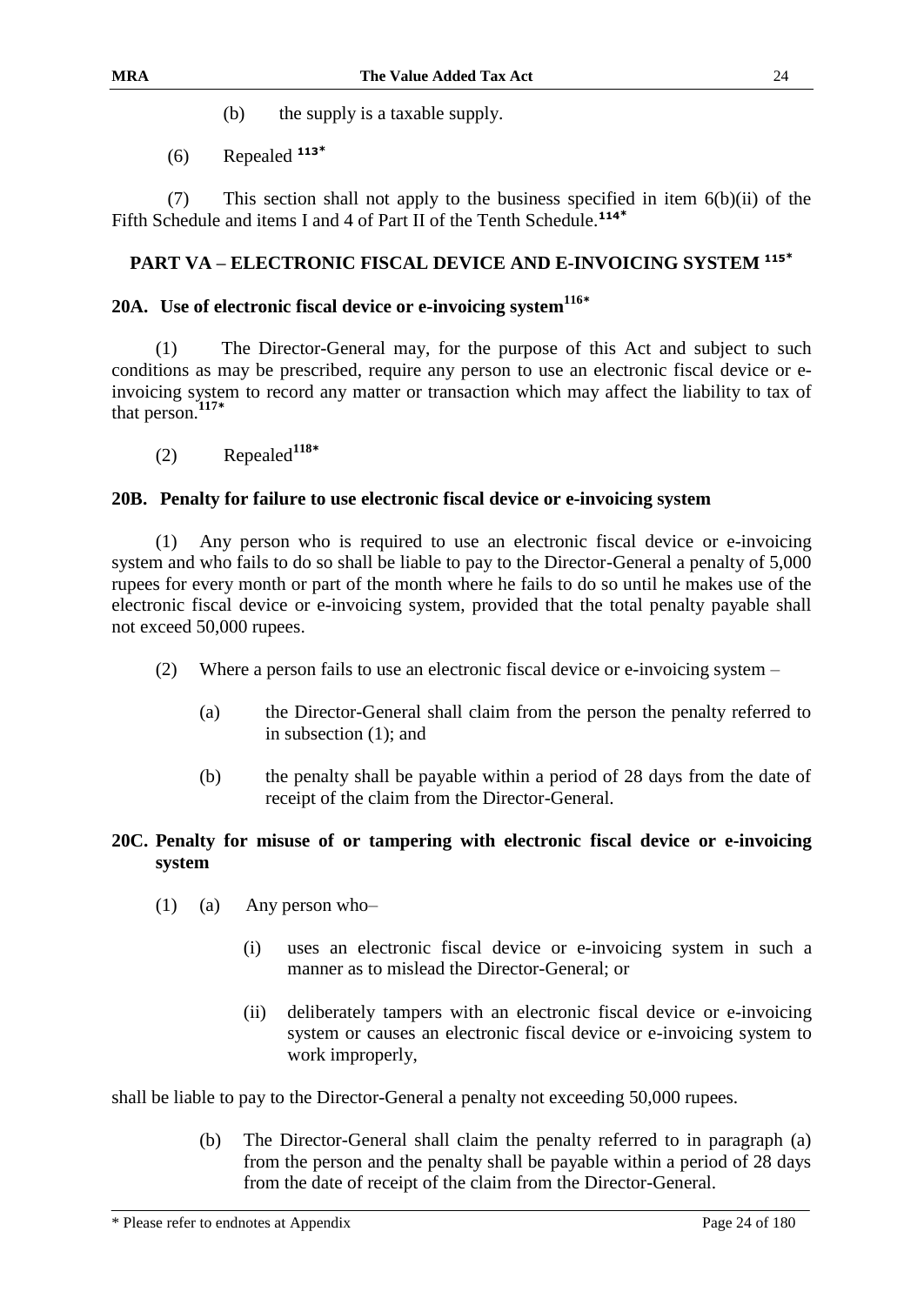(2) Where, as a result of misuse or tampering, an electronic fiscal device or einvoicing system has to be replaced, the person referred to in subsection (1) shall, in addition to the penalty payable to the Director-General under subsection (1), bear the cost of the replacement.

#### **20D. Objection to claim**

- (1) (a) Subject to subsection (4), where a person who has been issued with a claim under section 20B or 20C is dissatisfied with the claim, he may, within 28 days from the date of receipt of the claim, object to the claim in such form as the Director-General may determine.
	- (b) Any person who makes an objection under paragraph (a) shall
		- (i) send the form referred to in paragraph (a), duly filled in, by registered post or electronically, to the Director-General;
		- (ii) specify the detailed grounds of his objection.

(2) Where a person fails to comply with subsection (1), the objection shall be deemed to have lapsed and the Director-General shall give written notice thereof to the person.

(3) Where it is proved to the satisfaction of the Director-General that, owing to illness or other reasonable cause, a person has been prevented from making an objection within the time specified in subsection (1), the Director-General may consider the objection on such terms and conditions as he may determine.

(4) Where the Director-General refuses to consider an objection made after the time referred to in subsection (1), he shall, within 28 days from the date of receipt of the notice of objection, give written notice of the refusal to the person.

(5) Where a notice under subsection (2) or (4) is given, the penalty specified in the notice shall be paid within 28 days from the date of receipt of the notice.

(6) Any person who is aggrieved by a decision under subsection (2) or (4) may lodge written representations with the Clerk to the Assessment Review Committee in accordance with section 19 of the Mauritius Revenue Authority Act.

(7) After considering an objection under subsection (1), the Director-General may–

- (a) allow or disallow it;
- (b) determine the objection; and

give written notice of his determination to the person within 4 months from the date the objection was lodged.

(8) Where a notice of determination is given under subsection (7), any penalty specified to be payable in the notice shall be paid within 28 days from the date of receipt of the notice.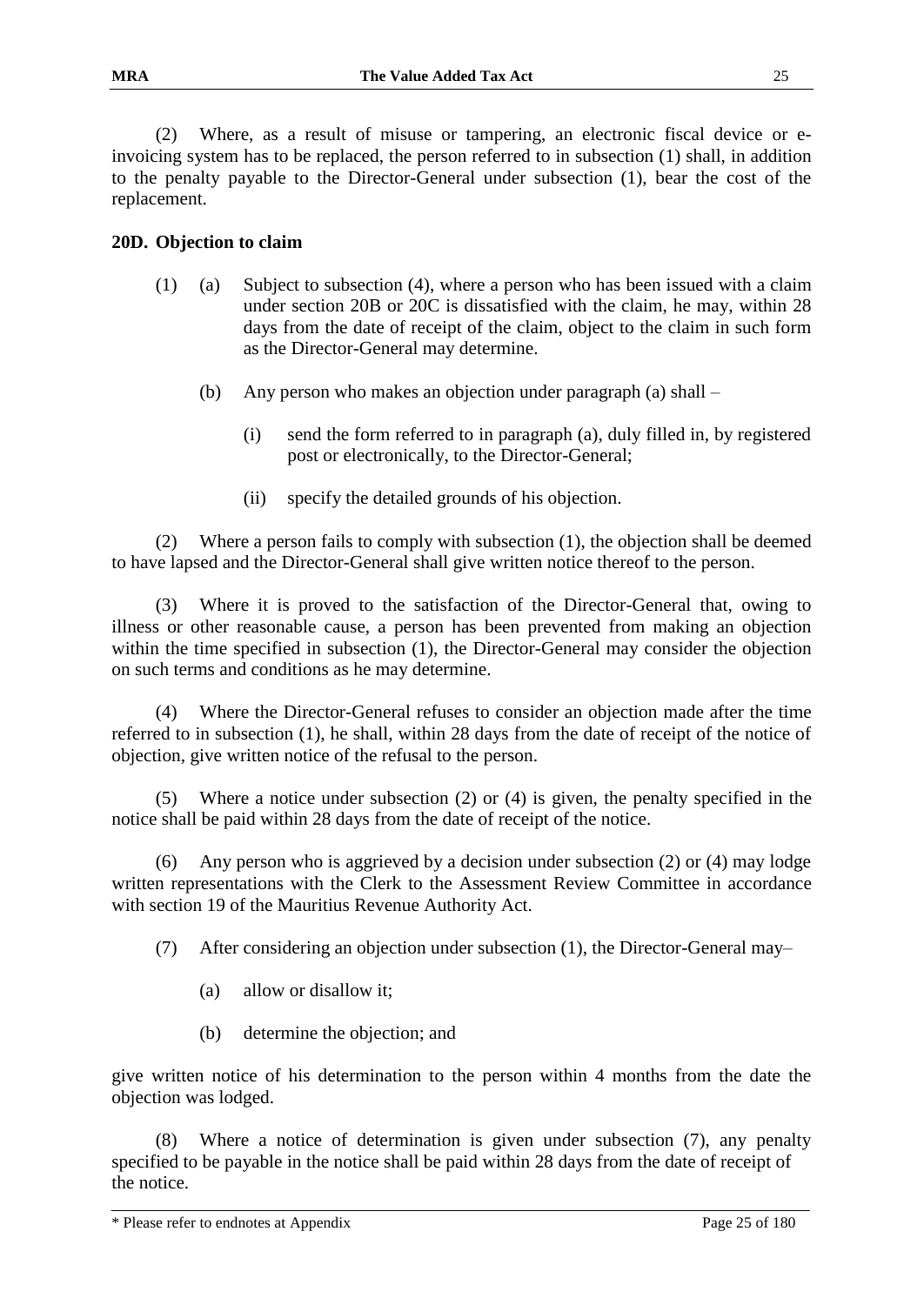(9) Where an objection is not determined within the time specified in subsection (7), the objection shall be deemed to have been allowed by the Director-General.

(10) Any person who is aggrieved by a determination under subsection (7) may lodge written representations with the Clerk to the Assessment Review Committee in accordance with section 19 of the Mauritius Revenue Authority Act.

- (11) (a) Where an agreement is reached before, or a decision is made by, the Assessment Review Committee, the Director-General, shall, within 5 working days from the date on which the Committee is informed of the agreement or notification of the decision, as the case may be, issue a notice to the person specifying the amount of penalty payable.
	- (b) Where a notice is issued under paragraph (a), the person shall pay the penalty within 28 days from the date of receipt of the notice.

#### **20E. Failure to use electronic fiscal device or e-invoicing system**

Without prejudice to section 20B, any person who is required to use an electronic fiscal device or e-invoicing system and fails to do so shall commit an offence and shall, on conviction, be liable to a fine not exceeding 200,000 rupees and to imprisonment for a term not exceeding 12 months.

#### **20F. Misuse of or tampering with electronic fiscal device or e-invoicing system**

Without prejudice to section 20C, any person who –

- (a) uses an electronic fiscal device or e-invoicing system in such a manner as to mislead the Director-General; or
- (b) deliberately tampers with an electronic fiscal device or e-invoicing system or causes an electronic fiscal device or e-invoicing system to work improperly,

shall commit an offence and shall, on conviction, be liable to a fine not exceeding 200,000 rupees and to imprisonment for a term not exceeding 12 months.

#### **PART VI - RETURN, PAYMENT AND REPAYMENT OF TAX**

#### **21. Credit for input tax against output tax**

(1) Subject to the other provisions of this section, any person may, if he is a taxable person, take, either in his return referred to in section 22 or in his statement referred to in section 23, as a credit against his output tax in any taxable period, the amount of input tax allowable to him during that period.

- (2) No input tax shall be allowed as a credit under this section in respect of
	- (a) goods or services used to make an exempt supply;**<sup>119</sup>\***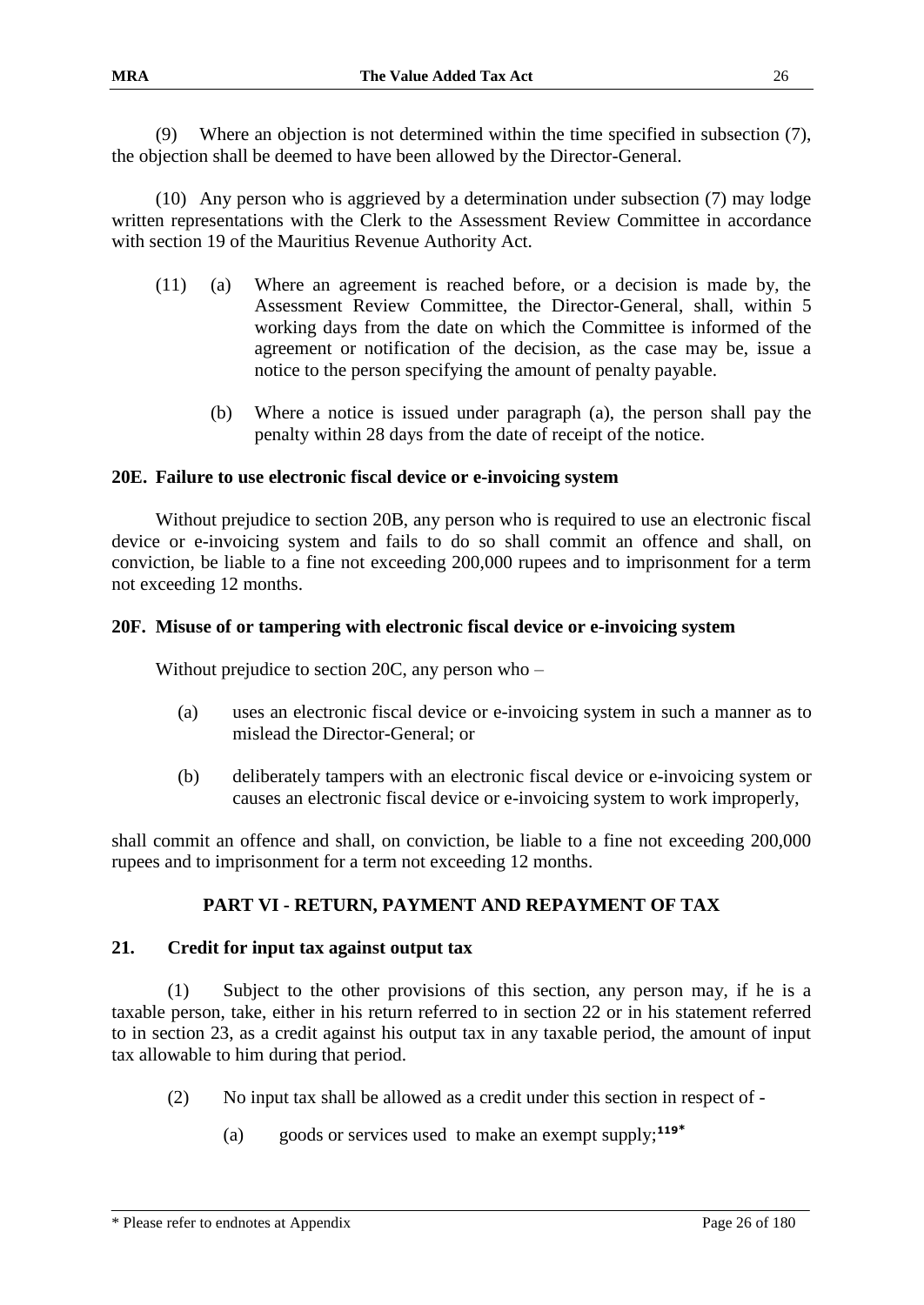- (b) motor cars and other motor vehicles for the transport of not more than 9 persons including the driver, motorcycles and mopeds, for own use or consumption, and their spare parts and accessories;
- (c) accommodation or lodging, catering services, receptions, entertainment, and the rental or lease of motor cars and other vehicles specified in paragraph (b) for own use or consumption ; **120\***
- (d) maintenance or repairs of motor cars and other vehicles specified in paragraph (b);
- (e) petroleum oils and other oils or preparations of heading No. 27.10 of Part I of the First Schedule to the Customs Tariff Act, except – **121\***
	- (i) fuel oils;
	- (ii) oils or preparation used for resale; and
	- (iii) gas oils for use in stationary engines, boilers and burners;
- (f) petroleum gas of heading No. 27.11 of Part I of the First Schedule to the Customs Tariff Act and used for the running of motor cars and other vehicles specified in paragraph (b);
- (g) goods and services used by banks holding a banking licence under the Banking Act 2004 for providing banking services other than to nonresidents and corporations holding a Global Business Licence under the Financial Services Development Act 2001;**<sup>122</sup>\***
- (ga) banking services provided by banks holding a banking licence under the Banking Act 2004 other than to non-residents and corporations holding a Global Business Licence under the Financial services Development Act 2001; and**<sup>123</sup>\***
- (h) goods and services used by persons for the purpose of providing services specified in item 4 of Part II of the Tenth Schedule, or services specified in item 4 of Part II of the Tenth Schedule. **<sup>124</sup>\***
- (2A)**<sup>125</sup>**\* Subsection (2)(b) shall not apply to quad bikes, golf cars and similar vehicles.
- (3) (a) Where goods or services are used to make a taxable supply, the credit in respect of those goods or services shall be allowed in full;**<sup>126</sup>\***
	- (b) Subject to paragraphs (c) and (d) where goods or services are used to make both taxable supplies and exempt supplies, the credit in respect of those goods or services shall be allowed in the proportion of the value of taxable supplies to total turnover on the basis of  $-$ <sup>127\*</sup>
		- (i) in the case of a new business, the estimated figures for the current accounting year; or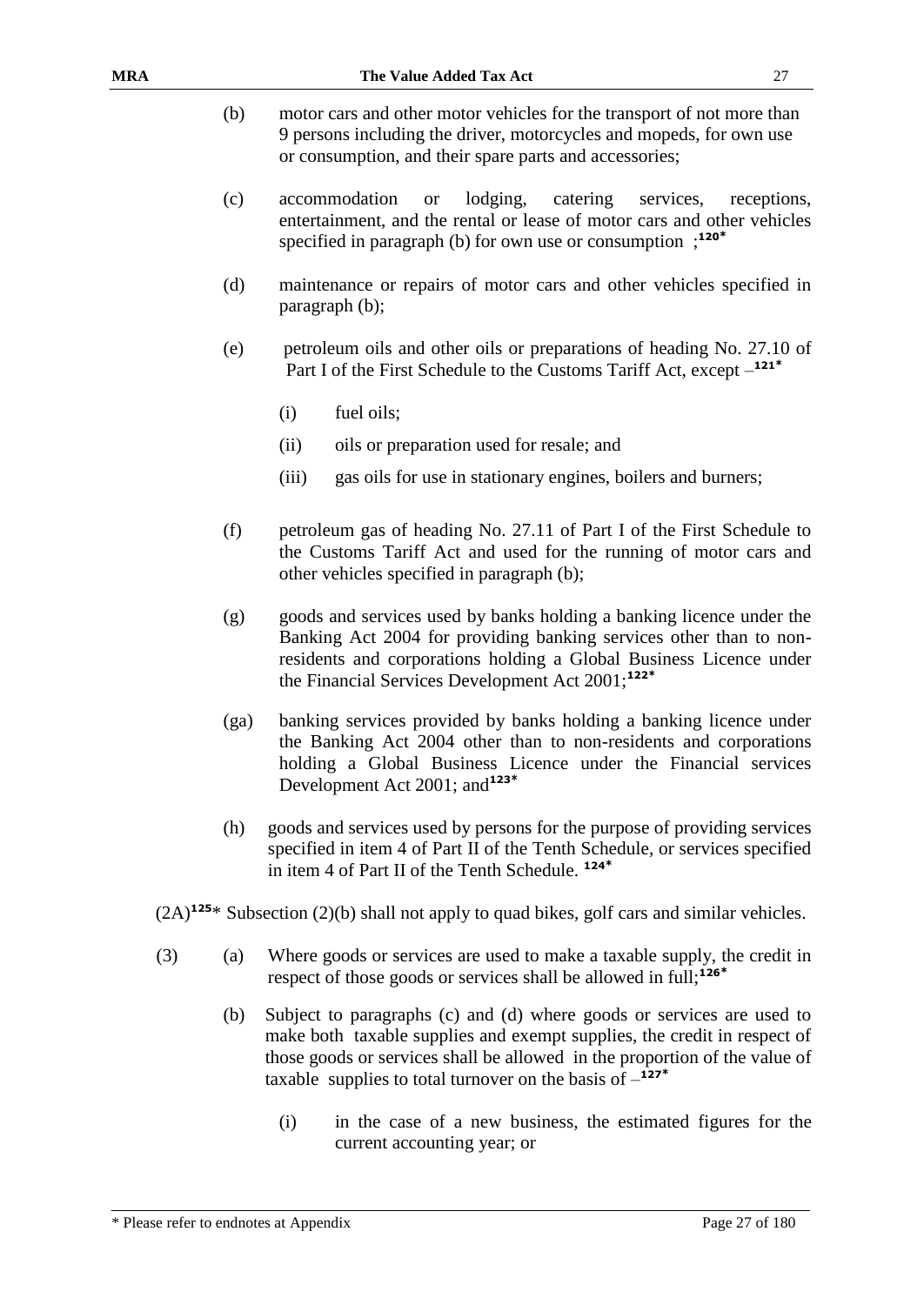- (ii) in any other case, the actual figures for the previous accounting year.
- (c) The amount of input tax taken in accordance with paragraph (b)**<sup>128</sup>\*** shall be adjusted by the person at the end of his accounting year and an adjustment shall be made by him in his return for the taxable period immediately following the end of that accounting year.
- (d) Where it is proved to the satisfaction of the Director-General that the apportionment in accordance with paragraph (b) is, having regard to the nature of the business, not fair and reasonable, the Director-General may approve such alternative basis of apportionment as he considers appropriate in the circumstances, subject to such conditions as may be prescribed.**<sup>129</sup>\***
- (da) Where a registered person is engaged in a project spanning over several years and the Director-General is of the opinion that the apportionment in accordance with paragraph (b) is not appropriate, the Director-General may by notice require the registered person to apply an alternative basis of apportionment for input tax.**<sup>130</sup>\***

(4) The amount of any input tax or output tax shall be adjusted to take into account any debit note or credit note or a bad debt which is proved to have become bad and to have been actually written off as a bad debt. **131\***

- (5) No credit for input tax shall be allowed unless
	- (a) VAT invoices issued by suppliers legally authorised to charge VAT; or
	- (b) Customs import declarations, either electronic or otherwise, in support of the credit,

are made available to the Director-General for examination on demand.**<sup>132</sup>\***

(6) Where credit for any input tax has not been taken in the taxable period in which it ought to have been taken, a registered person may take such credit within a period of 36 months of the date the input tax ought to have been taken.**<sup>133</sup>\***

- (7) (a) Where, in respect of a building or part of a building (including extension and renovation) forming part of the fixed assets of a registered person, a credit for input tax has been taken, and before the end of the nineteenth year following the year in which it was acquired - **134\***
	- (i) that building or part of that building is sold or otherwise transferred ;**<sup>135</sup>\***
	- (ii) the person transfers his business or ceases to carry on business; or
	- (iii) the Director-General is satisfied that the person should cease to be registered under the Act,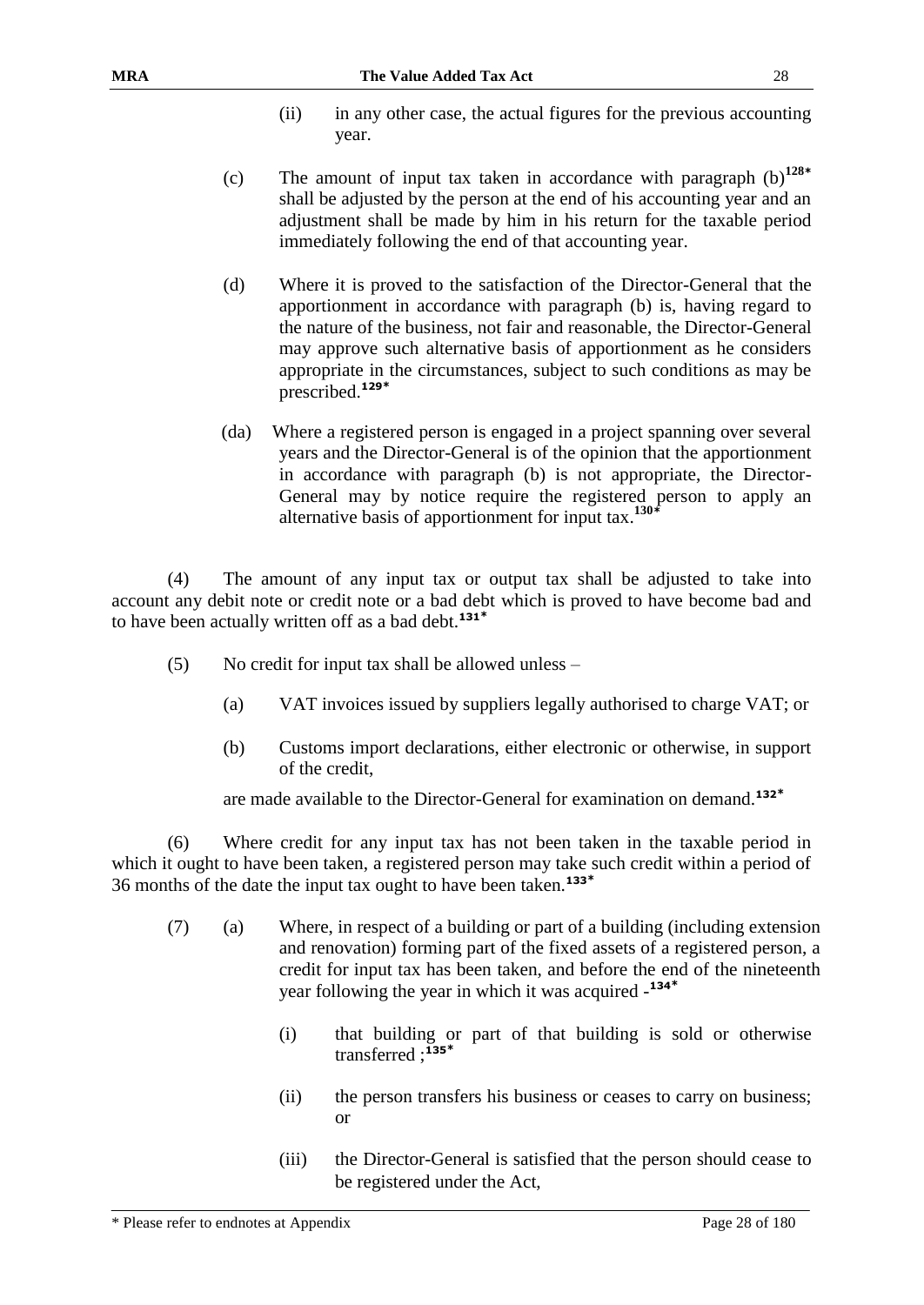the registered person shall, subject to subsection (7A), be liable to pay back to the Director-General, in respect of the remaining portion of that period, the proportionate amount of the credit allowed.

- (b) The registered person shall treat the proportionate amount referred to in paragraph (a) as output tax in his return for the taxable period in which -
	- (i) the building or part of the building is sold or otherwise transferred;**<sup>136</sup>\***
	- (ii) he transfers his business or ceases to carry on business; or
	- (iii) his registration as a registered person is cancelled pursuant to paragraph (a)(iii),

whichever is the earliest.**137\***

- (7A) (a) Where the building or part of a building referred to in subsection  $(7)(a)$ in respect of which a credit for input tax has been taken is sold or otherwise transferred to a registered person, before the end of the nineteenth year following the year in which it was acquired, the seller or transferor shall be deemed to have made a taxable supply and shall charge VAT on that supply in accordance with paragraph (b).
	- (b) The VAT chargeable under paragraph (a) shall be the credit for input tax taken by the seller or transferor in his VAT return in respect of the building or part of the building, multiplied by the factor referred to in paragraph (c).
	- (c) The factor shall be the proportion which the period between the date of sale or transfer and the expiry of the 20 year period from the date of acquisition bears to the 20 year period.**<sup>138</sup>\***

(8) For the purposes of determining the proportion of the value of taxable supplies to total turnover under subsection (3) (b), the value of taxable supplies shall exclude the value of capital goods.**139\***

(9) Notwithstanding subsection (5), but subject to subsection (10), where a person is registered for VAT under section 15, he may, subject to subsection (2), take credit in his first VAT return of the VAT paid or payable on his trading stocks and capital goods, being plant, machinery or equipment of a capital nature, held on the date immediately preceding the date of his registration.**140\***

- (10) No credit shall be allowed under subsection (9) unless
	- (a) the registered person submits to the Director-General at the time of submission of his first VAT return, an inventory duly certified by a qualified auditor, of -
		- (i) his trading stocks; and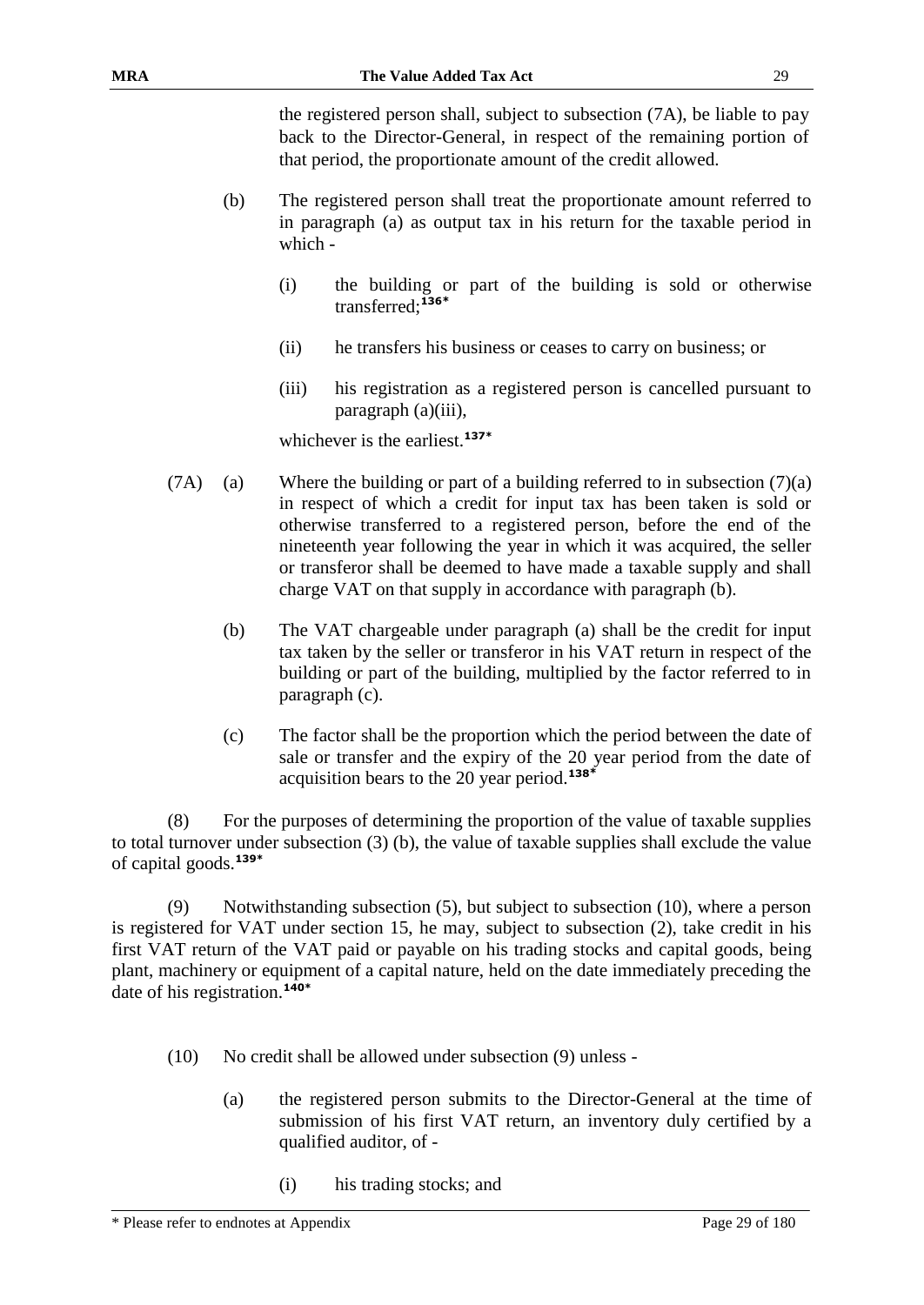(ii) his capital goods, being plant, machinery or equipment of a capital nature,

on the date immediately preceding the date of his registration;

- (b) the goods forming part of his trading stocks and the capital goods were acquired within a period not exceeding 3 months immediately preceding the date of his registration;
- (c) the VAT paid or payable is substantiated by receipts or invoices issued by VAT registered persons or by customs import declarations; and
- (d) credit for input tax in respect of the goods has not been taken under section 23.
- (11)**<sup>141</sup>\*** (a) Where, in respect of a taxable period, a registered person carries forward an excess amount of input tax over output tax and it is found that the excess has been overclaimed, the person shall be liable to pay to the Director-General a penalty representing 20 per cent of the amount overclaimed and such penalty shall be deemed to be output tax and shall be included by that person in his return in respect of the taxable period immediately following that taxable period.
	- (b) The penalty under paragraph (a) shall not exceed 100,000 rupees.
	- (c) Paragraph (a) shall not apply where a penalty has been claimed under section 24(9) in respect of the overclaimed excess.
- $(12)$  In this section  $-$ **<sup>142<sup>\*</sup>**</sup>

#### "**for own use or consumption**" means –

- (a) for the purpose of subsection  $(2)(b)$ , other than for resale or rental;
- (b) for the purpose of subsection  $(2)(c)$ , use or consumption by a person who is not in the business of supplying accommodation or lodging, catering services, receptions, entertainment, or the rental or lease of motor cars and other vehicles specified in subsection (2)(b), as the case may be.

#### **22. Return and payment of tax**

(1) Every registered person shall, after the end of every taxable period, within such time as may be prescribed, submit electronically to the Director-General in respect of that period a return, in such manner and in such form as may be approved by the Director-General, specifying **143\*** -

- (a) the amount of output tax payable;
- (b) the amount of input tax allowable;
- (c) the value of all taxable supplies made by him;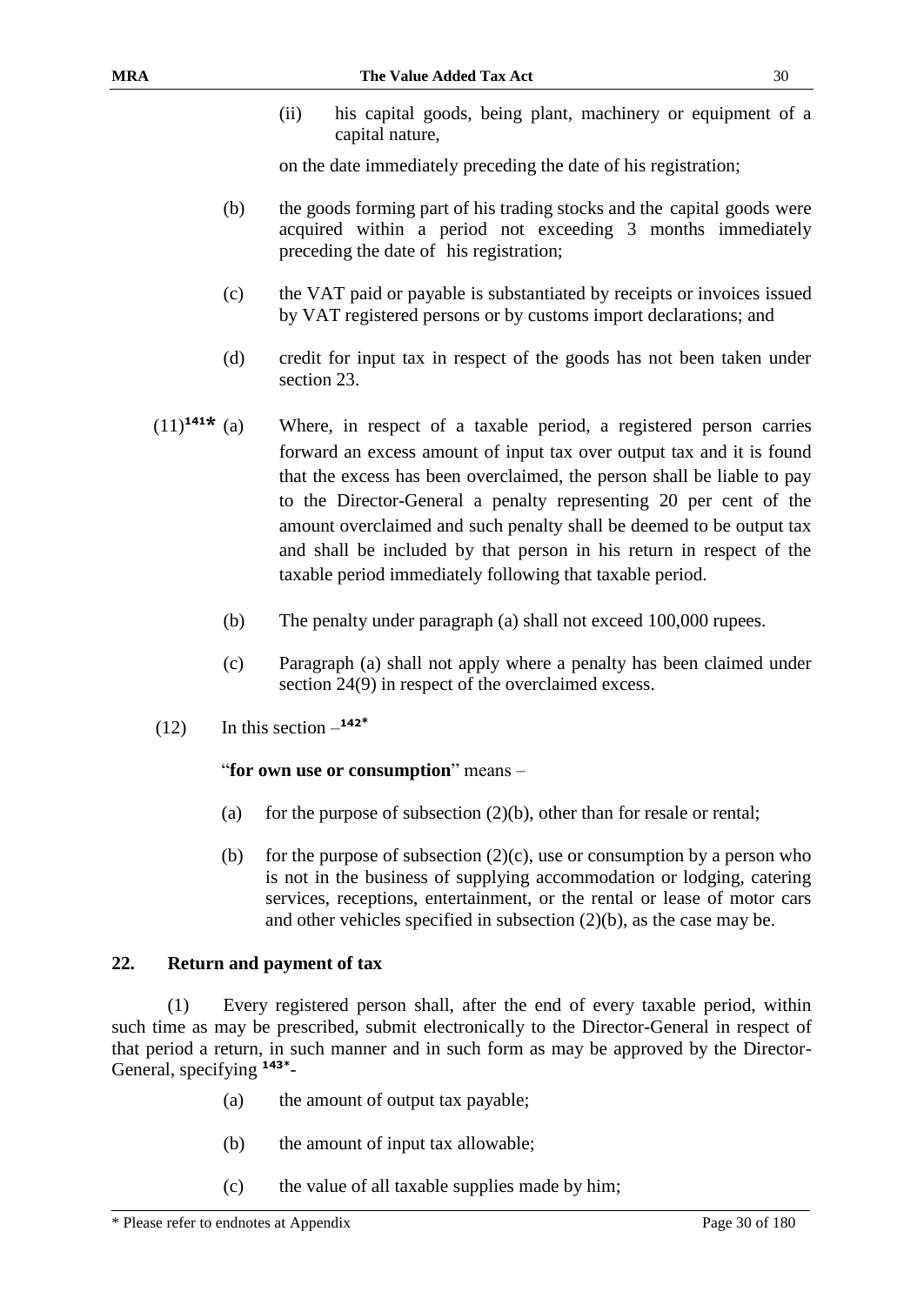- (d) the value of goods imported and the value of all taxable supplies made to him;
- (e) the amount of solidarity levy under section 53B; and**<sup>144</sup>\***
- (ea) the amount of levy under section 53J; and**<sup>145</sup>\***
- (f) such other particulars as may be required in the form of the return. **146\***

(1A) Where the annual turnover of taxable supplies does not exceed the amount specified in the Second Schedule, a registered person may, notwithstanding subsection (1), by irrevocable notice in writing to the Director-General, elect the taxable period in relation to him be a period of a month or part of a month.**<sup>147</sup>\***

(1B) Where a registered person has made an election under subsection (1A), he shall submit a return in accordance with this section as from the end of the quarter in which the election is made.**<sup>148</sup>\***

(1C) Every registered person who is required to submit a return every month shall, at the time of submitting his return, also submit electronically a list of taxable supplies made to any person, other than supplies by retail, showing the invoice number and value of supply in such format as the Director-General may determine.**<sup>149</sup>\***

- (2) Where a registered person submits a return under subsection (1) or (1B) and-**150\***
	- (a) the output tax exceeds the input tax, the difference representing the amount of tax payable shall be paid electronically to the Director-General at the time the return is submitted; or**<sup>151</sup>\***
	- (b) the input tax exceeds the output tax which would have been payable if the credit has not been taken, the excess amount shall, subject to section 24, be retained to be carried forward onto the return for the following taxable period for the payment of any VAT that is for the time being payable or may become payable by the registered person.

(3) Where a registered person does not make any supply of goods or services and does not receive any goods or services, he shall submit a nil return.

#### **23. Tax liability prior to date of registration**

(1) Where a registered person ought to have been registered on a day prior to the date of his registration, he shall, not later than 30 days after the date of his registration - **152\***

- (a) submit a statement, in a form approved by the Director-General, giving the information and particulars specified in section 22 in respect of the taxable periods commencing on the date the person was required to be registered and ending on the date immediately preceding the date of his registration, provided that such periods do not exceed 4 years preceding the last day of the taxable period; and**<sup>153</sup>\***
- (b) at the same time, pay any tax due in accordance with the statement together with any interest under section 27A.**154\***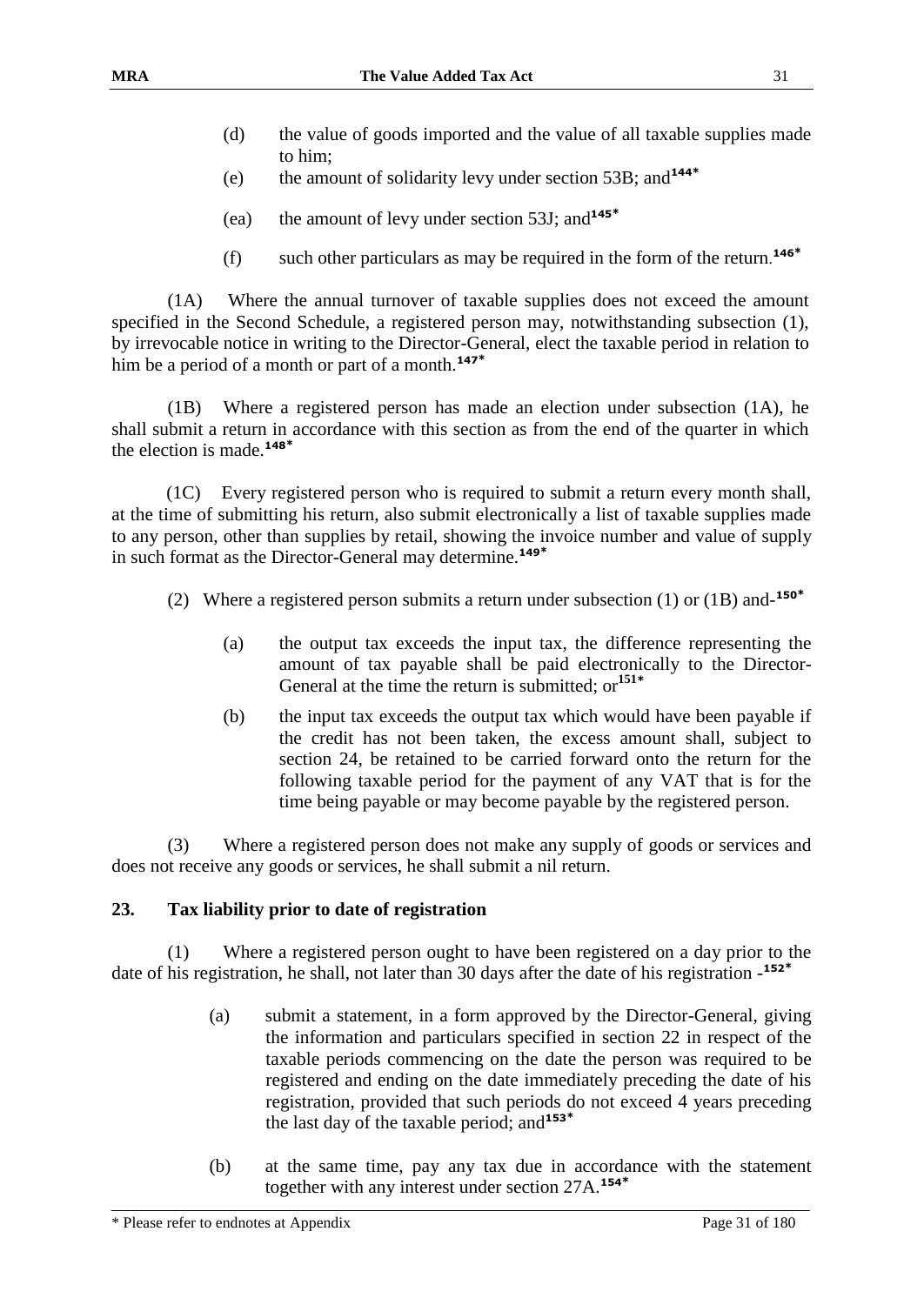(2) Notwithstanding section 21(5)(a), any registered person may, in the statement under subsection (1), take as a credit against his output tax for the taxable period, the amount of input tax allowable to him during that period provided that -

- (a) the amount of tax is duly supported by receipts or invoices issued by VAT registered persons and the amount of VAT is separately shown thereon; and
- (b) credit has not been taken under section 21(9).**<sup>155</sup>\***

#### **24. Repayment of tax**

(1) Where a registered person submits a return under section 22 and the excess amount includes input tax amounting to more than 100,000 rupees or such other amount as may be prescribed on -

- (a) capital goods being building or structure, including extension and renovation, plant and machinery or equipment, of a capital nature; or
- (b) intangible assets of a capital nature being
	- (i) goodwill on the acquisition of a business or part of a business; or
		- (ii) computer software, patents or franchise agreements,

the registered person may, in that return make a claim to the Director-General for a repayment of the amount of input tax allowable in respect of the capital goods and intangible assets. **<sup>156</sup>\***

(1A) Notwithstanding subsection (1), the Director- General may, on receipt of a claim under that subsection – **157\***

- (a) repay the whole or part of the excess amount; or
- (b) retain the excess amount to be carried forward onto the return for the following taxable period.

(2) Subject to subsections (3) and (4), where, in respect of a taxable period, a return shows an excess amount, the registered person may, in that return, make a claim to the Director-General for repayment, in addition to any amount repayable under subsection (1), of that part of the excess amount which corresponds to the proportion of the value of zero-rated supplies to the total value of taxable supplies in that taxable period.**<sup>158</sup>\***

(3) For the purposes of subsection (2), the excess amount in a return shall not include any input tax for capital goods, whether repayable under subsection (1) or not.

(4) (a) Where a return shows an excess amount and the registered person is mainly engaged in making zero-rated supplies, he may, in that return,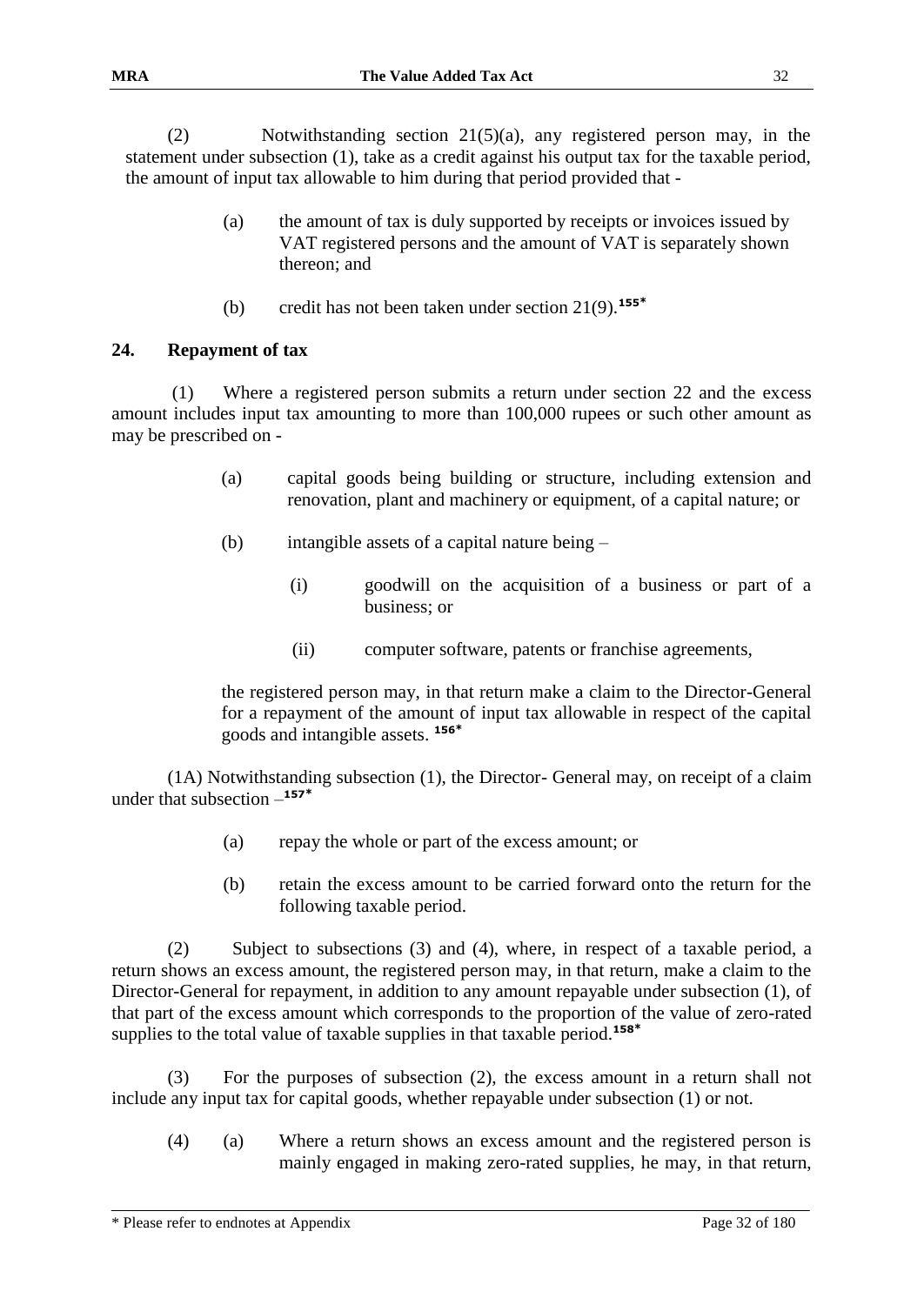make a claim to the Director-General for a repayment of the whole or part of the excess amount.**<sup>159</sup>\***

- (aa) Where a registered person proves to the satisfaction of the Director-General that any excess amount in his VAT return is unlikely to be set off against subsequent output tax, the Director-General may allow, in such circumstances as may be prescribed, the repayment of the whole or part of the excess amount.**<sup>160</sup>\***
- (b) On receipt of a claim under paragraphs (a) and (aa), the Director-General may - **161\***
	- (i) repay the whole or part of the excess amount; or
	- (ii) retain the excess amount to be carried forward onto the return for the following taxable period.

(5) Any claim for repayment under this section shall be made in such manner and in such form as may be approved by the Director-General and shall be submitted together with the return.

(6) Where a claim for repayment is made under this section, the amount claimed shall not be carried forward onto the return for the following taxable period and the Director-General may, on being satisfied that the registered person is entitled to the repayment, proceed to make the repayment.

(7) Subject to subsection (7A) or (7B), a repayment under this section shall be made within 45 days of the date of receipt by the Director-General of the return and the claim referred to in subsection (5).**<sup>162</sup>\***

(7A) Where a claim for repayment in respect of capital goods being fittings, equipment and furniture acquired by a VAT registered person for the purpose of renovation works of an amount of at least 10 million rupees in a shop, restaurant or other retail outlet, other than a supermarket or hypermarket, as confirmed by the Board of Investment, reaches the Director-General on or before 31 December 2014, the repayment shall, subject to subsection (7B), be made within 7 days of the date of receipt by the Director-General of the return and the claim referred to in subsection (5).**<sup>163</sup>\***

(7B) Where the Director-General requests a registered person to submit invoices, documents or information in respect of a claim for repayment under this section, the time limit for the repayment referred to in subsection (7) or (7A) shall run as from the date of submission of all invoices, documents and information requested.**<sup>164</sup>\***

(8) Where the repayment is made after the period specified in subsection (7), (7A) or (7B), the repayment shall carry interest free of income tax, at the prevailing Repo rate determined by the Bank of Mauritius.**<sup>165</sup>\***

(9) Where in respect of a claim for repayment under this section, it is found that an amount has been overclaimed, the registered person shall, subject to subsection (10), be liable to pay to the Director-General a penalty representing 20 per cent of the amount overclaimed provided that the penalty shall not exceed 200,000 rupees.**166\***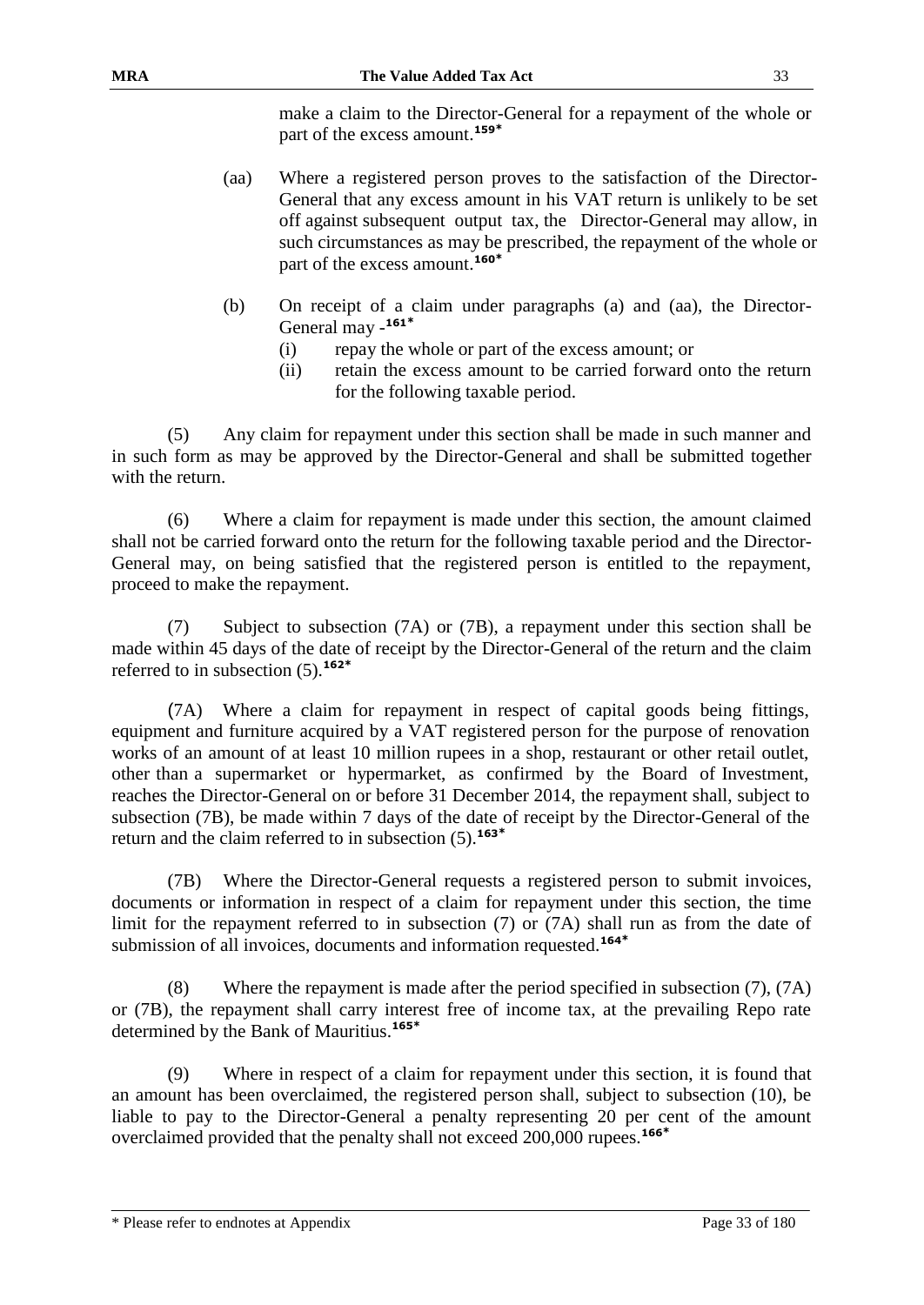(10) Subsection (9) shall not apply where the amount of penalty does not exceed 250 rupees.**<sup>167</sup>\***

(11) Subject to subsection (12), the penalty under subsection (9) shall be payable to the Director-General within 28 days of the date of the notification for payment of the penalty.**<sup>168</sup>\***

(12) Any penalty payable under subsection (9) shall be applied and set off against any amount of tax which is for the time being repayable to the registered person.**<sup>169</sup>\***

#### **25. Change in taxable period**

(1) Where the annual turnover of taxable supplies of a registered person whose taxable period is a quarter exceeds the amount specified in the Second Schedule, he shall -

- (a) within 15 days of the date of the closing of his annual accounts, notify the Director-General of that fact in writing; and**<sup>170</sup>\***
- (b) change his taxable period from a quarter to a month as from the month immediately following that quarter.

(2) Where the annual turnover of taxable supplies of a registered person whose taxable period is a month does not exceed the amount specified in the Second Schedule, he may -

- (a) within 15 days of the date of the closing of his annual accounts, notify the Director-General of that fact in writing; and **<sup>171</sup>\***
- (b) change his taxable period from a month to a quarter as from the quarter immediately following that month.

(3) Where a registered person changes his taxable period under subsection (1) or (2), he shall submit the return under section 22 in accordance with his new taxable period.

#### **26. Penalty for non-submission of return by due date**

(1) Subject to subsection (2), where in respect of a taxable period, a registered person fails to submit a return on or before the last day on which the return is required to be submitted, he shall be liable to pay to the Director-General, in addition to any tax which may be payable, a penalty of 2,000 rupees for every month or part of the month until the return for that taxable period is submitted, provided that the total penalty payable shall not exceed 20,000 rupees. - **172\***

(2) Where a registered person is a small enterprise, the maximum penalty payable under subsection (1) shall not exceed 5,000 rupees.**<sup>173</sup>\***

# **26A. Penalty for failure to join electronic system<sup>174</sup>\***

Any registered person who is required under regulations made under the Act to submit his return and make any payment of tax due electronically but fails to join the electronic system, after written notice being given to him by the Director-General, shall be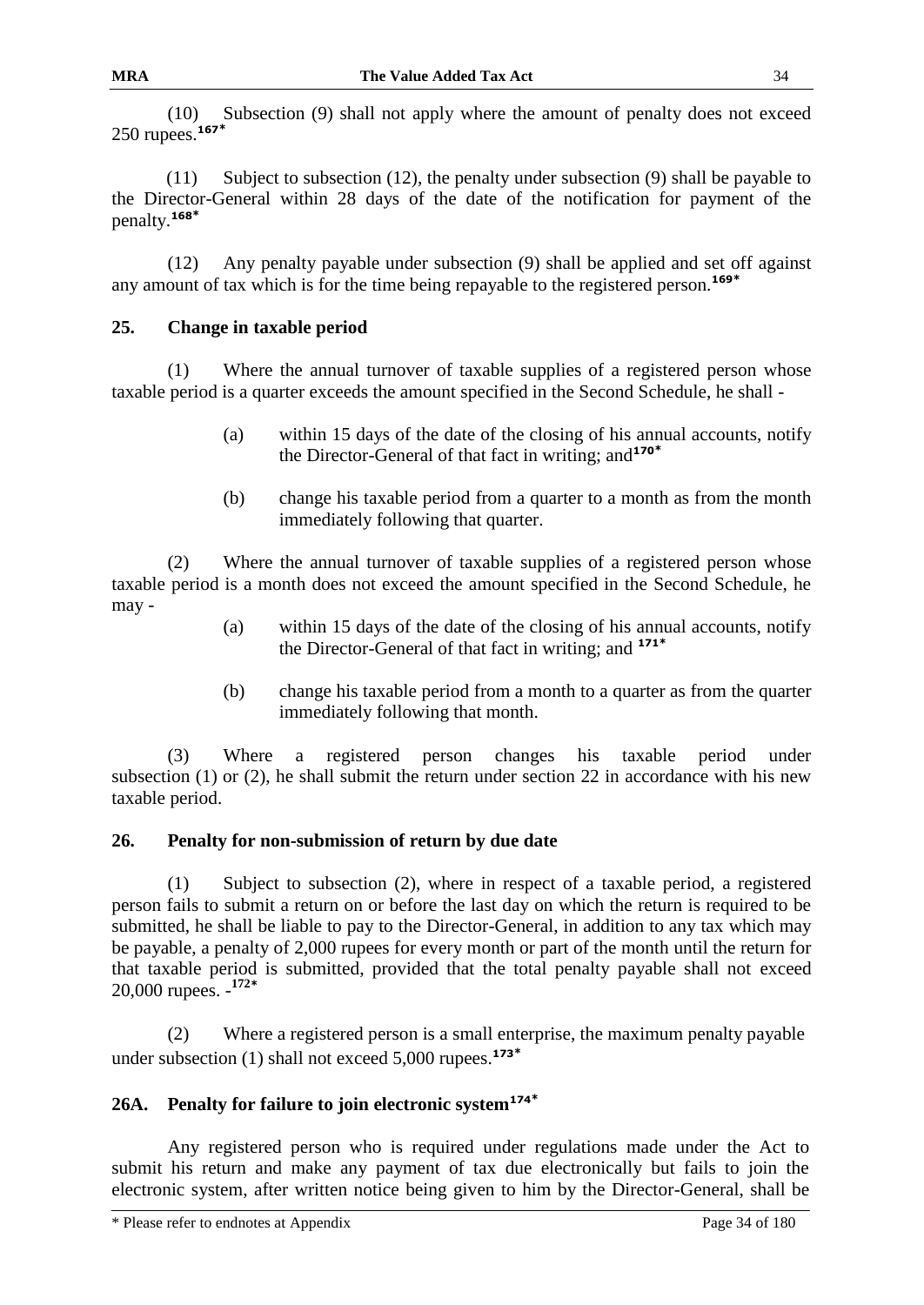liable to pay to the Director-General on his failure within a period of 7 days from the date of the notice to justify the failure to join the system, a penalty of 5,000 rupees, for every month or part of the month from the taxable period specified in the notice, up to the taxable period immediately preceding the taxable period in respect of which he submits his return, and to make any payment of tax due electronically, provided that the total penalty payable shall not exceed 100,000 rupees.**<sup>175</sup>\***

# **27. Penalty for late payment of tax <sup>176</sup>\***

(1) Subject to subsection (3), where a taxable person fails to pay any tax due on or before the last day on which it is payable under section  $21(7)$ ,  $22$ ,  $23$ ,  $37$ ,  $39$ ,  $66(4)$  or 67, he shall be liable to pay to the Director-General, in addition to the tax and any penalty under sections 15A, 24(9), 26(1), 26A and 37A, a penalty of 10 per cent of the tax.

(2) The penalty under the subsection (1) shall apply to the tax excluding any penalty under sections 15A, 24(9), 26(1), 26A and 37A and any interest under section 27A.**<sup>177</sup>\***

(3) Where the person referred to in subsection (1) is a small enterprise and it fails to pay any tax due on or before the last day on which it is payable under section 21(7), 22, 23,  $27E(3)$  and (10), 37, 39 or 67, the penalty shall be 2 per cent of the tax.

The penalty under subsection (3) shall apply to the tax excluding any penalty under section 15A, 24(9), 26(2), 26A or 37A and any interest under section 27A.

#### **27A. Interest on tax unpaid or amount repaid or refunded in excess <sup>178</sup>\***

(1) Interest at the rate of one per cent per month or part of the month shall be paid to the Director-General on -

- (a) any tax unpaid under section 9, 21(7) or  $66(4)$  from the date the tax remained unpaid to the date of payment;**<sup>179</sup>\***
- (b) any amount claimed by the Director-General in respect of tax repaid in excess and on any amount paid thereon as interest under section 24 from the date of the repayment up to the date of payment of the amount claimed; or
- (c) on any amount claimed by the Director-General under section 67 in respect of tax refunded, exempted or reduced erroneously from the date of the erroneous refund, exemption or reduction to -
	- (i) the date specified in the notice under section 67; and
	- (ii) in the case of non-payment by the date specified in the notice under section 67, from that date to the date of payment of the amount claimed.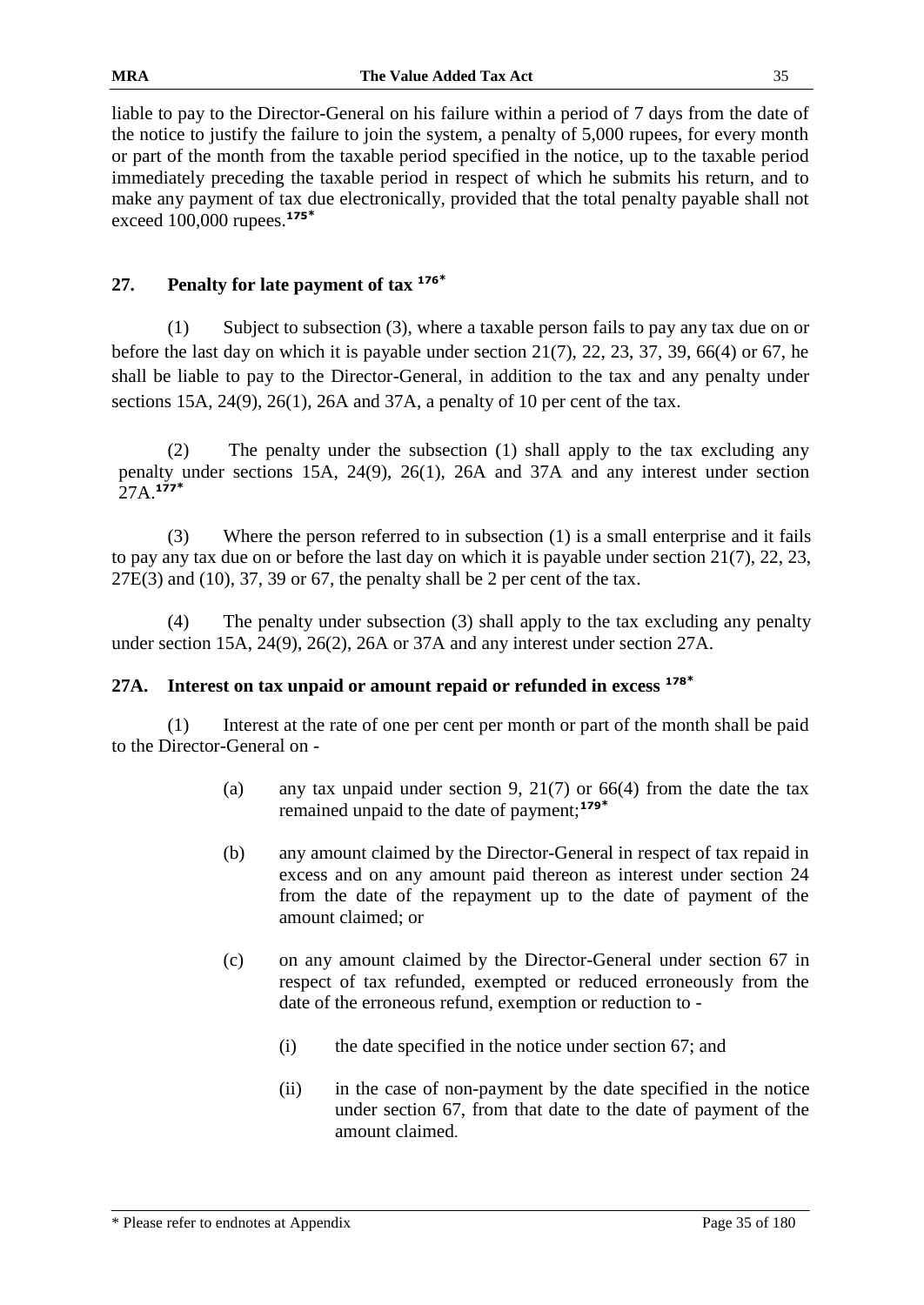(2) The interest under subsection (1) shall not apply to any penalty under section 15A, 20B, 20C, 24(9), 26, 26A, 27 or 37A.**<sup>180</sup>\***

**[***PART VIA – PUBLIC SECTOR AGENCY TO DEDUCT AN AMOUNT FROM VAT***] – Repealed <sup>181</sup>\***

# **PART VIB – VAT RELATING TO SMALL ENTERPRISE<sup>182</sup>\***

#### **27D. Interpretation of Part VIB**

In this Part –

"accounting year" means –

- (a) in the case of a company, a period of 12 months ending on the date of the end of its accounting period;
- (b) in any other case, a period of 12 months ending on 30 June;

"company" has the same meaning as in the Income Tax Act.

#### **27E. VAT annual accounting system**

(1) Subject to this section, a small enterprise may apply to the Director-General to operate the VAT annual accounting system on –

- (a) an accrual basis; or
- (b) a cash basis.

(2)**<sup>183</sup>\*** Where a VAT registered person has applied for its net income from business to be calculated in accordance with Sub-part D of Part VIII of the Income Tax Act, he shall be considered to have applied to operate the VAT annual accounting system on a cash basis.

- (3) A small enterprise which operates the VAT annual accounting system shall
	- (a) comply with such terms and conditions as the Director-General may approve;
	- (b) within such time as may be prescribed, after the end of each of the first 3 calendar quarters in its accounting year, submit to the Director-General, a simplified VAT statement in such form and manner as the Director-General may approve; and
	- (c) pay any VAT payable in accordance with subsection (4) or (5).
- (4) The VAT payable pursuant to subsection  $(3)(b)$  shall be
	- (a) in the case of a VAT registered person whose annual total turnover does not exceed 10 million rupees at the commencement of this section, 25 per cent of the amount of VAT payable in respect of the preceding accounting year, after adding back any allowable input VAT in respect of capital goods in that year;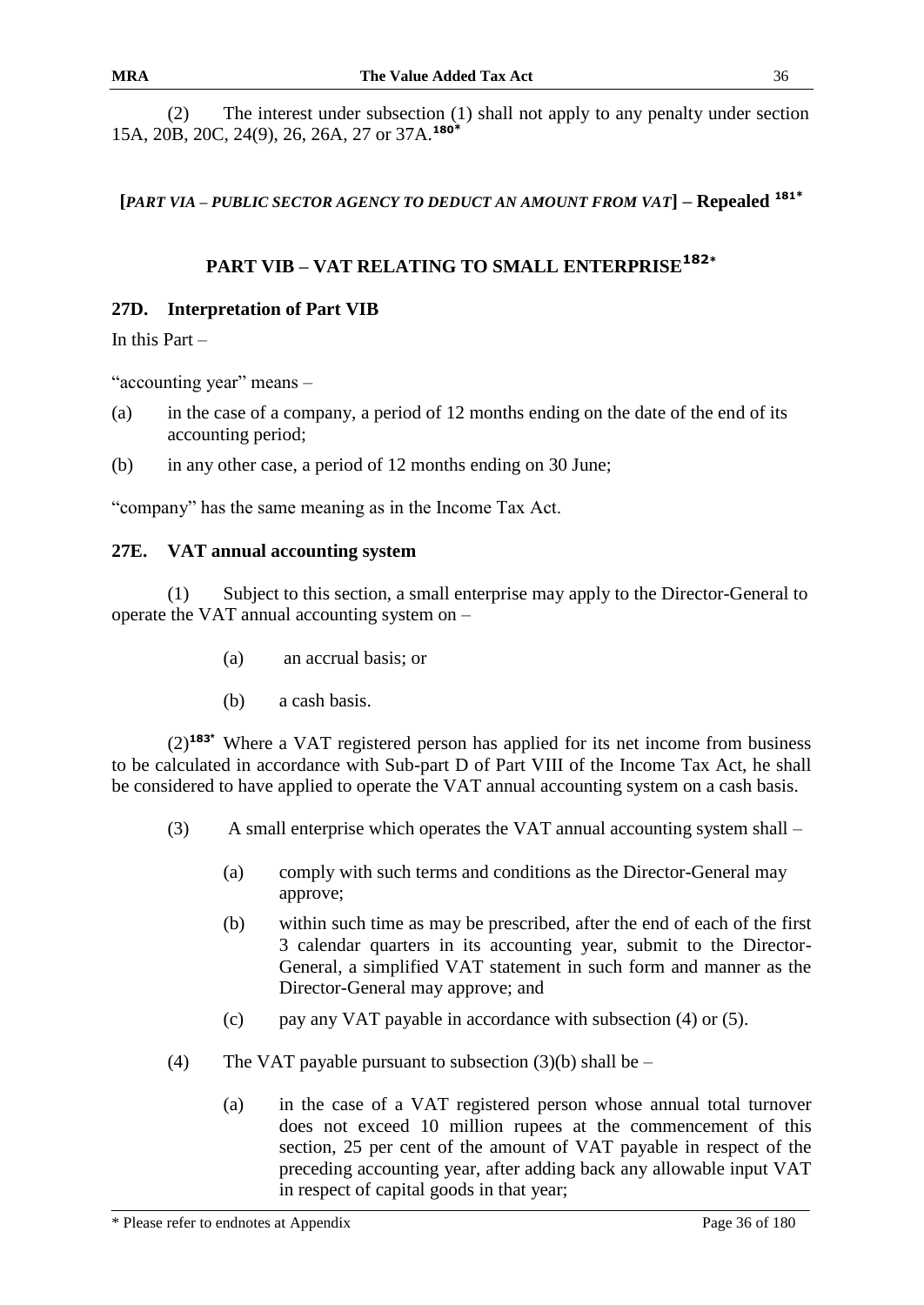(b) in the case of a small enterprise which registers for VAT at the commencement of this section, 25 per cent of the estimated VAT payable for the accounting year, after adding back any input VAT in respect of capital goods which the small enterprise intends to acquire in the first accounting year after its VAT registration.

(5) Where a small enterprise has in the relevant part of the first 3 quarters of an accounting year been supplied with capital goods and the input tax in respect thereof exceeds 50,000 rupees, the small enterprise may deduct from the VAT payable in accordance with subsection (4) the allowable input tax in respect of the capital goods.

(6) Where the computation referred to in subsection (5) shows an excess of input tax over VAT payable, the balance may be claimed as a repayment.

(7) Where the annual VAT return for an accounting year is not due before the due date for the submission of the simplified VAT statement referred to in subsection (3)(b) at the end of the first quarter in the succeeding accounting year, the basis for the computation of the VAT payable or claim for repayment for the statement in the succeeding accounting year shall be the accounting year immediately preceding the accounting year for which the VAT return is not due.

(8) A small enterprise which operates the annual VAT accounting system shall, within such time as may be prescribed, after the end of every accounting year, submit to the Director-General, a VAT return, in respect of that accounting year, in such form and manner as the Director-General may approve, specifying such particulars as may be required in the return.

(9) Where a small enterprise submits a return under subsection (8), the balance of output tax over input tax shall be adjusted by any tax payable or claimed as repayment in the VAT statements submitted in respect of the quarters ending in the accounting year.

- (10) Where the adjusted balance under subsection (9) shows
	- (a) an amount of VAT payable, that amount shall be paid within such time as may be prescribed;
	- (b) excess VAT, the balance shall, subject to subsection (11), be carried forward onto the return for the following accounting year.

(11) Where excess VAT shown by the adjusted balance includes input tax amounting to more than 50,000 rupees in respect of capital goods, the small enterprise may make a claim for repayment of the amount of input tax allowable in respect of capital goods.

(12) Where a VAT registered person makes a claim for repayment pursuant to subsection (6) or (11), the Director-General shall, on being satisfied with the claim, effect the repayment to the VAT registered person within 45 days of the date of receipt of the claim or the documents requested in support of the claim, whichever is the later.

(13) Where the application of a small enterprise to operate the VAT annual accounting system on a cash basis has been approved, it shall –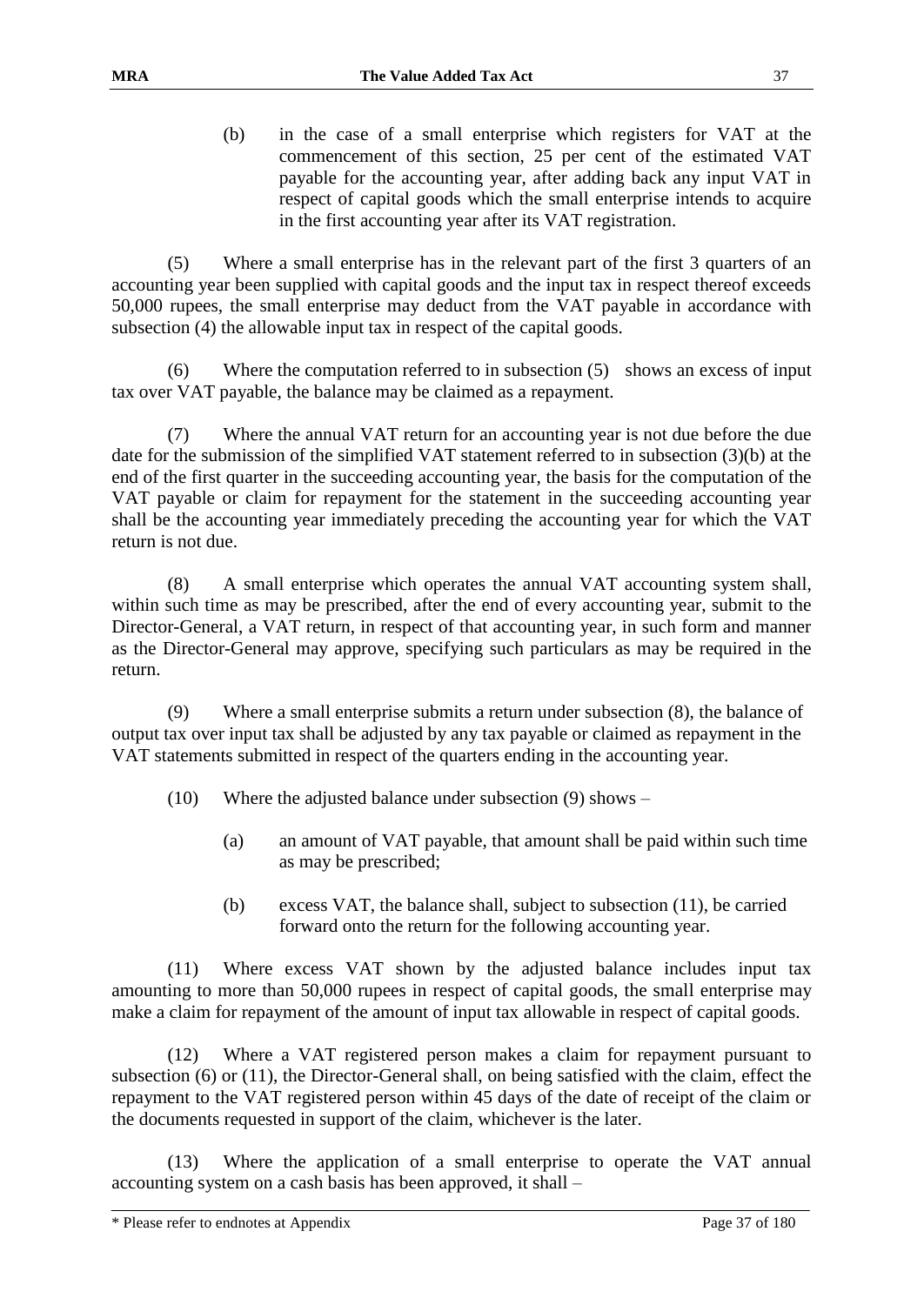- (a) be considered to have made a supply in the accounting year in which the payment for the supply is received;
- (b) be considered to have received a supply in the accounting year in which payment for that supply is made;
- (c) subject to section 21, be entitled to take credit for input tax in respect of taxable supplies for which payment has been made;
- (d) be entitled to make a claim for repayment of VAT on submission of his statement or return, provided the excess includes VAT paid exceeding 50,000 rupees in respect of capital goods.

### **27F. Records**

A small enterprise shall keep records in such form and manner as the Director-General may approve.

#### **27G. Change in accounting system**

Where a small enterprise intends to change its VAT accounting system, it shall, by written notice, inform the Director-General accordingly and shall comply with such conditions as the Director-General may determine.

# **PART VII - POWERS OF DIRECTOR-GENERAL <sup>184</sup>\***

#### **28. Power to require information**

(1) Subject to section 33, the Director-General may, by notice in writing, require any person to furnish to him, within such time as may be specified in the notice, information and particulars relating to -

- (a) the supply of any goods or services made to the person by any other person;
- (b) the supply of any goods or services made by the person to any other person;
- (c) contracts for the supply of any goods or services;
- (d) the amount owed by the person to any other person; and

#### (e) such other transactions,

which the Director-General considers necessary or relevant for the purposes of this Act and which may be in the possession or custody, or under the control, of that person.

(2) Where a notice under subsection (1) is issued to a person, that person shall comply with the requirements of that notice.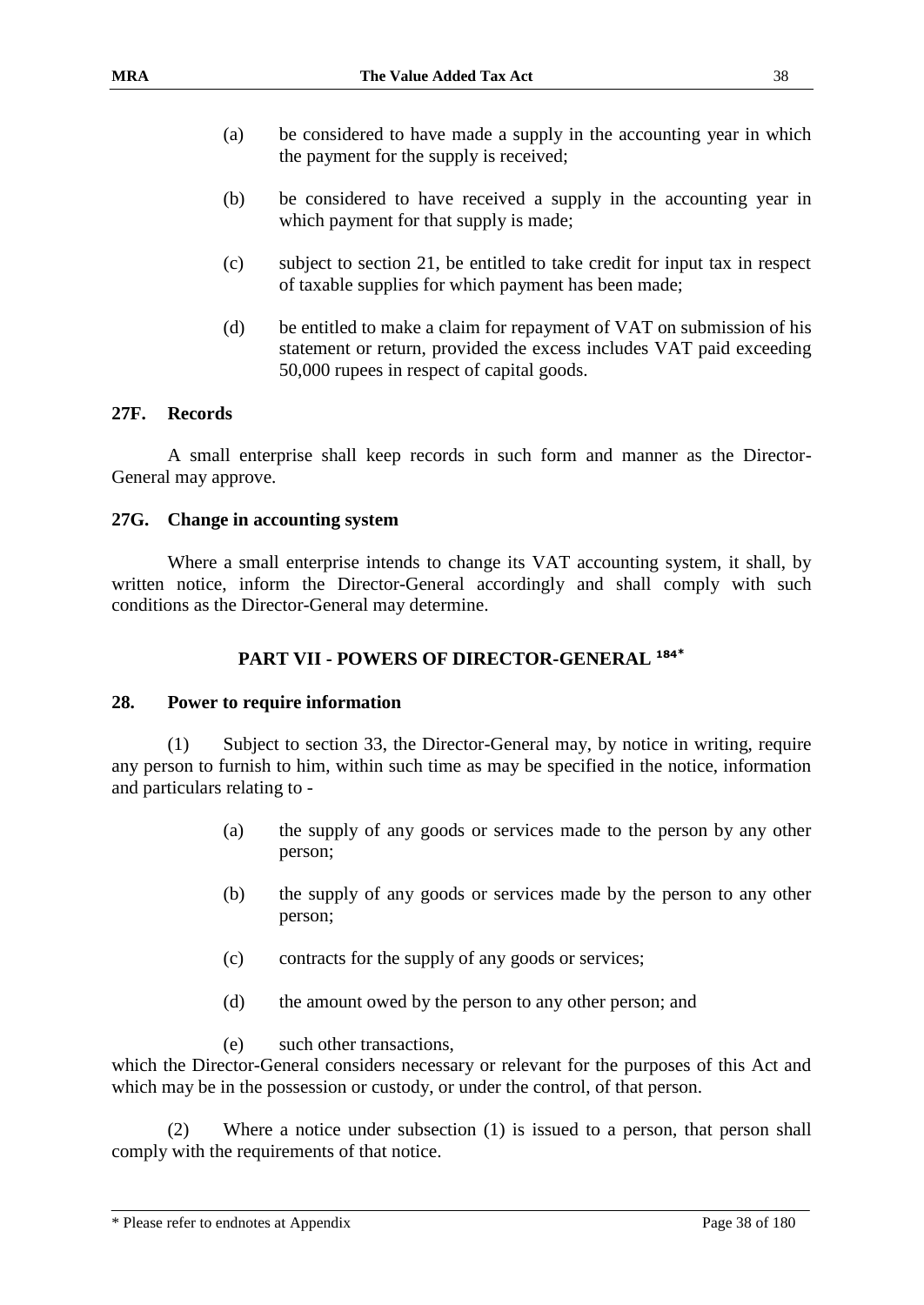# **28A. Act or thing in respect of period before 4 years preceding last day of taxable period <sup>185</sup>\***

(1) Notwithstanding this Act, the Director-General shall, in any taxable period, in relation to the tax liability of a person, not – **186\***

- (a) require any information, statement or return;
- (b) make any assessment or claim,

under this Act in respect of a period before 4 years preceding the last day of the taxable period, unless, in the opinion of the Director-General, the person has –

(a) demonstrated fraudulent conduct;

(b) wilfully neglected to comply with this Act;

(c) not submitted a return under section 22; or

(d) not submitted a return under section 23.

(2) **<sup>187</sup>\*** *[Repealed]*

(3)**188\*** *[Repealed]*

# **29. Obligation to furnish information**

(1) Every person, when so required by the Director-General shall, for the purposes of this Act, within the time fixed by the Director-General, give orally, in writing or electronically through such medium as the Director-General may approve, as may be required, all such information as may be demanded of him by the Director-General for the purpose of enabling the Director-General to ascertain his tax liability, make an assessment or collect tax.**189\***

(2) Subject to section 33, any person, when so required by notice in writing, shall, for the purposes of this Act, furnish to the Director-General, within the time specified in the notice -

- (a) a certified copy of the profit and loss account and balance sheet or such other statement of account as may be required, duly audited by a qualified auditor;
- (b) details of transactions in all the bank accounts of the person, his spouse and minor children; and
- (c) a certified statement of all assets and liabilities of the person, his spouse and minor children.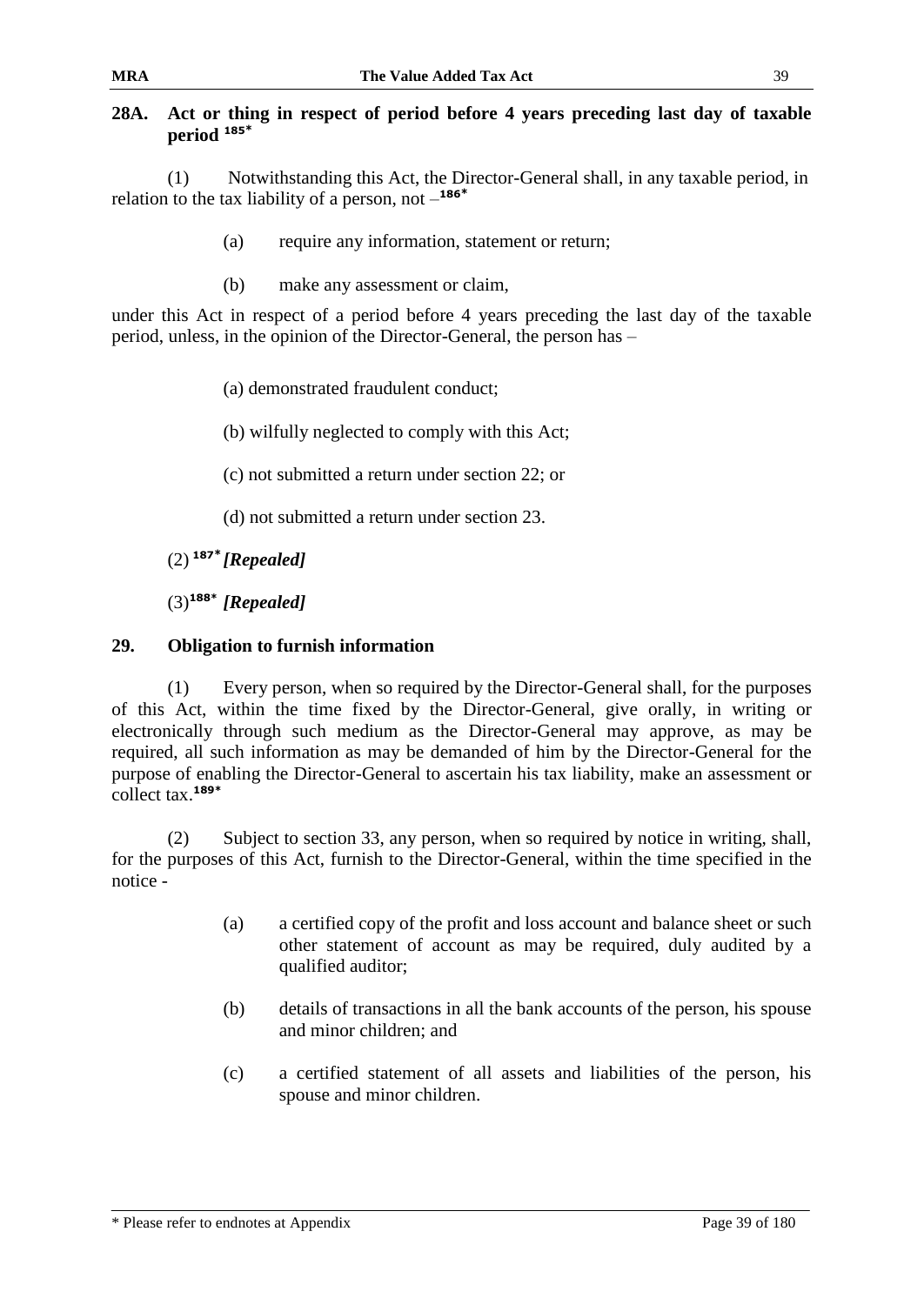### **30. Use of computer system**

(1) Notwithstanding the other provisions of this Act and subject to section 8D of the Unified Revenue Act 1983, the Director-General may authorise - **190\***

- (a) an application for registration under Part IV;
- (b) a return under section 22 or a statement under section 23;
- (c) any payment or repayment of tax under the Act; or
- (d) any act or thing which is required to be done under the Act,

to be made, submitted or done electronically through such computer system as may be approved by him.

(2) With effect from such date as may be notified in the *Gazette*, the Director-General may direct that any matter, act or thing referred to in subsection (1) shall be made, submitted or done electronically or otherwise.

(3) Any certificate of registration under section 17, any assessment of tax under section 37, or any act or thing which is required to be done by the Director-General under the Act, may be issued, made or done electronically through computer or other mechanical or electronic device.

 (4) A person who submits a return and pays tax in the manner specified in subsection (1) shall continue to submit returns and pay tax in that manner unless otherwise authorised by the Director-General.**<sup>191</sup>\***

 (5) Where, immediately before the commencement of this section, a person has been submitting a return and has been paying tax electronically, the computer system of that person shall be deemed to have been approved by the Director-General for the purposes of subsection (1).**<sup>192</sup>\***

## **31. Production of books and records**

The Director-General may, for the purposes of ascertaining the tax liability of any person, require that person - **193\***

- (a) to produce for
	- (i) examination, either at the business premises of that person or at the Office of the Director-General, books, records, copies of VAT invoices, contracts for the supply of goods or services, bank statements, or other documents, whether electronically or otherwise, which the Director-General considers necessary and which may be in the possession or custody or under the control of that person;**<sup>194</sup>\***
	- (ii) retention, for such period as the Director-General considers necessary, any record or document specified in subparagraph (i) and for taking copies of or extracts therefrom;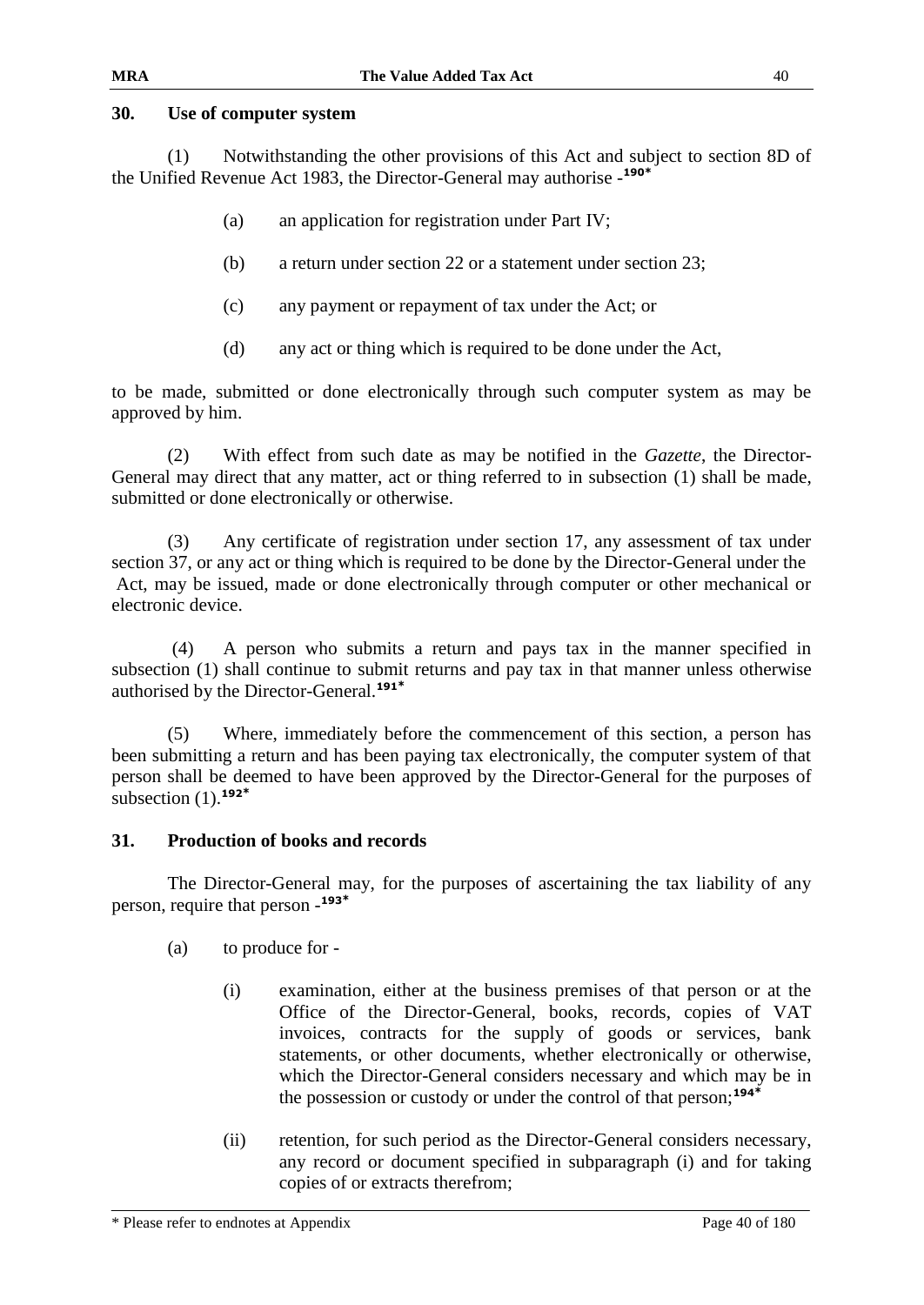- (b) to call, either at the business premises of the person or at the Office of the Director-General, for the purpose of being examined in respect of any transaction or matter relating to the tax liability of that person;
- (c) attend a meeting through teleconferencing to give any information or explanation which the Director-General may require.**<sup>195</sup>\***

### **32. Power to inspect books, records and goods**

(1) Subject to subsection (3), the Director-General or any officer authorised by him in writing may, for the purposes of this Act, at all reasonable times, enter any business premises or place where any business is carried on or anything is done in connection with the business and - **196\***

- (a) may require the person carrying on the business or any person on those premise or in that place who is employed by the person carrying on the business to produce any books, records, copies of VAT invoice, balance sheet, stock sheet, contracts for the supply of goods or services, bank statements or other documents relating to the business, whether these are recorded electronically or otherwise, and may remove and retain any such records or other documents, for such period as may be considered reasonable for their examination or inspection;**<sup>197</sup>\***
- (b) may examine any such records or other documents and take copies of or extracts therefrom;
- (c) may inspect any goods;
- (d) may require the person
	- (i) to produce any goods for inspection; or
	- (ii) to carry out a cash count; and
- (e) may require the person carrying on the business or any person on those premises or in that place who is employed by the person carrying on the business to give to the Director-General or the authorised officer all reasonable assistance and to answer all proper questions either orally or in writing.**<sup>198</sup>\***

(2) For the purposes of this Act, the Director-General may, at any time, cause a physical stocktaking of the goods of a registered person to be carried out.

- (3) Subsection (1) shall not apply to any person
	- (a) who carries on any banking business, or the business of dealings in foreign currency, regulated by the Banking Act 2004, the Bank of Mauritius Act 2004, or any other enactment relating thereto; or**199\***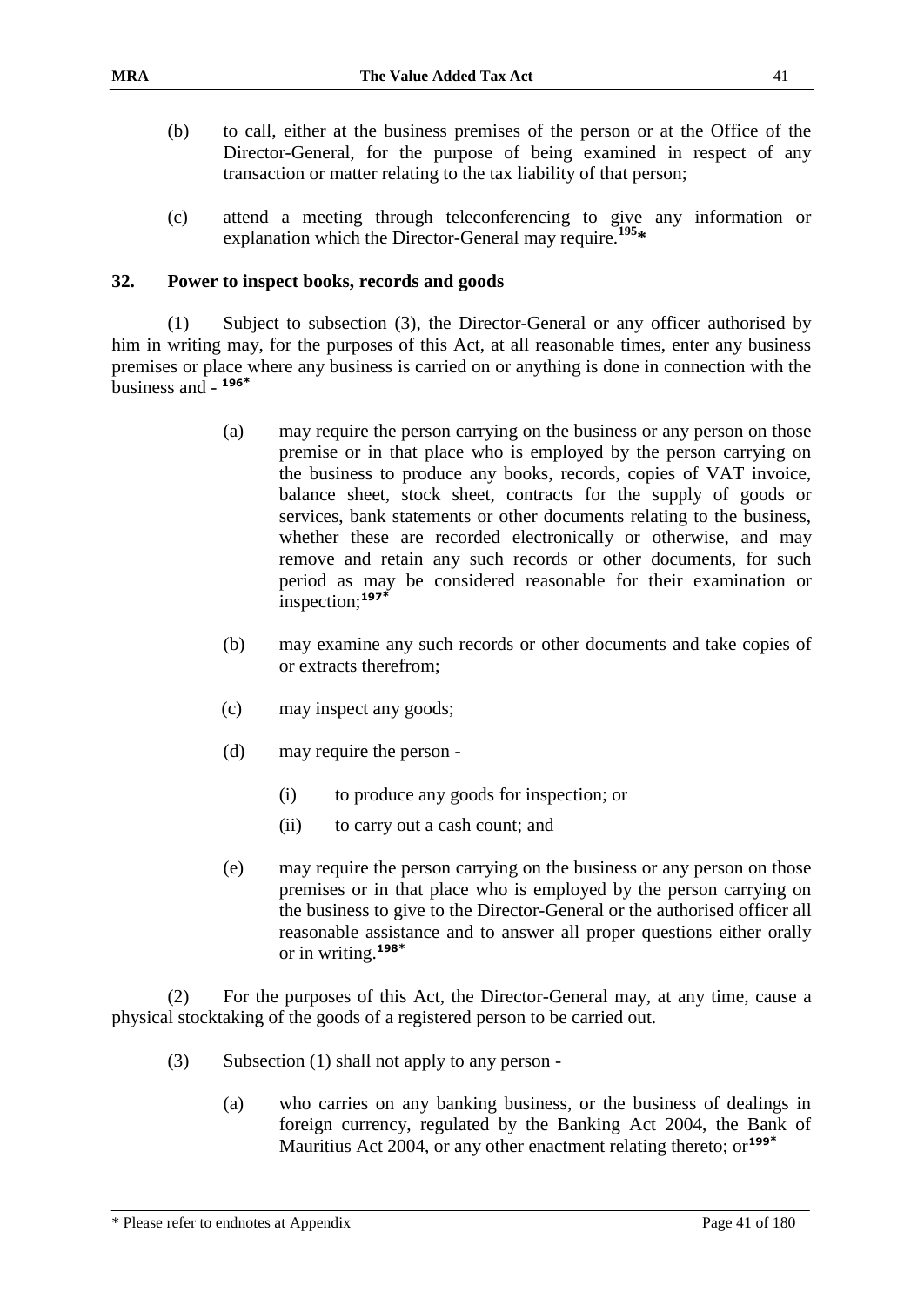- (b) who carries on the business of providing financial services regulated by the Financial Services Development Act 2001**200\*** .
- (4) Any person who
	- (a) fails to provide such assistance or to answer such questions as may be required under this section; or
	- (b) obstructs the Director-General or any officer in the exercise of his powers under this section,**<sup>201</sup>\***

shall commit an offence and shall, on conviction, be liable to a fine not exceeding 200,000 rupees and to imprisonment for a term not exceeding 5 years.

### **32A. Power to access computers and other electronic devices<sup>202</sup>\***

(1) For the purposes of ascertaining the tax liability of any person under this Act, the Director-General may, subject to subsection (2), at any reasonable time –

- (a) have access to
	- (i) any computer, computer software, whether installed in the computer or otherwise, electronic till or any other device, used connection with any document which the person is required to produce for the purpose of ascertaining his tax liability: or
	- (ii) any information, code or technology which has the capability of retransforming or unscrambling encrypted data contained or available to such computers or devices into readable and comprehensive format or text;
- (b) inspect and check the operation of any such computer, electronic till or other device and make extracts of any computer software, computer output or such other documents used in connection therewith;
- (c) require any person by whom or on whose behalf the computer or other electronic device is operated, or any person concerned with the operation of the equipment, to give such assistance as is necessary for the purposes of this section; and
- (d) require any person in possession of decryption information to grant him access to such decryption information necessary to decrypt data required for the purposes of this section.
- (2) Subsection (1) shall not apply to any person referred to in section 32(3).

### **33. Time limit to require information, books or records**

(1) Subject to subsection (2), no person shall be required -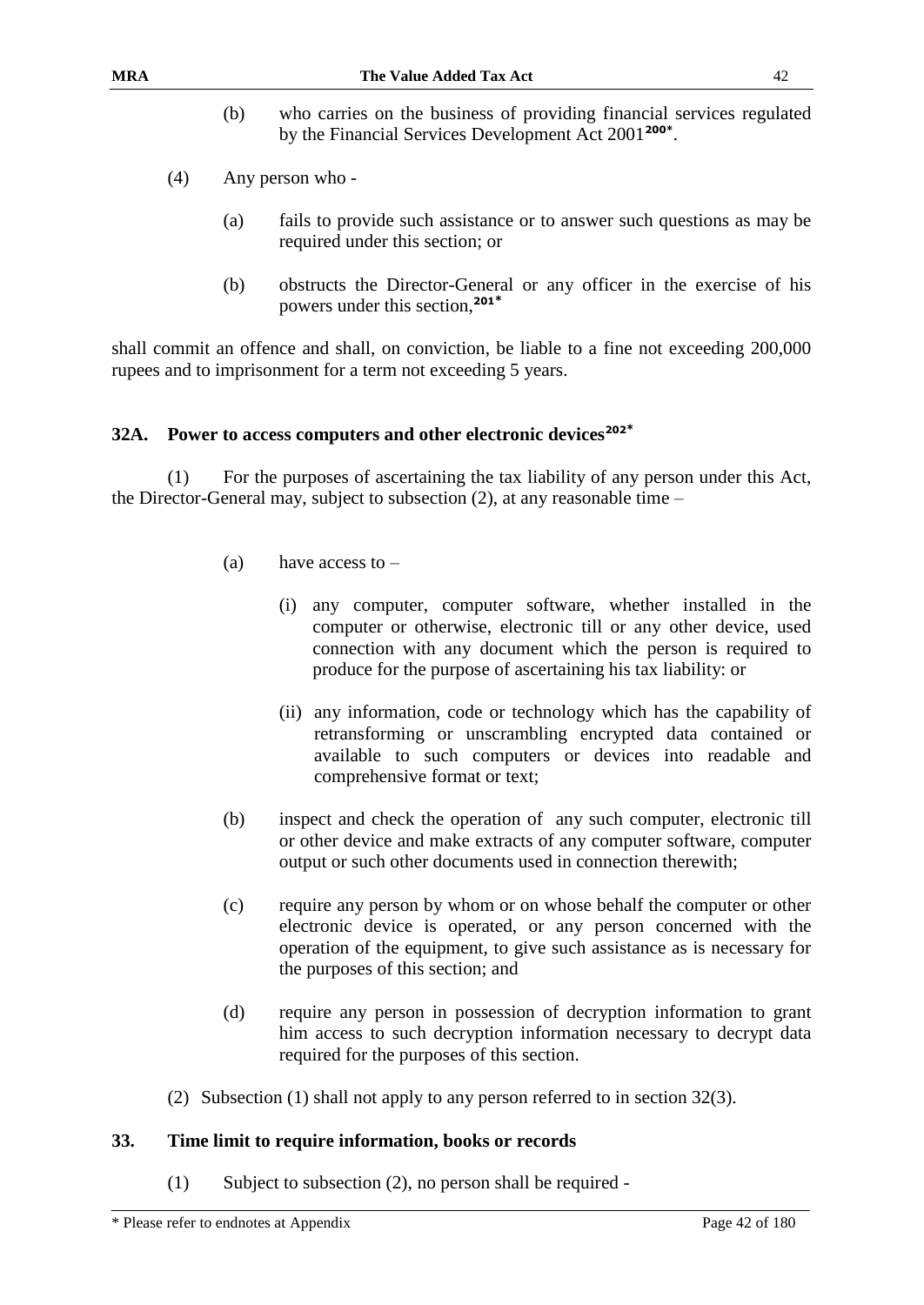- (a) to furnish or give any information under section 28 or 29; or
- (b) to produce any books or records under section 31 or 32,

after 5 years immediately following the last day of the taxable period in which any related transaction took place.

(2) Subsection (1) shall not apply in case of wilful neglect, evasion or fraud.

### **34. Power to require security**

(1) The Director-General may, for the purposes of securing payment of any tax due, require a person to give security in such amount and in such manner as the Director-General thinks fit.**<sup>203</sup>\***

(2) Any person who, without any reasonable cause, fails to give such security as is required under subsection (1) shall commit an offence.

### **34A. Power to waive penalty or interest <sup>204</sup>\***

(1) The Director-General may waive the whole or part of any penalty or interest imposed under this Act where he is satisfied that failure to comply with this Act was attributable to a just or reasonable cause.

(2) In the exercise of his power under subsection (1), the Director-General shall, in writing, record the reasons for waiving the whole or part of the penalty or interest.

#### **35. Warrant to search and seize**

(1) Subject to subsection (2), where the Director-General has reasonable ground to believe that an offence has been, is being or is likely to be committed under this Act, he may apply to a District Magistrate for the issue of a warrant to an officer -

- (a) to enter and search any business premises or place where any business is carried on or anything is done in connection with the business;
- (b) to inspect or examine any goods or books, records or other documents, whether kept on computer or otherwise, found therein; and
- (c) to seize those goods, books, records or other documents or any computer, device, apparatus, materials or computer software used in connection with the business, where such seizure is necessary for any examination or investigation.**<sup>205</sup>\***
- (2) Subsection (1) shall not apply to any person referred to in section 32(3).

(3) Any goods, books, records or other documents or computer, device, apparatus, material or computer software seized under subsection (1)(c) shall be returned to the person from whom they were seized when no longer required.**<sup>206</sup>\***

## **[***36. Proceedings for temporary closing down of business***] Repealed <sup>207</sup>\***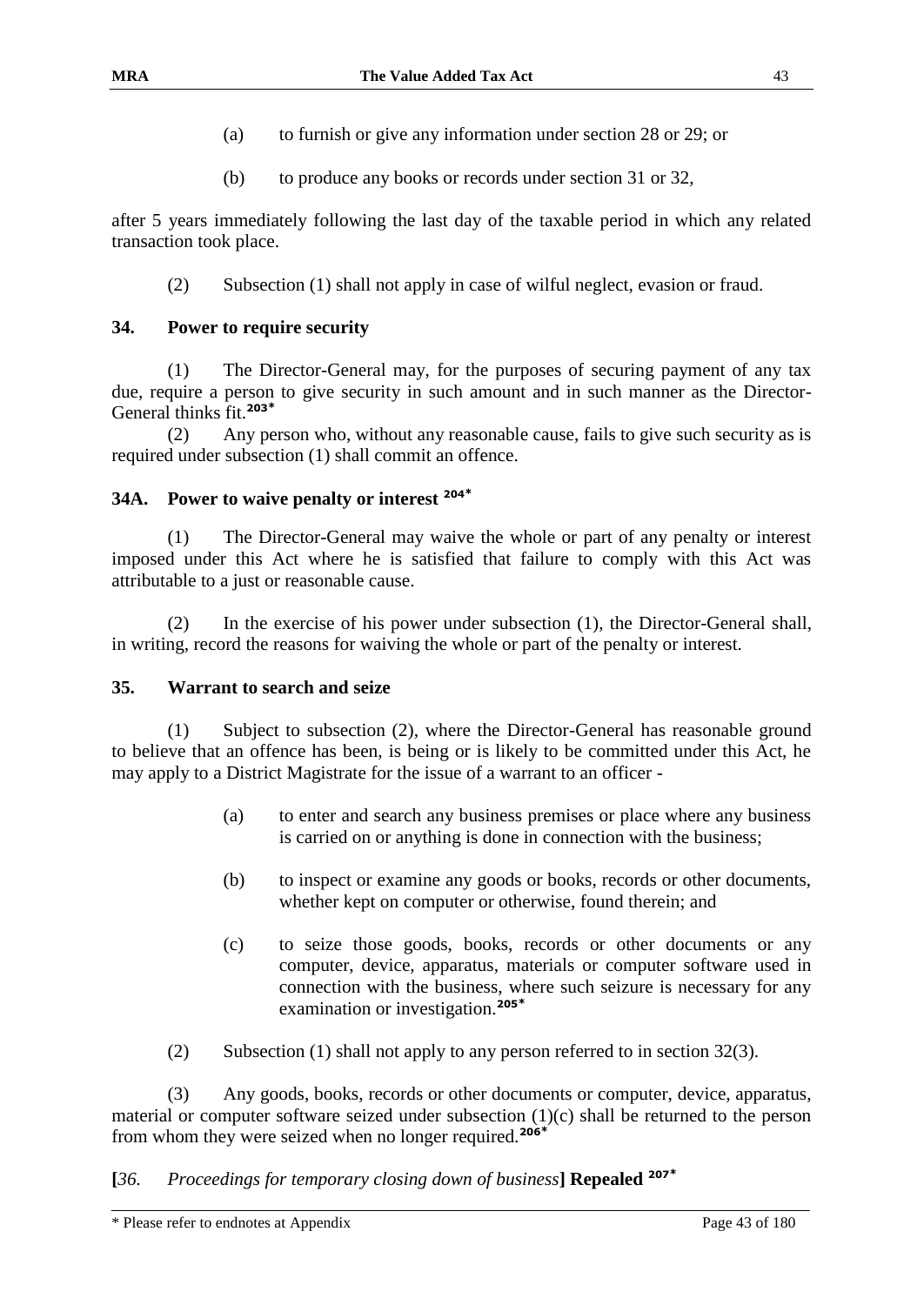# **36A. Anti-avoidance provisions <sup>208</sup>**\*

(1) Where the Director-General is satisfied that the purpose or effect of any arrangement or transaction is directly or indirectly –

- (a) to reduce or avoid any liability imposed or which would otherwise have been imposed on any person by this Act;
- (b) to relieve any person from any liability to tax;
- (c) to alter the incidence or postpone the time due of any tax which is payable by or which would otherwise have been payable by any person; or
- (d) to obtain credit for any input tax or repayment of any tax which would not otherwise have been obtained.

the Director-General may, without prejudice to such validity as it may have in any other respect or for any other purpose, disregard or vary, for the purposes of this Act, the arrangement or transaction and make such adjustments as he considers appropriate so as to counteract any tax advantage obtained or obtainable by that person from or under that arrangement or transaction.

(2) This section shall not apply to any arrangement or transaction carried out for bona fide commercial reasons and does not have as one of its main purposes: the avoidance or reduction of tax or the obtaining of any tax advantage.

- (3) For the purposes of this section, "tax advantage" includes
	- (a) any reduction in the liability of any person to pay tax;
	- (b) any reduction in the total consideration payable by any person in respect of any supply of goods or services;
	- (c) any postponement of the time when tax is due or payable; or
	- (d) any increase in the entitlement of a person to a credit for input tax or repayment of tax.

# **PART VIII - ASSESSMENTS, OBJECTIONS AND REVIEW OF ASSESSMENTS <sup>209</sup>\***

#### **37. Director-General may make assessments <sup>210</sup>\***

- (1) Subject to subsections (3) and (4), where
	- (a) a person
		- (i) fails to submit a return under section 22 or a statement under section 23;
		- (ii) fails to keep proper records;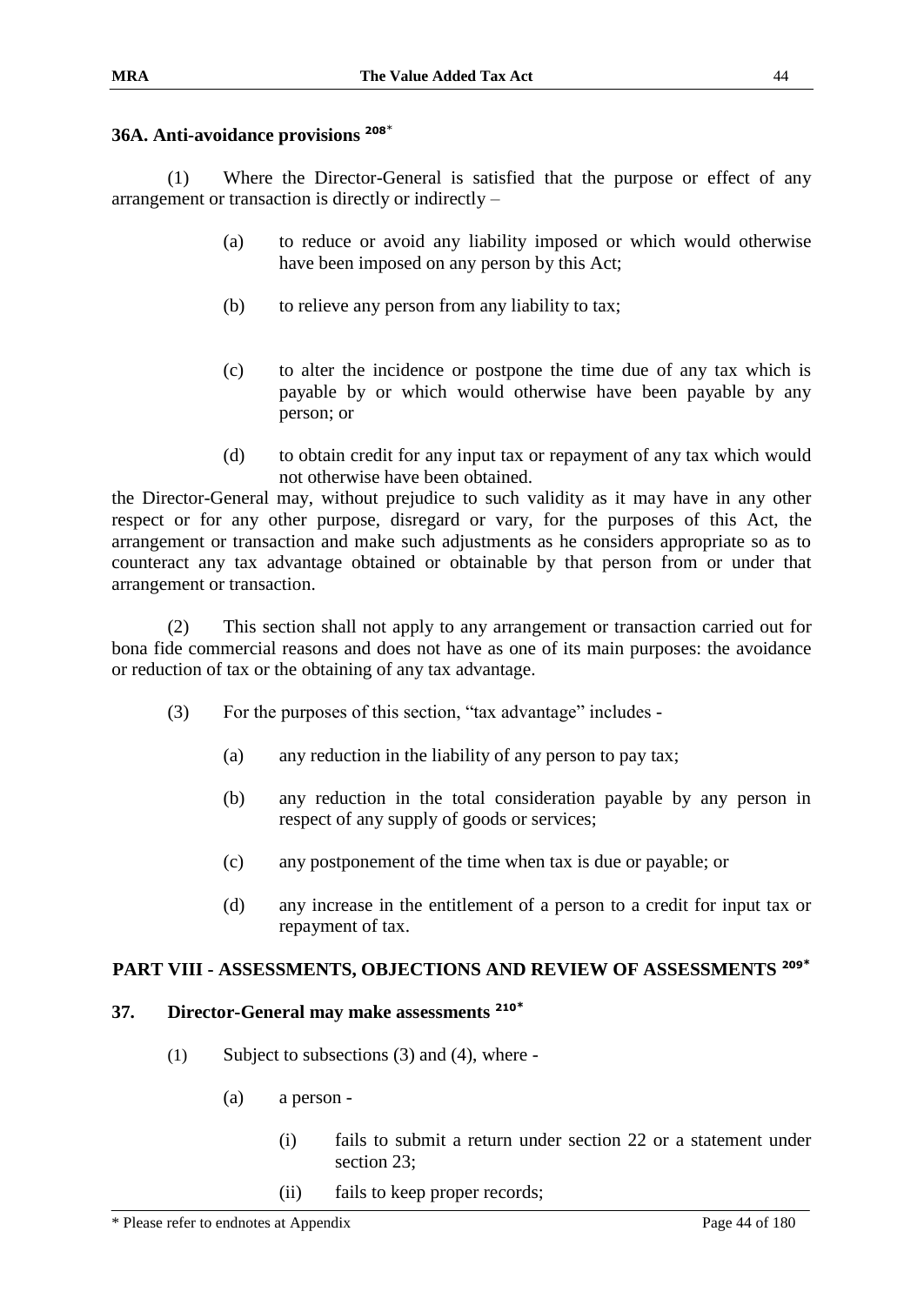registered person under the Act;

| (iii) | fails to comply with any of the requirements under section 29,<br>31 or 32: |
|-------|-----------------------------------------------------------------------------|
| (iv)  | being a taxable person, fails to apply for registration as a                |

- (v) benefits from a repayment of tax under section 24 and it is subsequently found that the tax or part of the tax ought not to have been repaid; or
- (vi) fails to remit to the Director-General any VAT charged on any supply made by him; or
- (b) the Director-General is not satisfied
	- (i) with a return submitted under section 22 or a statement under section 23; or
	- (ii) with the adequacy or correctness of the records kept,

the Director-General may, on such information as is available to him, make an assessment of the tax due and payable by that person or of the excess amount to be carried forward in case the input tax exceeds the output tax and give to that person written notice of the assessment.

(2) Where the Director-General has given notice of assessment to any person under subsection (1), that person shall, subject to section 38, pay the amount of tax specified in the notice, not later than 28 days of the date of the notice.

(3) Subject to subsection (5), an assessment under subsection (1) shall not be made in respect of a period before 4 years immediately preceding the last day of the taxable period in which the liability to pay tax arose.**<sup>211</sup>\***

(4) No assessment under subsection (1) shall be made where the amount of tax or the reduction in the excess amount to be carried forward does not exceed 250 rupees.**<sup>212</sup> \***

(5) **<sup>213</sup>\*** Subsection (3) shall not apply where a person has –

- (a) demonstrated fraudulent conduct;
- (b) wilfully neglected to comply with this Act;
- (c) not submitted a return under section 22; or
- (d) not submitted a return under section 23.

#### **37A. Penalty on amount claimed in assessment 214\***

Where an assessment is made under section 37, the amount of any tax claimed by the Director-General, excluding any penalty under sections 15A, 24(9), 26, 26A and 27 and any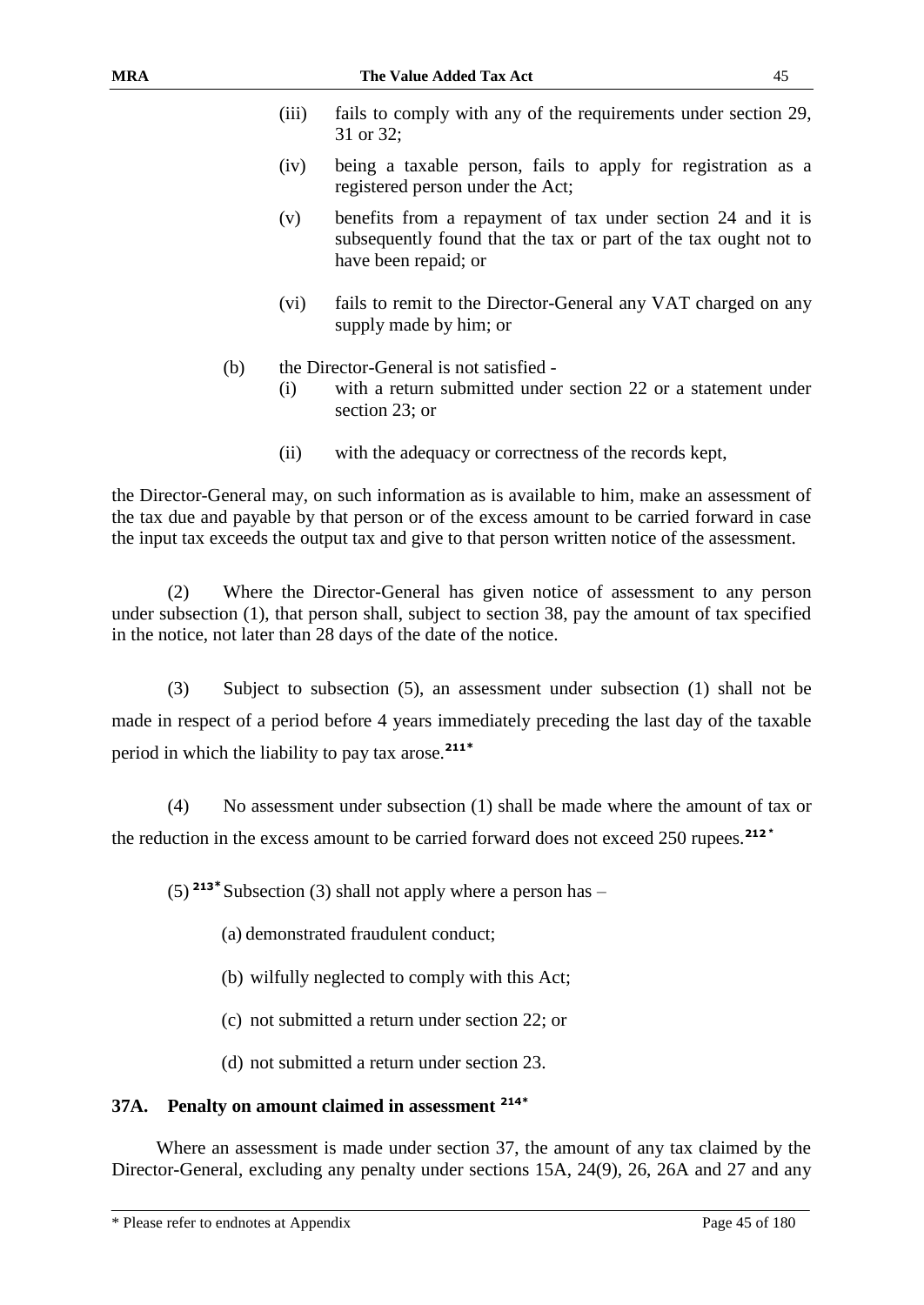interest under section 27A, shall carry a penalty not exceeding 50 per cent and such penalty shall be part of the tax claimed.

## **37B. Validity of notice of assessment or determination <sup>215</sup>\***

The validity of a notice of assessment or determination made under this Act shall not be affected by reason of an error, mistake or omission as to –

- (e) the name or address of the person;
- (b) the date or period; or
- (c) the amount of VAT assessed,

where the person intended to be assessed or affected is sufficiently designated and the error, mistake or omission is not likely to mislead that person.

## **37C. Additional assessment <sup>216</sup>\***

(1) Where in respect of any period, the Director-General has made an assessment under section 37 and it is subsequently found that tax has been under claimed or the excess to be carried forward has been overstated, he may make an additional assessment of –

- (a) the amount of tax which in his opinion ought to have been claimed; or
- (b) the excess to be carried forward.

(2) Except where otherwise provided, an additional assessment shall be deemed to be an assessment for the purposes of this Act.

## **38. Objection to assessments**

- $(1)^{217^*}$  (a) Where a person assessed to tax under section 37 is dissatisfied with the assessment, he may, within 28 days of the date of the notice of assessment, object to the assessment in a form approved by the Director-General.
	- (b) The form referred to in paragraph (a), duly filled in, shall be sent by the person objecting, by registered post or electronically, to the Director-General.
- (2) Any person who objects **<sup>218</sup>\*** under subsection (1) shall
	- (a) specify in the form, in respect of each of the items in the notice of assessment, the detailed grounds **<sup>219</sup>\*** of objection and the adjustments that are required to be made and the reasons therefor;
	- (b) at the time of his objection, where he has not submitted any return required under section 22 or any statement required under section 23 in respect of each of the taxable periods covered by the assessment –
		- (i) submit the required return or statement;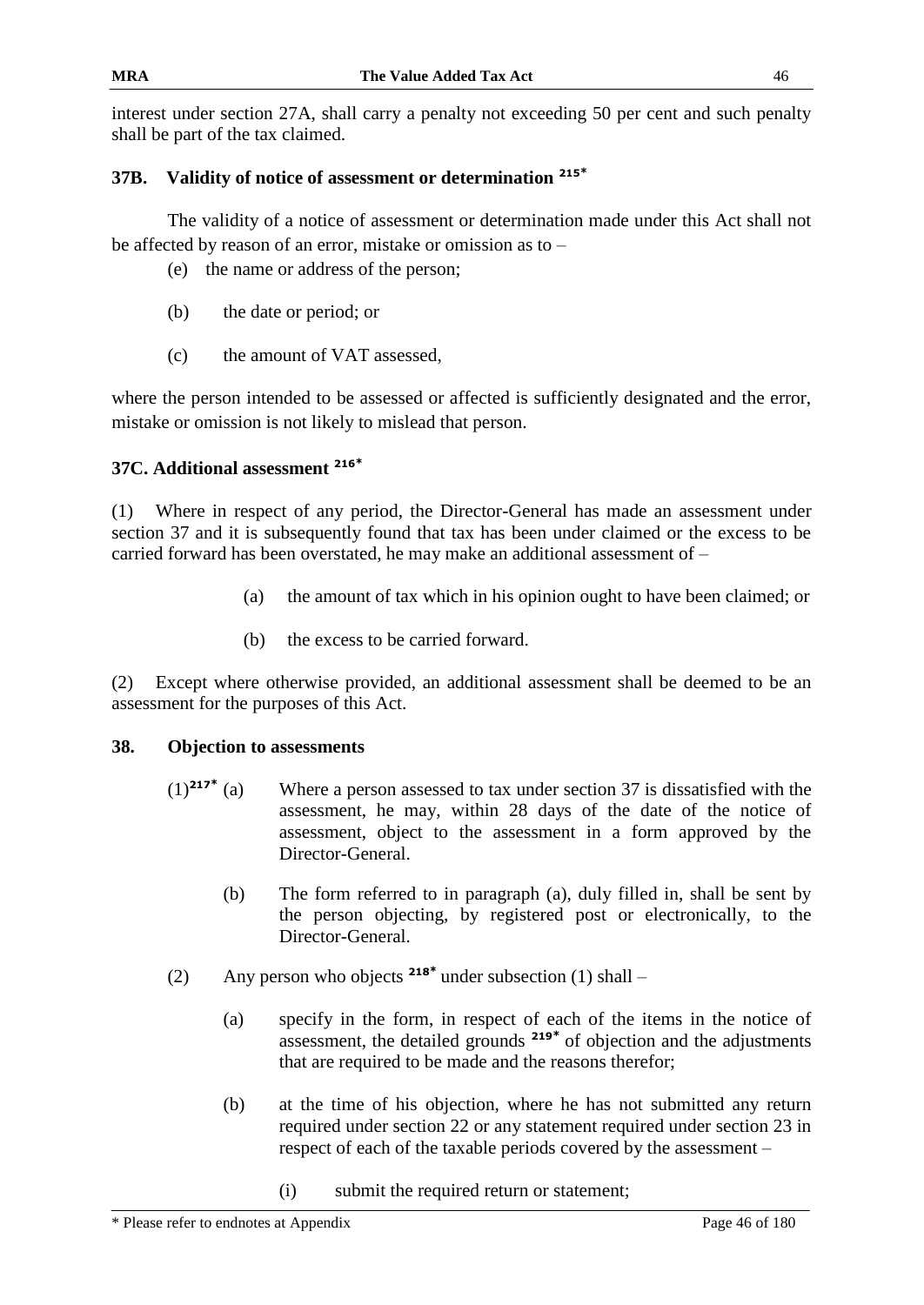- (ii) pay any amount of tax specified in the return or statement referred to in subparagraph (i), together with any penalty under sections 15A, 24(9), 26, 26A and 27, and any interest under section 27A; and
- (iii) in addition, pay 10 per cent of the difference between the amount claimed in the notice of assessment and the amount payable under subparagraph (ii).**<sup>220</sup>\***
- (c) where he has, prior to the assessment, submitted all returns required under section 22 or statements required under section 23 for each of the taxable periods covered by the assessment –
	- (i) pay, at the time of his objection, any outstanding tax on those returns or statements; and
	- (ii) in addition, pay 10 per cent of the amount claimed in the notice of assessment.**221\***

### (d) **Repealed <sup>222</sup>\***

(2A)**<sup>223</sup>**\* Where the person, within the time limit referred to in subsection (1), satisfies the Director-General on reasonable grounds that he is unable to pay the amount of tax under subsection  $(2)(b)$  and  $(c)$  in one instalment, the person shall –

- (a) pay that amount; or
- (b) give security by way of a bank guarantee,

on such terms and conditions as may be determined by the Director-General.

Where it is proved to the satisfaction of the Director-General that, owing to illness or other reasonable cause, a person has been prevented from making**<sup>224</sup>\*** an objection within the time specified in subsection (1), the Director-General may consider the objection as a valid objection under that subsection.

(4) Where the Director-General refuses to consider a late objection he shall, within 28 days of the date of receipt of the letter of objection, give notice of the refusal to the person.

(5) Where the person fails to comply with subsection (2) or (2A) the objection shall be deemed to have lapsed and the Director-General shall, give notice thereof to that person.**<sup>225</sup>\***

(6) Where a notice under subsection (4) or (5) is given, the tax specified in the notice of assessment together with any penalty under sections 15A, 24(9), 26, 26A, 27 and 37A and any interest under section 27A shall be paid within 28 days of the date of the notice or the excess amount as assessed shall be deemed to be the excess amount to be carried forward, as the case may be.**226\***

\* Please refer to endnotes at Appendix Page 47 of 180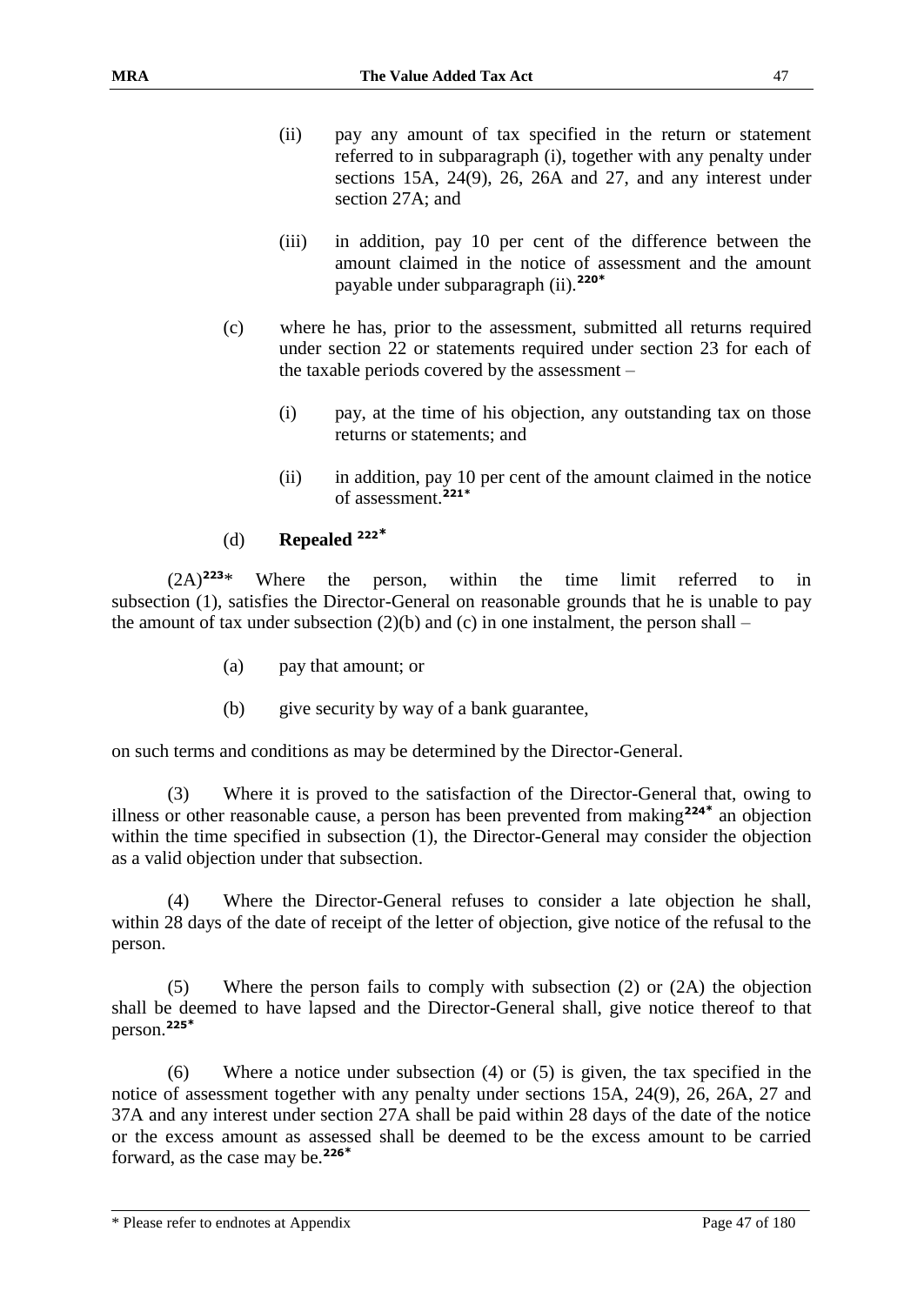### **39. Determination of objections**

(1) For the purposes of considering an objection, the Director-General may, by notice in writing, require the person, within the time fixed by the Director-General, to furnish or give any information, or produce any books or records, specified in sections 29 and 31.

(2) After considering an objection, the Director-General shall -

- (a) disallow or allow it, in whole or in part;
- (b) determine the objection;
- (c) where appropriate, amend the assessment accordingly, and

give notice of his determination to the person.

(2A) Where the person fails to comply with a notice under subsection (1) within the time specified in the notice, the Director-General may determine that the objection has lapsed and he shall give notice thereof to the person.**<sup>227</sup>\***

(3) Where a notice of determination under subsection (2) or (2A) is given, the tax specified in the notice together with any penalty under sections 15A, 24(9), 26, 26A, 27 and 37A and any interest under section 27A shall be paid within 28 days of the date of the notice, or the excess amount of input tax against output tax as determined shall be carried forward, as the case may be. **228\***

(3A) Where an assessment is reduced pursuant to a determination under subsection (2), any amount of tax paid under section 38 (2) (d) in excess of the amount payable in accordance with that determination, shall be refunded, together with interest free of income tax, at the prevailing Repo rate determined by the Bank of Mauritius from the date the payment is received by the Director-General to the date it is refunded.**<sup>229</sup>\***

- (4) A notice of determination under subsection (2) in respect of an assessment-**230\***
	- (a) made prior to 1 October 2006, shall be given to the person within 6 months of the date on which the objection is lodged; or
	- (b) made on or after 1 October 2006, shall be given to the person within 4 months of the date on which the objection is lodged.

(5) Where an objection is not determined by the Director-General within the period specified in subsection (4), the objection shall be deemed to have been allowed by the Director-General.

6) Any objection under section 38 shall be dealt with independently by an objection directorate set up by the Director-General.**<sup>231</sup>\***

## **40. Representations to Assessment Review Committee**

- (1) Any person who is aggrieved by a decision of the Director-General
	- (a) as to whether or not a supply of goods or services is a taxable supply;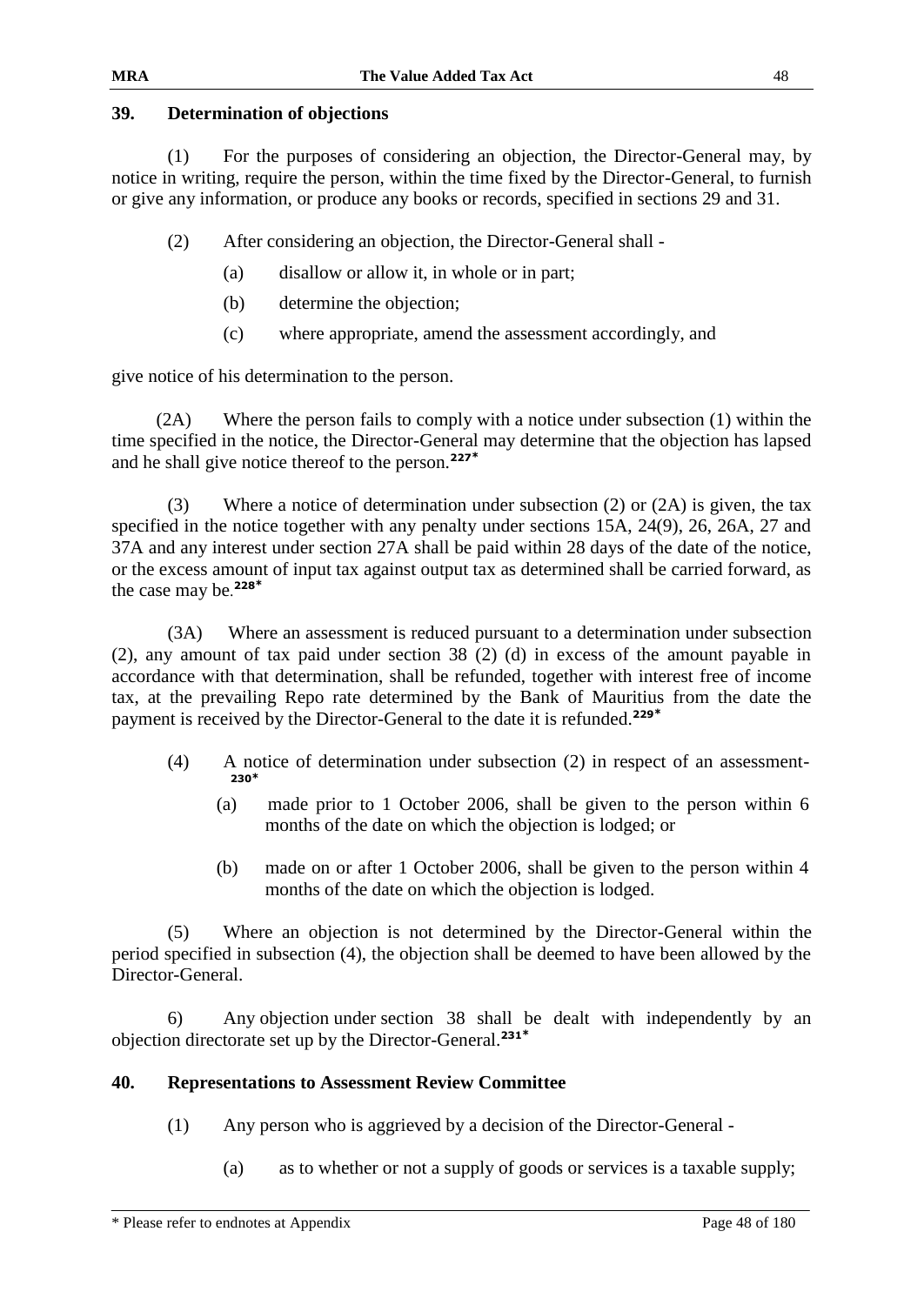- (b) relating to the registration or cancellation of registration of any person;
- (c) under section 38(4) and (5), 39, 66(4) or 67,**<sup>232</sup>\***

may lodge written representations with the Clerk to the Assessment Review Committee in accordance with section 19 of the Mauritius Revenue Authority Act 2004 **<sup>233</sup>\***

- (1A) (a) Where a person has lodged written representations under subsection (1) against a decision made under section 38(5) and, prior to the date fixed for the hearing of his representations – **234\***
	- (i) he complies with the provisions of section  $38(2)$  or  $(2A)$ , as the case may be;
	- (ii) he informs the Assessment Review Committee in writing, with copy to the Director-General, that he has complied with section 38(2) or (2A), as the case may be, and wishes his objection to be considered anew by the Director-General; and
	- (iii) he withdraws his representations before the Assessment Review Committee,

the Director-General shall consider the objection as from the date that person withdraws his representations before the Assessment Review Committee.

- (b) Notwithstanding section 39(4), the objection shall be determined within 4 months from the date the person withdraws his representations before the Assessment Review Committee.
- (2) (a) Where an agreement is reached before, or a decision is made by, the Assessment Review Committee, the Director-General, shall, within 5 working days of the date of the agreement or notification of the decision, as the case may be, issue a notice to the person specifying the amount of value added tax payable.**<sup>235</sup>\***
	- (b) Where a notice is issued to a person under paragraph (a), that person shall pay the amount of value added tax within 28 days of the date of the notice.

#### **41. Conclusiveness of assessments**

Except during a hearing of representations before the Assessment Review Committee **<sup>236</sup>\***

(a) no assessment under section 37, decision under section 38(4) or (5), determination under section 39, an agreement under section 61 or a notice under section 67, shall be disputed in any court or in any proceedings either on the ground that the person affected is not liable to tax or the amount of tax due and payable is excessive or on any other ground; and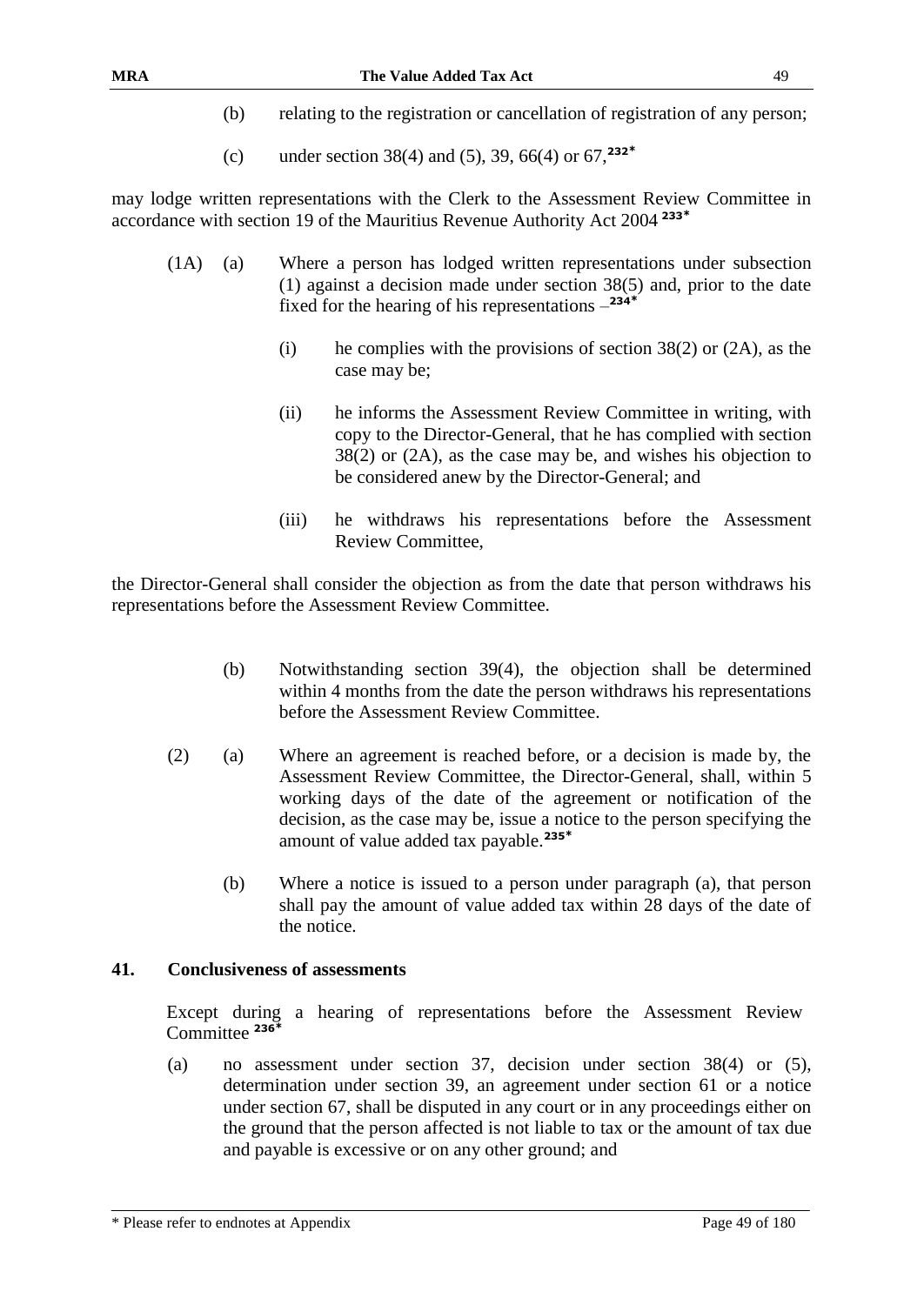(b) every such assessment, decision, determination, agreement or notice, shall be final and conclusive.

#### **PART IX - RECOVERY OF TAX**

#### **42. Priority for VAT charged by a registered person**

(1) Notwithstanding any other enactment, VAT due and payable by a registered person under this Act -

- (a) shall be held on behalf of the Government of Mauritius; and
- (b) shall not be subject to attachment in respect of any debt or liability of the registered person.

(2) In the event of the liquidation or bankruptcy of the registered person, the amount of tax due and payable by that person shall not form part of the estate in liquidation or bankruptcy and shall be paid in full to the Director-General before any distribution of property is made.

(3) In the case where a receiver is appointed by the chargee of a charge for the purpose of satisfying a debt secured by the charge as specified in section 204 of the Insolvency Act, any value added tax due and payable by the chargor shall, subject to section 204(5) of that Act, be paid by the receiver in accordance with section 204(4) of that Act.**<sup>237</sup>**\*

#### **43. Recovery of unpaid tax and special levy <sup>238</sup>\***

Part IVC of the Mauritius Revenue Authority Act shall apply to the recovery of any unpaid tax and special levy under this Act, with such modifications, adaptations and exceptions, as may be necessary.

- [*44. Recovery of tax by distress and sale*] **Repealed <sup>239</sup>\***
- *[45. Inscribed privilege]* **Repealed <sup>240</sup>\***
- *[46. Uninscribed privilege]* Repealed **<sup>241</sup>\***
- *[47. Contrainte]* Repealed **<sup>242</sup>\***
- *[48. No limitation of action for recovery of tax]* Repealed **<sup>243</sup>\***

# **PART IXA – [***COMMISSIONER, LARGE TAXPAYER DEPARTMENT***] Deleted<sup>244</sup>**\*

# **PART X - VAT RELATING TO BONDED WAREHOUSES, FREEPORT ZONE AND DUTY FREE SHOPS OR SHOPS UNDER THE DEFERRED DUTY AND TAX SCHEME245\***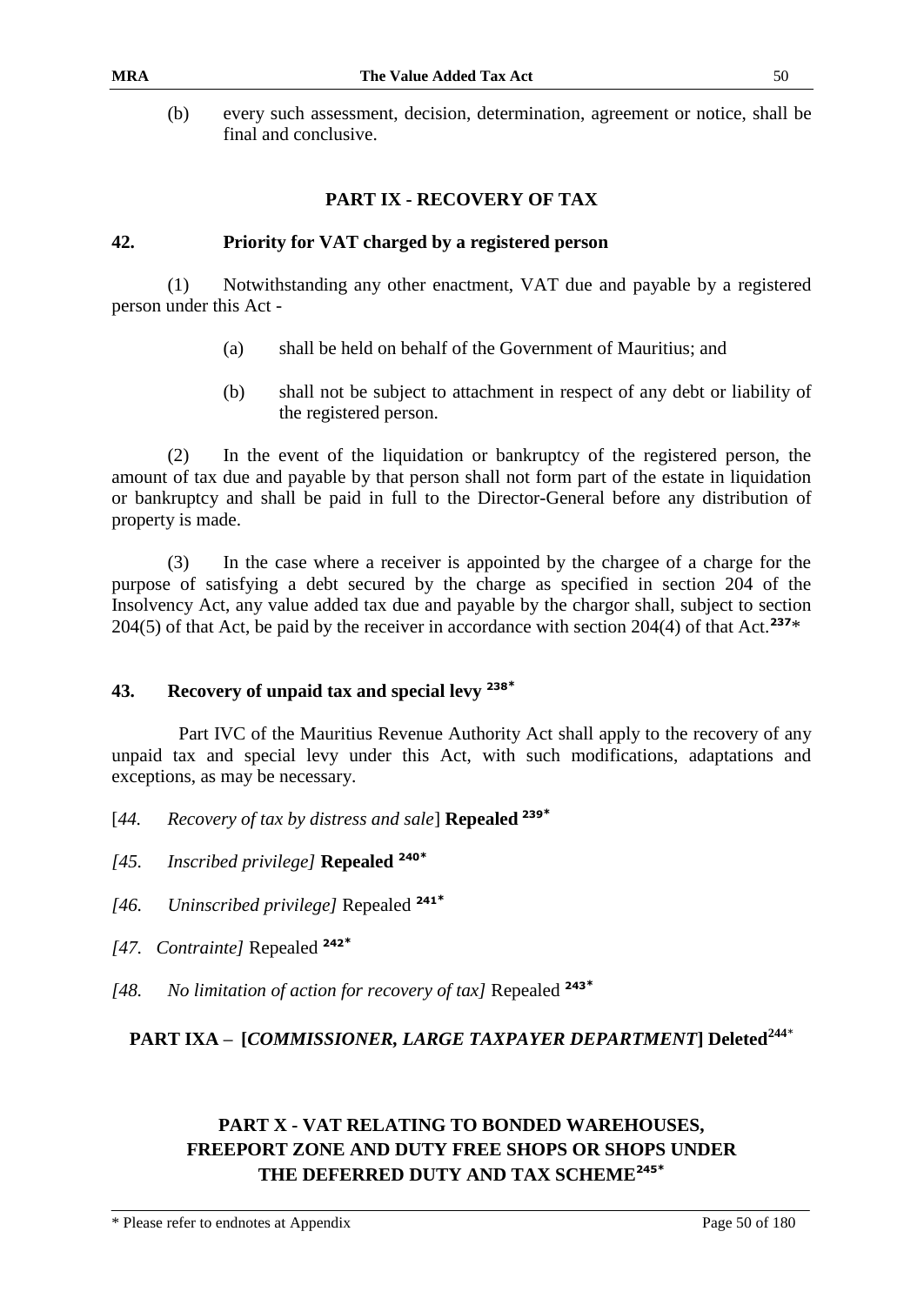## **49. VAT relating to a bonded warehouse or an excise warehouse**

(1) Subject to the other provisions of this Act, no VAT shall be chargeable on any goods entering a bonded warehouse or an excise warehouse.

(2) VAT shall be chargeable on any goods, other than those specified in the First Schedule, upon their removal from a bonded warehouse to any other place in Mauritius.

(3) For the purposes of this section -

"**bonded warehouse**" has the same meaning as in the Customs Act 1988; and

"**excise warehouse**" has the same meaning as in the Excise Act 1994.

### **50. VAT relating to a freeport zone <sup>246</sup>\***

- (1) (a) Notwithstanding this Act but subject to paragraph (b), no VAT shall be payable on any goods imported into a freeport zone.
	- (b) Where an authorisation is granted under section 7(3)(a) of the Freeport Act, VAT shall be payable on the goods and services relating to the authorised activities.

(2) Where a holder of a freeport certificate makes any supply of taxable goods to any person in Mauritius at any place outside the freeport zone, the goods shall be deemed to be imported goods and VAT shall be chargeable on the goods.

# **51 [** *VAT relating to an export processing zone*] Repealed <sup>247\*</sup>, <sup>248\*</sup>, <sup>249\*</sup>

**52. [***VAT relating to a pioneer status enterprise* **] Repealed<sup>250</sup>\***

### **53. VAT relating to a duty free shop or shop under the Deferred Duty and Tax Scheme<sup>251</sup>\***

- (1) Notwithstanding the other provisions of this Act, no VAT shall be payable
	- (a) on any goods imported for sale in a duty free shop;
	- (aa) on jewellery manufactured by a VAT registered company and supplied to a duty free shop;**<sup>252</sup>\***
	- (b) on any goods supplied by a registered person to a duty free shop for sale; and**<sup>253</sup>\***
	- (c) on any goods supplied to a passenger by an operator of a duty free shop.
- (2) No VAT shall be payable on -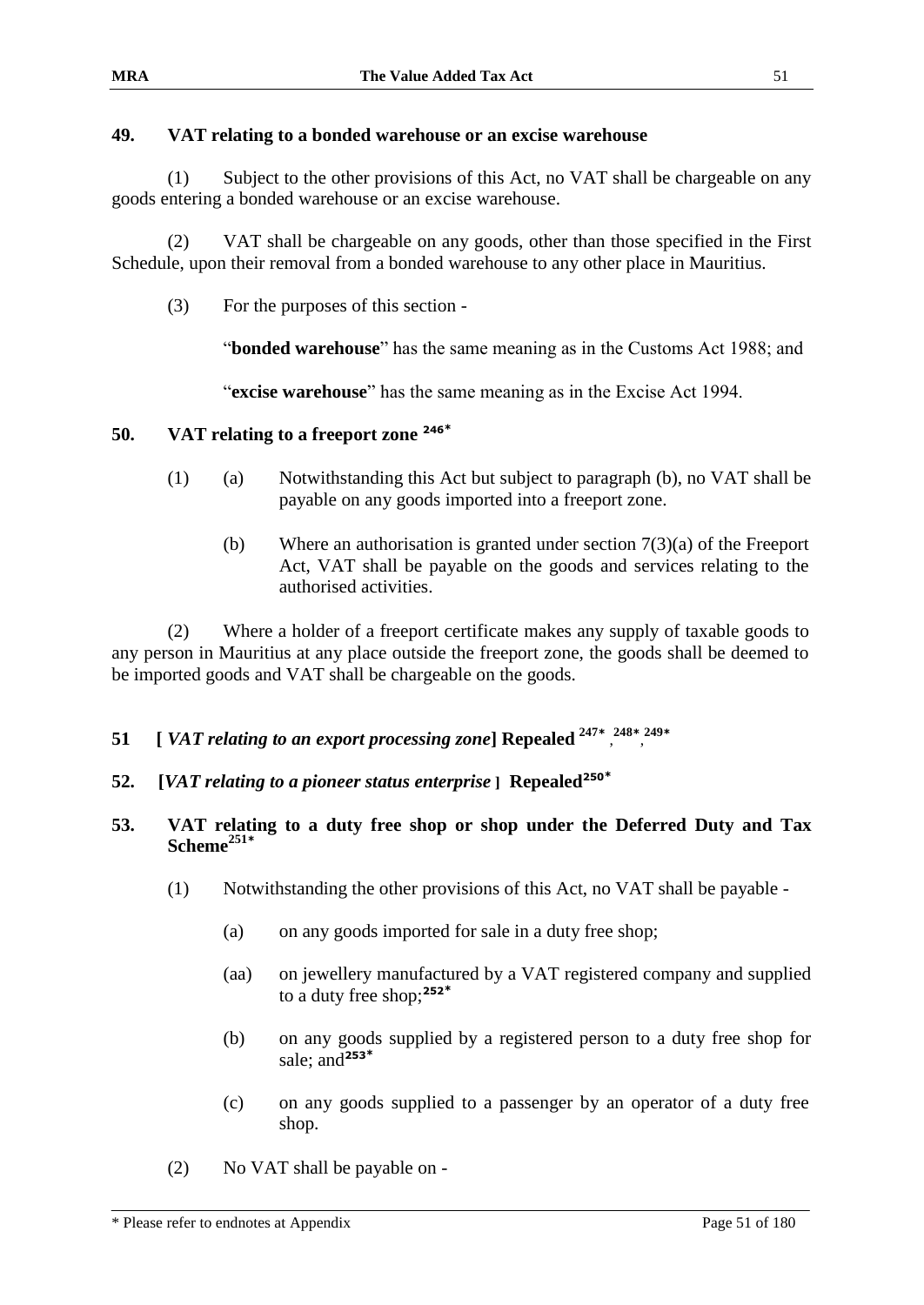- (a) any goods imported for sale in; or
- (b) jewellery manufactured by a VAT registered company and supplied to,

a shop operating under the Deferred Duty and Tax Scheme referred to in section 22 of the Customs Act.**<sup>254</sup>\***

# **PART XA - SOLIDARITY LEVY<sup>255</sup>**\*

### **53A Purpose of solidarity levy**

The purpose of the solidarity levy raised under this Part shall be to finance the Empowerment Programme referred to in the 2006 - 2007 Budget Speech.

### **53B. Liability to solidarity levy**

(1) Subject to other provisions of this Part, every operator shall be liable to pay to the Director-General a solidarity levy calculated on his turnover at the rate specified in Part II of the Eleventh Schedule.

(2) The levy under this Part shall be raised in respect of the 4 financial years ending 30 June 2010.

(3) The liability to solidarity levy shall be suspended in respect of the taxable period from 1 January 2009 to 30 June 2010.**<sup>256</sup>\***

## **53C. Payment of solidarity levy**

Every operator shall, after the end of every taxable period, within such time as may be prescribed, pay to the Director-General, in respect of that period, the levy in such manner as may be approved by the Director-General.

#### **53D Circumstances in which no levy is payable**

No levy shall be paid in a financial year where -

- (a) the operator had incurred a loss; or
- (b) the profit of the operator before tax does not exceed 5 per cent of his turnover,

in respect of the accounting year immediately preceding the commencement of the financial year.

## **53E. Adjustment of levy**

(1) Where no levy is payable by an operator in a financial year by virtue of section 53D and at the end of the financial year, it is found that his profit before tax in respect of the accounting year immediately preceding the end of the financial year exceeds 5 per cent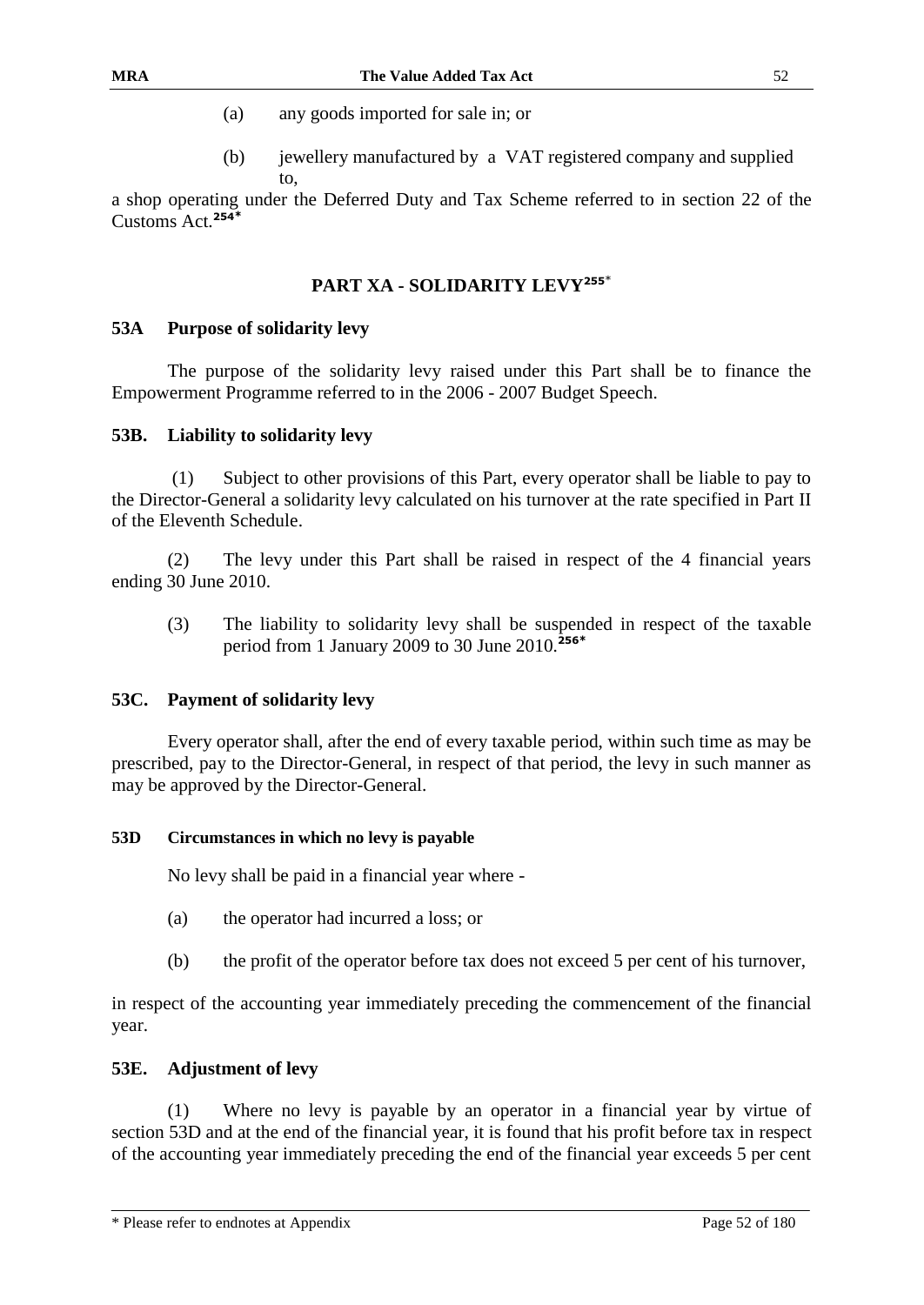of his turnover for that accounting year, the operator shall pay to the Director-General the total levy in respect of that financial year within such time as may be prescribed.

- (2) Where levy is payable by an operator during a financial year and it is found that -
	- (a) the operator had incurred a loss; or
	- (b) the profit of the operator before tax does not exceed 5 per cent of his turnover,

in respect of the accounting year immediately preceding the end of the financial year, the levy paid during that financial year shall be refunded to the operator within such time as may be prescribed.

## **53F. Late payment of levy**

Where the operator fails to pay the levy on or before last day on which it is payable under section 53C, he shall be liable to pay to the Director General, in addition to the levy –

- (a) a penalty of 5 per cent of the levy; and
- (b) interest on the levy, excluding the penalty under paragraph (a), at the rate of 0.5 per cent per month or part of the month in which the levy remains unpaid.**<sup>257</sup>\***

# **53G. Assessment and recovery of levy<sup>258</sup>\***

The provisions of Parts VII, VIII, and IX and sections 65, 67, 68, 69, 70 and 71 of the Value Added Tax Act shall apply to the levy with such modifications, adaptations and exceptions as may be necessary to bring them in conformity with this Part.

#### **53H. Interpretation**

In this Part -

"**levy**" –

- (a) means the solidarity levy referred to in section 53B; and
- (b) includes the penalty and interest referred in section 53F;

"**operator**" means a taxable person engaged in any business specified in Part I of the Eleventh Schedule.

## **PART XB – SPECIAL LEVY ON BANKS <sup>259</sup>\***

#### **53I. Interpretation**

In this Part –

"**accounting period**" means –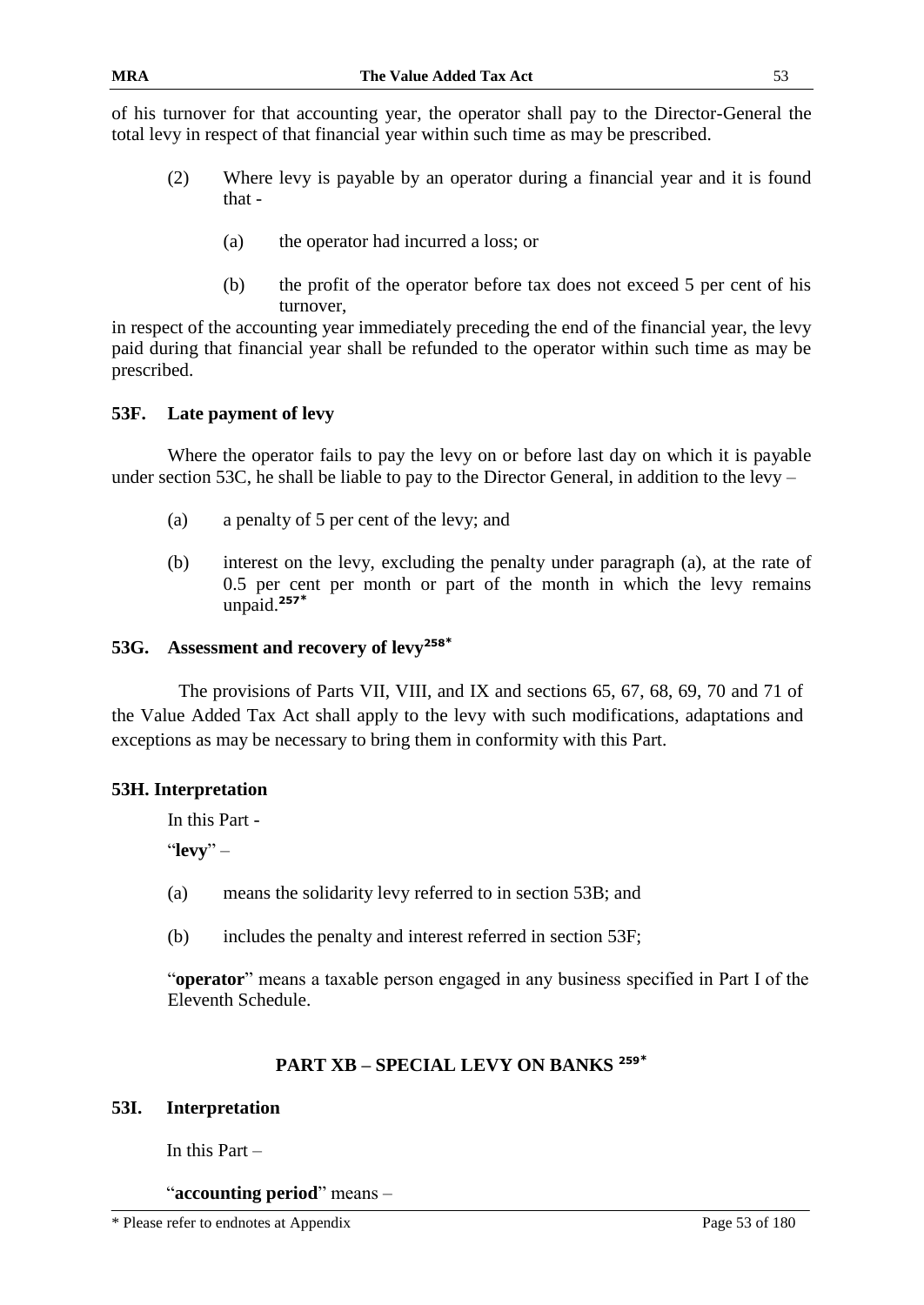- (a) in the case of a bank which has started operation, the period starting from its date of operation and ending on the date of the annual balance of the accounts of the bank;
- (b) in the case of a bank which has ceased operation, the period starting from the date of the annual balance of the accounts of the bank and ending on the date of cessation of operation;
- (c) in any other case, a period of 12 months ending on the date of the annual balance of the accounts of a bank;

"**bank**" –

- (a) has the same meaning as in the Banking Act; but
- (b) does not include the Development Bank of Mauritius Ltd;

"**leviable income**" means the sum of –

- (a) net interest income; and
- (b) other income before deduction of expenses,

arising from transactions with residents other than companies holding a Global Business Licence under the Financial Services Act;**260\***

"**net interest income**" means interest income less interest expense;

#### "**resident**" –

- (a) has the same meaning as in section 73 of the Income Tax Act; and
- (b) includes a company incorporated outside Mauritius in so far as its banking transactions carried out through a permanent establishment in Mauritius are concerned; but
- (c) does not include a company incorporated in Mauritius in so far as its banking transactions carried out through a permanent establishment outside Mauritius are concerned;**261\***

"**special levy**" means the special levy referred to in section 53J;

"**year of assessment**" has the same meaning as in the Income Tax Act.**262\***

#### **53J. Liability to special levy**

(1) Subject to the other provisions of this Part, every bank shall be liable to pay to the Director-General a special levy on its leviable income derived in every accounting period at the rate of –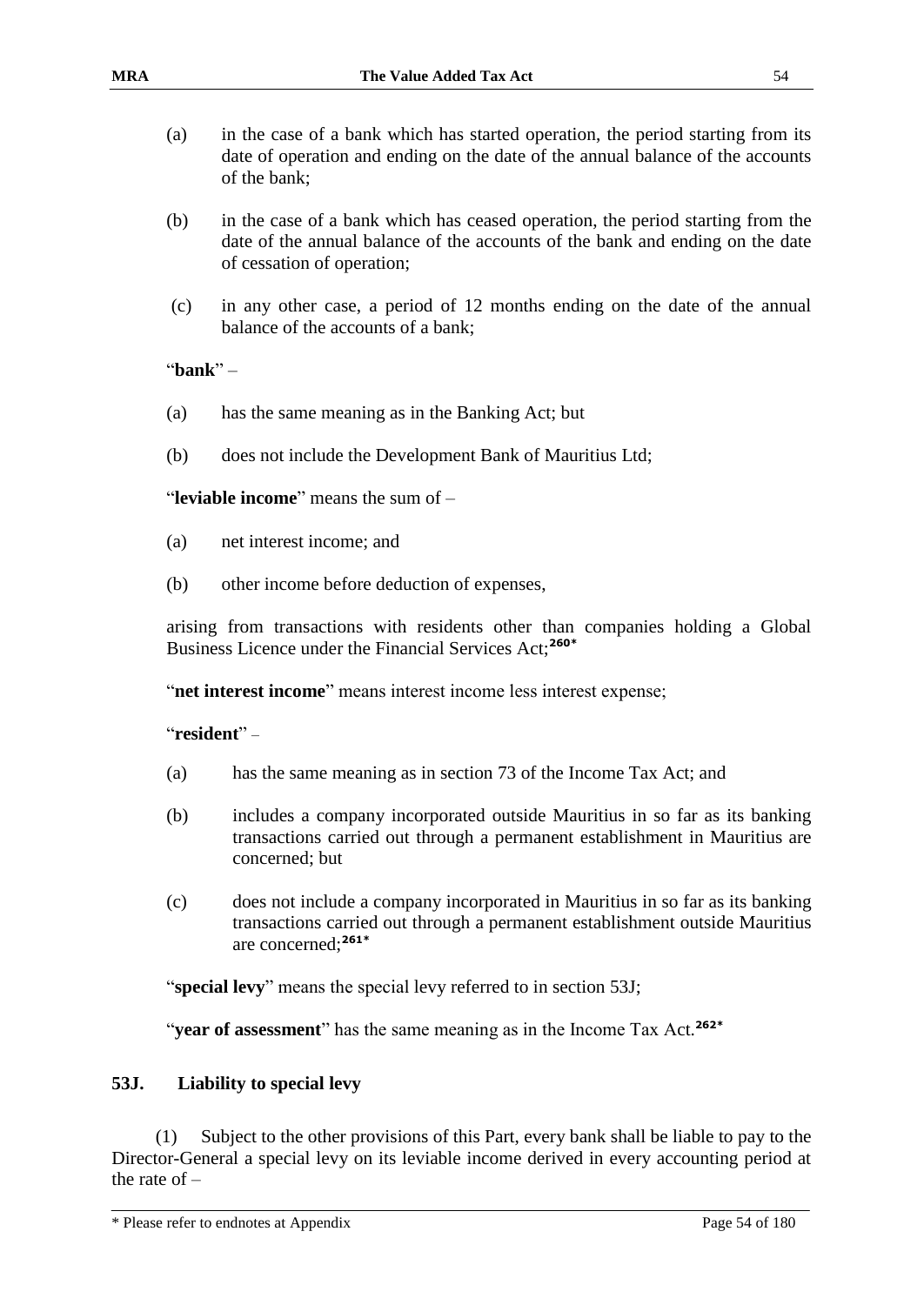- (a) 5.5 per cent in the case of a bank having a leviable income of not more than 1.2 billion rupees;
- (b) 4.5 per cent in the case of a bank having a leviable income of more than 1.2 billion rupees.**263\***

(2) Every bank shall remit the special levy to the Director-General at latest 5 months from the end of the accounting period, in such form and manner as the Director-General may approve.

(3) No levy shall be paid for an accounting period where a bank incurred a loss in the accounting period.

- (4) The levy for a bank in operation as at 30 June 2018 shall be
	- (a) the levy payable under subsection (1); or
	- (b) 1.5 times of the levy payable for the year of assessment 2017-2018,

whichever is lower.**264\***

#### **53K. Late payment of special levy**

Where a bank fails to pay the special levy on or before the last day on which it is payable under section 53J(2), it shall be liable to pay to the Director-General, in addition to the  $levy -$ 

- (a) a penalty of 5 per cent of the levy; and
- (b) interest on the levy, excluding the penalty under paragraph (a), at the rate of 0.5 per cent per month or part of the month during which the levy remains unpaid.

#### **53L. Assessment and recovery of special levy**

Parts VII, VIII, IX and XI and sections 68, 69, 70 and 71 shall apply to the special levy with such modifications, adaptations and exceptions as may be necessary.

### **PART XI - OFFENCES**

#### **54. Failure to register or pay tax**

Any person who -

- (a) being a taxable person
	- (i) fails to apply for registration under section 15; or
	- (ii) fails to pay any tax due; or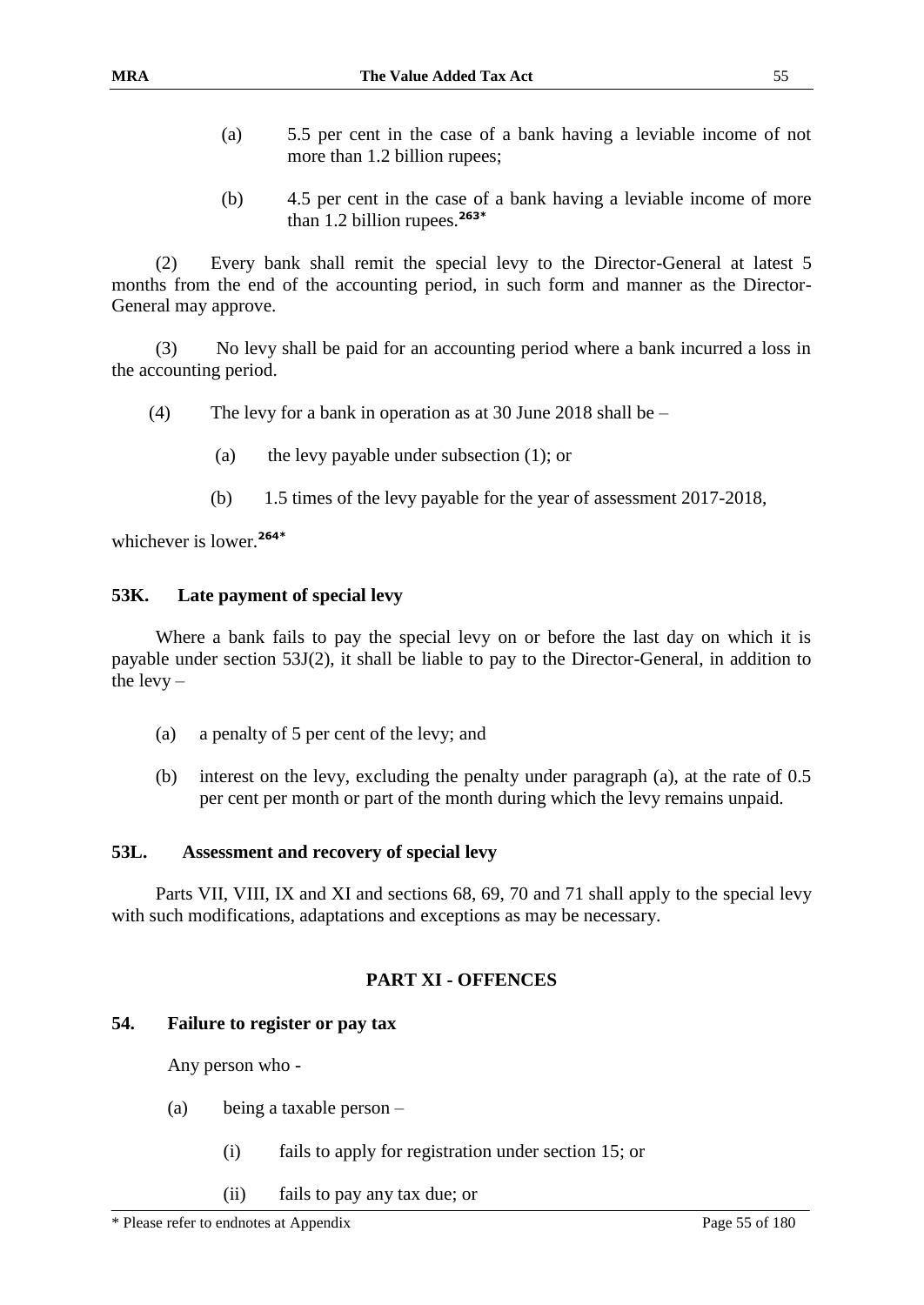(b) being a registered person, fails to include in his return any VAT charged, shall commit an offence.

### **55. Failure to submit return and pay tax**

Any person who, being a registered person -

- (a) fails to submit any return, including a nil return, under section 22;
- (b) fails to submit a statement under section 23; or
- (c) fails to pay tax in accordance with his return or statement,

shall commit an offence.

#### **56. Failure to keep records or to issue VAT invoice**

Any person who -

- (a) being a registered person, fails to issue a VAT invoice under section 20;
- (b) for the purposes of this Act
	- (i) fails to keep records or to issue a receipt or an invoice under section 19; or
	- (ii) fails to furnish information under section 29 or to produce books, records or other documents under section 31,

shall commit an offence.

#### **57. Incorrect return or information**

Any person who, for the purposes of this Act -

- (a) makes an incorrect return or statement by omitting or understating any output tax or by overstating any input tax;
- (b) makes an incorrect claim for repayment under section 24; or
- (c) gives any incorrect information in relation to any matter affecting his own tax liability or the tax liability of any other person,

shall commit an offence.

#### **58. False returns, books, records or VAT invoices**

Any person who wilfully and with intent to evade VAT -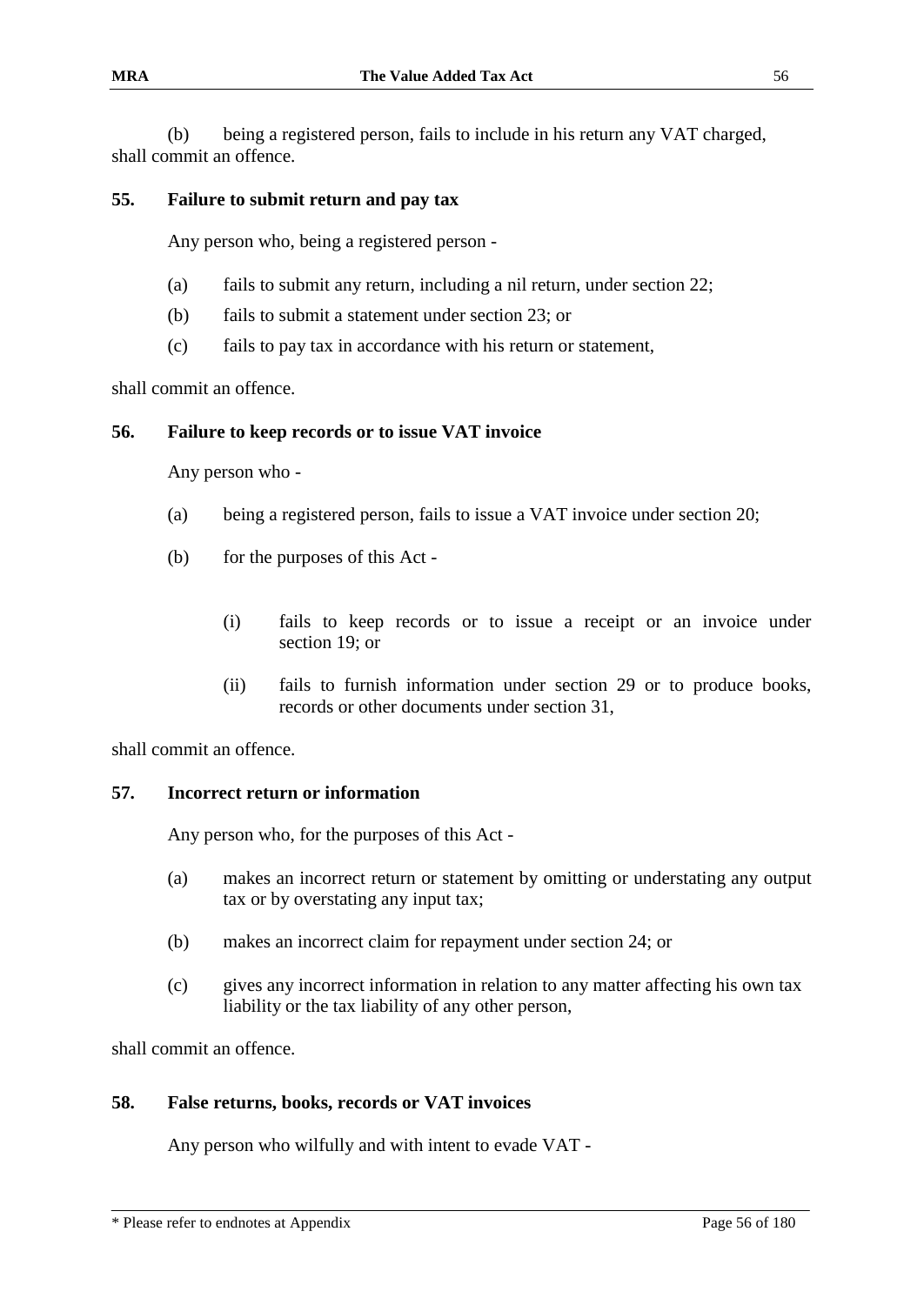- (a) submits a return under section 22 or a statement under section 23, which is false in any material particular;
- (b) makes a false claim for repayment under section 24;
- (c) gives any false information to the Director-General;
- (d) makes to the Director-General any statement which is false or incomplete in any material particular;
- (e) prepares or maintains or authorises any other person to prepare or maintain any false books, records, VAT invoices or other documents;
- (f) falsifies or authorises any other person to falsify any books, records, VAT invoices or other documents; or
- (g) misleads or attempts to mislead the Director-General in relation to any matter or thing affecting his own or any other person's liability to VAT,

shall commit an offence.

#### **59. Other offences**

Any person who -

- (a) fails to comply with any of the requirements under section  $25(1)$ ,  $29$ ,  $31$  or  $32$ ;
- (b) not being a registered person or being a person who has ceased to be a registered person, holds himself out to be a registered person;
- (c) obstructs any officer in the performance of his functions under the Act or any regulations made thereunder; or
- (d) otherwise contravenes any other provisions of this Act or any regulations made thereunder,

shall commit an offence.

#### **60. Penalties for offences**

(1) Any person who commits an offence under section 36(5), 56, 59(a) or (d) shall, on conviction, be liable to a fine not exceeding 50,000 rupees and to imprisonment for a term not exceeding 3 years.

(2)**265\*** Any person who commits an offence under section 57 or 59(b) or (c) shall, on conviction, be liable to a fine which shall not exceed double the amount of tax involved and to imprisonment for a term not exceeding 5 years.

(3) (a)**266\*** Subject to paragraph (b), any person who commits an offence under section 54, 55 or 58 shall, on conviction, be liable to a fine which shall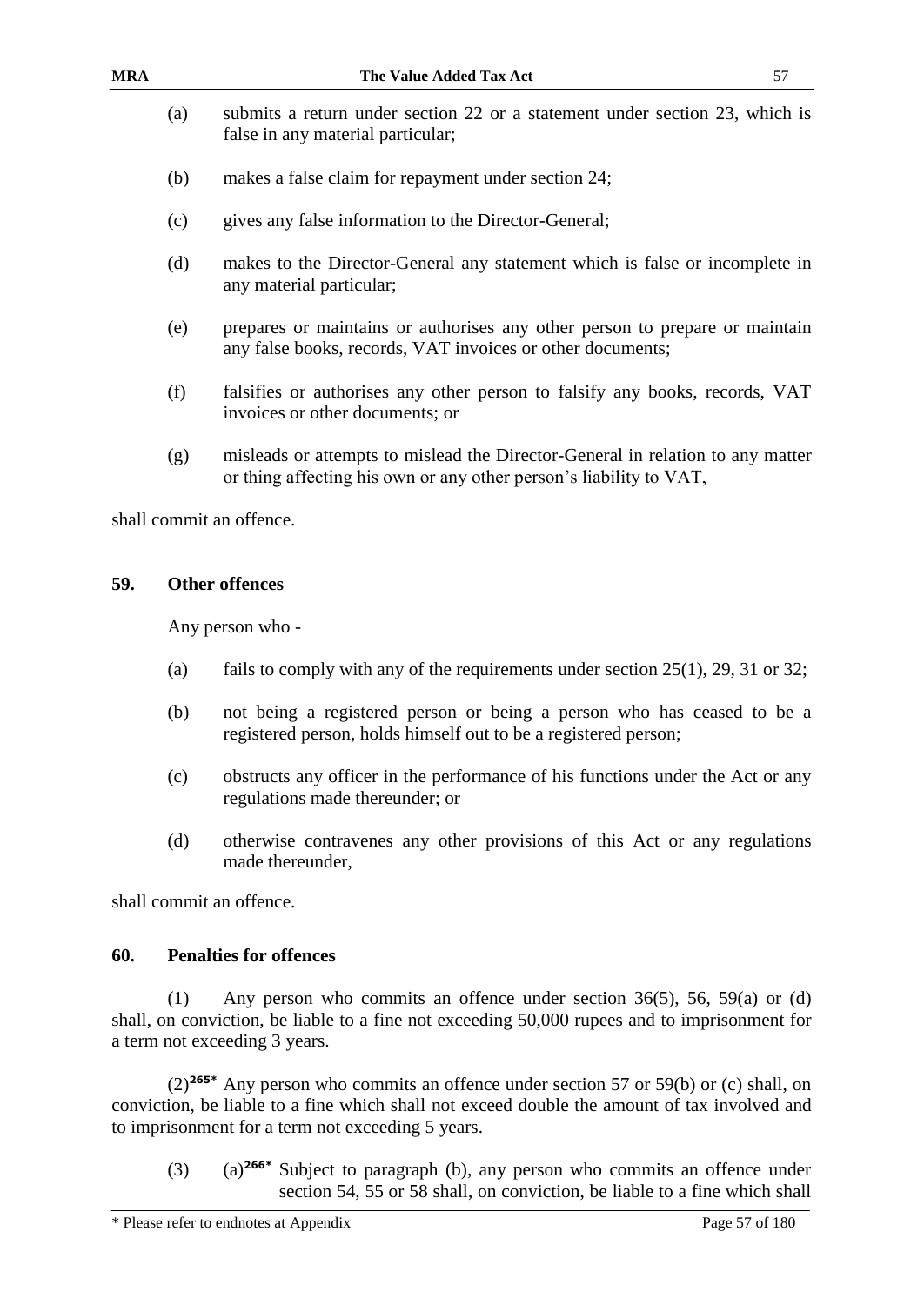not exceed treble the amount of tax involved and to imprisonment for a term not exceeding 8 years.

(b) Where a person is convicted for an offence under section 55(a) or (b), he shall, in addition to any penalty imposed under paragraph (a), be ordered by the court to submit the return or statement, as the case may be, within such time as the court may determine.

# **61. Compounding of offences**

- (1) (a) The Director-General may with the consent of the Director of Public Prosecutions, compound any offence committed by a person under this Act or any regulations made thereunder, where such person agrees in writing to pay such amount acceptable to the Director-General representing - **267\***
	- (i) any tax unpaid; and
	- (ii) an amount not exceeding the maximum pecuniary penalty imposable under this Act for such offence.
	- (b) For the purposes of paragraph (a), the Director- General shall chair a committee which shall consist of 3 other officers of the management team of the Authority.

(2) Every agreement under subsection (1) shall be made in writing under the hand of the Director-General and the person and witnessed by an officer.

Every agreement under this section shall be final and conclusive and a copy thereof shall be delivered to the person.

(4) Where the Director-General compounds an offence in accordance with this section -

- (a) the amount for which the offence is compounded shall be deemed to be tax assessed under this Act and shall be recoverable as tax; and
- (b) no further proceedings shall be taken in respect of the offence so compounded against the person.

## **62. Tax payable notwithstanding prosecution**

Any person convicted of an offence under this Act or any regulations made thereunder or who has agreed to the compounding of an offence under section 61 shall not be relieved of his liability for payment of any tax due.

## **PART XII - MISCELLANEOUS**

## **63. Cessation or transfer of business**

(1) Where a registered person intends to cease business, he shall immediately notify the Director-General in writing of the date of the cessation of business.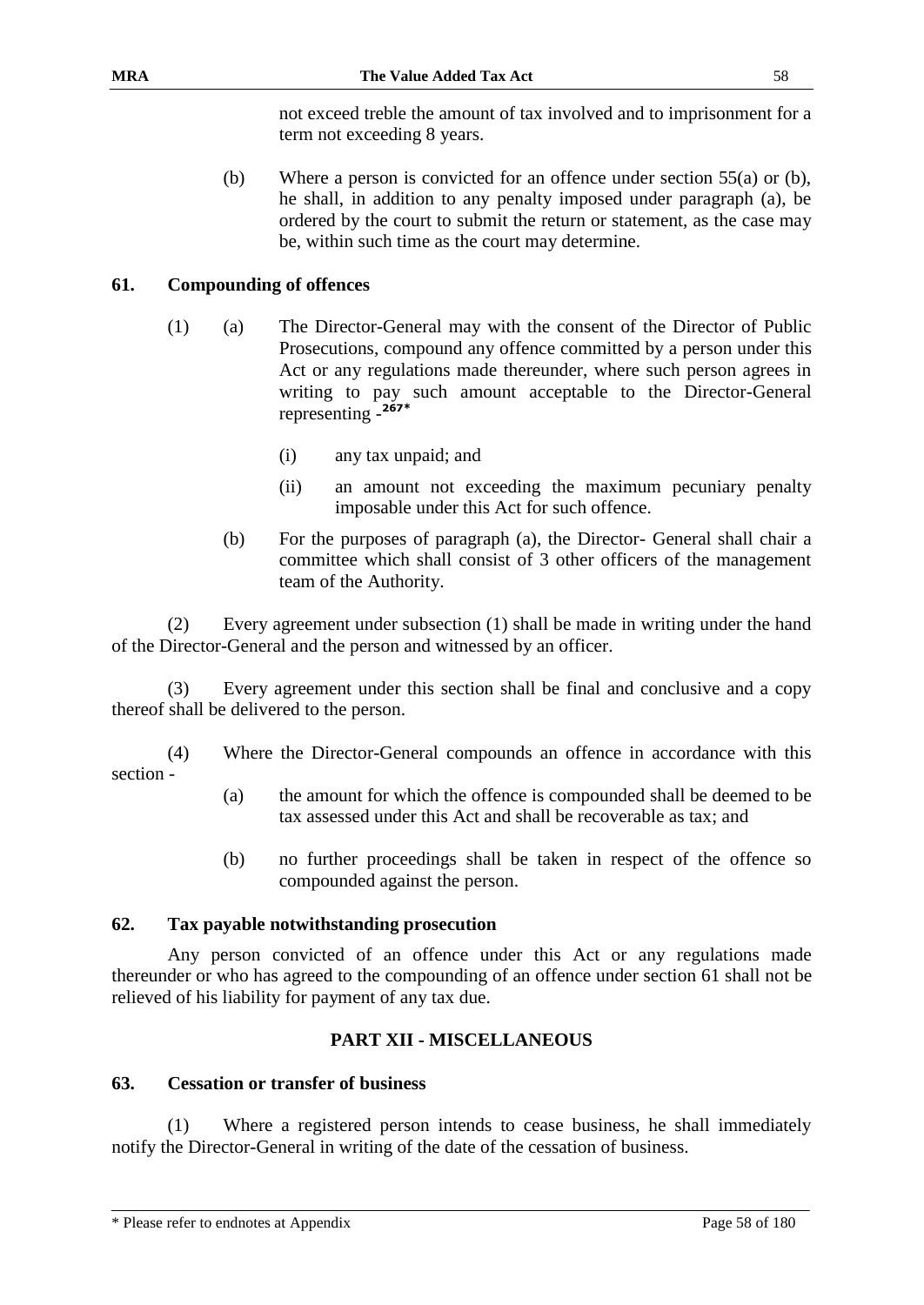(2) Subject to subsection (3), a registered person who ceases business shall, within 15 days of the date of the cessation -

- (a) submit a return and pay all tax due including the tax due on any goods forming part of the assets of the business other than those specified in section 21(2)(b); and**<sup>268</sup>\***
- (b) return to the Director-General his certificate of registration and all his copies.

(3) Subject to section 21(7A), where a registered person who ceases to carry on business, sells or otherwise transfers his business as a going concern to another registered person, he shall not charge VAT on the sale or transfer.**<sup>269</sup>\***

(4) Repealed.**<sup>270</sup>\***

# **63A. Tax liability of principal officer of private company<sup>271</sup>\***

- (1) The principal officer of a private company shall
	- (a) be answerable for the doing of all such things as are required to be done by that company under this Act;
	- (b) be required to retain out of any money or property of the company, so much as is sufficient to pay VAT which is or will become payable by that company; and
	- (c) be personally liable in respect of the VAT payable by that company to the extent of any amount he has or should have retained under paragraph (b).
- (2) In subsection  $(1)$  –

"principal officer" means the executive director, or any other person who exercises or who is entitled to exercise or who controls or who is entitled to control, the exercise of powers which would fall to be exercised by the Board of directors.

## **64. Notice of appointment by appointed person**

Where an administrator, executor, receiver or liquidator is appointed to manage or wind up the business of any taxable person, the administrator, executor, receiver or liquidator, as the case may be, shall give notice of his appointment to the Director-General within 15 days of the date of the appointment in such form and manner as the Director-General may approve.**<sup>272</sup>\***

## **65. Refund of VAT to persons other than taxable persons <sup>273</sup>\***

Any person, other than a taxable person, may, within 3 years of the date of payment of the tax, make an application to the Director-General, in such form and manner as the Director-General may determine, for a refund of tax paid at importation, where –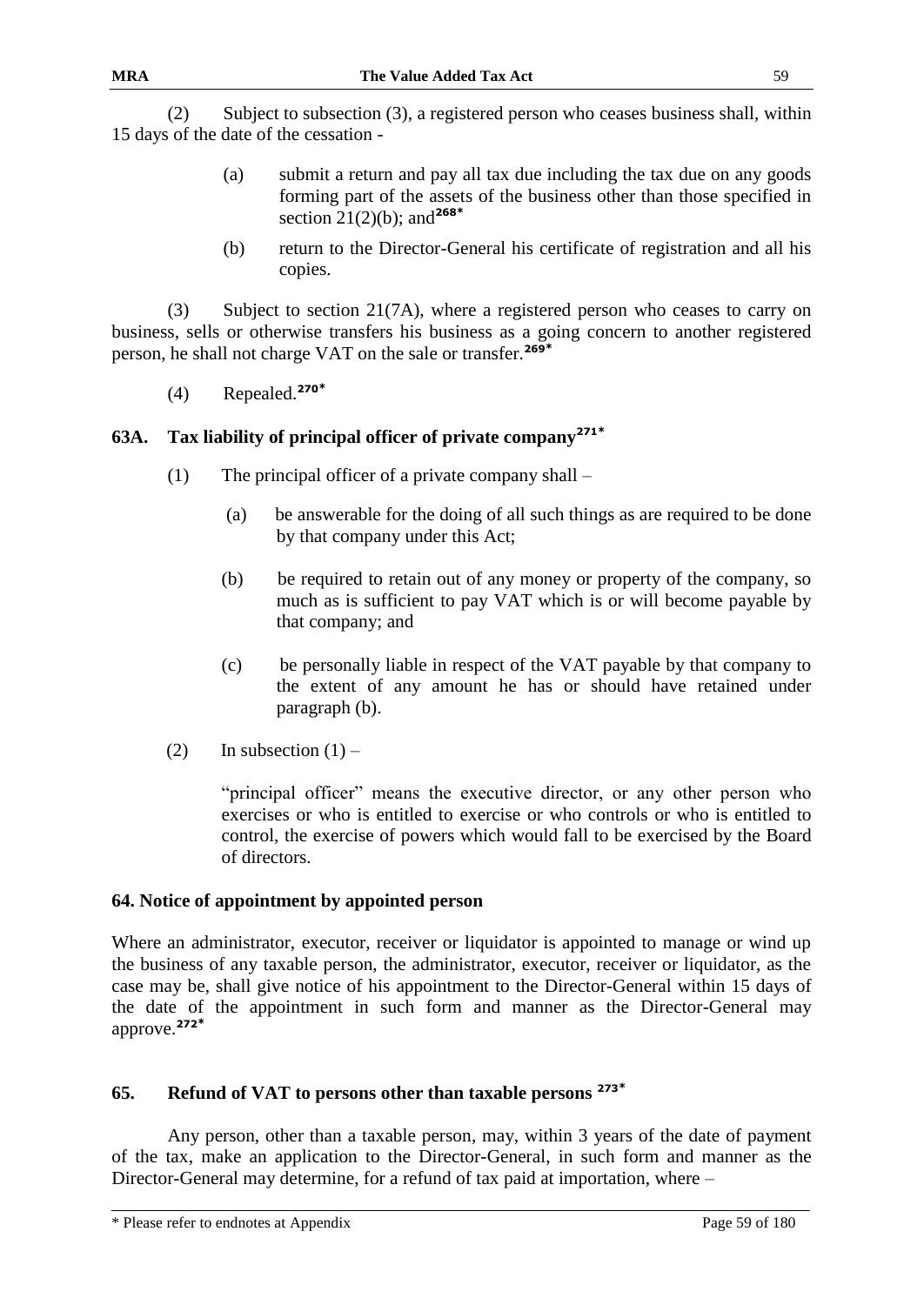- (a) the tax was paid in error;
- (b) the goods have been damaged, pilfered, lost or destroyed during the voyage;
- (c) the goods have been ordered to be destroyed as being unfit for consumption; or
- (d) the goods are found to be defective, obsolete or not according to specifications and are subsequently exported in accordance with section 23(1A) of the Customs Act.

#### **65A. Refund of VAT to persons other than registered persons <sup>274</sup>\***

(1) Any person referred to in subsection (2), other than a registered person, may, subject to subsections (3) and (4), make an application to the Director-General, in such form and manner as the Director-General may determine, for a refund of VAT paid on equipment and services specified in the Twelfth Schedule and used for the purposes of his activities.**<sup>275</sup> \***

(2) An application under subsection (1) shall be made, in respect of equipment and services specified in – **276\***

- (a) Part I of the Twelfth Schedule, by a planter or a horticulturist registered with the Small Farmers Welfare Fund under the Small Farmers Welfare Fund Act or a co-operative society registered under the Co-operatives Act;
- (b) Part II of the Twelfth Schedule, by a pig breeder registered with the Small Farmers Welfare Fund under the Small Farmers Welfare Fund Act or a co-operative society registered under the Co-operatives Act;
- (c) Part III of the Twelfth Schedule, by a breeder, other than a pig breeder, registered with the Small FarmersWelfare Fund under the Small Farmers Welfare Fund Act or a co-operative society registered under the Co-operatives Act;
- (d) Part IV of the Twelfth Schedule, by an apiculturist registered with the Entomology Division of the Ministry responsible for the subject of agriculture;
- (e) Part V of the Twelfth Schedule, by a fisherman registered with the Fishermen Welfare Fund under the Fishermen Welfare Fund Act or a co-operative society registered under the Co-operatives Act;
- (f) Part VI of the Twelfth Schedule, by the holder of a baker's licence, other than that issued to a hypermarket or supermarket operating as a classified trade under the Local Government Act; **277\***
- (g) Part VIA of the Twelfth Schedule, by a tea cultivator registered with the National Agricultural Products Regulatory Office set up under the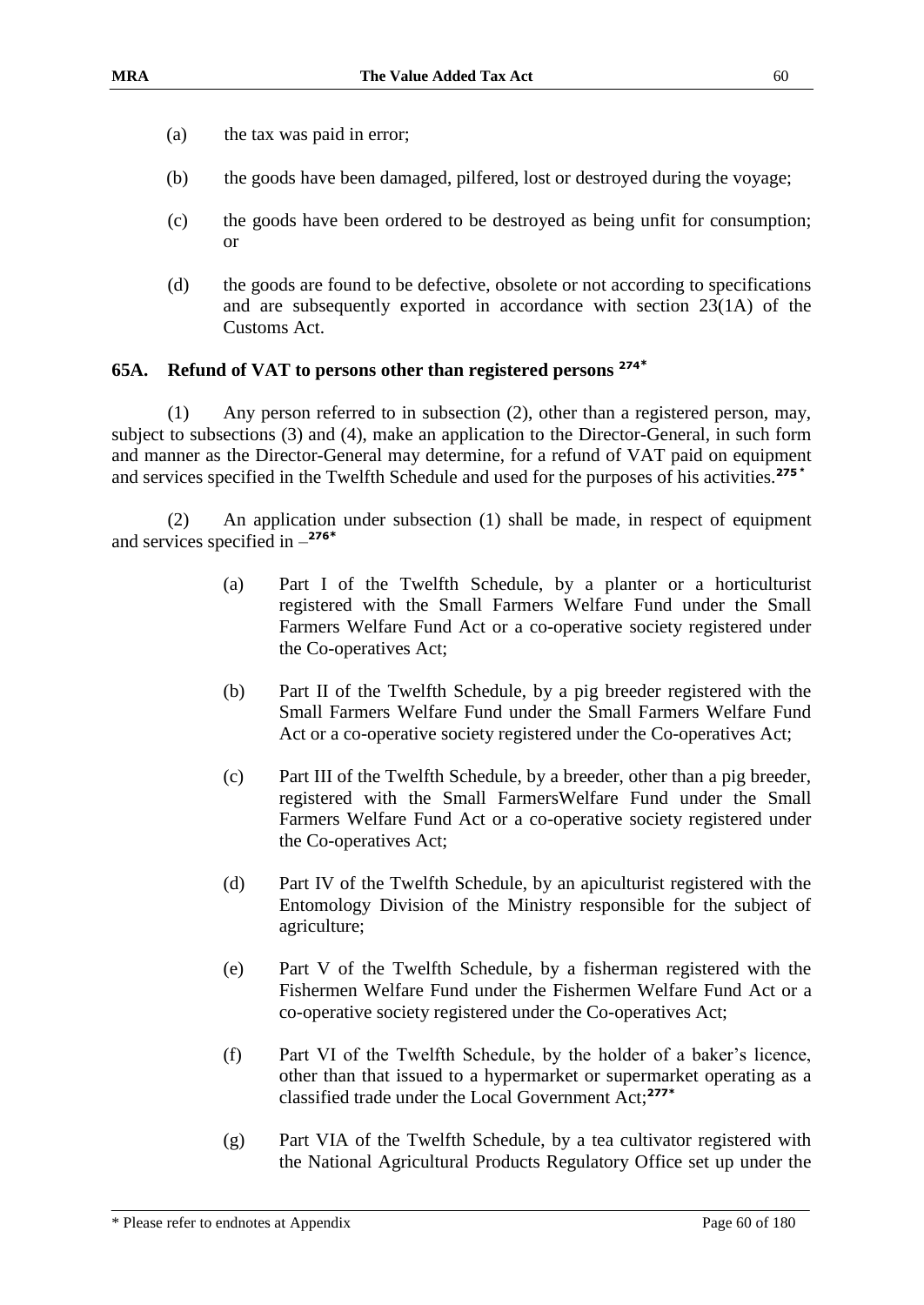National Agricultural Products Regulatory Office Act or a co-operative society registered under the Co-operatives Act 2016; or**<sup>278</sup> \***

- (h) Part VIB of the Twelfth Schedule, by a member of the Mauritius Society of Authors established under the Copyright Act.**<sup>279</sup> \***
- (3) An application under subsection (2) shall **280\***
	- (a) be made in respect of VAT paid on services or on equipment imported or purchased from a registered person as from 1 January 2013; and
	- (b) be submitted to the Director-General within 15 days after the end of every quarter, in such form and manner as the Director-General may determine.

(4) On receipt of an application under subsection (3)(b), the Director-General shall proceed with the refund not later than 15 days from the date of receipt of the application.

- (5) (a) No application under subsection (2) shall be made where, for a quarter, the amount refundable is less than 1,000 rupees.
	- (b) Where the amount refundable is less than 1,000 rupees for a quarter, the amount may be carried forward to the following quarter.
	- (c) No refund shall be made where an application is made more than one year from the date of payment of the tax.

## **65B. Refund of VAT to diplomatic missions and agents <sup>281</sup>\***

(1) Where goods, other than motor vehicles, petrol, alcoholic beverages and cigarettes, are purchased from a registered person by a diplomatic mission and an agent approved jointly by the Secretary for Foreign Affairs and the Director-General and the purchase price of the goods, exclusive of VAT, specified in each invoice is not less than 3,000 rupees, the diplomatic mission and agent may make an application to the Director-General for a refund of the VAT paid on those goods.

- (2) Every application for a refund under paragraph (a) shall
	- (a) be made within 30 days after the end of every quarter, in such form and manner as the Director-General may determine; and
	- (b) be accompanied by a certified copy of the VAT invoice showing the amount of VAT paid.

(3) On receipt of an application under paragraph (b), the Director-General shall proceed with the refund not later than 45 days from the date of receipt of the application.

## **65BA. Refund of VAT to event organisers<sup>282</sup>**\*

\* Please refer to endnotes at Appendix Page 61 of 180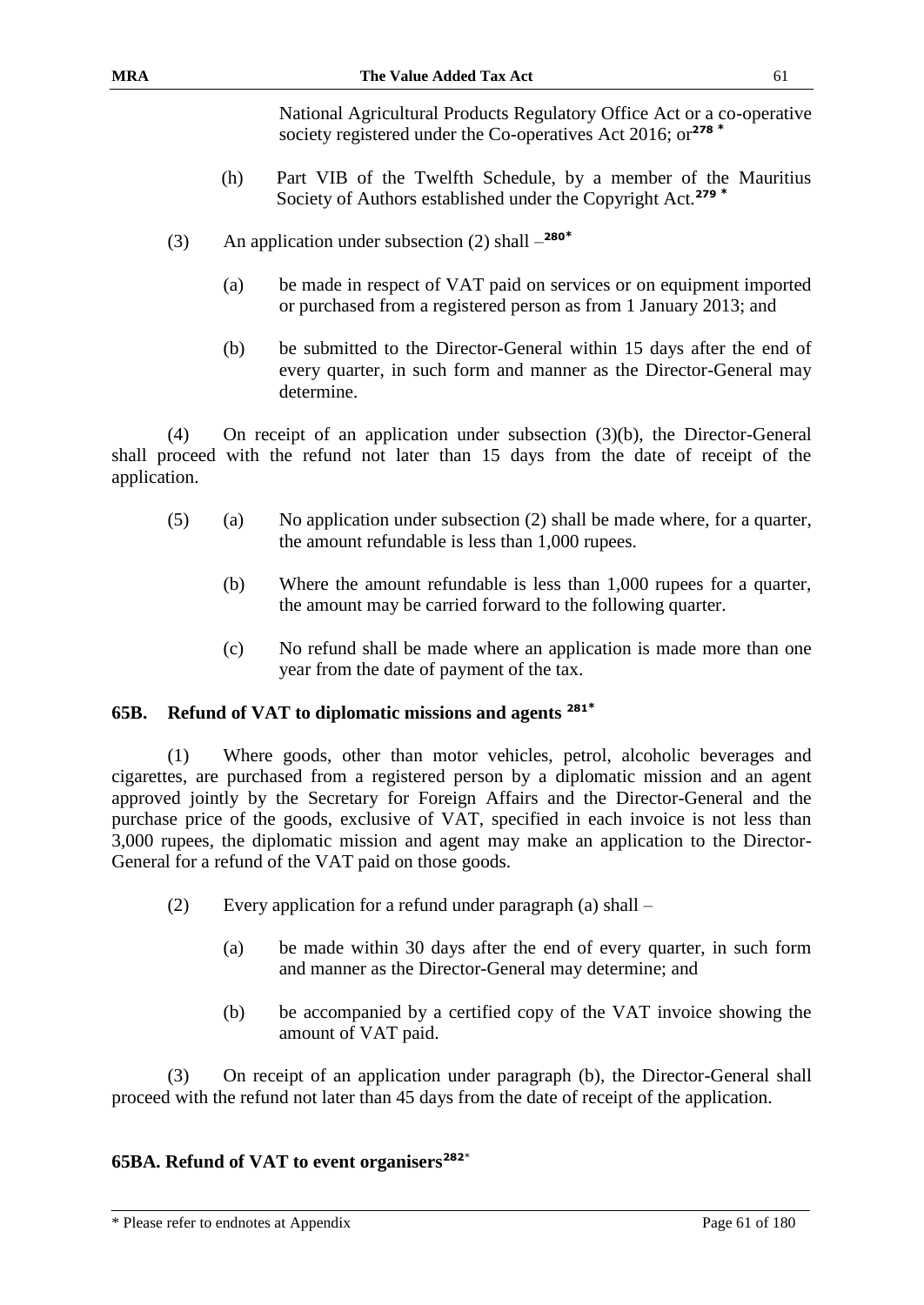(1) An event organiser registered with the Economic Development Board may make an application for refund of VAT in respect of accommodation costs incurred by visitors attending a qualifying event.

- (2) An application under subsection (1) shall be  $-$ 
	- (a) made in such form and manner as the Director-General may determine;
	- (b) accompanied by a statement from the Economic Development Board certifying –
		- (i) that the event has taken place;
		- (ii) that the event has been attended by not less than 100 visitors;
		- (iii) that each visitor has stayed for at least 3 nights; and
			- (iv) the accommodation costs and the corresponding amount of VAT in respect of each visitor;
	- (c) accompanied by VAT invoices issued under section 20; and
	- (d) made not later than 60 days from the end of the event.

(3) On receipt of an application under this section, the Director-General shall proceed with the refund not later than 30 days from the date of receipt of the application.

(4) For the purpose of this section –

"qualifying event" means a business meeting, conference or wedding attended by 100 or more visitors staying for a minimum of 3 nights in a hotel in Mauritius.

## **65C. Refund of VAT to persons on residential building, house or apartment <sup>283</sup>\***

(1) Subject to this section, any person who satisfies the conditions set out in Part VII of the Twelfth Schedule may make an application for a refund of VAT on the construction of a residential building or the purchase of a residential apartment or house from a property developer. **<sup>284</sup>\***

- (2) Every application under subsection (1) shall, subject to subsection  $(3)$ 
	- (a) be made in such form and manner as the Director-General may determine;
	- (b) be accompanied, in the case of **285\***
		- (i) the construction of a residential building, by VAT invoices issued under section 20;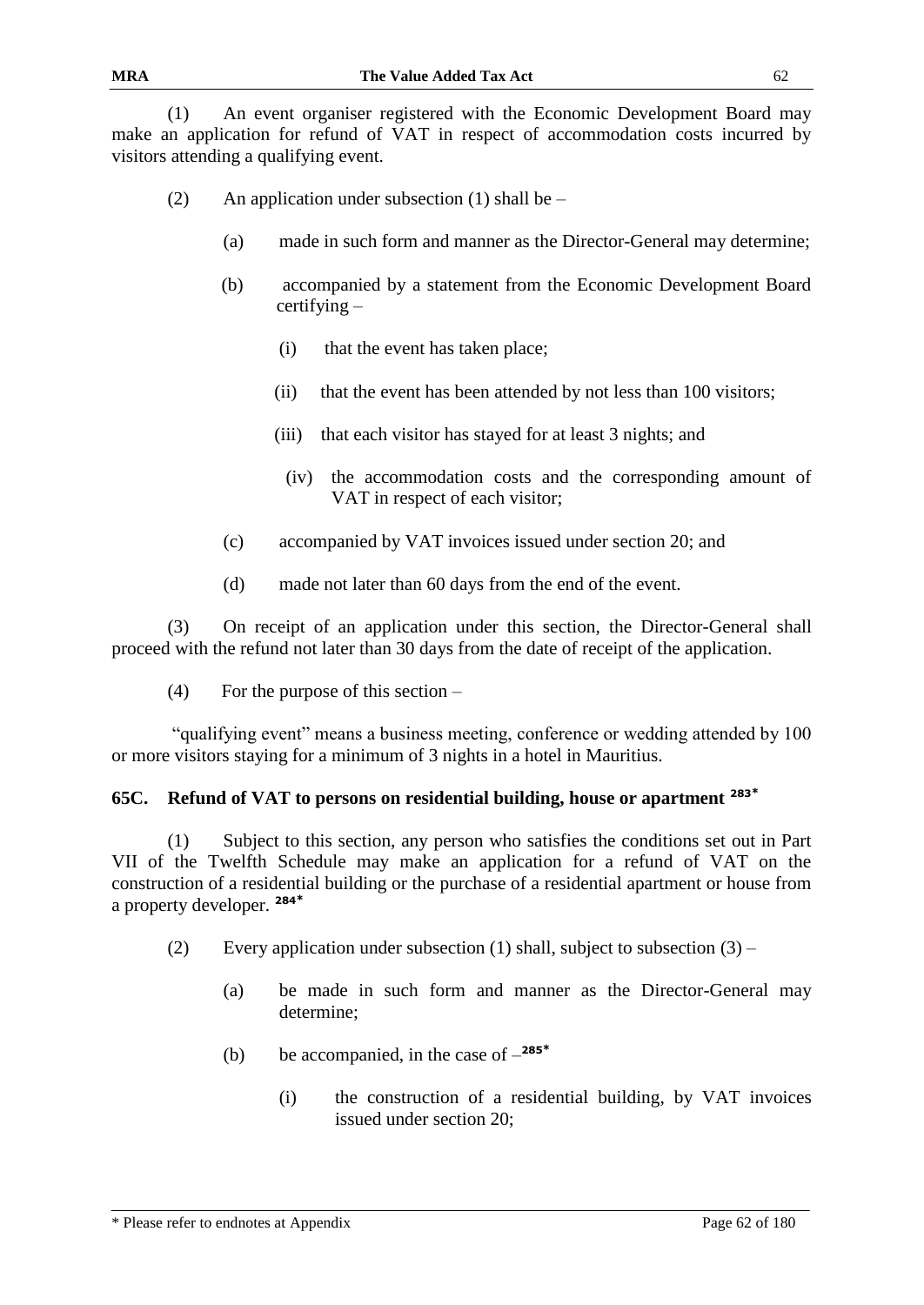- (ii) the purchase of a residential apartment or house from a property developer, by receipts issued under section  $19(2)(c)$ ; and
- (c) be submitted to the Director-General, not later than 30 days from the end of every quarter in respect of which the VAT has been paid.
- (3) (a) Subject to paragraph (b), the amount of VAT refundable under this section shall –
	- (i) in the case of the construction of a residential building, not exceed the amount of VAT paid; or**<sup>286</sup>\***
	- (ii) in the case of the purchase of a residential apartment or house from a property developer, not exceed the purchase price multiplied by the factor 0.104.**<sup>287</sup>\***
	- (b) Any refund under paragraph (a) shall not exceed 300,000 rupees.**<sup>288</sup>\***
- (4) (a) No refund of VAT shall be made to a person where the application is made more than 12 months from the date of the VAT invoice or receipt. **289\***
	- (b) Subject to paragraph (c), no application under subsection (2) shall be made where, in respect of a quarter, the amount of VAT refundable does not exceed 25,000 rupees.
	- (c) Paragraph (b) shall not apply where **290\***
		- (i) the claim is in respect of a final application; or
		- (ii) the amount of VAT paid during a quarter and the three preceding quarters does not exceed 25,000 rupees.
	- (d) Subject to paragraph (c), where the amount of VAT refundable does not exceed 25,000 rupees in respect of a quarter, the person shall include that amount in his application in respect of the subsequent quarter, provided that in respect of each subsequent quarter, the total amount exceeds 25,000 rupees.

(5) On receipt of an application under this section, the Director-General shall proceed with the refund not later than 30 days from the date of receipt of the application.

## **65D. Time limit for refund and payment of interest <sup>291</sup>\***

**(**1) Subject to subsection (3) and section 65A(4), 65B(3) or 65C(5), where the Director-General is satisfied that the applicant is entitled to a refund, he shall proceed to make the refund within 3 months of the date of receipt of the application.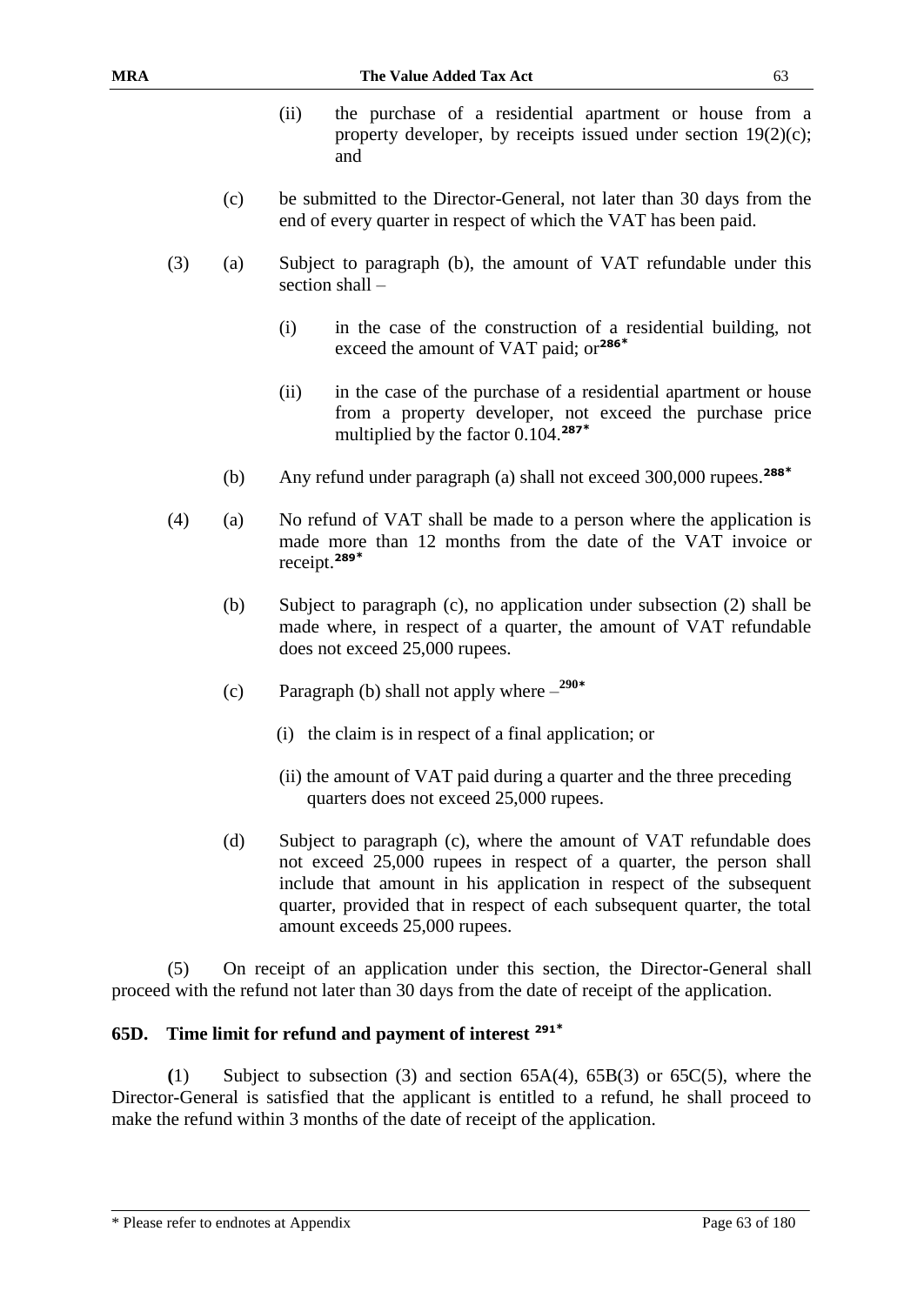(2) Where the refund is made after 3 months from the date of receipt of the application under subsection (1), the refund shall carry interest, free of income tax, at the prevailing Repo rate determined by the Bank of Mauritius.

(3) No refund of tax under section 65, 65A, 65B or 65C which is less than 250 rupees or such other amount as may be prescribed shall be made.

# **65E. <sup>292</sup>**\* *[Repealed]*

# **66. Exempt bodies or persons**

(1) Any body or person specified in Column 1 of the Ninth Schedule shall be exempted from the payment of VAT in respect of goods or services corresponding to the body or person specified in Column 2 of that Schedule.**<sup>293</sup>\***

(2) Where goods or services are supplied pursuant to subsection (1), the registered person shall not charge VAT on the goods or services supplied nor shall any element of VAT be added to the price of those goods or services.**<sup>294</sup>\***

- (3) (a) Where an exempt person specified in Column 1 of item 11 or 13 of the Ninth Schedule has been exempted from the payment of VAT in respect of the construction of a purpose-built building specified in Column 2 of that item and before the end of the nineteenth year following the year of completion of the building, the building or part of the building  $-$ 
	- (i) is no longer used by him for the specified purpose; or
	- (ii) is sold or otherwise transferred and is no longer used for the specified purpose,

the exempt person shall, in the case provided for under subparagraph (i), give immediate written notice to the Director-General specifying the date since which the building or part of the building is no longer used by him for the specified purpose.

- (b) Where the building or part of the building is sold or otherwise transferred and is no longer used for the specified purpose, the new owner shall give immediate written notice to the Director-General specifying the date since which the building or part of the building is no longer used by him for the specified purpose.
- (c) The exempt person referred to in paragraph (a) or the new owner referred to in paragraph (b) shall be liable to pay to the Director-General, the VAT which would have been otherwise payable, multiplied by the factor referred to in paragraph (d).
- (d) The factor shall be the proportion which the period between the date of sale, transfer or cessation of use for the specified purpose and the expiry of the 20-year period from the date of completion of the building bears to the 20-year period.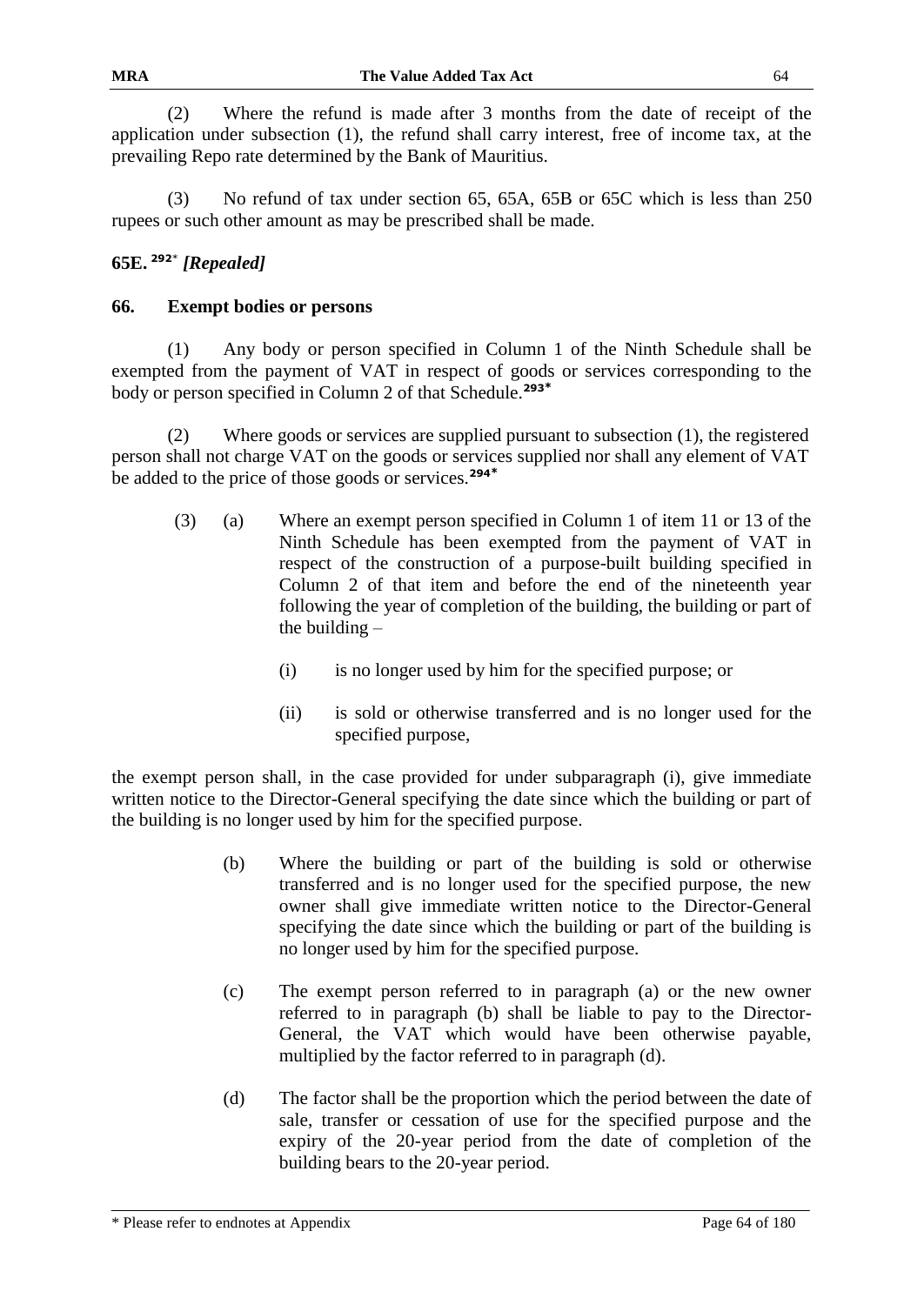- 
- (4) (a) The Director-General shall, by notice in writing, claim from the exempt person or the new owner, as the case may be, the amount of VAT payable under subsection (3)(c).
	- (b) The amount claimed under paragraph (a) shall be paid within 28 days from the date of the notice.
- (5) (a) Where an exempt person or a new owner is dissatisfied with a notice under subsection (4), he may, within 28 days from the date of the notice, object to the claim in such form as the Director-General may determine.
	- (b) Where an exempt person or a new owner, as the case may be, makes an objection, he shall, in the form, specify the detailed grounds of his objection.
	- (c) Where it is proved to the satisfaction of the Director-General that, owing to illness or other reasonable cause, an exempt person or a new owner has been prevented from making an objection within the time limit in paragraph (a), the Director-General may consider the objection.
	- (d) Where the Director-General refuses to consider an objection made after the time limit in paragraph (a), he shall, within 28 days from the date of receipt of the letter of objection, give notice of refusal to the exempt person or the new owner, as the case may be.
	- (e) The burden of proving that the notice of the Director-General is incorrect, or what the amount of VAT should be, shall be on the exempt person or new owner, as the case may be.
- (6) (a) The Director-General shall consider an objection under subsection (5) and review the notice, and may –
	- (i) disallow or allow it in whole or in part; and
	- (ii) where appropriate, amend the notice to conform with his determination.
	- (b) The Director-General shall, within 4 months from the date of receipt of the objection under subsection (5), give notice of the determination to the exempt person or new owner, as the case may be, and shall, at the same time, claim any VAT.
	- (c) Where the objection is not determined within 4 months under paragraph (b), it shall be considered to have been allowed by the Director-General.

(7) Where an exempt person or a new owner, as the case may be, is aggrieved by a decision under subsection (5)(d) or a determination under subsection (6), he may lodge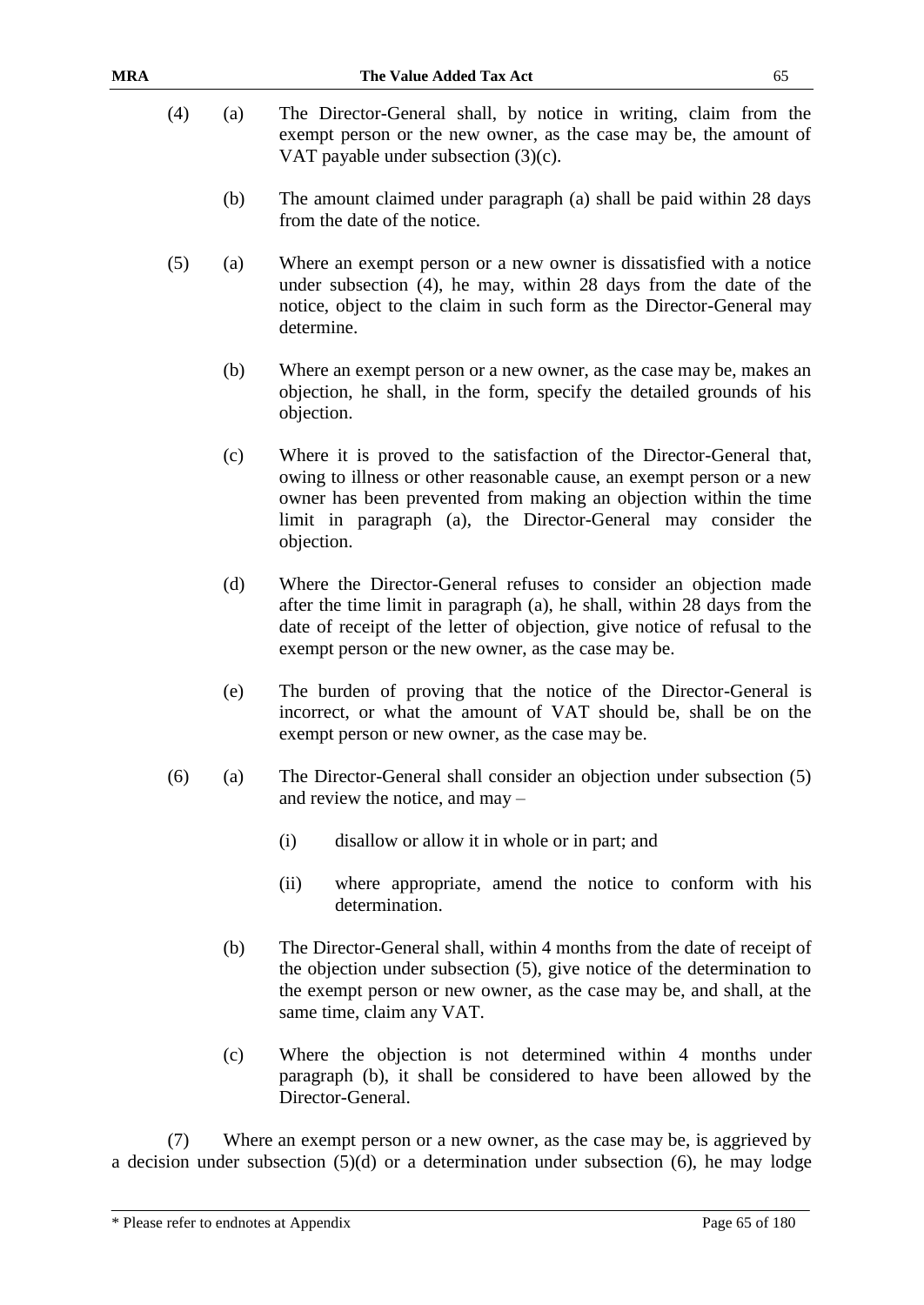written representations with the Clerk of the Assessment Review Committee in accordance with section 19 of the Mauritius Revenue Authority Act.**<sup>295</sup>\***

## **67. Erroneous refund, exemption or reduction**

(1) Where any person has benefited through error from a refund, exemption or reduction of tax, he shall be liable to pay the amount of tax which has been erroneously refunded, exempted or reduced.

(2) The Director-General may, by written notice, order the person under subsection (1) to pay, within 28 days of the date of the notice, the tax which has been erroneously refunded, exempted or reduced, together with the appropriate interest under section 27A(1)(c)(i).**<sup>296</sup>\***

(3) Where a person referred to in subsection (1) does not comply with an order of the Director-General within 28 days of the date of the notice under subsection (2), he shall be liable to pay, in addition to the tax, a penalty under section 27 and interest under section 27A(1)(c)(ii).**<sup>297</sup>\***

### **68. Service of documents**

(1) Any return, statement or other document or any payment required or authorised to be served on, given or made to, the Director-General shall be forwarded to him so as to reach the Office of the Director-General not later than the due date.

(2) Any notice of assessment or other notice or other document required to be served on, or given to, any person by the Director-General may be served or given by -

- (a) delivering it personally to him;
- (b) leaving it at, or sending it by post to, his usual or last known place of business or residence; or
- (c) transmitting it electronically or through such other electronic or mechanical device. **298\***
- (3) Where a person
	- (a) refuses to accept delivery of a letter addressed to him; or
	- (b) fails to take delivery of such a letter which he has been informed awaits him at a post office,

the letter shall be deemed to have been served on him on the date on which he refused to accept the letter or was informed that the letter was at the post office.

## **69. Admissibility of documents produced by computer**

(1) In any legal proceedings under this Act or any regulations made thereunder, a statement contained in a document produced by a computer shall be admissible as evidence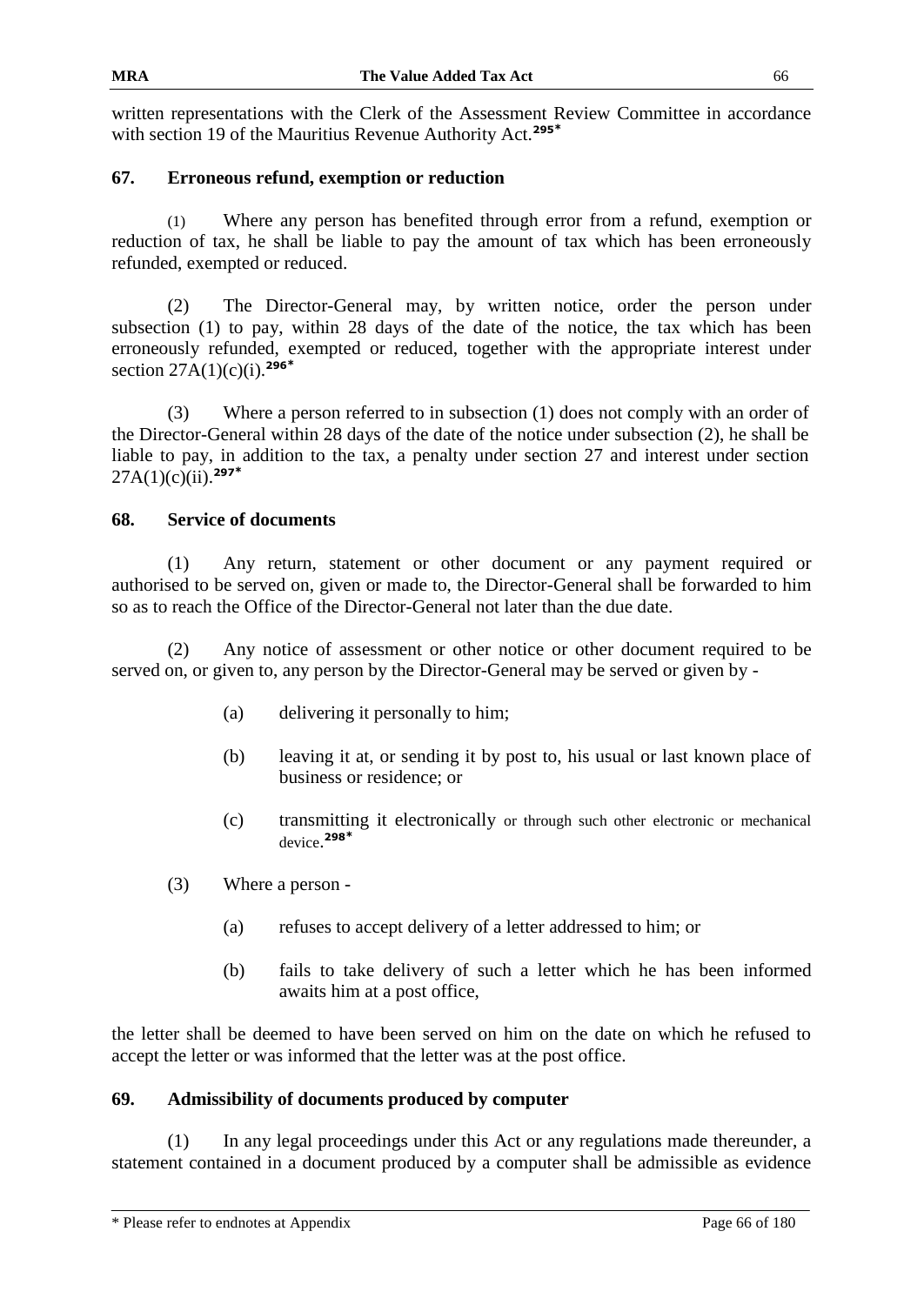(2) In any proceedings, the court may for special cause require evidence to given of any matter under this section.

(3) Any person giving any information under this section which is false or misleading in any material particular shall commit an offence and shall, on conviction be liable to a fine not exceeding one million rupees and to imprisonment for a term not exceeding 8 years.

# **69A. Rulings<sup>299</sup>\***

(1) Any person, who in the course or furtherance of his business, makes taxable supplies, may apply to the Director-General for a ruling as to the application of this Act to any of the supplies made to him or made by him.

- (2) An application under this section shall be in writing and shall
	- (a) include full details of the transaction relating to the supply together with all documents relevant to the transaction;
	- (b) specify precisely the question as to which the ruling is required;
	- (c) give a full statement setting out the opinion of that person as to the application of this Act to that supply; and
	- (d) be accompanied by such fee as may be prescribed.

(3) The Director-General shall subject to subsections (3A) and (3B), within 30 days of the receipt of an application under this section, give a ruling on the question on the applicant.**<sup>300</sup>**\*

(3A) Where the application is in respect of an issue which is the subject of an objection, representations before the Assessment Review Committee or an appeal before the Supreme Court or Judicial Committee of the Privy Council, the Director-General shall not give a ruling.**<sup>301</sup>\***

(3A) Where an application is received under subsection (1), the Director-General may, within 30 days of the receipt of the application, request the applicant to furnish such additional documents and information as he may require to give the ruling. **302\***

(3B) Where the Director-General requests an applicant to submit any document or information in respect of an application under this section, the time limit for the ruling referred to in subsection (3) shall run from the date of the submission of all requested documents and information.**303\***

(4) Subject to subsection (5), a ruling under this section shall be binding upon the Director-General.

<sup>\*</sup> Please refer to endnotes at Appendix Page 67 of 180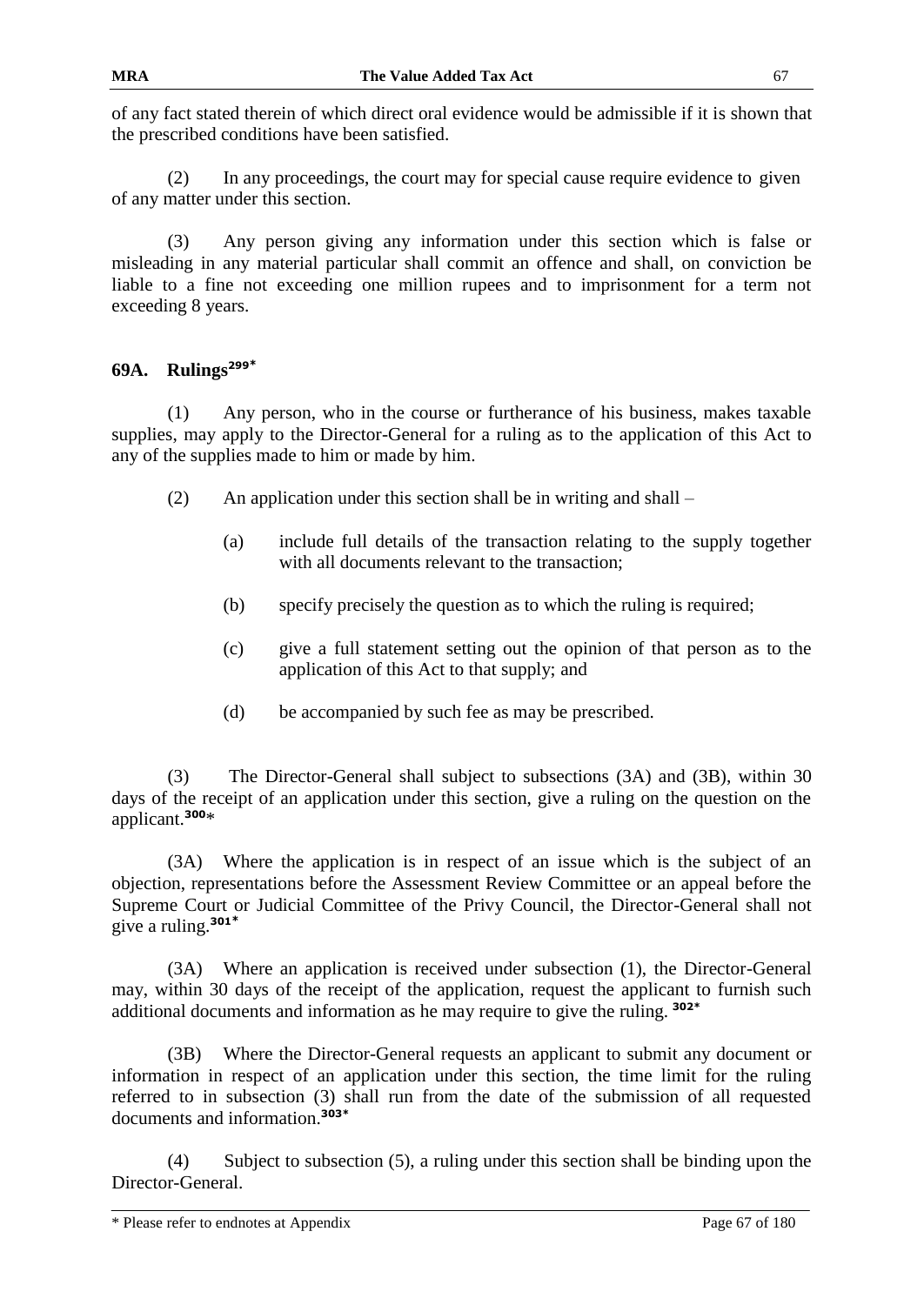(5) Where there is any material difference between the actual facts relating to the transaction and the details contained in the application, the ruling shall not be binding upon the Director-General.

(6) A ruling under this section shall be published by the Director-General in such manner as he thinks fit except that the identity of the person to whom the ruling relates shall not be indicated in the publication.

(7) Subject to subsection (8), any person may rely upon a ruling published under subsection (6) as a statement binding on the Director-General with respect to the application of this Act to the facts set out in that ruling.

(8) The Director-General may publish a notice in the *Gazette* to the effect that a ruling which he has previously published shall cease to be binding with effect from a date which shall not be earlier than the date of the notice.

### **69B. Statement of Practice 304\***

The Director - General shall, from time to time, issue and publish Statements of Practice in relation to the application of specific provisions of this Act.

### **70. Jurisdiction of Magistrate**

- (1) Notwithstanding
	- (a) section 114(2) of the Courts Act; and
	- (b) section 72(5) of the District and Intermediate Courts (Criminal Jurisdiction) Act,

a Magistrate shall, subject to subsection (2), have jurisdiction to try an offence under this Act or any regulations made thereunder and may impose any penalty provided by this Act.

(2) The prosecution of an offence under any of the sections of this Act specified in the Fourth Schedule to the Mauritius Revenue Authority Act 2004 shall take place, at the discretion of the Director of Public Prosecutions, before a Judge sitting without a jury, the Intermediate Court or a District Court.**305\***

### **71. Burden of proof**

(1) Notwithstanding any other enactment, the burden of proof that any tax has been paid, or any supply of goods or services, or any person, is exempt from tax shall lie on the person -

- (a) liable to pay the tax;
- (b) claiming that the tax has been paid; or
- (c) claiming that he is, or the supply of the goods or services is, exempt from tax.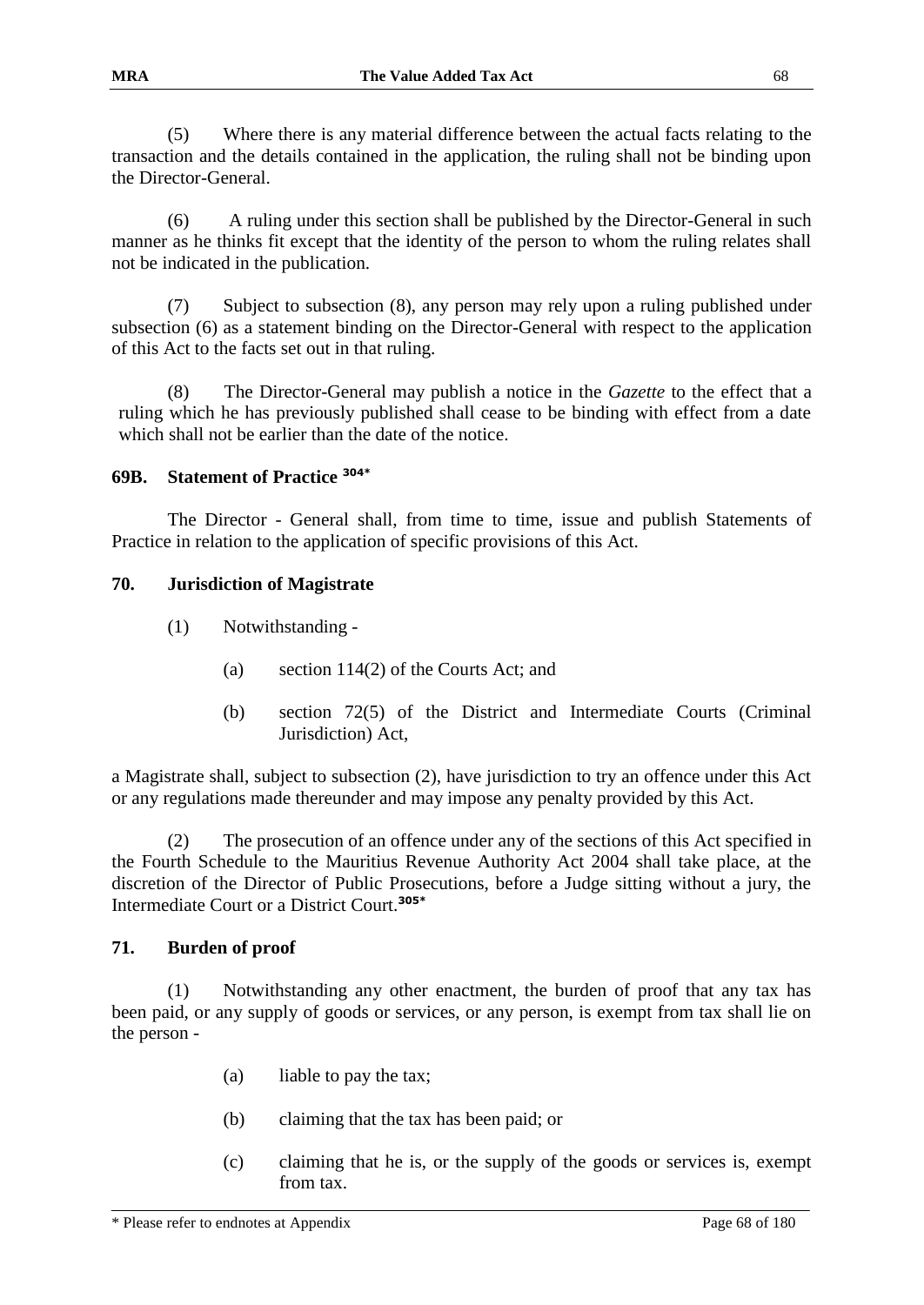(2) In any action or proceedings arising out of the seizure of any goods under this Act, the burden of proving that the seizure is illegal shall lie on the person making the allegation.

# **72. Regulations**

- (1) The Minister may
	- (a) make such regulations as he thinks fit for the purposes of this Act;
	- (b) by regulations  $-$ 
		- (i) prescribe any matter which may or is required to be prescribed under this Act; or
		- (ii) amend the First Schedule, the Second Schedule, the Third Schedule and the Twelfth Schedule.**306\***
- (2) Any regulations made under this section may provide for
	- (a) the proper implementation of any International Convention, Treaty or Agreement to which Mauritius is a contracting party; or
	- (b) the levying of fees and charges.**307\***

## **73. Transitional provisions <sup>308</sup>\***

(1) Notwithstanding this Act, where a person who applies for VAT registration on or before 30 June 2013 ought to have been registered prior to the date of his registration, he shall submit the statement under section 23 in respect of taxable periods commencing on the date he was required to be registered or 1 January 2010, whichever is the later, and ending on the date immediately preceding the date of his registration.

- (2) A person referred to in subsection (1)
	- (a) shall submit the statement required under section 23, by 30 September 2013 at latest;
	- (b) may take credit for input tax for the taxable periods in respect of which the statement is submitted; and
	- (c) shall be allowed such deemed credit for input tax as may be determined by the Director-General where he cannot substantiate the VAT paid or payable on the taxable supplies made to him during the period prior to registration.

(3) A person who makes an application for VAT registration pursuant to subsection (1) shall not be liable to -

> (a) penalty for failure to apply for compulsory registration under section 15A;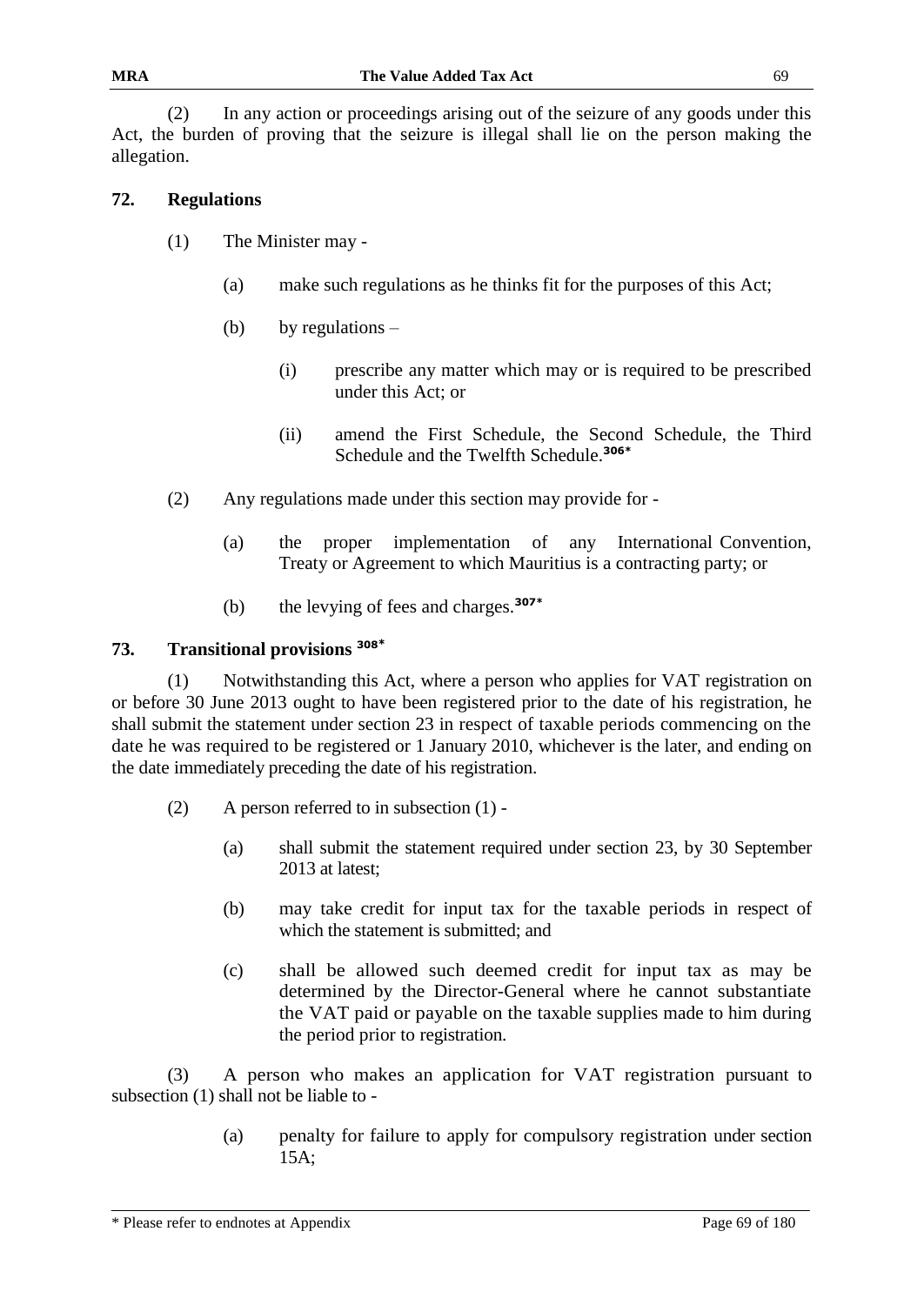- (b) penalty for late payment of tax under section 27; and
- (c) interest on unpaid tax under section 27A, from the date the tax was due to 30 September 2013.

(4) Where, on or before 30 September 2013, a registered person makes a voluntary disclosure of his undeclared or underdeclared VAT liability for taxable periods prior to taxable period commencing on 1 October 2012, he shall, at the same time, pay the VAT at the appropriate rate in force in respect of each taxable period, free from any penalty that may have become due in accordance with this Act and free of interest up to 30 September 2013 under section 27A.

(5) For the purpose of the disclosure under subsection (4), the person shall be entitled to credit for input tax in respect of the period of the disclosure.

(6) Where the VAT disclosed under subsection (4) is not paid by 30 September 2013, any unpaid VAT shall carry interest at the rate of one per cent per month.

- (7) Where a person who has been assessed to tax
	- (a) has objected to the assessment under section 38;
	- (b) has lodged a representation with the Clerk of the Assessment Review Committee; or
	- (c) has appealed to the Supreme Court or to the Judicial Committee of the Privy Council,

he may apply to the Director-General for the tax assessed to be considered as a voluntary disclosure of undeclared VAT under subsection (4), provided that he withdraws his objection, representation or appeal, as the case may be.

(8) Where a person has made an application under subsection (7), his VAT liability shall be recomputed to take into account the credit for input tax for the period assessed and any agreement reached between the person and the Director-General on any item under dispute.

- (9) (a) The disclosure under subsection (4) shall be made in such form and manner and under such conditions as may be determined by the Director-General.
	- (b) Failure to comply with any condition under this subsection shall entail the withdrawal of any benefits under subsections (4) and (10) to the taxpayer.
- (10) Where a person
	- (a) submits a statement of VAT payable in respect of the period prior to the date of his registration pursuant to subsection (2); or
	- (b) makes a voluntary disclosure of his VAT liability pursuant to subsection  $(4)$ ; and

the Director General is satisfied with the statement or disclosure, as the case may be, the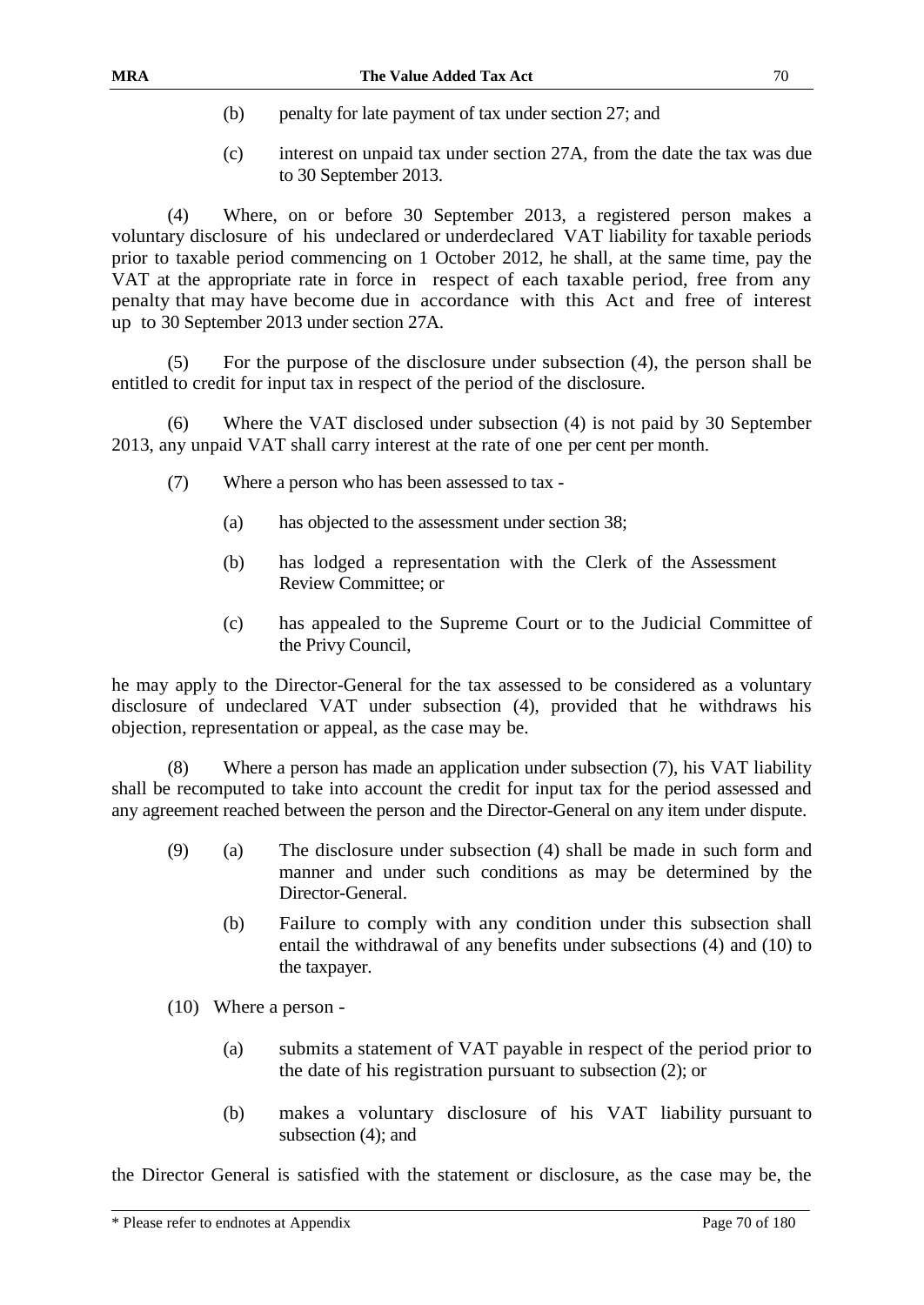person shall be deemed, notwithstanding sections 54 to 61, not to have committed an offence.

(10A) **<sup>309</sup>\*** *[Repealed]*

(11) Where VAT arrears outstanding as at 8 June 2017 are fully paid by a person on or before 31 May 2018, any penalty and interest included in the VAT arrears shall be reduced by 100 per cent, provided that an application for the reduction is made to the Director-General on or before 31 March 2018.**<sup>310</sup>\***

(12) In subsection (11) - **311\***

# "**VAT arrears**" -

- (a) means tax in respect of
	- (i) a return made under section 22;
	- (ii) a statement made under section 23; or
	- (iii) an assessment made under section 37,

On or before 30 June 2015 and tax and penalties in connection thereto have remained unpaid; but

- (b) does not include tax due under an assessment which is pending before the Assessment Review Committee, Supreme Court or Judicial Committee of the Privy Council.
- (13) This section shall not apply to any person
	- (a) who has been convicted on or after 1 July 2001 of an offence relating to;
	- (b) against whom any civil or criminal proceedings are pending or contemplated in relation to an act of; or
	- (c) in relation to whom an enquiry is being conducted into an act of,

the trafficking of dangerous drugs, arms trafficking, or an offence related to terrorism under the Prevention of Terrorism Act, money laundering under the Financial Intelligence and Anti-Money Laundering Act or corruption under the Prevention of Corruption Act.

(14) Where a person ceases to be a registered person on 1 April 2013 on grounds that his annual turnover does not exceed or is not likely to exceed 4 million rupees and his return for the last taxable period shows an excess amount, that amount shall be deemed to be value added tax on trading stocks held, and in respect of services not supplied, by that person and shall not be refundable and shall not be carried forward as a credit to be offset against his VAT liability, if any.

(15)**312\*** Notwithstanding this Act, where a registered person is an SME as defined in section 150B of the Income Tax Act, the date for the submission of a return and payment of value added tax for the month of February 2021 or part of that month shall, where applicable, be 15 July 2021.

\* Please refer to endnotes at Appendix Page 71 of 180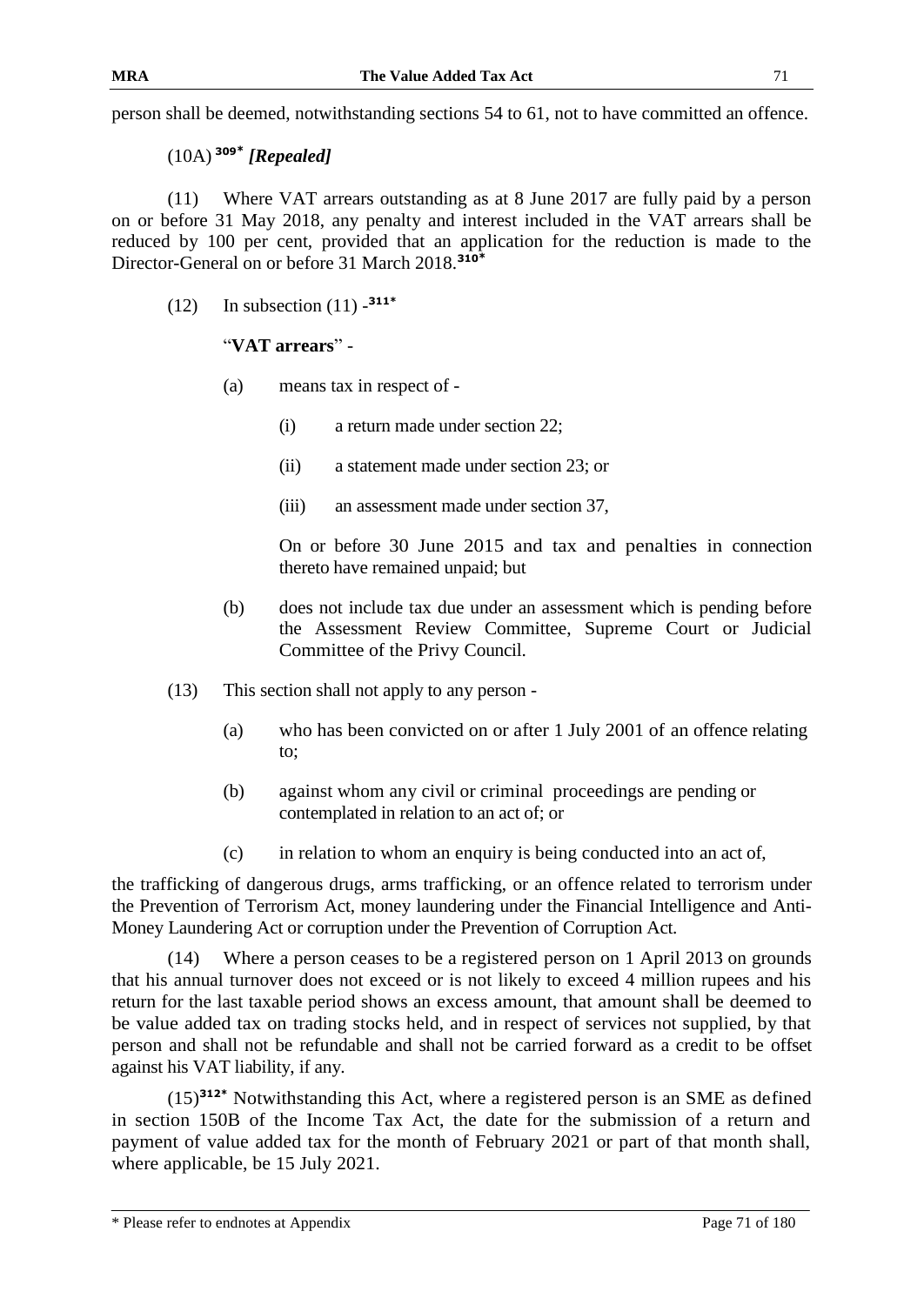### **74. Consequential amendments**

- (1) The Sales Tax Act 1982 is amended in section 2
	- (a) in the definition of "Commissioner", by deleting the words "Sales Tax" and replacing them by the words "Value Added Tax"; and
	- (b) in the definition of "officer" by deleting the words "Sales Tax Department" and replacing them by the words "VAT Department".

(2) The Hotel and Restaurant Tax Act 1986 is amended in section 2, by deleting the words "Sales Tax Act 1982" wherever they appear and replacing them by the words "Value Added Tax Act 1998".

The Customs Act 1988 is amended in section 2, in the definition of "taxes", in paragraph (a), by deleting the words "sales tax" wherever they appear and replacing them by the words "value added tax".

- (4) The Excise Act 1994 is amended
	- (a) in section 2
		- (i) by deleting the definition of "sales tax"; and
		- (ii) by inserting in its appropriate alphabetical order, the following new definition -

"value added tax" means the value added tax chargeable under the Value Added Tax Act 1998;

- (b) in section 10, in subsection (3)(b), by deleting the words "Commissioner for Sales Tax" and replacing them by the words "Commissioner for Value Added Tax"; and
- (c) in section 48, in subsection  $(2)(a)$ , by deleting the words "sales tax" and replacing them by the words "value added tax".

(5) The Gaming Act is amended in section 2, in the definition of "Commissioner", by deleting the words "the Sales Tax Act 1982" and replacing them by the words "the Value Added Tax Act 1998".

- (6) The Tax Appeal Tribunal Act 1984 is amended
	- (a) in section 4, in subsection (3), by adding immediately after paragraph (g) the following new paragraph -
		- (h) in the case of liability to value added tax under the Value Added Tax Act 1998 -
			- (i) where he is a registered person, submit all returns and statements due and pay the amount of any tax shown on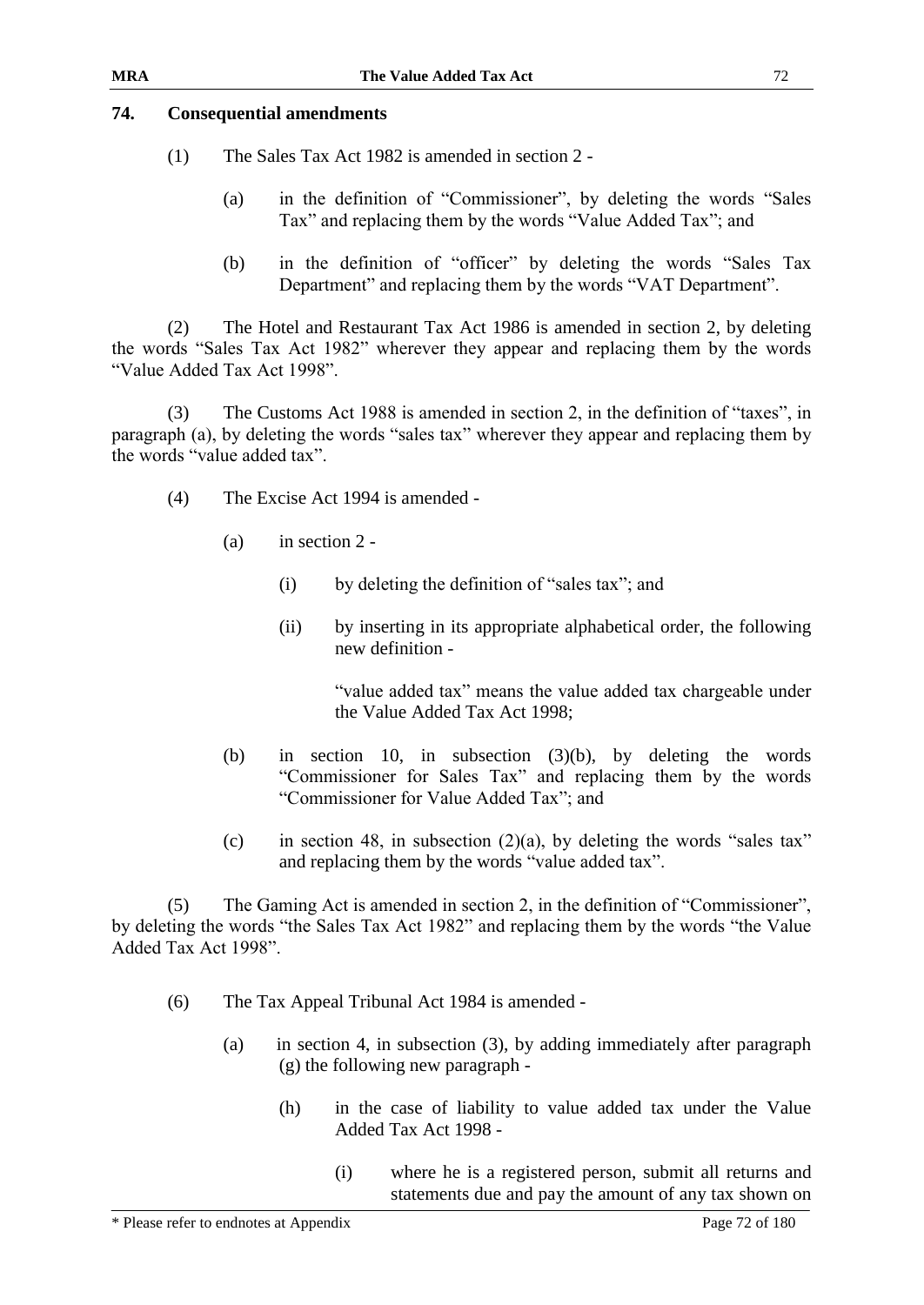those returns and statements together with any surcharge and any penalty due and the specified amount; or

- (ii) in any other case, pay the specified amount.
- (b) in section 6, in subsection (5) (b), by deleting the words "and the Hotel and Restaurant Tax Act 1986" and replacing them by the words ", the Hotel and Restaurant Tax Act 1986 and the Value Added Tax Act 1998"; and
- (c) in the Schedule, by adding the following -

The Value Added Tax Act 1998

- (7) The Unified Revenue Act 1983 is amended in the Schedule
	- (a) in PART I, by deleting the words "Commissioner for Sales Tax" and replacing them by the words "Commissioner for Value Added Tax"; and
	- (b) in PART II, in paragraph (a), by adding the following -

The Value Added Tax Act 1998

#### **75. Repeal and savings**

- (1) The following enactments are repealed
	- (a) The Sales Tax Act 1982;
	- (b) The Sales Tax Regulations 1982; and
	- (c) The Sales Tax (Exemptions) Regulations 1983.

(2) Notwithstanding subsection (1), the enactments specified in that subsection shall be deemed to be still in force in relation to any matter arising under those enactments in respect of any period prior to the appointed day.

#### **76. Commencement**

(1) Subject to subsection (2), this Act shall come into force on 1 July 1998.

(2) Sections 9, 22, 74(3), 74(4)(a) and (c), 74(7)(b) and 75 shall come into force on the appointed day.

Passed by the National Assembly on the second day of June one thousand nine hundred and ninety eight.

ANDRÉ POMPON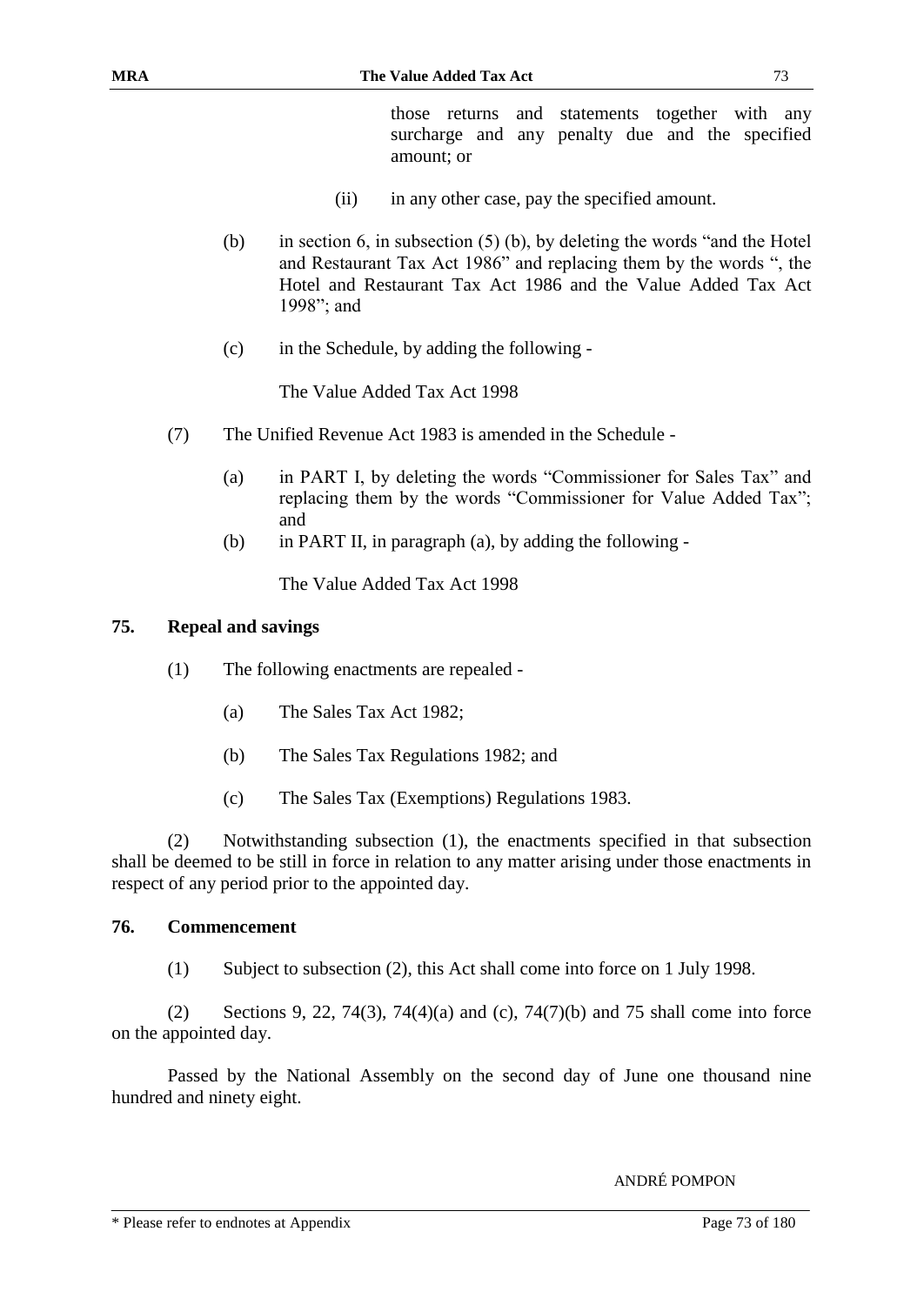*Clerk of the National Assembly*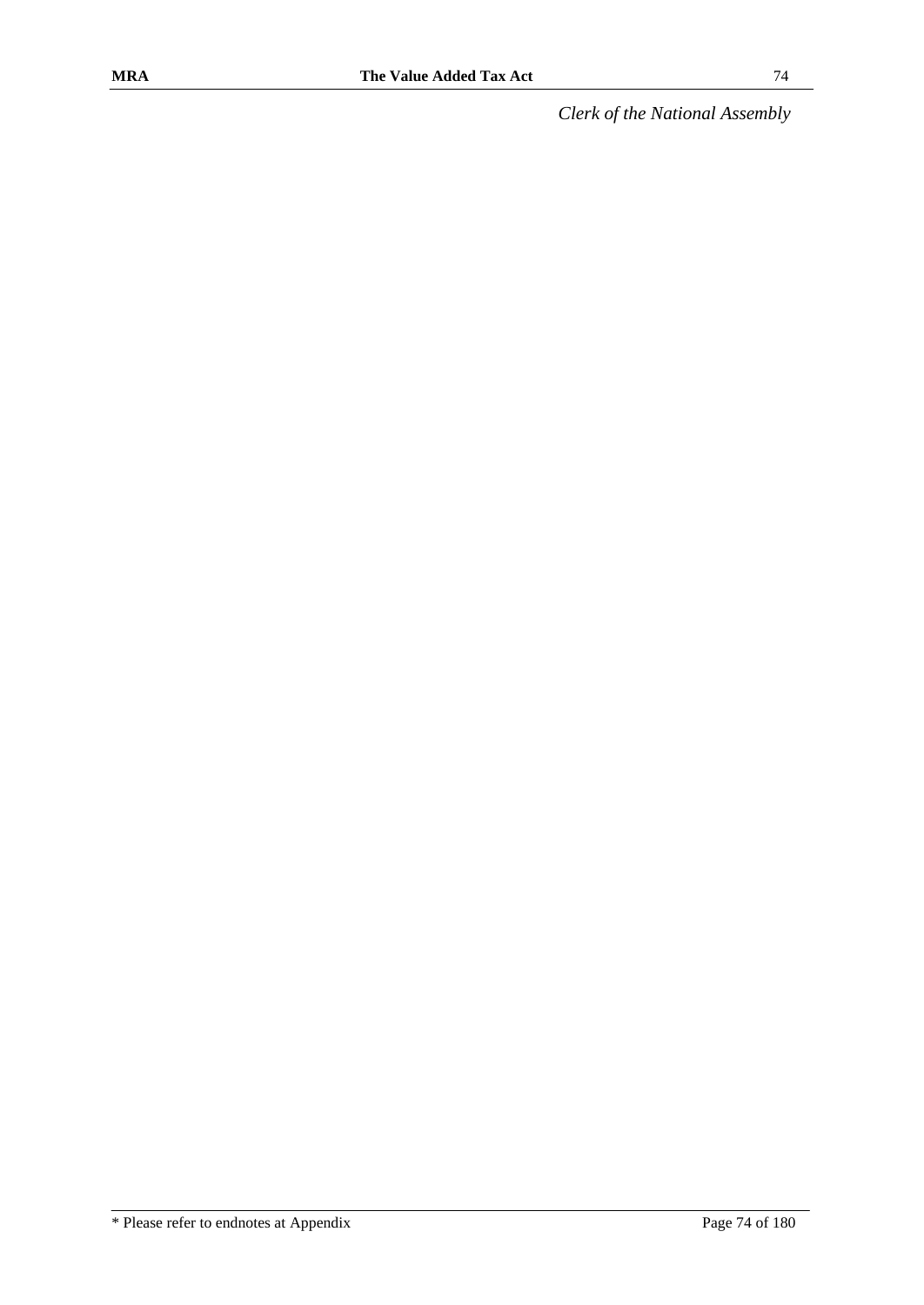#### **FIRST SCHEDULE**

*(sections 2, 9, 10, 49, 51, 52 and 53)*

#### **Goods or services exempted**

- 1. Deleted**<sup>313</sup> \***
- 2 Wheat; cereal flours (excluding wheat flour).**314\***
- 3. Deleted **315\***
- 4. Animal or vegetable fats and oils other than ghee produced in Mauritius and edible oils.**316\***
- 5. Deleted **317\***
- 6. Deleted **318\***
- 7. Food of a kind used for human consumption
	- (a) Deleted **319\***
	- (b) Deleted **320\***
	- (c) Deleted **321\***
	- (d) Deleted **322\***
- 8. Food preparations for infant use put up for retail sale, of H. S. Codes No. 1901.10.00 and No. 1905.40.10 **323 \***
- 8A. Breakfast cereals.**<sup>324</sup> \***
- 9. Common salt other than common salt produced in Mauritius.**325\***
- 10. Deleted**326\***
- 11. Deleted**327\***
- 12. Veterinary services. **328\***
- 13. Deleted **329\***
- 14. Deleted **330\***
- 15. Invalid carriages of heading No. 87.13; orthopaedic or other appliances or articles of heading No. 90.21.
- 16. (a) Educational services.
	- (b) Training services approved by the Mauritius Qualifications Authority.**<sup>331</sup> \***
- 17. Journals and periodicals. **332\***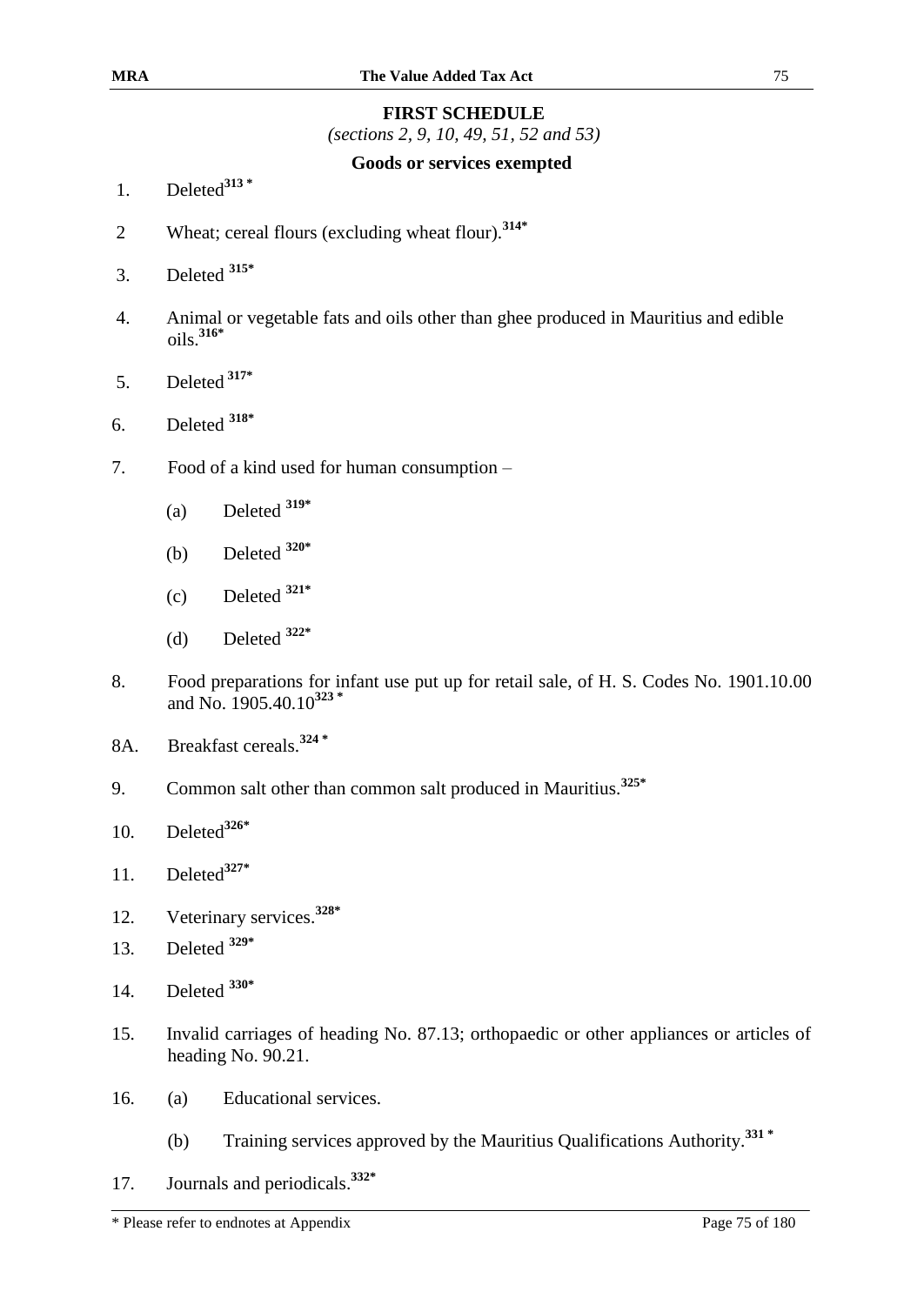- 18. Deleted.**333\***
- 19 Deleted.**334\***
- 20 Goods re-imported in respect of which no refund under this Act was made on exportation under item Nos. E1 and E2.
- 21. Goods imported under the transhipment procedure laid down in the Customs Act 1988 under item No. E4.
- 22. Articles re-imported after repairs on proof that they were sent from Mauritius provided that they shall be charged with VAT on the value of the repairs and the customs duty and excise duty chargeable thereon under item No.E6.
- 23. Bona fide baggage of a passenger under item No. E8.
- 23A. Bona fide baggage of a passenger under item No. E8A. **335\***
- 24. Household and personal effects of a passenger under item No. E9.
- 25. Goods imported in the baggage of a passenger under item No. E10.
- 26. Goods (excluding merchandise for sale, tobacco in any form, wines, spirits, arms and ammunition) imported by post of a value for duty purposes not exceeding 1,000 rupees under item No. E11.**<sup>336</sup> \***
- 26A. Sharlon shade, green house, shade screens, fertigation pumps, irrigation pumps, drip irrigation and automatic irrigation controller, imported by persons for use in agriculture under item No. E12.**337\***
- 27. Deleted**338\***
- 28. Deleted.**339\***
- 29. Deleted.**340\***
- 30. (a) Charges under a hire purchase agreement or under a finance lease agreement.
	- (b) Postal services and services provided by a person holding a Postal Service Licence under the Postal Services Act 2002 in connection with payment of pension and utility bills.**341\***
- 31 Vegetable seeds, fruit and flower seeds, bulbs and plants, used for sowing or planting.
- 32 Deleted **342\***
- 33 Deleted **343\***
- 34. Herbicides.
- 35. Deleted. **344\***

<sup>\*</sup> Please refer to endnotes at Appendix Page 76 of 180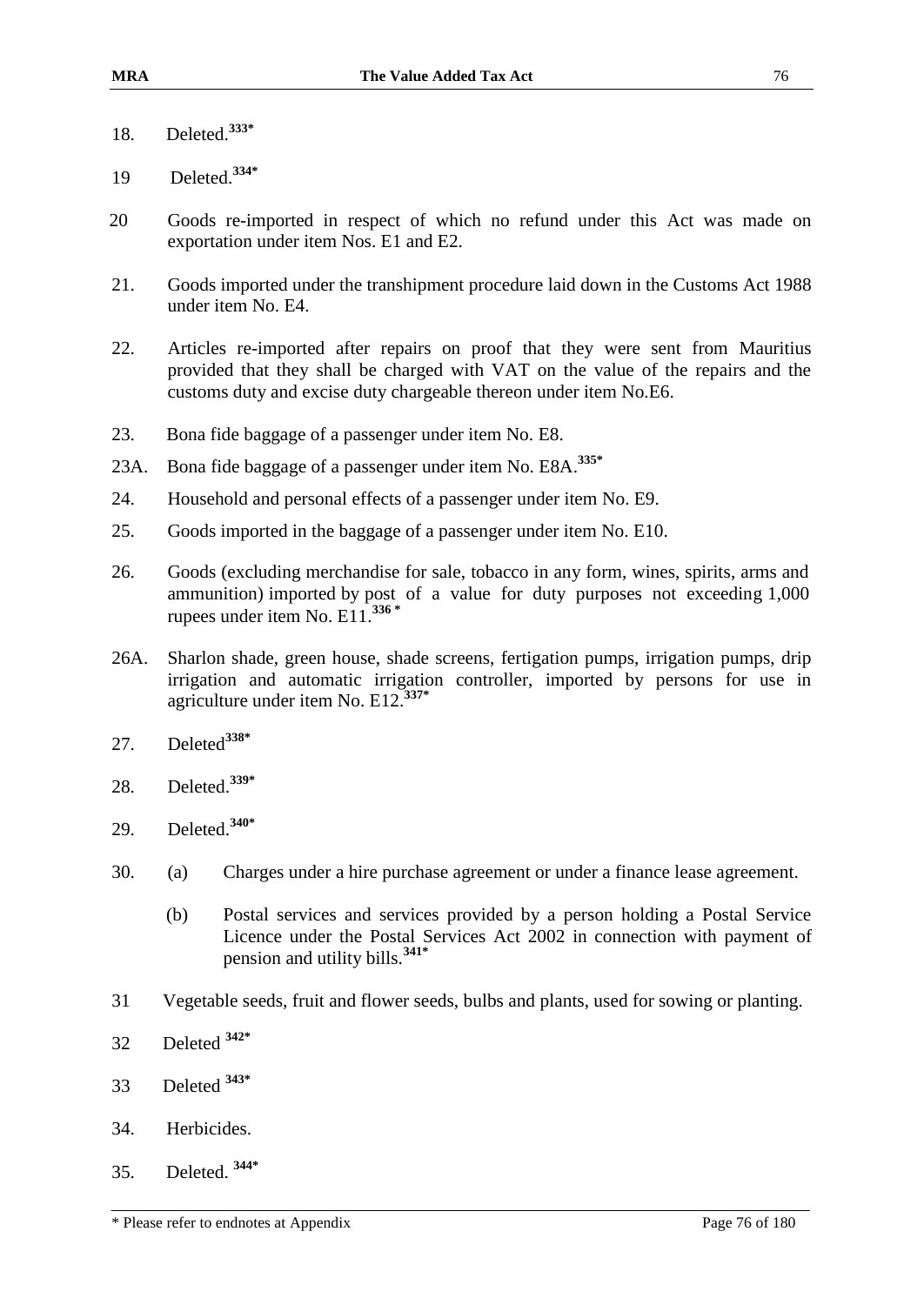- 36. (a) The renting of fixed telephone lines.
	- (b) Charges in respect of internet services provided by an internet service provider of an amount of up to 100 rupees per billing period.**345\***
- 37. Deleted**346\***
- 38. Aircraft leasing.
- 39. Aircrafts of heading No.88.02.**347\***
- 40. Ships for the transport of persons or goods or both persons and goods falling under heading No. 89.01.
- 41. Fishing vessels, factory ships and other vessels for processing or preserving fishery products of heading No. 89.02.
- 42. Works of art, collectors' pieces and antiques of heading Nos. 97.01 to 97.06.
- 43. Cargo handling services in respect of goods transported by sea or air **348\***
	- (a) from or to Mauritius;
	- (b) from or to the Island of Rodrigues;
	- (c) from or to the Outer Islands; or
	- (d) from a place outside Mauritius to another place outside Mauritius.
- 44. Deleted **349\***
- 45. Entrance fees to any event in respect of any sport discipline specified in the Physical Education and Sport (Designation of Sport Disciplines) Regulations 1986.
- 46. The renting of, or other grant of the right to use, accommodation in a building used predominately as a place of residence of any person and his family, if the period of accommodation for a continuous term exceeds 90 days.
- 47. Subject to item 48, the grant, assignment or surrender of any interest in or right over land or of any licence to occupy land.**350\***
- 48. The sale or transfer of an immovable property, a building or part of a building, apartment, flat or tenement -
	- (a) for residential purposes;
	- (b) for any other purposes except land with any building, building or part of a building, apartment, flat or tenement together with any interest in or right over land, sold or transferred by a VAT registered property developer to a VAT registered person.**351\***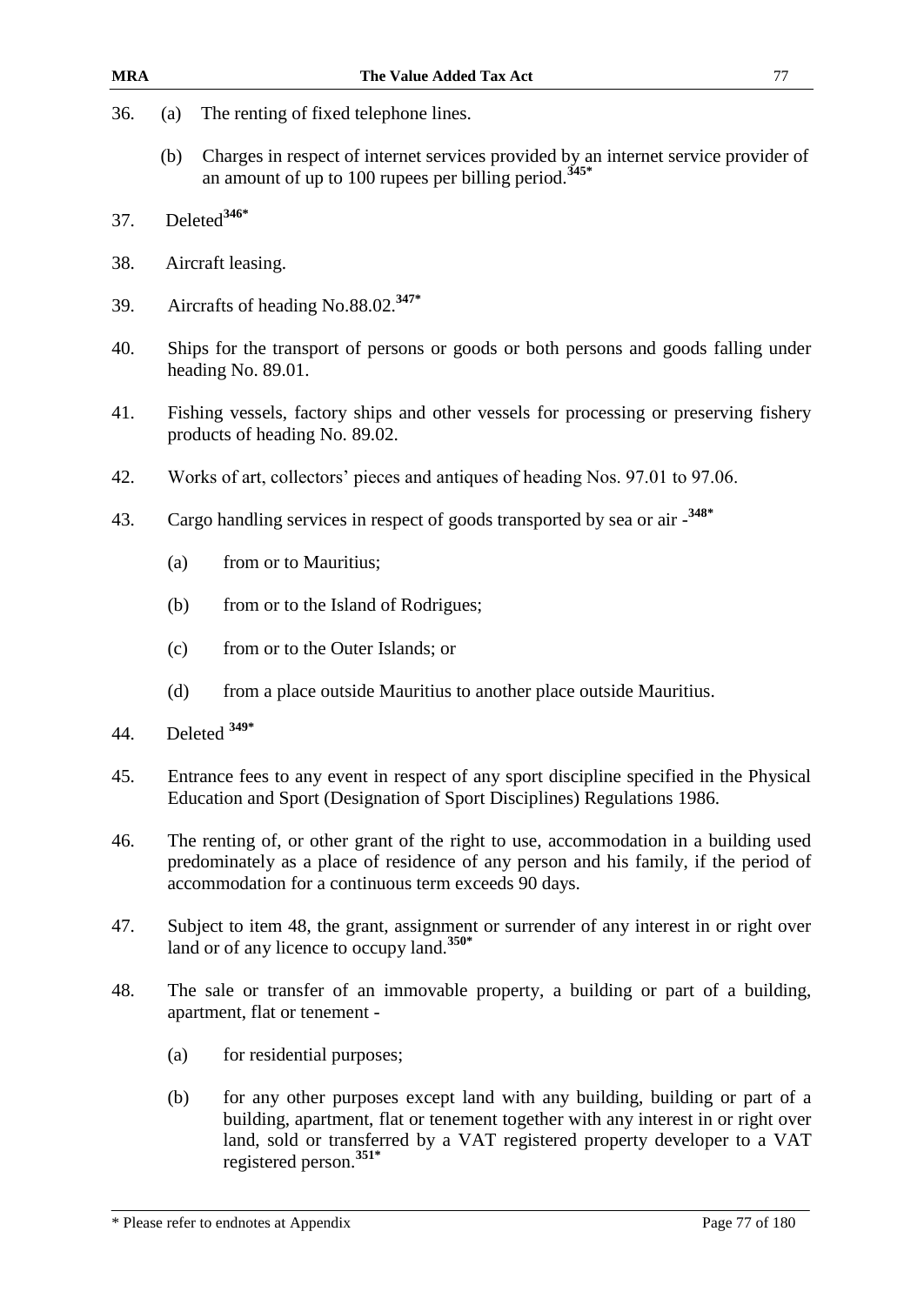- 49. Burial and cremation services and coffins.
- 50. The following financial services
	- (a) banking services (other than services supplied by a bank holding a banking licence under the Banking Act 2004 in respect of its banking transactions with non-residents and corporations holding a Global Business Licence under the Financial Services Development Act 2001) including - **353\***
		- (i) services provided by the Bank of Mauritius; and
		- (ii) the issue, transfer or receipt of, or any dealing with, money, any security for money or any note or order for the payment of money, the provision of prescribed Islamic financing arrangement as defined under the Banking Act 2004 and the operation of any current, deposit or savings account, but except **354\*** -
			- (A) services provided to merchants accepting a credit card or debit card as payment for the supply of goods or services (merchant's discount);
			- (B) services in respect of safe deposit lockers, issue and renewal of credit cards and debit cards; and
			- (C) services for keeping and maintaining customers' accounts (other than transactions involving the primary dealer system);
	- (b) services provided by foreign exchange dealers and money changers;
	- (ba) services provided by a subsidiary of the Bank of Mauritius;**<sup>355</sup>\***
	- (c) the issue, transfer or receipt of, or dealing with any stocks, bonds, shares, debentures and other securities, including the underwriting and the settlement and clearing of such securities;
	- (d) the issue or transfer of ownership of a unit under any unit trust;
	- (e) the management of investment funds and of pension funds;
	- (f) the arrangement, provision, or transfer of ownership, of any contract of insurance or re-insurance under the Insurance Act including the management of insurance schemes; **356\***
	- (fa) the making of loans between entities within the same group;**357\***
	- (fb) services provided by a person operating a Peer-to-Peer Lending platform under a licence issued by the Financial Services Commission under the Financial Services Act; and **358\***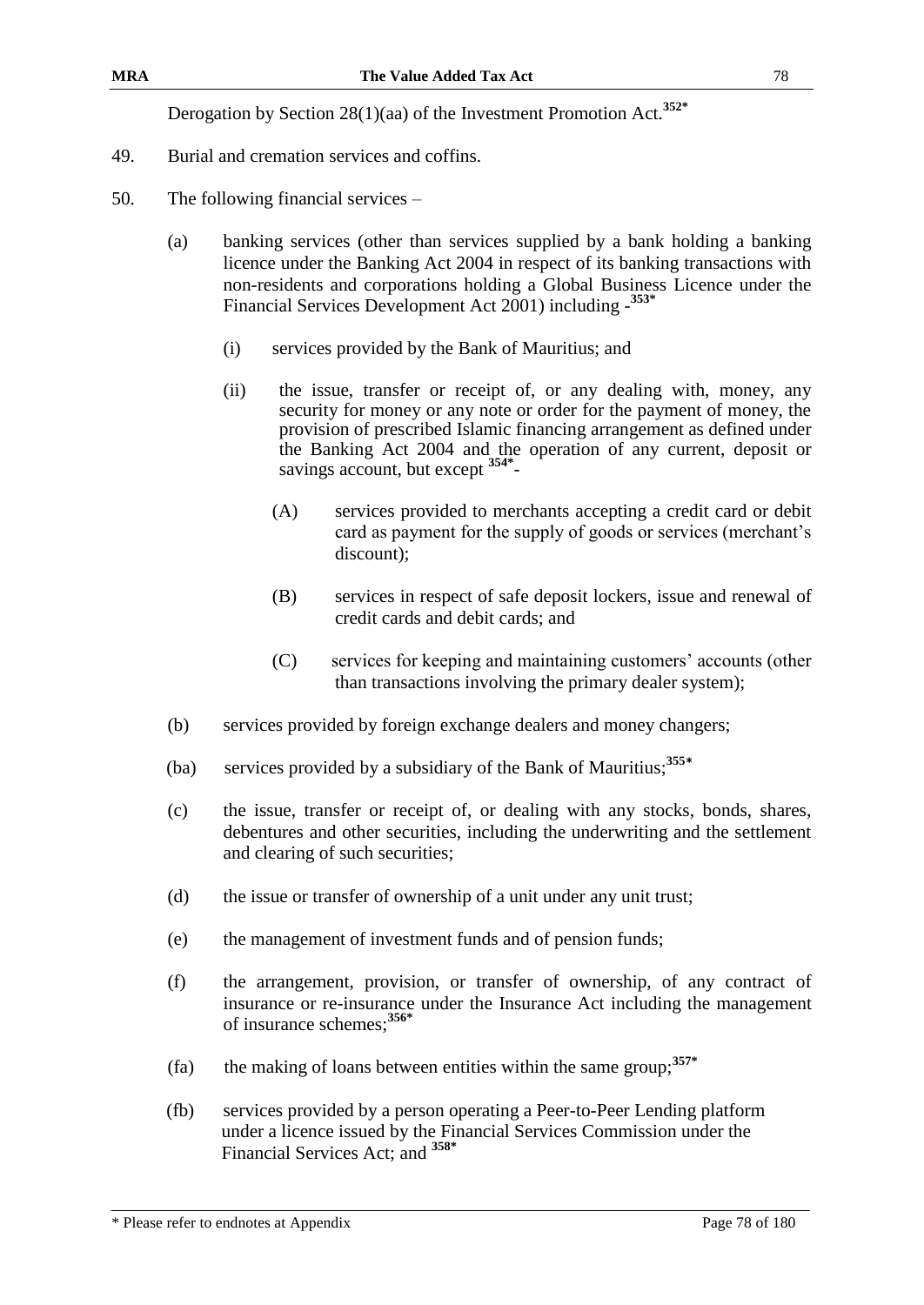- (g) such other financial services as may be prescribed.**359\***
- 51. Buses and chassis for buses used for the transport of the general public under a road service licence granted by the National Transport Authority. **360\***
- 52. (a) Gold compounds of H. S. Code 2843.30.00 **361\*** 
	- (b) Gold, unwrought or in semi-manufactured forms, or in powder form, or waste and scrap of heading 71.08.
	- (c) Chains and similar articles produced in continuous length exceeding 200 centimetres, clasps and parts of silver suitable for use in the manufacture of jewellery of H.S. Code 7113.11.10. **362\***
	- (d) Chains and similar articles produced in continuous length exceeding 200 centimetres, clasps and parts of other precious metal suitable for use in the manufacture of jewellery of heading 7113.19.10.**363\***
	- (e) Minted gold bars imported, purchased or offered for sale by the Bank of Mauritius.**364\***
- 53. Blood glucose strip of H.S. Code 3822.00.10. **365\***
- 54. Lancets of heading 90.18 and glucometer of H.S. Code 9027.80.10. **366\***
- 55. Equipment for medical, surgical and dental uses, of heading 90.18 and of H.S. Codes 3701.10.00", "3702.10.00" , "8419.20.00, 9006.30.10, 9019.10.50, 9019.20.00, 9022.12.00, 9022.13.00, 9022.14.00, 9022.21.00, 9022.30.00, 9022.90.10, 9022.90.20, 9022.90.90, 9027.80.10, 9402.10.10, 9405.10.30 and 9405.40.30. **367\***
- 55A Equipment for medical, surgical and dental uses, of heading 94.03 and of H.S. Codes 8414.60.00, 8414.80.00, 8419.89.00 and 9011.80.00 when imported for use in a health institution.**368\***
- 56. Cotton of headings 52.01, 52.02 and 52.03.**369\***
- 57. Pearls, diamonds, stones, silver and platinum including waste and scrap, of headings 71.01, 71.02, 71.03, 71.05, 71.06, 71.10 and 71.12 and of H.S. Codes 7104.20.00 and 7104.90.00. **370\***
- 58. Machinery and equipment, of headings 84.44 to 84.49 and 84.51 and of H.S Codes 8452.21.00, 8452.29.00, 8452.40.00 and 8452.90.00. **371 \***
- 59. Emery, natural corundum, natural garnet and other natural abrasives of H.S. Code 2513.20.00 **372\***
- 60. Preparations for the treatment of textile materials, leather, furskins or other materials of H.S. Codes 3403.11.00 and 3403.91.00**373\***
- 61. Printed circuits of heading 85.34 and electronic integrated circuits and microassemblies of heading 85.42 **374\***

\* Please refer to endnotes at Appendix Page 79 of 180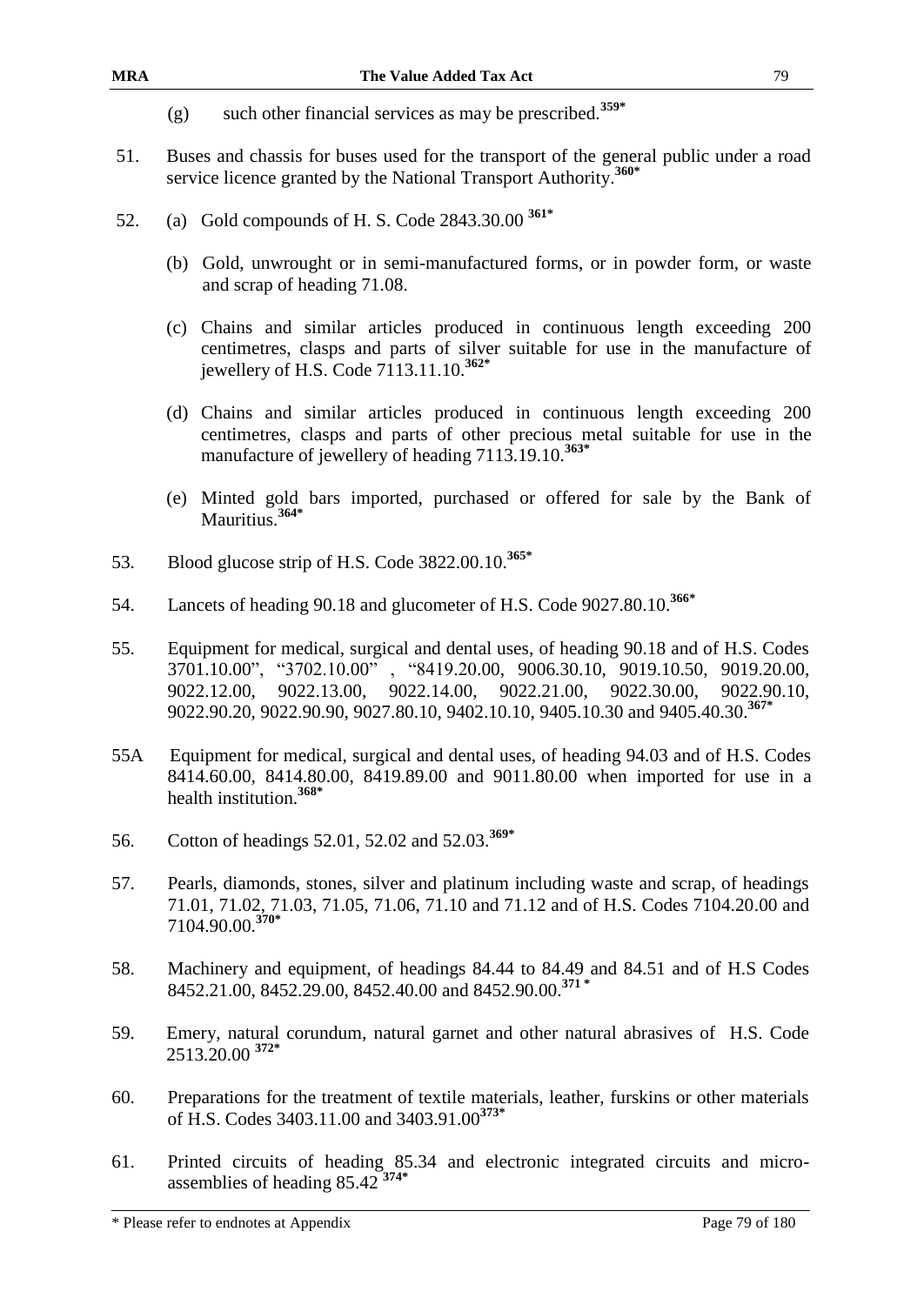- 62. Pigs', hogs' or boars' bristles and hair; badger hair and other brush making hair; and waste of such bristles or hair of heading 05.02 **375\***
- 63. Machinery of H.S Codes 8422.20.00 to 8422.40.00 **376\***
- 64. Watch movements of heading 91.08 and H.S. Codes 9110.11.00 to 9110.19.00 and watch or clock parts of heading 91.14 **377\***
- 65. Construction of a building or part of a building, flat or tenement (excluding repairs or renovation), to be used for residential purposes, provided that - **378\***
	- (a) the contract in respect thereof has been entered into; or
	- (b) the letter of intent relating to an Integrated Resort Scheme prescribed under the Investment Promotion Act has been issued,

prior to 1 October 2006.

- 66. Anti-smoking chewing gum, anti-smoking patches, anti-smoking tablets and the like. **379\***
- 67. Life jackets of H.S. Codes 3926.20.10, 4015.90.10 and 6307.20.10. **380\***
- 68. Parts of footwear of heading 64.06. **381\***
- 69. Buckles and shoe lasts.
- 70. Shoe welt.
- 71. Colostomy bags and disposable urinary bags.**<sup>382</sup> \***
- 72. Entrance fees to cinemas, concerts and shows.
- 73. Cinematographic films, including royalties.
- 74. Bio-Pesticides **383\***
- 75. Cocopeat and substrate used as a growing medium for plants, of H.S. Codes 1404.90.10, 2703.00.10 and 6806.10.10; **384\***
- 76. Plates, sheets and strip of cellular or non-cellular rubber of H.S. Codes 4008.11 .00 and 4008.21.00**385\***
- 77. Briefs and napkins for incontinent persons.**386\***
- 78. Commode chairs with toilet bowls.
- 79. Disposable urinary and faecal incontinence bags and pads.
- 80. 3D printers.

\* Please refer to endnotes at Appendix Page 80 of 180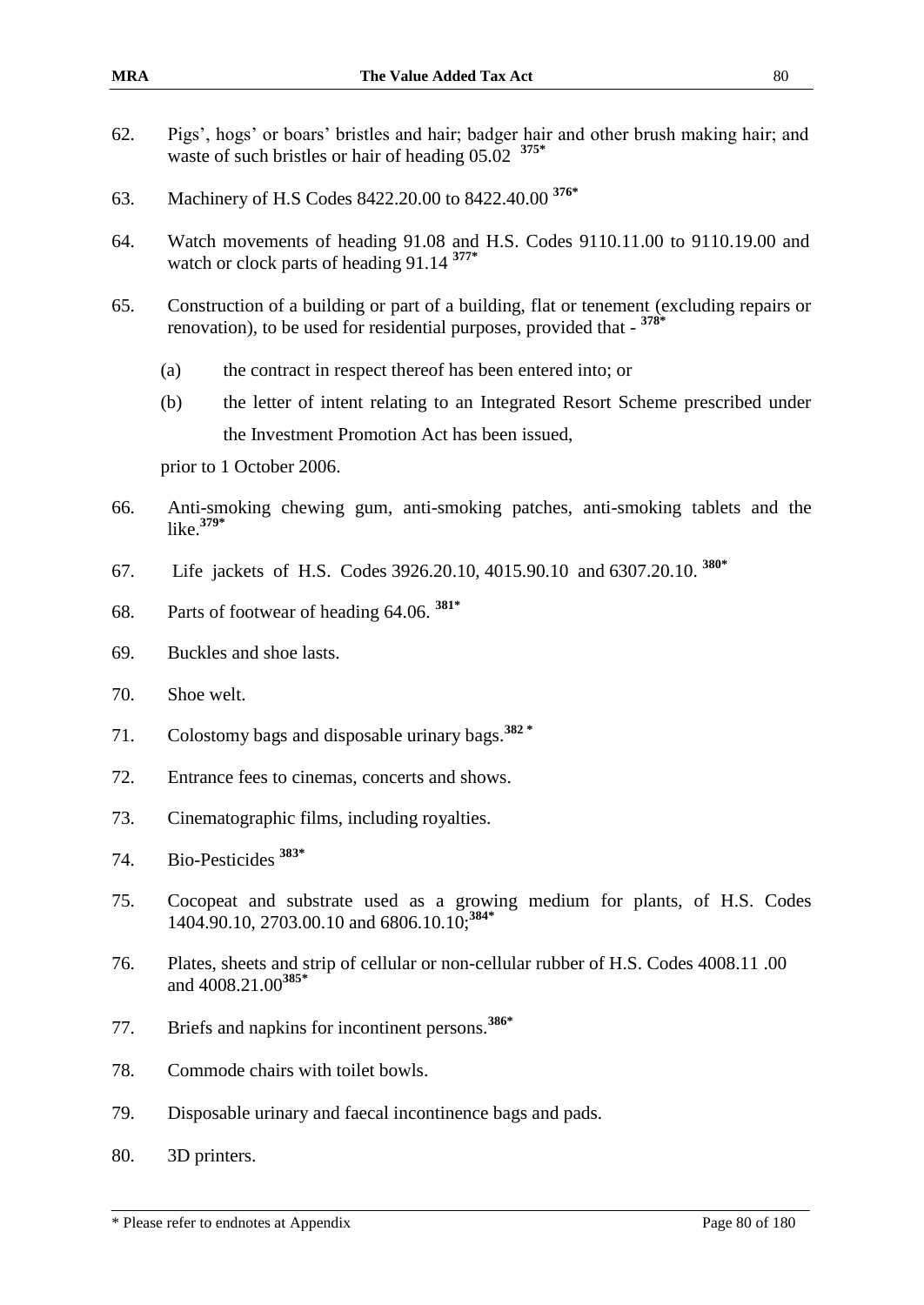- 81. Hospital beds with mechanical or electrical fittings.
- 82. Sterile water used before, during and after operation of H.S. Code 2201.90.20.**<sup>387</sup> \***
- 83. Manual labour supplied by an individual to a VAT registered person for the purpose of making supplies in the agricultural sector or the construction sector.**388\***
- 84. Payment of subscription fees to **389\***
	- (a) a trade union registered under the Employment Relations Act;
	- (b) such statutory body as may be prescribed;
	- (c) such association registered under the Registration of Associations Act as may be prescribed;
	- (d) such professional body as may be prescribed.**390\***

# [**Deleted] 391\***

- 85. Linseed**. 392\***
- 86. Mustard seeds.
- 87. Papadum (also known as papad or appalam).
- 88. Sagoo (pearl seeds).
- 89. Sesamum seeds.
- 90. Tookmaria (basil seeds).
- 91. Vermicelli.
- 92. Graduated compression garments of H.S Codes 6114.20.10, 6114.30.10 and 6114.90.10.
- 93. Graduated compression hosiery of H.S Code 6115.10.00.
- 94. Graduated compression gloves of H.S Codes 6116.91.10, 6116.92.10, 6116.93.10 and 6116.99.10.
- 95. Graduated compression headgear of H.S Code 6506.99.10.
- 96. (a) Subject to this item  $-$ <sup>393\*</sup>
	- (i) one motor car, in the case of a resident of the Island of Mauritius; or
	- (ii) one motor car or one double space cabin vehicle, in the case of a resident of the Island of Rodrigues,

for use as taxi and imported by, or on behalf of, the holder of a Public Service Vehicle (Taxi) Licence issued by the National Land Transport Authority.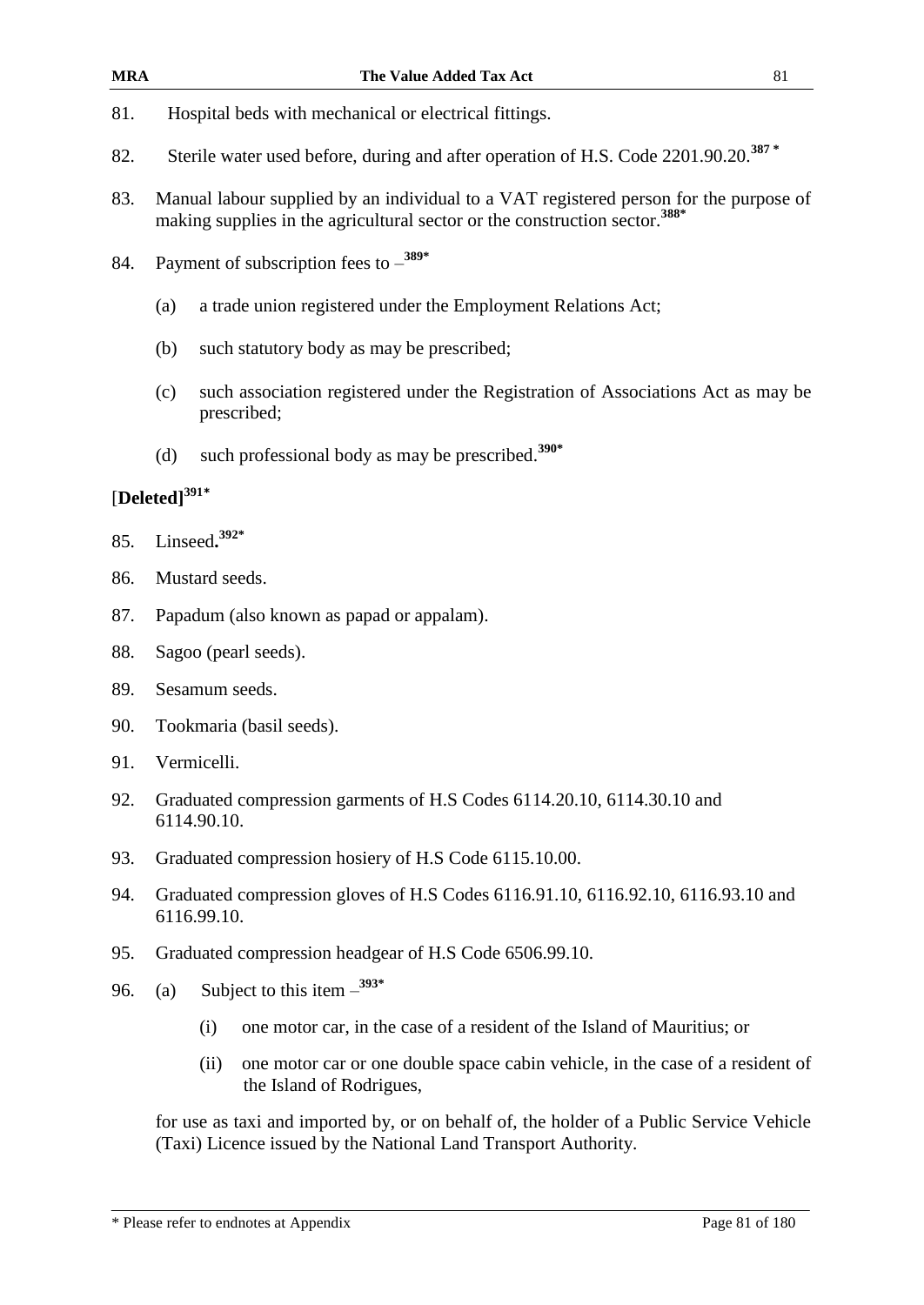- (b) The exemption from payment of VAT on a motor car or double space cabin vehicle, as the case may be, shall be granted -
	- (i) up to a maximum of 100,000 rupees of the VAT payable;
	- (ii) at the time of clearance; and
	- (iii) subject to the approval of the National Land Transport Authority.
- (c) The exemption shall be granted once only in respect of a Licence Number issued under a Public Service Vehicle (Taxi) Licence.
- (d) In this item  $-$

"clearance" has the same meaning as in the Customs Act.

For the purpose of this Schedule – **394\***

- (a) the heading Nos. refer to the heading numbers of Part I of the First Schedule to the Customs Tariff Act;
- (b) the item Nos. refer to the item Nos. of Part II of the First Schedule to the Customs Tariff Act;
- (c) "contract", in item  $50(f)$ , in relation to
	- (i) an insurance agent, does not include a contract for life insurance entered into before 10 January 2003; or
	- (ii) an insurance broker or insurance salesman, shall not include a contract for life insurance entered into before 1 October 2003;
- (d) "health institution" has the same meaning as in the Private Health Institutions Act;
- (e) "land", in item 47, means
	- (i) any vacant land; or
	- (ii) any land or part thereof with any building, flat or other tenement on it;
- (f) "Outer Islands", in item 43, has the same meaning as in the Outer Islands Development Corporation Act.

#### **SECOND SCHEDULE**

*(sections 2 and 25)*

 $\overline{\phantom{a}}$  ,  $\overline{\phantom{a}}$  ,  $\overline{\phantom{a}}$  ,  $\overline{\phantom{a}}$  ,  $\overline{\phantom{a}}$  ,  $\overline{\phantom{a}}$  ,  $\overline{\phantom{a}}$  ,  $\overline{\phantom{a}}$  ,  $\overline{\phantom{a}}$  ,  $\overline{\phantom{a}}$  ,  $\overline{\phantom{a}}$  ,  $\overline{\phantom{a}}$  ,  $\overline{\phantom{a}}$  ,  $\overline{\phantom{a}}$  ,  $\overline{\phantom{a}}$  ,  $\overline{\phantom{a}}$ 

Amount of annual turnover of taxable supplies ... ... ... ... 10 million rupees **395\***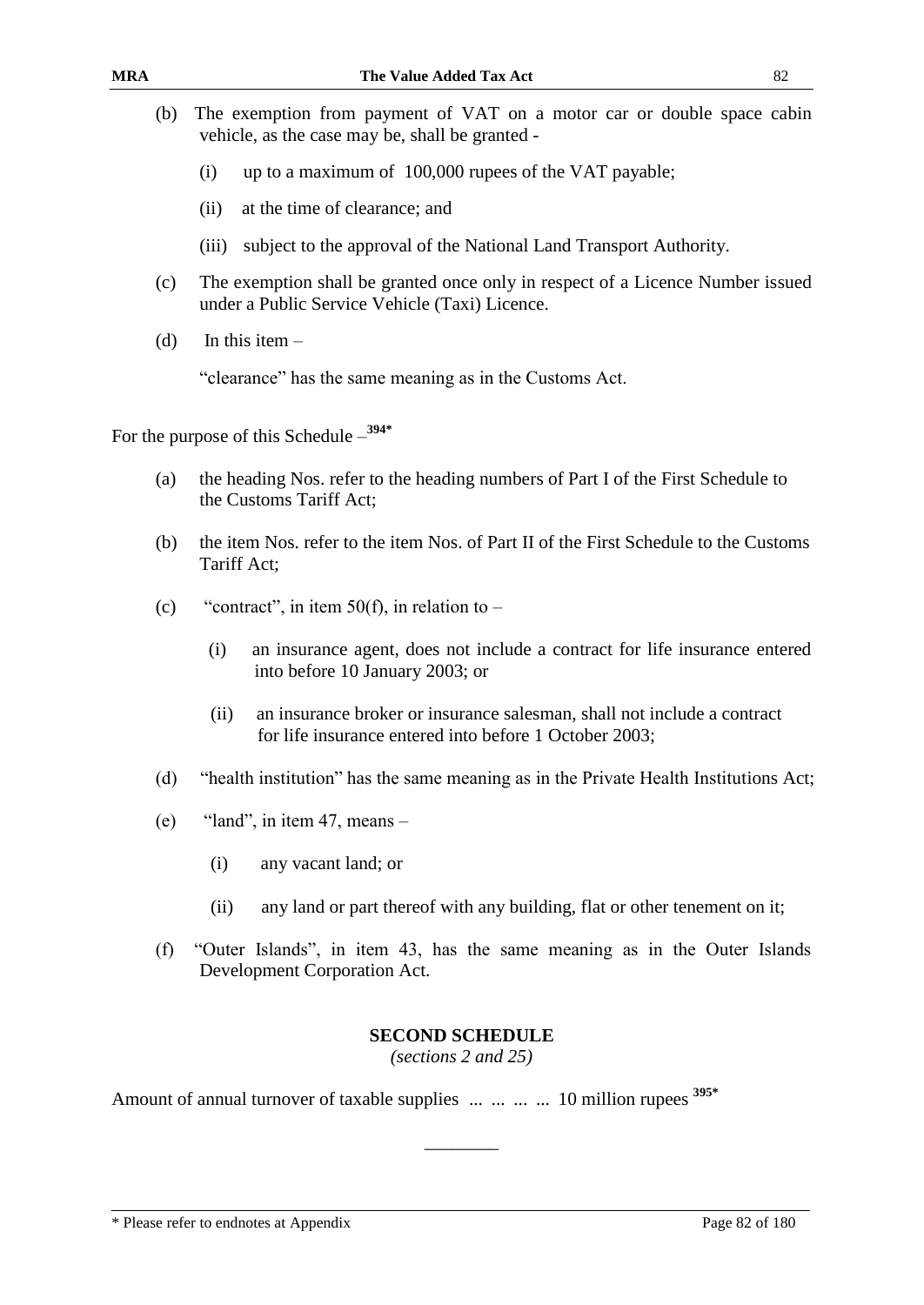#### **THIRD SCHEDULE**

*(section 4)*

#### **MATTERS TO BE TREATED AS SUPPLY OF GOODS OR SERVICES**

- 1. The sale, transfer or disposal of a business is a supply of goods.
- 2. The grant, assignment or surrender of any interest in or right over land or of any licence to occupy land is a supply of goods.
- 3. The transfer of an undivided share in movable or immovable property is a supply of services.
- 4. Any transfer of the whole property in goods is a supply of goods; but the transfer
	- (a) of any undivided share of the property; or
	- (b) of the possession of goods,

is a supply of services.

- 5. Goods produced by applying to another person's goods a treatment or process is a supply of goods.
- 6. Where the possession of goods is transferred
	- (a) under an agreement for the sale of the goods; or
	- (b) under an agreement which expressly contemplates that the property also will pass at some time in the future (determined by, or ascertainable from, the agreement but in any case not later than when the goods are fully paid for),

it is then in either case a supply of the goods.

7. Where by or under the direction of a person carrying on a business, goods held or used for the purposes of the business are put to any private use or are used, or made

available to any person for use, for any purpose other than a purpose of the business, whether or not for a consideration that is a supply of goods.

- 8. Any goods given as donation, any goods put to private use or any gift of goods made for any purpose other than for business is a supply of goods.
- 9. The supply of any form of power (including electricity), gas, water, heat, refrigeration, air-conditioning or ventilation is a supply of goods.
- 10. The development, sale or transfer of computer software is a supply of services.
- 11. The leasing of, or other grant of the right to use, goods is a supply of services.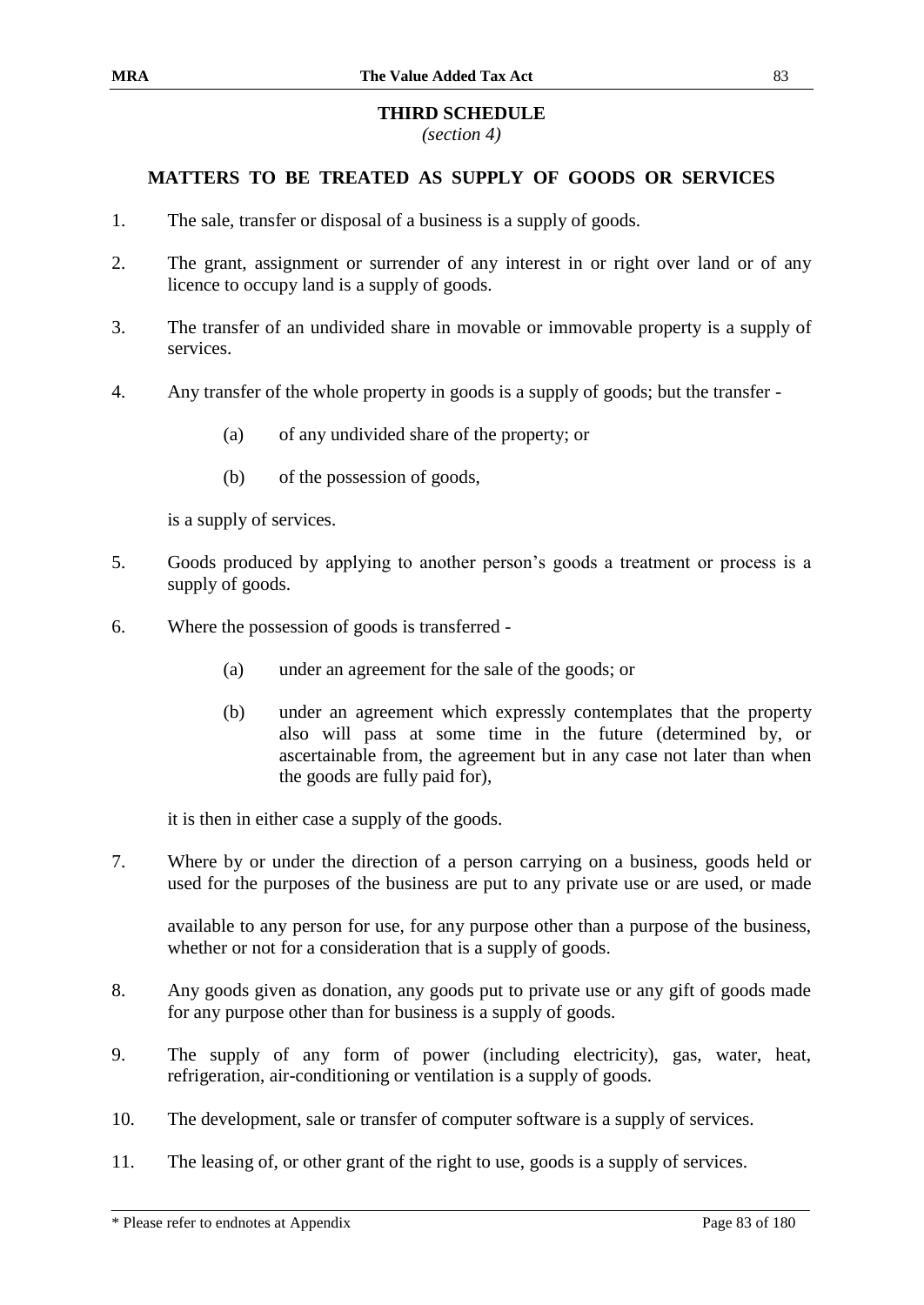12. The sale, transfer, assignment, or licensing of patents, copyrights, trademarks, software, and other proprietary information is a supply of services.

> **FOURTH SCHEDULE** *(section 10)*

... ... ... ... ... ... ... ... ... 15 per cent

Rate of VAT**396\***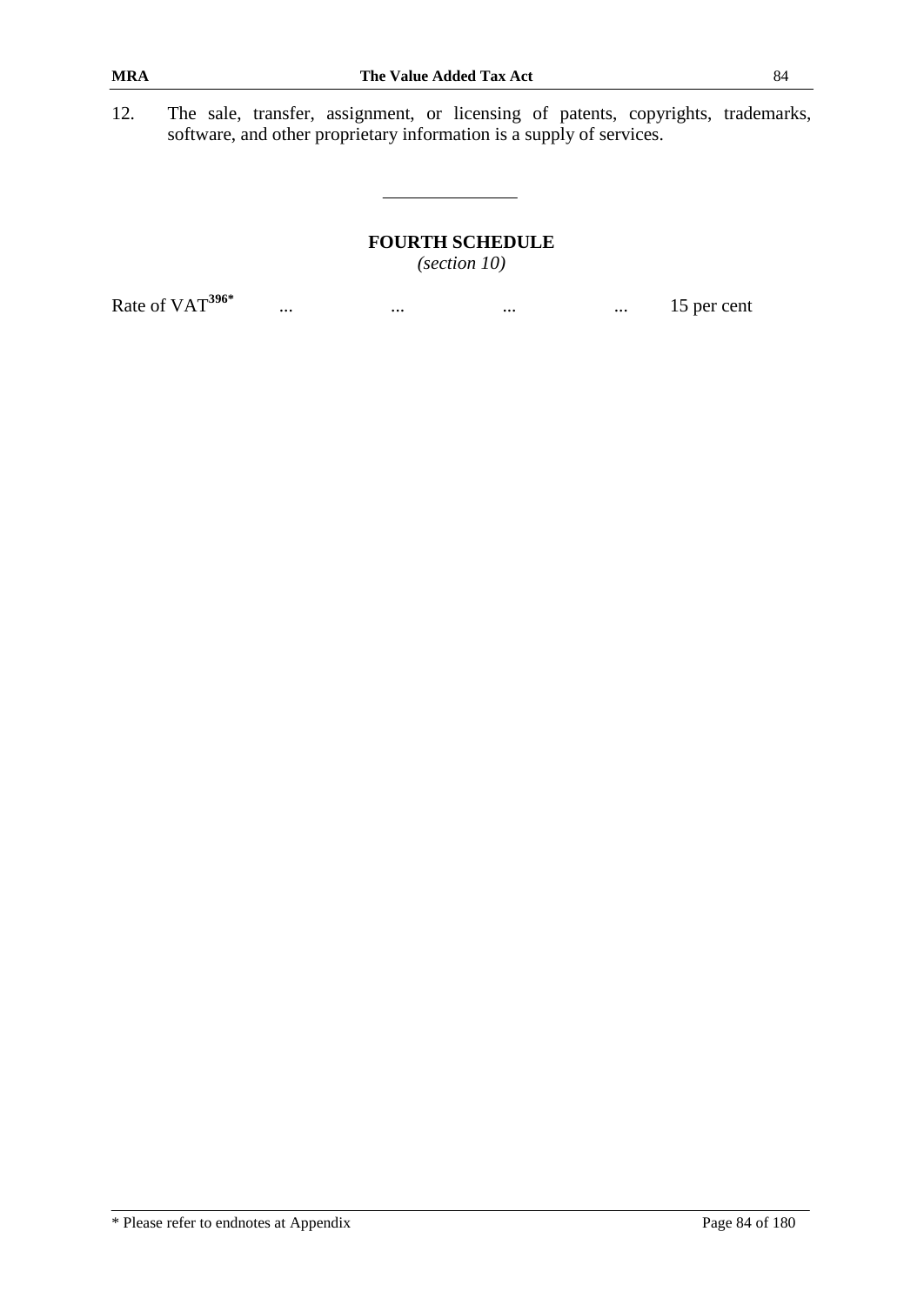# **FIFTH SCHEDULE397\***

*(section 11)*

- 1. Goods exported from Mauritius under Customs control.**398\***
- 2. The following goods
	- (a) rice, wheat flour and wheat bran;**399\***
	- (aa) bread;**400\***
	- (b) edible oils;
	- **(c)** margarine and butter;**401\***
	- (d) milk and cream, buttermilk, whey, kephir and other fermented or acidified milk and cream; cheese and curd;**402\***
	- (e) sugar, sugar cane, molasses and bagasse; **403\***
	- (ea) primary agricultural and horticultural produce (including tomatoes, potatoes, onions and other vegetables, fruits, coffee, cocoa beans and nuts) which have not been processed, except for reaping, threshing, husking, crushing, winnowing, trimming, drying and packaging, to put them into marketable condition;**404\***
	- (eb) live animals of a kind generally used as, or yielding or producing, food for human consumption; **405\***
	- (ec) live animals for training or breeding purposes;**<sup>406</sup>\***
	- (f) live poultry, meat of poultry, edible offal of poultry and birds' eggs in the shell;
	- (fa) edible meat and edible meat offal, fresh, chilled or frozen;**407\***
	- (fb) soya bean cakes or chunks;**408\***
	- (fc) meat-free vegetable burgers and vegetable sausages of HS code 2106.90.40; **409\***
	- (fd) tea;**410\***
	- (fe) honey;**411\***
	- (ff) spices; **412\***
	- (fg) boiled or steamed dumplings made up of meat, fish, squid, crab, chicken, vegetables or milk, whether cooked or uncooked, prepared and supplied to final consumers;**<sup>413</sup>\***

\* Please refer to endnotes at Appendix Page 85 of 180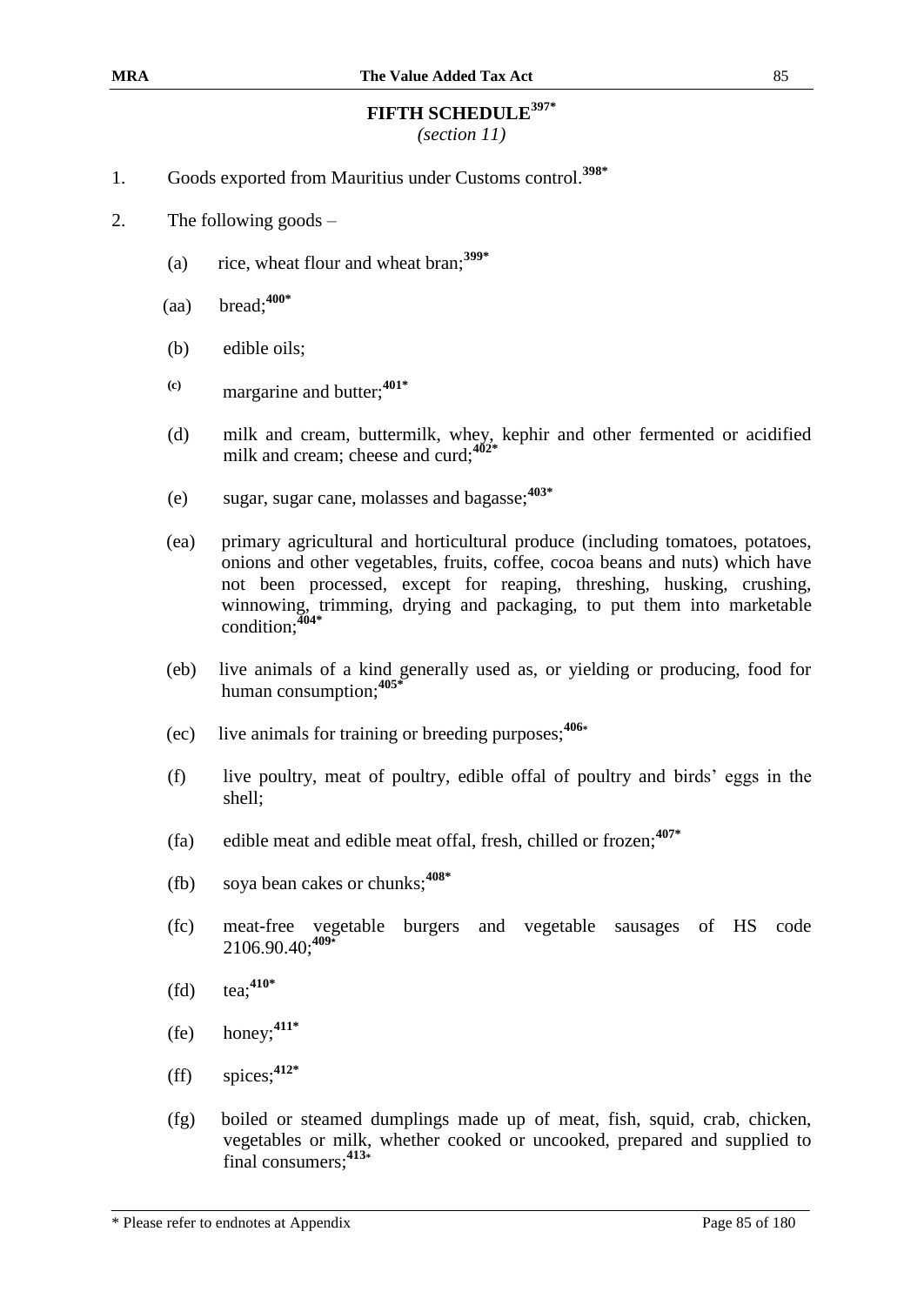| (g) | fertilisers; |
|-----|--------------|
|     |              |

- (h) animal feeding stuffs other than prepared pet foods;
- (i) printed books, booklets, brochures, pamphlets, leaflets and similar printed matter (except directories and reports) of heading No. 49.01 and atlases of H.S Code 4905.91.10; **414\***
- (j) children's picture, drawing or colouring books of heading No. 49.03;
- (k) music, printed or in manuscript, whether or not bound or illustrated of heading No. 49.04;
- (l) **Repealed 415\***
- (m) **Repealed 227\***
- (n) common salt produced in Mauritius;**416\***
- **(o)** fish; **417\***
- (p) ghee produced in Mauritius;**418\***
- (q) Kerosene including kerosene jet type fuel.**419\***
- 3. The transport of passengers and goods by sea or air **420\***
	- (a) from or to Mauritius;
	- (b) from or to the Island of Rodrigues;
	- (c) from or to the Outer Islands; or
	- (d) from a place outside Mauritius to another place outside Mauritius.
- 4. (a) Any supply of goods made by an operator of a duty free shop situated at the port or airport.
	- (b) Any supply of goods made by an operator of a duty free shop situated at a place other than the port or airport, provided that the goods are delivered, under Customs control, to the visitor or departing citizen of Mauritius at the port or airport.**421\***
- 5. The supply of goods or services, other than those specified in the First Schedule and in section 21(2) provided that the goods and services so supplied are meant wholly and exclusively for the freeport activities of the licensee whose business premises are located in a freeport zone.**422\***
- 6. (a) The supply of services to a person who belongs in a country other than Mauritius and who is outside Mauritius at the time the services are performed.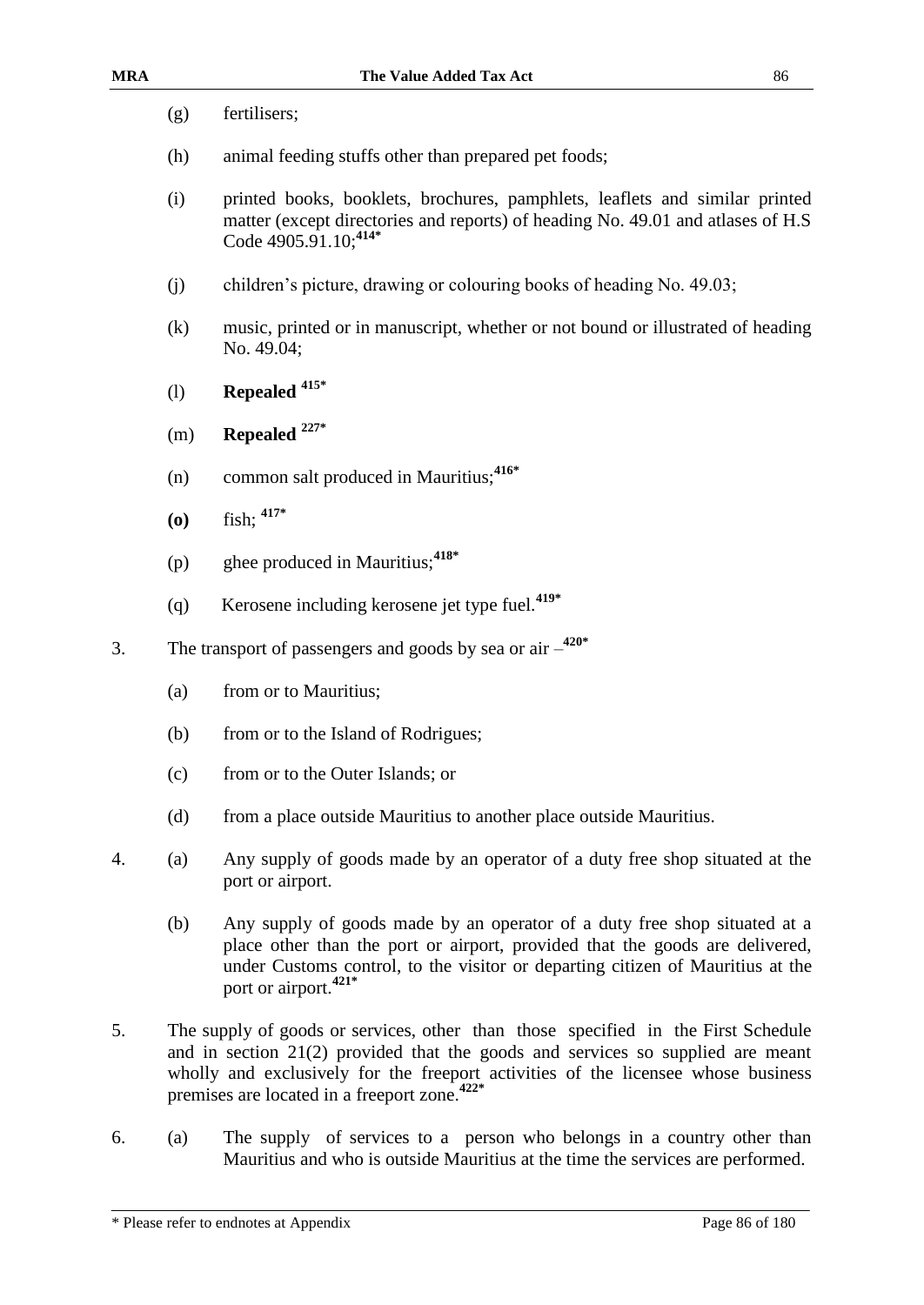- (b) The supply of services **423\***
	- (i) by a holder of a management licence under the Financial Services Development Act 2001**424\*** to corporations holding a Category 1 Global Business Licence or a Category 2 Global Business Licence; or
	- (ii) by a bank holding a banking licence under the Banking Act 2004 in respect of its banking transactions with non-residents and corporations holding a Global Business Licence under the Financial Services Development Act 2001.
- (c) For the purposes of paragraph (a), a person belongs in a country other than Mauritius if that person –
	- (i) has no permanent establishment in Mauritius for the carrying on of his business; or
	- (ii) has his place of abode outside Mauritius.
- 7 (a) Electricity supplied by the Central Electricity Board and the renting out of a meter, the reconnecting of electricity supply and the carrying out of infrastructure works, by the Board.**425\***
	- (aa) Photovoltaic systems including photovoltaic generators, photovoltaic panels, photovoltaic batteries and photovoltaic inverters.**426\***
	- (b) Water supplied by the Central Water Authority and the renting out of a meter and the carrying out of infrastructure works by the Authority.**427\***
	- (c) Water for irrigation.**428\***
	- (d) Chilled deep sea water used for the provision of air conditioning services.**429\***
- 8 Goods and services supplied by the Wastewater Management Authority established under Wastewater Management Authority Act 2000.**430\***
- 9 Aeronautical services provided within an area at the airport, approved by the Director of Civil Aviation in respect of renting of spaces, hangarage and handling of aircrafts by an operator holding an investment certificate under the Investment Promotion Act. **431\***
- 10. Dyes, products and preparations, of heading 38.09 and of H.S. Codes 3204.11.00 to 3204.17.00, 3204.19.00 and 3212.90.10. **432\***
- 11. Raw hides and skins and leather of headings 41.01 to 41.15.**433\***
- 12. Silk, silk yarn and woven fabrics of silk, of headings 50.02 to 50.07.**434\***
- 13. Wool and other animal hair, yarn and woven fabrics made of wool or other animal hair, of headings 51.01 to 51.13.**435\***
- 14. Cotton sewing thread, yarn and woven fabrics of cotton, of headings 52.04 to 52.12.**436\***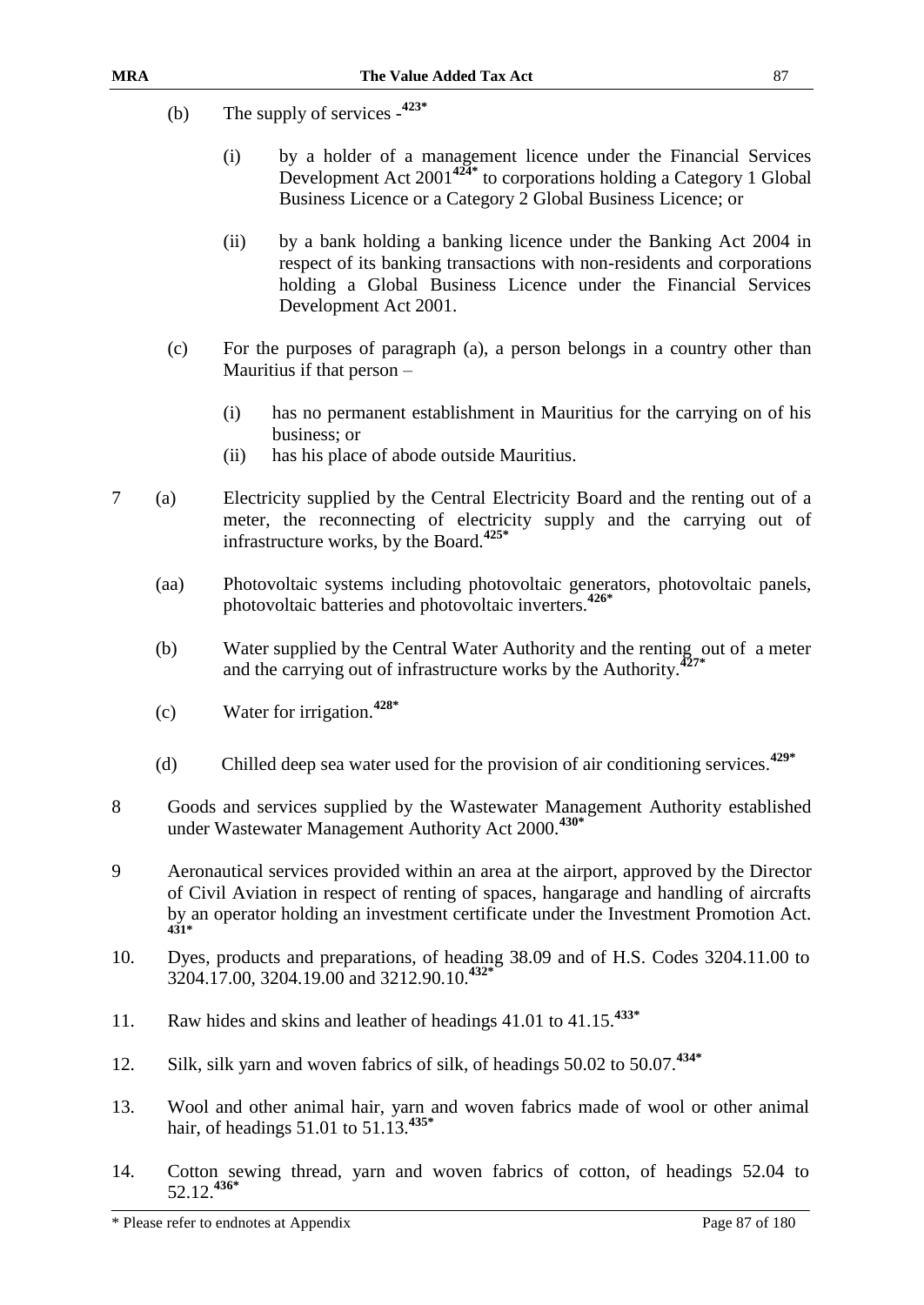- 15. Vegetable fibres, yarn and woven fabrics of vegetable fibres, of headings 53.01 to 53.11.**437\***
- 16. Sewing thread, yarn, fabrics of synthetic, artificial or man-made filaments, of headings 54.01 to 54.08.**438\***
- 17. Yarn and fabrics of synthetic, artificial or man-made staple fibres, of headings 55.01 to 55.16.**439\***
- 18. Wadding and nonwovens, of heading 56.03 and of H.S. Codes 5601.21.10, 5601.22.10, and 5601.29.10. **440\***
- 19. Rubber thread and cord, yarn and strip and the like, of headings 56.04, 56.05 and 56.06.**441\***
- 20. Fabrics of headings 58.01 to 58.04, 58.06, 58.09, 59.03, 59.06, 60.01 to 60.06 and of H.S. Code 5907.00.10. **442\***
- 21. Labels, embroidery in the piece and the like, of headings 58.07, 58.08, 58.10 and 58.11 and of H.S. Code 6307.90.20. **443\***
- 22. Buttons, press-fasteners, snap-fasteners and press studs, button moulds and other parts of these articles; button blanks, of heading 96.06.**444\***
- 23. Slide fasteners and parts thereof, of heading 96.07.**445\***
- 24. Dyeing services.**446\***
- 25. Soluble chemicals being potassium nitrate of H.S Code 2834.21.00, mono potassium phosphate of H.S Code of 2835.24.00 and magnesium sulphate of H.S Code 2833.21.00. **447 \***
- 26. Antibiotics of heading No. 29.41.
- 27. Pharmaceutical products of heading Nos. 30.01 to 30.06.
- 28. Construction of semi-industrial fishing vessels during the period from 1 January to 31 December 2012.**448\***
- 29. Production of films for export.**449\***
- 30. Entrance fee to a new world class aquarium or other new leisure attractions as the Board of Investment may approve and subject to such period and conditions as may be prescribed.
- 31. Up to 30 June 2020, fees payable for examination of vehicles under the Road Traffic Act.**450\***
- 32. CCTV camera systems, including CCTV digital video recorders.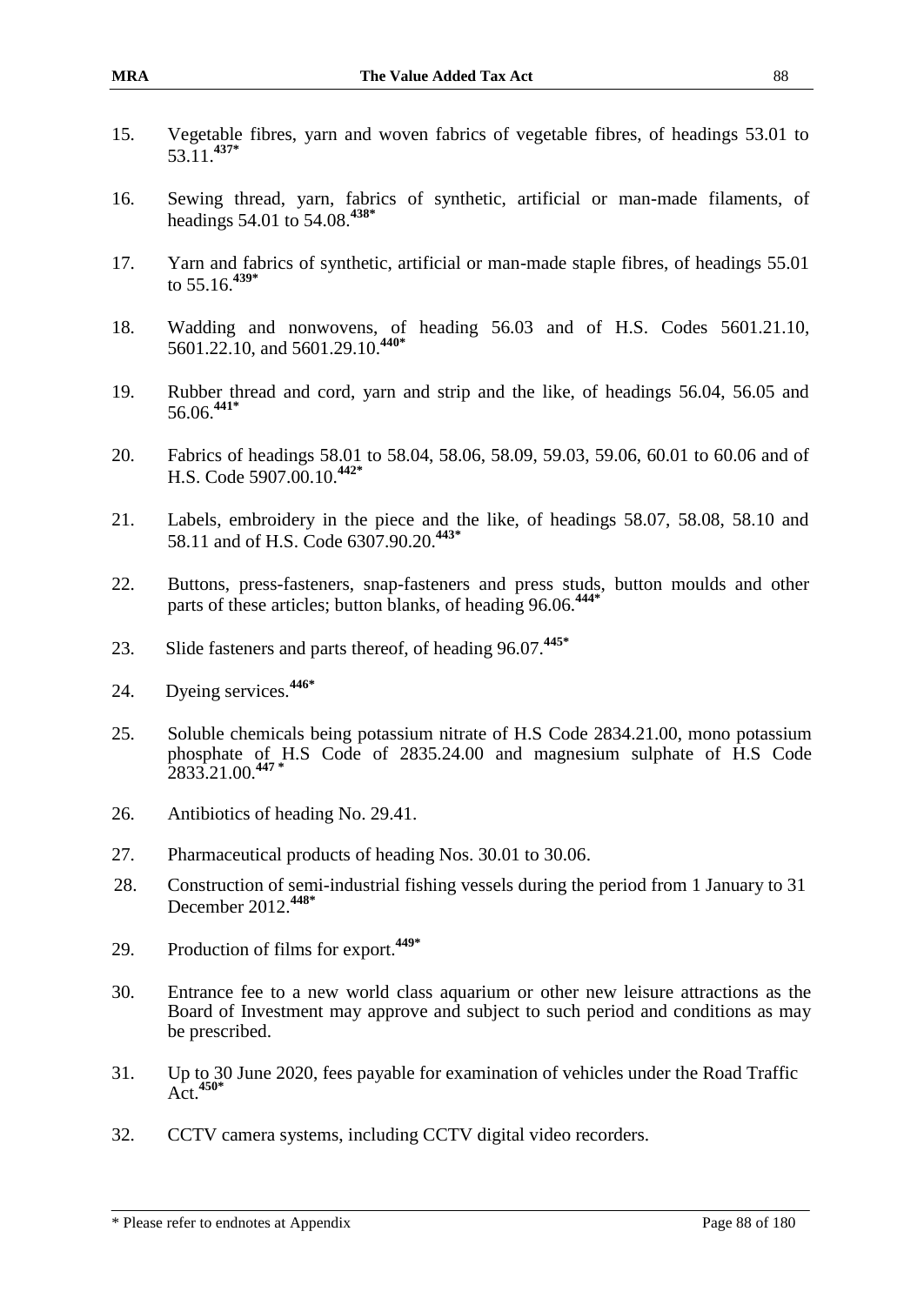| 33. | (a)                                                                                                                                                                                       | Burglar<br>systems and sensors, including patrol and monitoring<br>alarm<br>equipment. <sup>451*</sup>                                                                                                                        |  |  |  |  |  |  |
|-----|-------------------------------------------------------------------------------------------------------------------------------------------------------------------------------------------|-------------------------------------------------------------------------------------------------------------------------------------------------------------------------------------------------------------------------------|--|--|--|--|--|--|
|     | (b)                                                                                                                                                                                       | Services related to -                                                                                                                                                                                                         |  |  |  |  |  |  |
|     |                                                                                                                                                                                           | (i)<br>upgrading;                                                                                                                                                                                                             |  |  |  |  |  |  |
|     |                                                                                                                                                                                           | repairs and maintenance;<br>(ii)                                                                                                                                                                                              |  |  |  |  |  |  |
|     |                                                                                                                                                                                           | (iii) patrol and monitoring; or                                                                                                                                                                                               |  |  |  |  |  |  |
|     |                                                                                                                                                                                           | (iv)<br>rental,                                                                                                                                                                                                               |  |  |  |  |  |  |
|     |                                                                                                                                                                                           | of burglar alarm systems.                                                                                                                                                                                                     |  |  |  |  |  |  |
| 34. |                                                                                                                                                                                           | Sanitary towels (pads) and tampons. <sup>452*</sup>                                                                                                                                                                           |  |  |  |  |  |  |
| 35. |                                                                                                                                                                                           | Menstrual cups. <sup>453*</sup>                                                                                                                                                                                               |  |  |  |  |  |  |
| 36. |                                                                                                                                                                                           | Watch straps, watch bands and watch bracelets of H.S. Codes 9113.20.00 and<br>9113.90.00 and parts thereof. <sup>454*</sup>                                                                                                   |  |  |  |  |  |  |
| 37. |                                                                                                                                                                                           | Cooking gas in cylinders of up to 12 kg for domestic use. <sup>455*</sup>                                                                                                                                                     |  |  |  |  |  |  |
| 38. | The transport of passengers by public service vehicles (excluding contract buses for<br>transport of tourists and contract cars) and by light rail. <sup>456*</sup>                       |                                                                                                                                                                                                                               |  |  |  |  |  |  |
| 39. | Protective masks against dust, odours and the like of H.S. Code 6307.90.30.457*                                                                                                           |                                                                                                                                                                                                                               |  |  |  |  |  |  |
| 40. | Other breathing appliances and gas masks, excluding protective masks having neither<br>mechanical parts nor replaceable filters of H.S. Code 9020.00.00. <sup>458*</sup>                  |                                                                                                                                                                                                                               |  |  |  |  |  |  |
| 41. | Hand sanitisers of H.S. Code 3808.94.10.459*                                                                                                                                              |                                                                                                                                                                                                                               |  |  |  |  |  |  |
| 42. | Medical, hospital and dental services, including clinical laboratory services and services<br>provided in a health institution, nursing care services and residential care services. 460* |                                                                                                                                                                                                                               |  |  |  |  |  |  |
|     | For the purpose of this Schedule –                                                                                                                                                        |                                                                                                                                                                                                                               |  |  |  |  |  |  |
| (a) |                                                                                                                                                                                           | in items 2(f), (fa) and (o), "fish", "meat of poultry" and "edible offal of poultry" $-$ <sup>461*</sup>                                                                                                                      |  |  |  |  |  |  |
|     | (i)                                                                                                                                                                                       | include food preparations containing more than 20 per cent by weight of fish,<br>sausage meat (including meat of poultry) or an edible offal (including offal of<br>poultry), or any combination thereof; but <sup>462*</sup> |  |  |  |  |  |  |
|     |                                                                                                                                                                                           | (ii) do not include caviar and caviar substitutes of heading 16.04 and stuffed products                                                                                                                                       |  |  |  |  |  |  |

(ii) do not include caviar and caviar substitutes of heading 16.04 and stuffed products of heading19.02 or the preparations of heading 21.03 or 21.04;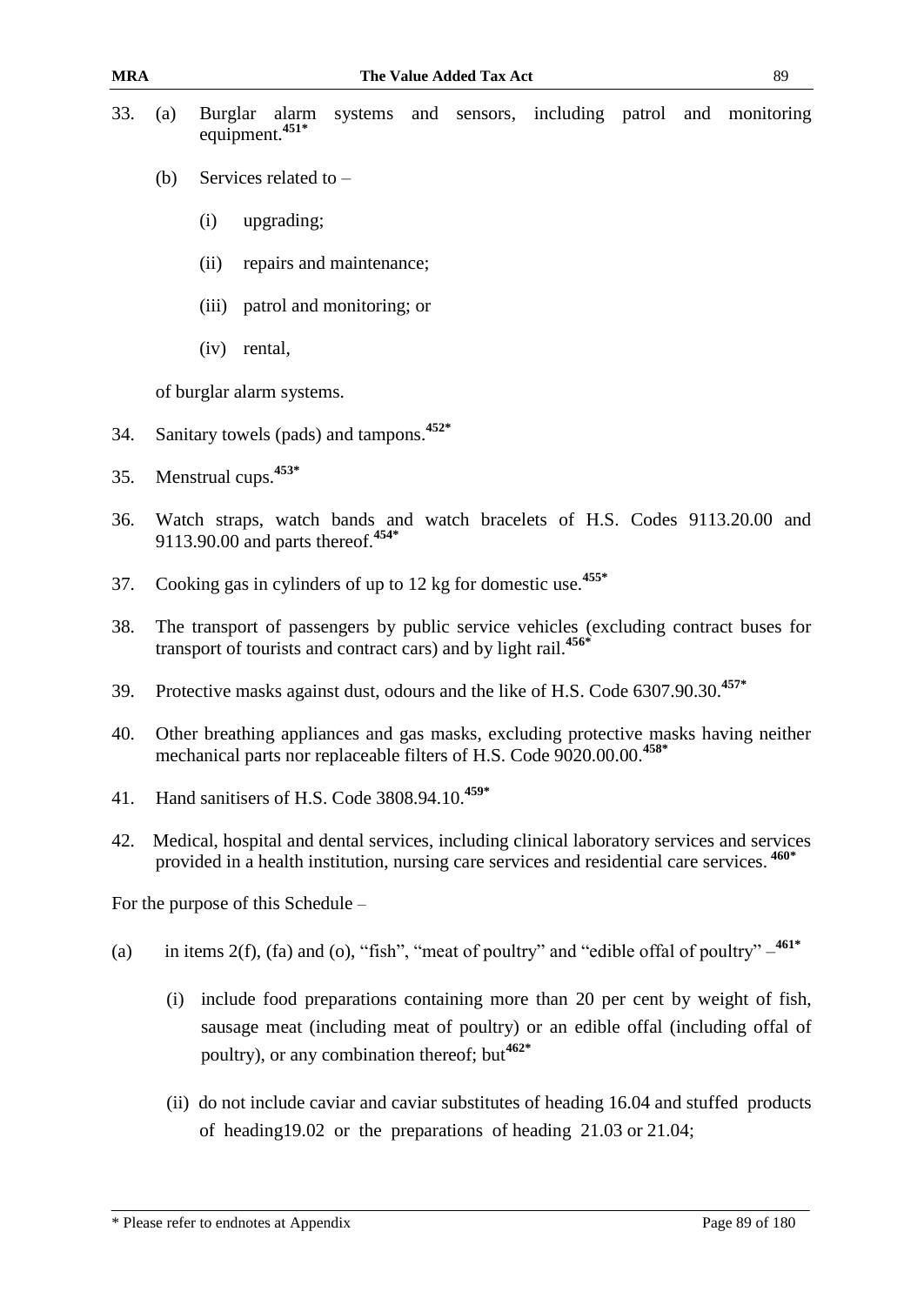"contract cars" means a vehicle classified under section 75(1)(d) of the Road Traffic Act;

"public service vehicle" has the same meaning as in the Road Traffic Act;

(c) in item  $42 - \frac{464*}{4}$ 

"health institution" has the same meaning as in the Private Health Institutions Act.

**SIXTH SCHEDULE465\*** *(section 15)*

#### **Annual turnover of taxable supplies**

6 million rupees**466\***

 $\overline{\phantom{a}}$  ,  $\overline{\phantom{a}}$  ,  $\overline{\phantom{a}}$  ,  $\overline{\phantom{a}}$  ,  $\overline{\phantom{a}}$  ,  $\overline{\phantom{a}}$  ,  $\overline{\phantom{a}}$  ,  $\overline{\phantom{a}}$  ,  $\overline{\phantom{a}}$  ,  $\overline{\phantom{a}}$  ,  $\overline{\phantom{a}}$  ,  $\overline{\phantom{a}}$  ,  $\overline{\phantom{a}}$  ,  $\overline{\phantom{a}}$  ,  $\overline{\phantom{a}}$  ,  $\overline{\phantom{a}}$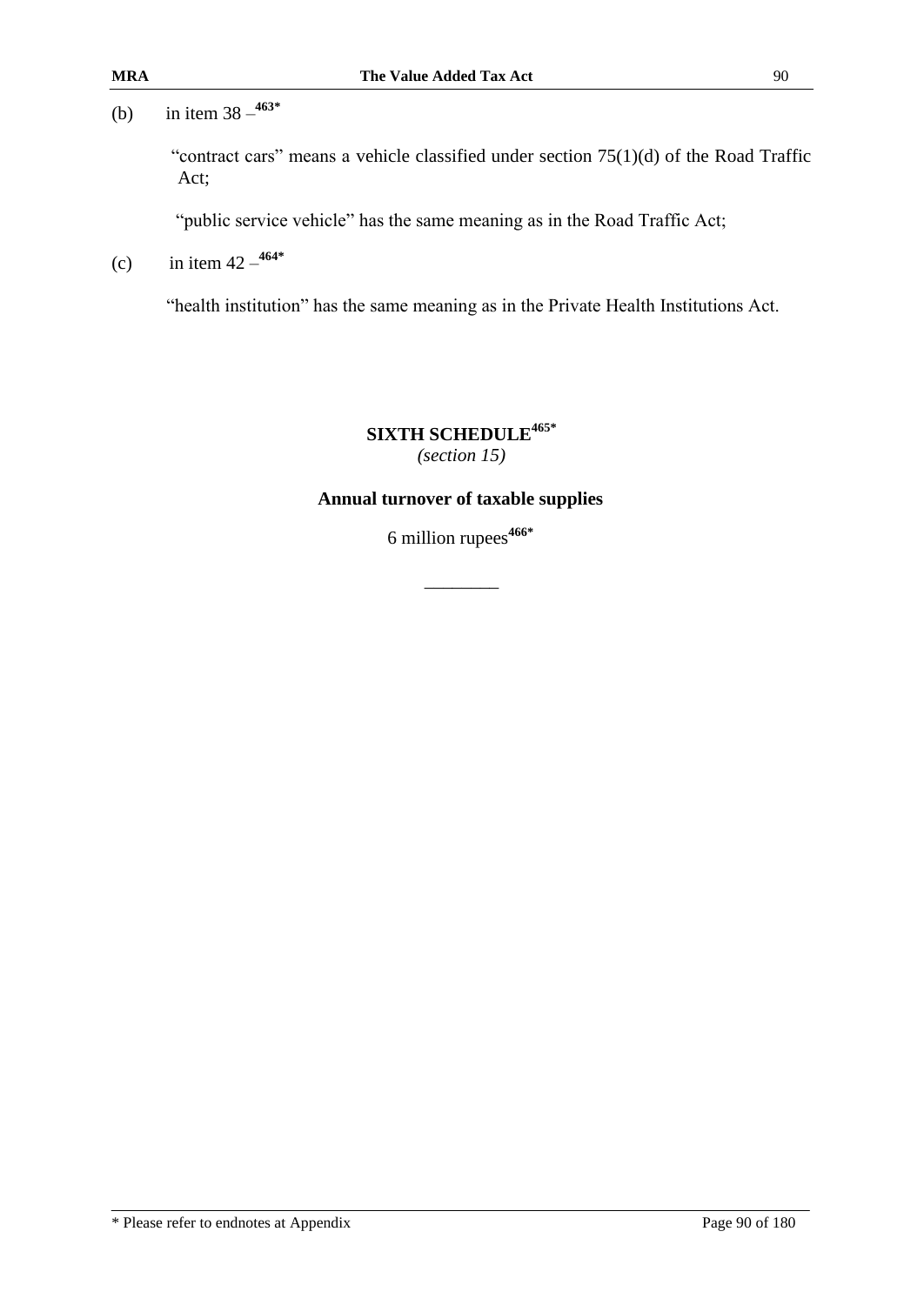# **SEVENTH SCHEDULE467\***

*(sections 5, 9 and 12)*

## **PART I**

- 1. Liquified petroleum gas
- 2. Bars of iron or steel
- 3. Portland cement

### **PART II**

- 1. Motor spirit and gas oils
- 2. Cigarettes containing tobacco
- 3. [*Mineral waters, aerated waters and soft drinks*] **Deleted**
- 4. [*Alcoholic drinks*] **Deleted**

# **EIGHTH SCHEDULE468\***

**( Deleted)**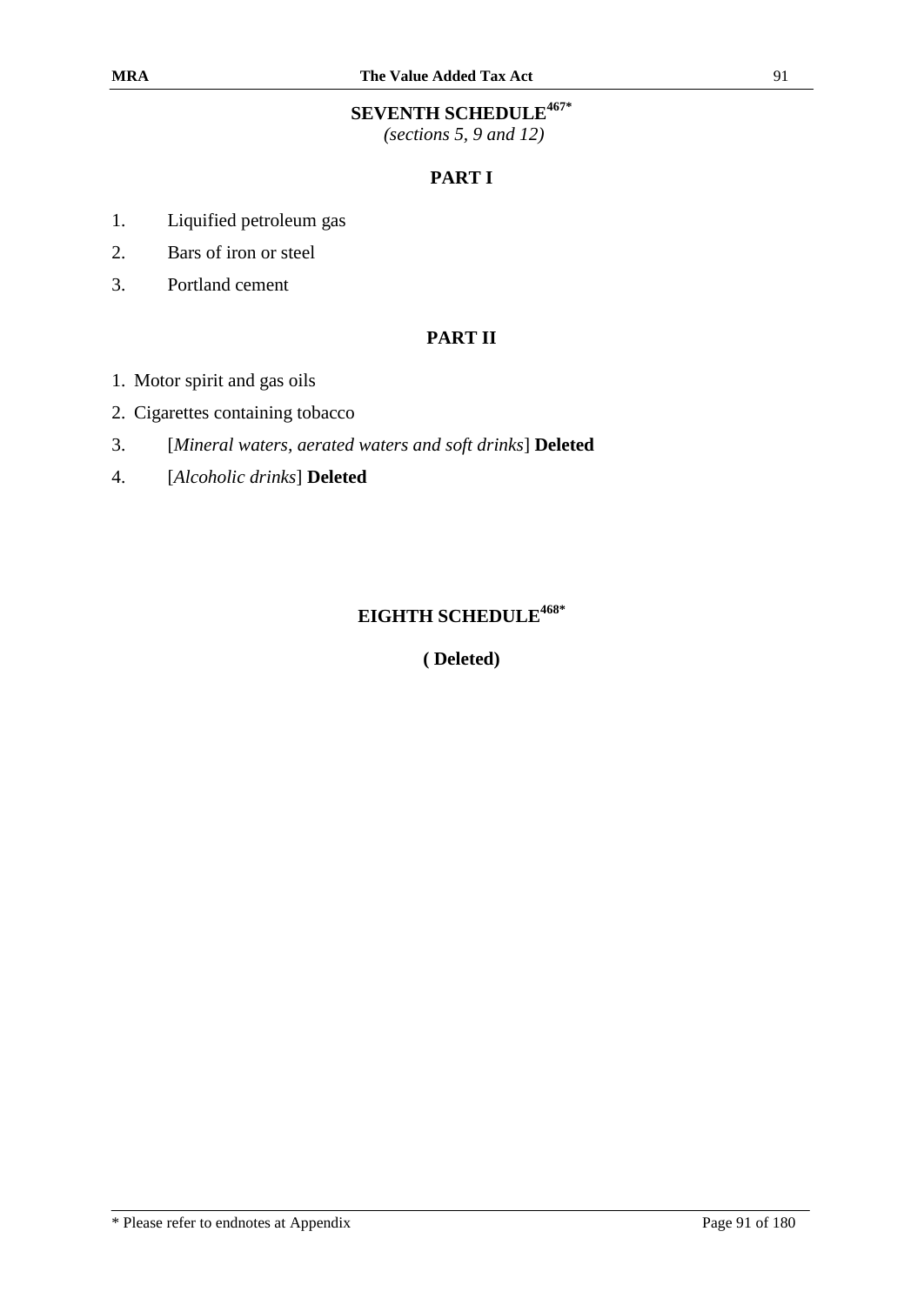# **NINTH SCHEDULE**

*(section 66)*

|                  | <b>Column 1</b>                                                                                                                                                                                                                                                                                                                                             | <b>Column 2</b>                                                                                                                                                                                                                                                                        |
|------------------|-------------------------------------------------------------------------------------------------------------------------------------------------------------------------------------------------------------------------------------------------------------------------------------------------------------------------------------------------------------|----------------------------------------------------------------------------------------------------------------------------------------------------------------------------------------------------------------------------------------------------------------------------------------|
| 1.               | Disabled persons and the blind.                                                                                                                                                                                                                                                                                                                             | Appliances and identifiable spare parts (including<br>cells for hearing aids but excluding such articles<br>as spectacles, lenses and contact lenses); spare<br>parts of invalid carriages; reading matter and<br>articles specially designed for the blind.                           |
| 2.               | Benevolent<br>charitable<br>and<br>institutions<br>affiliated<br>with<br>the<br><b>Mauritius</b><br>Council<br>of<br>Social<br>Services or receiving a subsidy<br>from Government.                                                                                                                                                                          | Goods received as donations from abroad and<br>related to their normal activities, not intended for<br>sale.                                                                                                                                                                           |
| 3.               | Any religious body approved by the<br>Director Conoral $\frac{469^*}{2}$<br>Director-General.                                                                                                                                                                                                                                                               | Goods (not being articles or materials intended<br>either for the construction, repair or furnishing of<br>buildings used for public worship or for the<br>manufacture of things to be used in connection<br>with public worship) for actual use in connection<br>with public worship. |
| $\overline{4}$ . | The International Federation of Red<br>Cross and Red Crescent Societies,<br>the Mauritius Red Cross Society,<br>Ambulance<br><b>St</b><br>John's<br>the<br>(Mauritius),<br>Mauritius<br>Scouts<br>Association, Mauritius Girl Guides<br>Association and any other society,<br>association<br>organisation<br><b>or</b><br>approved by the Director-General. | Articles directly related to their normal activities,<br>not intended for sale.                                                                                                                                                                                                        |
| 5.               | Deleted <sup>471*</sup>                                                                                                                                                                                                                                                                                                                                     |                                                                                                                                                                                                                                                                                        |
| 6.               | Airlines.                                                                                                                                                                                                                                                                                                                                                   | Instructional material and training aids for<br>(1)<br>use in connection with the technical<br>training of ground and flight personnel in<br>Mauritius;                                                                                                                                |
|                  |                                                                                                                                                                                                                                                                                                                                                             | (2)<br>Aircraft spare parts including<br>aircraft<br>engines, repairs, maintenance and servicing<br>equipment for the purpose of establishing<br>and maintaining international or national<br>service operated by that airline;                                                        |
|                  |                                                                                                                                                                                                                                                                                                                                                             | when certified by the Chairman, Managing<br>Director, Manager, or the representative, of the                                                                                                                                                                                           |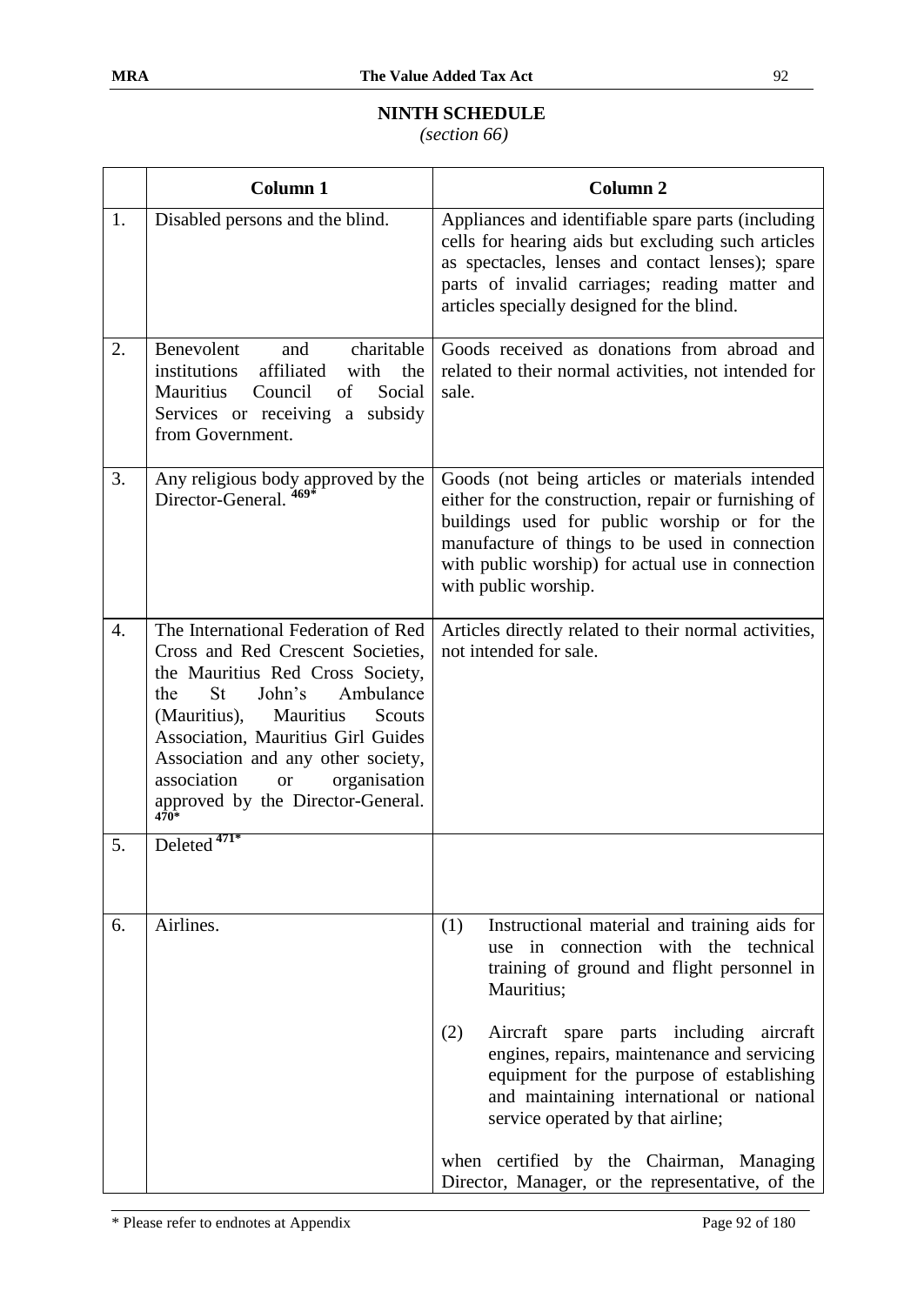|     |                                                                                                                                                   | airline company having an office in Mauritius<br>that the goods are to be used for the purposes<br>mentioned in paragraphs (1) and (2); $472*$                                                                                                                                                                                                                                                                                                                                     |  |  |  |  |
|-----|---------------------------------------------------------------------------------------------------------------------------------------------------|------------------------------------------------------------------------------------------------------------------------------------------------------------------------------------------------------------------------------------------------------------------------------------------------------------------------------------------------------------------------------------------------------------------------------------------------------------------------------------|--|--|--|--|
|     |                                                                                                                                                   | (3)<br>Fuel and lubricants and other consumable<br>technical supplies contained in the tanks or<br>other receptacles on any aircraft arriving in<br>Mauritius, provided that no quantity of<br>such fuel, lubricants or other consumable<br>technical supplies is unloaded without<br>paying tax except temporarily and under<br>customs control; and fuel, lubricants and<br>other consumable technical supplies taken<br>on board the aircraft for consumption<br>during flight; |  |  |  |  |
|     |                                                                                                                                                   | Printed ticket stock. <sup>473*</sup><br>(4)<br>(a)                                                                                                                                                                                                                                                                                                                                                                                                                                |  |  |  |  |
|     |                                                                                                                                                   | Airway bill.<br>(b)                                                                                                                                                                                                                                                                                                                                                                                                                                                                |  |  |  |  |
|     |                                                                                                                                                   | Printed materials which bear the<br>(c)<br>insignia of airlines printed thereon                                                                                                                                                                                                                                                                                                                                                                                                    |  |  |  |  |
|     |                                                                                                                                                   | (d)<br>Uniforms for ground and<br>flight<br>personnel                                                                                                                                                                                                                                                                                                                                                                                                                              |  |  |  |  |
|     |                                                                                                                                                   | distributed<br>(e)<br>Publicity materials<br>by<br>airlines <sup>474*</sup>                                                                                                                                                                                                                                                                                                                                                                                                        |  |  |  |  |
| 7.  | non-citizen<br>in<br>Any<br>serving<br>Mauritius under a Bilateral<br><b>or</b><br>Multilateral Agreement with<br>the<br>Government of Mauritius. | Any goods imported or purchased ex-bond as<br>may be approved by the Minister.                                                                                                                                                                                                                                                                                                                                                                                                     |  |  |  |  |
| 8.  | Deleted <sup>475*</sup>                                                                                                                           |                                                                                                                                                                                                                                                                                                                                                                                                                                                                                    |  |  |  |  |
| 9.  | Diplomatic missions and agents.                                                                                                                   | Rent, telephone and other services. <sup>476</sup> *<br>(a)                                                                                                                                                                                                                                                                                                                                                                                                                        |  |  |  |  |
|     |                                                                                                                                                   | purchased from<br>Goods<br>(b)<br>registered<br>a<br>on presentation of a VAT<br>person<br>Card<br>issued<br>Exemption<br>jointly<br>by the Director-General and the Secretary<br>for Foreign Affairs,<br>subject<br>the<br>to<br>conditions<br>specified<br>in<br>the<br>VAT Exemption Card. <sup>477*</sup>                                                                                                                                                                      |  |  |  |  |
| 10. | Any company engaged wholly and<br>exclusively in -<br>the provision of e-commerce<br>(a)                                                          | Services provided by banks and companies other<br>than banks in respect of credit cards or debit cards<br>processed by the company or accepted by the<br>company as payment for the supply of services it                                                                                                                                                                                                                                                                          |  |  |  |  |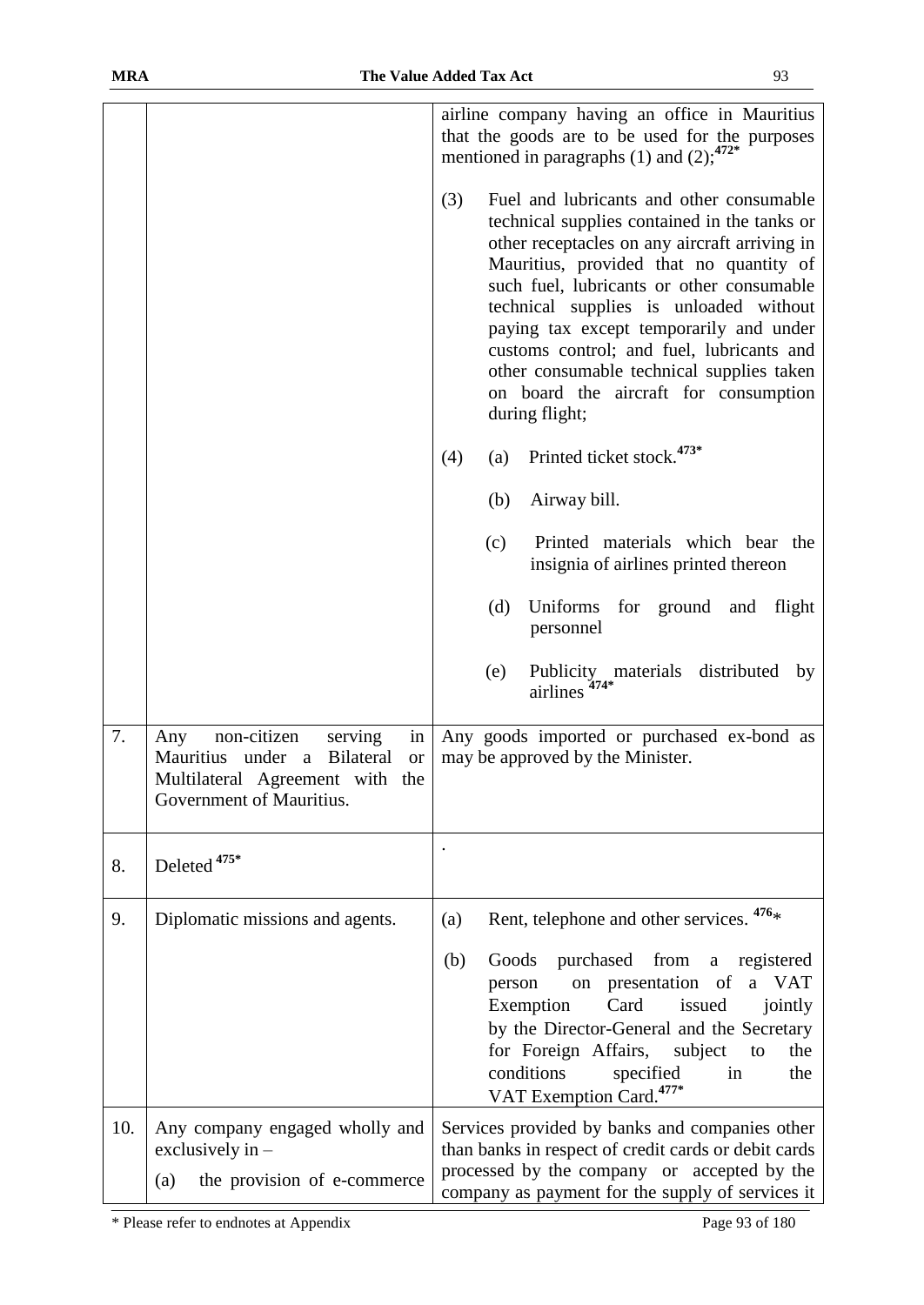|     | services to persons residing provides. <sup>478*</sup><br>outside Mauritius; or                                                                                                                                                                                                                                                                                      |                                                                                                                                                                                                                                         |
|-----|----------------------------------------------------------------------------------------------------------------------------------------------------------------------------------------------------------------------------------------------------------------------------------------------------------------------------------------------------------------------|-----------------------------------------------------------------------------------------------------------------------------------------------------------------------------------------------------------------------------------------|
|     | (b)<br>the<br>registration<br>and<br>processing in Mauritius of<br>bets placed on overseas<br>sporting events by persons<br>residing outside Mauritius.                                                                                                                                                                                                              |                                                                                                                                                                                                                                         |
| 11. | Deleted <sup>479*</sup>                                                                                                                                                                                                                                                                                                                                              |                                                                                                                                                                                                                                         |
| 12. | Any holder of a road service<br>licence for the transport of the<br>general public by bus.                                                                                                                                                                                                                                                                           | Bus bodies, built on chassis for buses imported<br>under item 51 of the First Schedule, used for the<br>transport of the general public under a road<br>service licence granted by the National Transport<br>Authority. <sup>480*</sup> |
| 13. | Deleted <sup>481*</sup>                                                                                                                                                                                                                                                                                                                                              |                                                                                                                                                                                                                                         |
| 14. | (1) National Housing Development<br>Company Ltd. <sup>482*</sup><br>(2) Housing development trust, or<br>non-profit<br>other<br>vehicle,<br>carrying on the construction<br>of social housing,<br>registered<br>the<br>National<br>with<br>Empowerment Foundation. <sup>483*</sup><br>(3) National Empowerment<br>Foundation $484*$<br>$(4)$ New<br>Social<br>Living | social housing<br>Construction of<br>and<br>any<br>improvement or repairs of a capital nature in relation thereto. <sup>486*</sup><br>Construction of social housing.<br>Construction of social housing.                                |
|     | Development Ltd <sup>485*</sup>                                                                                                                                                                                                                                                                                                                                      | Construction of social housing.                                                                                                                                                                                                         |
| 15. | Any person engaged in a bio-<br>farming project duly approved by<br>the Food and Agricultural Research<br>and Extension Institute or by the<br>Commission responsible for the<br>subject<br>of<br>agriculture<br>of<br>the<br>Rodrigues Regional Assembly. <sup>487*</sup>                                                                                           | Materials and equipment for the exclusive use of,<br>or in furtherance of, the bio-farming project.                                                                                                                                     |
| 16. | Deleted <sup>488*</sup>                                                                                                                                                                                                                                                                                                                                              |                                                                                                                                                                                                                                         |
| 17. | Deleted <sup>489*</sup>                                                                                                                                                                                                                                                                                                                                              |                                                                                                                                                                                                                                         |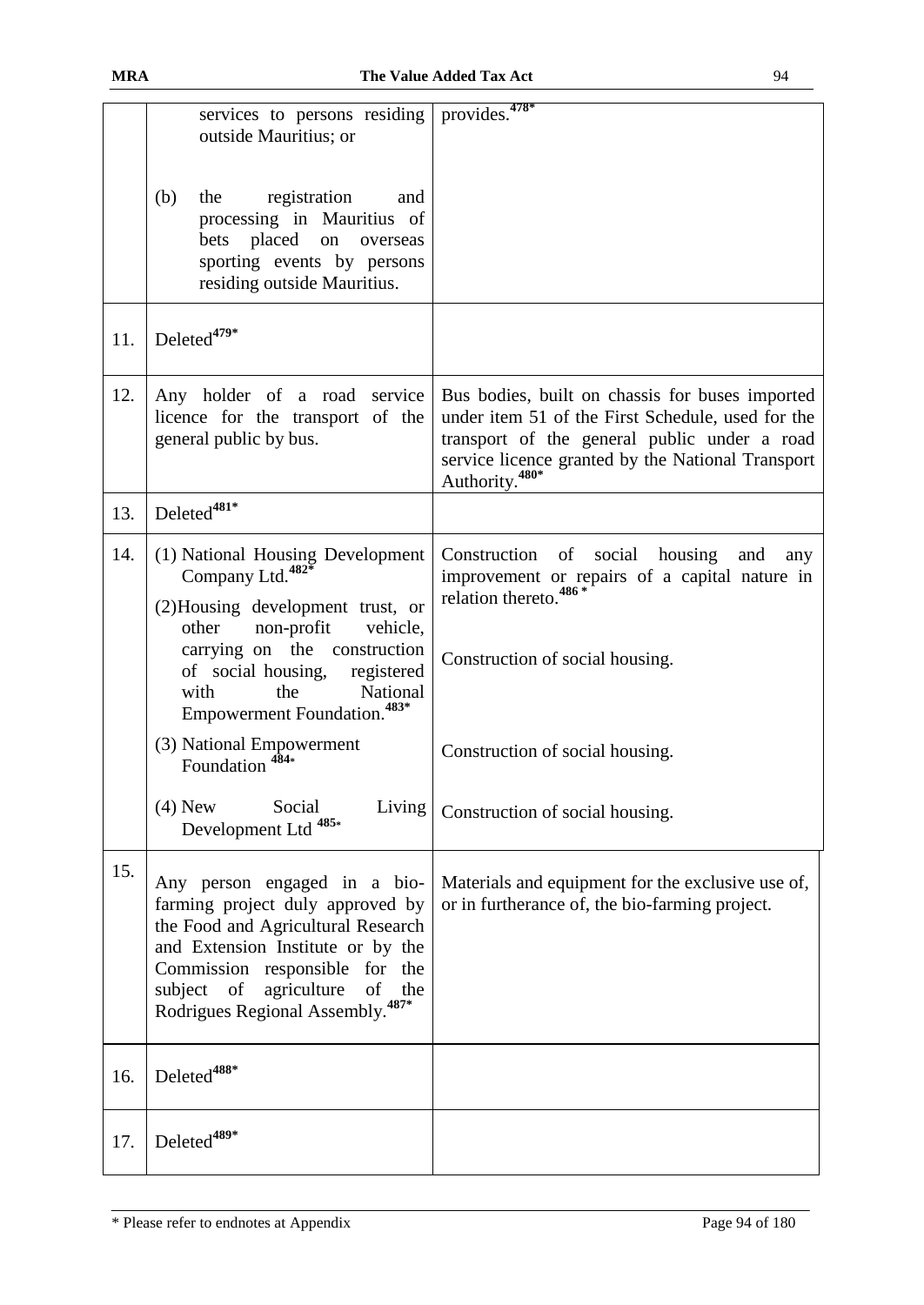| 18. | Any person, approved by the<br>engaged<br>Minister,<br>the<br>in<br>implementation of a project, funded<br>by a foreign State to the extent of at<br>least 50 per cent of the estimated<br>project value from $-$ <sup>490*</sup>                                                              | Procurement of goods, works, consultancy<br>services or other related services in respect of the<br>implementation of the project referred to in<br>Column 1.                                                                                                                                                                                                                                            |
|-----|------------------------------------------------------------------------------------------------------------------------------------------------------------------------------------------------------------------------------------------------------------------------------------------------|----------------------------------------------------------------------------------------------------------------------------------------------------------------------------------------------------------------------------------------------------------------------------------------------------------------------------------------------------------------------------------------------------------|
|     | grant; or<br>(a)                                                                                                                                                                                                                                                                               |                                                                                                                                                                                                                                                                                                                                                                                                          |
|     | concessionary financing,<br>(b)<br>as<br>the Minister may approve.                                                                                                                                                                                                                             |                                                                                                                                                                                                                                                                                                                                                                                                          |
| 19. | Deleted <sup>491*</sup>                                                                                                                                                                                                                                                                        |                                                                                                                                                                                                                                                                                                                                                                                                          |
| 20. | Deleted <sup>492*</sup>                                                                                                                                                                                                                                                                        |                                                                                                                                                                                                                                                                                                                                                                                                          |
| 21. | Deleted <sup>493*</sup>                                                                                                                                                                                                                                                                        |                                                                                                                                                                                                                                                                                                                                                                                                          |
| 22. | Deleted <sup>494*</sup>                                                                                                                                                                                                                                                                        |                                                                                                                                                                                                                                                                                                                                                                                                          |
| 23. | Deleted <sup>495*</sup>                                                                                                                                                                                                                                                                        |                                                                                                                                                                                                                                                                                                                                                                                                          |
| 24. | Deleted <sup>496*</sup>                                                                                                                                                                                                                                                                        |                                                                                                                                                                                                                                                                                                                                                                                                          |
| 25. | holds<br>who<br>Any<br>person<br>an<br>Investment Certificate issued by the<br><b>Economic Development Board</b><br>under the Economic Development<br>Board Act <sup>497*</sup>                                                                                                                | (1) Construction of a purpose-built building<br>or facility for the activity listed in the Investment<br>Certificate<br>(2) At the time of setting up or expansion, as<br>approved by the Economic Development Board,<br>plant, machinery and equipment (excluding<br>office equipment, furniture and vehicles) for the<br>exclusive use for the activity listed in the<br><b>Investment Certificate</b> |
| 26. | engaged<br>in<br>the<br>Any<br>person<br>construction of a purpose-built<br>building to be leased exclusively to<br>a person who holds an Investment<br>Certificate issued by the Economic<br>Development Board<br>under<br>the<br>Economic Development<br><b>Board</b><br>$\text{Act}^{498*}$ | Construction of a purpose-built building for lease<br>for the activity listed in the Investment<br>Certificate                                                                                                                                                                                                                                                                                           |
| 27. | (a) Any person who holds an<br>Investment Certificate issued by the<br>Economic Development<br>Board<br>under the Economic Development<br>Board Act and engaged in the<br>provision of tertiary education <sup>499*</sup>                                                                      | (1) Construction of a purpose-built building<br>or facility for the provision of tertiary education<br>(2) At the time of setting up or expansion, as<br>approved by the Economic Development Board -<br>machinery<br>plant,<br>and<br>(a)<br>equipment<br>(excluding office equipment, furniture and                                                                                                    |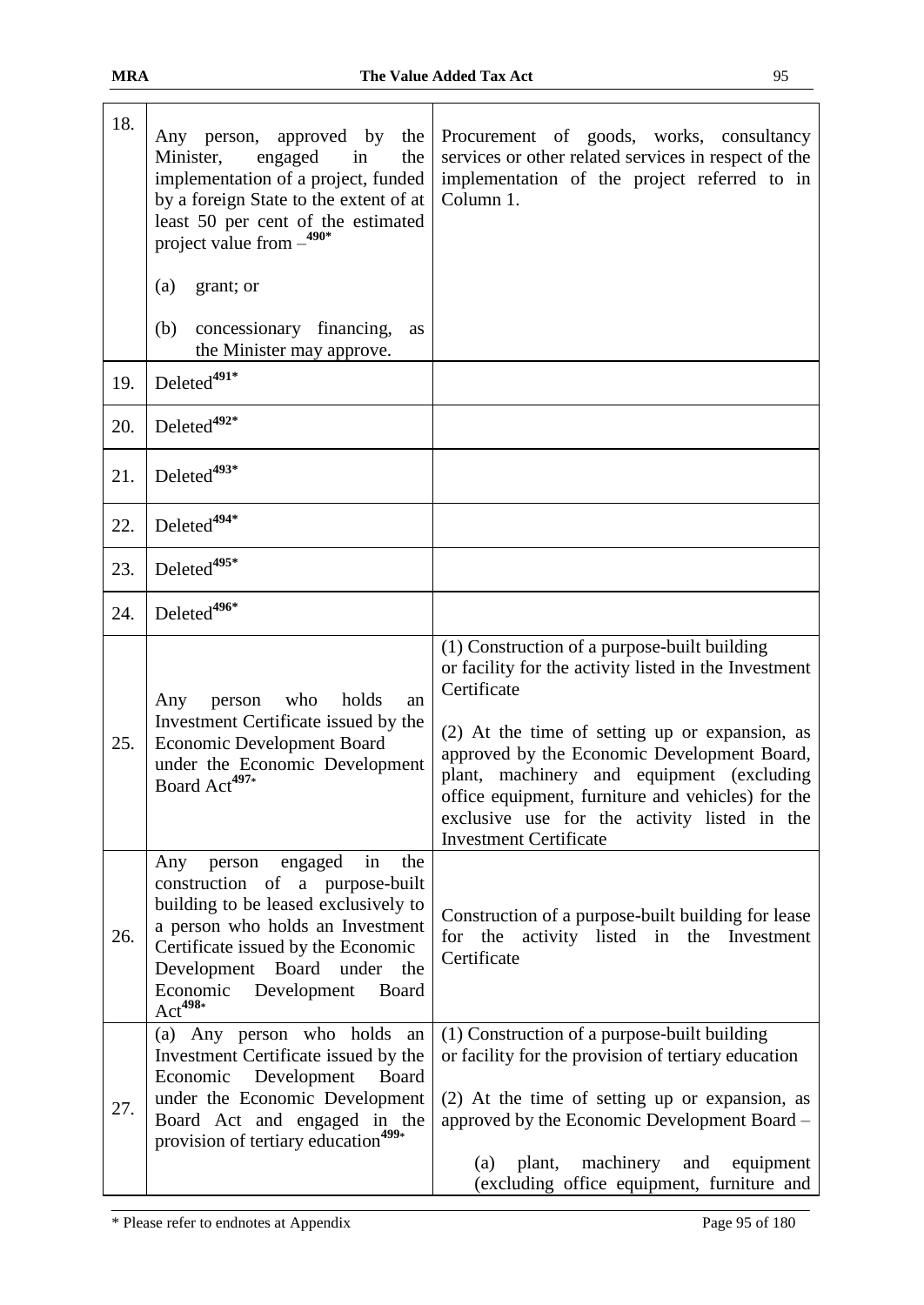|                      |                                                                                                                                                                                                                                                                                                                                               | vehicles; and                                                                                                                                                                                    |
|----------------------|-----------------------------------------------------------------------------------------------------------------------------------------------------------------------------------------------------------------------------------------------------------------------------------------------------------------------------------------------|--------------------------------------------------------------------------------------------------------------------------------------------------------------------------------------------------|
|                      |                                                                                                                                                                                                                                                                                                                                               | (b) information technology system and<br>information related materials and equipment<br>for the purpose of online education,<br>for the exclusive use for the provision of tertiary<br>education |
| to<br>issued<br>500* | (b) Any person engaged in the<br>construction of a purpose-built<br>building for the provision of tertiary<br>education to be leased exclusively<br>a person engaged in the<br>provision of tertiary education, who<br>holds an Investment Certificate<br>by<br>the Economic<br>Development Board under the<br>Economic Development Board Act | Construction of purpose-built building for lease<br>for the provision of tertiary education                                                                                                      |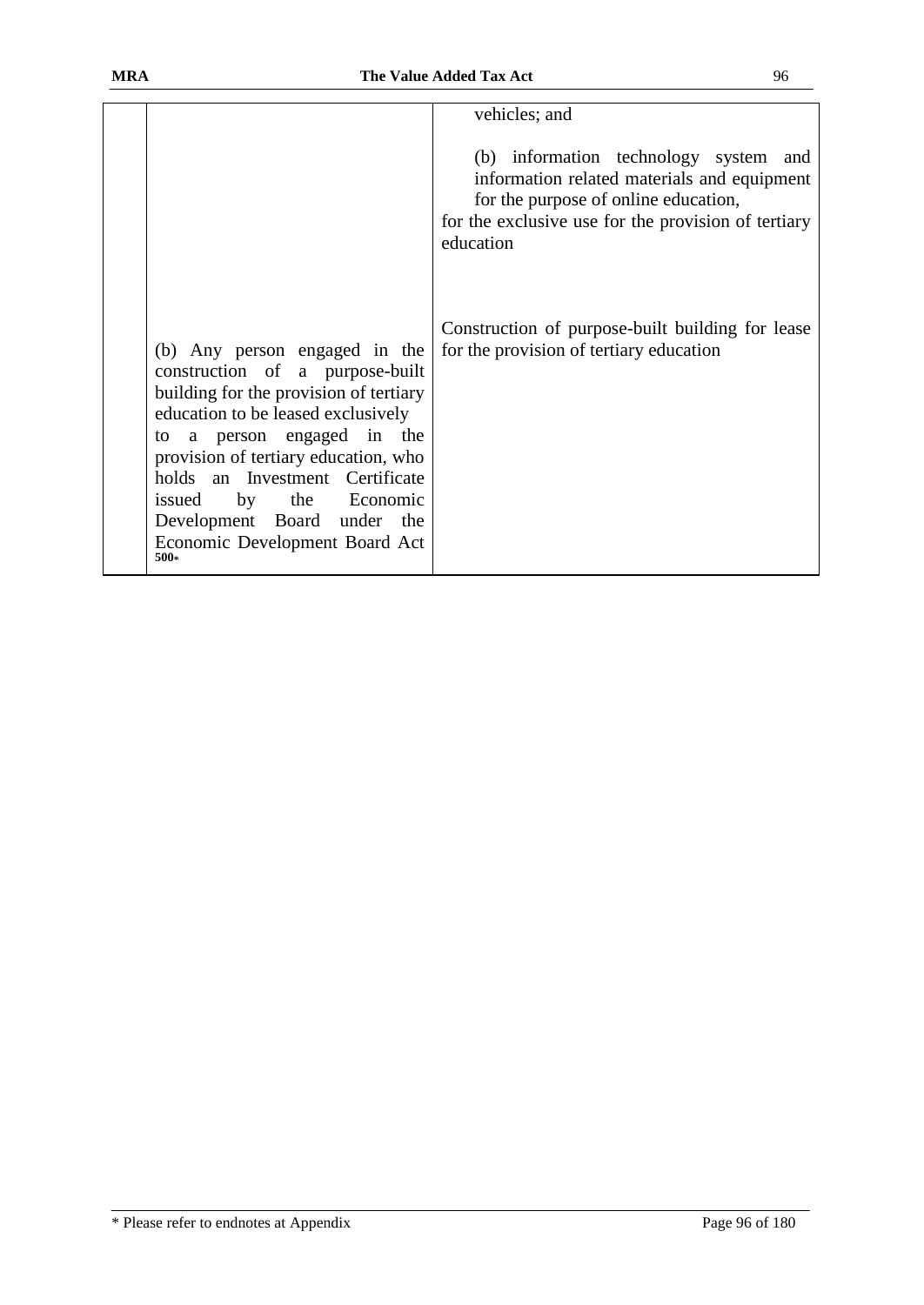# **TENTH SCHEDULE501\***

*(sections 15, 19 and 20)*

### **PART I**

#### **Business or profession of –**

- 1. Accountant and or auditor
- 2. Advertising agent
- 3. Adviser including investment adviser and tax adviser
- 4. Architect **502\***
- 5. Attorney and or solicitor
- 6. Barrister having more than 2 years standing at the Bar
- 7. Clearing and forwarding agent under the Customs Act
- 8. Consultant including legal consultant, tax consultant, management consultant and management company other than a holder of a management licence under the Financial Services Development Act 2001**503\***
- 9. Customs house broker under the Customs Act
- 10. Dealer in liquor and alcoholic products (wholesale) under the Excise Act **504\***
- 11. Engineer
- 12. Estate agent
- 13. Land surveyor
- 14. Marine surveyor
- 15. Motor surveyor
- 16. Notary
- 17. Optician
- 18. Project manager
- 19. Property valuer
- 20. Quantity surveyor
- 21. Sworn auctioneer
- 22. Deleted **505\***
- 23. Deleted **506\***
- 23 General sales agent of airlines **507\***
- 24 Deleted **508\***
- 25. Agent in the importation of second-hand motor cars or other motor vehicles **509\***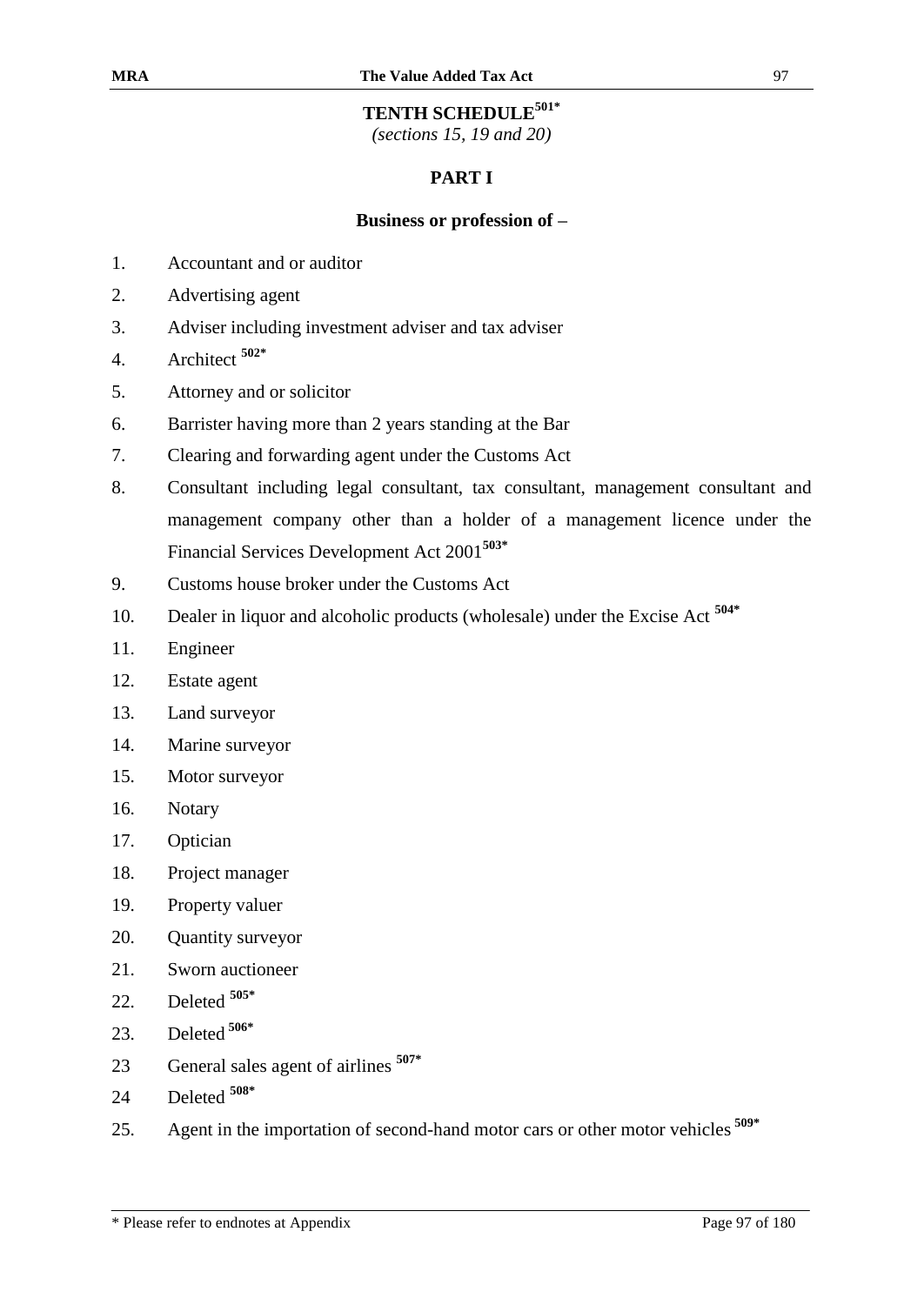#### **PART II**

#### **Business of –**

- 1. Banking by a company holding a banking Licence under the Banking Act 2004 in respect of its banking transactions other than with non-residents and corporations holding a Global Business Licence under the Financial Services Development Act 2001.**510\***
- **2. Deleted 511\***
- 3. Management services by a holder of a management licence under the Financial Services Development Act 2001<sup>512</sup><sup>\*</sup> in respect of services supplied other than those supplied to corporations holding a Category 1 Global Business Licence or a Category 2 Global Business Licence under that Act
- 4. Services in respect of credit cards issued by companies other than banks to merchants accepting such credit cards as payment for the supply of goods or services.**513\***
- 5. **Deleted514\***

*Note*:- For the purposes of item 2(a) of Part II, no adjustment or refund shall be allowed in respect of the period prior to 1 September 2003.**515\***

### **ELEVENTH SCHEDULE516\***

*(sections 53B and 53H)*

#### **Part I – Business**

- 1. Hotel
- 2. Hotel management
- 3. Tour operator

#### **Part II – Rate of levy**

0.85 per cent

# **[** *PART III - RATE OF LEVY* **] Deleted 517\***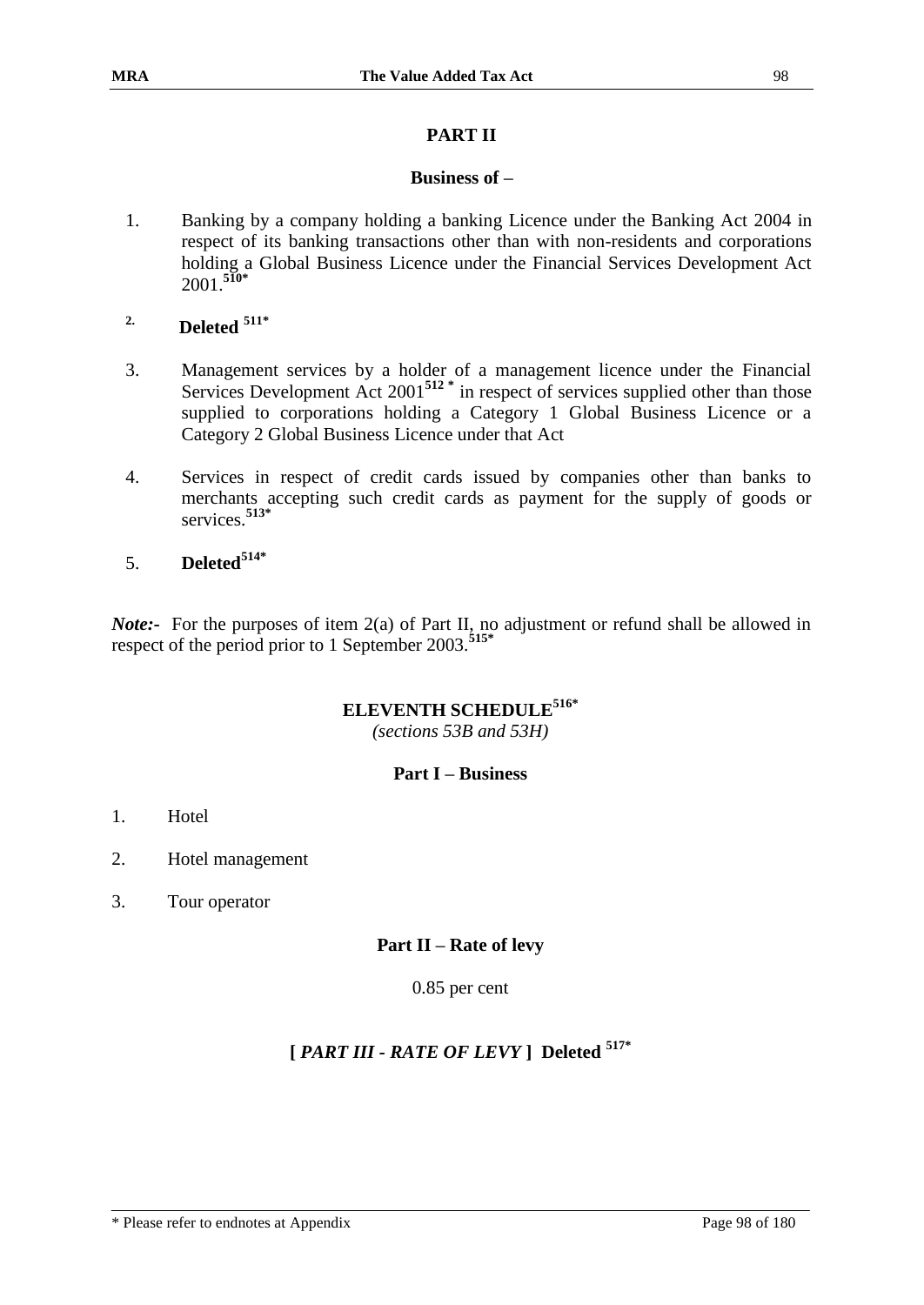# **TWELFTH SCHEDULE 518\***

[Sections 65A and 65C]

### **PART I - Equipment and services applicable to a planter or an horticulturist**

Tractors up to 120 hp, trailers, ploughs, furrowers, tillers, rotovators, blades, buckets, seedlers, harrows and hoes

Manure spreaders and fertiliser distributors

Seeds distributors, seeds trays, sowing machines and transplanters

Harvesting and threshing machinery

Machines for cleaning, sorting or grading seed, grain or dried leguminous vegetables

Machinery for the preparation of fruits, nuts or vegetables

Hand tools including spades, forks, rakes, *sécateurs*

Agricultural and horticultural appliances for spraying liquids or powders

Agricultural plastic crates

Industrial type agro processing equipment Cooling chamber

Forced air dryers for fruits and vegetables

Heavy-duty high-pressure cleaning equipment (industrial type)

Heavy-duty water pumping equipment (industrial type)

Spare parts for agricultural machinery and equipment

| Weed mats                               |        |
|-----------------------------------------|--------|
| Plastic mulch                           |        |
| Post-harvest equipment                  |        |
| Dryers for agricultural products        |        |
| Weight scales                           | $519*$ |
| Refractometer                           |        |
| Straw and fodder bailers                |        |
| Tyres used for tractors                 |        |
| Industrial type chill room or cold room |        |
| Fil horticole 520*                      |        |
| Greenhouse film cover                   |        |
| <b>Bush cutters</b>                     |        |
| Fencing, including poles                |        |
| Insect/bird proof nets                  | $521*$ |
| PH meters and EC meters                 |        |
| Protective masks                        |        |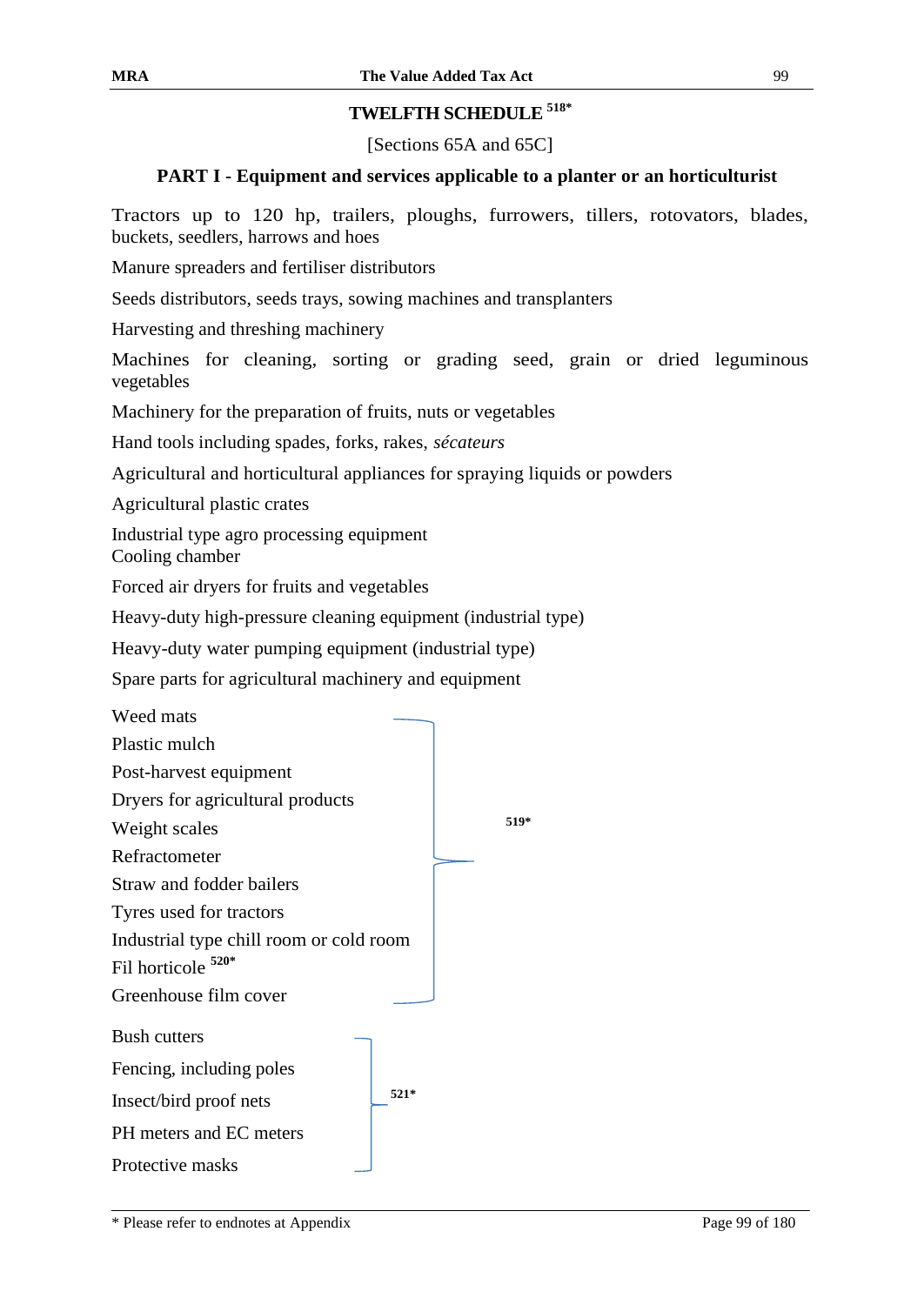Fertigation pumps Green houses Hydroponic filters Irrigation equipment **522\*** Shade screens Sharlon shades Water tanks

Branch chopper

Earth auger

Fogging machine

Handy blower **523\*** 

Irrigation hose

Land preparation works

Mini tiller, including blade

Rental of land leased for agricultural purposes

| Agricultural dehumidifiers |        |
|----------------------------|--------|
| Aquaponics test kits       |        |
| Dutch buckets/pots system  |        |
| Generators                 |        |
| Greenhouse cooling pads    |        |
| Greenhouse fans            |        |
| Greenhouse grow lights     | $524*$ |
| Hydroponic trough systems  |        |
| Insect traps               |        |
| Mesh bags                  |        |
| Net cups and pots          |        |
| Plant support clips        |        |
| Vertical grow towers       |        |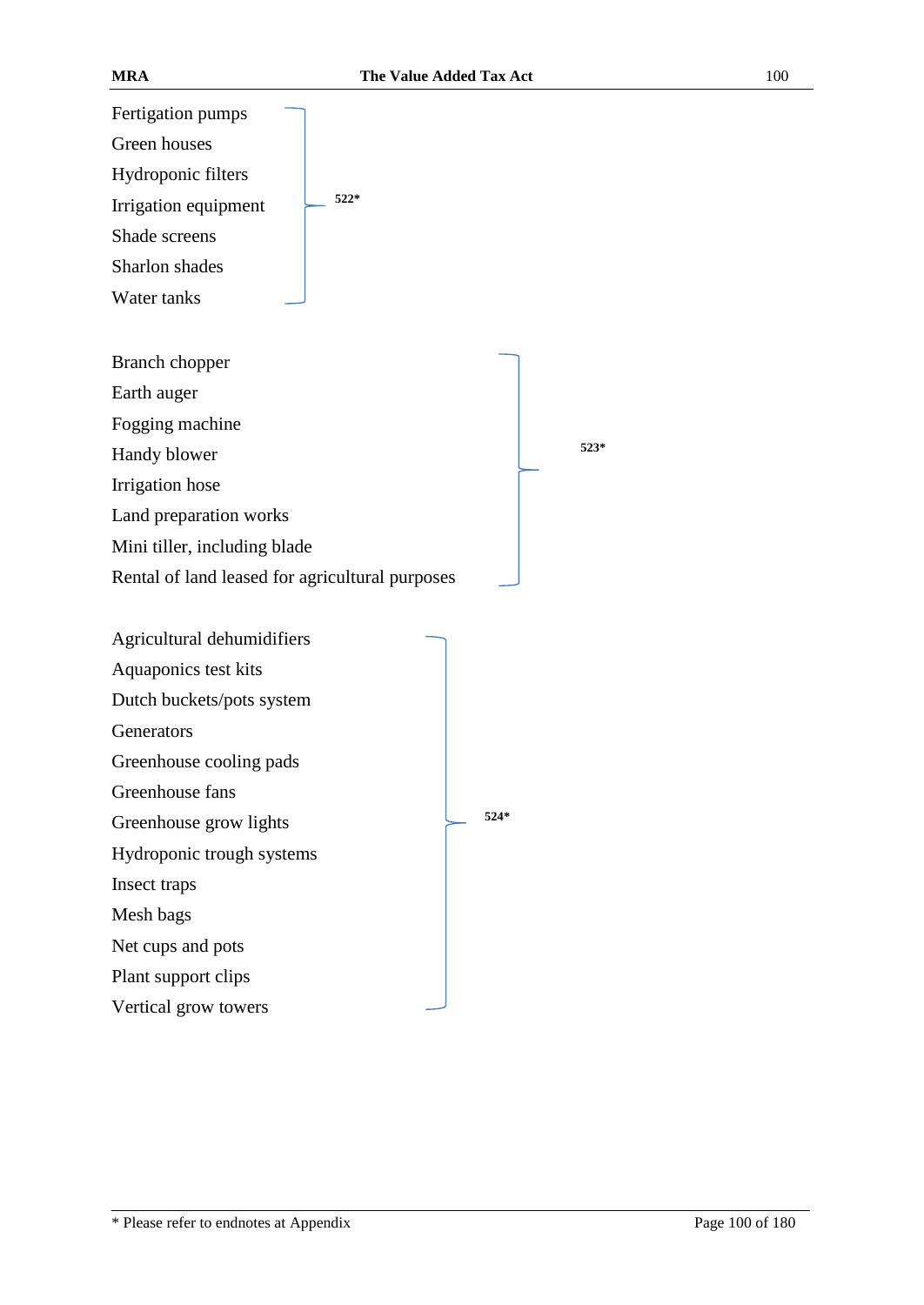# **PART II - Equipment applicable to a pig breeder**

Heavy-duty high-pressure cleaning equipment (industrial type)

Heavy-duty water pumping equipment (industrial type)

Industrial type chill room or cold room **525\***

Cooling fans Farrowing crates Gestation crates Heat lamps Hot blasts **526\*** Incubators Nursery crates Pig drinkers Pig feeders

# **PART III - Equipment applicable to a breeder other than pig breeder**

Milking machines and milk tanks Dairy machinery Incubators, chippers and brooders Machines for grading eggs Drenching guns Bush cutters Drinkers, feed trough and battery cages Debeaking machines, vaccinators Heavy-duty high-pressure cleaning equipment (industrial type) Heavy-duty water pumping equipment (industrial type) Industrial type chill room or cold room

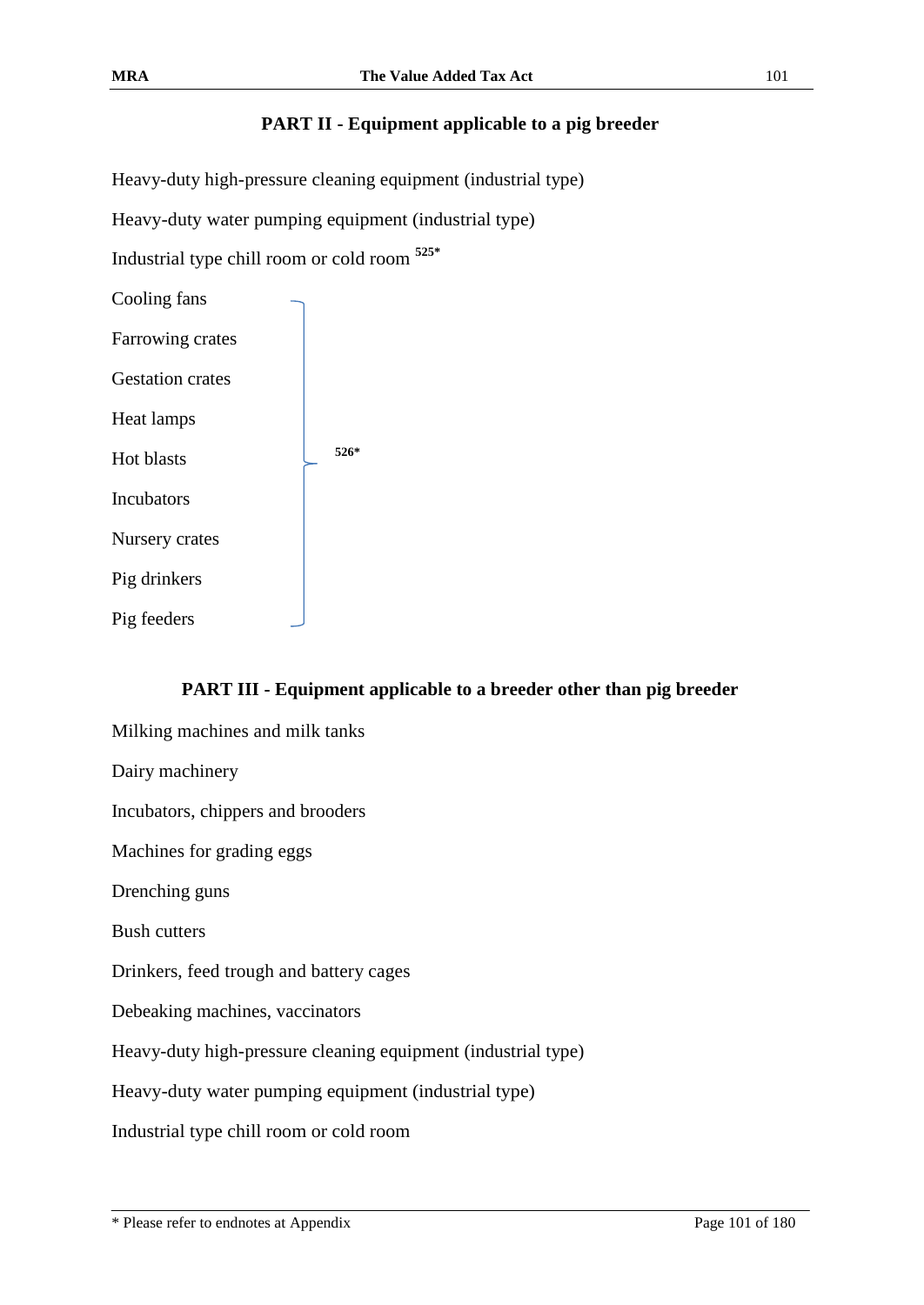| Cages                   |        |
|-------------------------|--------|
| Chicken crates          |        |
| Coops                   |        |
| Feed grinders           | $527*$ |
| <b>Ventilation fans</b> |        |
| Water tanks             |        |
|                         |        |

Machinery for preparing animal feed Pregnancy diagnosis kits for cows **528\***

#### **PART IV - Equipment applicable to an apiculturist**

Smoking-out apparatus for bee-keeping

Honey extractor **529\***

#### **PART V - Equipment applicable to a fisherman**

Outboard and inboard motors **530\***

VHF telecommunications radio

Equipment used in fishing vessels (off lagoon)

Industrial type chill room or cold room

# **PART VI - EQUIPMENT APPLICABLE TO A BAKER531\***

Dough mixer, dough hopper and pre-portioner, dough divider

Moulding machine, rounding machine, conical rounder machine, shaping machine, dough cutting machine

Depositing machine, for depositing on trays (flat and baguette) with retracting belt

Fermentation room

Industrial ovens used in bakery Flour sifter

Bread slicer

Water dosing machine and water cooler Metal detector machine

Bakery machine of HS codes 8438.10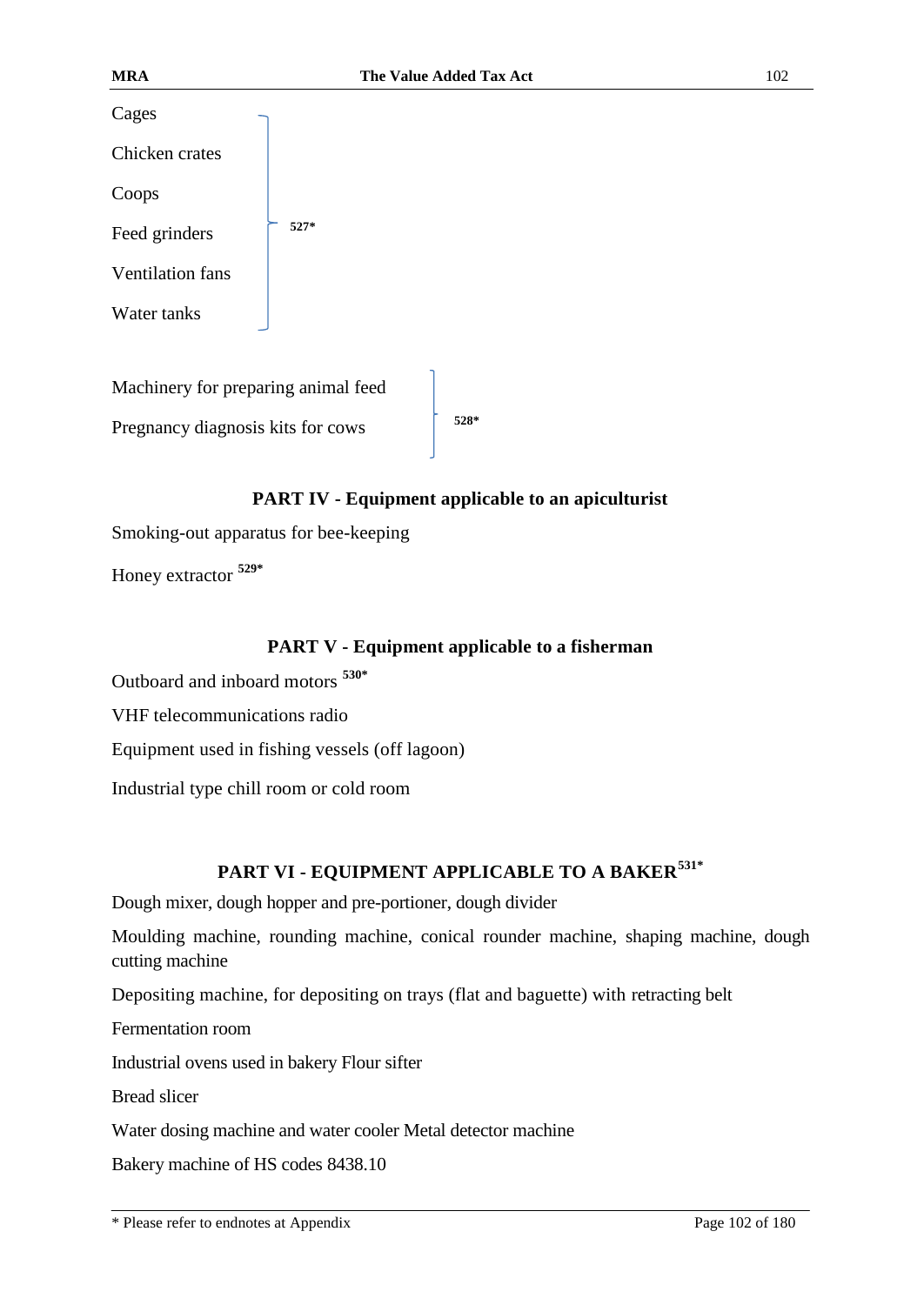# **PART VIA – EQUIPMENT APPLICABLE TO A TEA CULTIVATOR 532\***

Hand-held plucking shear

Hand-held pruning machine

Motorised tea harvester

# **PART VIB – MUSICAL INSTRUMENTS APPLICABLE TO A MEMBER OF THE MAURITIUS SOCIETY OF AUTHORS 533\***

Accordion Clarinet Cymbal Dhol Drum set Electric keyboard Flute Guitar Harmonica Piano

Trumpet

Violin

Other musical instruments under Chapter 92 of Part I of the First Schedule to the Customs Tariff Act Parts and accessories for the abovementioned musical instruments

# **PART VII – CONDITIONS 534\***

The conditions shall be  $-$ 

- 1. the applicant or the spouse of the applicant shall be a citizen of Mauritius of 18 years of age or over;
- 2. the construction of a residential building, house or residential apartment shall be started and completed in the years 2014 to 2024 and in the period of 6 months ending 30 June 2025 **535\*** ;
- 3. Deleted; **<sup>536</sup>\***
- 4. Deleted;**<sup>537</sup>\***
- 5. the cost of the construction of a residential building or house or the purchase price of a residential apartment shall not exceed 3 million rupees; **538\***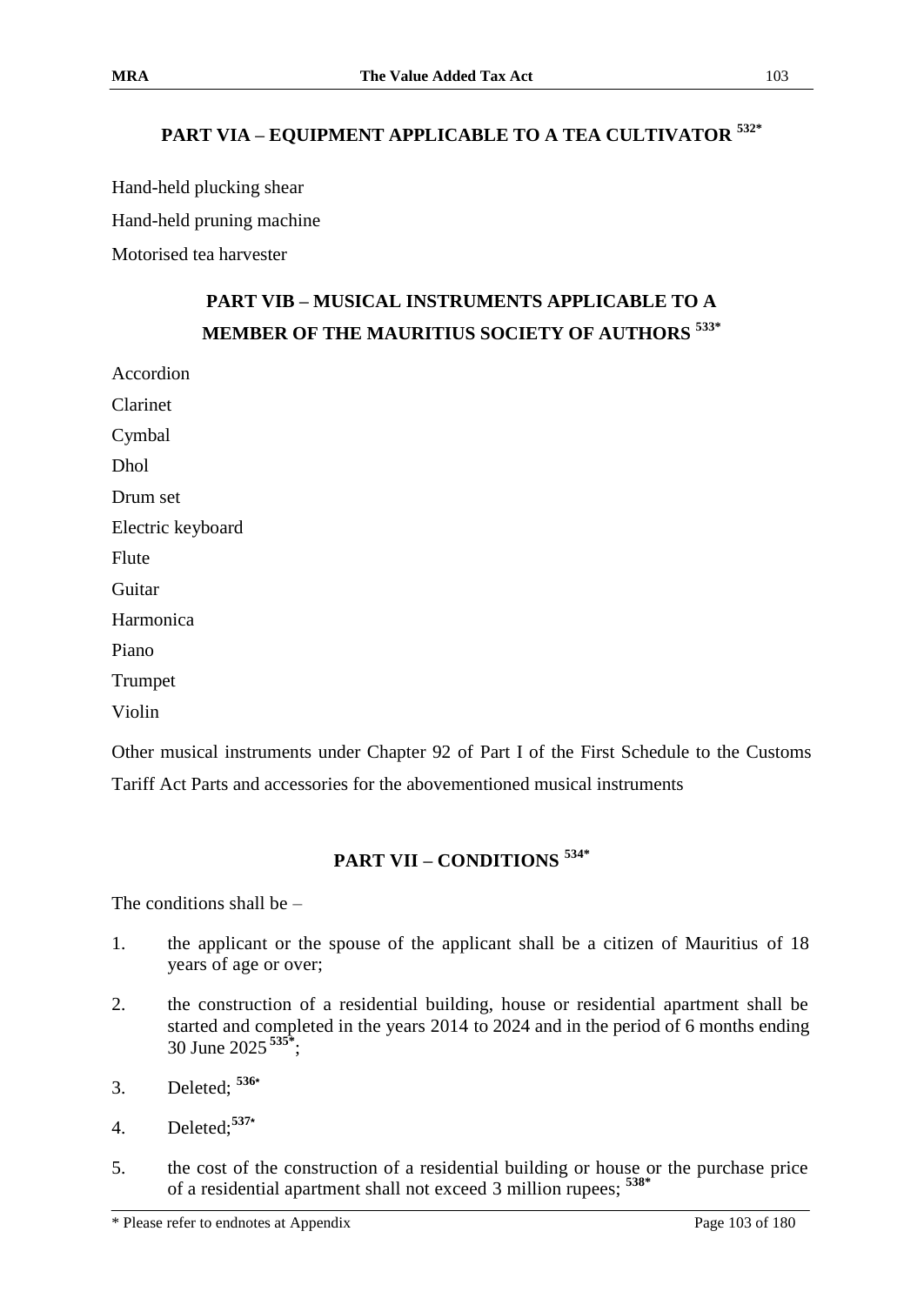| <b>MRA</b> |                                                                                                                                                 |                                                                                                                                                                  | The Value Added Tax Act                                                             | 104     |  |
|------------|-------------------------------------------------------------------------------------------------------------------------------------------------|------------------------------------------------------------------------------------------------------------------------------------------------------------------|-------------------------------------------------------------------------------------|---------|--|
| 6.         |                                                                                                                                                 | the annual net income for income tax purposes of the applicant and that of his<br>spouse shall not, in the aggregate, exceed one million rupees; <sup>539*</sup> |                                                                                     |         |  |
| 7.         | the applicant or his spouse shall be the owner or co-owners of the residential<br>building, house or residential apartment; and <sup>540*</sup> |                                                                                                                                                                  |                                                                                     |         |  |
| 8.         | any refund of VAT to the applicant and his spouse shall not, in the aggregate,<br>exceed 300,000 rupees. <sup>541*</sup>                        |                                                                                                                                                                  |                                                                                     |         |  |
| 8A.        | The refund is applicable on the construction or acquisition of a first residence only.<br>542*                                                  |                                                                                                                                                                  |                                                                                     |         |  |
| 9.         |                                                                                                                                                 | No refund shall be made in relation to an immovable property - $543*$                                                                                            |                                                                                     |         |  |
|            | (a)<br>situated on Pas Geometriques;                                                                                                            |                                                                                                                                                                  |                                                                                     |         |  |
|            | acquired under -<br>(b)                                                                                                                         |                                                                                                                                                                  |                                                                                     |         |  |
|            |                                                                                                                                                 | (i)                                                                                                                                                              | the Investment Promotion (Real Estate Development<br>Regulations 2007;              | Scheme) |  |
|            |                                                                                                                                                 | (ii)                                                                                                                                                             | Promotion<br>(Property)<br>Development<br>the<br>Investment<br>Regulations 2015; or | Scheme) |  |
|            |                                                                                                                                                 | (iii)                                                                                                                                                            | the Investment Promotion (Invest Hotel Scheme) Regulations 2015; or                 |         |  |
|            | (c)                                                                                                                                             |                                                                                                                                                                  | situated in a Smart City under the Investment Promotion (Smart City Scheme)         |         |  |

(c) situated in a Smart City under the Investment Promotion (Smart City Scheme) Regulations 2015.

# **[***THIRTEENTH SCHEDULE***] Repealed 544\***

\_\_\_\_\_\_\_\_\_

*Note: The electronic version of the enactments is for information purposes only. The authoritative version is the printed version.*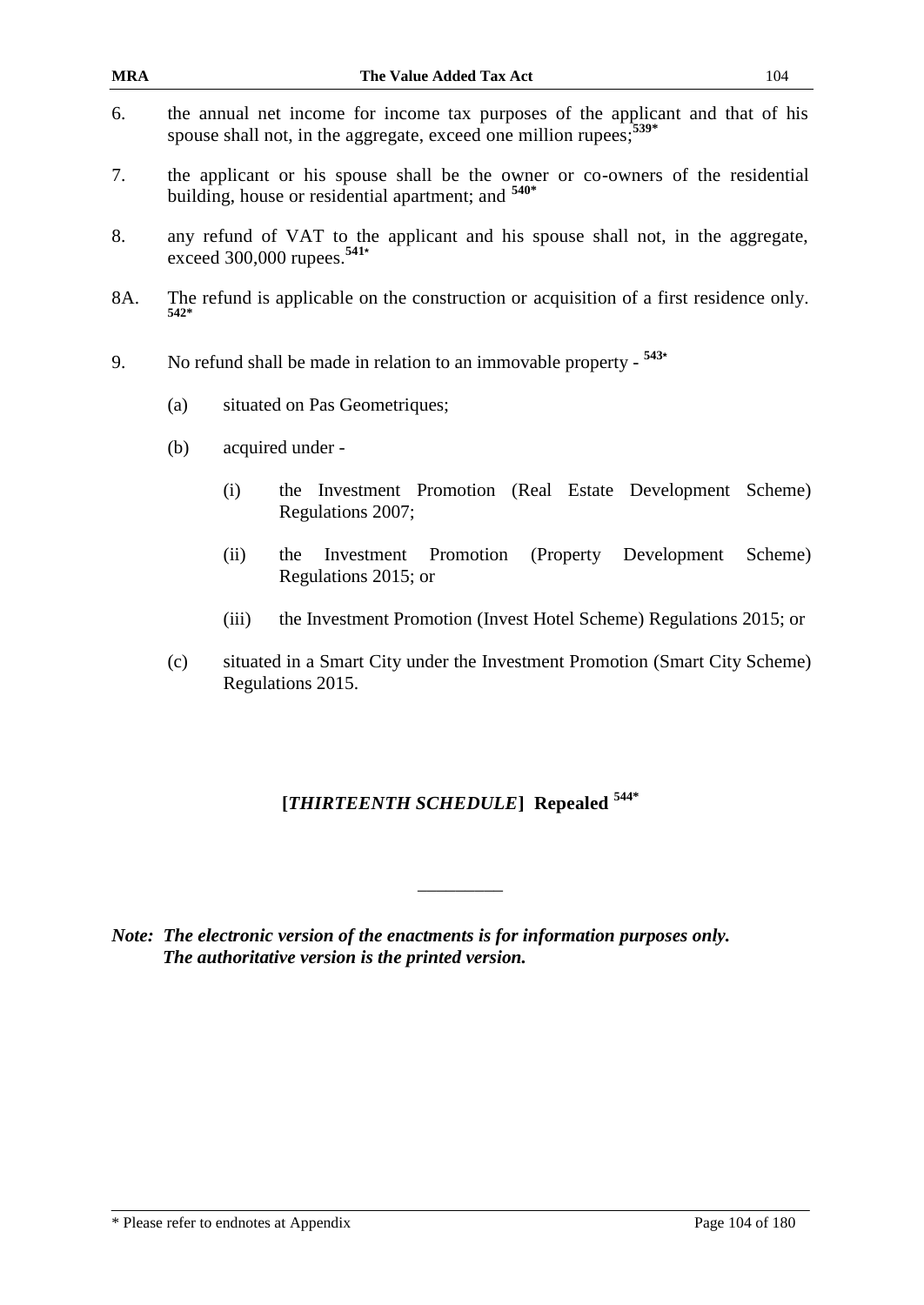#### **APPENDIX I**

#### *Endnotes*

- $\blacksquare$ **<sup>1</sup>** MRA Act 2004 – Section 7 deleted. VAT Act 1998 *:- 7. Commissioner for Value Added Tax*
- **2** FA 2006 – Section 15A added w.e.f 01.10.06.
- **3** FA 15/2006 – Section 26 deleted and replaced w.e.f 01.07.06. VAT Act 1998 :- *26. Surcharge for non-submission of return by due date*
- **4** FA 15/2006 – Section 26A added w.e.f 01.07.06.
- **5** FA 15/2006 – Section 27A added w.e.f 01.07.06.
- **6** FA 28/2004 - Section 32A added w.e.f 26.08.04.
- **7** FA 15/2006 – Section 34A added w.e.f 01.07.06.
- **8** FA 25/2000 - Section 36A added w.e.f 11.08.00.
- **9** FA 23/2001 – Heading of PART VIII amended w.e.f 20.02.03. VAT Act 1998 :- *ASSESSMENTS, OBJECTIONS AND APPEALS*
- **<sup>10</sup>** MRA Act 2004 Director-General replacing Commissioner. VAT Act 1998 :- *Commissioner may make assessments*.
- **<sup>11</sup>** FA 15/2006 Section 37A added w.e.f 01.10 .06.
- **<sup>12</sup>** MRA Act 2004 PART IXA Deleted.

FA 23/2001- PART IXA added w.e.f 01.01.2002.

- *PART IXA – COMMISSIONER, LARGE TAXPAYER DEPARTMENT 48A. Interpretation of Part IX A*
- *48B. Administration of Value Added Tax enactments by Commissioner, Large Taxpayer Department*
- **<sup>13</sup>** FA 2007 The heading of "**PART X - VAT RELATING TO BONDED WAREHOUSES, FREEPORT ZONE, EXPORT PROCESSING ZONES AND DUTY FREE SHOPS"** deleted and replaced. w.e.f 22.08.07.
- **<sup>14</sup>** FA 15/2006 Section 51 deleted w.e.f 01.10.06.

VAT Act 1998*:- VAT relating to an export processing zone* 

**<sup>15</sup>** FA 15/2006 – Section 52 deleted w.e.f 01.10.06.

*VAT relating to a pioneer status enterprise*

**<sup>16</sup>** FA 15/2006 – Section 53 deleted and replaced w.e.f 01.07.06.

VAT Act 1998*:- 53. VAT relating to a duty free shop*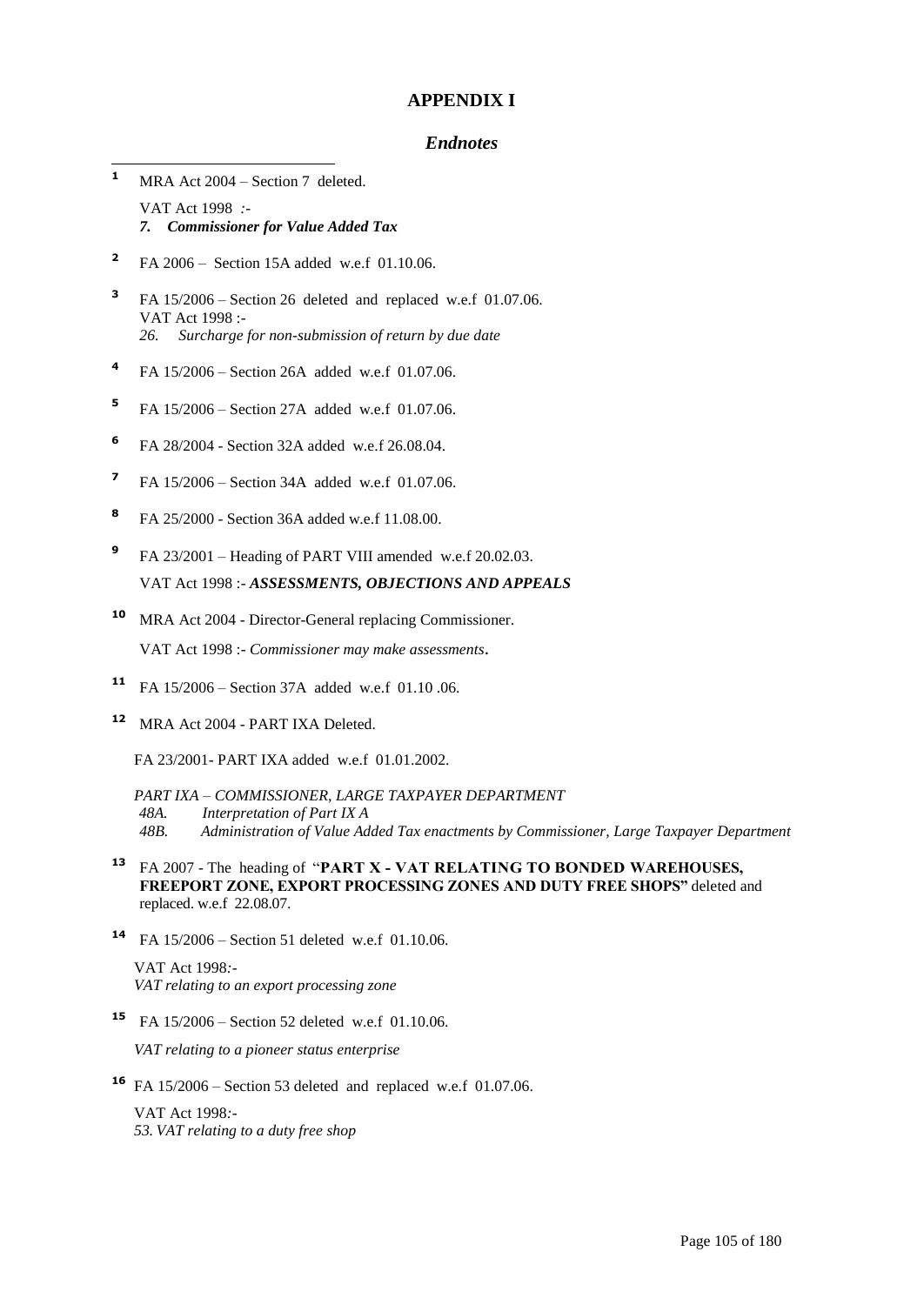- FA 15/2006 Section 53A added w.e.f 01.07.06.
- FA 15/2006 Section 53B added w.e.f 01.07.06.
- FA 15/2006 Section 53C added w.e.f 01.07.06.
- FA 15/2006 Section 53D added w.e.f 01.07.06.
- FA 15/2006 Section 53E added w.e.f 01.07.06.
- FA 15/2006 Section 53F added w.e.f 01.07.06.
- FA 2007 Section 53G repealed and replaced w.e.f 22.08.07. FA 15/2006 – Section 53G added w.e.f 01.07.06. *53G Recovery of levy*
- FA 15/2006 Section 53H added w.e.f 01.07.06.
- FA 18/1999 Section 69A added w.e.f 01.09.1999.
- MRA Act 2004 Definition added..
- FA 2010 New definition added w.e.f. 24.12.2010.
- FA 2020 New definition inserted w.e.f 7 August 2020.
- Act No. 19 of 2011(The Excise (Amendment) Act 2011- New definition inserted w.e.f. 13 July 2011.
- MRA Act 2004 Definition deleted . VAT Act 1998 :- *"Commissioner" means the Commissioner for Value Added Tax;*
- MRA Act 2004 Definition deleted . FA 23/2001 - Definition added w.e.f 07.08.2001. *"Committee" means the Assessment Review Committee set up under section 8E of the Unified Revenue Act*
- MRA Act 2004 Definition deleted . VAT Act 1998 :- *"Customs" means the Customs and Excise Department;*
- MRA Act 2004 Definition added.
- FA 2019 New definition inserted w.e.f 25 July 2019.
- FA 15 /2006 Definition deleted w.e.f 01.10.06. VAT Act 1998 :- *"export enterprise" has the same meaning as in the Industrial Expansion Act 1993;*
- FA 15 /2006 Definition deleted w.e.f 01.10.06.

VAT Act 1998 :- *"export processing zone" has the same meaning as in the Industrial Expansion Act 1993;*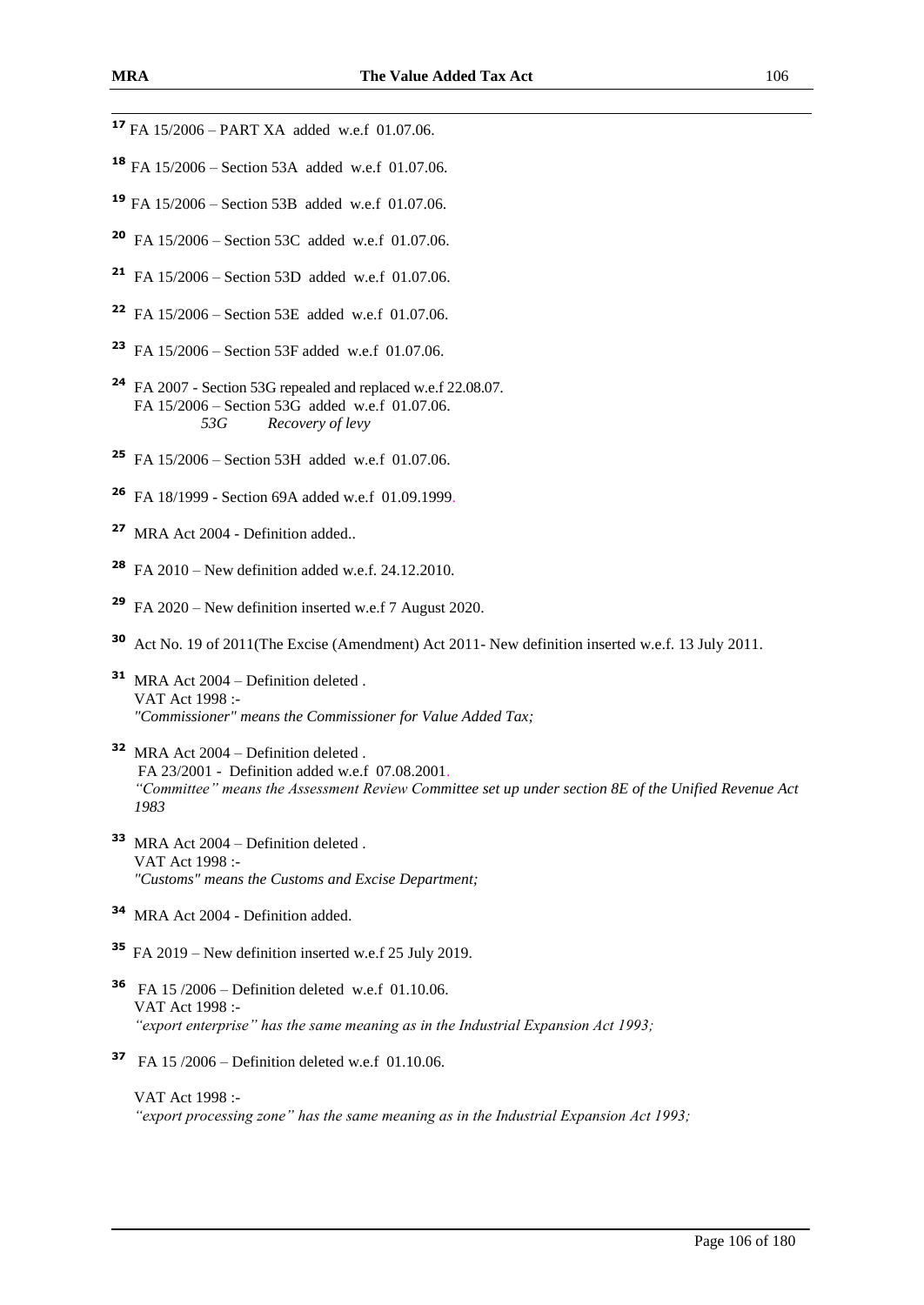1

- **<sup>38</sup>** FA 2012 New definition inserted w.e.f. 1 September 2013 (Proclamation No. 38 of 2013).
- **<sup>39</sup>** FA 2008 New definition added shall be deemed to have come into operation on 7 June 2008.
- **<sup>40</sup>** FA 14/2005 Definition added w.e.f 01.07.05.
- **<sup>41</sup>** MRA Act 2004 Definition deleted and replaced. VAT Act 1998 :- *"officer" means a public officer posted to the VAT Department;*
- **<sup>42</sup>** FA 2011 New definition inserted w.e.f. 15 December 2011.
- **<sup>43</sup>** FA 2015 New definition inserted w.e.f. 14 May 2015.
- **<sup>44</sup>** FA 2006 Paragraph (b) Repealed and replaced w.e.f. 01.10.06.
	- FA 25/2000 Paragraph (b) amended w.e.f 07.08.2000. *(b) includes any surcharge under section 26 and any penalty under sections 24 (9), 27 and 67; but*

VAT Act 1998:- *includes any surcharge under section 26 and any penalty under sections 27 and 67; but*

- **<sup>45</sup>** FA 2006 Definition deleted w.e.f 01.10.06. VAT Act 1998 :- *"traveller" has the same meaning as in the Customs Regulations 1989;*
- **<sup>46</sup>** FA 23/2001 Definition deleted w.e.f 07.08.01.

VAT Act 1998:- *"Tribunal" means the Tax Appeal Tribunal established under the Tax Appeal Tribunal Act 1984;.*

- **<sup>47</sup>** FA 2011 FA 2011 New definition inserted w.e.f. 15 December 2011.
- **<sup>48</sup>** FA 2006 Definition Repealed and replaced w.e.f 01.10.06.

VAT Act 1998 :- *"visitor" has the same meaning as in the Customs Regulations 1989.*

- **<sup>49</sup>** FA 2020 New subsection (2A) inserted –shall come into operation on 1 October 2020.
- **<sup>50</sup>** FA 2020 New subsection (2B) inserted shall come into operation on 1 October 2020.
- **<sup>51</sup>** FA 2020 New subsection (2C) inserted shall come into operation on 1 October 2020.
- **<sup>52</sup>** FA 20/2002 New subsection (4) added w.e.f 01.10.02; the existing subsection (4) renumbered (5). VAT Act 1998: *- Notwithstanding the other provisions of this section, the Minister may, by regulations, make provision with respect to the time at which a supply is to be treated as taking place in cases where it is a supply of goods or services for a consideration, the whole or part of which, is payable periodically or from time to time, or at the end of any period.*
- **<sup>53</sup>** FA 18/2003 Subsections (3) (4) and (5) deleted w.e.f 21.07.03. FA  $20/2002$  – Subsection (3), (4) and (5) added as follows :
	- *(3) Subject to subsection (4), this Act shall apply to –*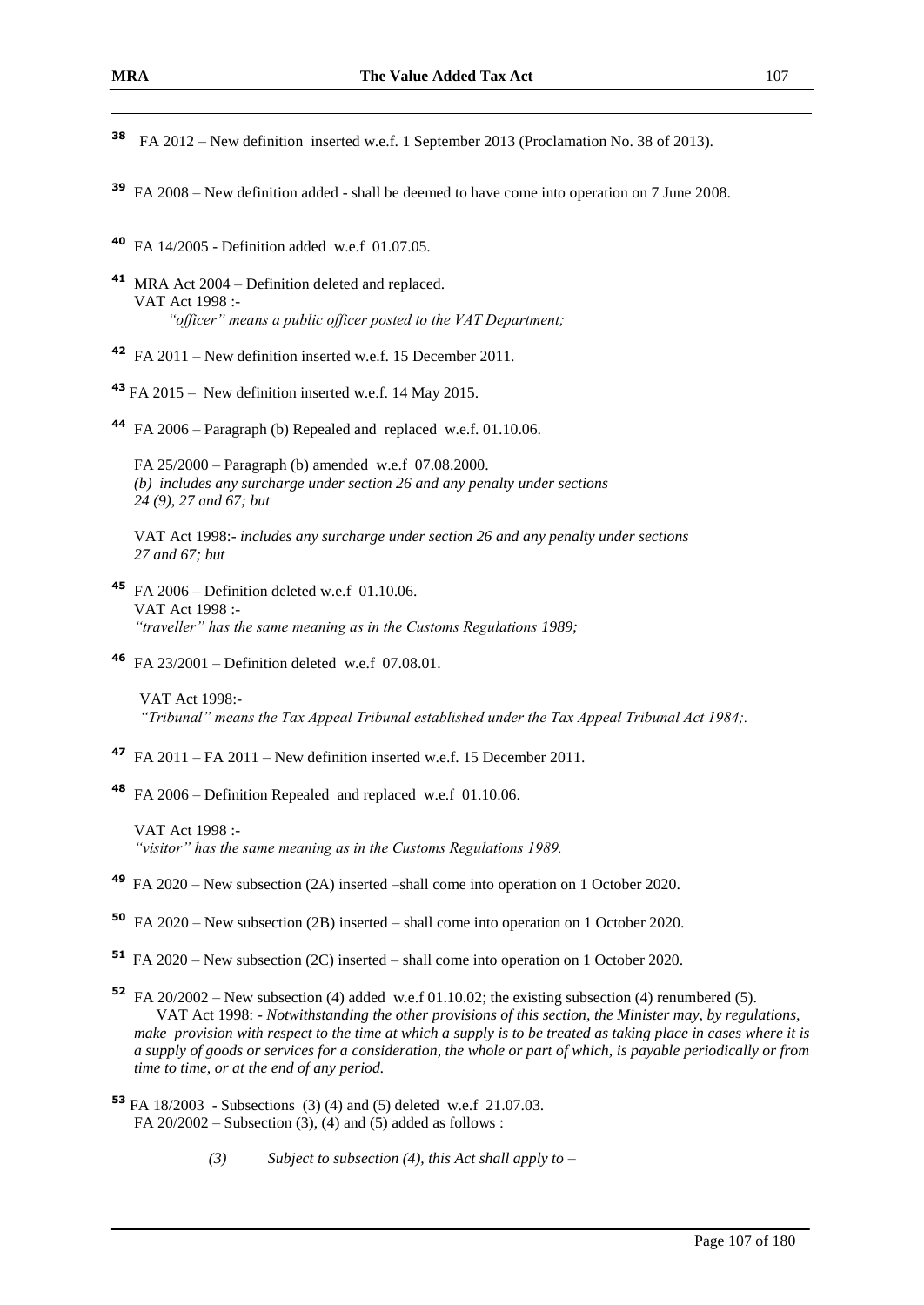1

- *(a) any person engaged in any business or profession specified in Part I of the Tenth Schedule as from 1 October 2002;*
- *(b) any person engaged in any business specified in Part II of the Tenth Schedule as from 10 January 2003.*
- *(4) Section 15(2) (a) (i) shall apply to any person engaged in any business or profession specified in Part I of the Tenth Schedule as from 1 September 2002.*
- (5) *Section 15(2)(a)(ii) shall apply to any person engaged in any business specified in Part II of the Tenth Schedule as from 1 December 2002*.
- **54** MRA Act 2004 Section 7 deleted.

VAT Act 1998*:-*

 $(6)$ 

 *7. Commissioner for Value Added Tax*

*For the due administration of this Act, there shall be a Commissioner for Value Added Tax who shall be a public officer and who shall be assisted by such other officers as may be necessary*.

**<sup>55</sup>** FA 2021 – Section 8(2) amended, by inserting, after the words "the Prevention of Corruption Act", the words ", the Economic Development Board Act", w.e.f 05 August 2021."

FA 14/2005 - Subsection 8(2) amended w.e.f 21.04.05.

VAT Act 1998*:-*

*Except for the purposes of administering this Act or any other revenue law or where so authorised to do so by the Minister, no officer shall communicate to any person any matter relating to this Act and any regulations made thereunder.*

- **<sup>56</sup>** MRA Act 2004 Director-General replacing Commissioner.
- **<sup>57</sup>** FA 2012 Section 9(5) amended, the words "or CO2 levy" deleted and replaced by the words ", CO2 levy or levy on energy consumption" w.e.f. 1 September 2013 (Proclamation No. 38 of 2013).

Act No. 19 of 2011(The Excise (Amendment) Act 2011- Section 9(5) amended the words "or MID levy" deleted and replaced by the words ", MID levy or  $CO<sub>2</sub>$  levy"; w.e.f 13 July 2011.

FA 2008 - Section 9(5) amended by deleting the words "or excise duty" wherever they appear and replacing them by the words ", excise duty or MID levy" shall be deemed to have come into operation on 7 June 2008.

**<sup>58</sup>** MRA Act 2004 - Director-General replacing Commissioner.

**<sup>59</sup>** FA 2006 – Subsection (9) Repealed and replaced w.e.f 01.10.06.

FA 20/2002 - Subsection (9) added w.e.f 01.10.02.

*(9) Notwithstanding the other provisions of this section, where any goods specified in the Part II of the Seventh Schedule are supplied at the stage in the chain of distribution immediately before the retail stage, the supply shall be deemed to have been made at the retail stage and VAT on such supply shall be charged on such value as includes the retail margin.*

**<sup>60</sup>** FA 2018 – New section 9A inserted after section 9 shall come into operation on 1 October 2018.

**<sup>61</sup>** FA 20/2002 - Existing provisions numbered subsection (1) w.e.f 01.07.02. FA 18/1999 – Existing provisions amended w.e.f 07.09.98. VAT Act 1998: -

*VAT shall be charged at the rate specified in the Fourth Schedule and shall be charged -*

(*a) on any taxable supply by reference to the value of the supply as determined under section 12; and*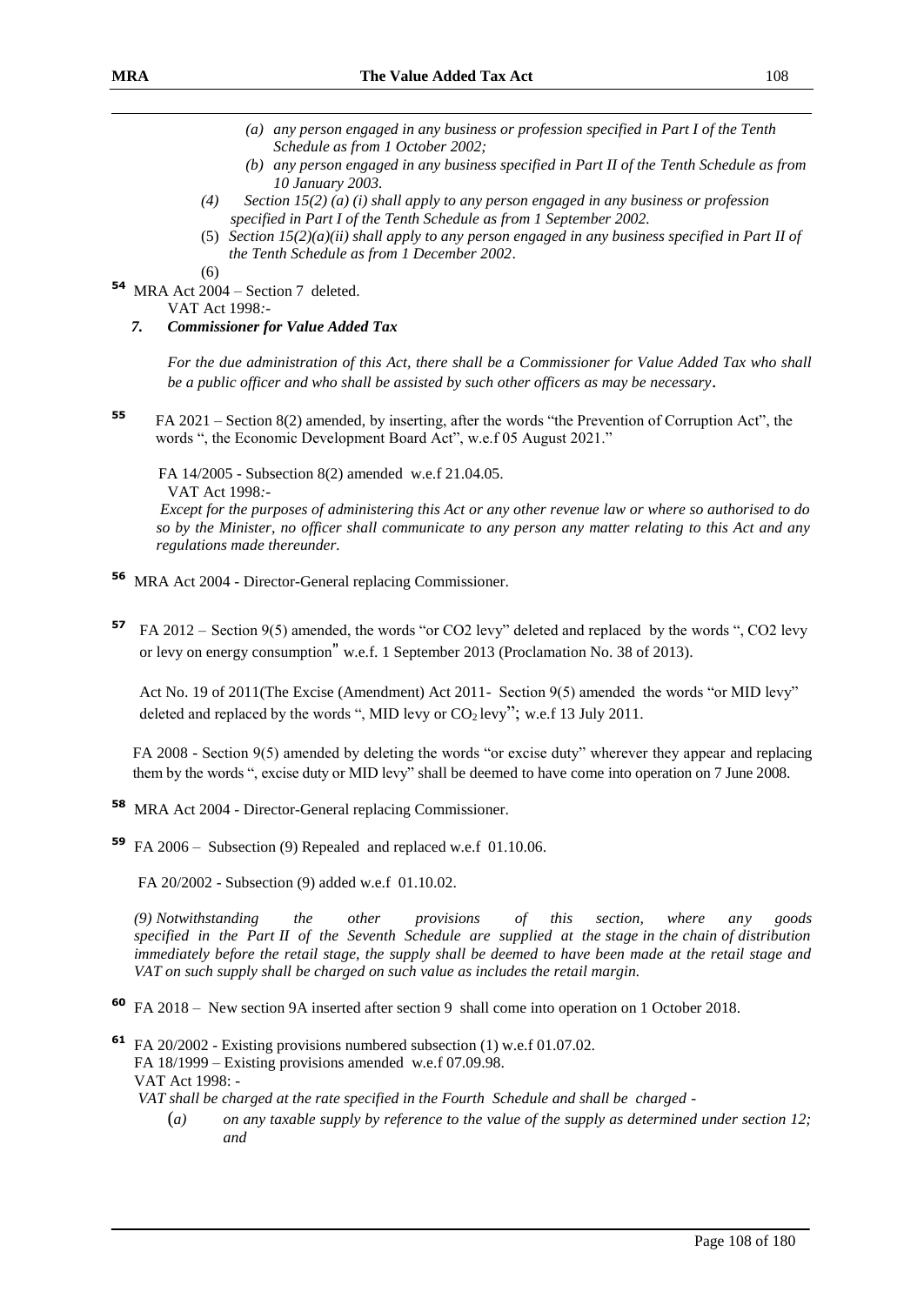- *(b) on the importation of any goods, other than those specified in the First Schedule, by reference to the value of the goods as determined under section 13*
- **<sup>62</sup>** FA 20/2002 Subsection (2) added w.e.f 01.07.02.
- **<sup>63</sup>** FA 20/2002 Subsection (3) added w.e.f 01.07.02.
- **<sup>64</sup>** FA 20/2002 Subsection (4) added w.e.f 01.07.02.
- **<sup>65</sup>** FA 2010 Section 12(1) amended, by inserting the words "and shall be expressed in Mauritius currency" , after the word "section" added w.e.f. 24.12.2010.
- **<sup>66</sup>** FA 2013 Section 12(2) amended, the words "*or such other amount as the Director-General may determine*" added w.e.f 21 December 2013.
- **<sup>67</sup>** FA 2020 Section 12 amended, subsection (3) repealed and replaced w.e.f 7 August 2020.
	- (*3) If the supply is for a consideration not consisting or not wholly consisting of money, the value of the supply shall be taken to be the open market value of the supply or such other amount as the Director-General may determine.*

FA 2013 – Section 12(3) amended, the words "*or such other amount as the Director-General may determine*" added w.e.f 21 December 2013.

**<sup>68</sup>** FA 20/2002 - Subsection (6) replaced w.e.f 01.10.02. FA 18/1999 - Subsection (6) added w.e.f 07.09.98 :– *Where a registered person makes a supply of any of the goods specified in the Seventh Schedule and the supply is made in such quantities as are appropriate to sales by retail, VAT shall be calculated on such value of the supply as excludes the retail margin.*

**<sup>69</sup>** FA 20/2002 - Subsection (7) added w.e.f 01.10.02.

**<sup>70</sup>** FA 2008 - Section 13 – amended:

- (i) in paragraph (a) by deleting the word "and";
- (ii) by adding after paragraph (b), the following paragraph, the full stop at the end of paragraph (b) being deleted and replaced by the words "; and" -
	- (c) the MID levy.

shall be deemed to have come into operation on 7 June 2008.

- **<sup>71</sup>** Act No. 19 of 2011(The Excise (Amendment) Act 2011- New paragraph added w.e.f 13 July 2011.
- **<sup>72</sup>** FA 2012 New paragraph (e) added w.e.f. 1 September 2013 (Proclamation No. 38 of 2013).
- **73** FA 2020 Subsection (1) amended, the words "and is not VAT registered" inserted after the words "belong in Mauritius" w.e.f 7 August 2020.

The word "registered" inserted after the words "to a" and "if the" w.e.f 7 August 2020.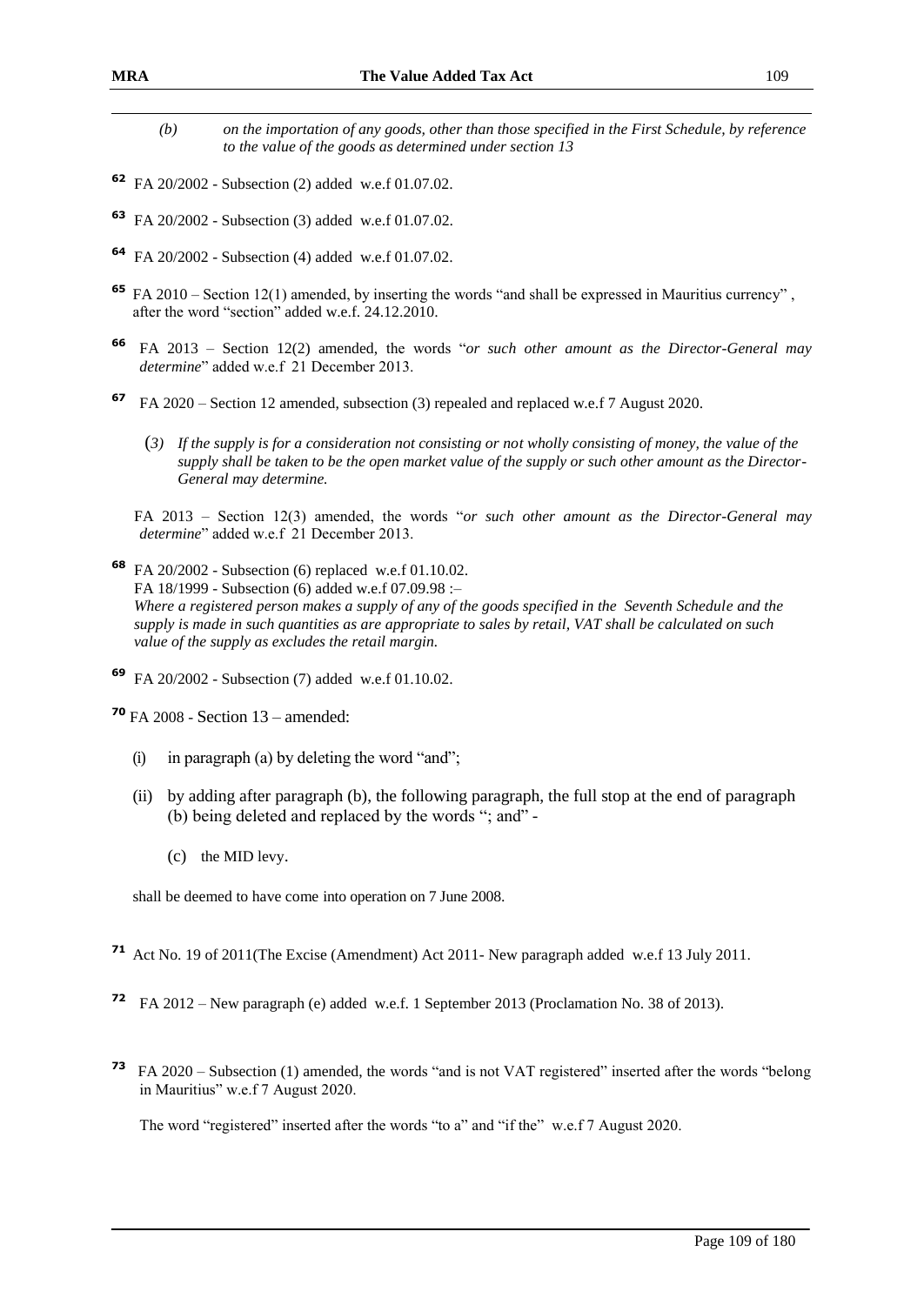Proclamation No. 48 of 2016 – The changes made by the FA 2016 below, shall come into operation on 2 February 2017.

FA 2016 – Subsection (1) amended, the word "registered" deleted wherever it appears shall come into operation on a date to be fixed by Proclamation.

FA 18/2003 - Subsection (1) amended w.e.f 21.07.03.

VAT Act 1998: -

*Where a person who does not belong in Mauritius makes a supply of services which are performed or utilised in Mauritius, to a registered person, then all the same consequences shall follow under this Act as if the registered person had himself supplied the services in Mauritius and that supply were a taxable supply.*

**<sup>74</sup>** FA 2020 – Subsection (2) repealed and replaced w.e.f 7 August 2020.

- *(2) Where a supply of services is treated as made by a person under subsection (1) and that person is –*
	- *(a) a registered person, section 21 shall apply and the registered person may claim the tax on the supply of those services as input tax;*
	- *(b) a non-registered person, he shall make a return, in such form and manner as the Director-General may determine, in respect of the month in which the supply is made and pay the tax on the value of services supplied, without any input tax.*

Proclamation No. 48 of 2016 – The changes made by the FA 2016 below, shall come into operation on 2 February 2017.

FA 2016 – Subsection (2) repealed and replaced - shall come into operation on a date to be fixed by Proclamation

- *(2) Where a supply of services which is treated as made by a registered person under subsection (1), then the provisions of section 21 shall apply and the registered person may claim the tax on the supply of those services as input tax.*
- **<sup>75</sup>** FA 2020 –Subsection (6) repealed w.e.f 7 August 2020.

*(6) In this section –*

*"a non-registered person" means any person not registered under this Act other than –*

- *(a) an individual not required to be registered under the Business Registration Act;*
- *(b) such person as may be prescribed.*

Proclamation No. 48 of 2016 – The changes made by the FA 2016 below, shall come into operation on 2 February 2017.

 FA 2016 – New subsections (6) and (7) added shall come into operation on a date to be fixed by Proclamation.

**76** FA 2020 – Subsection (7) repealed w.e.f 7 August 2020.

*(7) Subsection (2)(b) shall not apply to a supply made to an individual other than for the purpose of his business.*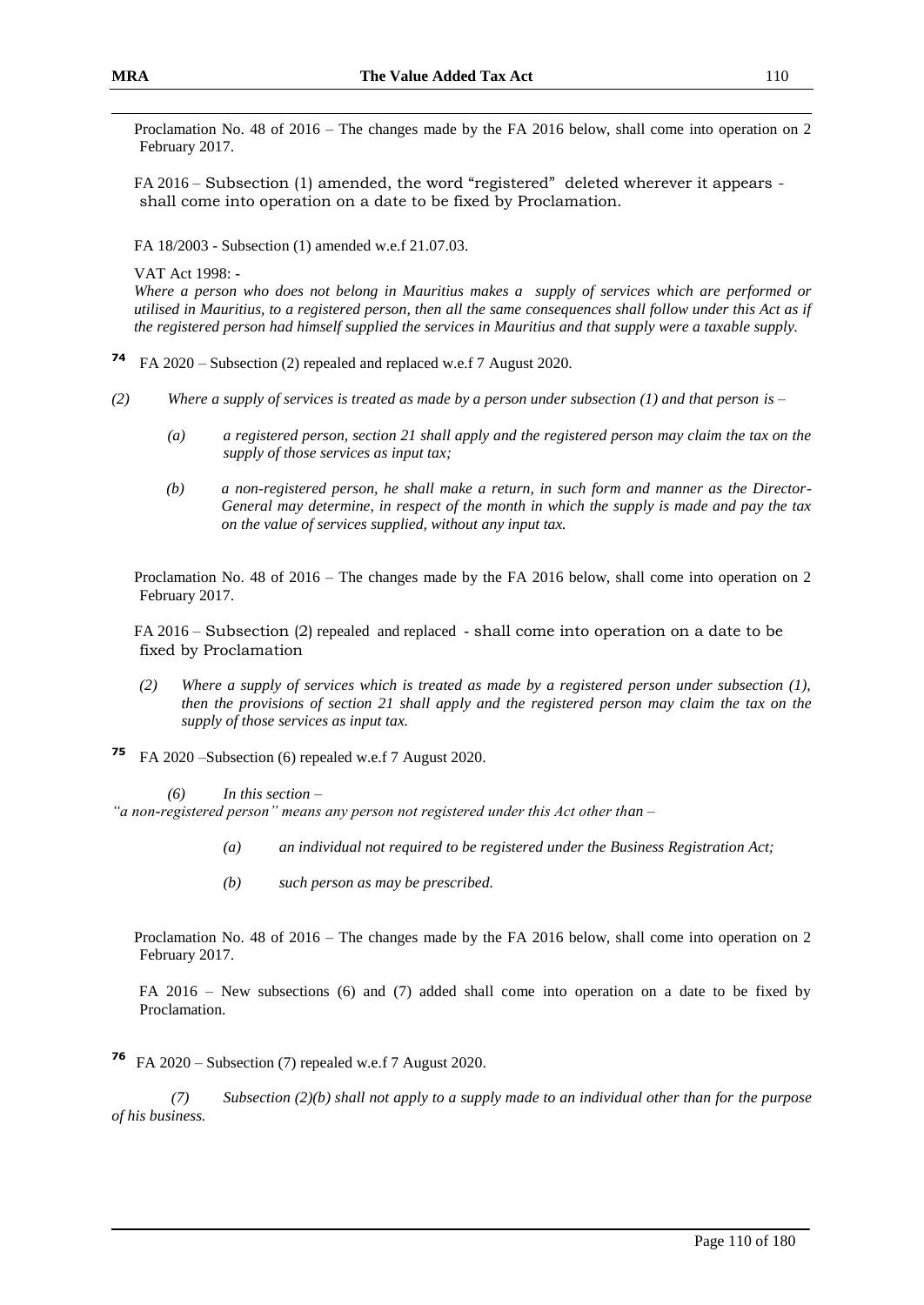- $77$ **<sup>77</sup>** FA 2020 – Part IIIA inserted after Part III – shall come into operation on a date to be fixed by Proclamation.
- **<sup>78</sup>** FA 2006 Subsection (1) (b) Repealed and replaced w.e.f 01.10.06.

VAT Act 1998 :-

*(b) whose turnover of taxable supplies exceeds or is likely to exceed any of the amounts corresponding to any of the periods, specified in the Sixth Schedule,* 

**<sup>79</sup>** MRA Act 2004 - Director-General replacing Commissioner.

FA 20/2002 – New subsection (2) added; subsection (2)(a)(i) w.e.f 01.09.02 and subsection (2)(a)(ii) w.e.f 01.12.02.

*The existing subsection (2), (3) and (4) renumbered (3), (4) and (5) respectively.*

FA 18/1999 - Subsection (2) added w.e.f 01.09.1999 :- *Where the turnover of a person is made up exclusively of supplies which are zero-rated, that person shall not be bound to apply for registration under this section.* The existing subsection (2) and (3) renumbered (3) and (4) respectively*.*

- **<sup>81</sup>** FA 2006 Subsection (2) (a) (i) Repealed and replaced w.e.f 01.10.06. FA 20/2002 –
	- *(2) (a) Notwithstanding section 16, every person engaged in –*
		- *(i) any business or profession specified in Part I of the Tenth Schedule and whose turnover of taxable supplies does not exceed or is not likely to exceed any of the amounts corresponding to any of the periods specified in the Sixth Schedule; or*
- **<sup>82</sup>** FA 2006 Subsection (2A) added w.e.f 01.10.06.
- **<sup>83</sup>** FA 2007 Subsection (3) repealed and replaced by the following subsection w.e.f 22.08.07. VAT Act 1998 :-

*(3) Where the turnover of a person is made up exclusively of supplies which are zero-rated, that person shall not be bound to apply for registration under this section.*

- **<sup>84</sup>** MRA Act 2004 Director-General replacing Commissioner.
- **<sup>85</sup>** FA 2019 Section 15(5)(c) amended, the words "are together taken into account, that person would be liable to be registered" have been deleted and replaced by ", upon being aggregated, will exceed the amount specified in the Sixth Schedule"; w.e.f 25 July 2019.
- **86** FA 2019 Section 15(5)(d) amended, the words "the reduction of the VAT liability or" added, w.e.f 25 July 2019.
- **87** FA 2019 Section 15 amended, the words "to that person, directing that the persons named therein shall be treated as a single taxable person and that single taxable person, shall be liable" have been deleted and replaced by "directing that person and the other persons referred to in paragraph (b)", w.e.f 25 July 2019.
- **<sup>88</sup>** FA 2006 Section 15A added, w.e.f 01 October 2006.
- **<sup>89</sup>** MRA Act 2004 Director-General replacing Commissioner.
- **90** FA 2012 Paragraph (a) amended, the word "currently" deleted w.e.f. 22 December 2012.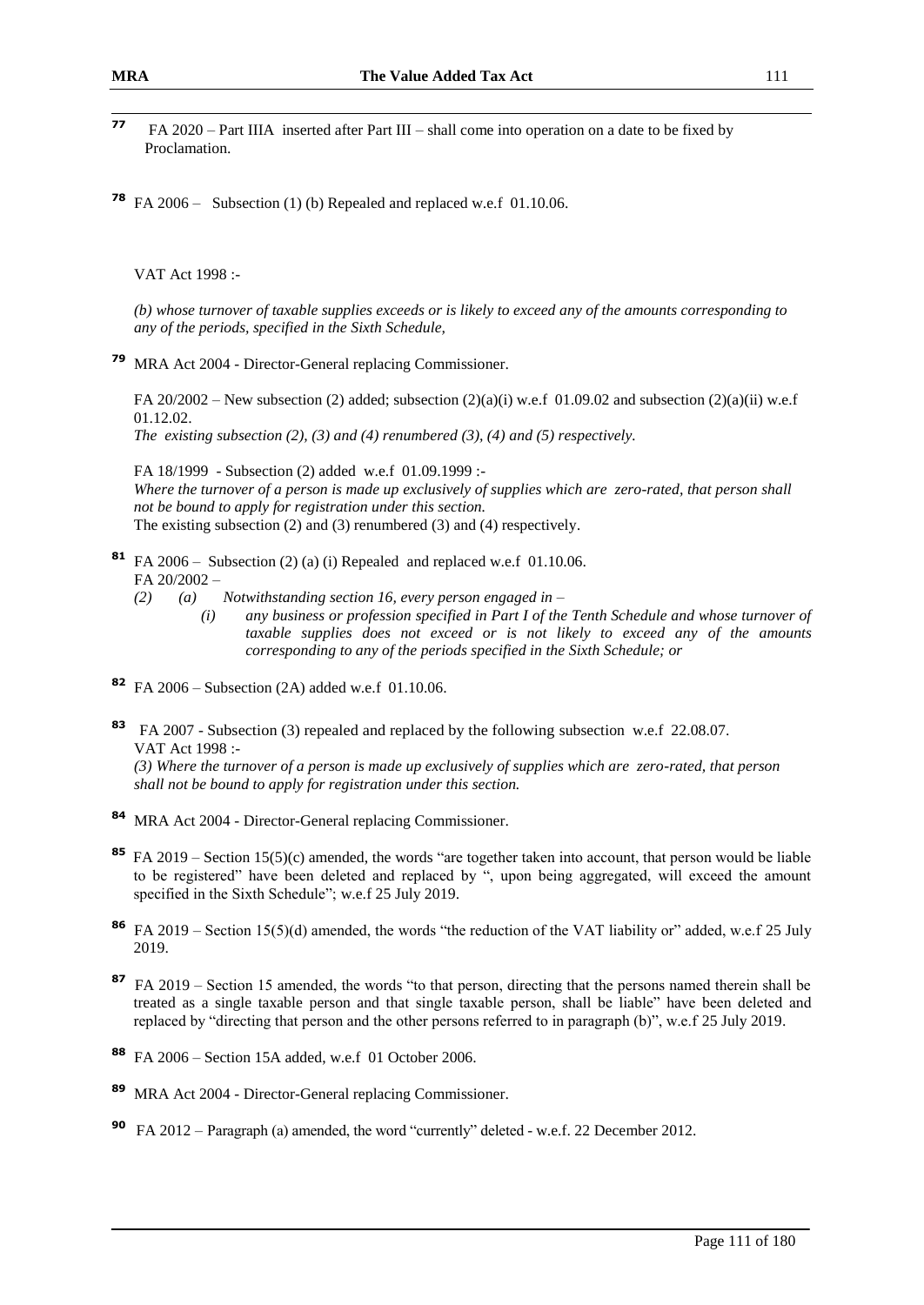- (b) he has kept and maintained a proper record of his business for a period of at least one year preceding the year in which the application for registration is made; and
- **<sup>91</sup>** FA 2012 –Paragraph (b) repealed w.e.f. 22 December 2012.
- **<sup>92</sup>** MRA Act 2004 Director-General replacing Commissioner.
- **<sup>93</sup>** FA 2020 New section 16A inserted after section 16 shall come into operation on 2 September 2020.
- **<sup>94</sup>** MRA Act 2004 Director-General replacing Commissioner.
- **<sup>95</sup>** FA 2016 New section 17A inserted after section 17 shall be deemed to have come into operation on 1 July 2015.
- **<sup>96</sup>** MRA Act 2004 Director-General replacing Commissioner.
- **97** FA 2018 Section 18(2)(b) amended, the words "specified therein;" deleted and replaced by the words "due, including tax on any capital goods exceeding 100,000 rupees forming part of the assets of the business, other than tax in respect of the goods specified in section  $21(2)(b)$ ; and" w.e.f 9 August 2018.

 FA 2016 – Subsection (2) amended, paragraph (b) repealed and replaced shall be deemed to have come into operation on 1 July 2015.

*(b) submit a return and pay all tax due including the tax due on any goods forming part of the assets of the business other than those specified in section 21(2)(b); and*

FA 2013 – Section 18(2) paragraph (b) amended, the words "other than those specified in section 21(2)(b)" inserted after the words "business" w.e.f 21 December 2013.

FA 2012 – Section 18(2) paragraph (b) amended, the words "other than those specified in section 21(2)(b)" deleted w.e.f. 22 December 2012.

 FA 20/2002 – Paragraph (b) amended w.e.f 10 August 2002. Act 2 /1998 :- *submit a return and pay all tax due including the tax due on any goods forming part of the assets of the business; and*

- **<sup>98</sup>** MRA Act 2004 Director-General replacing Commissioner.
- **<sup>99</sup>** FA 2016 New subsection (3) added shall come into operation on 1 October 2016.
- **<sup>100</sup>** FA 2013 Sections 19(1) amended, the words "on computer" deleted and replaced by the word "electronically" w.e.f 21 December 2013.
- **<sup>101</sup>** FA 2013 Sections 19(2) amended, the words "on computer" deleted and replaced by the word "electronically" w.e.f 21 December 2013.
- **<sup>102</sup>** FA 18/2003 Subsection (3) amended w.e.f 21 July 2003.

FA 20/2002 - New subsection (3) added and existing subsection (3) and (4) renumbered (4) and (5) respectively, w.e.f 01 July 2002.

*Subsection (2) (c) shall not apply to the business specified in item 6 (b) (ii) of the Fifth Schedule and items I of the Part II of the Tenth Schedule*.

VAT Act 1998:- *Every record under subsection (1) or (2) shall be kept for a period of at least 5 years after the completion of the transaction to which it relates*.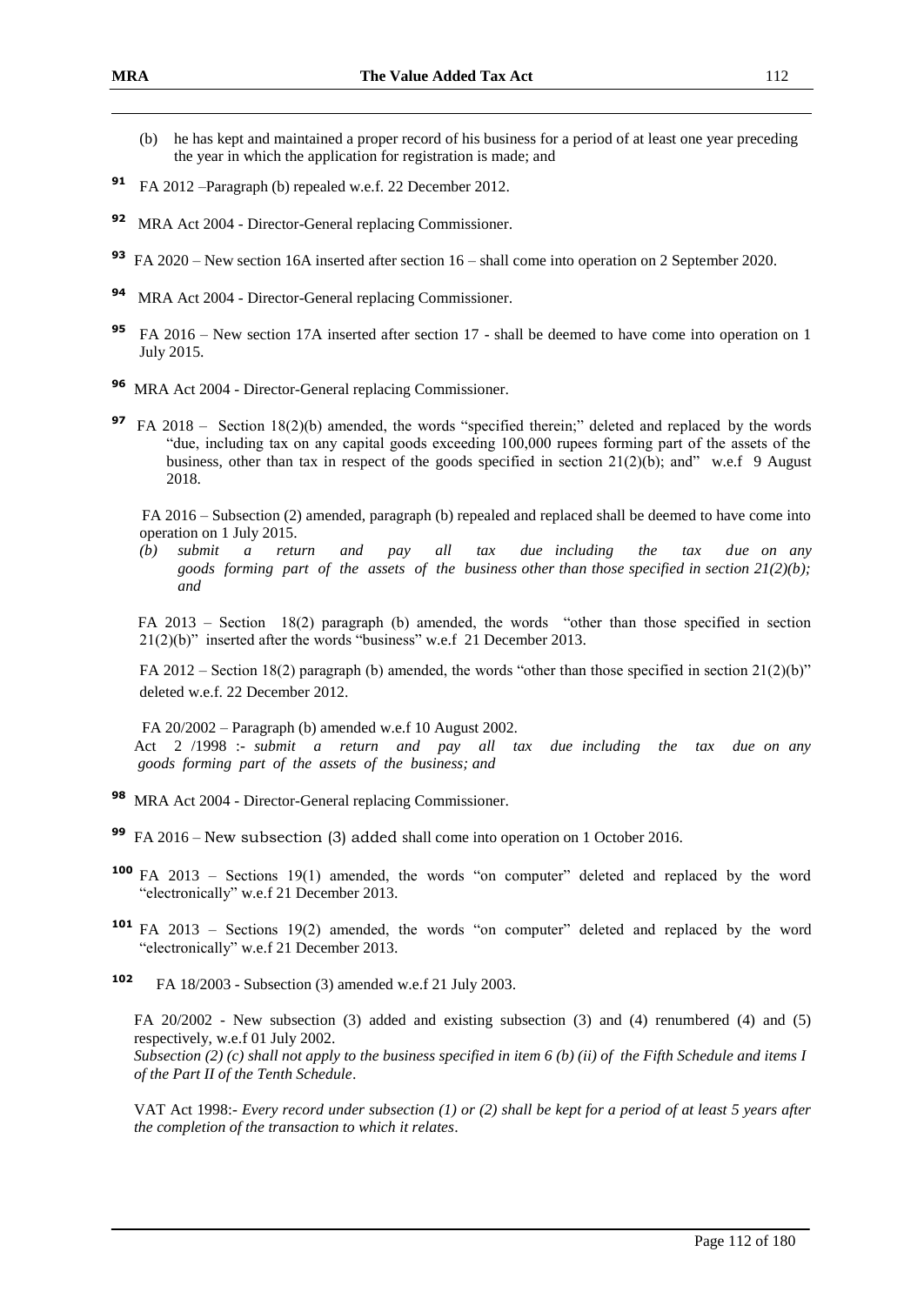103 FA 20/2002 - Existing subsection (3) renumbered subsection (4).

- **<sup>104</sup>** FA 20/2002 Existing subsection (4) renumbered subsection (5).
- **<sup>105</sup>** FA 2018 Section 19A repealed w.e.f 9 August 2018.

#### *19A. Use of electronic fiscal device*

*(1) The Director-General may, for the purpose of this Act, require any person to use an electronic fiscal device to record any matter or transaction which may affect the liability to tax of that person.*

- *(2) The electronic fiscal device shall be of such type, description and usage as may be prescribed.*
- FA 2015 New section 19A inserted after section 19 w.e.f 14 May 2015
- **<sup>106</sup>** FA 2011 Subsection (1) amended, the words "to another registered person" deleted and replaced by the words "to any person" - shall come into operation on 1 October 2012.
- **<sup>107</sup>** FA 2010 Section 20(2)(b) amended by deleting the words "and his VAT Registration Number" and replacing them by the words ",VAT Registration Number and business registration number" w.e.f. 24.12.2010.
- **<sup>108</sup>** FA 2015 Paragraph (e) amended, the words "*is inclusive or exclusive of VAT*" deleted and replaced by the words "*is subject to VAT or not*" in so far as it relates to Part VIB shall come into operation on 1 July 2015.

 FA 2011 – Subsection (2), paragraphs (e) repealed and replaced shall come into operation on 1 October 2012.

*(e) the value of the supply exclusive of VAT;*

**<sup>109</sup>** FA 2015 –Paragraph (f) repealed and replaced - in so far as it relates to Part VIB shall come into operation on 1 July 2015.

(f) *where the value of the supply is exclusive of VAT, the amount of VAT chargeable and the rate applied;*

FA 2011 – Subsection (2), paragraphs (f) repealed and replaced shall come into operation on 1 October 2012.

*(f) the amount of VAT chargeable and the rate applied; and*

- **<sup>110</sup>** FA 2011 Subsection (2), paragraphs (g) repealed and replaced shall come into operation on 1 October 2012. *(g) the name, address and the VAT Registration Number of the purchaser.*
- **<sup>111</sup>** FA 2019 Section 20(2) amended, new subsection (h) added w.e.f 25 July 2019.
- **<sup>112</sup>** FA 2013 Sections 20(3) amended, the words "on computer" deleted and replaced by the word "electronically" w.e.f 21 December 2013.

**<sup>113</sup>** FA 2012 – Section 20 subsection (6) repealed w.e.f. 22 December 2012.

- (6) No VAT invoice shall be issued to a person unless, at the time the VAT invoice is issued, that person is registered as a registered person under this Act.
- **<sup>114</sup>** FA 18/2003 Subsection (7) amended w.e.f 21.July 2003. FA 20/2002 - Subsection (7) added w.e.f 01 July 2002 *:- This section shall not apply to the business specified in item 6(b)(ii) of the Fifth Schedule and items I of Part II of the Tenth Schedule*.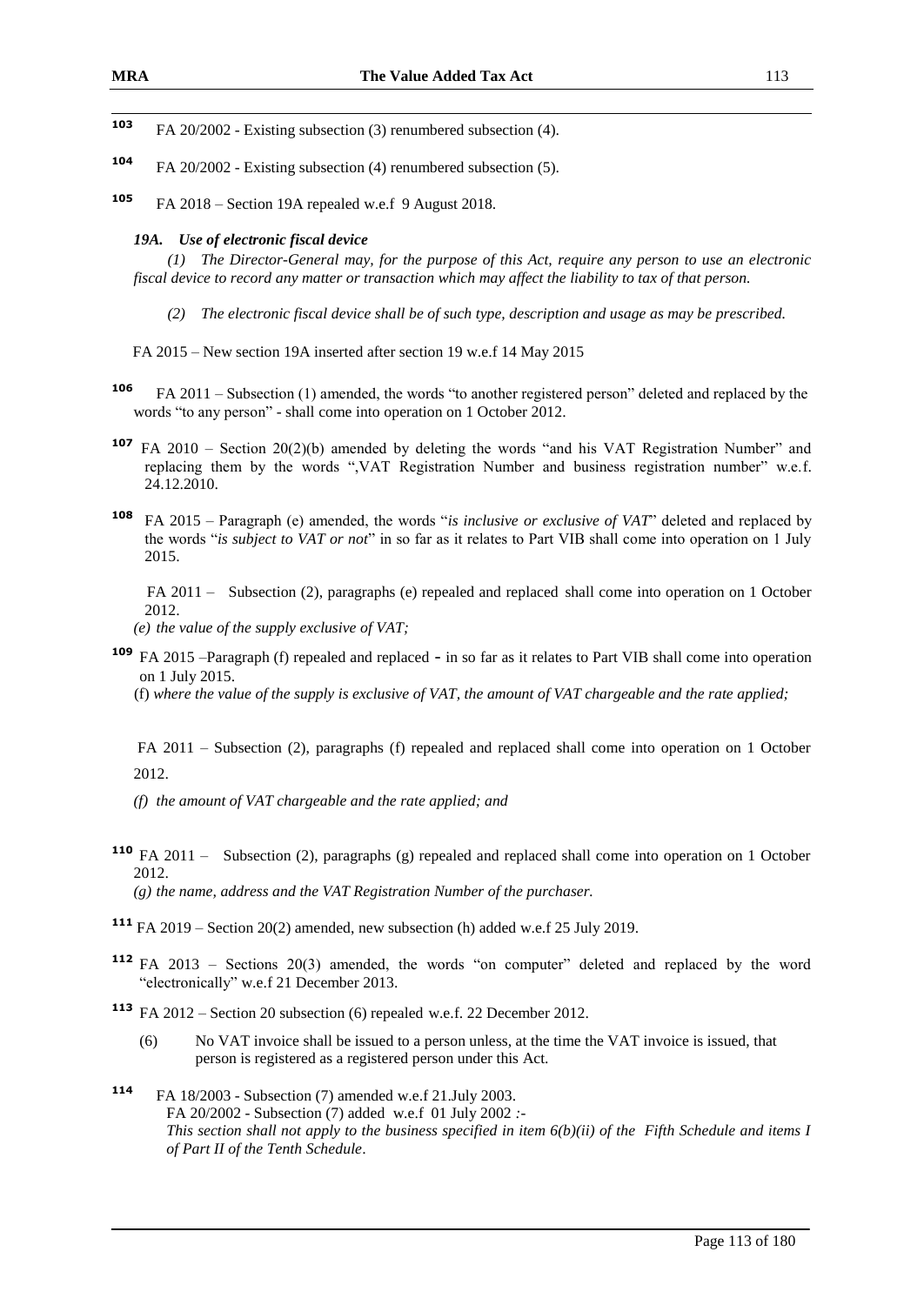**<sup>115</sup>** FA 2020- The heading of Part VA amended, the words "**AND E-INVOICING SYSTEM**" added w.e.f 7 August 2020.

FA 2018 – New Part VA inserted after Part V w.e.f 9 August 2018.

- **116** FA 2020 – The words "or e-invoicing system" inserted after the words "electronic fiscal device", wherever they appear in Part VA - w.e.f 7 August 2020.
- **117** FA 2020 – Subsection (1) amended, the words "and subject to such conditions as may be prescribed" inserted after the word "Act" w.e.f 7 August 2020.
- **<sup>118</sup>** FA 2020 Subsection (2) repealed w.e.f 7 August 2020.

*(2) The electronic fiscal device or e-invoicing system shall be of such type, description and usage as may be prescribed.*

- **<sup>119</sup>** FA 18/1999 Paragraph (a) amended w.e.f 01 September 1999. Act No. 2 /1998:- *goods or services used or consumed to produce an exempt supply;*
- **120** FA 2018 – Subsection (2)(c) amended, the words ", for own use or consumption" added w.e.f 9 August 2018.
- **<sup>121</sup>** FA 28/2004 Paragraph (e) amended w.e.f 01 October 2004. FA 18/1999 - Paragraph (e) amended w.e.f 01 September 1999 : *petroleum oils and other oils or preparations of heading No. 27.10 of Part I of the First Schedule to the Customs Tariff Act, except those for resale and except those for resale and except gas oils and fuel oils for use in stationary engines; and boilers; and*

VAT Act 1998:-

*petroleum oils and other oils or preparations of heading No. 27.10 of Part I of the First Schedule to the Customs Tariff Act, except gas oils and fuel oils for use in stationary engines; and*

**<sup>122</sup>** The Financial Services Act 2007 – Section 97\_ Consequential amendments Item (14) - A reference in any enactment to the Financial Services Development Act 2001 shall be construed as a reference to the Financial Services Act 2007.

FA 14/2005 - Paragraph (g) replaced w.e.f 01 July 2005. FA 20/2002 – Paragraph (g) added w.e.f 10 January 2003 *:- goods and services used by banks, or services provided by banks, holding a category 1 Banking Licence under the Banking Act*

**<sup>123</sup>** Section 97\_ Consequential amendments Item (14) - A reference in any enactment to the Financial Services Development Act 2001 shall be construed as a reference to the Financial Services Act 2007.

FA 14/2005 – Paragraph (ga) added w.e.f 01 July 2005.

- **<sup>124</sup>** FA 18/2003 Paragraph (h) added w.e.f 01.10.03
- **<sup>125</sup>** FA 2018 New subsection (2A) inserted after subsection (2) w.e.f 9 August 2018.
- **<sup>126</sup>** FA 18/1999 Subsection (3) replaced by subsection (3) (a), (b) and (c) w.e.f 01 September 1999. VAT Act 1998*:- Where goods or services are used partly for taxable supplies and partly for exempt supplies, the credit shall be allowed in such proportion as is specified in the Seventh Schedule*.
- **<sup>127</sup>** FA 23/2001 Subsection (3)(b) amended w.e.f 11 August 2001.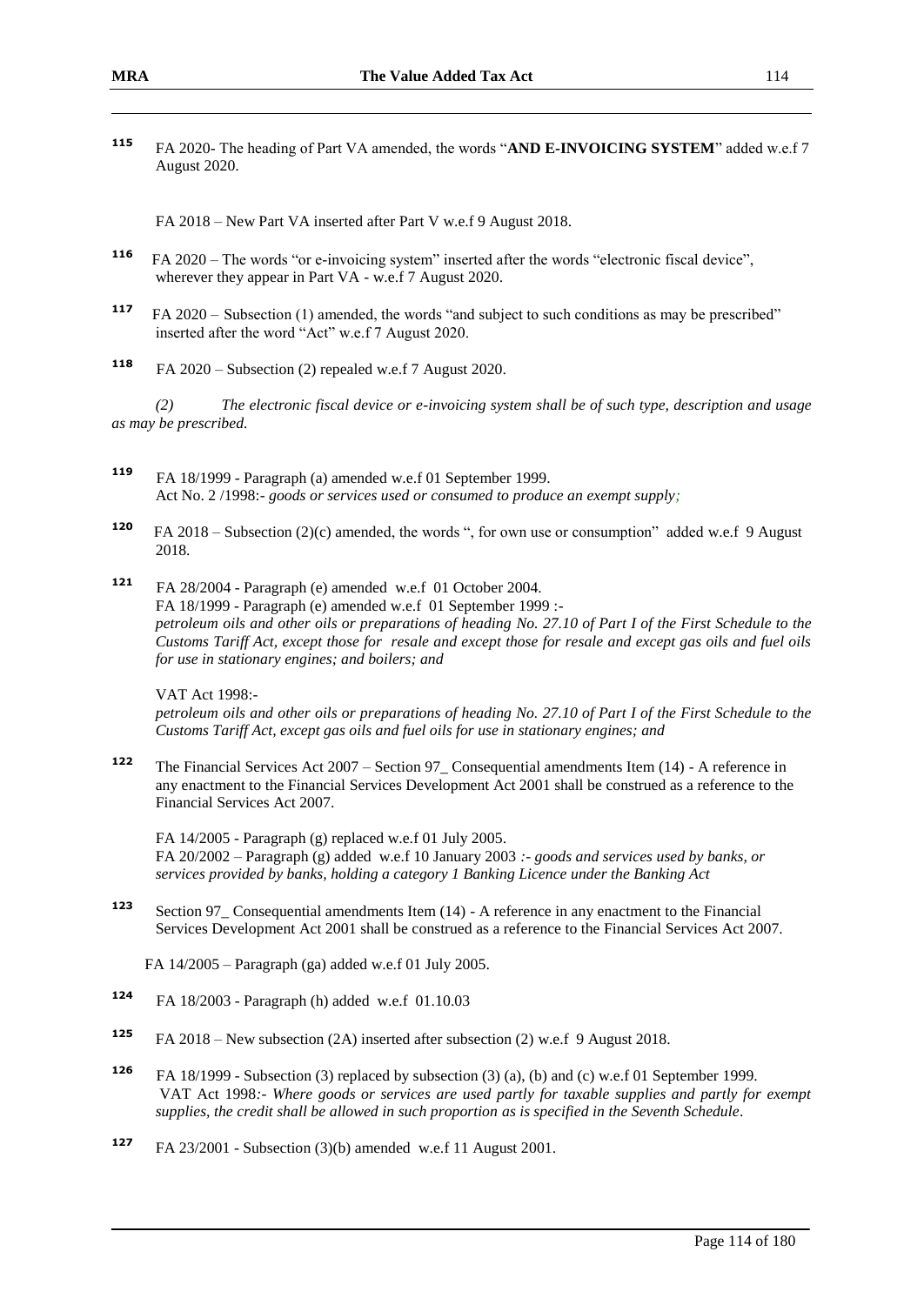FA 18/1999 :- *Subject to paragraphs (c) where goods or services are used to make both taxable supplies and exempt supplies, the credit in respect of those goods or services shall be allowed in the proportion of the value of taxable supplies to total turnover on the basis of –*

- *(i) in the case of a new business, the estimated figures for the current accounting year; or* (ii) *in any other case, the actual figures for the previous accounting year.*
- **<sup>128</sup>** FA 2008 Section 21(3)(c) amended by deleting the words "paragraph (b)(i)" and replacing them by the words "paragraph (b)" - shall come into operation on 1 July 2009 in respect of input tax taken in taxable period commencing 1 July 2008 and onwards.
- **<sup>129</sup>** FA 23/2001- Paragraph (d) added w.e.f 11 August 2001.
- **130** FA 2020 – New Paragraph (da) inserted after paragraph (d) w.e.f 7 August 2020.
- **<sup>131</sup>** FA 2017 Section 21(4) amended, the words "which is proved to have become bad and to have been actually written off as a bad debt" added w.e.f 24 July 2017.
- **<sup>132</sup>** MRA Act 2004 Director-General replacing Commissioner.
- **<sup>133</sup>** FA 2015 The figure "24" deleted and replaced by the figure "36" w.e.f. 14 May 2015.

FA 14/2005 - Subsection (6) amended w.e.f 21 April 2005.

FA 20/2002 - Subsection (6) amended w.e.f 01 July 2002:- *Where credit for any input tax has not been taken in the taxable period in which it ought to have been taken, a registered person may take such credit within a period of 24 months of the date the input tax was paid.*

VAT Act 1998:- *Where credit for any input tax has not been taken in the taxable period in which it ought to have been taken, a registered person may take such credit within a period of 12 months of the date the input tax was paid.*

- **<sup>134</sup>** FA 2012 Section 21(7) paragraph (a) amended, the words "or part of a building" and "or part of that building" inserted after the words "a building" and "that building", respectively w.e.f. 22 December 2012.
- **<sup>135</sup>** FA 2013 Subsection (7)(a)(i) and (b)(i) amended, the words "or otherwise transferred" added after the word "sold" w.e.f 21 December 2013.
- **<sup>136</sup>** FA 2013 Subsection (7)(a)(i) and (b)(i) amended, the words "or otherwise transferred" added after the word "sold" w.e.f 21 December 2013.

FA 2012 – Section 21(7) paragraph (b) amended, the words "or part of the building" inserted after the words "the building" w.e.f. 22 December 2012.

- **<sup>137</sup>** FA 2011 Section 21 subsection (7) repealed and replaced w.e.f. 15 December 2011.
	- (7) (a) Where, in respect of a building (including extension and renovation) forming part of the fixed assets of a registered person, a credit for input tax has been taken, and before the end of the nineteenth year following the year it was acquired, that building is sold or otherwise transferred , the registered person shall be liable to pay back to the Director-General, in respect of the remaining portion of that period, the proportionate amount of the credit allowed.
		- (b) The registered person shall, in his return for the taxable period during which the building has been sold or otherwise transferred, treat the proportionate amount referred to in paragraph (a) as output tax.

FA 2009 -Section 21(7) paragraph (a) amended, the words "that building no longer forms part of his fixed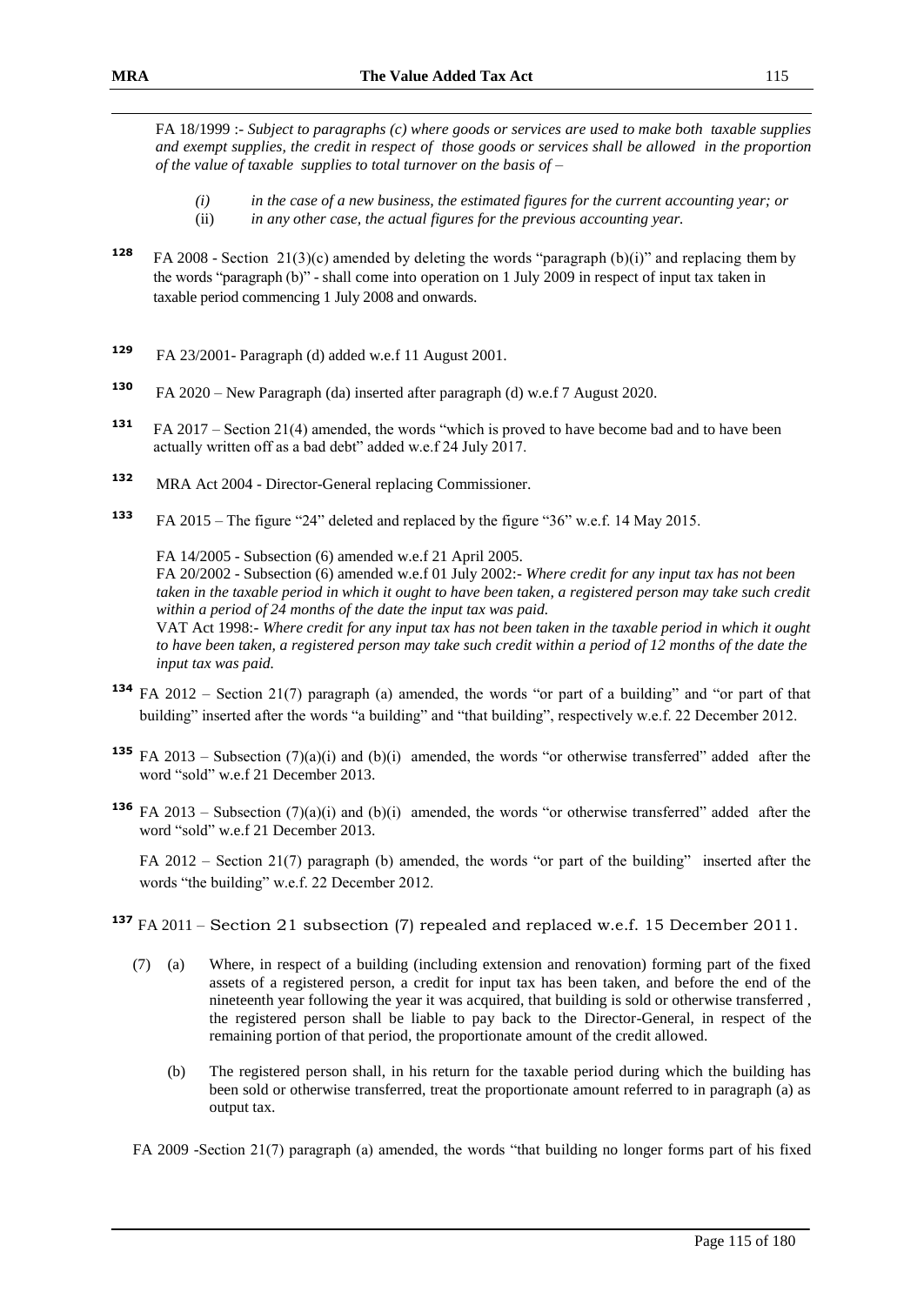FA 2009 - Section 21(7) paragraph (b) amended, the words "which the building has ceased to form part of his fixed assets" deleted and replaced by the words "during which the building has been sold or otherwise transferred" w.e.f. 30 July 2009.

**<sup>138</sup>** FA 2013 –Subsection (7A) repealed and replaced w.e.f 21 December 2013. *(7A) Subsection (7) shall not apply where a business is transferred as a going concern and involves a transfer of immovable property.* FA 2011 – New subsection (7A) inserted, after subsection (7) w.e.f. 15 December 2011.

- **<sup>139</sup>** FA 20/2002 Subsection (8) added w.e.f 01 July 2002.
- **<sup>140</sup>** FA 2007 Section 21 amended, by inserting immediately after subsection (8), subsections (9) and (10) w.e.f 22 August 2007.
- **<sup>141</sup>** FA 2016 New subsection (11) added shall come into operation on 01 October 2016.
- **142** FA 2018 – New subsection (12) added w.e.f 09 August 2018.
- **143**  FA 2019 – Section 22(1) amended, the word "electronically" has been added after the word "submit", w.e.f 25 July 2019.
- **<sup>144</sup>** FA 2006 Paragraph (e) repealed and replaced w.e.f 01 July 2006. VAT Act 1998 :- *(e) such other particulars as may be required in the form of the return.*
- **<sup>145</sup>** FA 2011 Section 22 subsection (1) amended, new paragraph (ea) inserted- shall come into operation on 15 January 2012.
- **<sup>146</sup>** FA 2006 Paragraph ( f ) added w.e.f 01 July 2006.
- **<sup>147</sup>** FA 2006 Subsection (1A) added w.e.f 07 August 2006.
- **<sup>148</sup>** FA 2006 Subsection (1B) added w.e.f 07 August 2006.
- **<sup>149</sup>** FA 2018 Subsection (1C) repealed and replaced w.e.f 09 August 2018.
	- *(1C) Where a registered person submits his return electronically, he shall also submit electronically a summary of the value of supplies made to any person, other than a final consumer, in such format as may be determined by the Director-General.*

FA 2011 – New subsection (1C) inserted, after subsection (1B) - shall come into operation on 1 July 2012.

**<sup>150</sup>** FA 2006 – Subsection (2) deleted and replaced w.e.f 07 August 2006.

VAT Act 1998 :- *(2) Where a registered person submits a return under subsection (1) and –*

- **151** FA 2020 – Section 22(2)(a) amended, the word "electronically" inserted after the word "paid" shall come into operation on 1 September 2020.
- **<sup>152</sup>** FA 18/2003 Existing provision numbered subsection (1) w.e.f 21 July 2003.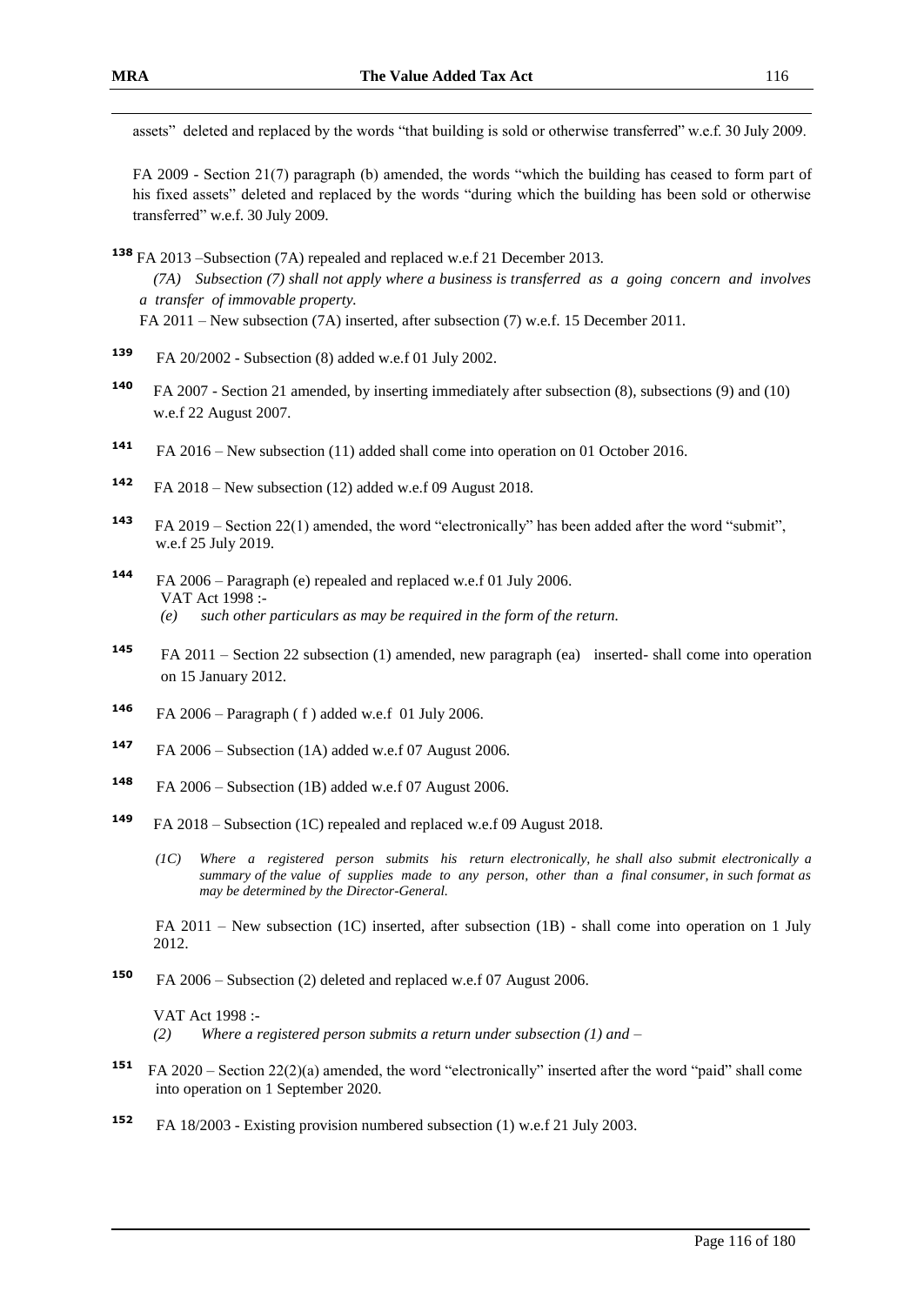- 153 **<sup>153</sup>** FA 2017 – Subsection (1)(a) amended, the words 5 years deleted and replaced by the words "4 years preceding the last day of the taxable period" w.e.f 24 July 2017.
- **<sup>154</sup>** FA 2006 Subsection (1)(b) amended by deleting the words "the appropriate penalty specified in section 27" and replacing them by the words "any interest under section 27A"; shall come into operation on 1 October 2006 in respect of taxable period commencing 1 October 2006 and in respect of every subsequent taxable period.

VAT Act 1998 :-

- *(b) at the same time, pay any tax due in accordance with the statement together with the appropriate penalty specified in section 27.*
- **155** FA 2007 – Subsection (2) repealed and replaced w.e.f 22 July 2007. FA 18/2003 - Subsection (2) added w.e.f 21 July 2003.
	- *(2) Notwithstanding section 21(5)(a), any registered person may, in the statement under subsection (1), take as a credit against his output tax for the taxable period, the amount of input tax allowable to him during that period provided that the amount of input tax is duly supported by receipts or invoices issued by VAT registered persons and the amount of VAT is separately shown thereon.*
- **<sup>156</sup>** FA 2019, Section 24(1) amended, the words ", on capital goods being building or structure, including extension and renovation, plant, machinery or equipment, of a capital nature, the registered person, may, in that return, make a claim to the Director-General for a repayment of the amount of input tax allowable in respect of those capital goods" deleted and replaced – w.e.f 25 July 2019.

Government Notice 128 of 2015 - Derogation by Section 28 (1)(aa) of the **Investment Promotion Act**, w.e.f 18 June 2015, provides as follows:

*1(aa) notwithstanding any other enactment, provide, by regulations, for the terms of any scheme prescribed under this Act, including any obligation on, or a package of fiscal and other incentives to, an investor under that Scheme.*

### **Section 22(4)(b) and (c) of PART VIII of the Regulations of the Investment Promotion (Smart City**

**Scheme)** are reproduced below:

- **22(4)(b)** A smart city company or smart city developer shall be deemed to be registered for VAT purposes in order to enable it to fully recover VAT paid on buildings and capital goods.
- **22(4)(c)** Where the company referred to in subparagraph (a) submits a return under the Value Added Tax Act and the excess amount includes input tax on buildings and capital goods, the company may, in that return, make a claim to the Director-General of the Mauritius Revenue Authority established under the Mauritius Revenue Authority Act for a repayment of the amount of input tax allowable in respect of the buildings and capital goods.

FA 2006 – Subsection (1) amended w.e.f 07 August 2006. MRA Act 2004 - Director-General replacing Commissioner.

FA 14/2005 – Subsection (1) amended w.e.f 21 April 2005.

*(1) Where a registered person submits a return under section 22 and the excess amount includes input tax amounting to more than 150,000 rupees or such other amount as may be prescribed, on capital goods being building or structure (including extension and renovation), plant, machinery or equipment, of a capital nature, the registered person may, in that return, make a claim to the Director-General for a repayment of the amount of input tax allowable in respect of those capital goods.*

FA 23/2001 - Subsection (1) amended w.e.f 07.08.2001:- *Where a registered person submits a return under section 22 and the excess amount includes input tax amounting to more than 150,000 rupees or such other amount as may be prescribed, on capital goods being building (including extension and renovation), plant,*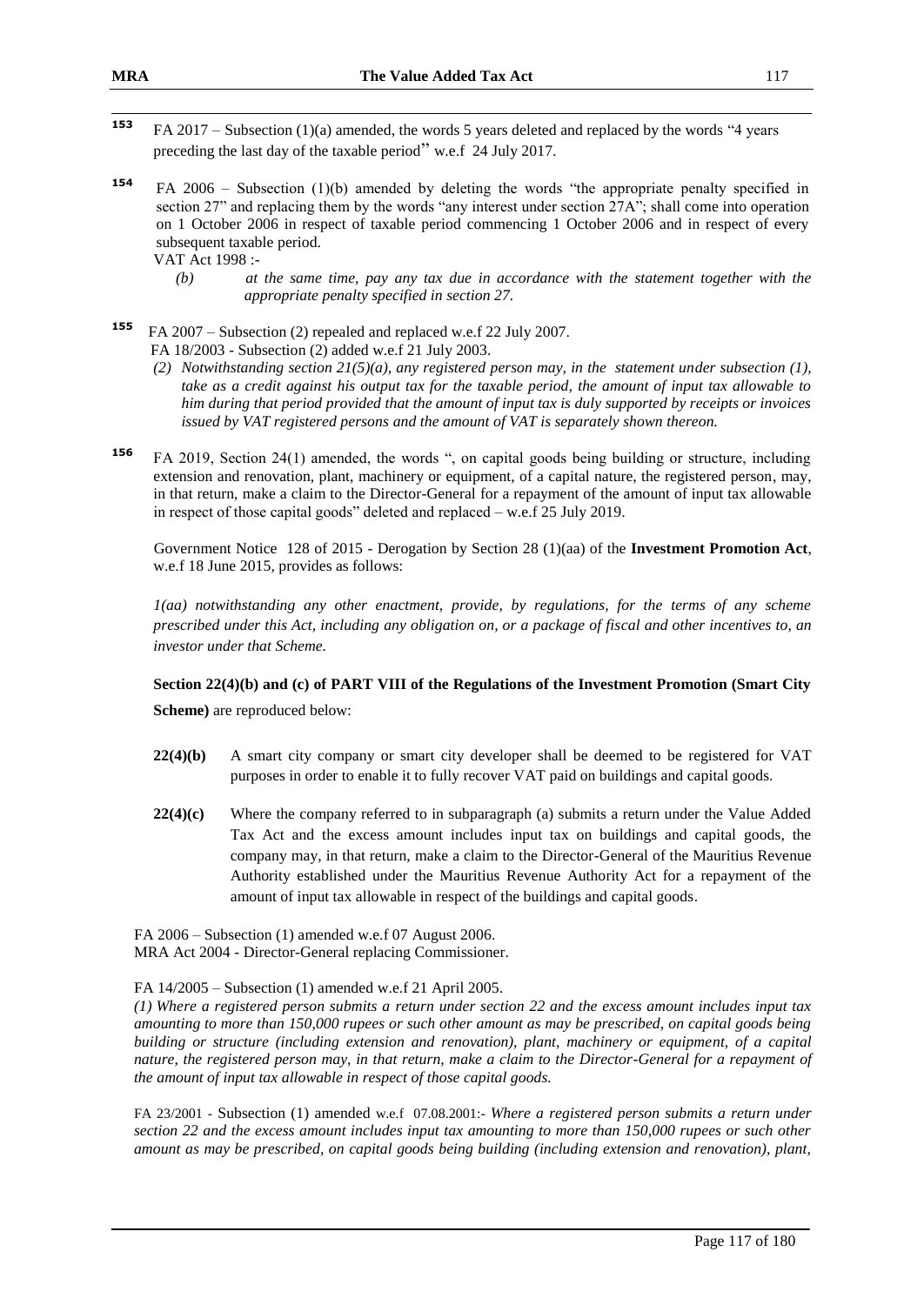*machinery or equipment, of a capital nature, the registered person may, in that return, make a claim to the Commissioner for a repayment of the amount of input tax allowable in respect of those capital goods.*

VAT Act 1998:- *Where a registered person submits a return under section 22 and the excess amount includes input tax paid and amounting to more than 150,000 rupees or such other amount as may be prescribed, on capital goods being building (including extension and renovation), plant, machinery or equipment, of a capital nature, the registered person may, in that return, make a claim to the Commissioner for a repayment of the amount of input tax allowable in respect of those capital goods.*

**<sup>157</sup>** FA 2013 – New subsection (1A) inserted after subsection (1) w.e.f 21 December 2013.

**<sup>158</sup>** MRA Act 2004 - Director-General replacing Commissioner.

FA 23/2001 – Subsection (2) amended w.e.f 11 August 2001.

FA 18/1999 - Subsection (2) amended w.e.f 01.09.99 :- *Subject to subsections (3) and (4), where, in respect of a taxable period, a return shows an excess amount, the registered person may, in that return, make a claim to the Commissioner for repayment, in addition to any amount repayable under subsection (1), of that part of the excess amount which corresponds to the proportion of the value of zero-rated supplies to the total value of taxable supplies in that taxable period, provided that the amount of tax claimed has duly been paid by that person.*

VAT Act 1998 :- *Subject to subsections (3) and (4), where, in respect of a taxable period, a return shows an excess amount, the registered person may, in that return, make a claim to the Commissioner for repayment, in addition to any amount repayable under subsection (1), of that part of the excess amount which corresponds to the proportion of the value of zero-rated supplies to the total value of taxable supplies in that taxable period, provided that the amount of tax claimed has duly been paid by that person.*

# **<sup>159</sup>** MRA Act 2004 - Director-General replacing Commissioner.

FA 23/2001 – Paragraph (a) amended w.e.f 11 August 2001.

 FA 18/1999 – Paragraph (a) amended w.e.f 01 September 1999 :- *Where a return shows an excess amount and the registered person is mainly engaged in making zero-rated supplies; he may, in that return, make a claim to the Commissioner for a repayment of the whole or part of the excess amount, provided that the amount claimed has duly been paid by that person;*

 VAT Act 1998 :- *Where a return shows an excess amount and the registered person is mainly engaged in making zero-rated supplies; he may, in that return, make a claim to the Commissioner for a repayment of the whole or part of the excess amount, provided that the amount claimed has duly been paid by that person;*

- **<sup>160</sup>** FA 2007 Section 24(4) amended by inserting immediately after paragraph (a), paragraph (aa) w.e.f 22 August 2007.
- **161** FA 2007 Paragraph (b) amended by deleting the words "paragraph (a)" and replacing them by the words "paragraphs (a) and (aa)"
- **<sup>162</sup>** FA 2015 Subsection (7) amended, the words "or (7B)" inserted after the words "(7A)", w.e.f. 14 May 2015. FA 2012 – Subsection (7) amended, the words "A repayment" deleted and replaced by the words "Subject

to subsection (7A), a repayment" w.e.f. 22 December 2012.

**<sup>163</sup>** FA 2015 – Subsection (7A) amended, the words ", subject to subsection (7B)," inserted after the word "shall" w.e.f. 14 May 2015.

FA 2012 –New subsection (7A) inserted after subsection (7) w.e.f. 22 December 2012.

**<sup>164</sup>** FA 2015 –New subsection (7B) inserted after subsection (7A) w.e.f. 14 May 2015.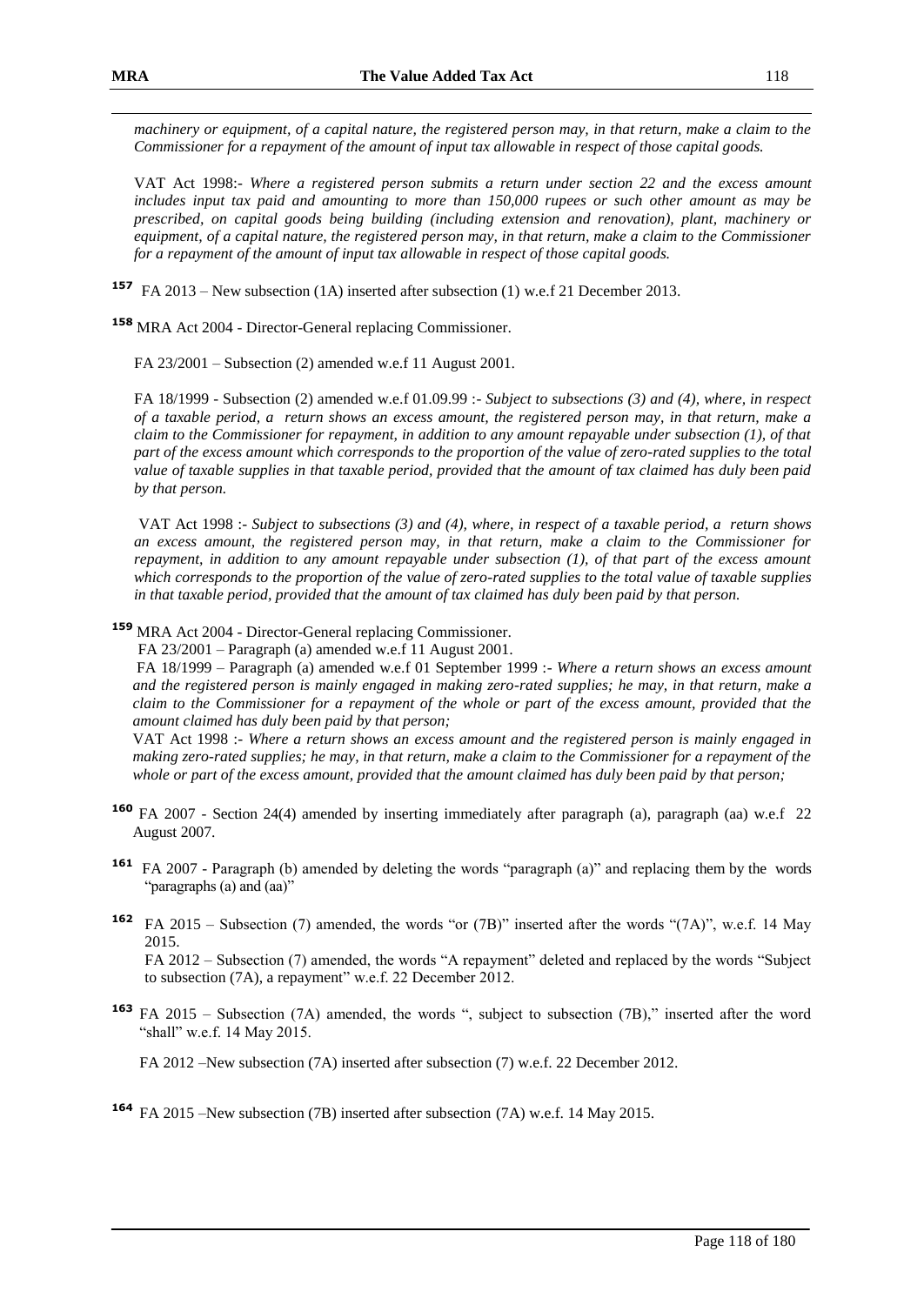**<sup>165</sup>** FA 2015 – Subsection (8) amended, the words "or (7A)" deleted and replaced by the words ", (7A) or (7B)" w.e.f. 14 May 2015.

FA 2013 – Subsection (8) amended , the words "at the prevailing bank rate" deleted and replaced by the words ", free of income tax, at the prevailing Repo rate determined by the Bank of Mauritius" w.e.f 21 December 2013.

FA 2012 – Subsection (8) amended, the words "or (7A)" inserted, after the words "subsection (7)" w.e.f. 22 December 2012.

- **<sup>166</sup>** FA 18/2003 Subsection (9) amended w.e.f 21 July 2003. FA 25/2000 – subsection (9) added w.e.f 11 August 2000:- *Where in respect of a claim for repayment under this section, it is found that an amount has been overclaimed, the registered person shall, subject to subsection (10), be liable to pay to the Commissioner a penalty representing 20 per cent of the amount overclaimed* Note: Subsection (9), (10), (11) and (12) added by FA 25/2000 w.e.f 11 August 2000.
- **<sup>167</sup>** FA 25/2000 Subsection (10) added w.e.f 11 August 2000.
- **<sup>168</sup>** MRA Act 2004 Director-General replacing Commissioner. FA 25/2000 – Subsection (11) added w.e.f 11 August 2000.
- **<sup>169</sup>** FA 25/2000 Subsection (12) added w.e.f 11 August 2000.
- **<sup>170</sup>** MRA Act 2004 Director-General replacing Commissioner.
- **<sup>171</sup>** MRA Act 2004 Director-General replacing Commissioner.
- **<sup>172</sup>** FA 2015 The word "Where" deleted and replaced by the words "Subject to subsection (2), where" w.e.f. 14 May 2015.

FA 2006 – Section 26 Repealed and replaced, shall come into operation on 1 October 2006 in respect of taxable period commencing 1 October 2006 and in respect of every subsequent taxable period.

MRA Act 2004 - Director-General replacing Commissioner.

FA 25/2000 - Section 26 amended w.e.f 11 August 2000.

#### **26. Surcharge for non-submission of return by due date**

*Where, in respect of a taxable period, a registered person fails to submit a return under section 22 on or before the last day on which the return is required to be submitted under that section, he shall be liable to pay to the Commissioner, in addition to any tax which may be payable, a surcharge of -*

- *(a) 2000 rupees; or*
- *(b) 200 rupees for every day until the return for that taxable period is submitted,*

*whichever is the higher, provided that the total surcharge payable shall not exceed 20,000 rupees*.

VAT Act 1998:- *Surcharge for non-submission of return by due date*

*Where, in respect of a taxable period, a registered person fails to submit a return under section 22 on or before the last day on which the return is required to be submitted under that section, he shall be liable to pay to the Commissioner, in addition to any tax which may be payable, a surcharge of -*

- *(a) 5000 rupees; or*
- *(b) 500 rupees for every day until the return for that taxable period is submitted,*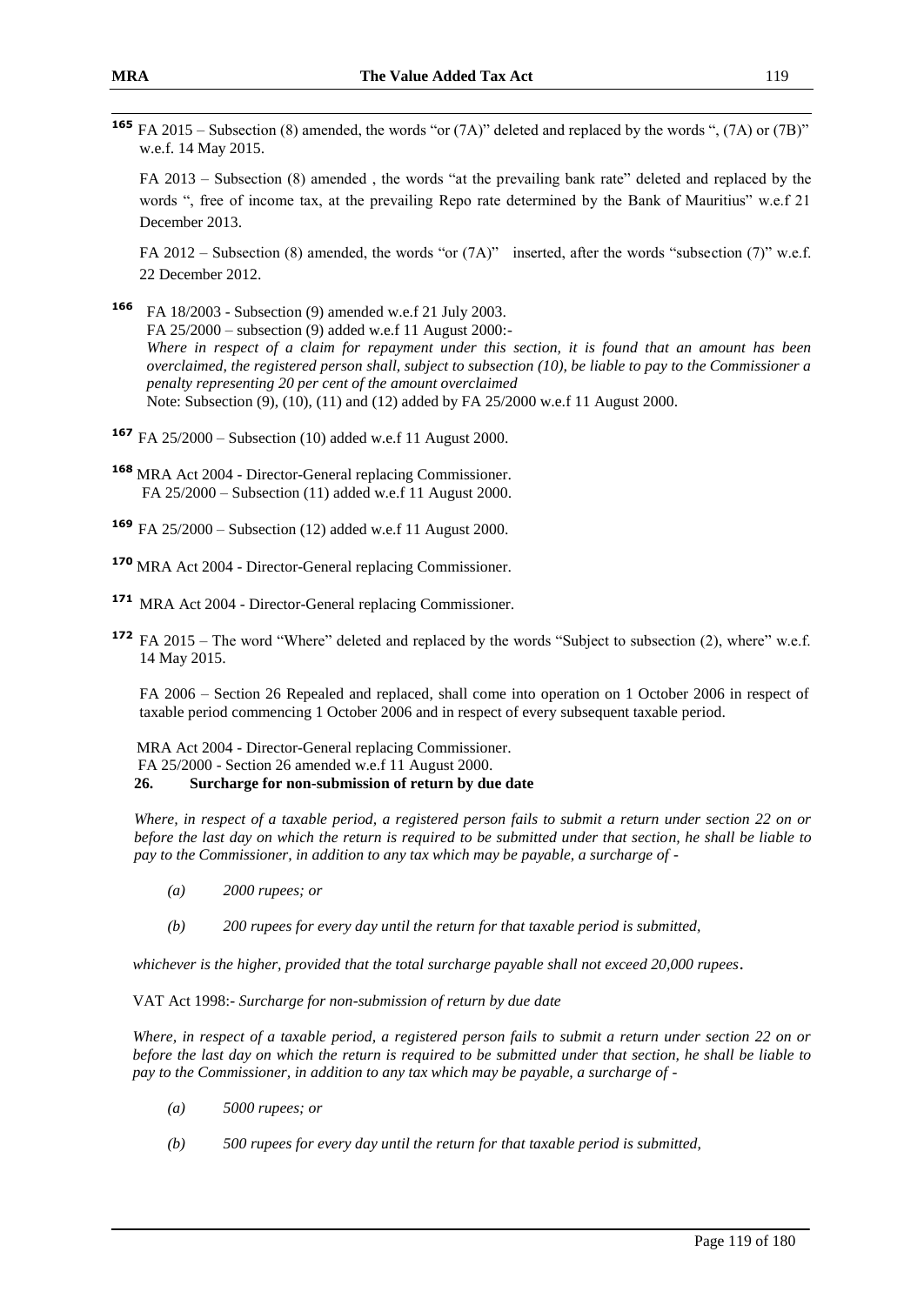*whichever is the higher.*

- **<sup>173</sup>** FA 2015 New subsection (2) added w.e.f. 14 May 2015.
- **<sup>174</sup>** FA 2006 Section (26A) added w.e.f 01 October 2006.
- **<sup>175</sup>** FA 2017 Section 26A amended, the figure "50,000" deleted and replaced by the figure "100,000" w.e.f 24 July 2017.
- **<sup>176</sup>** FA 2017 Section 27(1) amended, the words "or 67" deleted and replaced by the words ", 66(4) or 67" w.e.f 24 July 2017.

 FA 2016 – Subsection (1) amended, the figure "5" deleted and replaced by the figure "10" shall come into operation on 01 October 2016.

 FA 2015 – Subsection (1) amended, the words "Where" and the figure "26" deleted and replaced by the words "Subject to subsection (3), where" and "26(1)", respectively w.e.f. 14 May 2015.

FA 2006 – Section ( 27 ) Repealed and replaced shall come into operation on 01 October 2006 in respect of taxable period commencing 1 October 2006 and in respect of every subsequent taxable period.

VAT Act 1998:-

*Where a taxable person fails to pay any tax due on or before the last day on which it is payable under section 9, 21(7) or 37, he shall be liable to pay to the Commissioner, in addition to the tax and to any surcharge under section 26, a penalty representing -*

- *(a) 10 per cent of the tax excluding the surcharge for the first month or part of the month during which the tax remains unpaid; and*
- *(b) 2 per cent of the tax excluding the penalty and the surcharge for each subsequent month or part of the month during which the tax remains unpaid, up to a maximum of 100 per cent of the tax.*
- **<sup>177</sup>** FA 2015 Subsection (2) amended, the figure "26" deleted and replaced by the words "26(1)" w.e.f. 14 May 2015.
- **<sup>178</sup>** FA 2006 Section (27A) added w.e.f 01 October 2006.
- **<sup>179</sup>** FA 2017 Section 27A (1)(a) amended, the words "or 21(7)" deleted and replaced by the words ", 21(7) or 66(4)" w.e.f 24 July 2017.
- **<sup>180</sup>** FA 2018 Section 27A (2) amended, the words "20B, 20C," inserted after the words "15A," w.e.f 09 August 2018.
- **<sup>181</sup>** FA 2016 Part VIA repealed shall be deemed to have come into operation on 1 July 2016.

Proclamation No. 10 of 2016 - Part VIA, shall come into operation on 1 July 2016.

FA 2015 –New Parts VIA and VIB inserted after Part VI - In so far as it relates to Part VIA, shall come into operation on a date to be fixed by Proclamation and in so far as it relates to Part VIB, shall come into operation on 1 July 2015.

### *PART VIA – PUBLIC SECTOR AGENCY TO DEDUCT AN AMOUNT FROM VAT*

### *27B. Interpretation of Part VIA*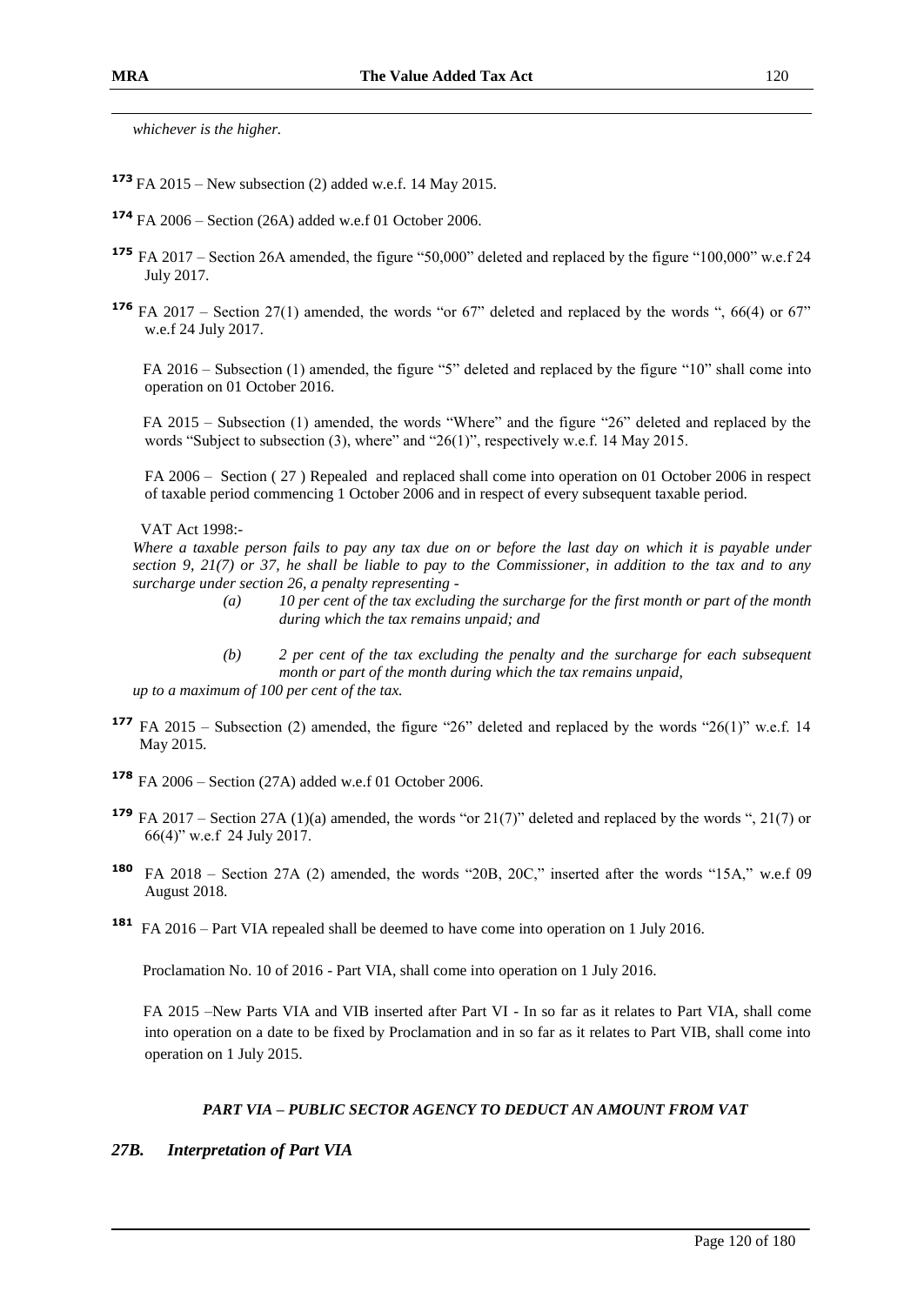### *In this Part –*

*"public sector agency" includes a Ministry, a Government department, a local authority, a statutory body and the Rodrigues Regional Assembly;*

### *27C. Obligation of public sector agency*

*(1) Where a public sector agency makes a payment to a registered person, in respect of goods and services specified in the first column of the Thirteenth Schedule, it shall, at the time of payment, deduct from the amount of VAT chargeable on the goods and services an amount representing the appropriate rate of deduction specified in the second column of that Schedule.*

- *(2) Where an amount is deducted under subsection (1), the amount so deducted shall be –*
	- *(a) considered to have been paid by the registered person as VAT in the month in which the deduction is made;*
	- *(b) taken into account by the registered person in his return in respect of the taxable period in which the amount is deducted.*

*(3) Every public sector agency which deducts an amount under subsection (1) shall, not later than 20 days from the end of the month in which the deduction is made, remit to the Director-General the amount so deducted, in such form and manner as the Director-General may determine.*

*(4) Where a public sector agency fails to comply with subsection (3), it shall be liable to pay, in addition to the amount deducted –*

- *(a) a penalty representing 5 per cent of the unpaid amount deducted; and*
- *(b) interest at the rate of 0.5 per cent per month or part of the month during which the amount deducted remains unpaid.*
- **<sup>182</sup>** FA 2015 –New Part VIB inserted after Part VIA shall come into operation on 01 July 2015.
- **<sup>183</sup>** FA 2016 Subsection (2) amended, the words "Sub-part B" deleted and replaced by the words "Sub-part D" w.e.f. 07 September 2016.
- **<sup>184</sup>** MRA Act 2004 Director-General replacing Commissioner. VAT Act 1998 :- *PART VII - POWERS OF COMMISSIONER*
- **<sup>185</sup>** FA 2017 The heading of section 28A amended, the figure "3" deleted and replaced by the figure "4" w.e.f 24 July 2017.

Proclamation No. 10 of 2016 - New section 28A added, shall come into operation on 1 June 2016.

FA 2015 – New section 28A inserted after section 28 shall come into operation on a date to be fixed by Proclamation.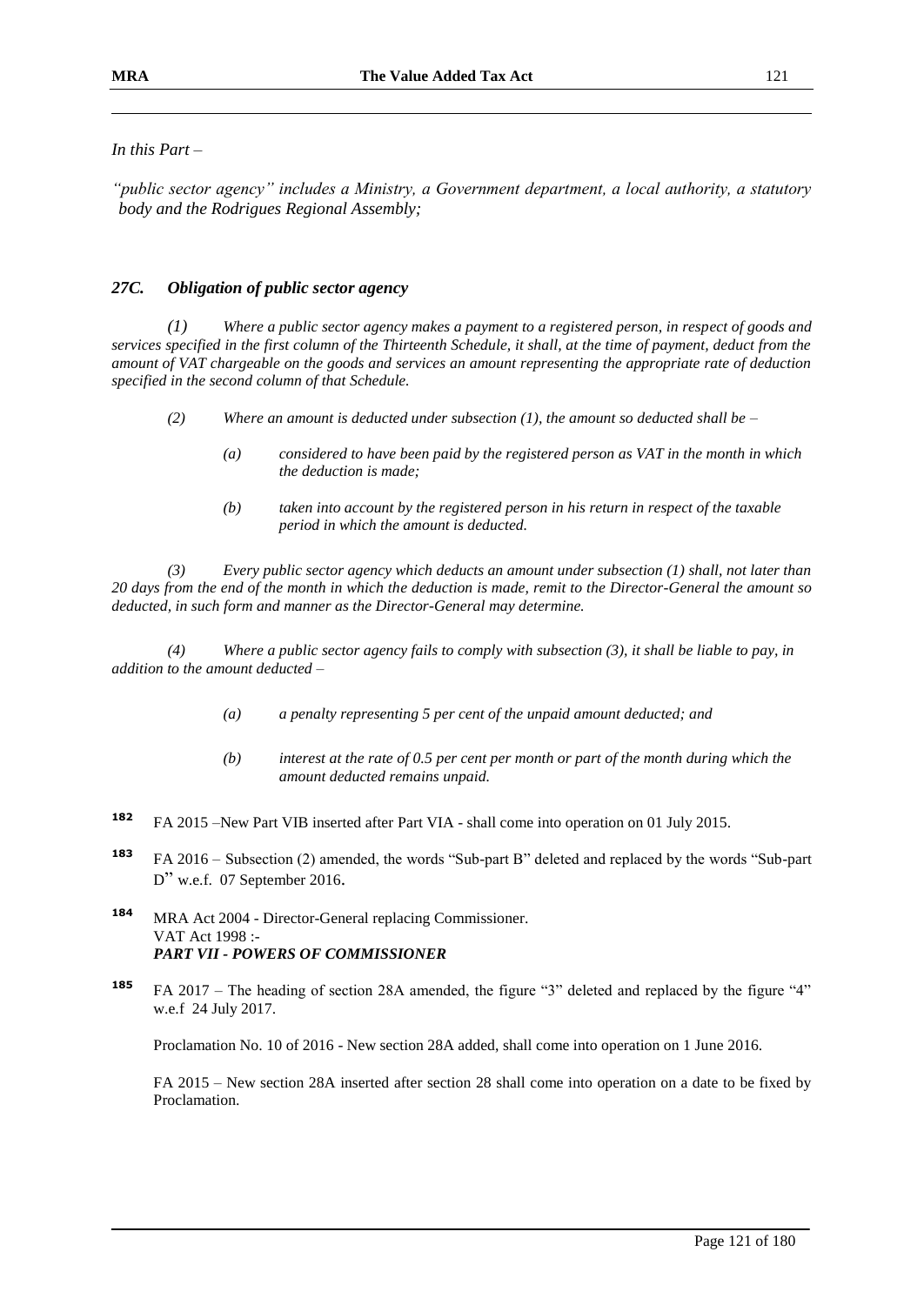**<sup>186</sup>** FA 2021 – Section 28A(1) amended, by deleting the words "unless the Director-General applies ex parte for and obtains the authorisation of the Independent Tax Panel under the Mauritius Revenue Authority Act" and replacing them by the words "unless, in the opinion of the Director-General, the person has -– (a) demonstrated fraudulent conduct; (b) wilfully neglected to comply with this Act; (c) not submitted a return under section 22; or (d) not submitted a return under section 23.

w.e.f 05 August 2021

FA 2017 – Section 28A(1) amended, the figure "3" deleted and replaced by the figure "4" w.e.f 24 July 2017.

**<sup>187</sup>** FA 2021, Section 28A(2) repealed, w.e.f 05 August 2021

Previously was:

*(2) An authorisation under subsection (1) shall be granted where the Director-General establishes to the satisfaction of the Independent Tax Panel that there is prima facie evidence of fraud or nonsubmission of a statement under section 23 or a return by a taxable person.*

FA 2016 – Subsection (2) amended, the words "or non-submission of a statement under section 23 or a return by a taxable person" added w.e.f. 07 September 2016.

**188**  FA 2021, Section 28A(3) repealed, w.e.f 05 August 2021

Previously was:

*(3)In an application under subsection (1), the Director-General shall specify the period in respect of which he proposes to do the act or thing referred to in subsection (1).*

**<sup>189</sup>** FA 2021, Section 29(1) amended by deleting the words "or in writing" and replacing them by the words ", in writing or electronically through such medium as the Director-General may approve" w.e.f 05 August 2021.

MRA Act 2004 - Director-General replacing Commissioner.

**<sup>190</sup>** MRA Act 2004 - Director-General replacing Commissioner. FA 23/2001 - Subsection (1) amended w.e.f 11 August 2001. VAT Act 1998 :- *Notwithstanding the other provisions of this Act , the Commissioner may authorise -*

*(a) an application for registration under Part IV;*

- *(b) a return under section 22 or a statement under section 23;*
- *(c) any payment or repayment of tax under the Act; or*
- *(d) any act or thing which is required to be done under the Act,*
- **<sup>191</sup>** MRA Act 2004 Director-General replacing Commissioner. FA 23/2001 - Subsection (4) added w.e.f 11 August 2001.
- **<sup>192</sup>** MRA Act 2004 Director-General replacing Commissioner. FA 23/2001 -Subsection (5) added w.e.f 11 August 2001.
- **<sup>193</sup>** MRA Act 2004 Director-General replacing Commissioner.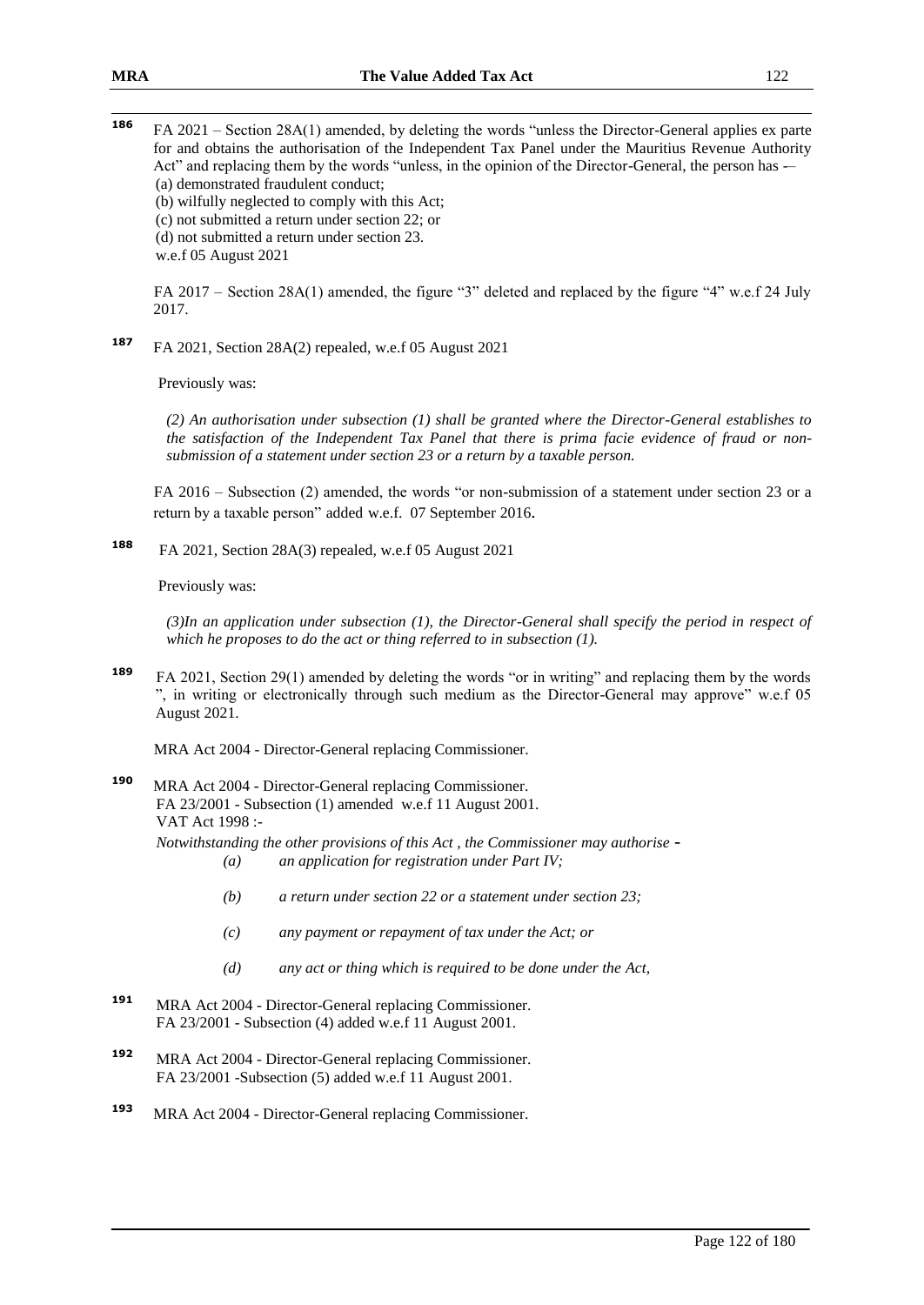- $194$ **<sup>194</sup>** FA 2013 – Section 31(a)(i) amended, the words "on computer" deleted and replaced by the word "electronically" w.e.f 21 December 2013.
- **195** FA 2021, Section 31 amended by adding new paragraph (c), w.e.f 05 August 2021.
- **<sup>196</sup>**MRA Act 2004 Director-General replacing Commissioner.
- **197** FA 2013 – Section 32(1)(a) amended, the words "n a computer system" deleted and replaced by the word "electronically" w.e.f 21 December 2013.
- **198** MRA Act 2004 - Director-General replacing Commissioner.
- **199** FA 14/2005 - Subsection (3)(a) amended w.e.f 21 July 2005.

VAT Act 1998*:-*

*who carries on any banking business, or the business of dealings in foreign currency, regulated by the Banking Act 1988, the Bank of Mauritius Act, the Foreign Exchange Dealers Act 1995 or any other enactment relating thereto; or*

- **<sup>200</sup>** The Financial Services Act 2007 Section 97\_ Consequential amendments Item (14) A reference in any enactment to the Financial Services Development Act 2001 shall be construed as a reference to the Financial Services Act 2007.
- **<sup>201</sup>** MRA Act 2004 Director-General replacing Commissioner.
- **<sup>202</sup>** MRA Act 2004 Director-General replacing Commissioner. FA 28/2004 - Section 32A added w.e.f 26 August 2004.
- **203** MRA Act 2004 - Director-General replacing Commissioner.
- **204** FA 2006 – Section 34A added w.e.f 07 August 2006.
- **205** FA 28/2004 - Paragraph (c) amended w.e.f 26 August 2004.

VAT Act 1998 :-

*to seize those goods or books, records or other documents where such seizure is necessary for any examination or investigation.*

**<sup>206</sup>** FA 28/2004 - Subsection (3) amended by w.e.f 26 August 2004. VAT Act 1998:- *Any goods, books, records or other documents seized under subsection (1)(c) shall be returned to the* 

*person from whom they were seized when no longer required.*

**<sup>207</sup>** FA 2018 – Section 36 repealed w.e.f 09 August 2018.

#### *36. Proceedings for temporary closing down of business*

- *(1) "Where, in respect of a taxable period -*
	- *(a) a registered person fails to submit a return under section 22 or fails to pay the tax payable under that section on or before the last day on which the return is required to be submitted and payment of tax made; and*
	- *(b) the Director-General is of the opinion that tax ought to have been paid by the registered person for that taxable period; or*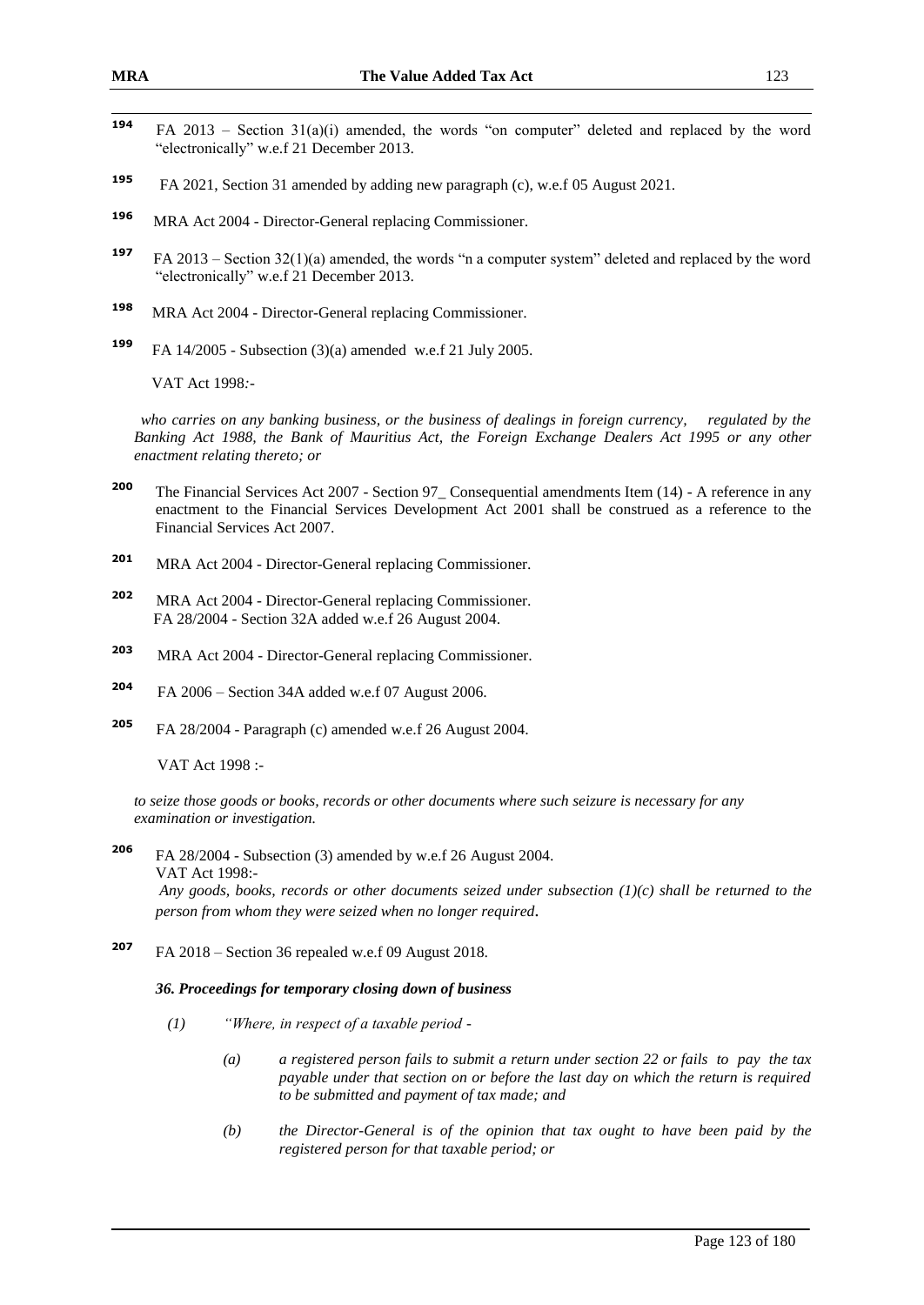*(c) a taxable person fails to pay any amount of tax assessed or claimed under this Act,*

*the Director-General may notify the person in writing of his intention to close down part or the whole of the business of that person for a temporary period not exceeding 14 days, unless the person complies with the requirement of that section within a period of 7 days of the date of the notice.*

- *(2) (a) Where the registered person fails to comply with the notice issued under subsection (1), the Director-General may make an application under oath, in such form as may be prescribed, to a District Magistrate for an order to close down part or the whole of the business of that person for a period not exceeding 14 days.*
	- *(b) Where an application under oath is made to a Magistrate in the manner specified in paragraph (a), the Magistrate may forthwith grant the application.*
	- *(c) Upon granting an application under paragraph (b), the Magistrate shall issue an order to an Usher, in such form as may be prescribed, to close down the business of the person in accordance with the provisions of this section.*

*(3) Where an Usher executes an order under subsection (2), he shall affix in a conspicuous place on the front of the premises of the business or part of the business which has been closed, a notice duly certified by the Director-General bearing the words "CLOSED TEMPORARILY FOR NOT SUBMITTING VAT RETURN AND NOT PAYING VAT"; or the words "CLOSED TEMPORARILY FOR NOT PAYING VAT", as the case may be.*

*(4) Where an order under subsection (2) has been executed and the registered person complies with the requirements of –*

- *(a) section 22; or*
- *(b) section 22(1) and gives security to the satisfaction of the Director-General for the payment of any tax due,*

*the order shall lapse and the Director-General shall, in writing, notify the registered person accordingly.*

*(5) Any person who, contrary to the order, carries on the business or part of the business concerned or who commits any act in breach of the order under this section, shall commit an offence.*

 $FA 2011 - section 36(1)$  amended, by deleting the following words -*"Where, in respect of a taxable period, a registered person -*

- *(a) fails to submit a return under section 22 or fails to pay the tax payable under that section on or before the last day on which the return is required to be submitted and payment of tax made; and*
- *(b) the Director-General is of the opinion that tax ought to have been paid by the registered person for that taxable period,"*

and replacing them by the following words: w.e.f. 15 December 2011.

**<sup>208</sup>** MRA Act 2004 - Director-General replacing Commissioner. FA 25/2000 - Section 36A added w.e.f 11 August 2000.

**<sup>209</sup>** FA 23/2001 - Heading of Part VIII amended w.e.f 11 August 2001. VAT Act 1998:- *PART VIII - ASSESSMENTS, OBJECTIONS AND APPEALS*

**<sup>210</sup>** MRA Act 2004 - Director-General replacing Commissioner.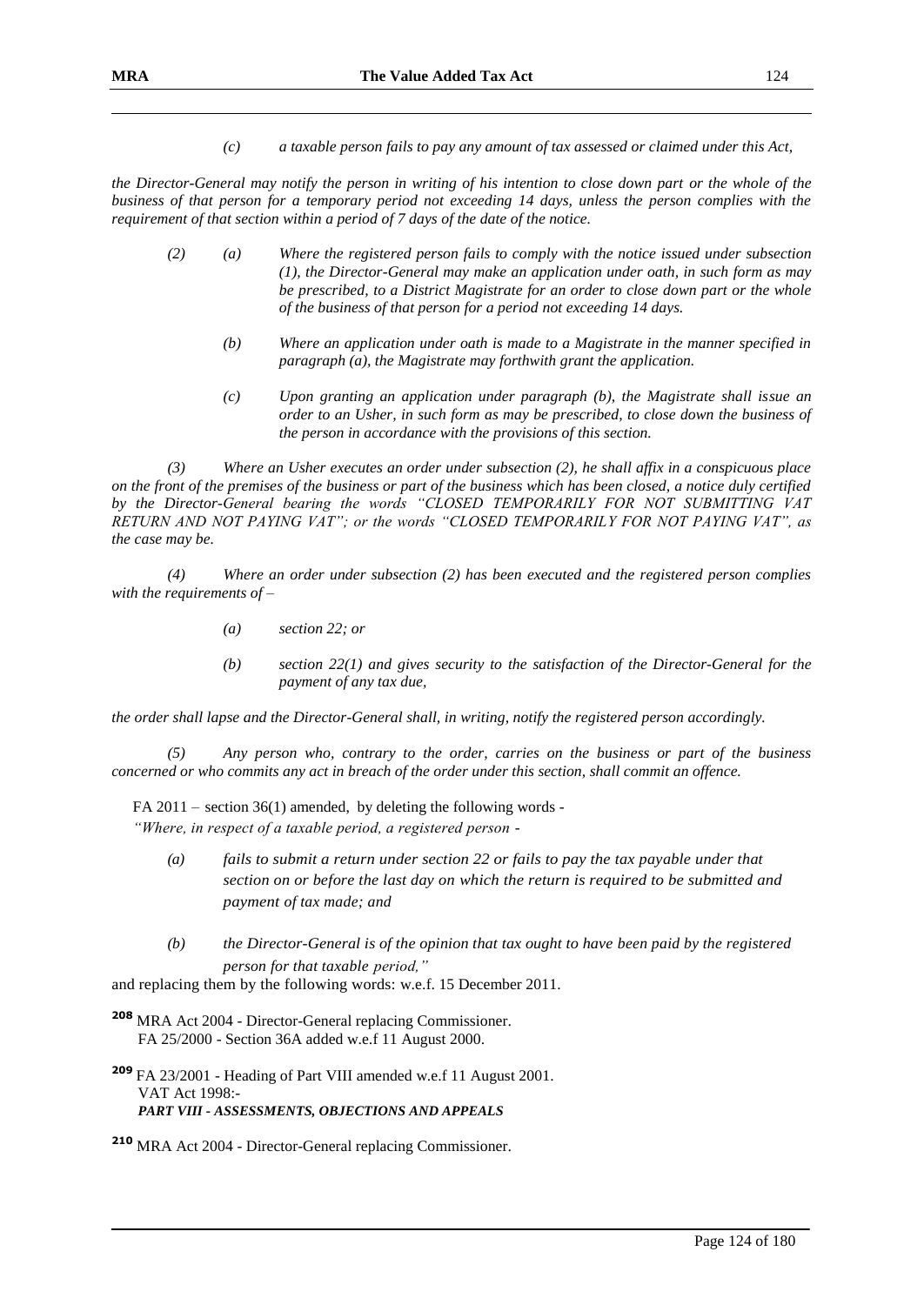VAT Act 1998 :-

### **37. Commissioner may make assessments**

FA 14/2005 – Paragraph (b) amended w.e.f 21.07.05. VAT Act 1998:-

- *(b) the Commissioner is not satisfied -*
	- *(i) with a return submitted under section 22 or a statement under section 23; or*
	- *(ii) with the adequacy or correctness of the records kept,*

*the Commissioner may, on such information as is available to him, make an assessment of the tax due and payable by that person and give to that person written notice of the assessment.*

**211** FA 2017 – Section 37(3) amended, the figure "3" deleted and replaced by the figure "4" w.e.f 24 July 2017.

Proclamation No. 10 of 2016 – The amendment made below shall come into operation on 1 June 2016.

 FA 2015 – Subsection (3) amended, the words "after 5 years immediately following" deleted and replaced by the words "in respect of a period before 3 years immediately preceding" shall come into operation on a date to be fixed by Proclamation.

- **212** FA 14/2005 - Subsection (4) amended w.e.f 21.04.05. VAT Act 1998:- *No assessment under subsection (1) shall be made where the amount of tax does not exceed 250 rupees.*
- **213** FA 2021 Section 37(5) repealed and replaced, w.e.f 05 August 2021

 *Previously was*

*(5) Subsection (3) shall not apply in case of fraud.*

Proclamation No. 10 of 2016 – The amendment made below shall come into operation on 1 June 2016.

 FA 2015 – Subsection (5) amended, the words "wilful neglect, evasion or" deleted - shall come into operation on a date to be fixed by Proclamation.

**214** FA 2018 – Section 37A repealed and replaced w.e.f 09 August 2018.

#### *37A. Penalty on amount claimed in assessment*

*(Where an assessment is made under section 37, the amount of tax claimed in the assessment shall carry a penalty not exceeding 50 percent and such penalty shall be deemed to be part of the tax claimed.*

- *(2) For the purposes of subsection (1), "tax claimed", in relation to the relevant taxable period -*
	- *(a) means the difference between the amount of tax payable in the assessment and tax declared in the return under section 22 or statement under section 23; but*
	- *(b) does not include -*
		- *(i) any penalty under sections 15A, 24(9), 26, 26A, and 27; and*
		- *(ii) any interest under section 27A.*

 FA 2006 – Section (37A) added, shall come into operation on 1 October 2006 in respect of taxable period commencing 1 October 2006 and in respect of every subsequent taxable period.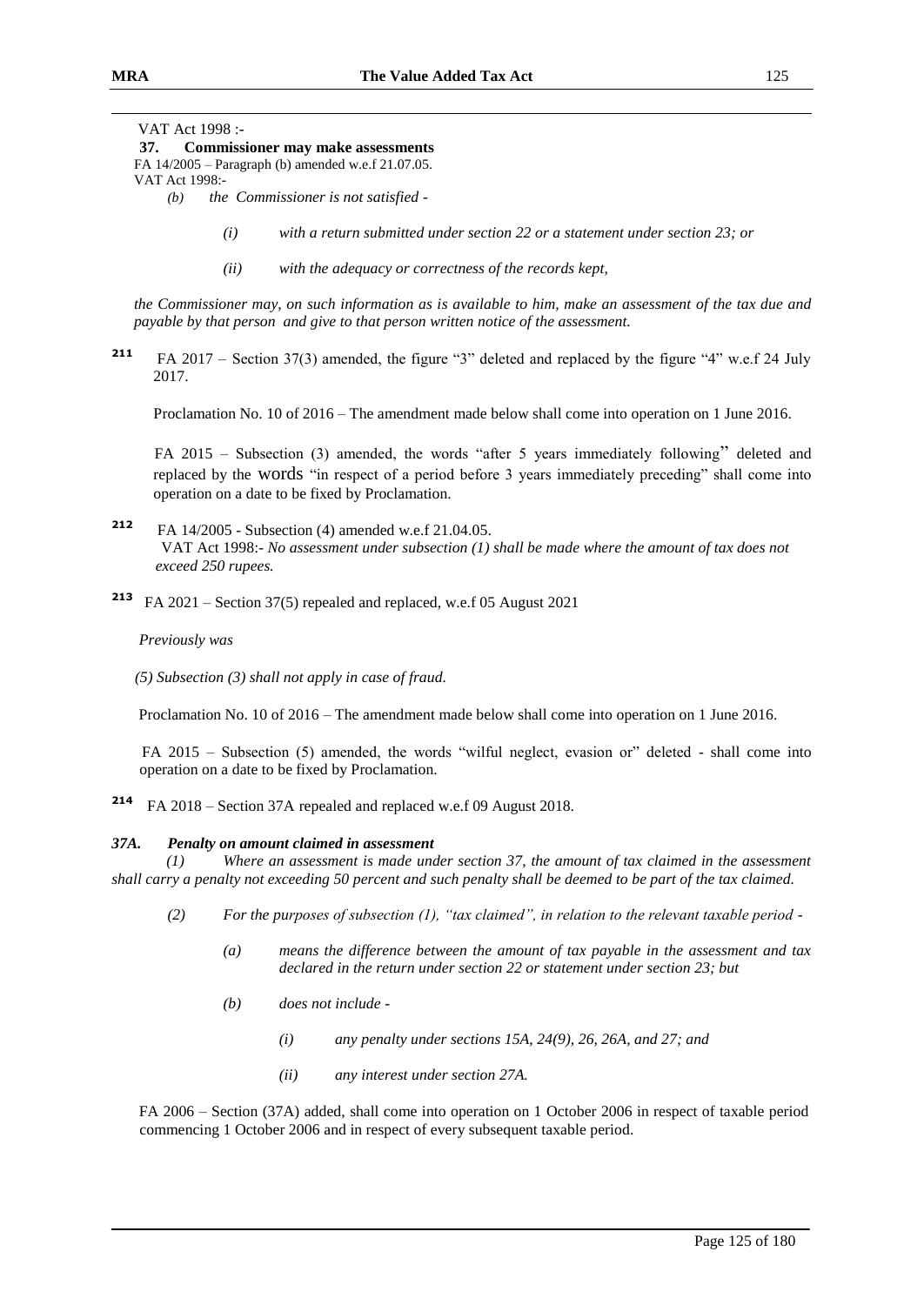- **<sup>215</sup>** FA 2016 New section 37B inserted after section 37A w.e.f. 07 September 2016.
- **<sup>216</sup>** FA 2018 New section 37C inserted after section 37B w.e.f 09 August 2018.
- **217** FA 2017 Subsection (1)(b) amended, the words "or electronically" inserted after the word "post" w.e.f 24 July 2017.
	- FA 2010 Subsection (1) repealed and replaced w.e.f. 24 December 2010. (1) *Where a person assessed to tax under section 37 is dissatisfied with the assessment, he may, within 28 days of the date of the notice of assessment, in writing, lodge with the Director-General an objection against the assessment.*
- **<sup>218</sup>** FA 2010 Subsection (2) amended by deleting the words "lodges an objection" and replacing them by the word "objects" w.e.f. 24 December 2010.
- **<sup>219</sup>**FA 2010 –Paragraph (a) amended by deleting the words "state, in his letter of objection, the grounds" and replacing them by the words "specify in the form, in respect of each of the items in the notice of assessment, the detailed grounds" w.e.f. 24 December 2010.
- **<sup>220</sup>** FA 2016 –Paragraphs (b) and (c) repealed and replaced w.e.f. 07 September 2016.

*(b) submit, at the time of his objection in respect of each of the taxable periods covered by the assessment, any return required under section 22 or any statement required under section 23;*

FA 2010 – Paragraph (b) amended by deleting the words "the objection is lodged" and replacing them by the words "of his objection" w.e.f. 24 December 2010.

**<sup>221</sup>** FA 2016 –Paragraphs (b) and (c) repealed and replaced w.e.f. 07 September 2016.

*(c) at the time of his objection, pay any amount of tax specified in the return or statement referred to in paragraph (b) together with any penalty under sections 15A, 24(9), 26, 26A and 27 and any interest under section 27A; and*

 FA 2010 – Paragraph (c) amended by inserting, before the words "pay any amount", the words "at the time of his objection," w.e.f. 24 December 2010.

FA 2006 – Subsection (2) paragraph (c) repealed and replaced shall come into operation on 1 October 2006 in respect of taxable period commencing 1 October 2006 and in respect of every subsequent taxable period.

FA 14/2005:-

*(c) pay any amount of tax specified in the return or statement referred to in paragraph (b) together with any surcharge under section 26 and any penalty under sections 24 (9) and 27; and* 

FA 14/2005 – Subsection (2) replaced w.e.f 21 April 2005.

FA 18/2003 - Paragraph (c) amended w.e.f 21 July 2003.

- (c) *pay, at the time the objection is lodged, the amount of any tax -*
	- *(i) specified in the return or statement referred to in paragraph (b); or (ii) referred to in paragraph (a)(ii),*

*together with any surcharge under section 26 and any penalty under sections 24(9) and 27.*

VAT Act 1998 – Subsection (2) :-

*(a) state in his letter of objection, in respect of each of the taxable periods covered by the assessment -*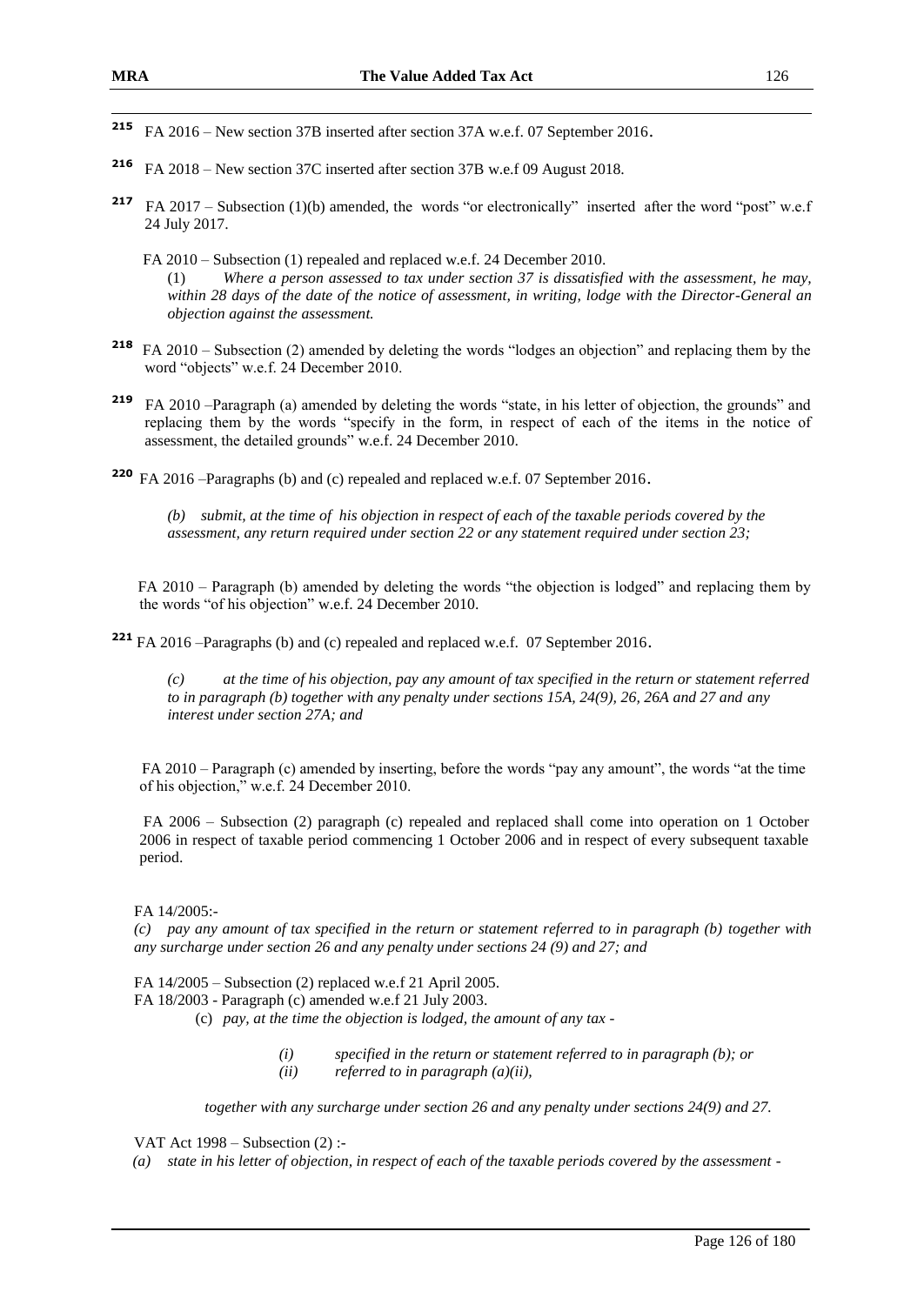- *(i) the adjustments that are required to be made and the reasons therefor; and*
- *(ii) the amount of tax which, in the opinion of the person, is likely to become payable on determination of his objection; and*
- *(b) if he is a registered person, submit, at the time the objection is lodged, in respect of each of the taxable periods covered by the assessment, any return required under section 22 or any statement required under section 23; and*
- *(c) pay, at the time the objection is lodged, the amount of any tax -*
	- *(i) specified in the return or statement referred to in paragraph (b); or*
	- *(ii) referred to in paragraph (a)(ii),*

*together with any surcharge under section 26 and any penalty under section 27.*

- **222** FA 2016 – Paragraph (d) repealed w.e.f. 07 September 2016.
	- *(c) in addition, pay, at the time of his objection, the difference, if any, between 10 per cent of the amount of tax claimed in the notice of assessment and the amount of tax paid under paragraph (c).*

 FA 2015 – Section 38(2)(d) amended , the figure "30" deleted and replaced by the figure "10" w.e.f. 14 May 2015.

FA 2010 – Paragraph (d) repealed and replaced w.e.f. 24 December 2010.

*(d) in addition -*

- *(i) pay the difference, if any, between 30 per cent of the amount of tax claimed in the notice of assessment and the amount of tax paid under paragraph (c); or*
- *(ii) where he satisfies the Director -General on reasonable grounds that he is unable to pay the difference referred to in subparagraph (i), give security by way of bank guarantee on such terms and conditions as the Director -General may determine.*

FA 2008 - Section 38(2) amended by repealing and replacing paragraph (d) w.e.f. 19 July 2008.

- *(d) in addition, pay the difference, if any, between 30 per cent of the amount of tax claimed in the notice of assessment and the amount of tax paid under paragraph (c).*
- **<sup>223</sup>** FA 2016 Subsection (2A) amended, the words "(2)(c) and (d)" deleted and replaced by the words "2(b) and (c)" w.e.f. 07 September 2016. FA 2010 – New subsection (2A) inserted after subsection (2) w.e.f. 24 December 2010.
- **<sup>224</sup>** FA 2010 Subsection (3) amended the word "lodging" deleted and replaced by the word "making" w.e.f. 24 December 2010.
- **<sup>225</sup>** FA 2017 Subsection (5) amended, the words "or (2A)" inserted after the words "subsection (2)" w.e.f 24 July 2017.

 FA 2010 – Subsection (5) amended the words ", within 28 days of the date of receipt of the letter of objection," deleted w.e.f. 24 December 2010.

FA 2007 - Section 38(5) amended, by deleting the words "subsection (2)(a) or (b)" and replacing them by the words "subsection (2)" w.e.f 22.08.07. MRA Act 2004 - Director-General replacing Commissioner.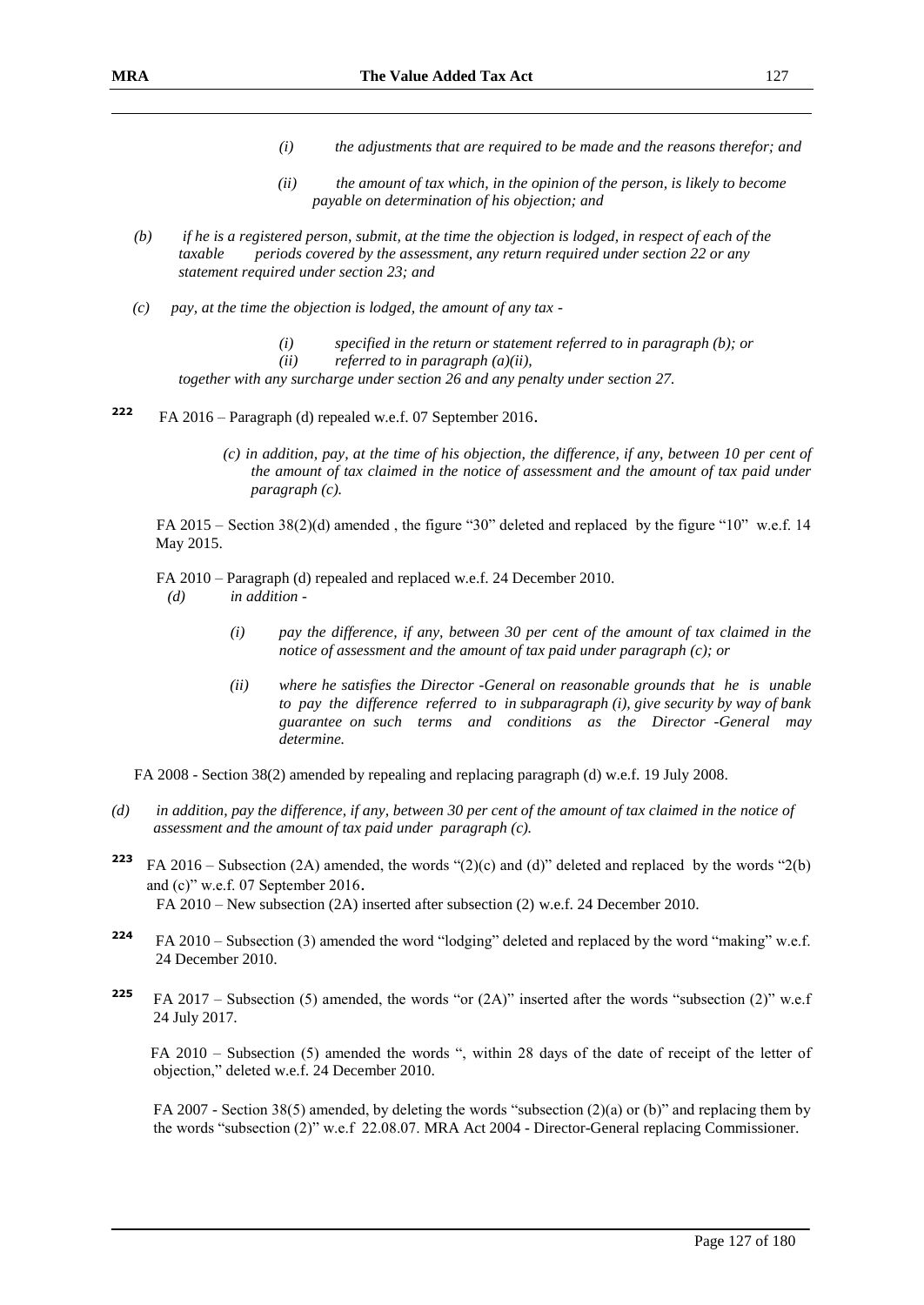FA 14/2005 - Subsection (5) replaced w.e.f 01 July 2005.

 VAT Act 1998:- *Where the Commissioner considers that a person has not complied with the provisions of subsection (2), the objection shall be deemed to have lapsed and the Commissioner shall, within 28 days of the date of receipt of the letter of objection, give notice thereof.*

**<sup>226</sup>** FA 2006 – Subsection (6) amended by deleting the words "any surcharge under section 26 and any penalty section 27" and replacing them by the words "any penalty under sections 15A, 24(9), 26, 26A, 27 and 37A and any interest under section 27A" shall come into operation on 1 October 2006 in respect of taxable period commencing 1 October 2006 and in respect of every subsequent taxable period.

FA 14/2005 - Subsection (6) amended w.e.f 01 July 2005.

*Where a notice under subsection (4) or (5) is given, the tax specified in the notice of assessment together with any surcharge under section 26 and any penalty under section 27 shall be paid within 28 days of the date of the notice or the excess amount as assessed shall be deemed to be the excess amount to be carried forward, as the case may be.*

VAT Act 1998:- *Where a notice under subsection (4) or (5) is given, the tax specified in the notice of assessment together with any surcharge under section 26 and any penalty under section 27 shall be paid within 28 days of the date of the notice.*

- **227** FA 2017 - New subsection (2A) inserted after subsection (2) w.e.f 24 July 2017.
- **228** FA 2017 - Subsection (3) amended, the words "or (2A)" inserted after the words "subsection (2)" w.e.f 24 July 2017.

FA 2006 – Subsection (3) Repealed and replaced shall come into operation on 1 October 2006 in respect of taxable period commencing 1 October 2006 and in respect of every subsequent taxable period.

FA 14/2005 - Subsection (3) amended w.e.f 21 April 2005.

*(3) Where a notice of determination under subsection (2) is given, the tax specified in the notice together with any surcharge under section 26 and any penalty under section 27 shall be paid within 28 days of the date of the notice or the excess amount as determined shall be carried forward, as the case may be.*

VAT Act 1998:- *Where a notice of determination under subsection (2) is given, the tax specified in the notice together with any surcharge under section 26 and any penalty under section 27 shall be paid within 28 days of the date of the notice.*

**<sup>229</sup>** FA 2013 – Section 39(3A) amended , the words "at the prevailing bank rate" deleted and replaced by the words ", free of income tax, at the prevailing Repo rate determined by the Bank of Mauritius" w.e.f 21 December 2013.

FA 14/2005 - Subsection (3A) added w.e.f 14 April 05.

**230** FA 2006 – Subsection (4) repealed and replaced w.e.f 07 August 2006.

Act. 2/1998 :-

*(4) A notice of determination under subsection (2), shall be given to the person within 6 months of the date on which the letter of objection is received.*

- **<sup>231</sup>** FA 2012 –Section 39 amended, subsection (6) repealed and replaced w.e.f. 22 December 2012.
	- (6) No objection under section 38 shall be dealt with in any manner whatsoever by an officer who has been directly involved in making the assessment.
- **<sup>232</sup>** FA 2017 Subsection (1)(c) amended, the words "section 38(4) and (5), 39 or 67" deleted and replaced by the words "section 38(4) and (5), 39, 66(4) or 67" w.e.f 24 July 2017.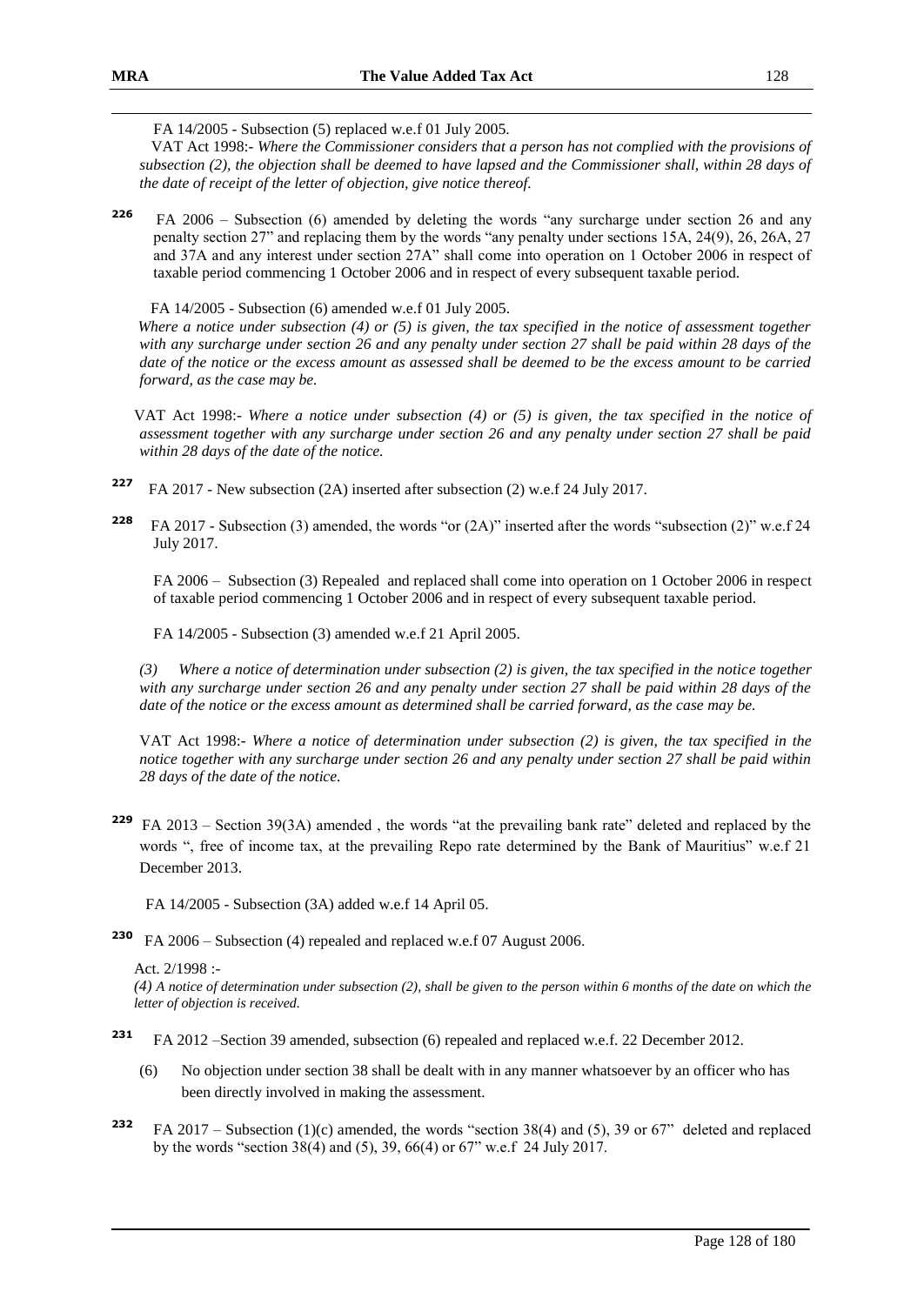FA 23/2001 - Section 40 amended, shall come into operation on a date to be fixed by Proclamation.

Has come into operation on 20 February 2003 – Proclamation No. 4 of 2003.

### *Representations to Assessment Review Committee*

*Any person who is aggrieved by a decision of the* Commissioner *-*

- *(a) as to whether or not a supply of goods or services is a taxable supply;*
- *(b) relating to the registration or cancellation of registration of any person;*
- *(c) under section 38(4) and (5), 39 or 67,*

*may lodge written representations with the Secretary, Assessment Review Committee, in accordance with section 8E of the Unified Revenue Act 1983.*

VAT Act 1998 :-

#### **40.** *Appeals*

*Any person who is aggrieved by a decision of the Commissioner -*

- *(a) as to whether or not a supply of goods or services is a taxable supply;*
- *(b) relating to the registration or cancellation of registration of any person;*
- *(c) under section 38(4) and (5), 39 or 67,*

*may appeal to the Tribunal in accordance with the Tax Appeal Tribunal Act 1984.*

- **<sup>234</sup>** FA 2017 New subsection (1A) inserted after subsection (1) w.e.f 24 July 2017.
- **<sup>235</sup>** FA 2015 Section 40 amended, new subsection (2) added, the existing provision being numbered as subsection  $(1)$  – w.e.f. 14 May 2015.
- **<sup>236</sup>** FA 23/2001 Section 41 amended w.e.f 07 August 2001.

VAT Act 1998 :- *Except in proceedings on appeal before the Tribunal* –

- *(a) no assessment under section 37, decision under section 38(4) or (5), determination under section 39, an agreement under section 61 or a notice under section 67, shall be disputed in any court or in any proceedings either on the ground that the person affected is not liable to tax or the amount of tax due and payable is excessive or on any other ground; and*
- *(b) every such assessment, decision, determination, agreement or notice, shall be final and conclusive.*
- **<sup>237</sup>** FA 2017 New subsection (3) added w.e.f 24 July 2017.
- **<sup>238</sup>** FA 2018 Section 43 repealed and replaced w.e.f 09 August 2018.

*43. Recovery of tax by attachment* 

*The Director-General may, without prejudice to any other action which he may take, enforce payment of any tax payable under this Act by attachment in the same manner as is provided in the Attachment (Rates and Taxes) Act.* 

**<sup>239</sup>** FA 2018 – Sections 44 to 48 repealed

*44. Recovery of tax by distress and sale*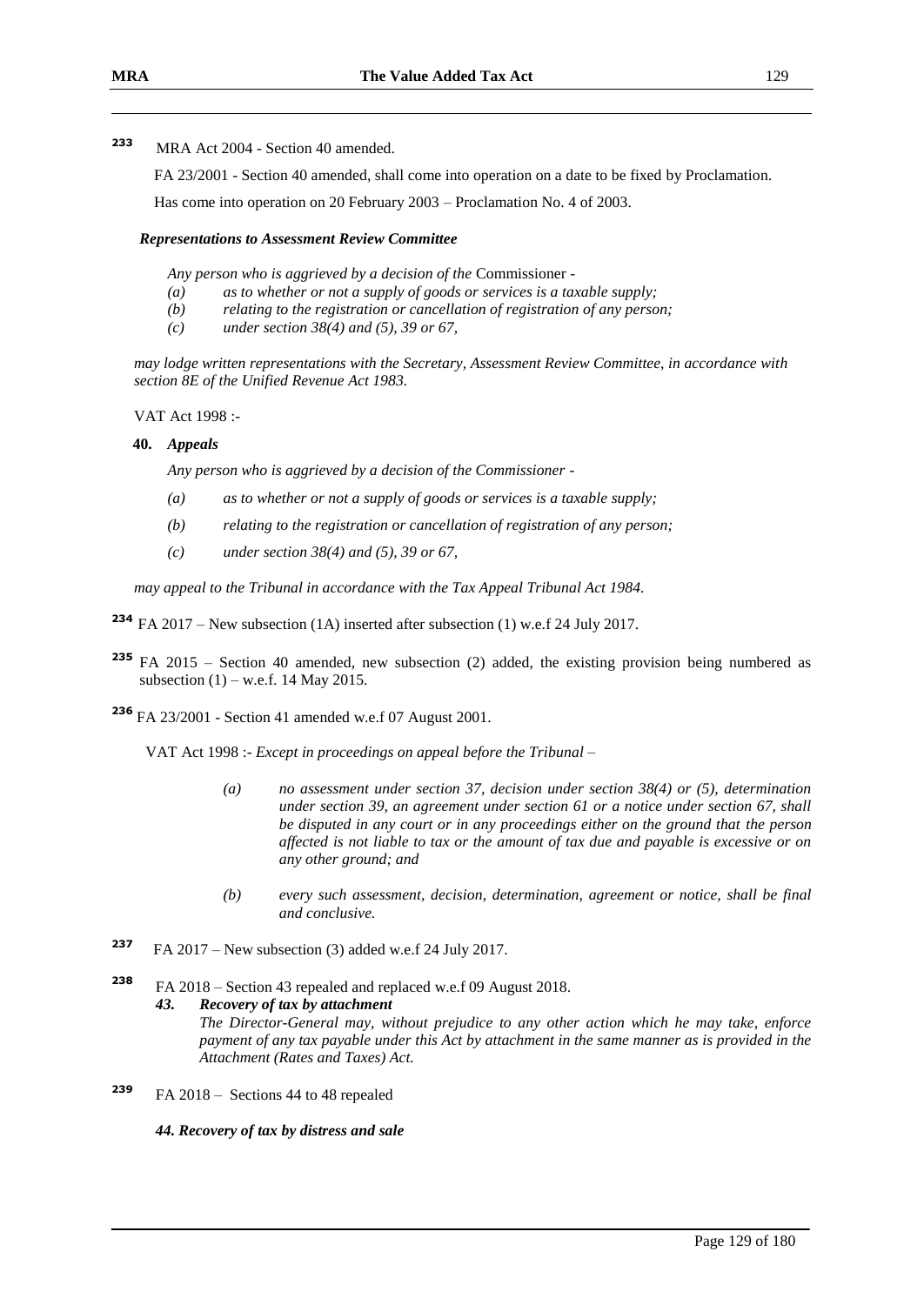- *(1) The Director-General may issue a warrant in a form as may be prescribed to an Usher of the Supreme Court to recover tax payable under this Act by distress and sale of the goods, chattels and effects of the person charged or of the person answerable for its payment*.
	- *(2) Three days' notice of such sale shall be given in the Gazette.*

**<sup>240</sup>** FA 2018 – Sections 44 to 48 repealed

#### *45. Inscribed privilege*

*(1) The Government shall have, in respect of any tax payable under this Act and so long as the tax is not paid in full or the tax liability is not discharged, a privilege on all immovable properties belonging to the person by whom the tax is payable. 240\**

*(2) Where the Director-General thinks it necessary for securing the recovery of any tax payable under this Act to inscribe the privilege provided for under subsection (1), he shall deposit with the Conservator of Mortgages 2 identical memoranda in a form as may be prescribed and shall forthwith notify the person by whom the tax is payable, of the deposit of the memoranda.*

*(3) The Conservator of Mortgages shall, upon deposit of the memoranda, inscribe the privilege generally on all immovable properties belonging, or which may subsequently belong, to the person by whom the tax is payable, and shall return one of the memoranda to the Director-General with a statement written or stamped on it to the effect that the privilege has duly been inscribed.* 

*(4) Where a privilege is inscribed under this section, it shall take effect from the date of the inscription.*

- *(5) (a) Where any tax in respect of which an inscription has been taken under this section is paid in full or the tax liability is discharged, the Director- General shall forthwith send to the Conservator of Mortgages a request in a form as may be prescribed to erase the inscription.*
	- *(b) The Director-General may send a request to the Conservator of Mortgages to erase the inscription in respect of any property belonging to the debtor where the Director-General is satisfied that the value of the other properties of the debtor is sufficient to secure payment of the amount of tax which has remained unpaid.<sup>240</sup> \**

*(6) (a) The inscription of a privilege under this section shall be erased by the Conservator of Mortgages at the request of the Director-General.*

*(b) Where an inscription of privilege is erased pursuant to paragraph (a), the Director-General shall, within 5 working days of the date of the notification of the erasure by the Conservator of Mortgages, give notice in writing thereof to the person who owed the tax.<sup>240</sup> \**

*(7) Any inscription or erasure of inscription which is required to be taken or made under this section shall be free from stamp duty under the Stamp Duty Act 1990 or registration dues leviable under the Registration Duty Act or any other costs.*

**<sup>241</sup>** FA 2018 – Sections 44 to 48 repealed

#### *46. Uninscribed privilege*

- *(1) Notwithstanding section 45, but subject to subsection (2), the privilege for the recovery of taxes under Articles 2148 and 2152 of the Code Napoleon shall operate on account of tax payable under this Act independently of and without the necessity for inscription, upon -*
	- *(a) personal property wherever found;*
	- *(b) the proceeds of the sale of immovable property; and*
	- *(c) the crops, fruits, rents and revenues,*

*belonging to the person owing the tax.*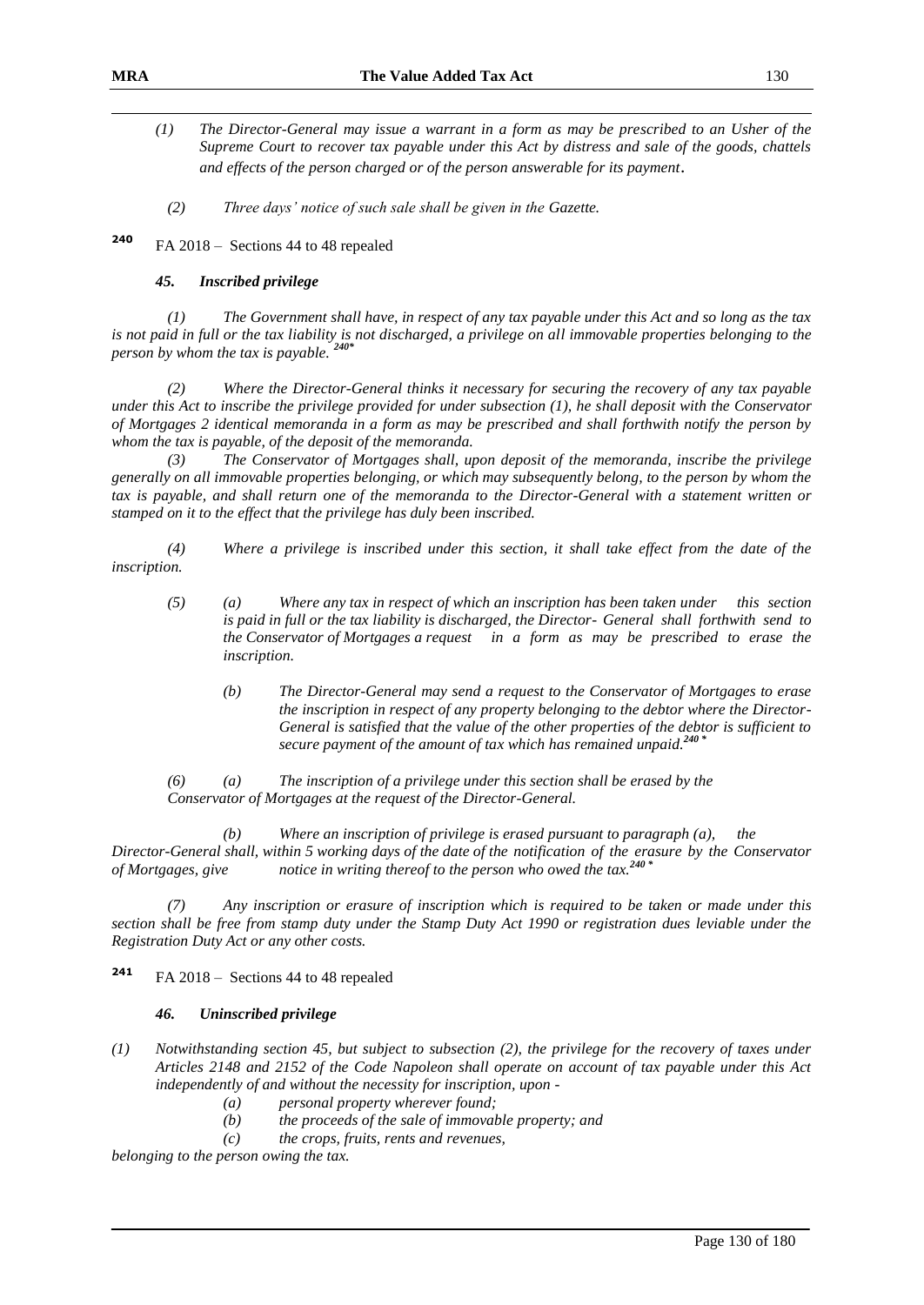*(2) The privilege conferred under subsection (1) shall operate only in respect of tax payable for a period of 12 months, at the discretion of the Director-General, and shall rank immediately after the privilege for judicial costs.* 

**<sup>242</sup>** FA 2018 – Sections 44 to 48 repealed

#### *47. Contrainte*

*(1) Where any tax is payable under this Act, the Director-General may apply to a Judge in Chambers for an order (Contrainte) to issue against the debtor.*

- *(2) Any order issued under subsection (1) shall -*
	- *(a) be served on the debtor; and*
	- *(b) be executory.*

*(3) Any debtor aggrieved by an order issued under subsection (1) may, within 21 days of the service of the order, appeal to the Supreme Court.*

*(4) No costs shall be awarded against an unsuccessful party except disbursement for -*

- *(a) stamp duty under the Stamp Duty Act 1990;*
- *(b) service of the order; and*
- *(c) execution of the order.*

**<sup>243</sup>** FA 2018 – Sections 44 to 48 repealed

### *48. No limitation of action for recovery of tax*

*No law relating to the limitation of action shall bar or affect any action or remedy for the recovery of tax payable under this Act.*

**244** MRA Act 2004 – PART IXA deleted.

FA 23/2001 - PART IXA replaced w.e.f 01.01.02 *PART IXA – COMMISSIONER ,LARGE TAXPAYER DEPARTMENT 48A. Interpretation of Part IXA* 

*In this Part –*

*"Commissioner, Large Taxpayer Department" means the Commissioner, Large Taxpayer Department referred to in section 8B of the Unified Revenue Act 1983.*

*"large taxpayer" has the same meaning as in Section 8B of the Unified Revenue Act 1983.*

#### *48B. Administration of Value Added Tax enactments by Commissioner, Large Taxpayer Department*

*(1) Notwithstanding the other provisions of this Act or any regulations made thereunder, the Commissioner, Large Taxpayer Department shall administer the Value Added Tax enactments in so far as they relate to large taxpayers.*

*(2) Where, according to the records of the Commissioner for Value Added Tax, a person qualifies as a large taxpayer -*

- *(a) the Commissioner for Value Added Tax, shall -*
	- *(i) transfer all accounts, returns, assessments and other documents in respect of that person, to the Commissioner, Large taxpayer Department; and*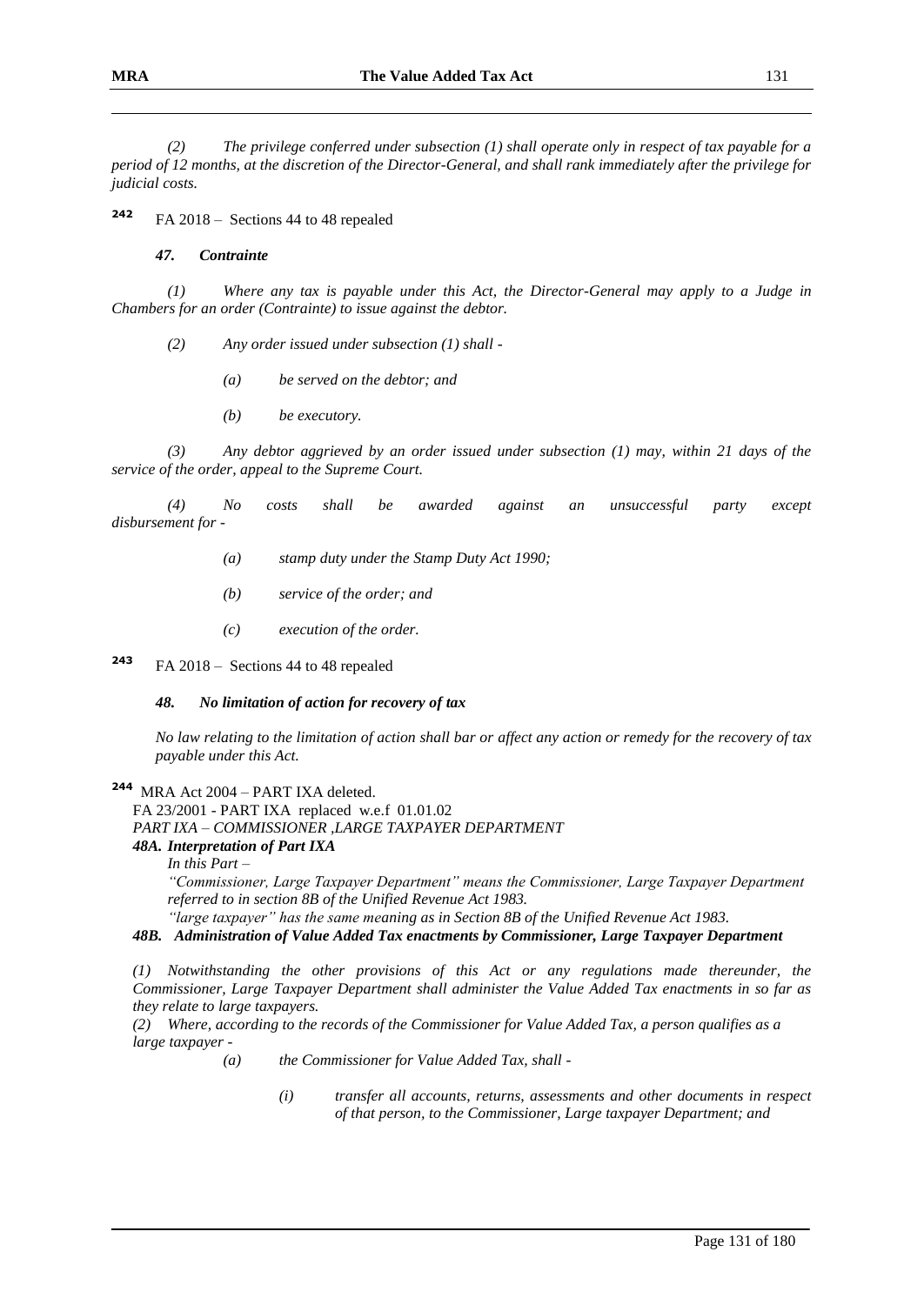- *(ii) as from the date of transfer under subparagraph (i), cease to administer value added tax in relation to that person; and*
- *(b) the Commissioner, Large Taxpayer Department, shall, as from the date of transfer under subparagraph (a), administer value added tax in respect of that person.*

*(3) Where, in respect of a period of 12 taxable periods, a person qualifies as a large taxpayer, he shall -*

- *(a) immediately notify in writing the Commissioner for Value Added Tax of that fact;*
- *(b) immediately after the end of the twelfth taxable period and thereafter, submit his return and pay the tax due, if any, to the Commissioner, Large Taxpayer Department; and*
- *(c) discharge all his obligations under the Value Added Tax enactments towards the Commissioner, Large taxpayer Department*.

FA 25/2000 – Section 48A (1) amended w.e.f 11.08.2000 :-

*Notwithstanding sections 22, 26 and 27, where in respect of a taxable period, a person submits a single return for both VAT and PAYE or a return for VAT PAYE to the Commissioner of Inland Revenue under section 8B of the Unified Revenue Act 1983 and pays tax, if any, in accordance with that section, he shall be deemed to have submitted and paid tax, if any, to the Commissioner under this Act for that period*

FA 18/1999 - PART IXA added w.e.f date of proclamation (not proclaimed).

### *PART IXA – COMMISSIONER OF INLAND REVENUE 48A. Submission of return and payment of tax*

- *(1) Notwithstanding sections 22, 26 and 27, where in respect of a taxable period, a person submits a single return for both VAT and PAYE to the Commissioner of Inland Revenue under section 8B of the Unified Revenue Act 1983 and pays tax, if any, in accordance with that section, he shall be deemed to have submitted and paid tax, if any, to the Commissioner under this Act for that period.*
- *(2) For the purposes of this section, "PAYE" has the same meaning as in the Income Tax Act 1995.*
- *48B. Power to require information and production of books and records*

*Without prejudice to section 33(2) of this Act and to sections 7A and 8 of the Unified Revenue Act 1983, where, in respect of a period, the Commissioner of Inland Revenue is satisfied that a person has complied with the requirements of the provisions of section 8C of the unified Revenue Act 1983, that person shall be deemed to have complied with the requirements under section 28, 29, 31 or 32, as the may be, for that period.*

**<sup>245</sup>** FA 2007 – PART X amended by deleting the heading "PART X - VAT RELATING TO BONDED WAREHOUSES, FREEPORT ZONE, EXPORT PROCESSING ZONES AND DUTY FREE SHOPS" and replacing it by the following heading -

### **PART X - VAT RELATING TO BONDED WAREHOUSES, FREEPORT ZONE AND DUTY FREE SHOPS OR SHOPS UNDER THE DEFERRED DUTY AND TAX SCHEME**

**<sup>246</sup>** FA 2012 – Section 50 repealed and replaced w.e.f. 22 December 2012.

#### **50. VAT relating to a freeport zone**

(1) Notwithstanding the other provisions of this Act, no VAT shall be payable on any goods imported into a freeport zone.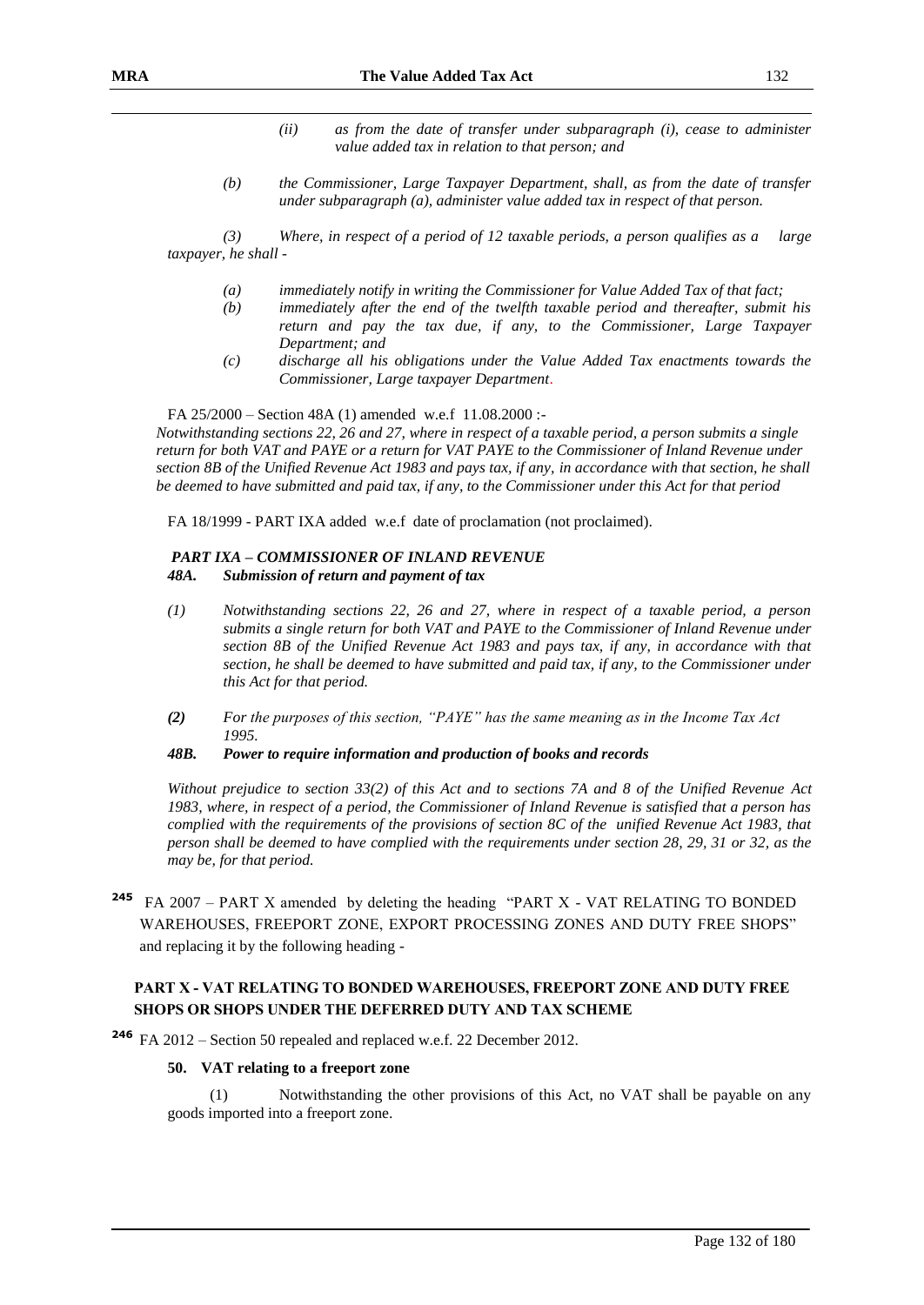(2) Where a licensee in a freeport zone makes any taxable supply to any person in Mauritius at any place outside the freeport zone, the taxable supply shall be deemed to be imported goods and VAT shall be chargeable thereon.

**<sup>247</sup>** FA 2006 – Section 51 repealed w.e.f 01 October 2006.

FA 28/2004 - Subsection (1) amended w.e.f 26 August 2004*.*

### *VAT relating to an export processing zone*

*(1) Subject to the other provision of this section, no VAT shall be payable on –*

- *(a) scheduled equipment and scheduled materials imported into an export processing zone; or*
- *(b) Any goods removed from an export processing zone by an export enterprise to another export enterprise as if the goods so removed were goods imported by the other export enterprise,*

*where the export enterprise having imported the goods referred to in paragraph (a) or (b), as the case may be, has not, at any time during the 3 preceding years, removed any goods, other than those specified in the First Schedule, and other than plant, machinery or equipment, of a capital nature, for sale on the local market and has given a certificate to that effect to the Commissioner.* 

FA 23/2001 – subsection (1) amended w.e.f 11 August 2001.

- *(1) Subject to the other provision of this section, no VAT shall be payable on –*
	- *(a) scheduled equipment and scheduled materials imported into an export processing zone; or*
	- *(b) Any goods removed from an export processing zone by an export enterprise to another export enterprise as if the goods so removed were goods imported by the other export enterprise,*

*where the export enterprise having imported the goods referred to in paragraph (a) or (b), as the case may be, has not, at any time during the 3 preceding years, removed any goods, other than those specified in the First Schedule, for sale on the local market and has given a certificate to that effect to the Commissioner.*

FA 18/1999 - section 51 replaced w.e.f 07 September 1998.

### :- *VAT relating to an export processing zone*

- *(1) Subject to the other provision of this section, no VAT shall be payable on any goods –*
	- *(a) imported into an export processing zone; or*
	- *(b) removed from an export processing zone by an export enterprise to*

*another export enterprise as if the goods so removed were goods imported by the other export enterprise, where the export enterprise having imported the goods referred to in paragraph (a) or (b), as the case may be, has not, at any time during the 3 preceding years, removed any goods, other than those specified in the First Schedule, for sale on the local market and has given a certificate to that effect to the Commissioner*

### VAT Act 1998 :-

- *(1) Notwithstanding any customs laws, VAT shall be payable -*
	- *(a) on any goods, other than those specified in the First Schedule, imported by an export enterprise;*
	- *(b) on any taxable supply made to an export enterprise; and*
	- *(c) on any supply of goods made by an export enterprise to any person in Mauritius.*

**<sup>248</sup>** FA 2006 – Section 51 repealed w.e.f 01 October 2006.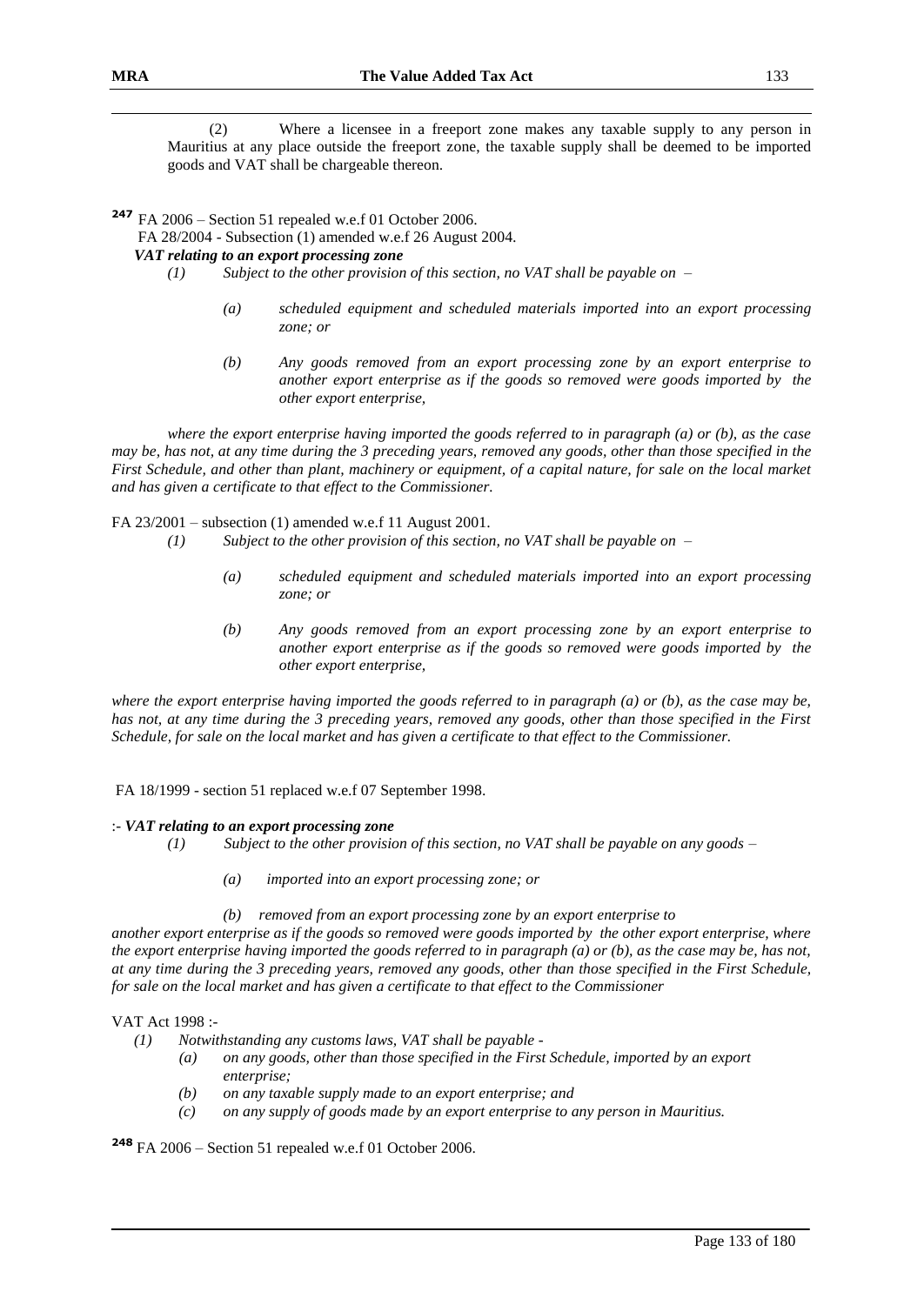FA 28/2004 – paragraph (a) amended w.e.f 26 August 2004.

*(2) Notwithstanding any customs laws, VAT shall be payable*

- *(a) as provided in subsection (3) on any goods, other than those specified in the First Schedule, and other than plant, machinery or equipment, of a capital nature for sale on the local market; imported into an export processing zone or received by an export enterprise from another export enterprise in the manner specified in subsection (1), where the export enterprise has, at any time during the 3 preceding years, removed goods, other than those specified in the First Schedule, and other than plant, machinery or equipment, of a capital nature, for sale on the local market;*
- *(b) on any taxable supply made to an export enterprise;*
- *(c) on any taxable supply made by an export enterprise to another export enterprise in respect of the treatment or processing of goods received from the other enterprise; and*
- *(d) on any goods, other than those specified in the First Schedule, which are removed from an export processing zone to any other place in Mauritius as if the goods removed were imported goods.*

FA 18/1999 - subsection (2) replaced w.e.f 07 September 1998.

- *(2) Notwithstanding any customs laws, VAT shall be payable –*
	- *(a) as provided in subsection (3) on any goods, other than those specified in the First Schedule, imported into an export processing zone or received by an export enterprise from another export enterprise in the manner specified in subsection (1), where the export enterprise has, at any time during the 3 preceding years, removed goods, other than those specified in the first Schedule, for sale on the local market;*
	- *(b) on any taxable supply made to an export enterprise;*
	- *(c) on any taxable supply made by an export enterprise to another export enterprise in respect of the treatment or processing of goods received from the other enterprise; and*
	- *(d) on any goods, other than those specified in the First Schedule, which are removed from an export processing zone to any other place in Mauritius as if the goods removed were imported goods.*

VAT Act 1998:- *The supply of goods referred to in subsection (1)(c) shall be treated as imported goods.*

**<sup>249</sup>** FA 2006 – Section 51 repealed w.e.f 01 October 2006.

FA 23/2001 – Paragraph (a) amended w.e.f 11 August 2001. *(3) Notwithstanding section 10, VAT under subsection (2)(a) shall be*

> *(a) in the case of scheduled equipment and scheduled materials imported by an export enterprise registered under section 15 or 16, payable in an amount equal to 5 per cent of the amount of VAT chargeable on those goods;*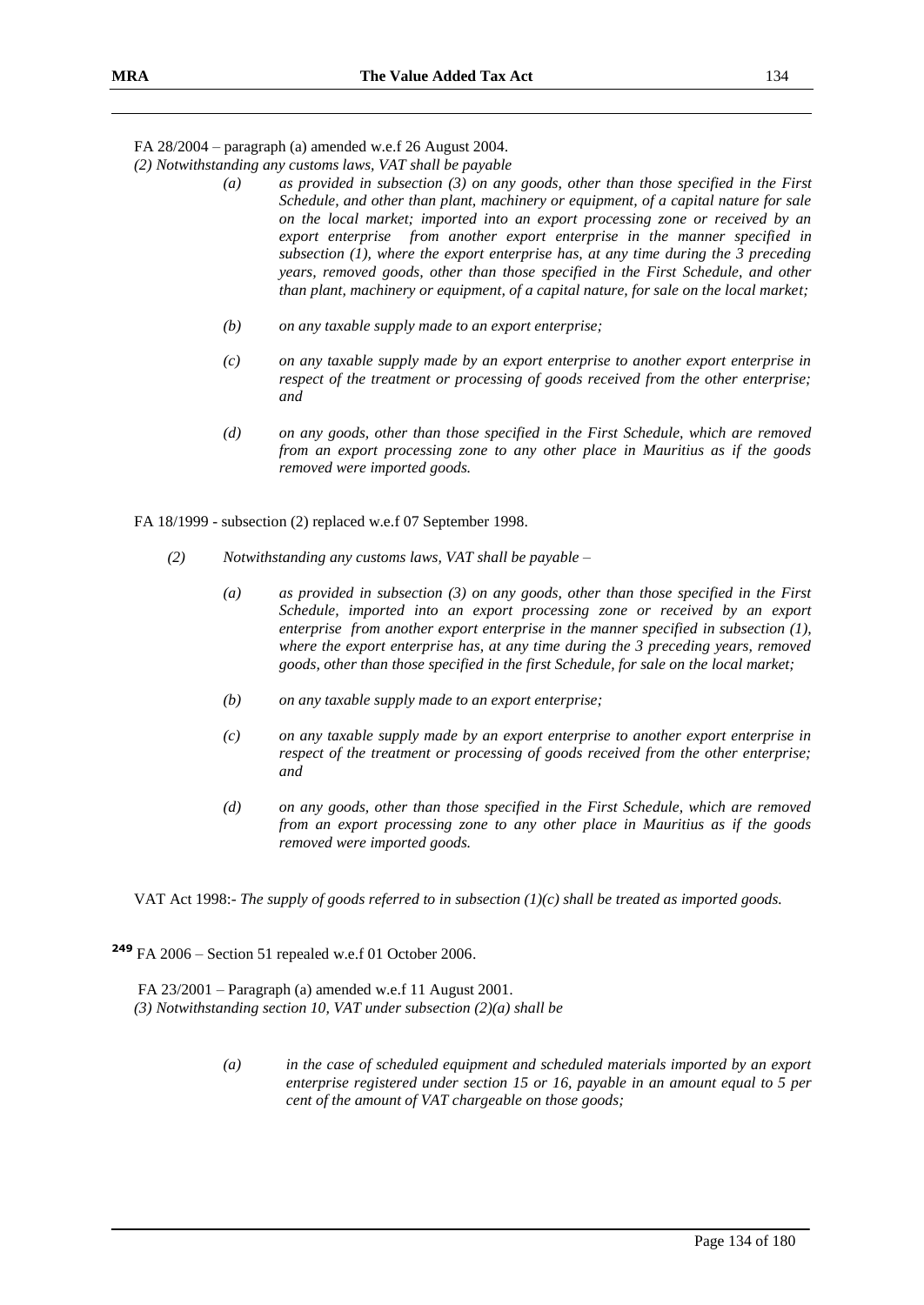- *(b) in the case of goods imported by an export enterprise which is not registered as a registered person under the Act, charged at the rate specified in the Fourth Schedule.*
- FA 18/1999 Subsection (3) added w.e.f 07 September 1998.
	- (3) *Notwithstanding section 10, VAT under subsection (2)(a) shall be -*
		- *(a) in the case of goods imported by an export enterprise registered under section 15 or 16, payable in an amount equal to 5 per cent of the amount of VAT chargeable on those goods;*
		- *(b) in the case of goods imported by an export enterprise which is not registered as a registered person under the Act, charged at the rate specified in the Fourth Schedule*

FA 23/2001 - subsection (4) added w.e.f 11 August 2001.

- *(4) For the purposes of this section – "scheduled equipment" has the same meaning as in the Industrial Expansion Act 1993; "scheduled materials" has the same meaning as in the Industrial Expansion Act 1993.*
- **<sup>250</sup>** FA 2006 Section (52) repealed w.e.f 01 October 2006.

VAT Act 1998:-

#### *52. VAT relating to a pioneer status enterprise*

*VAT shall be payable -*

- *(a) on any goods, other than those specified in the First Schedule, imported by a pioneer status enterprise under the Industrial Expansion Act 1993;*
- *(b) on any taxable supply made to pioneer status enterprise; and*
- *(c) on any supply of goods or services made by pioneer status enterprise.*

**<sup>251</sup>** FA 2006 – Section (5) repealed and replaced w.e.f 01 October 2006.

### *53. VAT relating to a duty free shop*

- *(1) Notwithstanding the other provisions of this Act, no VAT shall be payable -*
	- *(a) on any goods imported for sale in a duty free shop;*
	- *(b ) on any goods supplied by a registered person to a duty free shop for sale; and*
	- *(c) on any taxable supply made by an operator of a duty free shop -*
		- *(i) situated at the port or airport;*
		- *(ii) situated elsewhere, where the goods are delivered, under Customs control, to a visitor or traveller at the port or airport.*

*(2) Notwithstanding any customs laws, VAT shall be payable on any supply of goods, other than those specified in the First Schedule, made by an operator of a duty free shop to a visitor when such goods are delivered at the duty free shop to the visitor*.

**<sup>252</sup>** FA 2007 - Subsection (1) amended by inserting immediately after paragraph (a), paragraph (aa) w.e.f 01 October 2006.

**<sup>253</sup>** FA 23/2001 – Paragraph (b) replaced w.e.f 11 August 2001.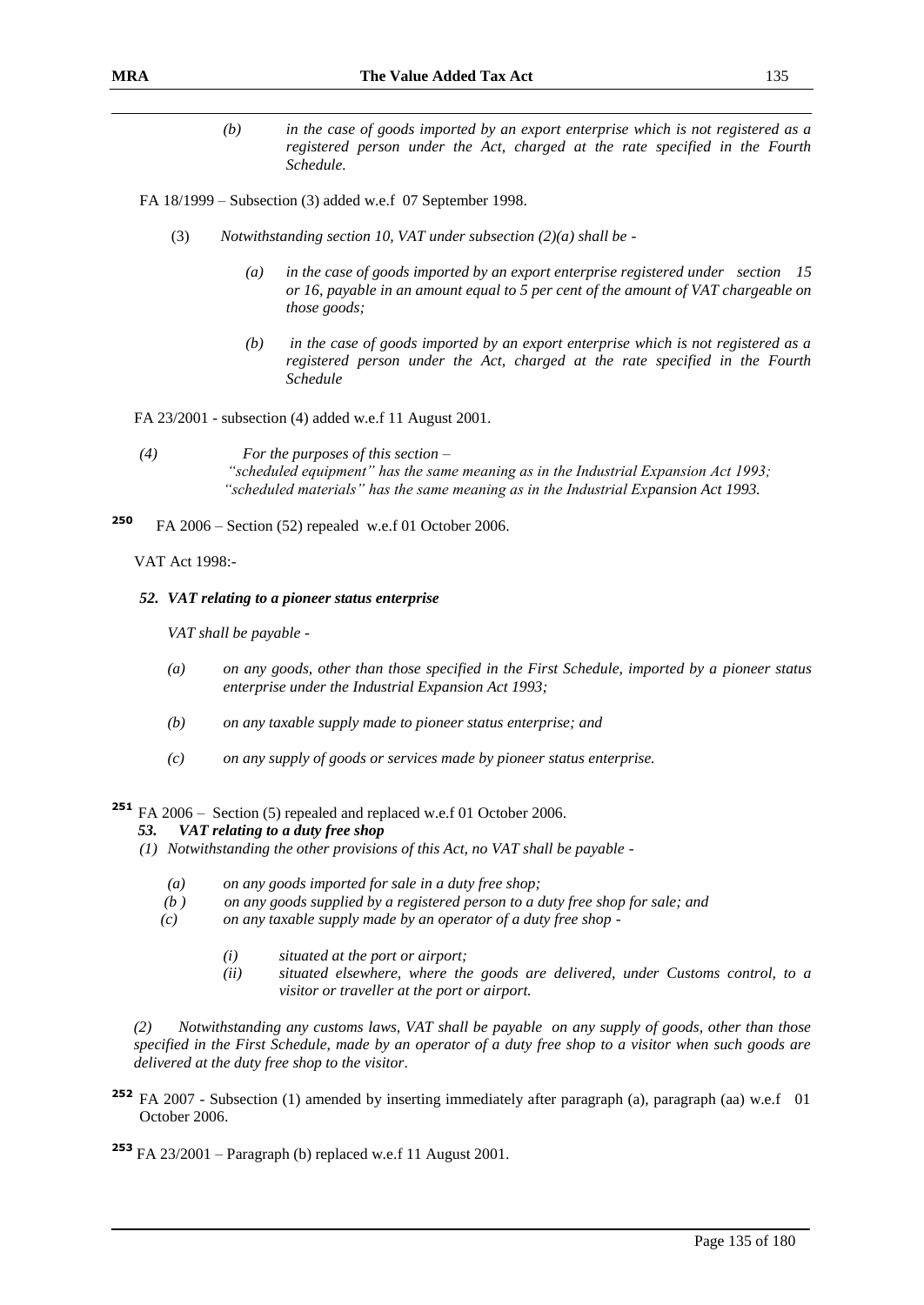VAT Act 1998:- *on any taxable supply made to a duty free shop situated at the port or airport; and*

**254** FA 2007 - Subsection (2) repealed and replaced w.e.f 01 October 2006. FA 2006 – Subsection (2) repealed and replaced w.e.f 01 October 2006.

*(2) No VAT shall be payable on any goods imported for sale in a shop approved under the Deferred Duty and Tax Scheme referred to in section 22 of the Customs Act.*

FA 23/2001 - Subsection (2) replaced w.e.f 11 August 2001.

*(2) Notwithstanding any customs laws, VAT shall be payable on any supply of goods, other than those specified in the First Schedule, made by an operator of a duty free shop to a visitor when such goods are delivered at the duty free shop to the visitor*

VAT Act 1998:- *Notwithstanding any customs laws, VAT shall be payable -*

- *(a) on any taxable supply made to an operator of a duty free shop situated at a place other than the port or airport; and*
- *(b) on any supply of goods, other than those specified in the First Schedule, made by the operator to a visitor when such goods are delivered at the duty free shop to the visitor*.

**<sup>255</sup>** FA 2006 – PART XA added w.e.f 01 July 2006.

- **<sup>256</sup>** The Additional Stimulus Package (Miscellaneous Provisions) Act 2009 Section 53B amended, by adding, after subsection (2), subsection (3) - shall be deemed to have come into operation on 1 January 2009.
- **257** FA 2015 –– Section 53F(b) amended, word "one" deleted and replaced by the figure "0.5" w.e.f. 14 May 2015.

**<sup>258</sup>** FA 2007 - Section 53G repealed and replaced w.e.f 22 August 2007.

#### FA 2006 -

### *53G. Recovery of Levy*

*The levy shall be recovered in the same manner as VAT is recovered under Part IX.*

**<sup>259</sup>** FA 2018 – New PART XB inserted - shall come into operation in respect of accounting period ending on or after 1 January 2019 and in respect of every subsequent accounting period.

FA 2015 – Part XB repealed – shall come into operation on 1 July 2015.

### *PART XB - LEVY ON MESSAGES*

#### *53I. Interpretation*

*In this Part -*

*"levy" -*

- *(a) means the levy referred to in section 53J; and*
- *(b) includes any penalty and interest imposed under this Act;*

*"message" means a message sent through MMS or SMS;*

*"MMS" or "Multimedia Messaging Service" means a system that enables the transmission of -*

- *(a) visual communication, voice communication or electronic mail; or*
- *(b) a picture or an animation rich message, including Zlango or other icons, from a fixed or*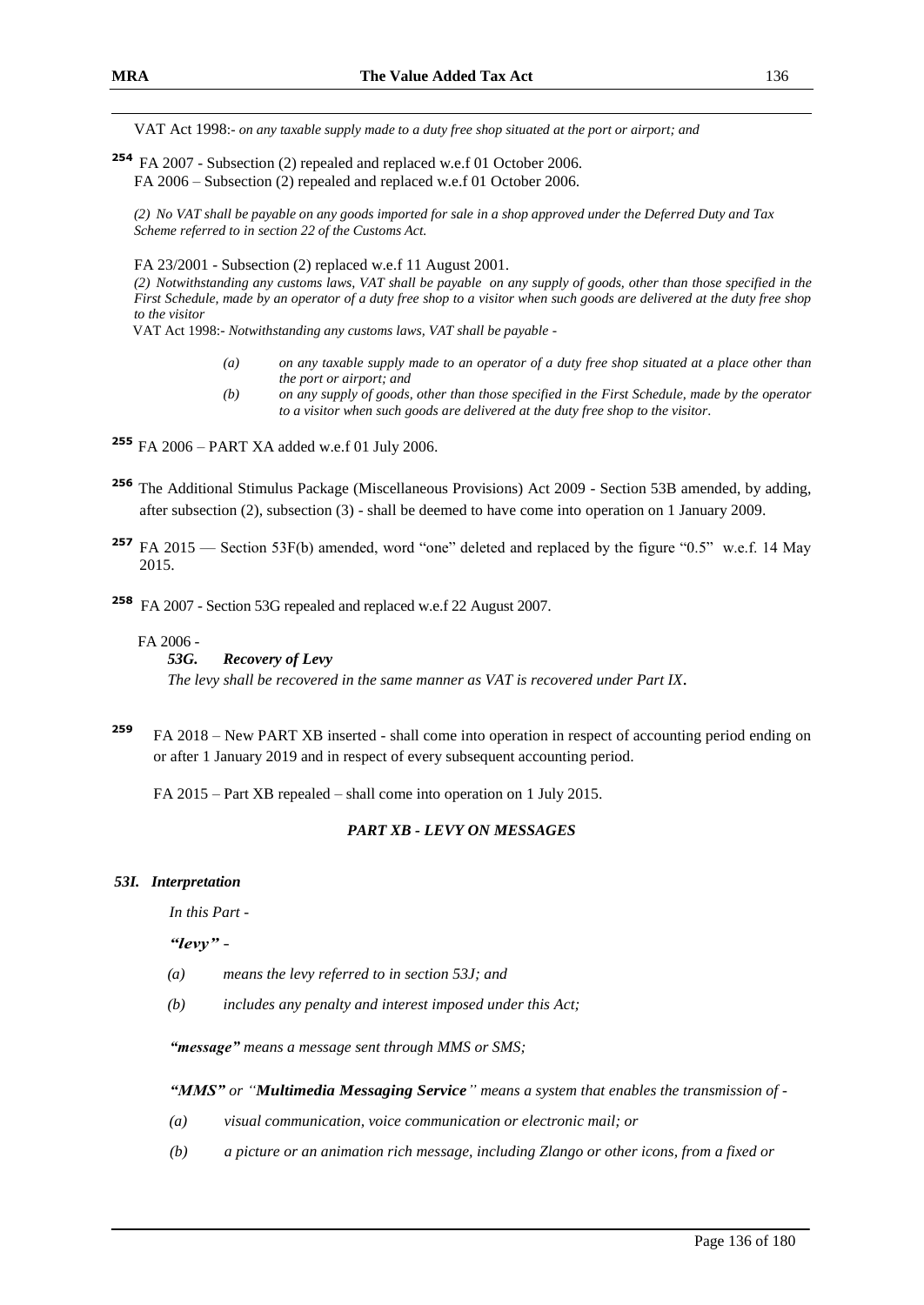*mobile telephone to -*

- *(i) another fixed or mobile telephone; or*
- *(ii) an electronic mail address;*

*"operator" -*

- *(a) means a provider of public fixed or mobile telecommunication networks and services; and*
- *(b) includes a provider of information and communication services such as value added services and mobile internet; but*
- *(c) does not include a provider engaged exclusively in the provision of internet services or internet telephony services or international long distance services as referred to in the Information and Communication Technologies Act;*

*"SMS" or "Short Messaging Service" means a system that enables the transmission of short text messages from a fixed or mobile telephone to another fixed or mobile telephone.* 

### *53J. Liability to levy*

*(1) Subject to subsection (2), every operator shall be liable to pay to the Director-General a levy on the total number of messages it sends during a taxable period, at the rate specified in Part III of the Eleventh Schedule.* 

*(2) In calculating the total number of messages for the purpose of subsection (1), every message which is not originally sent by the operator shall not be taken into account.* 

- *(3) A message is considered not to be originally sent by an operator where –*
	- *(a) the transmission of the message was initiated by another operator; and*
	- *(b) the operator referred to in subsection (2) merely delivers the message to the recipient, whether or not the message is actually received.*

#### *53K. Payment of levy*

*Every operator shall, after the end of every taxable period, within such time as may be prescribed, pay to the Director-General the levy in respect of that taxable period, in such form and manner as may be determined by the Director-General.* 

### *53L. Late payment of levy*

*Where the operator fails to pay the levy on or before the last day on which it is payable under section 53K, it shall be liable to pay to the Director-General, in addition to the levy -*

- *(a) a penalty of 5 per cent of the levy; and*
- *(b) interest on the levy, excluding the penalty under paragraph (a), at the rate of one per cent per month or part of the month during which the levy remains unpaid.*

#### *53M. Assessment and recovery of levy*

*The provisions of Parts V to IX and XI and sections 67 to 71 shall apply to the levy with such modifications, adaptations and exceptions as may be necessary to bring them in conformity with this Part.*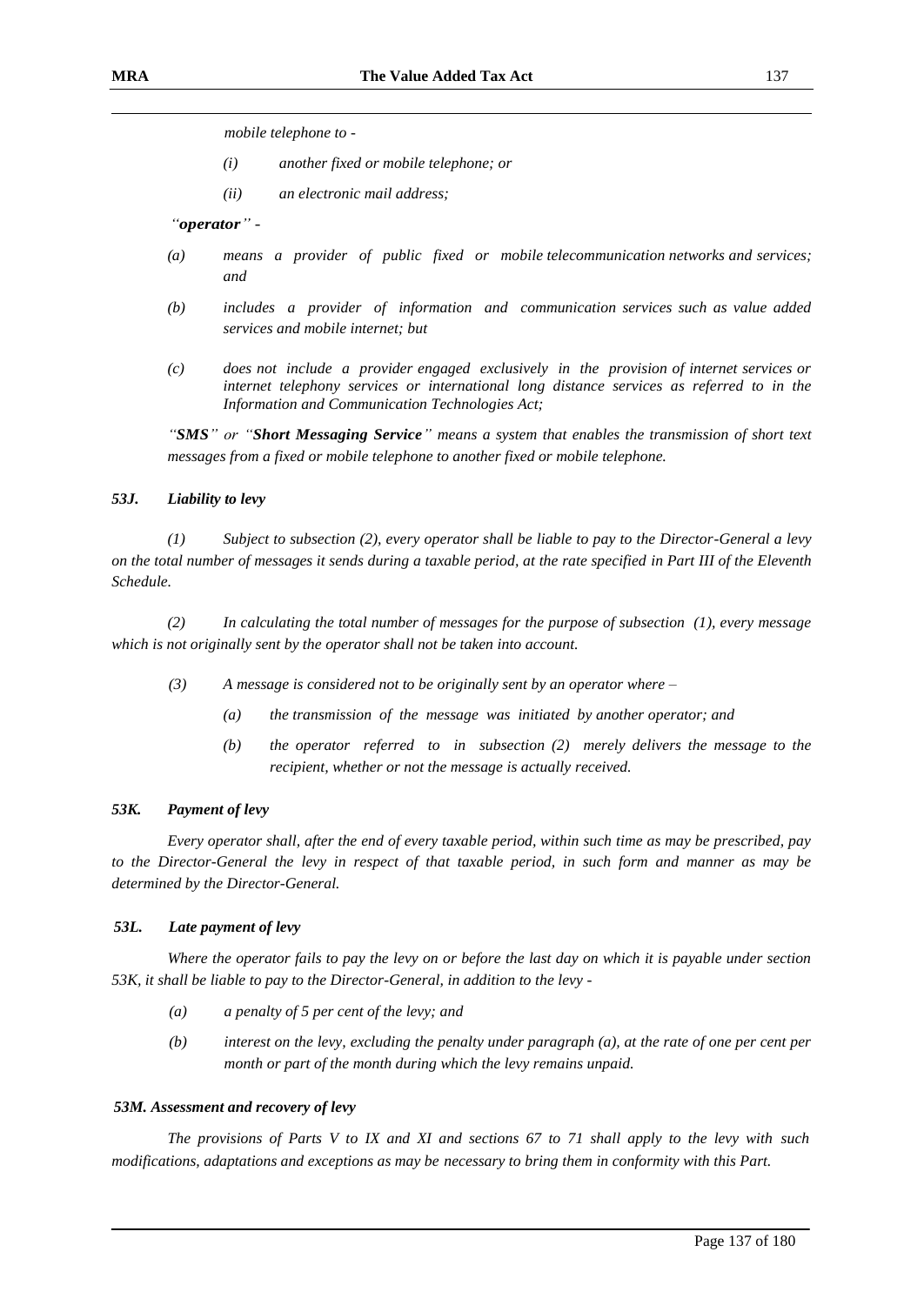- FA 2011 New Part XB "**PART XB - LEVY ON MESSAGES"** inserted after Part XA- shall come into operation on 15 January 2012.
- **260** FA 2019- Section 53I amended, definition of "leviable income" deleted and replaced – shall be deemed to have come into operation in respect of accounting period commencing on or after 2 January 2018 and in respect of every subsequent accounting period.

### **Previously was:**

 "**leviable income**" means the sum of net interest income and other income from banking transactions with residents, before deduction of expenses;

**261** FA 2019- Section 53I amended, definition of "resident" deleted and replaced –shall be deemed to have come into operation in respect of accounting period commencing on or after 2 January 2018 and in respect of every subsequent accounting period.

### **Previously was:**

"**resident**" has the same meaning as in the Income Tax Act;

- **262** FA 2019- Section 53I amended, definition of "year of assessment" inserted – shall be deemed to have come into operation in respect of accounting period commencing on or after 2 January 2018 and in respect of every subsequent accounting period.
- **263** FA 2019- Subsection (1)(b) amended, the words "4 per cent" deleted and replaced by the words "4.5 per cent" – shall be deemed to have come into operation in respect of accounting period commencing on or after 2 January 2018 and in respect of every subsequent accounting period.
- **264** FA 2019- Section 53J amended, new subsection (4) added – shall be deemed to have come into operation in respect of accounting period commencing on or after 2 January 2018 and in respect of every subsequent accounting period.
- **<sup>265</sup>** FA 2009 Subsection (2) repealed and replaced w.e.f. 30 July 2009.

VAT Act 1998 :-

- *(2) Any person who commits an offence under section 57, 59(b) or (c) shall, on conviction, be liable to a fine which shall be -*
	- *(a) 100,000 rupees; or*
	- *(b) double the amount of tax involved,*

*whichever is the higher, and to imprisonment for a term not exceeding 5 years.*

**<sup>266</sup>** FA 2009 – Subsection (3) paragraph (a) repealed and replaced w.e.f. 30 July 2009.

VAT Act 1998 :-

- (3) (a) Any person who commits an offence under section 54, 55 or 58 shall, subject to paragraph (b), on conviction, be liable to a fine which shall be -
	- (i) 200,000 rupees; or
	- (ii) treble the amount of tax involved,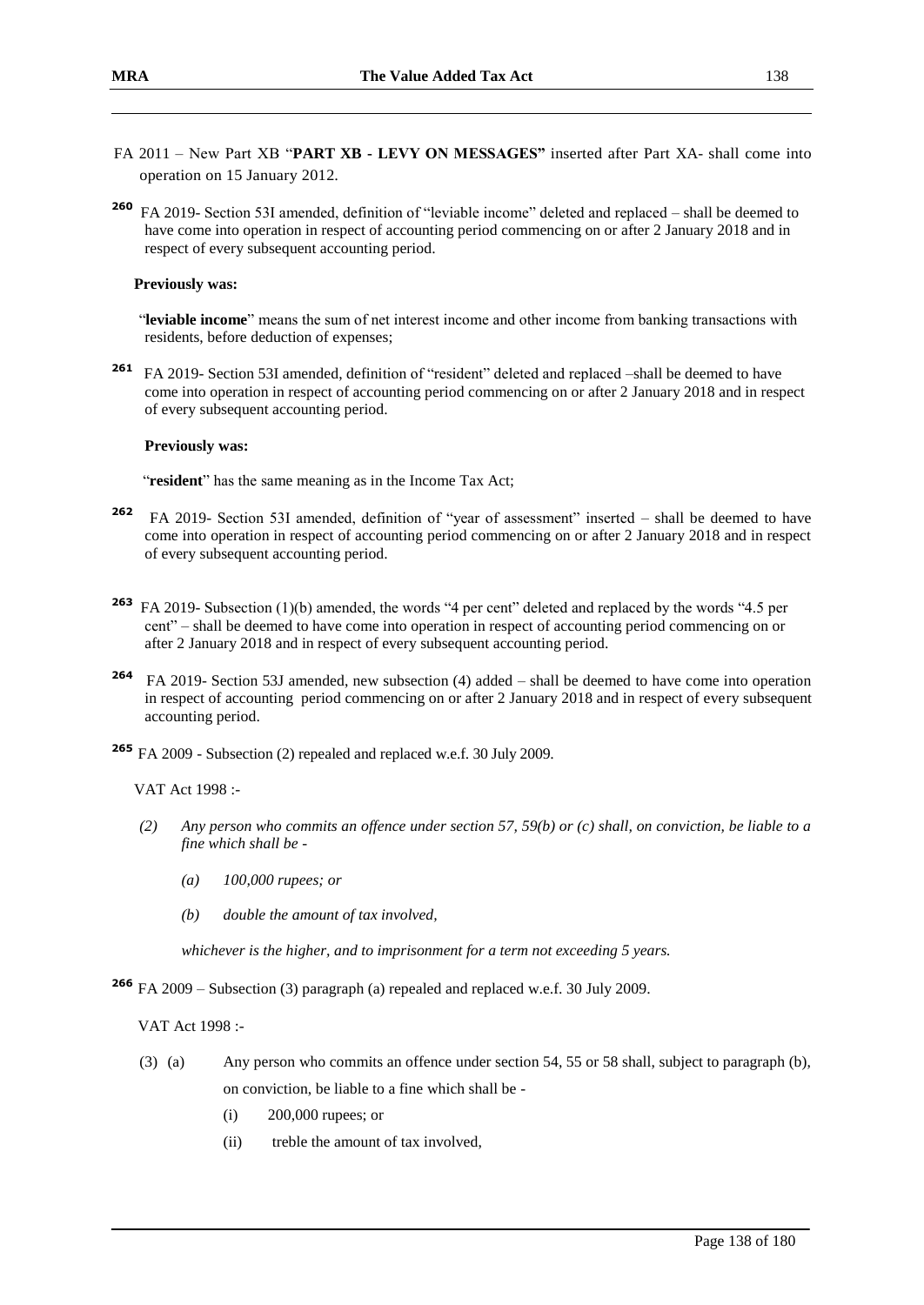whichever is the higher, and to imprisonment for a term not exceeding 8 years.

**267** FA 2012 – Section 61(1)(a) amended, the words ", with the consent of the Director of Public Prosecutions," inserted, after the word "may" w.e.f. 22 December 2012.

MRA Act 2004 – Subsection (1) deleted and replaced.

FA 10/1998 - Subsection (1) amended w.e.f 01 July 1999.

### *61. Compounding of offences*

*(1) The Commissioner may, with the concurrence of the Revenue Authority established under the Unified Revenue Act 1983, compound any offence committed by a person under this Act or any regulations made thereunder, where such person agrees in writing to pay such amount acceptable to the Commissioner representing -*

- *(a) any tax unpaid; and*
- *(b) an amount not exceeding the maximum pecuniary penalty imposable under this Act for such offence.*

VAT Act 1998 :-

*(1) The Commissioner may, with the concurrence of the Unified Revenue Board established under the Unified Revenue Act 1983, compound any offence committed by a person under this Act or any regulations made thereunder, where such person agrees in writing to pay such amount acceptable to the Commissioner representing -*

- *(a) any tax unpaid; and*
- *(b) an amount not exceeding the maximum pecuniary penalty imposable under this Act for such offence.*
- **<sup>268</sup>** FA 18/2003 Paragraph (a) amended w.e.f 21 July 2003. VAT Act 1998 *: submit a return and pay all tax due including the tax due on any goods forming part of the assets of the business; and*

**<sup>269</sup>** FA 2013 –Section 63(3) repealed and replaced w.e.f 21 December 2013.

(3) *Where a registered person, who ceases to carry on business, sells or otherwise transfers his business as a going concern to another person, he shall not submit a return and pay the tax on the sale or transfer, but the purchaser or transferee of the business shall be deemed to be a taxable person and shall forthwith register as a registered person under section 15.*

FA 2011 – Section 63, subsection (3) amended, the words "as required under subsection (2)(a)" deleted and replaced by the words "on the sale or transfer" w.e.f. 15 December 2011.

**<sup>270</sup>** FA 2013 – Section 63(4) repealed w.e.f 21 December 2013.

FA 2011 – New subsection (4) inserted - w.e.f. 15 December 2011.

*(4) Where a registered person acquires from another registered person, in the course of a transfer of business as a going concern, immovable property in respect of which credit for input tax claimed on its acquisition by the transferor has not been clawed back and the immovable property is disposed of by the transferee before the end of the nineteenth year following its acquisition by the transferor, the transferee shall be liable to pay back to the Director-General, in respect of the remaining portion of that period, the proportionate amount of credit allowed to the transferor*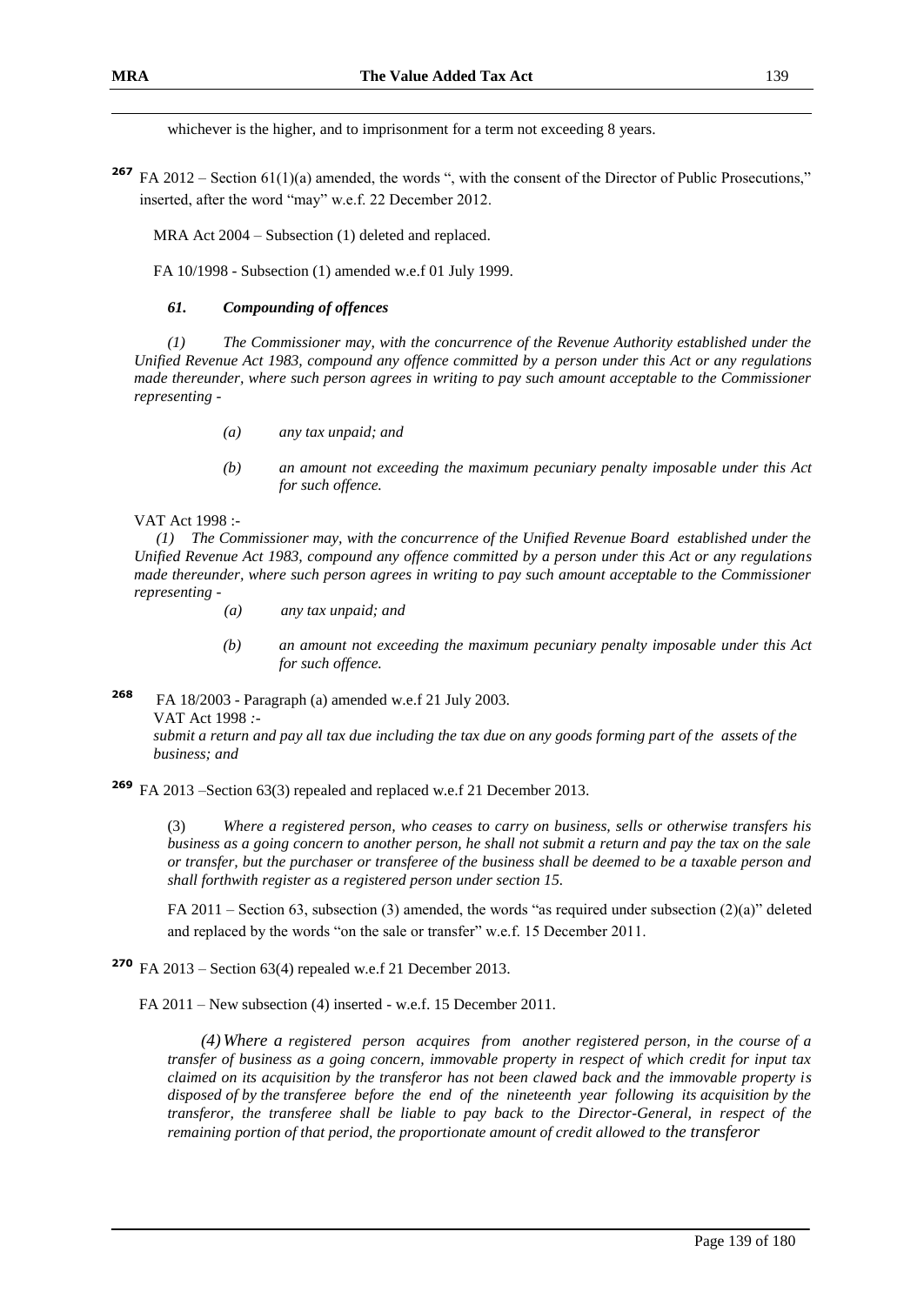**271** FA 2019 – Section 63A reinstated w.e.f 25 July 2019. FA 2018 – Section 63A repealed w.e.f 09 August 2018.

### *63A. Tax liability of principal officer of private company*

- *(1) The principal officer of a private company shall -*
	- *(a) be answerable for the doing of all such things as are required to be done by that company under this Act;*
	- *(b) be required to retain out of any money or property of the company, so much as is sufficient to pay VAT which is or will become payable by that company; and*
	- *(c) be personally liable in respect of the VAT payable by that company to the extent of any amount he has or should have retained under paragraph (b).*
- *(2) For the purpose of subsection (1), "principal officer" means the executive director, or any other person who exercises or who is entitled to exercise or who controls or who is entitled to control, the exercise of powers which would fall to be exercised by the Board of directors.*

FA 2011 – New subsection (63A) inserted - w.e.f. 15 December 2011.

**272** FA 2020 – New section 64 inserted after section 63A w.e.f 7 August 2020.

### *[64. Tax liability of appointed person]* Repealed

FA 2018 – Section 64 repealed w.e.f 09 August 2018.

#### *64. Tax liability of appointed person*

- *(1) Where an administrator, executor, receiver or liquidator is appointed to manage or wind up the business of any taxable person, the appointed person shall -*
	- *(a) give notice of the appointment to the Director-General, within 15 days of the date of the appointment, in such manner and in such form as may be approved by the Director-General;*
	- *(b) before disposing of any asset of the taxable person, set aside such sum out of the asset as appears to the Director-General to be sufficient to provide for any tax that is or may become due and payable by the taxable person; and*
	- *(c) do everything that is required to be done by a taxable person under this Act.*
- *(2) Any appointed person who, without reasonable cause or justification, fails to comply with any of the requirements of subsection (1) shall be personally liable to pay any tax that is or may become due and payable and shall commit an offence.*

**<sup>273</sup>** FA 2013 – Section 65 repealed and replaced w.e.f 21 December 2013.

FA 2012 – Subsection (1) amended paragraphs (b) and (c) repealed and replaced w.e.f. 22 December 2012.

- (b) the goods are found to be defective and are subsequently exported under Customs control; or
- (c) the person subsequently benefits from a duty remission.

MRA Act 2004 - Director-General replacing Commissioner. FA 28/2004 - Subsection (1) replaced w.e.f 26 August 2004.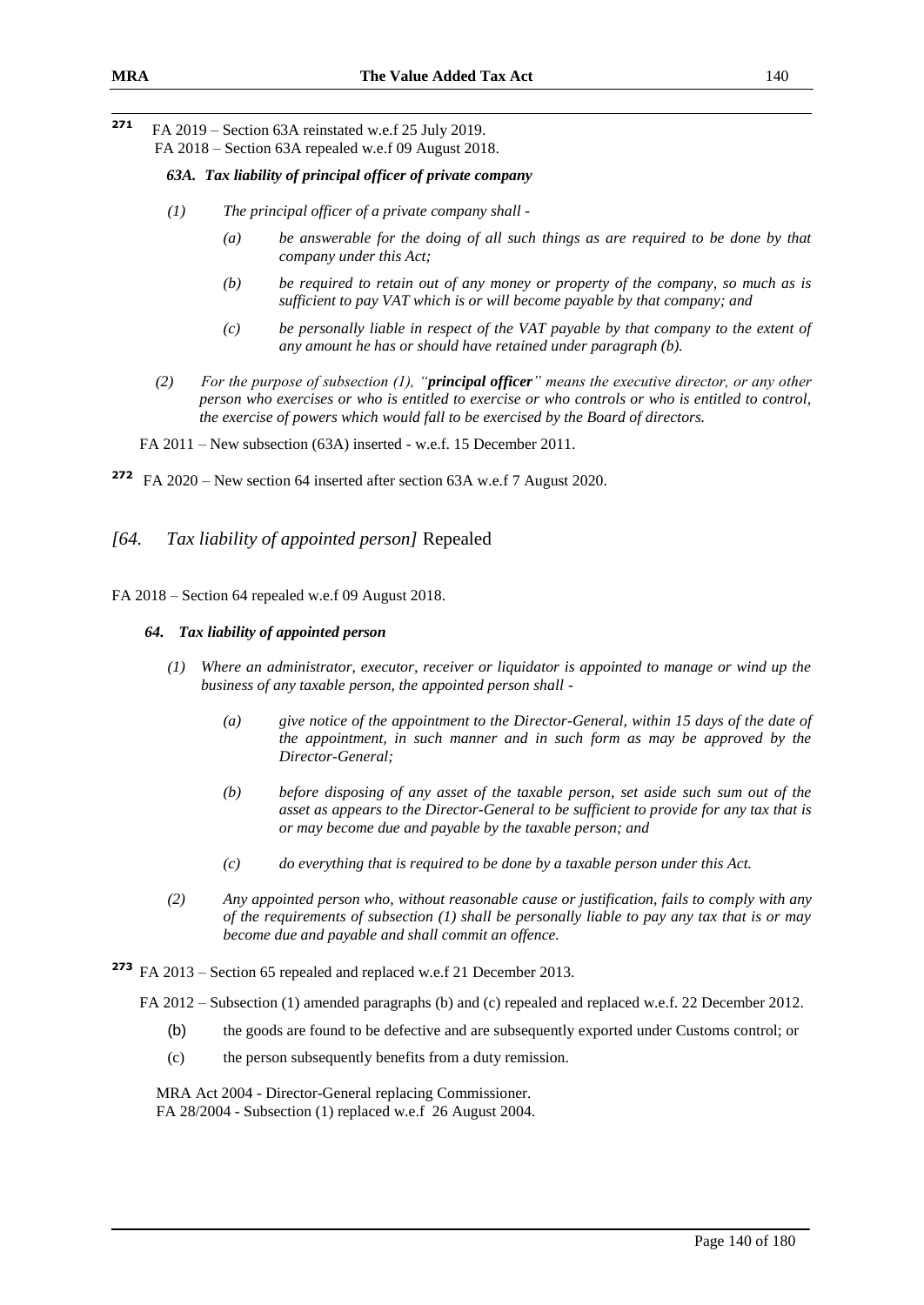VAT Act 1998*:- Any person other than a taxable person may make an application to the Commissioner, in a form approved by him, within 3 years of the date of payment of the tax, for a refund of tax paid in error.*

### *65. Refund of tax*

*(1) Any person other than a taxable person may, within 3 years of the date of payment of the tax, make an application to the Director-General, in a form approved by the Director-General, for a refund of tax paid at importation, where -*

- *(a) the tax was paid in error;*
- *(b) the goods have been damaged, pilfered, lost or destroyed during the voyage;*
- *(c) the goods have been ordered to be destroyed as being unfit for consumption; or*
- *(d) the goods are found to be defective, obsolete or not according to specifications and are subsequently exported in accordance with section 23(1A) of the Customs Act.*

*(1A) Any person referred to in subsection (1B), other than a registered person, may, subject to subsections (1C) and (1E), make an application to the Director-General, in such form as may be determined by the Director-General, for a refund of tax paid on equipment specified in the Twelfth Schedule and used for the purposes of his activities.* 

- *(1B) Where the refund under subsection (1A) is in respect of equipment specified in-*
	- *(a) Part I of the Twelfth Schedule, the application shall be made by a planter or an horticulturist registered with the Small Farmers Welfare Fund or a cooperative society registered under the Co-operatives Act;*
	- *(b) Part II of the Twelfth Schedule, the application shall be made by a pig breeder registered with the Small Farmers Welfare Fund or a co-operative society registered under the Co-operatives Act;*
	- *(c) Part III of the Twelfth Schedule, the application shall be made by a breeder, other than a pig breeder, registered with the Small Farmers Welfare Fund or a cooperative society registered under the Cooperatives Act;*
	- *(d) Part IV of the Twelfth Schedule, the application shall be made by an apiculturist registered with the Entomology Division of the Ministry responsible for the subject of agro-industry;*
	- *(e) Part V of the Twelfth Schedule, the application shall be made by a fisherman registered with the Fishermen Welfare Fund or a co-operative society registered under the Co-operatives Act; or*

*(f) Part VI of the Twelfth Schedule, the application shall be made by a holder of licence of baker issued, other than that issued to a hypermarket or supermarket operating as a classified trade under the Local Government Act 2011, under the Bread (Control of Manufacture and Sale) Regulations 1988.*

- *(1C) An application under subsection (1B) shall -*
	- *(a) be made in respect of VAT paid on equipment imported or purchased from a registered person during the period from 1 January to 31 December 2013; and*
	- *(b) be submitted to the Director-General within 15 days after the end of every quarter, in such form and manner as may be determined by the Director-General.*
- *(1D) On receipt of an application under subsection (1C)(b), the Director-General shall proceed*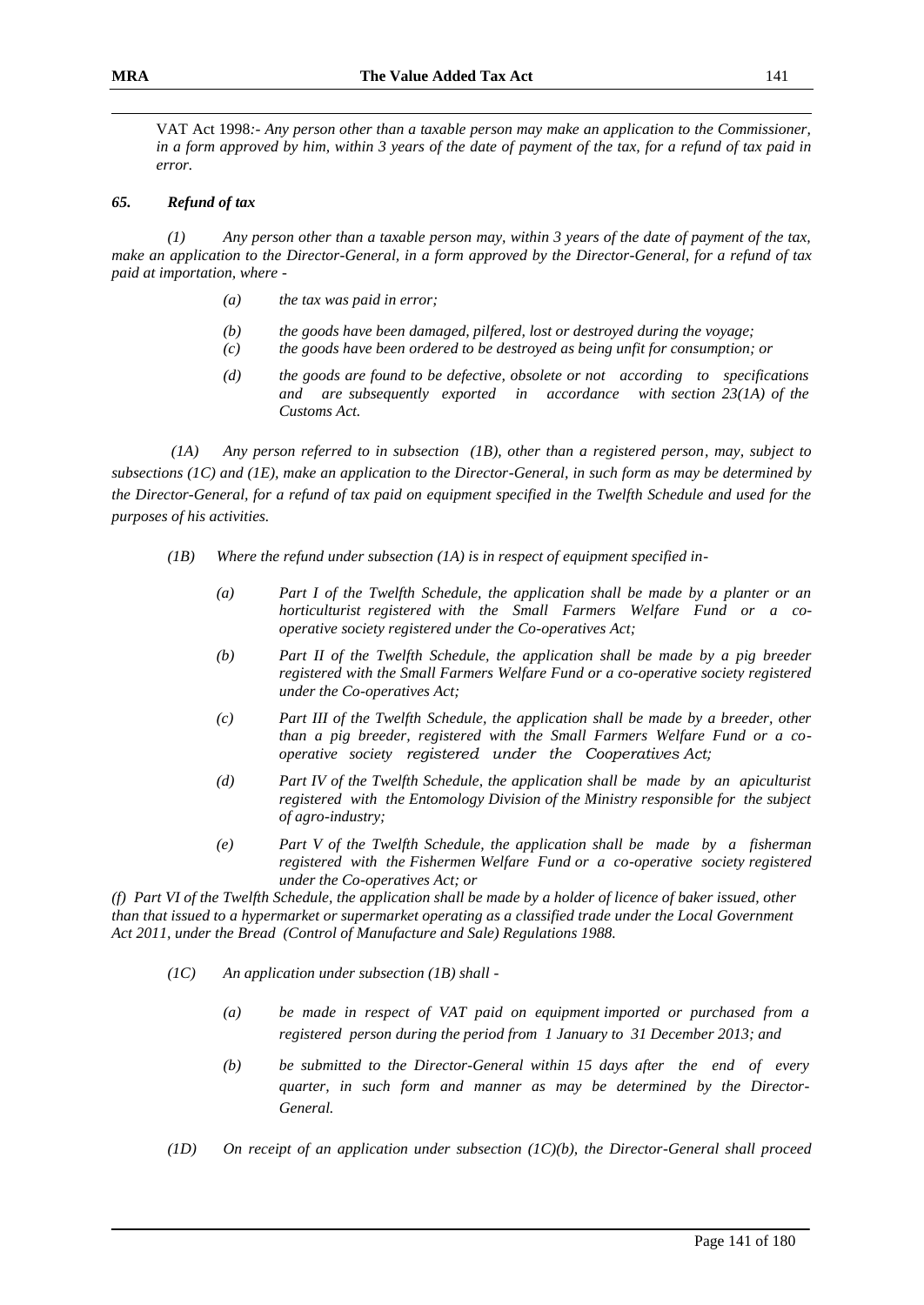*with the refund not later than 15 days from the date of receipt of the application.* 

- *(1E) (a) No application under subsection (1B) shall be made where, for a quarter, the amount refundable is less than 1,000 rupees.*
	- *(b) Where the amount refundable is less than 1,000 rupees for a quarter, the amount may be carried forward to the following quarter.*
	- *(c) No refund shall be made where an application is made more than one year from the date of payment of the tax.*

*(1F) (a) Where goods, other than motor vehicles, petrol, alcoholic beverages and cigarettes, are purchased from a registered person by a diplomatic mission and an agent approved jointly by the Secretary for Foreign Affairs and the Director-General and the purchase price of the goods, exclusive of VAT, specified in each invoice is not less than 3,000 rupees, the diplomatic mission and agent may make an application to the Director-General for a refund of the VAT paid on those goods.*

- *(b) Every application for a refund under paragraph (a) shall -*
	- *(i) be made within 30 days after the end of every quarter, in such form and manner as may be determined by the Director- General; and*
	- *(ii) be accompanied by a certified copy of the VAT invoices showing the amount of VAT paid.*
- *(c) On receipt of an application under paragraph (b), the Director-General shall proceed with the refund not later than 45 days from the date of receipt* of the *application.*
- *(2) (a) Subject to subsection (1D), (1E), (1F)(c) or (3), where the Director-General is satisfied that the applicant is entitled to a refund, he shall proceed to make the refund within 3 months of the date of receipt of the application under subsection (1).<sup>273</sup> \**
	- *(b)<sup>273</sup> \* Where the refund is made after 3 months from the date of receipt of the application under subsection (1), the refund shall carry interest, free of income tax, at the prevailing bank rate.*

*(3) No refund of tax which is less than 250 rupees or such other amount as may be prescribed shall be made.*

FA 2012 – New paragraph (d) added w.e.f. 22 December 2012.

FA 2011 – Section 65 amended, new subsections (1A) to (1E) inserted - shall come into operation on 1 January 2012.

FA 2012 – Subsection (1B) amended, new paragraph (f) added w.e.f. 22 December 2012.

FA 2012 – Subsection (1C)(a) amended, the figure "2012" deleted and replaced by the figure "2013" w.e.f. 22 December 2012.

FA 2012 – New subsection (1F) inserted w.e.f. 22 December 2012.

FA 2012 – Subsection (2)(a) amended, the words "(1D), (1E), (1F)(c) or" inserted after the words "to subsection" w.e.f. 22 December 2012.

FA 2010 – Section 65(2) amended – the words "within 3 months of the date of receipt of the application under subsection (1)" inserted after the words "make the refund" w.e.f. 24 December 2010.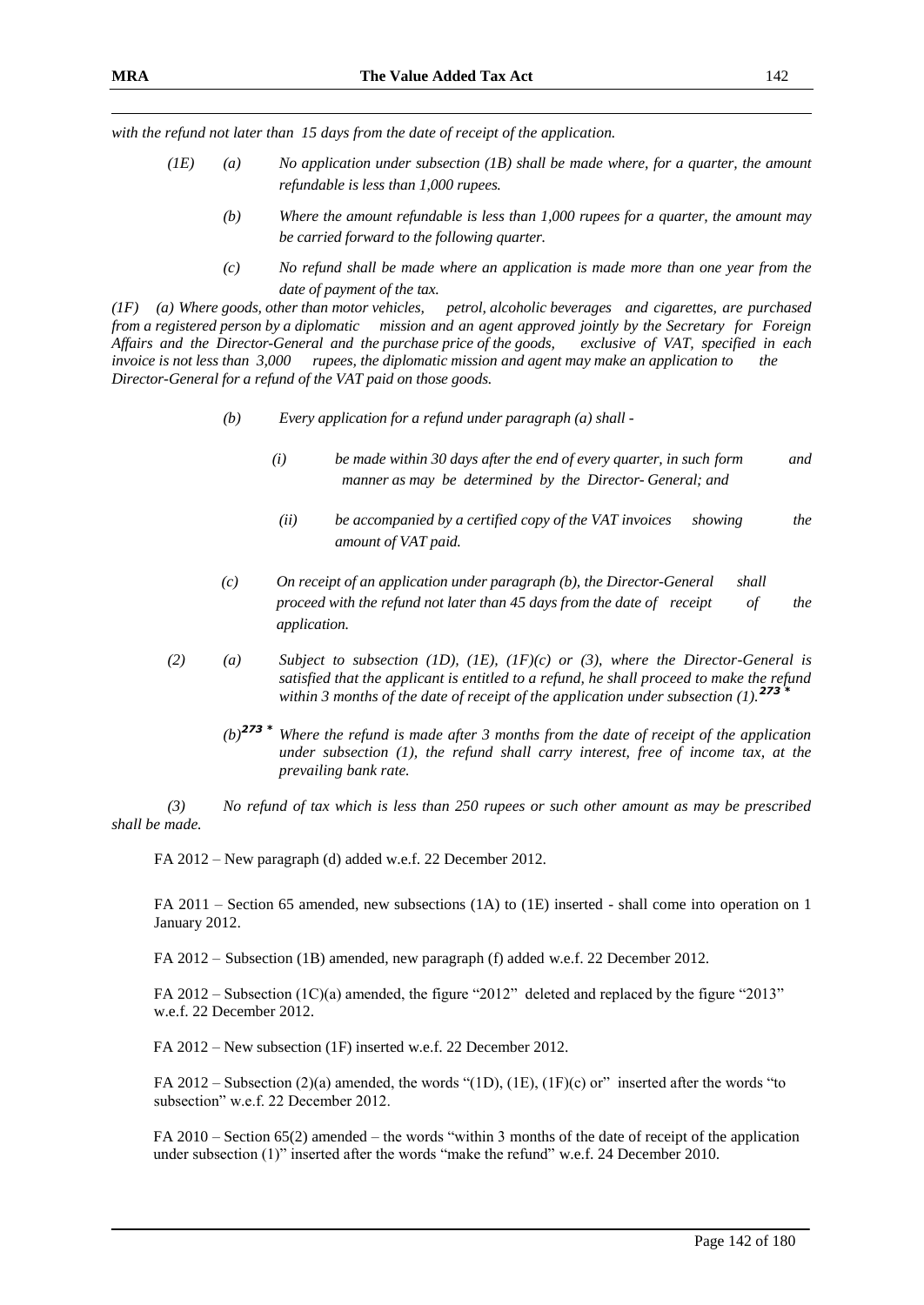FA 2010 – Section 65(2) amended by adding new paragraph (b), the existing provision being lettered (a) accordingly – w.e.f. 24 December 2010.

- **<sup>274</sup>** FA 2013 New sections 65A, 65B, 65C and 65D inserted after section 65 shall come into operation on 01 January 2014.
- **<sup>275</sup>** FA 2018 Subsection (1) amended, the words "and services" inserted, after the word "equipment" shall be deemed to have come into operation on 15 June 2018.
- **<sup>276</sup>** FA 2018 Subsection (2) amended, the words "and services" inserted, after the word "equipment" shall be deemed to have come into operation on 15 June 2018.
- **277** FA 2019 – Section 65A (2) amended, in paragraph (f), the words ", issued under the Bread (Control of Manufacture and Sale) Regulations 1988" have been deleted w.e.f 25 July 2019.
- **<sup>278</sup>** FA 2017 Section 65A(2) amended , new paragraph (g) added, the full stop at the end of paragraph (f) deleted and replaced by the words "; or" and the word "or" at the end of paragraph (e) deleted w.e.f 24 July 2017.
- **<sup>279</sup>** FA 2018 New paragraph (h) added, the full stop at the end of paragraph (g) being deleted and replaced by the words "; or" and the word "or" at the end of paragraph (f) being deleted shall be deemed to have come into operation on 15 June 2018.
- **280** FA 2018 Subsection (3)(a) amended, the words "on services or" inserted after the word "paid" shall be deemed to have come into operation on 15 June 2018.
- **<sup>281</sup>** FA 2013 New sections 65A, 65B, 65C and 65D inserted after section 65 shall come into operation on 1 January 2014.
- **282** FA 2019 – New section 65BA inserted after section 65B w.e.f 25 July 2019.
- **<sup>283</sup>** FA 2016 The heading of section 65C amended, the words ", house" inserted after the word "building" w.e.f. 7 September 2016.

FA 2013 – New sections 65A, 65B, 65C and 65D inserted after section 65 shall come into operation on 1 January 2014.

**<sup>284</sup>** FA 2018 – Subsection (1) amended, the words "by a building contractor" deleted w.e.f 09 August 2018.

FA 2016 – Subsection (1) amended, the words "or house" inserted after the word "apartment" w.e.f. 07 September 2016.

**<sup>285</sup>** FA 2016 – Subsection (2)(b)(i) amended, the words "a building contractor" deleted and replaced by the words "the construction of a residential building" w.e.f. 07 September 2016.

FA 2016 – Subsection (2)(b)(ii) amended, the words "a property developer" deleted and replaced by the words "the purchase of a residential apartment or house from a property developer" w.e.f. 07 September 2016.

- **<sup>286</sup>** FA 2016 Subsection (3)(a) amended, subparagraph (i) deleted and replaced w.e.f. 07 September 2016.
	- *(i) in the case of the construction of a residential building by a building contractor, not exceed the amount of VAT paid to the building contractor; or*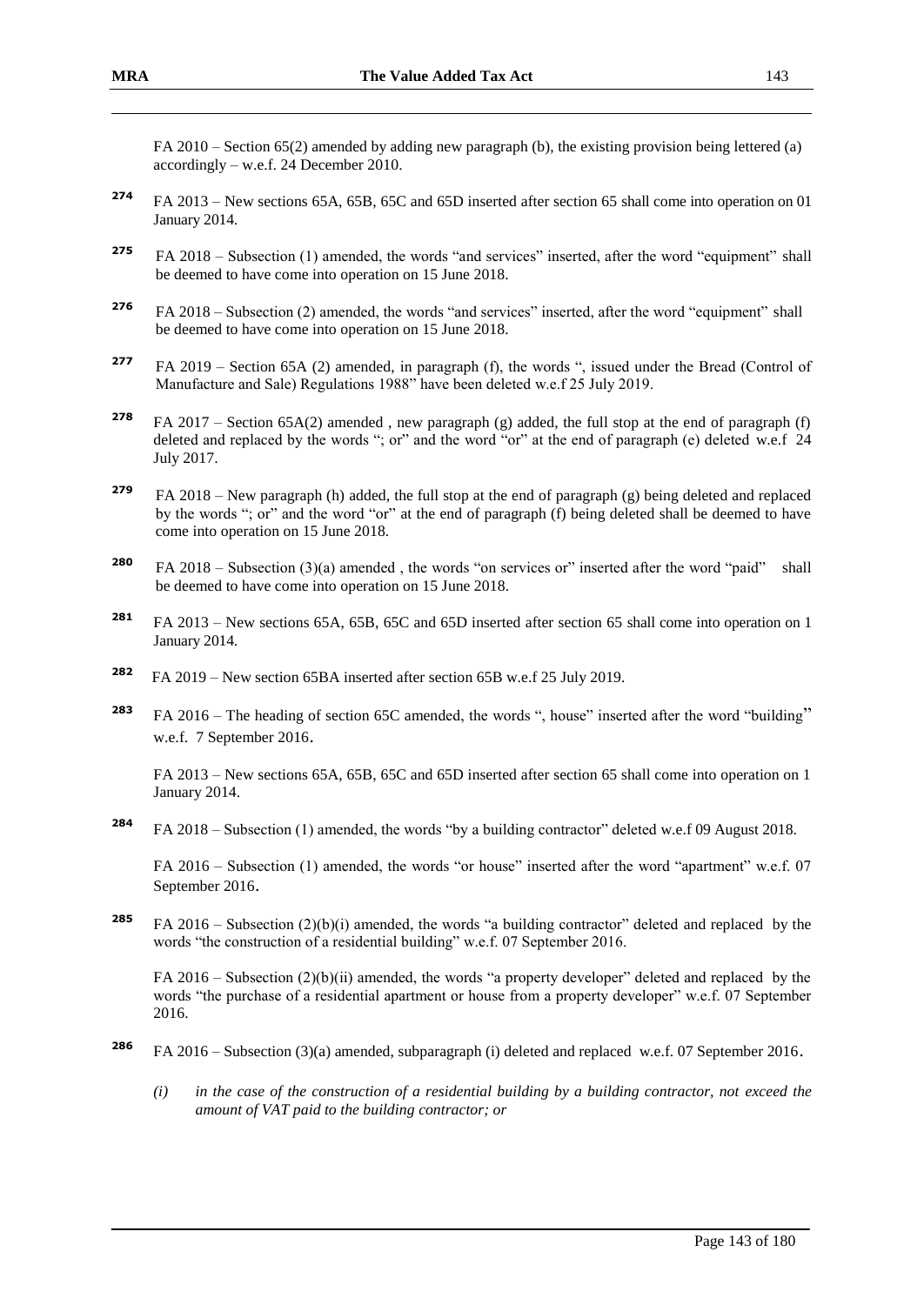- 287 **<sup>287</sup>** FA 2016 – Subparagraph (ii) amended, the words "or house" inserted after the word "apartment" w.e.f. 07 September 2016.
- **<sup>288</sup>** FA 2021 Subsection (3)(b) amended, the figure "500,000" deleted and replaced by the figure "300,000" shall be deemed to have come into operation on 12 June 2021.

 FA 2016 – Subsection (3)(b) amended, the figure "300,000" deleted and replaced by the figure "500,000" w.e.f. 07 September 2016.

- **<sup>289</sup>** FA 2018 Subsection (4)(a) amended , the words "payment of the final amount of VAT to the building contractor or property developer, as the case may be" deleted and replaced by the words "the VAT invoice or receipt" w.e.f 09 August 2018.
- **<sup>290</sup>** FA 2020 Section 65C(4)(C) amended, the words "in respect of a final application." deleted and replaced – shall be deemed to have come into operation on 1 February 2019.
- **<sup>291</sup>** FA 2013 New sections 65A, 65B, 65C and 65D inserted after section 65 shall come into operation on 01 January 2014.
- **<sup>292</sup>** FA 2021 Section 65E repealed, shall be deemed to have come into operation on 01 July 2021

Previously was:

## *65E. <sup>292</sup>\* Contributions to Film Promotion Fund*

*(1) The Director-General shall, as soon as practicable, after the end of every quarter, remit such amount, or such percentage, as may be prescribed, of net value added tax collections in every quarter, into the Film Promotion Fund.*

*(2) In this section –*

*"Film Promotion Fund" means the Film Promotion Fund established under section 28A of the Economic Development Board Act 2017.*

FA 2018 - New section 65E inserted after section 65D w.e.f 09 August 2018.

- **<sup>293</sup>** FA 18/1999 Section 66 amended w.e.f 07 September 1998. VAT Act 1998*:- Any body or person specified in Column 1 of the Ninth Schedule shall be exempted from the payment of VAT in respect of goods corresponding to the body or person specified in Column 2 of that Schedule.*
- **<sup>294</sup>** FA 2006 Subsection (2) added (existing provision being numbered subsection (1) w.e.f 07 August 2006.
- **<sup>295</sup>** FA 2017 Subsections (3), (4), (5), (6) and (7) added w.e.f 24 July 2017.
- **<sup>296</sup>** FA 2006 Subsection (2) repealed and replaced shall come into operation on 1 October 2006 in respect of any erroneous refund, exemption or reduction granted as from 1 October 2006.

VAT Act 1998*:-*

*(2) The* Commissioner *may, by written notice, order the person under subsection (1) to pay the tax which has been erroneously refunded, exempted or reduced.* 

**297** FA 2006 – Subsection (3) repealed and replaced shall come into operation on 1 October 2006 in respect of any erroneous refund, exemption or reduction granted as from 1 October 2006.

VAT Act 1998*:-*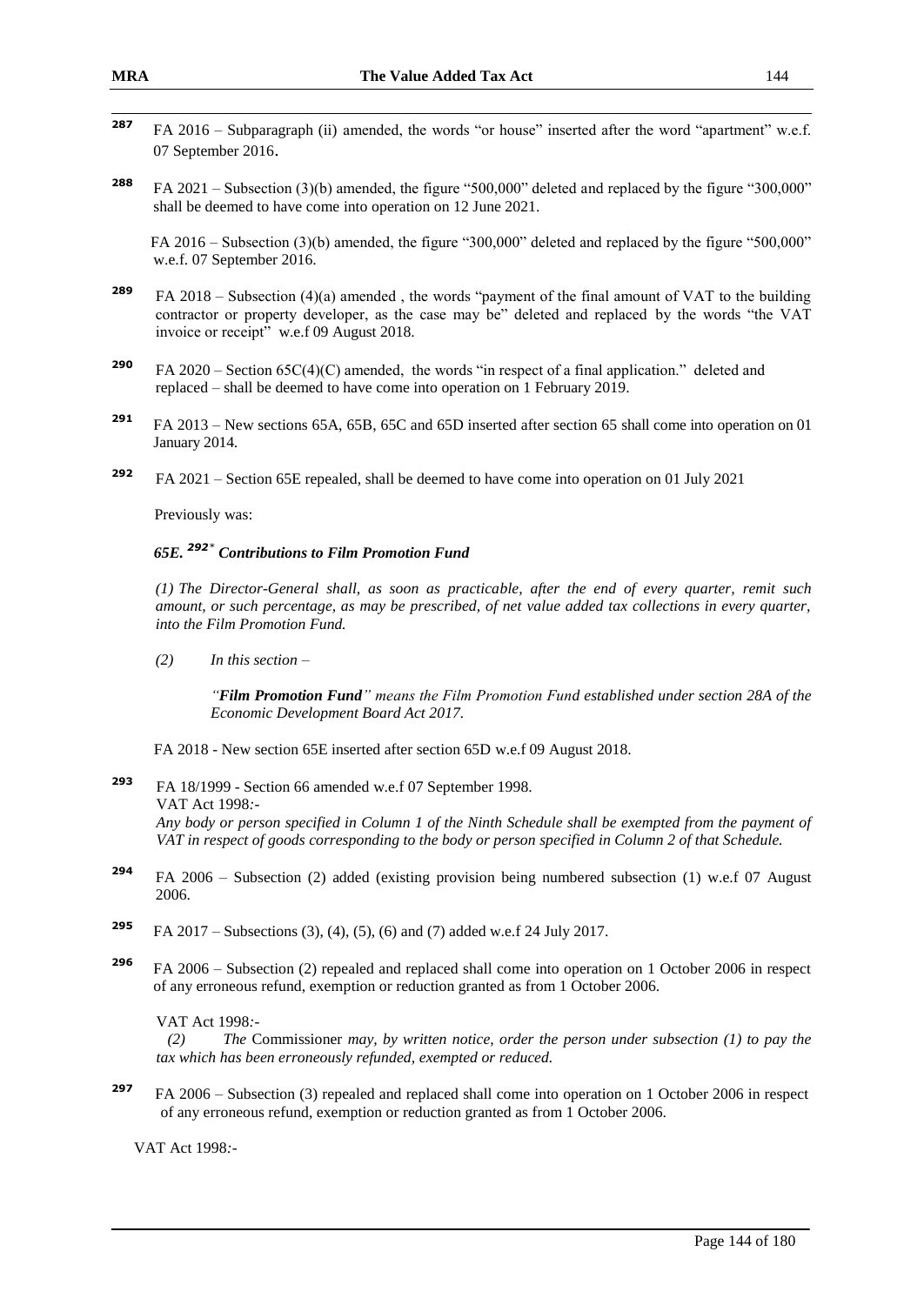*(3) Where a person specified under subsection (1) does not comply with the order of the*  Commissioner *within 28 days of the date of the notice under subsection (2), he shall be liable to pay, in addition to the tax, a penalty representing -*

- *(a) 10 per cent of the tax for the first month or part of the month during which the tax remains unpaid; and*
- *(b) 2 per cent of the tax excluding the penalty for each subsequent month or part of the month during which the tax remains unpaid,*

*up to a maximum of 100 per cent of the tax.*

- **<sup>298</sup>** FA 2013 Section 68(2)(c) amended, the words "through computer or other mechanical or electronic device" deleted and replaced by the words "or through such other electronic or mechanical device" w.e.f. 21 December 2013.
- **<sup>299</sup>** MRA Act 2004 Director-General replacing Commissioner. FA 18/1999 - Section 69A added w.e.f 01 September 1999.
- **<sup>300</sup>** FA 2021 section 69A amended, in subsection (3), by deleting the words "subsection (3A)" and replacing them by the words "subsections (3A) and (3B)", w.e.f. 5 August 2021;

FA 2017 – Section 69A(3) amended, the words "subject to subsection (3A)," inserted after the words "shall," w.e.f 24 July 2017.

- **<sup>301</sup>** FA 2017 New subsection (3A) inserted after subsection (3) w.e.f 24 July 2017.
- **<sup>302</sup>** FA 2021 section 69A amended, by inserting, after subsection (3A), the new subsections (3A) and (3B), w,e,f 5 August 2021;–
- **<sup>303</sup>** FA 2021 section 69A amended, by inserting, after subsection (3A), the new subsections (3A) and (3B)- w,e,f 5 August 2021;–
- **<sup>304</sup>** FA 2008 Section 69A added w.e.f. 19 July 2008.
- **<sup>305</sup>** FA 2006 Subsection (2) amended by deleting the words "the enactments" and replacing them by the words "this Act" w.e.f 01 July 2006. MRA Act  $2004 -$  subsection (2) added, the existing provision being numbered (1) accordingly -

(2) *The prosecution of an offence under any of the sections of the enactments specified in the Fourth Schedule to the Mauritius Revenue Authority Act 2004 shall take place, at the discretion of the Director of Public Prosecutions, before a Judge sitting without a jury, the Intermediate Court or a District Court.*

#### *URA Act 17/2003(not proclaimed read as this)*

*(2) The prosecution for an offence under the sections of the enactments specified in the Fifth Schedule to the Unified Revenue Act shall take place, at the sole discretion of the Director of Public Prosecutions, before the Revenue Division of the Supreme Court, the Intermediate Court, or the District Court.*

- **<sup>306</sup>** FA 2011 Section 72(1)(b)(ii) amended, the words "and the Third Schedule" deleted and replaced by the words ", the Third Schedule and the Twelfth Schedule" w.e.f. 15 December 2011.
- **<sup>307</sup>** FA 2007 Subsection (2) repealed and replaced w.e.f 22 August 2007. VAT Act 1998 –
	- *(2) Any regulations made under this section may provide for the levying of fees and charges*.
- **<sup>308</sup>** FA 2012 Section 73 repealed and replaced w.e.f. 22 December 2012.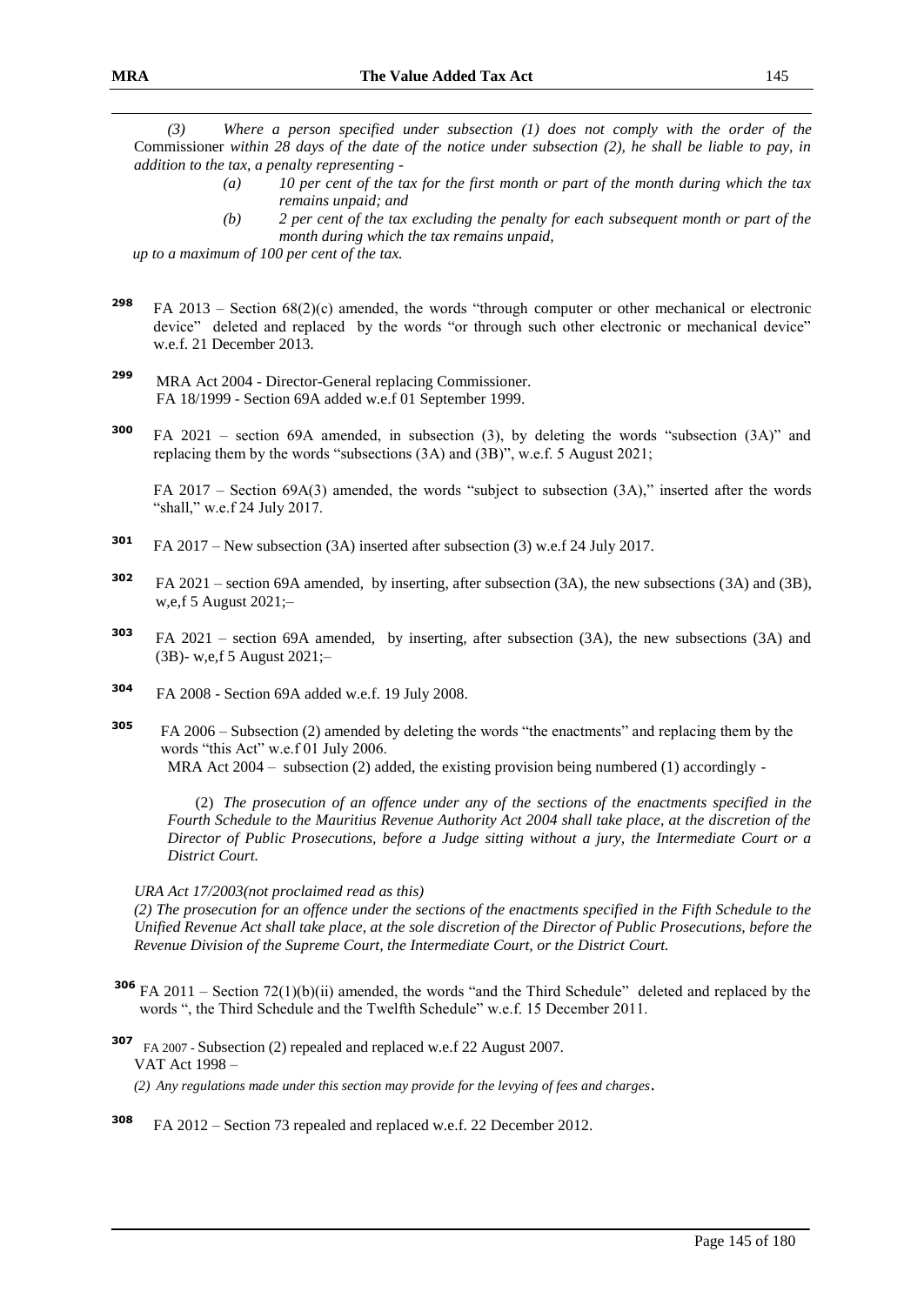(1) Notwithstanding this Act, where a person who applies for VAT registration on or before 31 March 2012 ought to have been registered prior to the date of his registration, he shall submit the statement under section 23 in respect of taxable periods commencing on the date he was required to be registered or 1 January 2010, whichever is the later, and ending on the date immediately preceding the date of his registration.

- (2) A person referred to in subsection (1)
	- (a) shall submit the statement required under section 23, by 30 June 2012 at latest;
	- (b) may take credit for input tax for the taxable periods in respect of which the statement is submitted; and
	- (c) where he cannot substantiate the VAT paid or payable on the taxable supplies made to him during the period prior to registration, shall be allowed to such deemed credit for input tax as may be determined by the Director-General.

(3) A person who makes an application for VAT registration pursuant to subsection (1) shall not be liable to -

- (a) penalty for failure to apply for compulsory registration under section 15A;
- (b) penalty for late payment of tax under section 27; and
- (c) interest on unpaid tax under section 27A, from the date the tax was due to 30 June 2012.

(4) Where, on or before 30 June 2012, a registered person makes a voluntary disclosure of his undeclared or underdeclared VAT liability for taxable periods prior to taxable period commencing on 1 October 2011, he shall, at the same time, pay the VAT at the appropriate rate in force in respect of each taxable period, free from any penalty that may have become due in accordance with this Act and free of interest up to 30 June 2012 under section 27A.

(5) For the purpose of the disclosure under subsection (4), the person shall be entitled to credit for input tax in respect of the period of the disclosure.

(6) Where the VAT disclosed under subsection (4) is not paid by 30 June 2012, any unpaid VAT shall carry interest at the rate of one per cent per month.

- (7) Where a person who has been assessed to tax
	- (a) has objected to the assessment under section 38;
	- (b) has lodged a representation with the Clerk of the Assessment Review Committee; or
	- (c) has made an appeal to the Supreme Court or to the Judicial Committee of the Privy Council, he may apply to the Director-General for the tax assessed to be considered as a voluntary disclosure of undeclared VAT under subsection (4), provided that he withdraws his objection, representation or appeal, as the case may be.

(8) Where a person has made an application under subsection (7), his VAT liability shall be recomputed to take into account the credit for input tax for the period assessed.

(9) The disclosure under subsection (4) shall be made in such form and manner and under such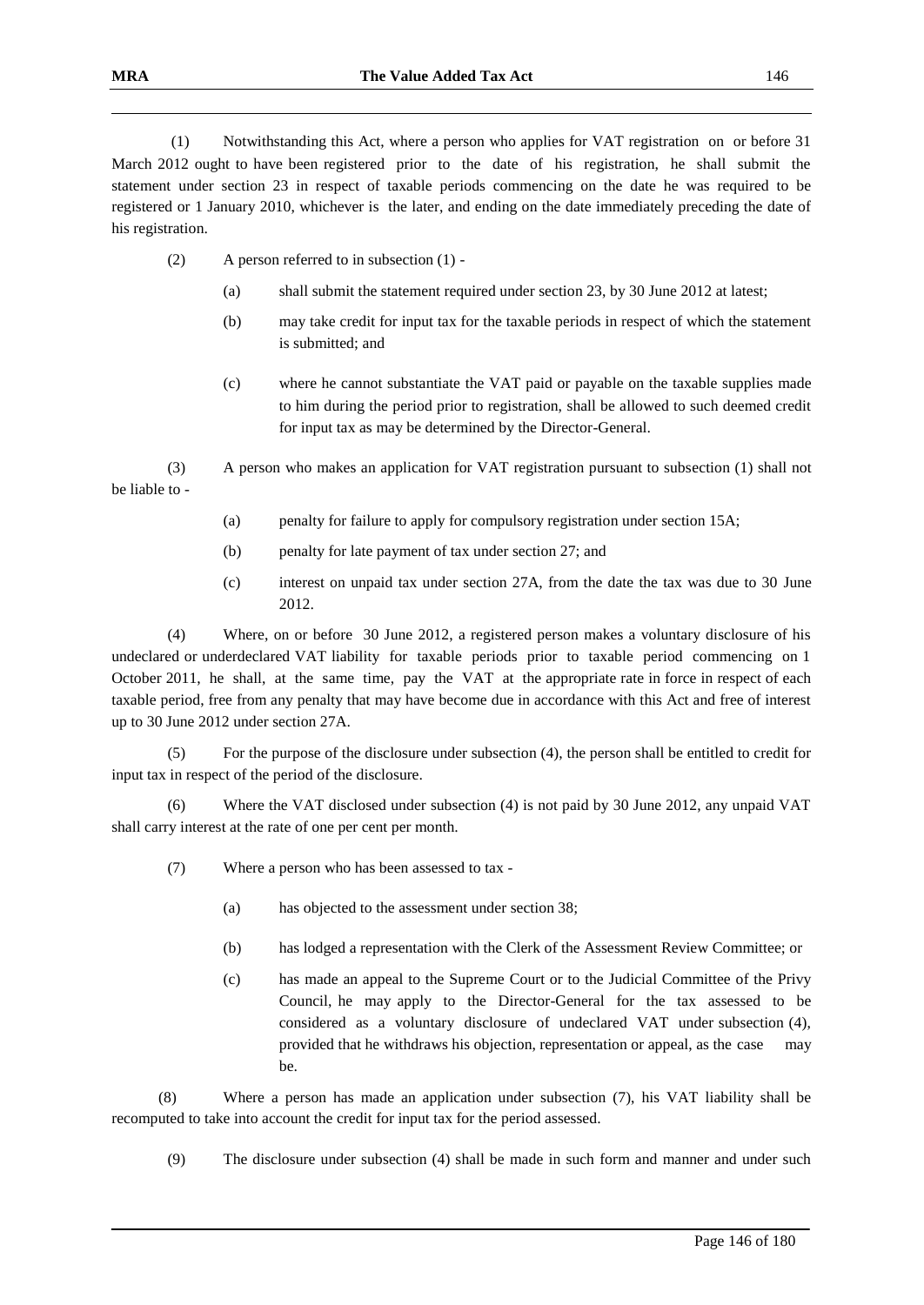conditions as may be determined by the Director-General.

- (10) Where a person
	- (a) submits a statement of VAT payable in respect of the period prior to the date of his registration pursuant to subsection (2); or
	- (b) makes a voluntary disclosure of his VAT liability pursuant to subsection (4); and

the Director-General is satisfied with the statement or disclosure, as the case may be, the person shall be deemed, notwithstanding sections 54 to 61, not to have committed an offence.

(11) Where VAT arrears outstanding as at 31 December 2011 are paid by a person on or before 30 September 2012, any penalty included in the VAT arrears shall be reduced -

- (a) by 100 per cent of penalty charged under sections 15A and 24(9); and
- (b) by 75 per cent of penalty and interest charged under sections 26, 27 and 27A,

provided that an application for the reduction is made to the Director-General on or before 30 June 2012.

(12) For the purposes of subsection (11), "VAT arrears" means tax remaining unpaid on submission of a return under section 22, a statement made under section 23 or an assessment made under section 37 but excludes tax and penalties due under a return or statement submitted or an assessment raised after 30 June 2006.

(13) This section shall not apply to any person -

- (a) who has been convicted on or after 1 July 2001 of an offence relating to;
- (b) against whom any civil or criminal proceedings are pending or contemplated in relation to an act of; or
- (c) in relation to whom an enquiry is being conducted into an act of,

trafficking of dangerous drugs, arms trafficking, or an offence related to terrorism under the Prevention of Terrorism Act, money laundering under the Financial Intelligence and Anti-Money Laundering Act or corruption under the Prevention of Corruption Act.

 FA 2011 - Section 73 repealed and replaced - in so far as it relates to subsections (4) to (13) of section 73 of the Value Added Tax Act, shall come into operation on 1 January 2012.

(1) Notwithstanding this Act, where a person becomes liable to be registered as a registered person under this Act pursuant to the amendment made to the Sixth Schedule by section  $31(y)$  of the Finance Act 2006, he shall, subject to the other provisions of this section, not later than 15 October 2006, submit to the Director-General, a certified inventory of -

- (a) his trading stocks as at 30 September 2006; and
- (b) capital goods, being plant, machinery or equipment of a capital nature, acquired within a period not exceeding 3 months immediately preceding 1 October 2006,

showing, where applicable, the amount of VAT paid or payable thereon.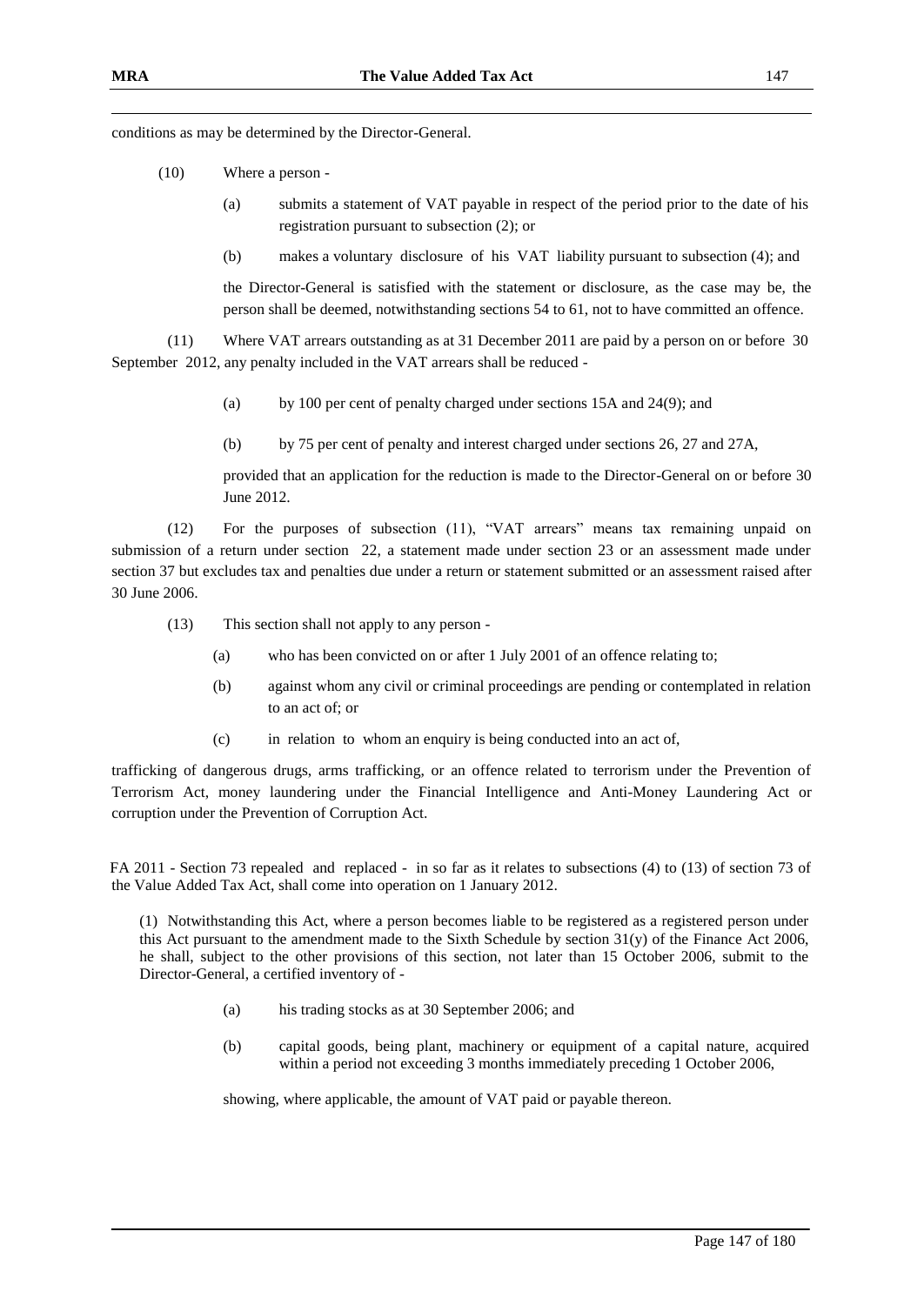(2) Subject to subsection (3) and to section 21(2), where a person has submitted a certified inventory under subsection (1), he may take credit of the VAT paid or payable on his trading stocks and capital goods -

- (a) where his taxable period is a quarter, 50 per cent of the amount of VAT in his return for each of the second and third taxable periods; or
- (b) where his taxable period is a month, 50 per cent of the amount of VAT in his return for each of the third and sixth taxable periods.
- (3) No credit under subsection (2) shall be allowed, unless
	- (a) the inventory referred to in subsection (1) has been submitted;
	- (b) the VAT on the trading stocks was paid or payable within a period not exceeding 3 months immediately preceding 1 October 2006; and
	- (c) the VAT paid or payable is substantiated by receipts or invoices issued by VAT registered persons or by customs import declarations.
- (4) The person shall, together with the inventory referred to in subsection (1), submit a statement specifying -
	- (a) the amount of VAT which relates to
		- (i) capital goods, being plant, machinery or equipment of a capital nature; and
		- (ii) other taxable goods used to make taxable supplies;
	- (b) the amount of VAT paid or payable within a period not exceeding 3 months immediately preceding 1 October 2006.
- (5) The inventory referred to in subsection (1) and the statement referred to in subsection (4) shall be duly certified by a qualified auditor.
- (6) Any exemption of VAT granted under item 8 of the Ninth Schedule shall lapse on 1 October 2006.

FA 2007 - Section 73 amended, by adding immediately by after subsection (6), subsections (7) to (13) w.e.f 01 July 2007.

- (7) Where a taxable person makes, by 31 December 2007, a voluntary disclosure of his undeclared or underdeclared VAT liability in respect of any taxable period falling within the 5 years ended 30 June 2006, he shall, at the same time, pay VAT in accordance with the disclosure at the appropriate rate in force in respect of each of the taxable periods, together with interest at the rate 0.5 per cent per month as from the date the VAT was due and payable. **308\***
- (8) Where the VAT and interest under subsection (7) is not paid at the time of the disclosure, any unpaid VAT and interest shall carry interest at the rate of 14 per cent per annum.
- (9) Where a person makes a voluntary disclosure under subsection (7) and the Director-General is satisfied with such disclosure, that person shall be deemed, notwithstanding sections 54 to 61, not to have committed an offence.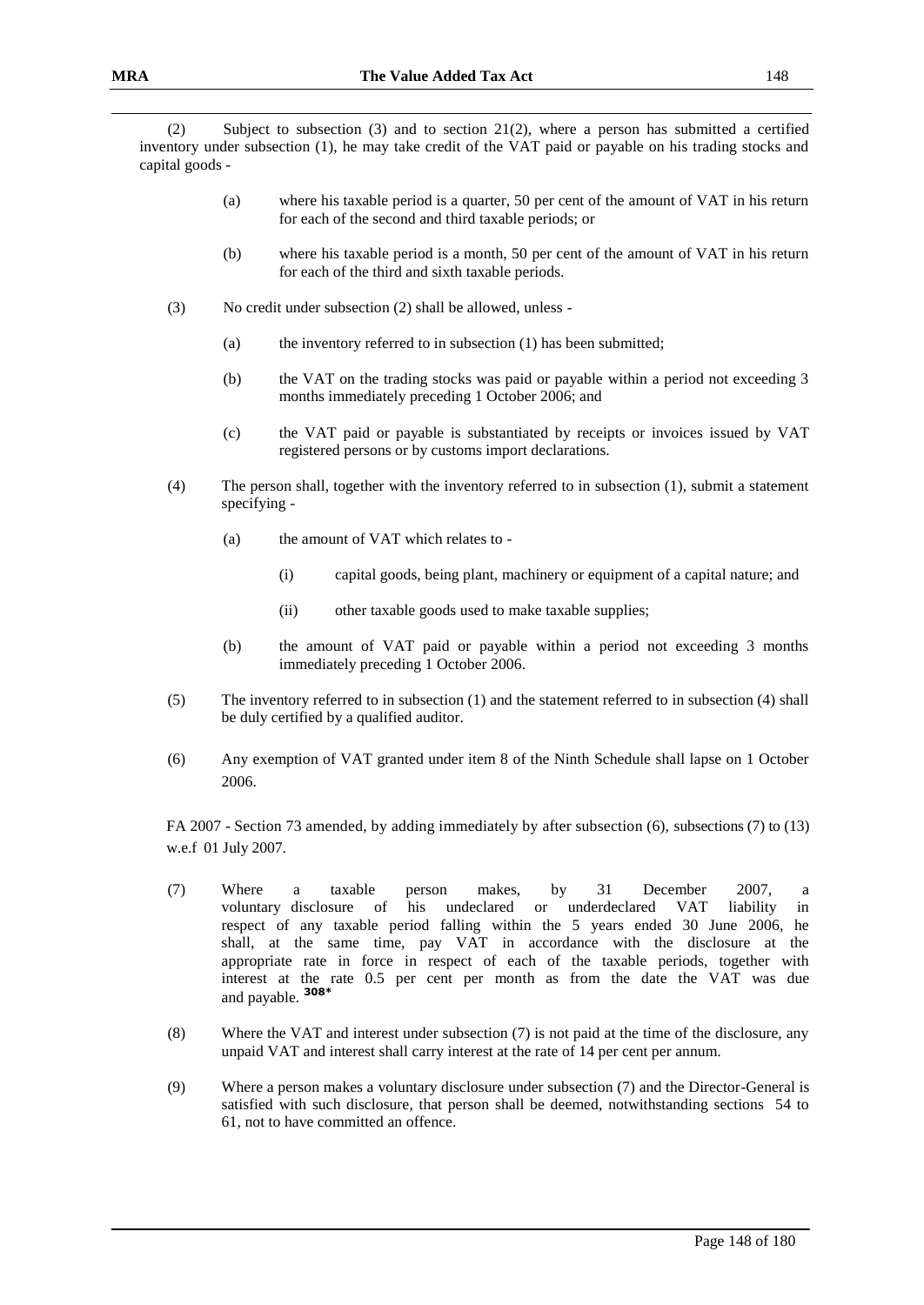- (10) The disclosure under subsection (7) shall be made in such form and manner as may be determined by the Director-General.
- (11) Where VAT arrears as at 30 June 2007 is paid by a person on or before 31 December 2007, any penalty included therein for non-payment of the VAT shall be reduced by 75 per cent.
- (12) For the purposes of subsection (11), "VAT arrears" means
	- (a) tax remaining unpaid on submission of a return under section 22 or a statement made under section 23;
	- (b) tax liability which is final and conclusive pursuant to section 41 and which has remained unpaid;
	- (c) tax remaining unpaid and pending following an objection made under section 38 or under review by the Assessment Review Committee; or
	- (d) tax remaining unpaid and pending an appeal before the Supreme Court or an appeal before the Judicial Committee of the Privy Council.
- (13) Subsections (7) and (11) shall not apply to any person who has been convicted on or after 1 July 2001 or against whom any civil or criminal proceedings are pending or contemplated or enquiry is being conducted into or relating to the trafficking of dangerous drugs, arms trafficking, offences related to terrorism under the Prevention of Terrorism Act 2002, money laundering under the Financial Intelligence and Anti-Money Laundering Act 2002 or corruption under the Prevention of Corruption Act 2002.

FA 2006 – Section 73 Repealed and replaced w.e.f 07.08.06. VAT Act 1998 :- *73. Transitional provisions* 

*(1) Subject to the other provisions of this section, where, on the appointed day, a person was registered under the Sales Tax Act 1982 and his return for the last taxable period under the Sales Tax Act 1982 shows an excess amount, that amount shall be deemed to be sales tax on trading stocks held by that person and shall not be refundable and shall not be carried forward as a credit to be offset against his VAT liability, if any.*

*(2) Where a person becomes a registered person under this Act on the appointed day, he shall, within 15*  days of that day, submit to the Director-General, as at the day immediately preceding the appointed day, a certified *inventory of -*

- *(a) his trading stocks; and*
- *(b) capital goods, being plant, machinery or equipment, of a capital nature, acquired within a period not exceeding 3 months immediately preceding the appointed day,*

*showing the amount of sales tax paid or payable thereon.*

*(3) Subject to subsections (4) and (5), where a person has submitted a certified inventory under subsection (2), the sales tax paid or payable on his trading stocks and capital goods shall be deemed to be value added tax and he may take a credit of -*

- *(a) where his taxable period is a month, 50 per cent of the amount deemed to be value added tax in his return for each of the third and sixth taxable periods; or*
- *(b) where his taxable period is a quarter, 50 per cent of the amount deemed to be value added tax in his return for each of the second and third taxable periods.*

*(4) Any credit in respect of capital goods under subsection (3) shall be allowed in conformity with the Seventh Schedule.*

*(5) No credit under subsection (3) shall be allowed, unless -*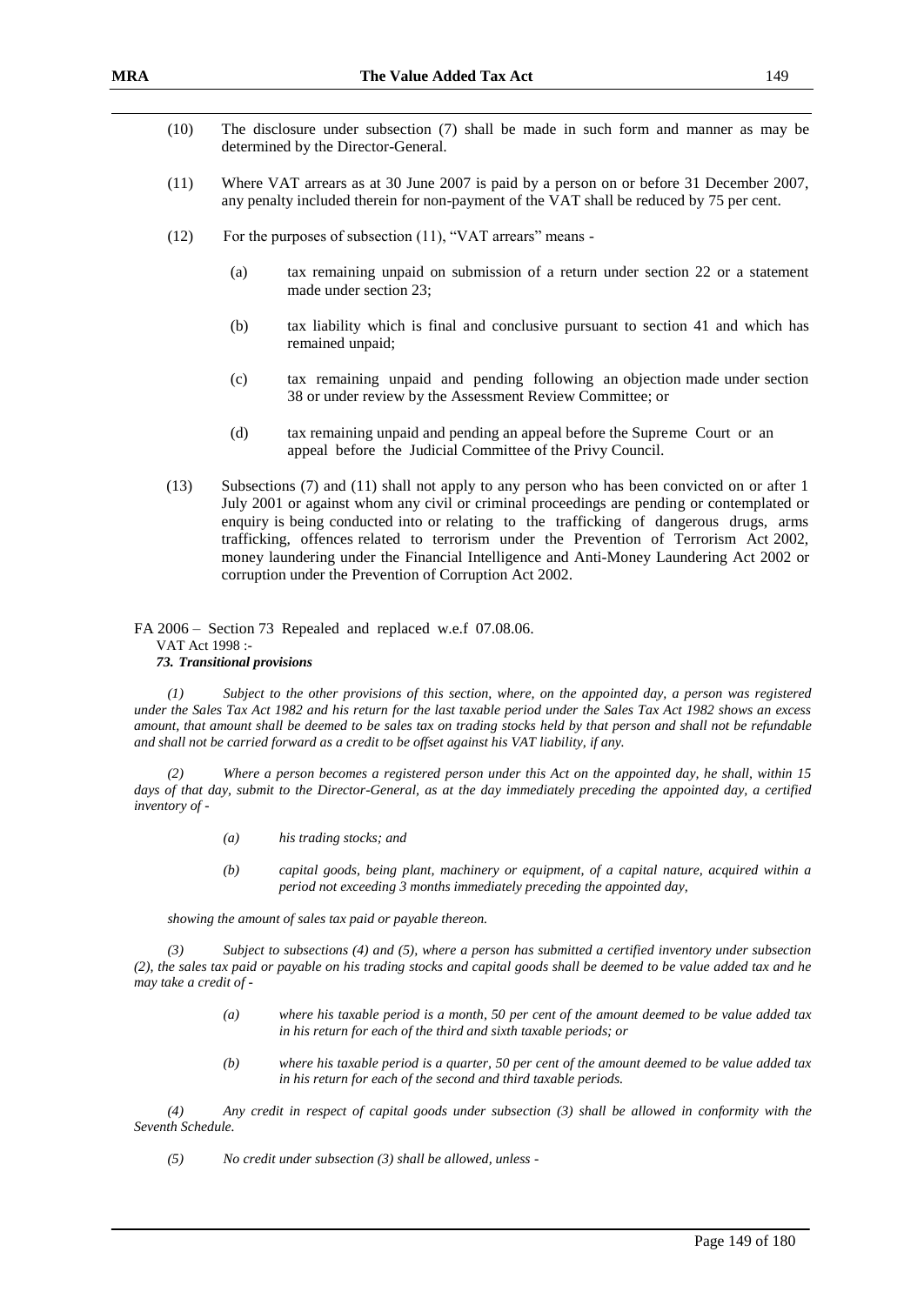- *(a) the person has complied with the requirements of the Sales Tax Act 1982 and paid all tax due under that Act, as appropriate;*
- *(b) the inventory referred to in subsection (2) has been submitted;*
- *(c) the credit is exclusively in respect of sales tax paid or payable on taxable goods for resale or for manufacture of other taxable goods for sale and on capital goods, being plant, machinery or equipment of a capital nature;*
- *(d) the sales tax on the trading stocks was paid or payable within a period not exceeding 3 months immediately preceding the appointed day; and*
- *(e) the sales tax paid or payable is substantiated by proper invoices from registered persons under the Sales Tax Act 1982 or by Customs import declarations, either electronic or otherwise.*
- *(6) The person shall, together with the inventory referred to in subsection (2), submit a statement specifying* 
	- *(a) the amount of sales tax which relates to -*
		- *(i) taxable goods for resale or for manufacture of other taxable goods for sale; and*
		- *(ii) capital goods, being plant, machinery or equipment of a capital nature;*
	- *(b) the amount of sales tax paid or payable within a period not exceeding 3 months immediately preceding the appointed day.*

*(7) The inventory referred to in subsection (2) and the statement referred to in subsection (6) shall be duly certified by a qualified auditor.*

**<sup>309</sup>** FA 2021 – Section 73 amended, by repealing subsection (10A) w.e.f 05 August 2021.

#### Previously was:

*(10A) (a) Where the Director-General and a person have entered into an agreement for the payment of the tax due by that person pursuant to subsection (4) in respect of a period, the Director-General shall not –*

- *(i) request from that person any information, statement or return; or*
- *(ii) make an assessment on, or a claim on, that person,*

*for that period, unless the Director-General applies ex parte for and obtains the authorisation of the Independent Tax Panel under the Mauritius Revenue Authority Act.*

- *(b) Where, before the commencement of paragraph (a), an assessment or a claim has been made after the date of an agreement pursuant to subsection (4) in respect of the period covered in the agreement and the assessment or claim has remained pending at the level of objection at the Authority or pending before the Assessment Review Committee, the assessment or claim shall, at the commencement of paragraph (a), lapse, unless the Director- General applies ex parte for and obtains the authorisation of the Independent Tax Panel.*
- *(c) An authorisation under paragraph (a) or (b) shall be granted where the Director-General establishes to the satisfaction of the Independent Tax Panel that there is prima facie evidence of fraud.*

Proclamation No. 10 of 2016 –The new subsection (10A) shall come into operation on 1 June 2016.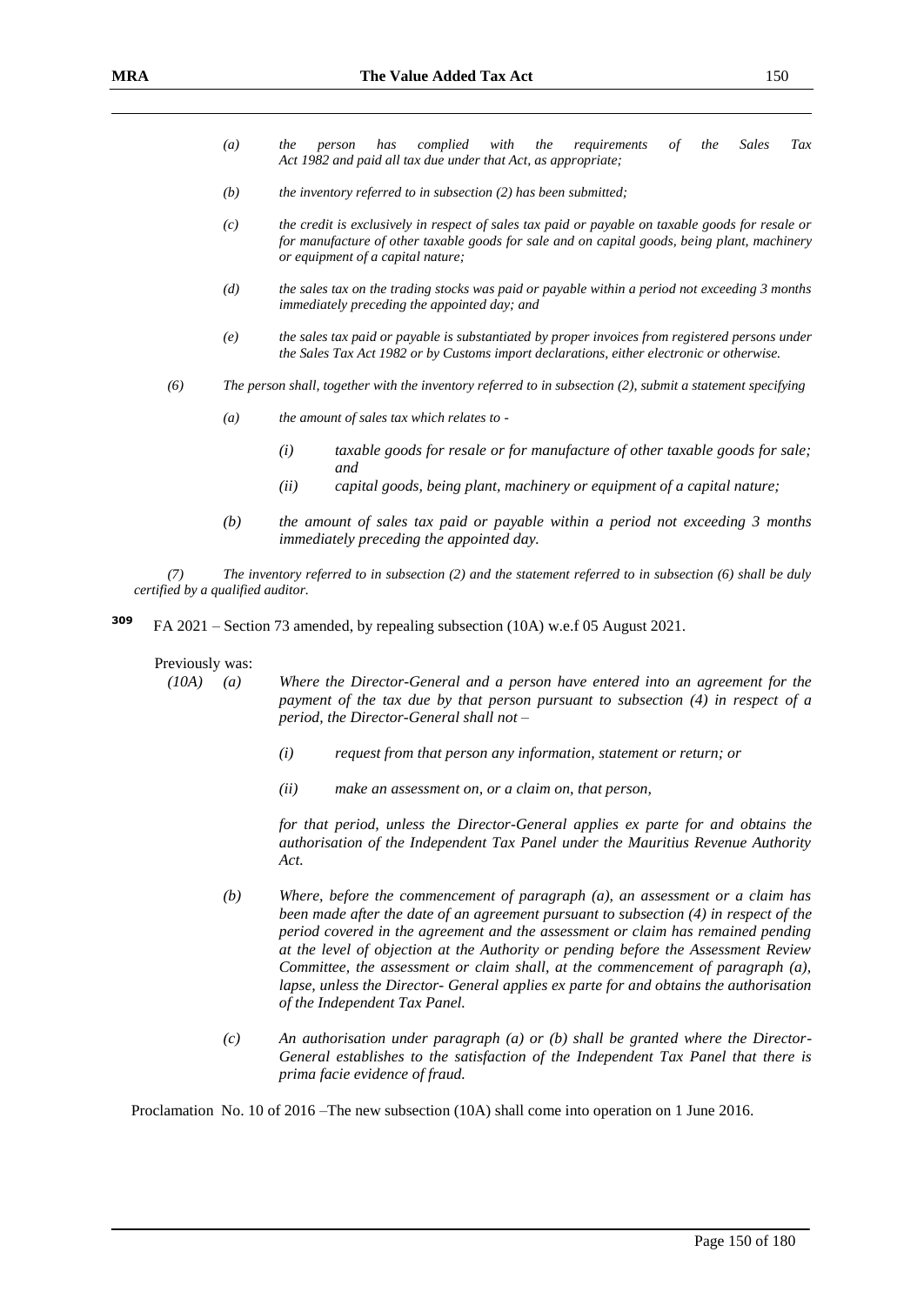FA 2015 – Section 73 amended, new subsection (10A) inserting, after subsection (10) – shall come into operation on a date to be fixed by Proclamation.

**<sup>310</sup>** FA 2017 – Subsection (11) repealed and replaced w.e.f 24 July 2017.

*(11) Where VAT arrears outstanding as at 31 December 2012 are paid by a person on or before 30 November 2013, any penalty included in the VAT arrears shall be reduced -*

- *(a) by 100 per cent of penalty charged under sections 15A and 24(9); and*
- *(b) by 75 per cent of penalty and interest charged under sections 26, 27 and 27A, provided that an application for the reduction is made to the Director-General on or before 30 September 2013.*
- **<sup>311</sup>** FA 2017 Subsection (12) amended , the words "before 30 June 2006" deleted and replaced by the words "on or before 30 June 2015" w.e.f 24 July 2017.
- **312** FA 2021 Section 73 amended by adding new paragraph 15, w.e.f 05 August 2021.
- **<sup>313</sup>** FA 2013 Items 1 deleted, shall come into operation on 1 January 2014. *1. Rice.*
- **<sup>314</sup>** GN 97/1999 Item 2 replaced w.e.f 01.09.99.

GN 160/1998 - Item 2 replaced w.e.f 07.09.98:- *Wheat, and cereal flours(including wheat flour) other than flours produced in and exported from Mauritius*. VAT Act 1998:- *Wheat; cereal flours(including wheat flour)*

**<sup>315</sup>** FA 2019 – Item 3 deleted – shall be deemed to have come into operation on 1 March 2019.

FA 2006 – Item 3 deleted and replaced w.e.f 01.10.06.

FA 14/2005 - Item 3 replaced w.e.f 21.04.05

*Bread other than bread referred to in the Bread (Control of Manufacture and Sale) Regulations 1988.* VAT Act 1998:- *Bread*

**<sup>316</sup>** GN 113/2000 - Item 4 amended w.e.f 01.09.00. GN 97/1999 - Item 4 amended w.e.f 01.09.99. *Animal or vegetable fats and oils other than edible oils.*

GN 160/1998 – Item 4 amended w.e.f 07.09.98 :- *Animal or vegetable fats and oils other than edible oils produced in and exported from Mauritius* VAT Act 1998 :- *Animal or vegetable fats and oils* .

- **<sup>317</sup>** FA 2013 Items 5 deleted, shall come into operation on 1 January 2014. *5. Butter.* GN 97/1999 - Item 5 amended w.e.f 01.09.00. VAT Act 1998 :- *Butter and margarine*.
- **<sup>318</sup>** FA 2013 Items 6 deleted, shall come into operation on 1 January 2014.
	- *6. Milk and cream (other than sterilised liquid milk), buttermilk, whey, kephir and other fermented or acidified milk and cream; cheese and curd.*

GN 97/1999– Item 6 replaced w.e.f 01.09.99.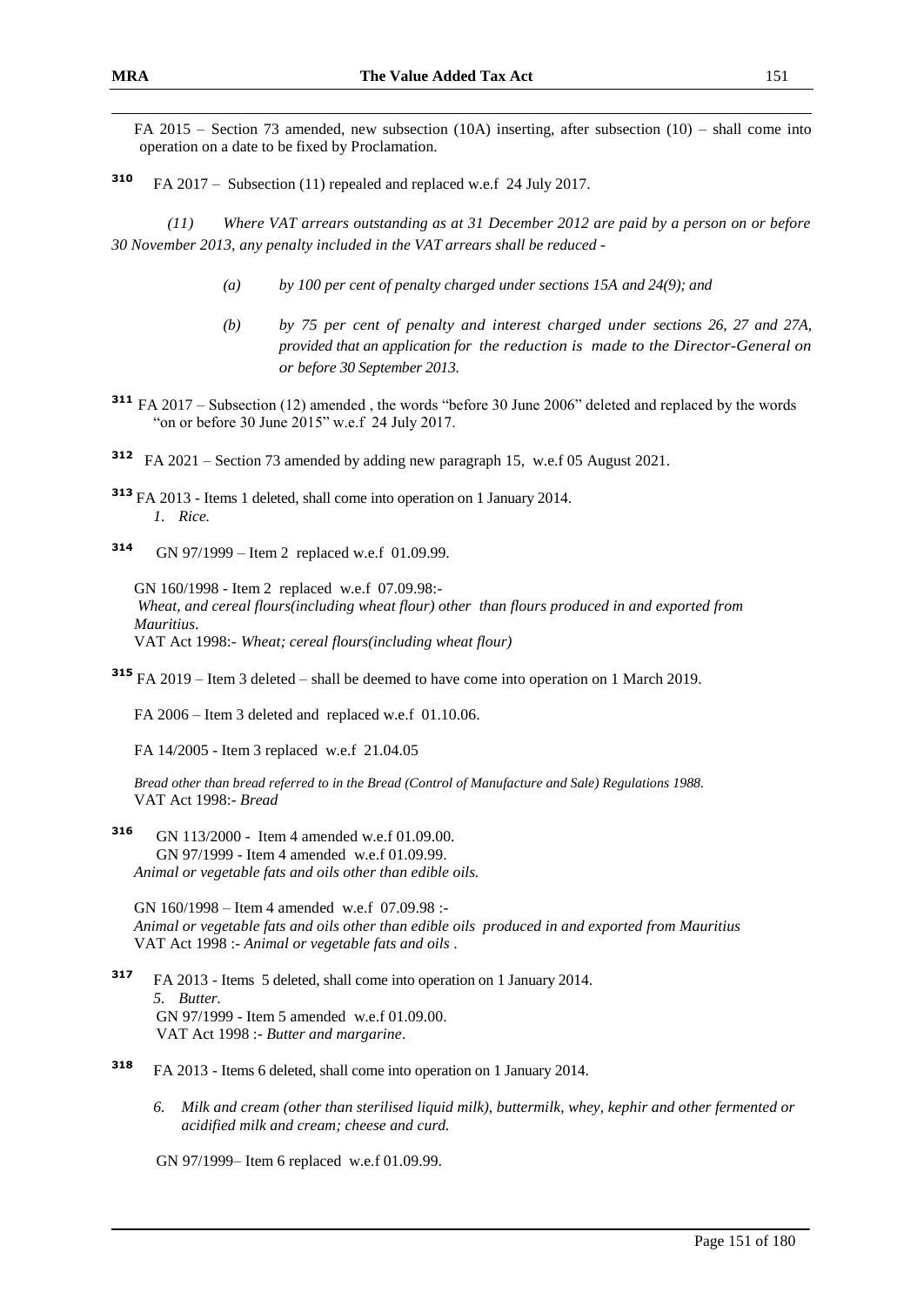### GN 160/1998 w.e.f 07.09.98 :-

*Milk and cream (other than sterilised milk processed and produced in and exported from Mauritius), buttermilk, whey, kephir and other fermented or acidified milk and cream; cheese and curd.*

VAT Act 1998 :- *Milk and cream, buttermilk, whey, curdled milk and cream, yogurt, kephir and other fermented or acidified milk and cream; cheese and curd.*

- **<sup>319</sup>** FA 2013 Items 7 paragraph (a) deleted, shall come into operation on 1 January 2014.
	- *(a) fish (excluding fresh, chilled or frozen fish, the produce of Mauritius);*

GN 177 of 2007 - Paragraph (a) amended, by deleting the words *", and canned tuna, smoked fish and processed fish produced in and exported from Mauritius"* - shall be deemed to have come into operation on 1 October 06.

GN 89/2004 - Item 7(a) amended w.e.f 01.07.04 : *fish (excluding fresh, chilled or frozen fish, the produce of Mauritius, and canned tuna, smoked fish and processed fish produced in and exported from Mauritius);*

#### GN 37/2003 - Item 7(a) amended w.e.f 15.04.03:-

*fish (excluding fresh, chilled or frozen fish, the produce of Mauritius, and canned tuna ,smoked fish and processed fish, produced in and exported from Mauritius) crustaceans other than shrimps and prawns ,live, fresh, chilled or frozen, which are not the produce of Mauritius) molluscs and other aquatic invertebrates;*

#### GN 12/2003 - Item 7(a) amended w.e.f 15.02.03 :-

*fish (excluding fresh, chilled or frozen fish, the produce of Mauritius, and canned tuna, smoked fish and processed fish, produced in and exported from Mauritius) crustaceans (other than shrimps and prawns ,live, fresh, chilled or frozen) molluscs and other aquatic invertebrates;*

GN 113/2000 - Item 7(a) amended w.e.f 01.09.00 :- *fish (excluding fresh, chilled or frozen fish, the produce of Mauritius, and canned tuna, smoked fish and processed fish, produced in and exported from Mauritius) crustaceans, molluscs and other aquatic invertebrates;*

GN 97/1999 - Item 7(a) amended w.e.f 01.09.99:- )*: fish (other than canned tuna ,smoked fish and processed fish produced in and exported from Mauritius)and* 

*crustaceans, molluscs and other aquatic invertebrates;*

GN 160/1998 - Item 7(a) amended w.e.f 07.09.98 : *fish (other than canned tuna produced in and exported from Mauritius)and crustaceans, molluscs and other aquatic invertebrates;*

VAT Act 1998 :- *fish and crustaceans, molluscs and other aquatic invertebrates;*

**<sup>320</sup>** FA 2013 - Items 7 paragraph (b) deleted, shall come into operation on 1 January 2014.

*(b) meat (excluding meat of poultry), meat offal (excluding offal of poultry);*

GN 177 of 2007 - Paragraph (b) amended, by deleting the words *"other than canned meat produced in and exported from Mauritius"-* shall be deemed to have come into operation on 1 October 2006.

GN 97/1999 - Paragraph (b) amended w.e.f 07.09.98.

*meat (excluding meat of poultry) other than canned meat produced in and exported from Mauritius, meat offal (excluding offal of poultry);*

VAT Act 1998 :- meat (including chicken) and meat offal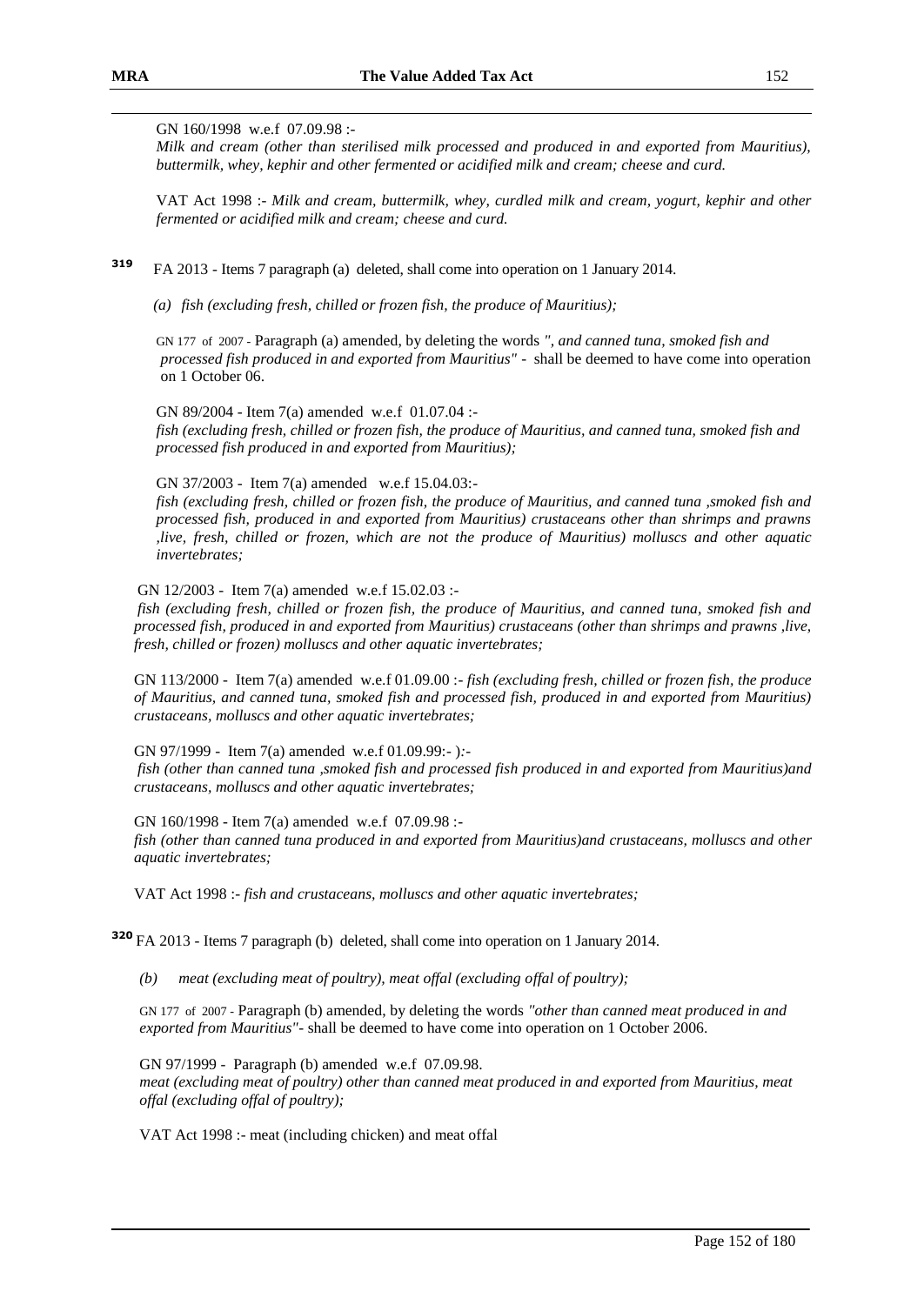*primary agricultural and horticultural produce (including tomatoes, potatoes, onions and other vegetables, fruits, coffee, cocoa beans and nuts but excluding tea, honey and spices) which have not been processed except for reaping, threshing, husking, crushing, winnowing, trimming, drying and packaging to put them into marketable condition and bird's eggs in the shell;*

FA 2013 - Items 7 paragraph (c ) amended the words "tea, coffee, cocoa beans and nuts" deleted and replaced by the words "coffee, cocoa beans and nuts but excluding tea, honey and spices", shall come into operation on 1 January 2014.

GN 177 of 2007 - Paragraph (c) amended, by deleting the words "other than vegetables and fruits produced in and *exported from Mauritius " - shall be deemed to have come into operation on 1 October 2006.*

#### GN 97/1999 - Paragraph (c) amended w.e.f 07.09.98.

*primary agricultural and horticultural produce (including tomatoes, potatoes, onions and other vegetables, fruits, tea, coffee, cocoa beans and nuts) which have not been processed except for reaping, threshing, husking, crushing, winnowing, trimming, drying and packaging to put them into marketable condition, other than vegetables and fruits produced in and exported from Mauritius and bird's eggs in the shell;*

### VAT Act 1998 :-

*primary agricultural and horticultural produce (including tomatoes, potatoes, onions and other vegetables, fruits,eggs, tea, coffee, cocoa beans and nuts) which have not been processed except for reaping, threshing, husking, crushing, winnowing, trimming, drying and packaging to put them into marketable condition.*

- **<sup>322</sup>** FA 2013 Items 7 paragraph (d) deleted, shall come into operation on 1 January 2014.
	- (d) *soya bean protein cakes or chunks.*

GN 160/1998 - Paragraph (d) added w.e.f 07.09.98 .

**<sup>323</sup>** FA 2017 – Item 8 amended, the words "H. S. Codes No. 1901.10 and No. 1905.401" deleted and replaced by the words "H. S. Codes No. 1901.10.00 and No. 1905.40.10" respectively shall be deemed to have come into operation on 1 January 2017.

GN 187 of 2016 – Item 8 amended, the words "H.S. Code No. 1901.10" deleted and replaced by the words "H. S. Codes No. 1901.10 and No. 1905.401" w.e.f. 1 September 2016.

GN 203 of 2012 – Item 8 of the First Schedule deleted and replaced w.e.f. 10 November 2012.

- *8. Food preparations from goods of heading Nos. 04.01 to 04.04, not containing cocoa powder or containing cocoa powder in a proportion by weight of less than 10%, for infant use, put up for retail sale, of heading No. 1901.101*
- **<sup>324</sup>** GN 187 of 2016 New item 8A. inserted after item 8 w.e.f. 1 September 2016.
- **<sup>325</sup>** GN 113/2000 Item 9 amended w.e.f 01.09.00. VAT Act 1998 :- Common salt.
- **<sup>326</sup>** FA 2020 Item 10 of the First Schedule deleted shall come into operation on 1 October 2020.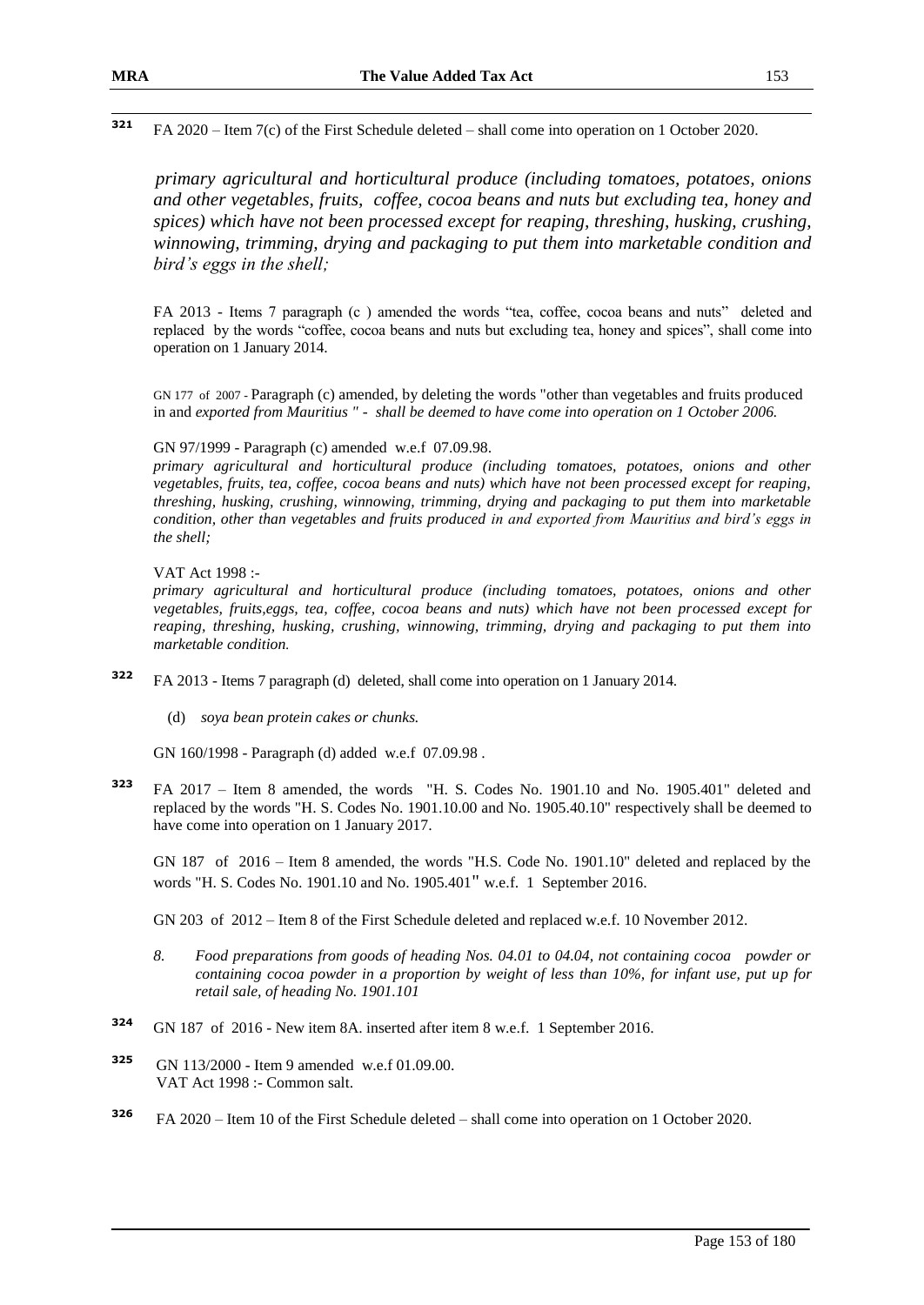*Live animals of a kind generally used as, or yielding or producing, food for human consumption other than live poultry.*

GN 97/1999 - Item 10 amended w.e.f 07.09.98. VAT Act 1998 :- *Live animals of a kind generally used as, or yielding or producing, food for human consumption* 

**<sup>327</sup>** FA 2020 – Item 11 of the First Schedule deleted – shall come into operation on 1 October 2020.

*Unprocessed agricultural and horticultural produce.*

GN 177 of 2007 - Item 11 amended, by deleting the words *"other than horticultural produce produced in and exported from Mauritius"* - shall be deemed to have come into operation on 1 October 2006. FA 18/2003 - Item 11 amended w.e.f 21.07.03:-

*Unprocessed agricultural and horticultural produce, other than horticultural produce produced in and exported from Mauritius.*

GN 97/1999 - Item 11 amended w.e.f 07.09.98 :- *Unprocessed agricultural and horticultural produce by the producers thereof, other than horticultural produce produced in and exported from Mauritius.* VAT Act 1998 :- *Unprocessed agricultural and horticultural produce by the producers thereof*

**<sup>328</sup>** FA 2021 – Item 12 amended by deleting the words "and services provided in a residential care home registered with the Ministry responsible for the subject of social security" w.e.f 05 August 2021.

FA 2020 – Item 12 amended, the words " Medical, hospital and dental services including clinical laboratory services, services provided in a health institution, veterinary services and " deleted and replaced – shall come into operation on 1 October 2020.

FA 2012 – Item 12 amended, the words "and veterinary services" deleted and replaced by the words ", veterinary services and a residential care home registered with the Ministry responsible for the subject of social security" w.e.f. 22 December 2012.

FA 2011 – Item 12 of the First Schedule amended - the words ", other than cosmetic surgery services," deleted w.e.f 15 December 2011.

FA 2010 –Item 12 of the First Schedule amended, the words ", other than cosmetic surgery services," inserted after the words "health institution"- shall come into operation on 1 March 2011.

**<sup>329</sup>** FA 2008 - Items 13 deleted, shall come into operation on 15 July 2008.

*13. Antibiotics of heading No. 29.41.*

GN 177 of 2007 - Item 13 amended, by deleting the words *", other than those produced in and exported from Mauritius"*, shall be deemed to have come into operation on 1 October 2006. VAT Act 1998 :- *Antibiotics of heading No. 29.41 other than those produced in and exported from Mauritius.*

**<sup>330</sup>** FA 2008 - Items 14 deleted, shall come into operation on 15 July 2008.

*14. Pharmaceutical products of heading Nos. 30.01 to 30.06.*

GN 177 of 2007 -Item 14 amended, by deleting the words *", other than those produced in and exported from Mauritius"*- shall be deemed to have come into operation on 1 October 2006.

GN 89/2004 - Item 14 amended w.e.f 01.07.04.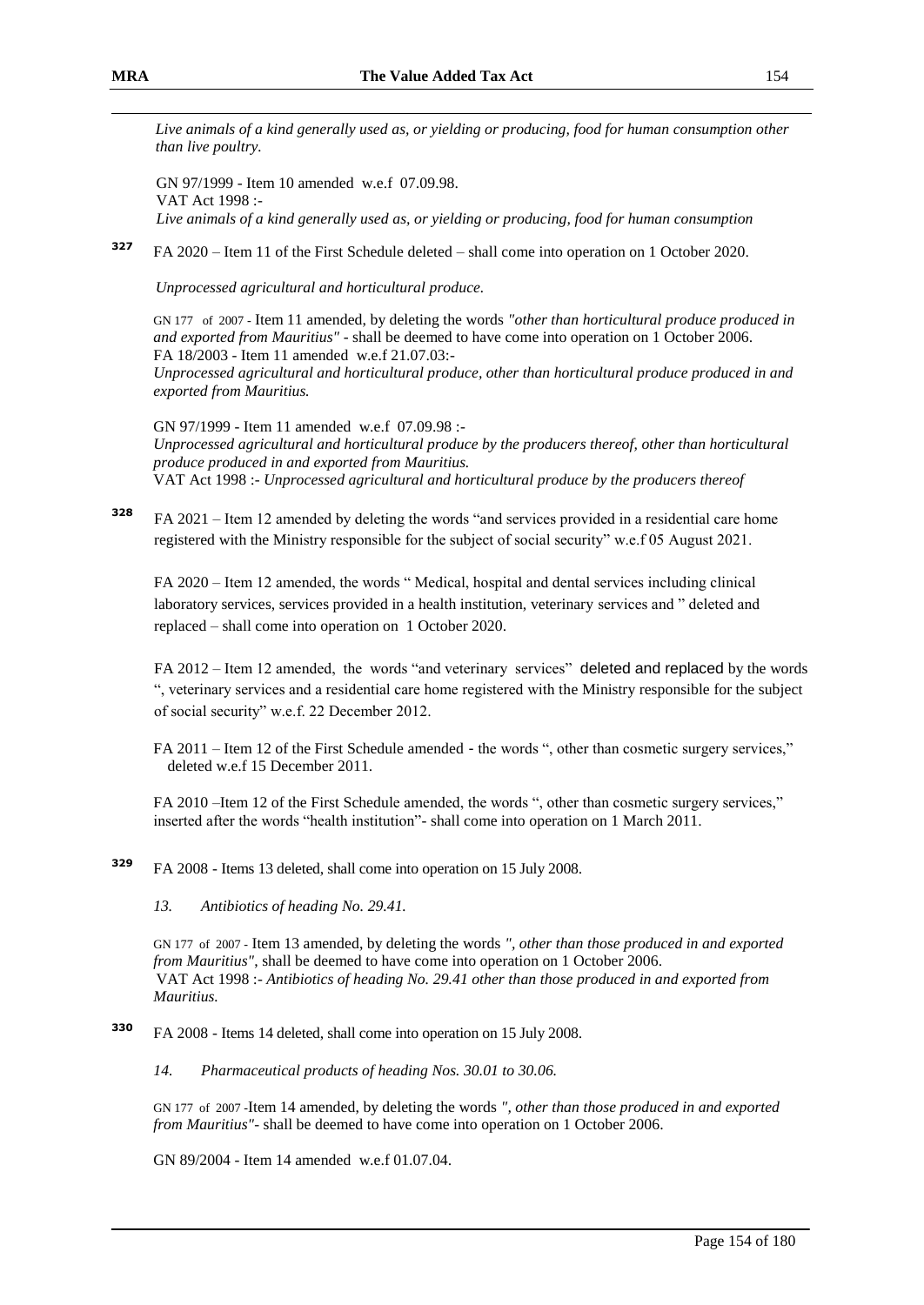*Pharmaceutical products of heading Nos. 30.01 to 30.06 other than those produced in and exported from Mauritius.*

GN 160/1998 – Item 14 amended w.e.f 07.09.98*:-*

*Pharmaceutical products of heading Nos. 30.01 to 30.04. other than those produced in and exported from Mauritius.*

VAT Act 1998 :- *Pharmaceutical products of heading Nos. 30.01 to 30.04.*

- **<sup>331</sup>** GN 187 of 2016 Item 16 deleted and replaced w.e.f. 1 September 2016.
	- *16. Educational and training services provided by institutions registered with the Mauritius Qualification Authority.*
	- FA 2008 Item 16 deleted and replaced shall come into operation on 15 July 2008.

*16. Educational and training services*

**<sup>332</sup>** FA 2019 – the words "of heading No. 49.02" deleted w.e.f 25 July 2019

GN 97/1999 - Item 17 replaced w.e.f 07.09.98.

GN 160/1998 - Item 17 amended w.e.f 07.09.98*:- Printed books, brochures, leaflets and similar printed matter, whether or not in single sheets of heading No. 49.01*, *other those produced in and exported from Mauritius*

VAT Act 1998:- *Printed books, brochures, leaflets and similar printed matter, whether or not in single sheets of heading No. 49.01.*

**<sup>333</sup>** GN 97/1999 - Item 18 deleted w.e.f 07.09.98.

GN 160/1998 – Item 18 w.e.f 07.09.98 *:- Children's picture, drawing or colouring books of heading No.49.03. other those produced in and exported from Mauritius.*

VAT Act 1998:-*Children's picture, drawing or colouring books of heading No.49.03.*

**<sup>334</sup>** GN 97/1999 - Item 19 deleted w.e.f 01.09.1999.

GN 160/1998 - Item 19 amended w.e.f 07.09.98*:- Music, printed or in manuscript, whether or not bound or illustrated of heading No.49.04 other those produced in and exported from Mauritius*

VAT Act 1998 :- *Music, printed or in manuscript, whether or not bound or illustrated of heading No.49.04.*

**335** GN No. 5 of 2022 –Item 23A deleted and replaced – shall come into operation on 1 January 2022 and shall remain in force until 31 December 2022.

GN No. 244 of 2020 – Item 23A deleted and replaced – shall be deemed to have come into operation on 1 August 2020 and shall remain in force until 31 December 2021.

GN No. 66 of 2020 – Item 23A inserted after item 23 – shall be applicable for the period starting on 16 March and ending on 31 July 2020.

**<sup>336</sup>** FA 2020 – Item 26 amended, the words "3,000 rupees" deleted and replaced by the words "1,000 rupees" shall come into operation on 1 October 2020.

FA 2017 –Item 26 amended, the figure "2,000" deleted and replaced by the figure "3,000" shall be deemed to have come into operation on 9 June 2017.

FA 2012 – Item 26 amended, the figure "1000" deleted and replaced by the figure "2000" w.e.f. 22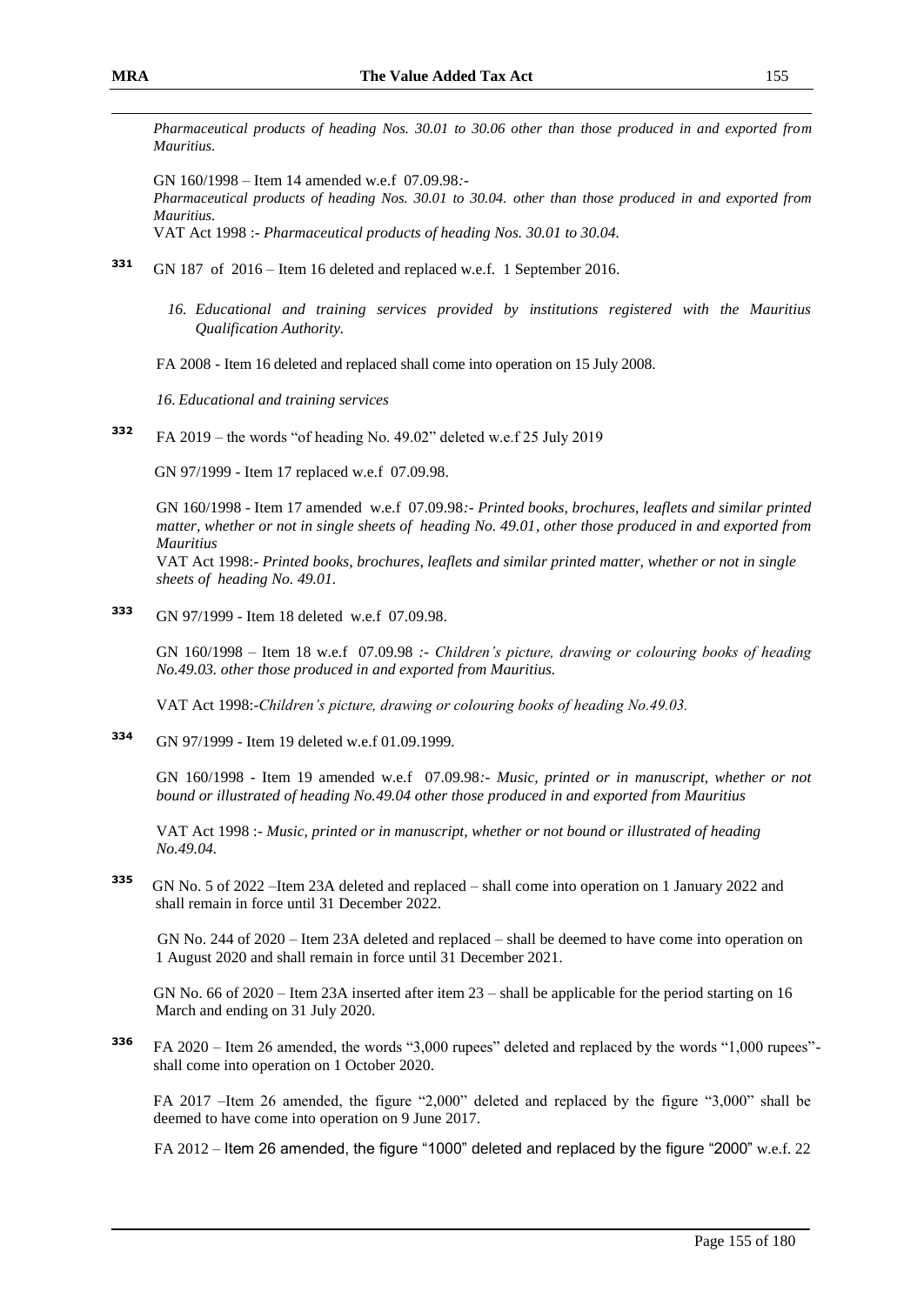December 2012.

- **<sup>337</sup>** FA 18/2003 Item 26A added w.e.f 21.07.03.
- **338** FA 2020 – Item 27 of the First Schedule deleted – shall come into operation on 1 October 2020.

*The transport of passengers by public service vehicles excluding contract buses for the transport of tourists, contract cars and light rail.*

FA 2019 – Item 27 amended, the words "and contract cars" deleted and replaced by the words ", contract cars and light rail" w.e.f 25 July 2019.

**<sup>339</sup>** Act 33/2000 – Item 28 deleted w.e.f 02.10.00.

GN 160/1998 - Item 28 amended w.e.f 07.09.98*:- The first 50 kilowatts of electricity per month supplied by the Central Electricity Board for domestic purposes, and the renting out of a meter, the reconnecting of electricity supply and the carrying out of infrastructure works by the Board.*

VAT Act 1998 :- *The first 50 kilowatts of electricity per month supplied by the Central Electricity Board for domestic purposes.*

**<sup>340</sup>** Act 33/2000 – Item 29 deleted w.e.f 02.10.00.

GN 160/1998 – Item 29 amended w.e.f 07.09.98*:- The first 15 cubic meters of water per month supplied by the Central Water Authority for domestic purposes, and the renting out of a meter, and the carrying out of infrastructure works by the Authority*

VAT Act 1998 :- *The first 15 cubic meters of water per month supplied by the Central Water Authority for domestic purposes.*

- **<sup>341</sup>** FA 28/2004 Item 30 (b) amended w.e.f 26.08.04.
	- GN 97/1999 Item 30 replaced w.e.f 07.09.98:-
	- 30 (a) *Charges under a hire purchase agreement or under a finance lease agreement.* (b) *Stamps and postal services under the Post Office Act.*

VAT Act 1998 :- *Stamps and postal services under the Post Office Act.*

**<sup>342</sup>** GN 97/1999 - Item 32 deleted w.e.f 01.09.1999. GN 160/1998 - Item 32 amended w.e.f 07.09.98 *:- Anhydrous ammonia and fertilisers, other than fertilisers produced in and exported from Mauritius.*

VAT Act 1998 :- *Anhydrous ammonia; fertilisers*

**<sup>343</sup>** The Sugar Industry Efficiency (Amendment) Act 2016 (Act No.34 of 2016)- Item 33 of the First Schedule deleted w.e.f. 1 January 2017(Proclamation No. 9 of 2017).

*33. Molasses when supplied, either for consideration or otherwise, to planters, and bagasse.*

GN 160/1998 - Item 33 replaced w.e.f 07.09.98. VAT Act 1998:- *Molasses and bagasse*.

**<sup>344</sup>** Act 33/2000 – Item 35 deleted w.e.f 02.10.00. VAT Act 1998 :- *Water for irrigation.*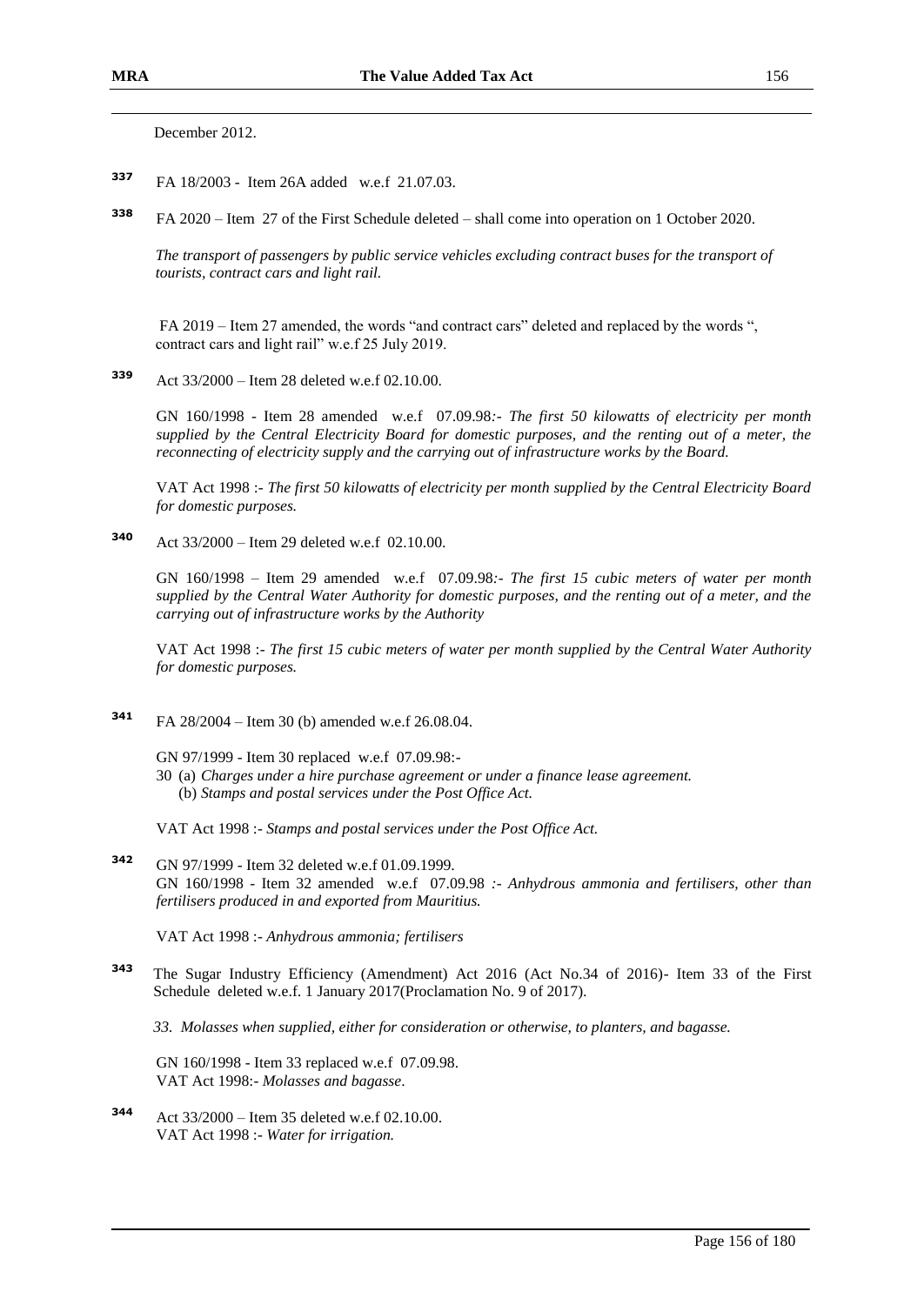#### 345 **<sup>345</sup>** GN 40/2004 – Item 36 replaced w.e.f 01.07.04.

GN 160/1998 – Item 36 replaced w.e.f 07.09.98 :- *The renting of telephone lines and the renting for internet access.*

VAT Act 1998 :-*Yarn of heading Nos. 50.04, 50.05, 51.06, 51.07, 51.08, 52.05, 52.06, 54.02, 54.03, 55.09 and 55.10*

**<sup>346</sup>** GN 97/1999 - Item 37 deleted w.e.f 01.09.1999. GN 160/1998 – Item 37 amended w.e.f 07.09.98:- *Animal feeding stuffs other than prepared pet foods except animal feeding stuffs produced in and exported from Mauritius*

VAT Act 1998 :- *Animal feeding stuffs other than prepared pet foods.*

**<sup>347</sup>** GN 113/2000 - Item 39 amended w.e.f 01.09.00.

GN 160/1998 – Item 39 amended w.e.f 07.09.98 :- *Aircrafts of heading No. 88.02 and helicopter services.*

VAT Act 1998 :- *Aircrafts of heading No. 88.02.*

**<sup>348</sup>** FA 18/2003 – Item 43 amended w.e.f 01.01.04.

GN 97/1999 - Item 43 replaced w.e.f 01.09.1999. :- *The transport of passengers or goods by sea or air and cargo handling services in respect of goods transported by sea or air*

- *(a) from or to Mauritius;*
- *(b) from or to the Island of Rodrigues;*
- *(c) from or to the Outer Islands; or*
- *(d) from a place outside Mauritius to another place*

GN 160/1998 – Item 43 amended w.e.f 07.09.98 :- *The transport of passengers or goods by sea or air and cargo handling services in respect of goods so transported*

- *(a) from or to Mauritius;*
- *(b) from or to the Island of Rodrigues;*
- *(c) from or to the Outer Islands; or*
- *(d) from a place outside Mauritius to another place*

VAT Act 1998:- *The transport of passengers or goods by sea or air-*

- *(a) from or to Mauritius;*
- *(b) from or to the Island of Rodrigues;*
- *(c) from or to the Outer Islands; or*
- *(d) from a place outside Mauritius to another place*
- **<sup>349</sup>** FA 14/2005 Item 44 deleted w.e.f 21.04.05. VAT Act 1998 :- *Kerosene including kerosene jet type fuel.*
- **<sup>350</sup>** GN 134/2006 Item 47 deleted and replaced w.e.f 01.10.06.

FA 14/2005 – Item 47 amended w.e.f 21.04.05.

*47. The grant, assignment or surrender of any interest in or right over land or of any licence to occupy land.*

VAT Act 1998 :-

*The grant, assignment or surrender of any interest in or right over land or of any licence to occupy land liable to Registration Duty under the Registration Duty Act.*

**<sup>351</sup>** GN 134/2006 – Item 48 deleted and replaced w.e.f 01.10.06.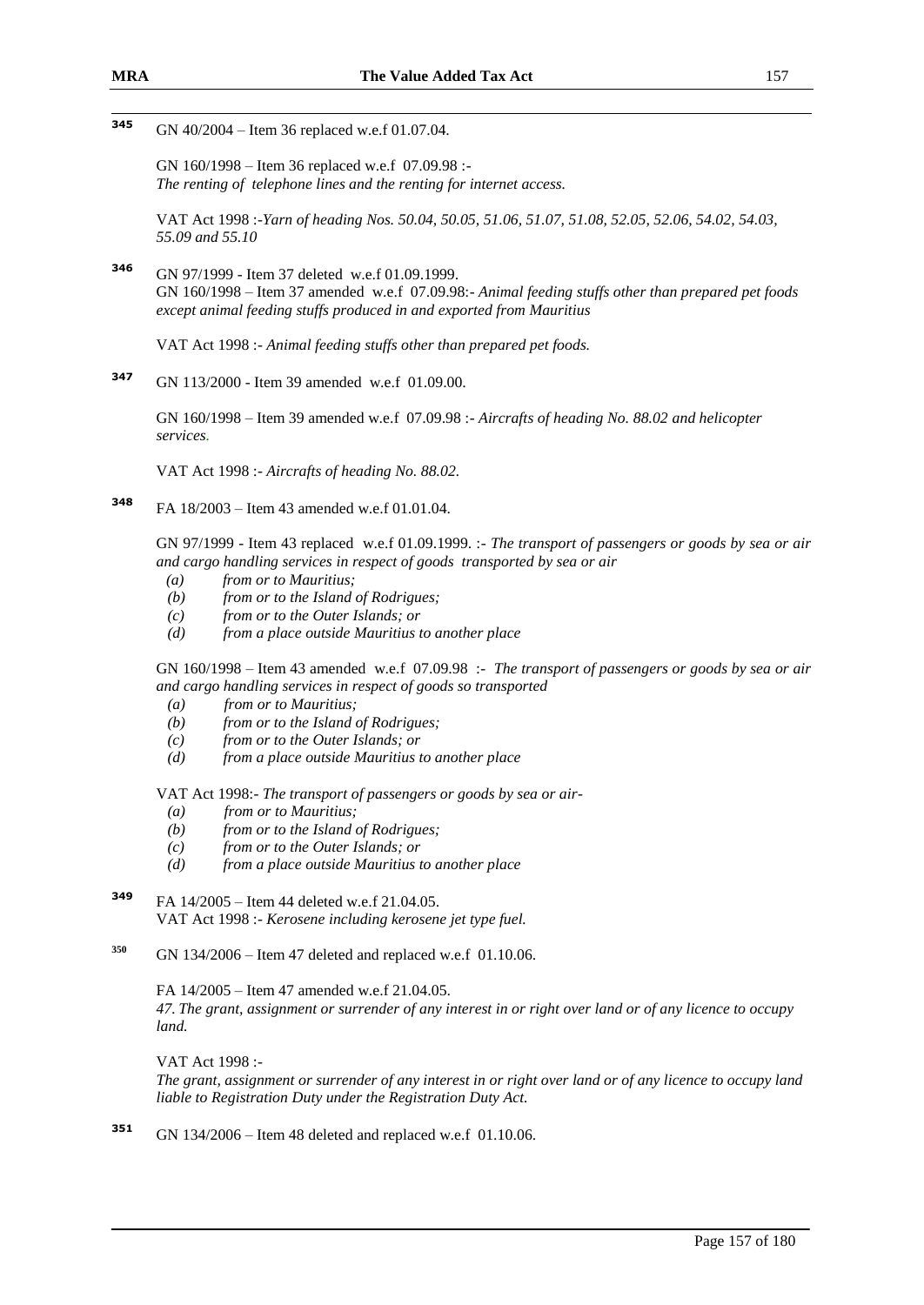#### FA 2006 – Item 48 amended w.e.f 01.10.06.

*48. The sale or transfer of an immovable property, a building or part of a building, apartment, flat or tenement, except an immovable property, a building or part of a building, apartment flat or tenement for use other than for residential purposes, sold or transferred by a person in the course or furtherance of his business as property developer.*

#### FA 14/2005 – Item 48 amended w.e.f 21.04.05.

*The sale or transfer of an immovable property, a building or part of a building, flat or tenement, or the construction of a building or part of a building, flat or tenement (excluding repairs or renovation), used for residential purposes*.

GN 97/1999 - Item 48 amended w.e.f 07.09.1998. :- *The sale or transfer of an immovable property, or the construction, sale or transfer of a building or part of a building, flat or tenement , used for residential purposes.*

VAT Act 1998:- *Sale or transfer of a building or part of a building, flat or tenement used for residential purposes.*

**<sup>352</sup>** Government Notice 128 of 2015 - Derogation by Section 28 (1)(aa) of the **Investment Promotion Act**, w.e.f 18 June 2015, provides as follows:

*1(aa) notwithstanding any other enactment, provide, by regulations, for the terms of any scheme prescribed under this Act, including any obligation on, or a package of fiscal and other incentives to, an investor under that Scheme.*

### **Section 22(4)(b) and (c) of PART VIII of the Regulations of the Investment Promotion (Smart City**

**Scheme)** are reproduced below:

- **22(4)(b)** A smart city company or smart city developer shall be deemed to be registered for VAT purposes in order to enable it to fully recover VAT paid on buildings and capital goods.
- **22(4)(c)** Where the company referred to in subparagraph (a) submits a return under the Value Added Tax Act and the excess amount includes input tax on buildings and capital goods, the company may, in that return, make a claim to the Director-General of the Mauritius Revenue Authority established under the Mauritius Revenue Authority Act for a repayment of the amount of input tax allowable in respect of the buildings and capital goods.
- **<sup>353</sup>** The Financial Services Act 2007 Section 97\_ Consequential amendments Item (14) A reference in any enactment to the Financial Services Development Act 2001 shall be construed as a reference to the Financial Services Act 2007.

FA 14/2005 – Item 50 (a) amended w.e.f 21.04.05.

FA 20/2002 – Item 50 (a) amended w.e.f 10.01.2003 :-

- *(a) banking services (other than services supplied by holders of a category 2 Banking Licence) including –*
	- *(i) services provided by the Bank of Mauritius; and*
	- *(ii) the issue, transfer or receipt of, or any dealing with money, any security for money or any note or order for the payment of money and the operation of any current, deposit or savings account, but except -*
		- *(A) services provided to merchants accepting a credit card or debit card as payment for the supply of goods or services (merchant's discount);*
		- *(B) services in respect of safe deposit lockers, issue and renewal of credit cards and debit cards; and*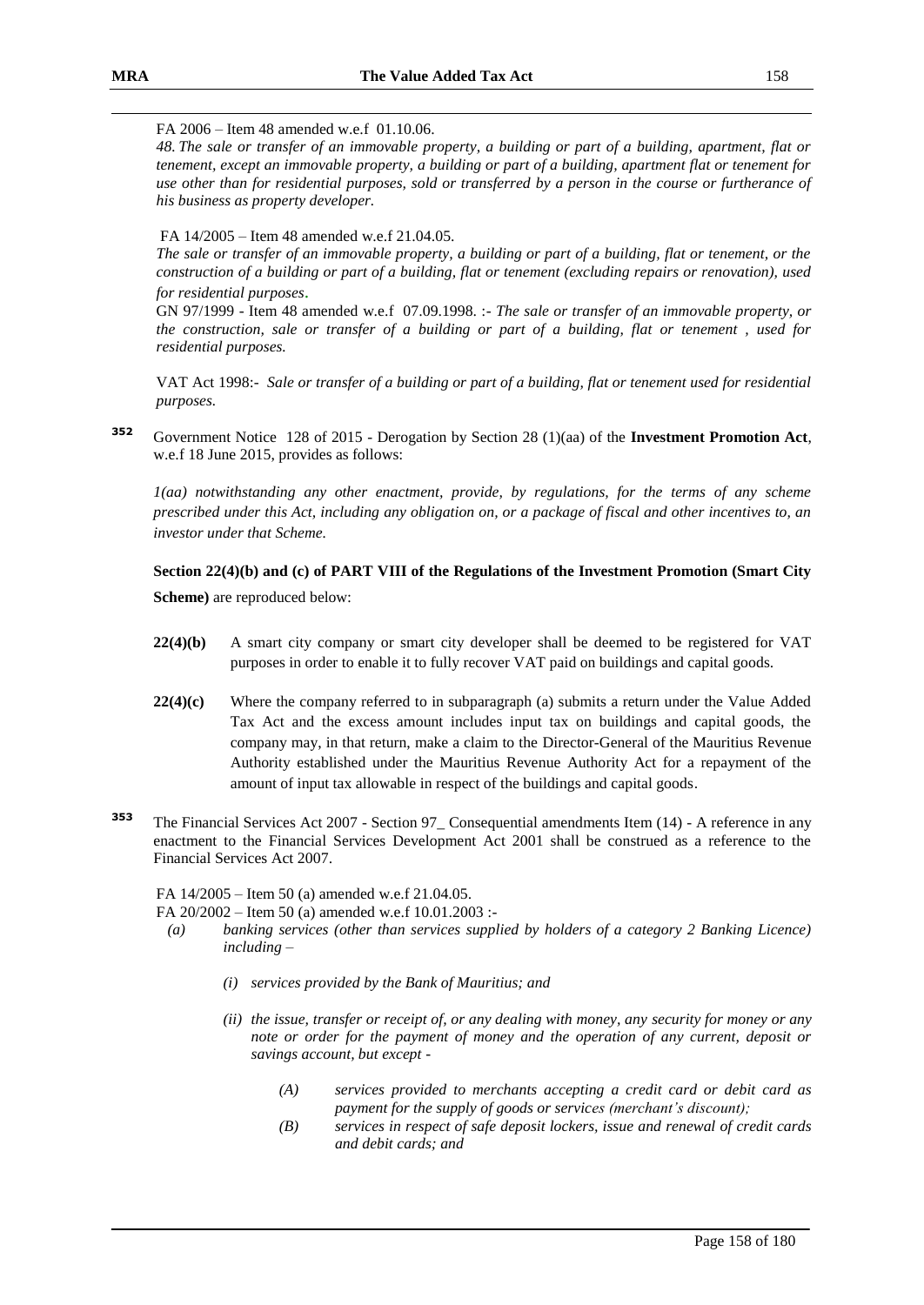*(C) services for keeping and maintaining customers' accounts (other than transactions involving the primary dealer system);*

GN 160/1998 – Item 50 (a) amended w.e.f 07.09.98 :- *banking services (other than offshore banking services supplied to persons not resident in Mauritius) including the issue, transfer or receipt of, or any dealing with, money, any security for money or any note or order for the payment of money and the operation of any current, deposit or savings account;* VAT Act 1998 :-

*banking services including the issue, transfer or receipt of, or any dealing with, money, any security for money or any note or order for the payment of money and the operation of any current, deposit or savings account;* 

- **<sup>354</sup>** FA 2008 **I**tem 50(a)(ii) amended by inserting after the words "payment of money", the words, ", the provision of prescribed Islamic financing arrangement as defined under the Banking Act 2004" w.e.f. 19 July 2008.
- **<sup>355</sup>** FA 2020 New sub-item (ba) inserted after sub-item (b) w.e.f 7 August 2020.
- **<sup>356</sup>** FA 2019 Item 50(f) of the First Schedule amended, the words "including the management of insurance schemes" added after the words "Insurance Act"- w.e.f 25 July 2019.

 FA 2011 – Item 50(f) of the First Schedule amended, the words ", but except services provided by an insurance agent, insurance broker or insurance salesman"; deleted. w.e.f 15 December 2011.

FA 18/2003 – Item 50 (f) amended w.e.f 01.10.03. by deleting the words "insurance agents" and replacing them by the words "an insurance agent, insurance broker or insurance salesman " .

FA 20/2002 – Item 50 (f) amended w.e.f 10.01.2003 :- *the arrangement, provision, or transfer of ownership, of any contract of insurance or re-insurance under the Insurance Act, but except services provided by insurance agents;*

VAT Act 1998 :- *the arrangement, provision, or transfer of ownership, of any contract of insurance or re-insurance under the Insurance Act 1987; and*

- **<sup>357</sup>** FA 20/2002 Paragraph (fa) added w.e.f 01.01.03.
- **358**  FA 2019 – New paragraph (fb) added after paragraph (fa)- w.e.f 25 July 2019.
- **<sup>359</sup>** The following financial services have been prescribed (SIXTH SCHEDULE-VAT Regulations G.N 87/1998) :
	- *(a) The making, the advance or the granting of credit except services in respect of credit cards issued by companies other than banks to merchants accepting such credit cards as payment for the supply of goods or services.*
	- *(b) The granting of, or dealing in, credit guarantees or other securities for money and the management of credit guarantees by the person who granted the credit.*
	- *(c) The provision, or transfer of ownership, of an interest in a superannuation scheme, or the management of a superannuation scheme.*
	- *(d) Factoring*
- **<sup>360</sup>** GN 33/2018 Item 51 deleted and replaced shall be deemed to have come into operation on 17 November 2017.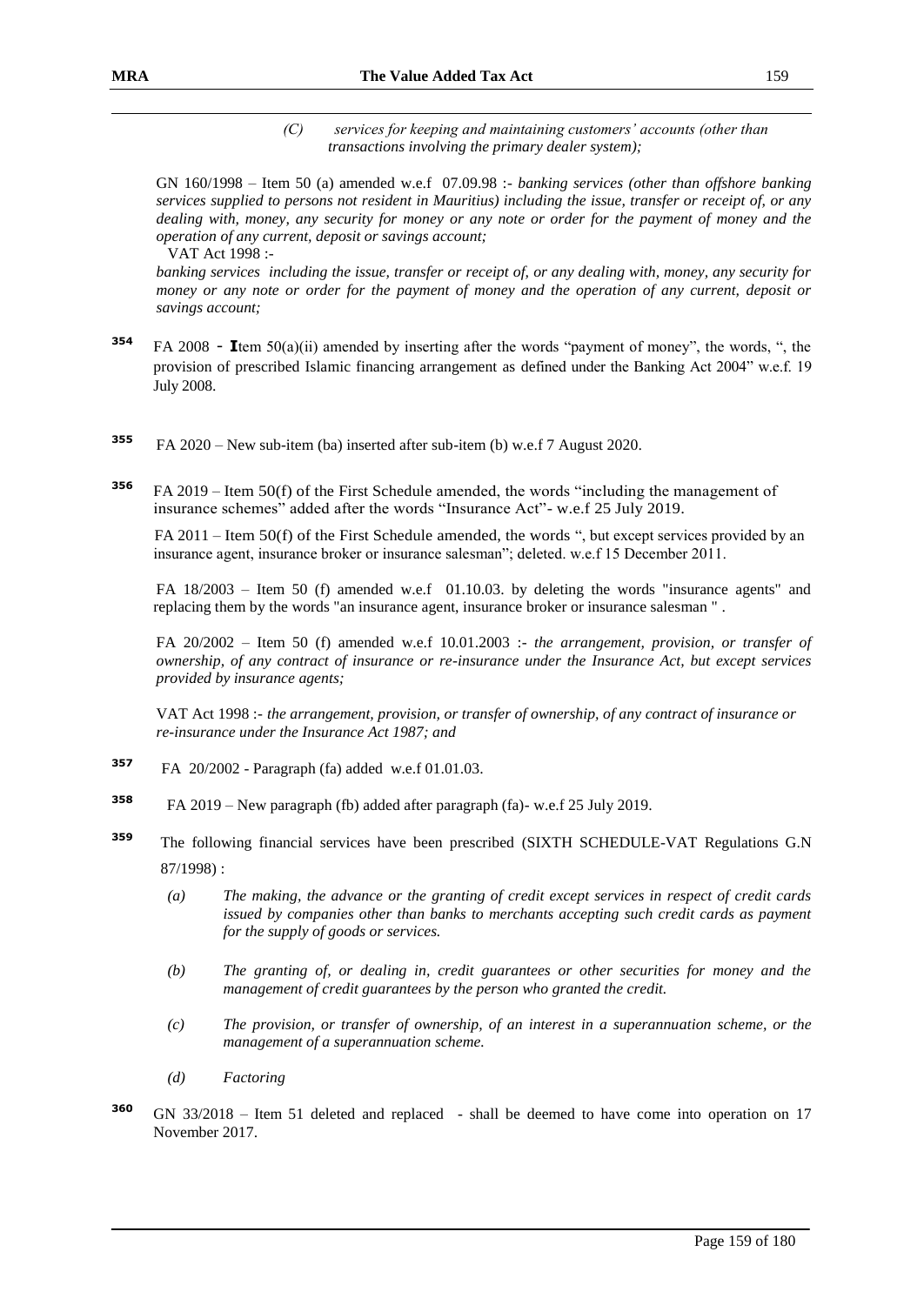*Semi-low floor buses and chassis for semi-low floor buses operated under a road service licence and used for the transport of the general public.*

FA 2017 – Item 51 amended, the words "of H.S. Codes 8702.1021 and 8702.9021" and "of H.S. Codes 8407.3411, 8408.2011 and 8706.0012" deleted w.e.f 24 July 2017.

FA 2013 - Items 51 deleted and replaced - shall come into operation on 1 January 2014.

*51. Buses of H.S Codes 8702.1011 and 8702.9011 and chassis for buses of H.S Code 8706.0011 operated under a road service licence and used for the transport of the general public.*

FA 14/2005 – Item 51 amended w.e.f 21.04.05.

GN 167/2004 – Item 51 added w.e.f 07.10.04 :- *Bus chassis and buses to be operated under a road service licence and to be used for the transport of the general public by a company operating more than 75 buses under road service licences.*

**<sup>361</sup>** FA 2017 – Paragraph (a) amended, the figure "2843.30" deleted and replaced by the figure 2843.30.00" shall be deemed to have come into operation on 1 January 2017.

GN 212/2006 – Item 52 deleted and replaced w.e.f. 03.11.06.

GN 161/2005 – Item 52 added w.e.f 01.09.05.

- *52. (a) Gold, unwrought or in semi-manufactured forms, or in powder form, or waste and scrap.*
	- *(b) Chains and similar articles of gold produced in continuous lengths exceeding 200 centimetres, suitable for use in the manufacture of articles of jewellery.*
	- *(c) Clasps of gold and parts thereof*
- **<sup>362</sup>** FA 2017 Paragraph (c) amended, the figure "7113.111" deleted and replaced by the figure "7113.11.10" shall be deemed to have come into operation on 1 January 2017.
- **<sup>363</sup>** FA 2017 Paragraph (d) amended, the figure "7113.191" deleted and replaced by the figure "7113.19.10" shall be deemed to have come into operation on 1 January 2017.
- **<sup>364</sup>** GN 202 of 2012 New paragraph (e) added in item 52, shall be deemed to have come into operation on 25 October 2012.
- **<sup>365</sup>** FA 2017 Item 53 amended, the figure "3822.001" deleted and replaced by the figure 3822.00.10" shall be deemed to have come into operation on 1 January 2017.

FA 2006 – Item 53 added w.e.f 01.10.06.

**<sup>366</sup>** FA 2017 – Item 54 amended, the figure "9027.801" deleted and replaced by the figure "9027.80.10" shall be deemed to have come into operation on 1 January 2017.

FA 2006 – Item 54 added w.e.f 01.10.06.

**<sup>367</sup>** FA 2017 –Item 55 amended, the words "3701.10, 3702.10, 8419.20, 9006.301, 9019.105, 9019.20, 9022.12, 9022.13, 9022.14, 9022.21, 9022.30, 9022.901, 9022.902, 9022.909, 9029.801, 9402.101, 9405.103 and 9405.403" deleted and replaced by the words "3701.10.00, 3702.10.00, 8419.20.00, 9006.30.10, 9019.10.50, 9019.20.00, 9022.12.00, 9022.13.00, 9022.14.00, 9022.21.00, 9022.30.00, 9022.90.10, 9022.90.20, 9022.90.90, 9027.80.10, 9402.10.10, 9405.10.30 and 9405.40.30" shall be deemed to have come into operation on 1 January 2017.;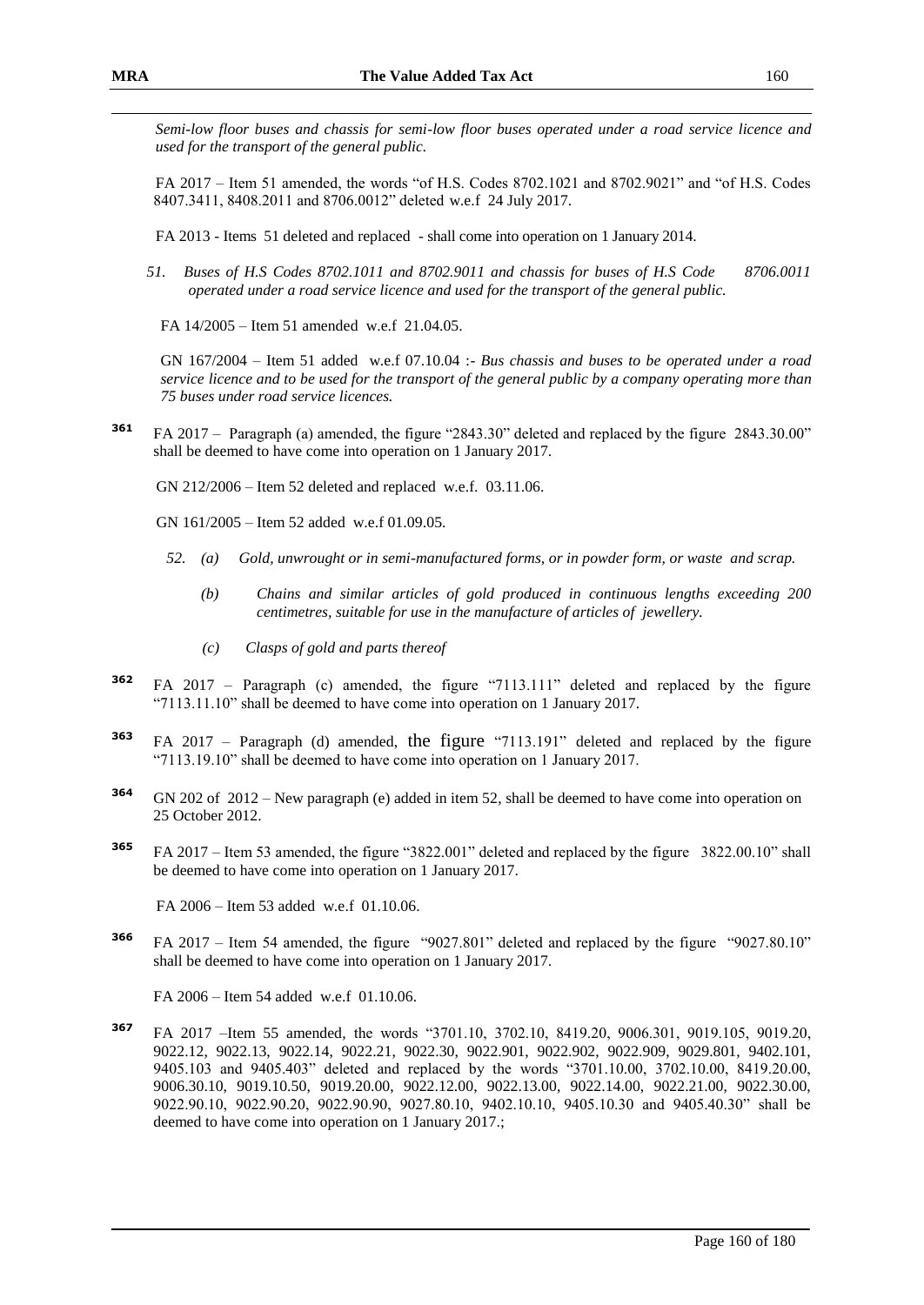FA 2013 - Item 55 amended, the figures "3701.10", "3702.10" and "8419.20" inserted in the appropriate numerical order - shall come into operation on 1 January 2014.

FA 2006 – Item 55 added w.e.f 01.10.06.

**<sup>368</sup>** FA 2017 – Item 55A amended, the figures "8414.60", "8414.80", "8419.89" and "9011.80" deleted and replaced by the figures "8414.60.00", "8414.80.00", "8419.89.00" and "9011.80.00", respectively shall be deemed to have come into operation on 1 January 2017.

GN 60 of 2007 – New item 55A inserted w.e.f 27.04.2007.

- **<sup>369</sup>** FA 2006 Item 56 added w.e.f 01.10.06.
- **<sup>370</sup>** FA 2017 Item 57 amended, the figures "7104.20" and "7104.90" deleted and replaced by the figures "7104.20.00" and "7104.90.00", respectively shall be deemed to have come into operation on 1 January 2017.

FA 2006 – Item 57 added w.e.f 01.10.06.

**<sup>371</sup>** FA 2017 –Item 58 amended, the words "8452.21, 8452.29, 8452.40 and 8452.90" deleted and replaced by the words "8452.21.00, 8452.29.00, 8452.30.00 and 8452.90.00" shall be deemed to have come into operation on 1 January 2017.

FA 2006 – Item 58 added w.e.f 01.10.06.

**<sup>372</sup>** FA 2017 – Item 59 amended, the figure "2513.20" deleted and replaced by the figure "2513.20.00" shall be deemed to have come into operation on 1 January 2017.

GN 134/2006 – Item 59 added w.e.f 01.10.06.

**<sup>373</sup>** FA 2017 – Item 60 amended, the figures "3403.11" and "3403.91" deleted and replaced by the figures "3403.11.11" and "3403.91.00", respectively shall be deemed to have come into operation on 1 January 2017.

GN 134/2006 – Item 60 added w.e.f 01.10.06.

- **<sup>374</sup>** GN 134/2006 Item 61 added w.e.f 01.10.06.
- **<sup>375</sup>** GN 149/2006 Item 62 added w.e.f 07.10.06.
- **<sup>376</sup>** FA 2017 Item 63 amended, the figures "8422.20" and "8422.40" deleted and replaced by the figures "8422.20.00" and "8422.40.00", respectively shall be deemed to have come into operation on 1 January 2017.

GN 149/2006 – Item 63 added w.e.f 07.10.06.

**<sup>377</sup>** FA 2017 – Item 64 amended , the figures "9110.11" and "9110.19" deleted and replaced by the figures "9110.11.00" and "9110.19.00", respectively shall be deemed to have come into operation on 1 January 2017.

GN 149/2006 – Item 64 added w.e.f 07.10.06.

- **<sup>378</sup>** GN 212/2006 Item 65 added w.e.f. 03.11.06.
- **<sup>379</sup>** FA 2018 Item 66 amended, the words "and anti-smoking patches" deleted and replaced by the words ", antismoking patches, anti-smoking tablets and the like" shall be deemed to have come into operation on 15 June 2018.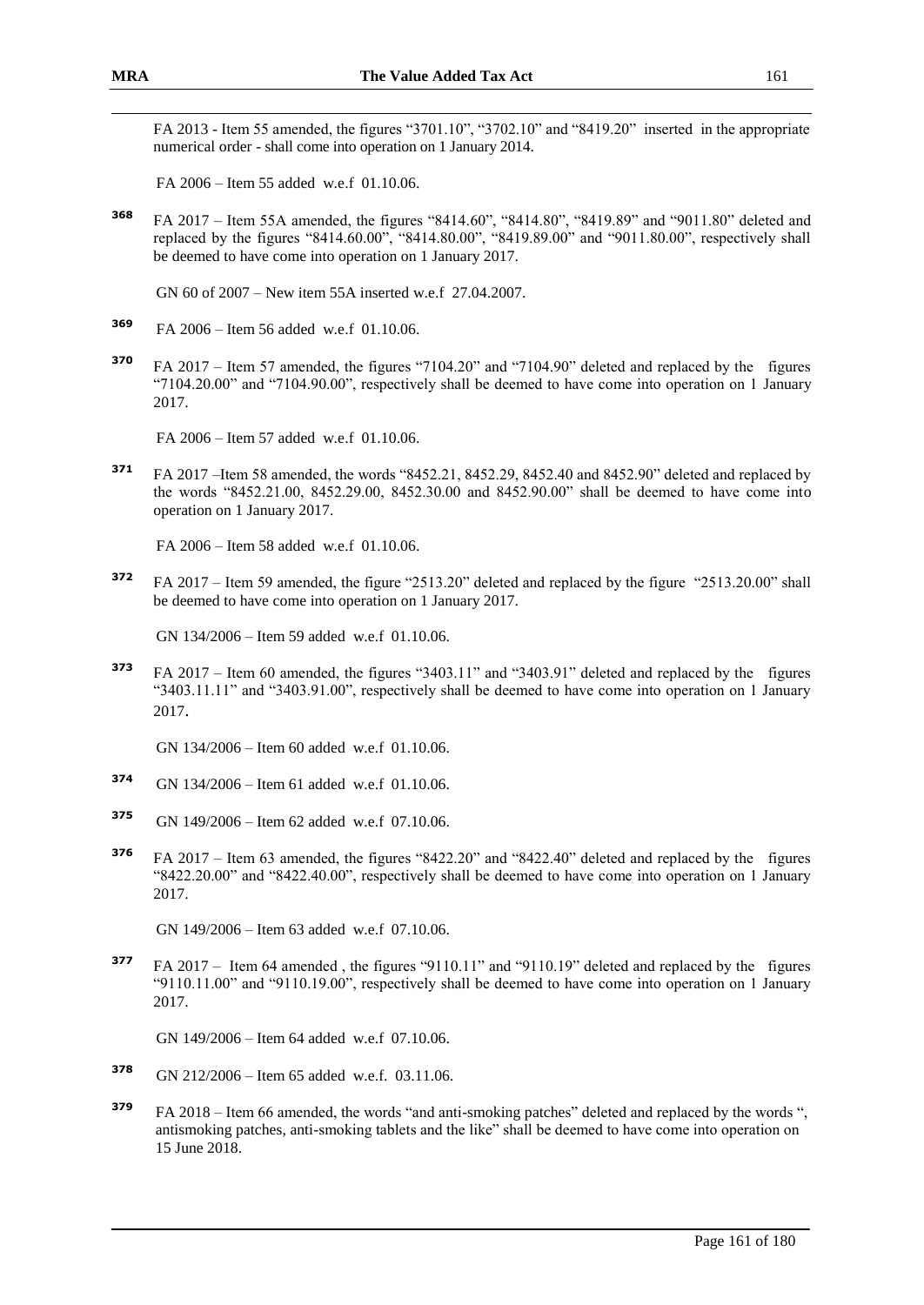FA 2011 – The First Schedule amended - New items 66. to 70. added - w.e.f 15 December 2011.

- **<sup>380</sup>** FA 2017 Item 67 amended, the figures "3926.201", "4015.901" and "6307.20" deleted and replaced by the figures "3926.20.10", "4015.90.10" and "6307.20.10", respectively shall be deemed to have come into operation on 1 January 2017.
- **<sup>381</sup>** FA 2017 Item 68 amended, the words "H.S. Code" deleted and replaced by the word "heading" shall be deemed to have come into operation on 1 January 2017.
- **<sup>382</sup>** GN 203 of 2012 New items 71, 72 and 73 added w.e.f. 10 November 2012.
- **<sup>383</sup>** FA 2013 The First Schedule amended new item 74 inserted after item 73 shall come into operation on 1 January 2014.
- **<sup>384</sup>** FA 2017 Item 75 amended, the figures "1404.901", "2703.001"and "6806.101" deleted and replaced by the figures "1404.90.10", "2703.00.10" and "6806.10.10", respectively shall be deemed to have come into operation on 1 January 2017.

FA 2013 - The First Schedule amended new item 75 inserted after item 74 – shall come into operation on 1 January 2014.

- **<sup>385</sup>** FA 2013 The First Schedule amended new item 76 inserted after item 75 shall come into operation on 1 January 2014.
- **<sup>386</sup>** GN 187 of 2016 New Items 77, 78, 79, 80 and 81 added w.e.f. 1 September 2016.
- **<sup>387</sup>** FA 2017 New item 82 added, shall be deemed to have come into operation on 9 June 2017.
- **<sup>388</sup>** FA 2018 New items (83) and (84) added shall be deemed to have come into operation on 15 June 2018.
- **<sup>389</sup>** FA 2018 New items (83) and (84) added shall be deemed to have come into operation on 15 June 2018.
- **390** FA 2019 – Item 84 amended, new paragraph (d) added- w.e.f 25 July 2019.
- **391** FA 2020 – The following words deleted – shall come into operation on 1 October 2020.

*For the purposes of this Schedule -*

- *(a) the heading Nos. refer to the heading numbers of Part I of the First Schedule to the Customs Tariff Act;*
- *(b) the item Nos. refer to the item Nos. of Part II of the First Schedule to the Customs Tariff Act;*

FA 2013 - Paragraphs (c) deleted - shall come into operation on 1 January 2014.

- *(c) "fish", "meat" and "meat offal" in item 7(a) and (b) –*
	- *(i) include food preparations containing more than 20% by weight of fish, sausage, meat, meat offal, blood, or any combination thereof; but*
	- *(ii) exclude caviar and caviar substitutes of heading 16.04 and the stuffed products of heading No. 19.02 or the preparations of heading No. 21.03 or 21.04;*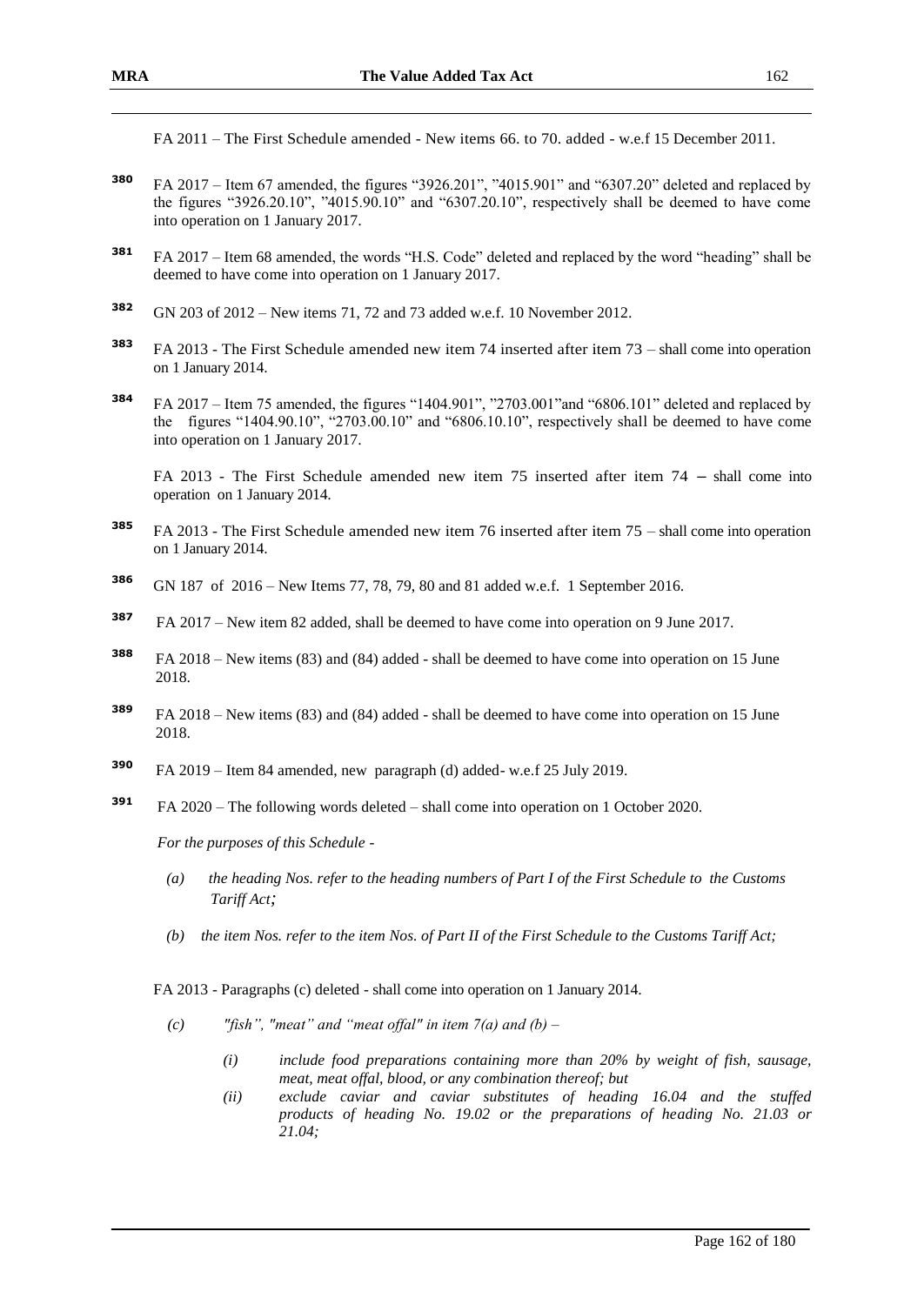GN 89/2004 – Paragraph (c) replaced w.e.f 01.07.04.

GN 12/2003 – Paragraph (c) (ii) amended w.e.f 15.02.03 :-

*(ii) exclude caviar and caviar substitutes of heading 16.04 and the stuffed products of heading No. 19.02 or the preparations of heading No. 21.03 or 21.04;*

VAT Act 1998 :-

- *(c) "fish and crustaceans, molluscs and other aquatic invertebrates" and "meat (including chicken) and meat offal" in item 7(a) and (b) -*
	- *(i) include food preparations containing more than 20% by weight of fish or crustaceans, molluscs or other aquatic invertebrates, sausage, meat (including chicken), meat offal, blood, or any combination thereof; but*
	- *(ii) exclude the stuffed products of heading No. 19.02 or the preparations of heading No. 21.03 or 21.04;*
- (*d) "health institution" in item 12 and 55A has the same meaning as in the Private Health Institutions Act 1989*;

GN No. 60 of 2007- Paragraph (d) amended by deleting the words "item 12" and replacing them by the words "items 12 and 55A" w.e.f 27 April 2007.

- *(d) "health institution" in item 12 has the same meaning as in the Private Health Institutions Act 1989*
- *(e) "public service vehicles" in item 27 has the same meaning as in the Road Traffic Act;*
- *(f) "contract cars" in item 27 has the meaning assigned to it by section 75 of the Road Traffic Act.*
- *(g) "Outer Islands" in item 43 has the same meaning as in the Outer Islands Development Corporation Act 1982.*
- *(h) "land" in item 47 means any vacant land or any land or part thereof with any building, flat or tenement thereon.*
- *(i) "services" in item 50(f) in relation to -*
	- *(i) an insurance agent, shall not include services in respect of contracts of life insurance entered into prior to 10 January 2003; or*
	- *(ii) an insurance broker or insurance salesman, shall not include services in respect of contracts of life insurance entered into prior to 1 October 2003.*

FA 18/2003 - Paragraph (i) added w.e.f 01.10.03.

FA 2013 - Paragraphs (j) deleted - shall come into operation on 1 January 2014.

*(j) the exemption granted under item 51 shall be valid up to 31 August 2007.*

GN 167/2004 - Paragraph (j) added w.e.f 07.10.04.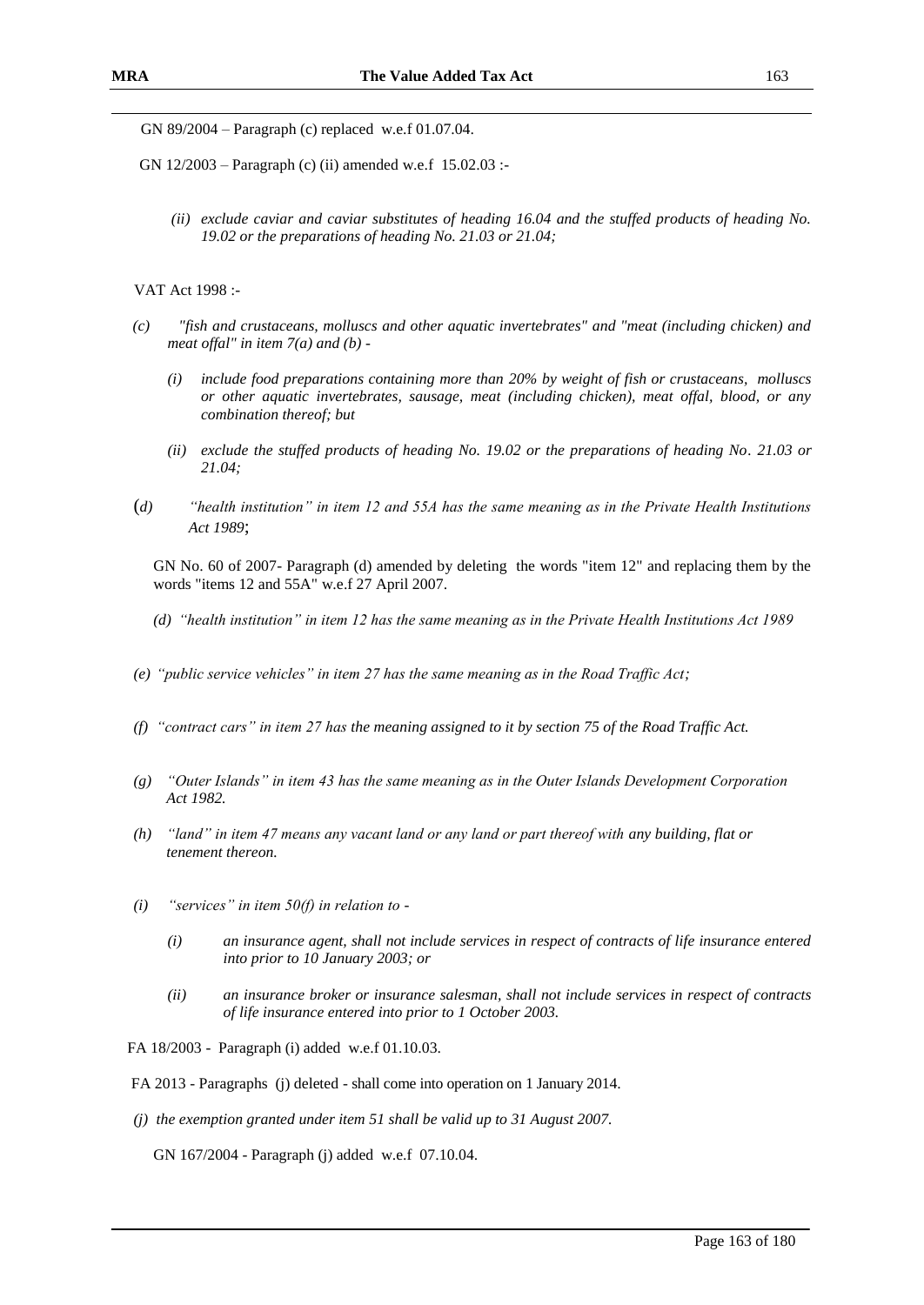| 392 | GN No. 112/2019 – First Schedule amended, the following new items added – shall come into operation |
|-----|-----------------------------------------------------------------------------------------------------|
|     | on 11 June 2019.                                                                                    |

- **<sup>393</sup>** GN No. 38 of 2020 First Schedule amended, the following new item added –shall come into operation on 15 February 2020.
- **<sup>394</sup>** FA 2020 The following words added after item 96 shall come into operation on 1 October 2020.
- **<sup>395</sup>** FA 2021 Second Schedule amended by inserting, after the words "annual turnover", the words "of taxable supplies" w.e.f 05 August 2021

FA 2006 – Second Schedule amended w.e.f 01.10.06.

VAT Act 1998:-

#### **SECOND SCHEDULE**

*(sections 2 and 25)*

Amount of annual turnover ... ... ... ... ... ... 12 million rupees

**<sup>396</sup>** FA 20/2002 – FOURTH SCHEDULE amended w.e.f 01.07.02 .

| FA 23/2001- FOURTH SCHEDULE amended w.e.f 01.07.01:- |                                |          |          |          |          |                   |                               |             |
|------------------------------------------------------|--------------------------------|----------|----------|----------|----------|-------------------|-------------------------------|-------------|
| Rate of VAT                                          | and the company of the company |          |          |          |          | $\cdots$ $\cdots$ |                               | 12 per cent |
| VAT Act 1998:-                                       |                                |          |          |          |          |                   |                               |             |
| Rate of VAT                                          | $\cdots$                       | $\cdots$ | $\cdots$ | $\cdots$ | $\cdots$ | $\cdots$          | $\mathbf{r}$ and $\mathbf{r}$ | 10 per cent |

**<sup>397</sup>** VAT Act 1998 -The Fifth Schedule reads as follows before being replaced by the FA 18/1999-

#### **FIFTH SCHEDULE**

(section 11)

- *1. Goods exported from Mauritius under Customs control*
- *2. Any supply of goods made by an operator of a duty free shop situated at the port or airport.*
- *3. Any supply of goods made by an operator of a duty free shop situated at a place other than the port or airport, provided that the goods are delivered, under Customs control, to the visitor or traveller at the port or airport.*
- *4. The supply of any goods or services to a licensee in the freeport zone.*
- *5. (a) The supply of services to a person who belongs in a country other than Mauritius and who is outside Mauritius at the time the services are performed.*
	- *(b) The supply of services by companies holding an offshore management licence under the Mauritius Offshore Business Activities Act 1992.*
	- *(c) For the purposes of paragraph (a), a person belongs in a country other than Mauritius if that person -*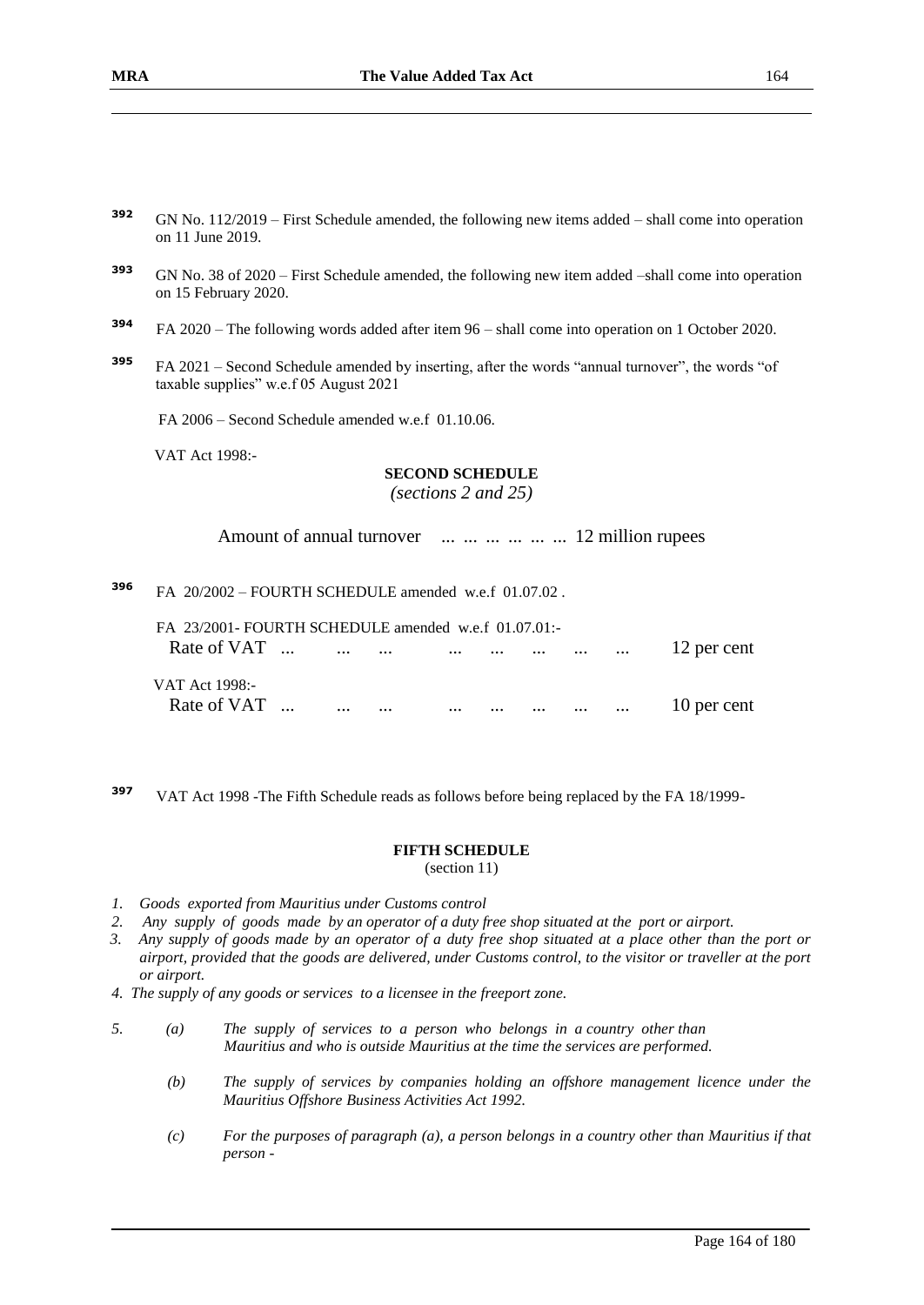*(i) has no permanent establishment in Mauritius for the carrying on of his business; or (ii) has his place of abode outside Mauritius.*

*For the purposes of this Schedule, any reference to goods or services is a reference to goods or services, other than those specified in the First Schedule.*

- **<sup>398</sup>** FA 2007 Item 1 repealed and replaced w.e.f 01.10.2006. *Goods, other than those specified in the First Schedule, exported from Mauritius under Customs control.*
- **<sup>399</sup>** FA 2013 Paragraph (a) of the Fifth Schedule amended , the word "rice," inserted, before the words "wheat flour" - shall come into operation on 1 January 2014.

FA 2006 –Sub-item (a) deleted and replaced w.e.f 01.10.06. FA 14/2005 – Paragraph (a) amended w.e.f 21.04.05. *wheat flour, wheat bran and bread referred to in the Bread (Control of Manufacture and Sale) Regulations 1988;* FA 18/1999 w.e.f 1.09.99 :- *wheat flour, wheat bran;*

- **400**  FA 2019 – In Fifth Schedule, new item (aa) inserted after item (a) – shall be deemed to have come into operation on 1 March 2019.
- **<sup>401</sup>** FA 2013 Paragraph (c) of the Fifth Schedule amended the words "and butter" added, shall come into operation on 1 January 2014.
- **<sup>402</sup>** FA 2013 Paragraph (d) deleted and replaced, shall come into operation on 1 January 2014.
	- *(d) sterilised liquid milk, curdled milk and cream; yoghurt;* (e)
- **<sup>403</sup>** The Sugar Industry Efficiency (Amendment) Act 2016 (Act No.34 of 2016) Item 2(e) of the Fifth Schedule amended, the word "cane" deleted and replaced by the words "cane, molasses and bagasse" w.e.f. 1 January 2017(Proclamation No. 9 of 2017)..

FA 2010 – Item 2 of the Fifth Schedule amended paragraph (e) deleted and replaced it by the following paragraph – w.e.f. 24.12.2010. *(e) sugar*

- **404** FA 2020 – The following new sub-items (ea), (eb) inserted after sub-item (e) – shall come into operation on 1 October 2020.
- **405** FA 2021 – item (eb) amended by deleting the words ", other than live poultry" w.e.f 05 August 2021.

FA 2020 **–** The following new sub-items (ea), (eb) inserted after sub-item (e) – shall come into operation on 1 October 2020.

- **406** FA 2021 **–** The following new sub-item (ec) inserted after sub-item (eb) w.e.f 05 August 2021.
- **407** FA 2013 The following new paragraphs (fa), (fb), (fc), (fd), (fe) and (ff) inserted after paragraph (f) shall come into operation on 1 January 2014.
- **408** FA 2013 The following new paragraphs (fa), (fb), (fc), (fd), (fe) and (ff) inserted after paragraph (f) shall come into operation on 1 January 2014.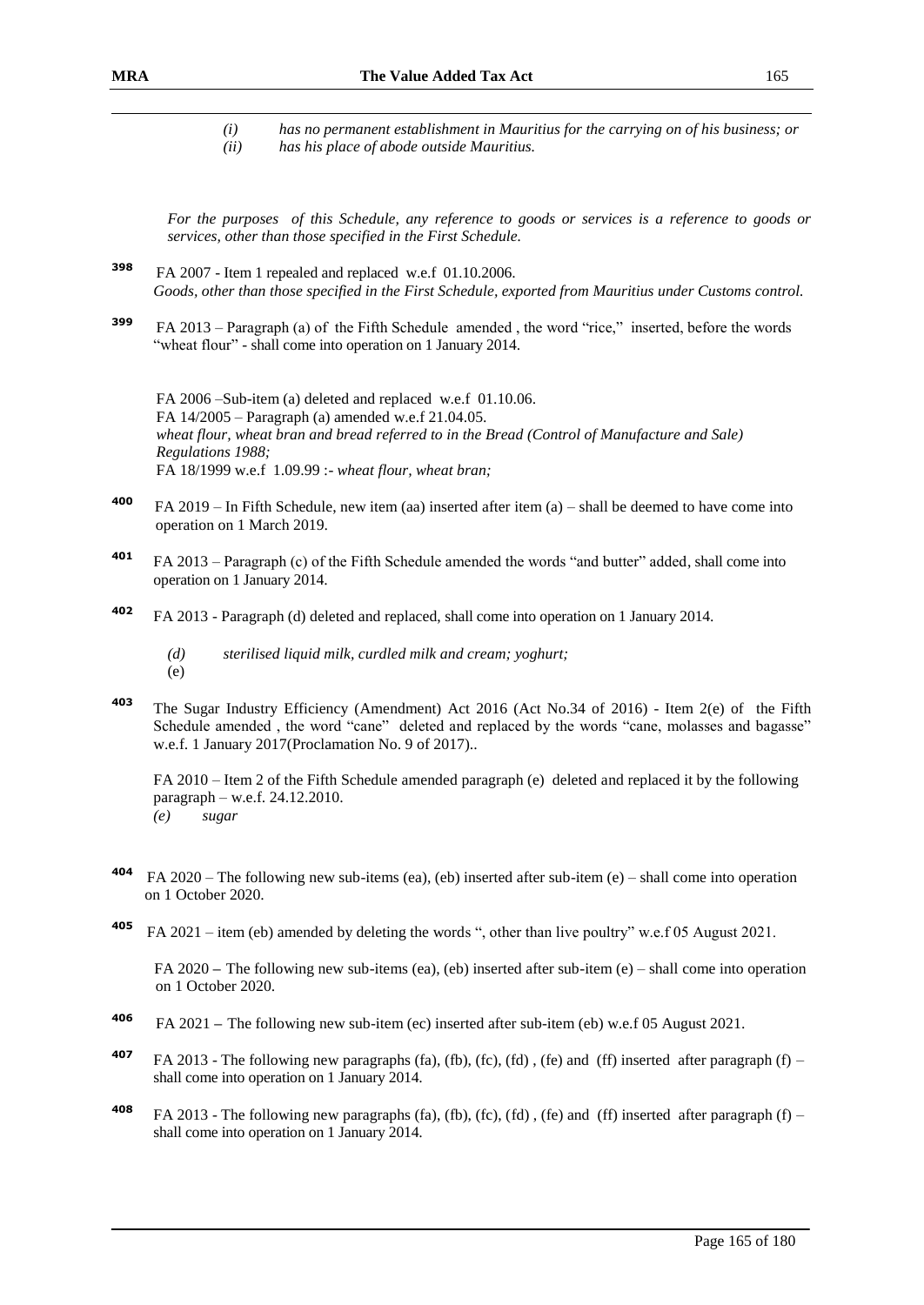409 **<sup>409</sup>** FA 2017 – Paragraph (fc) amended, the words "H.S. Code 2106.904" deleted and replaced by the words " H. S. Code 2106.90.40" shall be deemed to have come into operation on 1 January 2017.

FA 2013 - The following new paragraphs (fa), (fb), (fc), (fd), (fe) and (ff) inserted after paragraph (f) – shall come into operation on 1 January 2014.

- **410** FA 2013 The following new paragraphs (fa), (fb), (fc), (fd), (fe) and (ff) inserted after paragraph (f) shall come into operation on 1 January 2014.
- **<sup>411</sup>** FA 2013 The following new sub-items (fa), (fb), (fc), (fd) , (fe) and (ff) inserted after paragraph (f) shall come into operation on 1 January 2014.
- **<sup>412</sup>** FA 2013 The following new sub-items (fa), (fb), (fc), (fd) , (fe) and (ff) inserted after paragraph (f) shall come into operation on 1 January 2014.
- **413** FA 2021 - The following new sub-item (fg) inserted after paragraph (ff) w.e.f 05 August 2021.
- **<sup>414</sup>** FA 2017 Paragraph (i) amended, the figure "4905.911" deleted and replaced by the figure "4905.91.10" shall be deemed to have come into operation on 1 January 2017.

FA 18/2003 – Paragraph (i) amended w.e.f 21.07.03. FA 18/1999 w.e.f 1.09.99:- *printed books, booklets, brochures, pamphlets, leaflets and similar printed matter (except directories and reports) of heading No. 49.01;*

- **<sup>415</sup>** FA 2007 Item 2 amended by repealing paragraphs (l) and (m) w.e.f 01.10.2006.
- **<sup>416</sup>** FA 25/2000 Paragraph (n) added w.e.f 01.09.00.
- **<sup>417</sup>** FA 2013 Paragraph (d) deleted and replaced , shall come into operation on 1 January 2014.
	- *(o) fish, fresh, chilled or frozen, the produce of Mauritius;*

FA 25/2000 - Paragraph (o) added w.e.f 01.09.00.

- **<sup>418</sup>** FA 25/2000 Paragraph (p) added w.e.f 01.09.00.
- **<sup>419</sup>** FA 14/2005 Paragraph (q) added w.e.f 21.04.05.
- **<sup>420</sup>** FA 18/2003 Item 3 amended w.e.f 21.07.03.
	- FA 18/1999 w.e.f 1.09.99 :- *The transport of goods by sea or air –*
		- *(a) from or to Mauritius;*
		- *(b) from or to the Island of Rodrigues;*
		- *(c) from or to the Outer Islands; or*
		- *(d) from a place outside Mauritius to another place*
- **<sup>421</sup>** FA 2017 Item 4(b) amended, the words "or departing citizen of Mauritius" inserted after the word "visitor" w.e.f 24 July 2017.

FA 2006 – Paragraph (b) amended w.e.f 01.10.06. VAT Act 1998:-

*(b) Any supply of goods made by an operator of a duty free shop situated at a place other than the port or airport, provided that the goods are delivered, under Customs control, to the visitor or traveller at the port or airport.*

**<sup>422</sup>** FA 14/2005 – Item 5 amended w.e.f 21.04.05.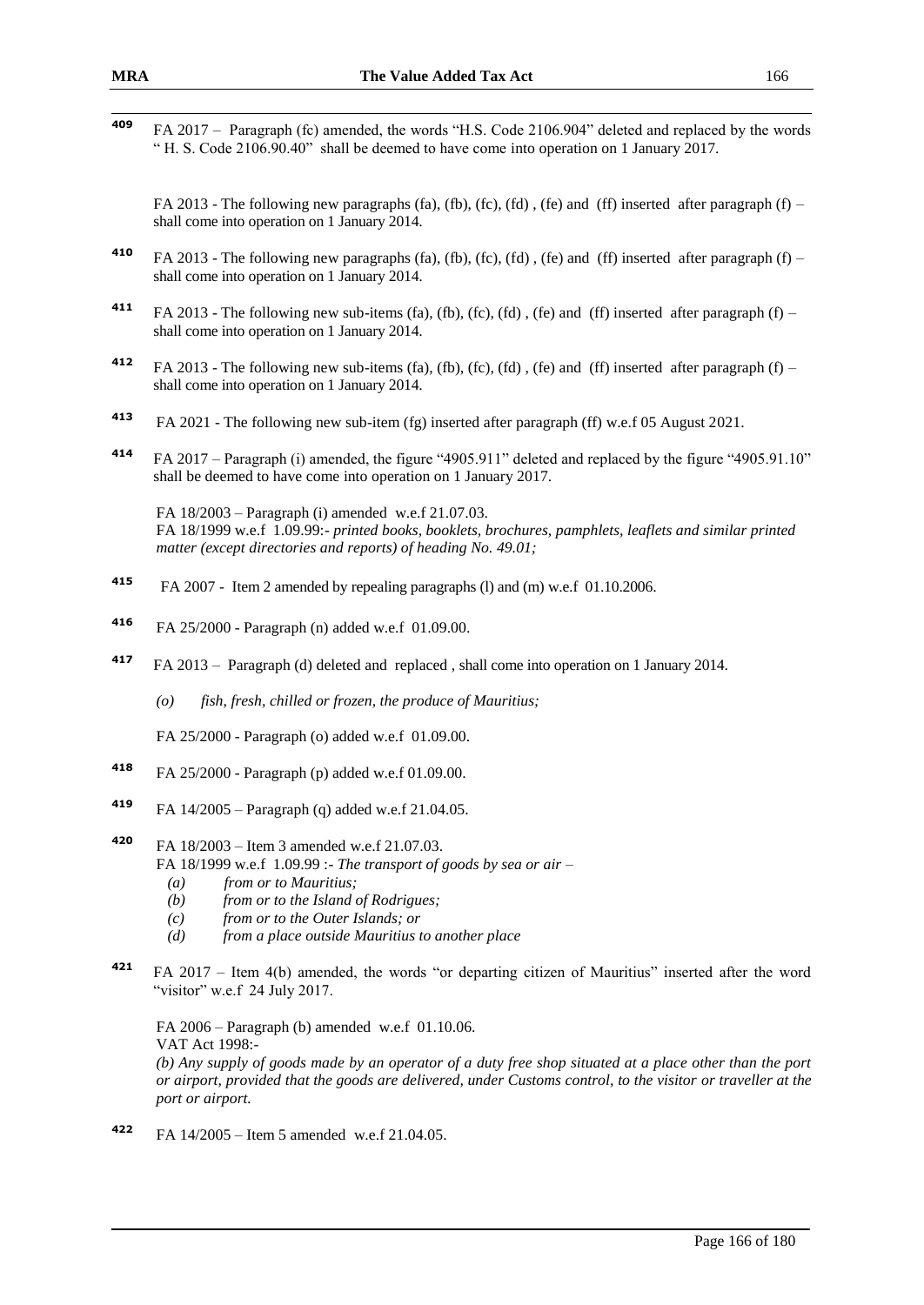FA 23/2001 – Item 5 replaced w.e.f 11.08.01 :-

*The supply of goods or services, other than those specified in the First Schedule and in section 21(2) provided that the goods and services so supplied are meant wholly and exclusively for the freeport activities of the licensee.*

FA 18/1999 w.e.f 1.09.99 :-

*The supply of any goods or services, other than those specified in the First schedule, to a licensee in the freeport zone.*

**<sup>423</sup>** FA 14/2005 –Paragraph (b) amended w.e.f 21.04.05.

FA 20/2002 – Paragraph (b) replaced w.e.f 10.01.03:- *The supply of services -*

- *(i) by a holder of a management licence under the Financial Services Development Act 2001 in respect of services supplied to corporations holding a Category 1 Global Business Licence or a Category 2 Global Business Licence; or*
- *(ii) by companies holding a Category 2 Banking Licence under the Banking Act.*

FA 18/1999 w.e.f 1.09.99:-

*The supply of services by companies holding an offshore management licence under the Mauritius Offshore Business Activities Act 1992.*

- **<sup>424</sup>** The Financial Services Act 2007 Section 97\_ Consequential amendments Item (14) A reference in any enactment to the Financial Services Development Act 2001 shall be construed as a reference to the Financial Services Act 2007.
- **<sup>425</sup>** Act 33/2000 Item 7 (a) added w.e.f 02.10.2000.
- **<sup>426</sup>** FA 2018 Sub-item (aa) deleted and replaced shall be deemed to have come into operation on 15 June 2018.

*(aa) Photovoltaic generators, photovoltaic panels, photovoltaic batteries and photovoltaic inverters.*

FA 2016 – Item 7 amended, sub-item (aa) deleted and replaced w.e.f. 7 September 2016. 7 (aa) Photovoltaic panels

FA 2013 - Item 7 of the Fifth Schedule amended, new paragraph (aa) inserted after paragraph (a) - shall come into operation on 1 January 2014.

- **<sup>427</sup>** Act 33/2000 Item 7 (b) added w.e.f 02.10.2000.
- **<sup>428</sup>** Act 33/2000 Item 7 (c) added w.e.f 02.10.2000.
- **<sup>429</sup>** FA 2015 Item 7 of the Fifth Schedule amended, new sub-item (d) added w.e.f. 14 May 2015.
- **<sup>430</sup>** Act 35/2001 Item 8 added w.e.f 13.11.01.
- **431** FA 14/2005 Item 9 added w.e.f 21.04.05.
- **<sup>432</sup>** FA 2017 Item 10 amended, the figures "3204.11", "3204.17", "3204.19" and "3212.901" deleted and replaced by the figures "3204.11.00", "3204.17.00", "3204.19.00" and "3212.90.10", respectively shall be deemed to have come into operation on 1 January 2017.

FA 2006 – Item 10 added w.e.f 01.10.06.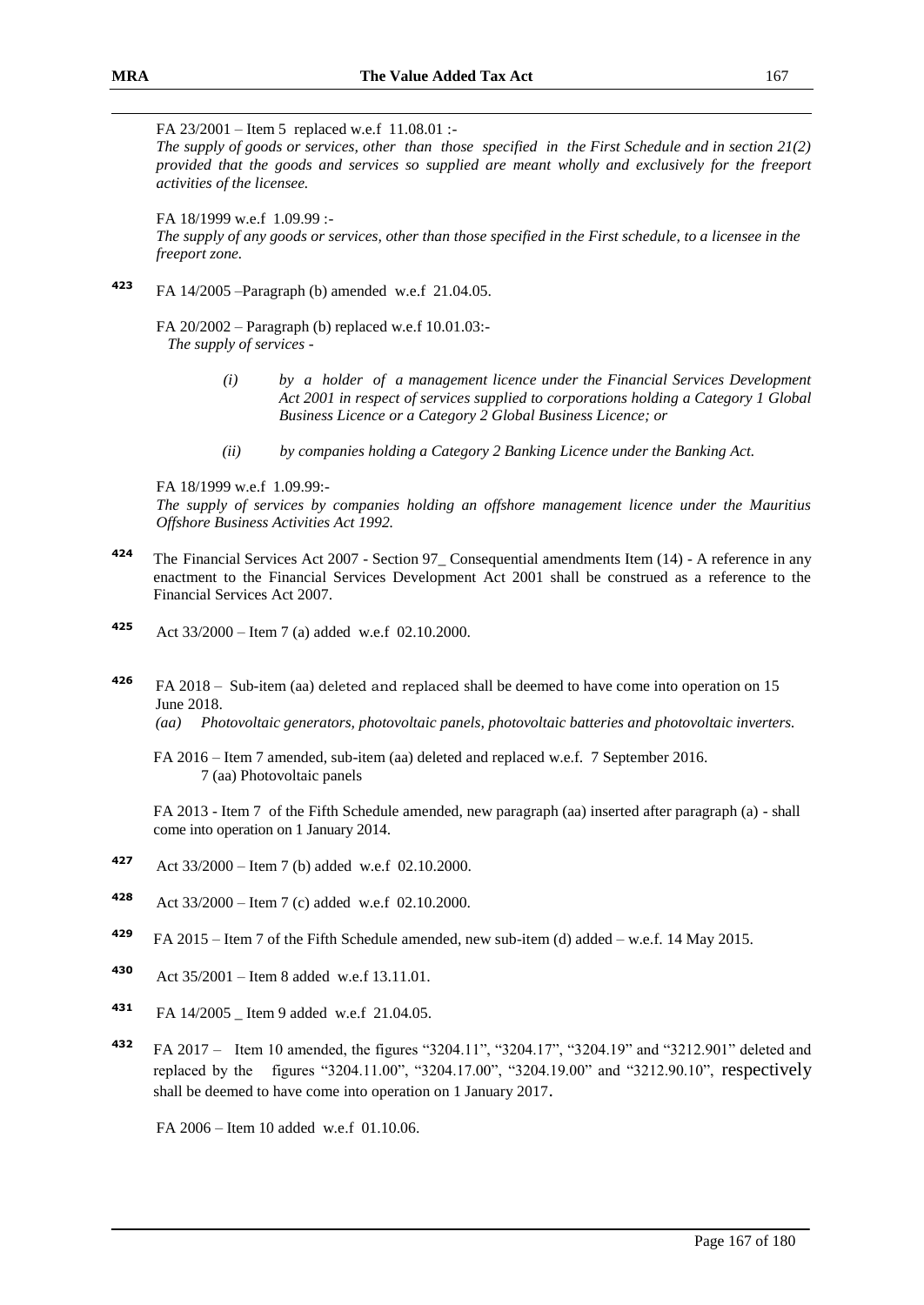- FA 2006 – Item 11 added w.e.f 01.10.06.
- FA 2006 Item 12 added w.e.f 01.10.06.
- FA 2006 Item 13 added w.e.f 01.10.06.
- FA 2006 Item 14 added w.e.f 01.10.06.
- FA 2006 Item 15 added w.e.f 01.10.06.
- FA 2006 Item 16 added w.e.f 01.10.06.
- FA 2006 Item 17 added w.e.f 01.10.06.
- FA 2017 Item 18 amended, the figures "5601.211", "5601.221" and "5601.291" deleted and replaced by the figures "5601.21.10", "5601.22.10" and "5601.29.10", respectively shall be deemed to have come into operation on 1 January 2017.
	- FA 2006 Item 18 added w.e.f 01.10.06.
- FA 2006 Item 19 added w.e.f 01.10.06.
- FA 2006 Item 20 added w.e.f 01.10.06.
- FA 2006 Item 21 added w.e.f 01.10.06.
- FA 2006 Item 22 added w.e.f 01.10.06.
- FA 2006 Item 23 added w.e.f 01.10.06.
- FA 2006 Item 24 added w.e.f 01.10.06.
- FA 2017 Item 25 amended, the figures "2834.21", "2835.24" and "2833.21" deleted and replaced by the figures "2834.21.00", "2835.24.00" and "2833.21.00", respectively shall be deemed to have come into operation on 1 January 2017.
- FA 2011 New item 28 added w.e.f 15 December 2011.
- FA 2016 New items 29. to 33. added w.e.f. 7 September 2016.
- FA 2018 Item 31 amended, the figure "2018" deleted and replaced by the figure "2020" shall be deemed to have come into operation on 15 June 2018.

FA 2017 – Item 31 amended, the figure "2017" deleted and replaced by the figure "2018" shall be deemed to have come into operation on 9 June 2017.

 FA 2018 – Item 33 amended, new sub-item (b) added, the existing provision being lettered as sub-item (a) shall be deemed to have come into operation on 15 June 2018.

FA 2017 – Item 33 amended, the words ", including patrol and monitoring equipment" added - shall be deemed to have come into operation on 9 June 2017.

- FA 2017 New item 34 added shall be deemed to have come into operation on 9 June 2017.
- FA 2018 New item 35 added shall be deemed to have come into operation on 13 September 2017.
- FA 2018 New item 36 added shall be deemed to have come into operation on 15 June 2018.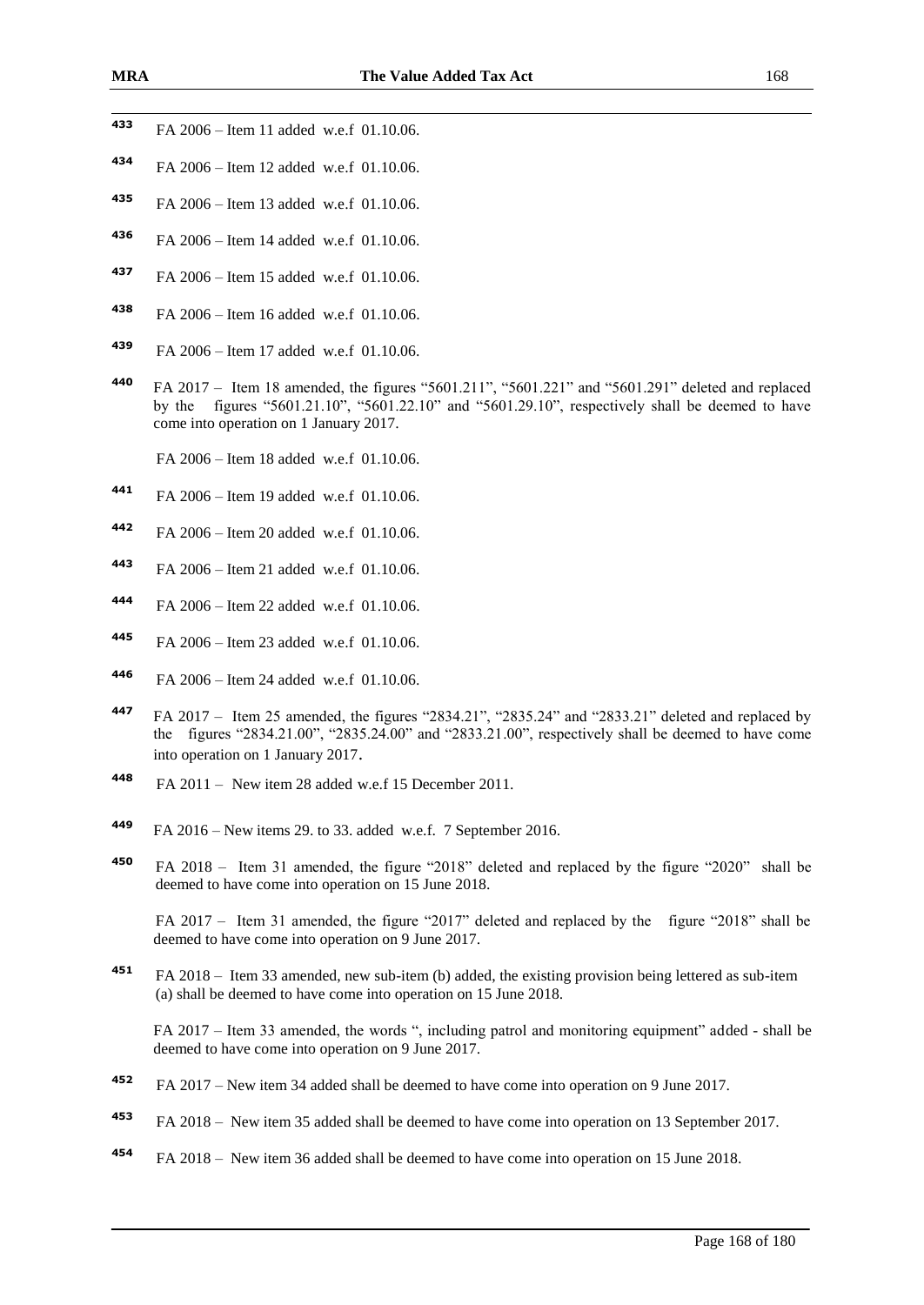- **455** FA 2019 – New item 37 added w.e.f 25 July 2019.
- **456**  FA 2020 – Item 38 amended, the words "by public service vehicles (excluding contract buses for transport of tourists and contract cars) and" inserted after the word "passengers" – shall come into operation on 1 October 2020.

FA 2019 – New item 38 added w.e.f 25 July 2019.

FA 2007 – The notes appearing immediately after item 24 (at the end of the Schedule) repealed w.e.f 01.10.2006.

[*For the purposes of item 6 of this Schedule, any reference to services is a reference to services, other than those specified in the First Schedule.]* 

- **<sup>457</sup>** Covid M A 2020 New item 39 added shall be deemed to have come into operation on 24 March 2020.
- **458** Covid M A 2020 – New item 40 added – shall be deemed to have come into operation on 24 March 2020.
- **<sup>459</sup>** Covid M A 2020- New item 41 added shall be deemed to have come into operation on 24 March 2020.
- **<sup>460</sup>** FA 2021 Item 42 deleted and replaced w.e.f 05 August 2021.

Previously was:

*42. Medical, hospital and dental services, including clinical laboratory services and services provided in a health institution.*

FA 2020 – New Item 42 added – shall come into operation on 1 October 2020.

**461** FA 2013 - The words "2(f) and 2(o)" deleted and replaced by the words "2(f), (fa) and (o)";

Added by FA 2008 w.e.f. 15 July 2008.

**<sup>462</sup>** FA 2020 – New notes added –shall come into operation on 1 October 2020.

#### **Previously was:**

"For the purposes of items 2(f), (fa) and (o) of this Schedule, "fish", "meat of poultry" and "edible offal of poultry" -

- (a) include food preparations containing more than 20% by weight of fish, sausage, meat "(including meat of poultry) and an edible offal (including offal of poultry)", or any combination thereof; but
- (b) exclude caviar and caviar substitutes of heading 16.04 and stuffed products of heading19.02 or the preparations of heading No. 21.03 or 21.04.".

FA 2013 - Paragraph (a) amended, the words "of poultry, edible offal of poultry," deleted and replaced them by the words "(including meat of poultry) and an edible offal (including offal of poultry)" - shall come into operation on 1 January 2014.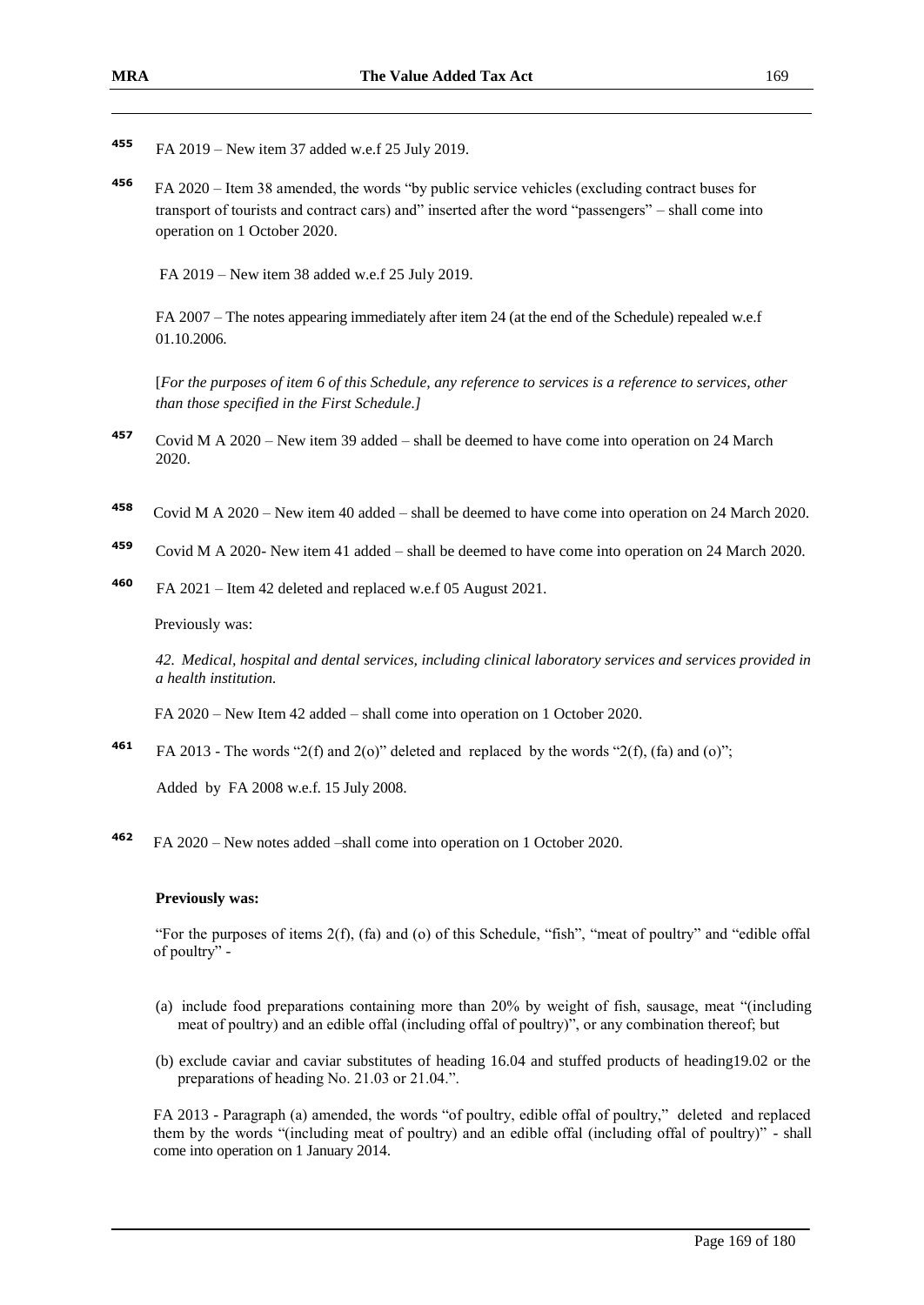- **463** FA 2020 – New notes added –shall come into operation on 1 October 2020.
- **464** FA 2020 – New notes added – shall come into operation on 1 October 2020.
- **<sup>465</sup>** FA 2006 Sixth Schedule deleted and replaced w.e.f 01.10.06.

#### **SIXTH SCHEDULE**

#### *(section 15)*

#### **Annual turnover of taxable supplies**

2 million rupees

VAT Act 1998:-

## **SIXTH SCHEDULE**

*(section 15)*

| Amount             | <b>Periods</b>          |
|--------------------|-------------------------|
| 750,000 rupees     | Any period of 3 months  |
| 1,500,000 rupees   | Any period of 6 months  |
| $2,250,000$ rupees | Any period of 9 months  |
| 3,000,000 rupees   | Any period of 12 months |

**<sup>466</sup>** FA 2015 – The Sixth Schedule amended, the figure "4" deleted and replaced by the figure "6" shall come into operation on 1 July 2015.

FA 2012 – The Sixth Schedule amended, the figure "2" deleted and replaced by the figure "4" shall come into operation on 1 April 2013.

**<sup>467</sup>** FA 2015 – Part II of the Seventh Schedule amended, items 3 and 4 deleted – shall be deemed to have come into operation on 1 April 2014.

3. *Mineral waters, aerated waters and soft drinks 4. Alcoholic* drinks

FA 2013 - Part II of the Seventh Schedule amended , new items 3. and 4. Added – shall come into operation on 1 April 2014.

FA 20/2002 – The Seventh Schedule replaced w.e.f 01.10.02.

FA 18/1999 The Seventh Schedule replaced w.e.f 07.09.98:-

#### **SEVENTH SCHEDULE**

*(sections 12(6))*

- 1. Motor spirit and gas oils
- 2. Liquified petroleum gas
- 3. Bars of iron or steel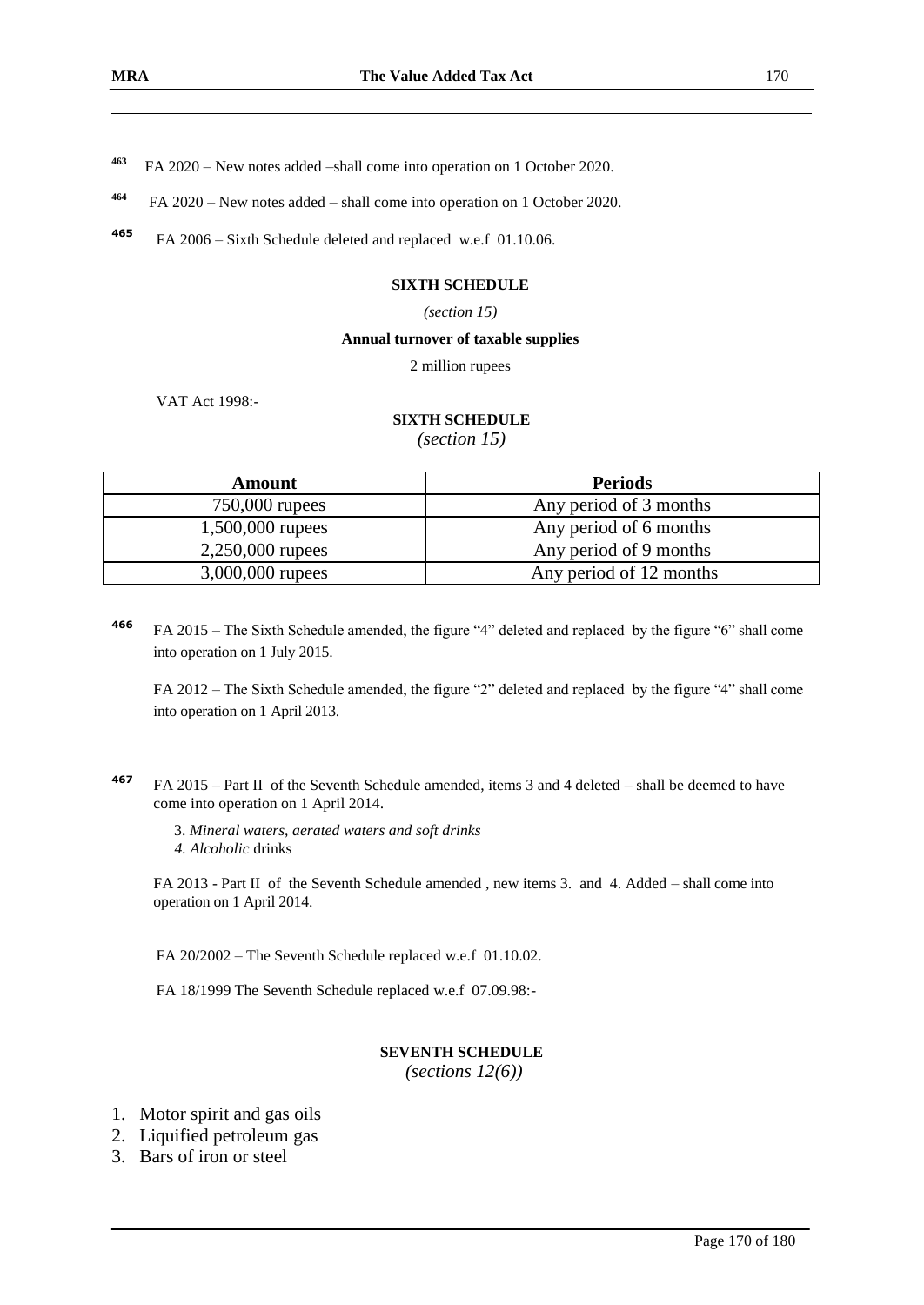## 4. Portland ciment

5. Cigarettes containing tobacco

VAT Act 1998:-

#### **Seventh Schedule**

*(Sections 21(3) and 73)*

#### **Credit for input tax**

Where the proportion of the value of taxable supplies to the total turnover is –

9/10 or more, credit for input tax shall be ... ... 100 per cent

between 7/10 to 9/10, credit for input tax shall be … 80 per cent

between 3/10 to 7/10, credit for input tax shall be … 50 per cent

less than 3/10 credit for input tax shall be … NIL

For the purposes of this Schedule, the proportion shall be computed by reference to the value of taxable supplies and the total turnover of the taxable person for the preceding accounting year.

**468** FA 18/1999 – Eighth Schedule deleted w.e.f 07.09.98.

VAT Act 1998 :-

### **EIGHTH SCHEDULE**

*(SECTION 24)*

#### **Repayment of excess amount**

| Column 1                             | Column 2                               |
|--------------------------------------|----------------------------------------|
| Proportion of zero-rated supplies to | Proportion of excess amount repayable- |
| turnover of taxable supplies-        |                                        |
| $9/10$ or more                       | 100 per cent                           |
| between $7/10$ to $9/10$             | 80 per cent                            |
| between $3/10$ to $7/10$             | 50 per cent                            |
| less than $3/10$                     | NIL                                    |

#### **<sup>469</sup>** FA 2006 – Item 3 amended w.e.f 07.08.06. VAT Act 1998 :-

|  | Minister. <sup>469</sup> |  |  |  |  | Any religious body approved by the $\int$ Goods (not being articles or materials intended either for<br>the construction, repair or furnishing of buildings used for<br>public worship or for the manufacture of things to be used<br>in connection with public worship) for actual use in<br>connection with public worship. |
|--|--------------------------|--|--|--|--|-------------------------------------------------------------------------------------------------------------------------------------------------------------------------------------------------------------------------------------------------------------------------------------------------------------------------------|
|--|--------------------------|--|--|--|--|-------------------------------------------------------------------------------------------------------------------------------------------------------------------------------------------------------------------------------------------------------------------------------------------------------------------------------|

**<sup>470</sup>** FA 2006 – Item 4 amended w.e.f 07.08.06. VAT Act 1998 :-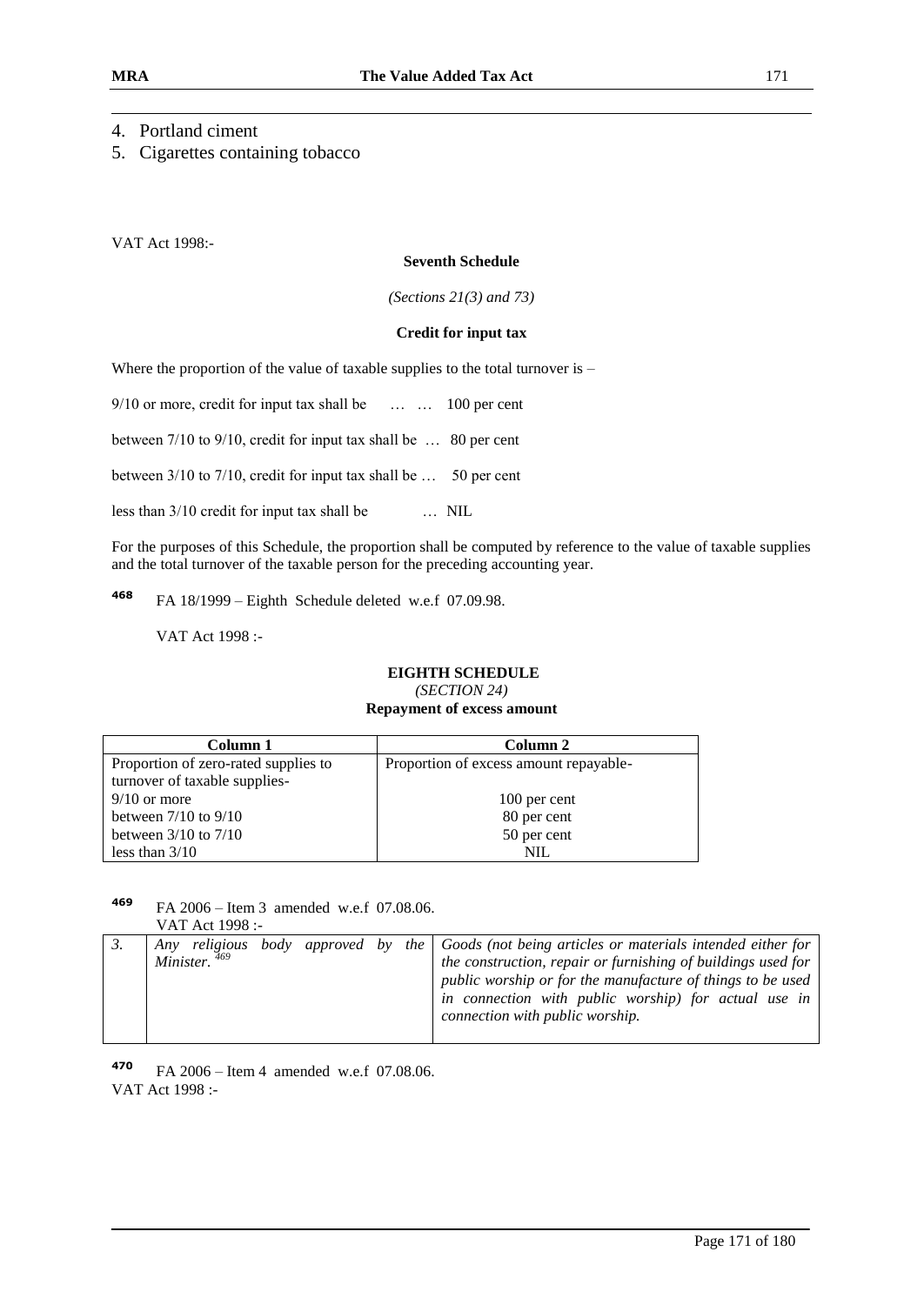| The Mauritius Red Cross Society, the St   Articles directly related to their normal activities, not<br>4.                                                                                                         |  |
|-------------------------------------------------------------------------------------------------------------------------------------------------------------------------------------------------------------------|--|
| John's Ambulance (Mauritius), Mauritius   intended for sale.<br>Scouts Association, Mauritius Girl Guides<br>Association and any other society,<br>association or organisation approved by<br>the Minister. $470$ |  |

**<sup>471</sup>** FA 2020 **–** Item 5 deleted – shall come into operation on 1 October 2020.

|  | Any person. | Any goods not exceeding 1,000 rupees in customs value<br>imported in a single package where the Director-General is<br>satisfied that the package is not part of a larger<br>consignment. |
|--|-------------|-------------------------------------------------------------------------------------------------------------------------------------------------------------------------------------------|
|--|-------------|-------------------------------------------------------------------------------------------------------------------------------------------------------------------------------------------|

**<sup>472</sup>** FA 2017 – Item 6 amended, the words "Director of Civil Aviation" deleted and replaced by the words "Chairman, Managing Director, Manager, or the representative, of the airline company having an office in Mauritius" w.e.f 24 July 2017.

FA 2016 – Sub-item (2) amended, the word "Repairs" deleted and replaced by the words "Aircraft spare parts including aircraft engines, repairs" w.e.f. 7 September 2016.

- **<sup>473</sup>** FA 2016 Item 6 amended, new sub-item (4) added, w.e.f. 7 September 2016.
- **474** FA 2019 – In Ninth Schedule, in item 6, new paragraphs (c), (d) and (e) added, w.e.f 25 July 2019.
- **<sup>475</sup>** FA 2006 Item 8 deleted w.e.f 01.10.06. VAT Act 1998 :-

|                           | Enterprises engaged in line of activities Specialised machinery and equipment and parts thereof |
|---------------------------|-------------------------------------------------------------------------------------------------|
| approved by the Minister. | and raw materials, as per list approved by the Minister.                                        |

**<sup>476</sup>** Act 33/2000 – Item 9 amended w.e.f 2.10.00.

FA 18/1999 – Item 9 replaced w.e.f 07.09.98.

|  | Diplomatic missions and agents. | Rent, electricity, water, telephone and other services. |
|--|---------------------------------|---------------------------------------------------------|
|--|---------------------------------|---------------------------------------------------------|

VAT Act 1998 :-

|  | The Mauritius Sugar Syndicate | Sugar for use or consumption in Mauritius. |
|--|-------------------------------|--------------------------------------------|
|--|-------------------------------|--------------------------------------------|

- **<sup>477</sup>** FA 2011 –Item 9 amended, under Column 2, a new paragraph (b) added, the existing provision being lettered (a) accordingly w.e.f 15 December 2011.
- **<sup>478</sup>** FA 2013 The Ninth Schedule amended, the words "and companies other than banks" inserted after the word "banks" in column 3 of item 10 - shall come into operation on 1 January 2014.

FA 28/2004 – Item 10 amended w.e.f 01.10.04 .

FA 18/2003 – Item 10 added w.e.f 21.07.03 :-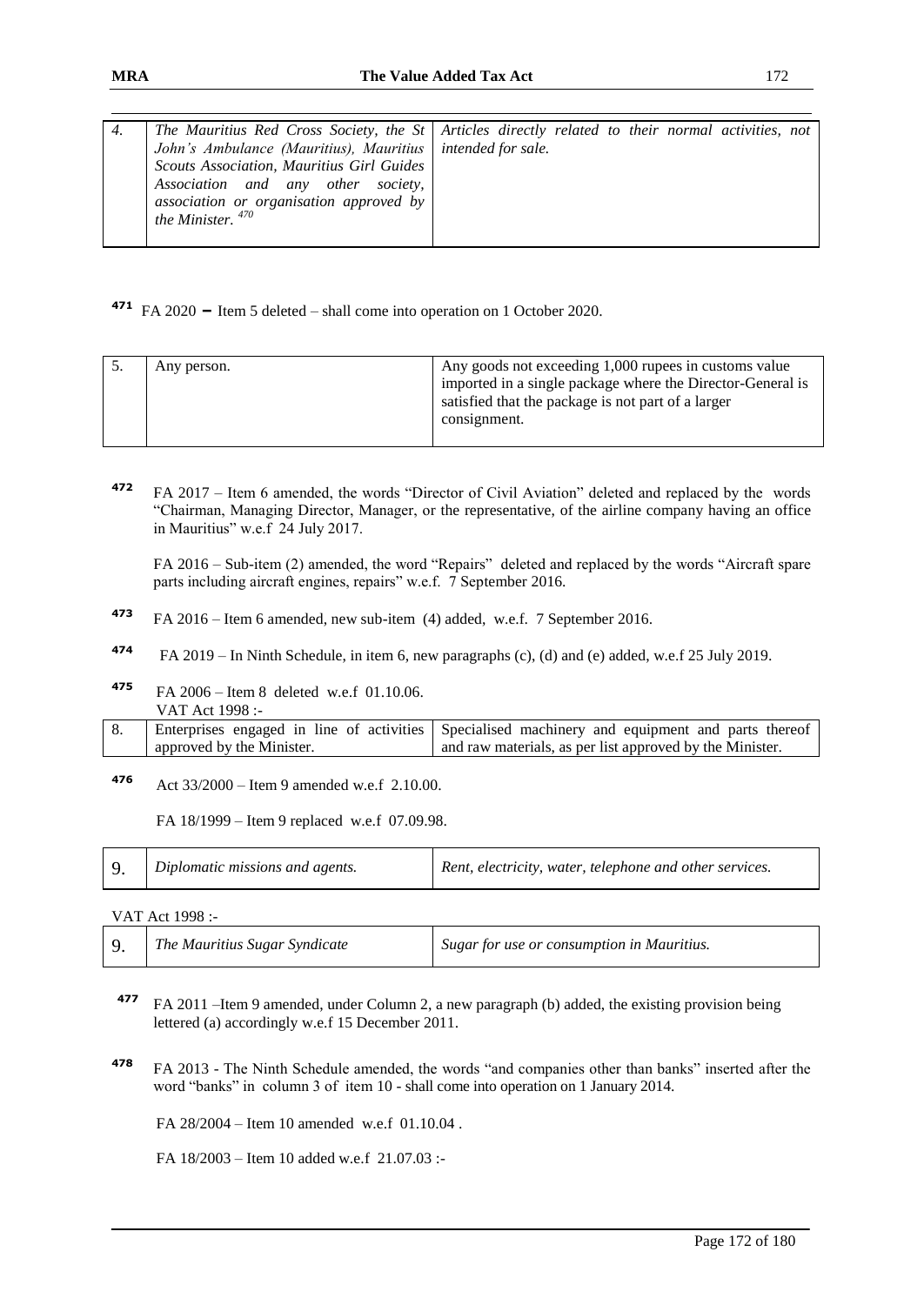| 10 | company<br>Anv                                                                    | engaged wholly and Services provided by banks in respect of a credit card or              |
|----|-----------------------------------------------------------------------------------|-------------------------------------------------------------------------------------------|
|    |                                                                                   | exclusively in the registration and debit card accepted by the company as payment for the |
|    | processing in Mauritius of bets placed on $\vert$ supply of services it provides. |                                                                                           |
|    | overseas sporting events by persons                                               |                                                                                           |
|    | residing outside Mauritius.                                                       |                                                                                           |

#### **479** FA 2021 **–** Item 11 deleted w.e.f 05 August 2021

| 11. | (a) Any person approved by the Higher<br>Education Commission established under<br>the Higher Education Act 2017, as a<br>person engaged in the provision of tertiary<br>education.                                                                                                                                               | Construction of a purpose-built building for the provision<br>of tertiary education, as may be approved by the Higher<br><b>Education Commission.</b>                    |
|-----|-----------------------------------------------------------------------------------------------------------------------------------------------------------------------------------------------------------------------------------------------------------------------------------------------------------------------------------|--------------------------------------------------------------------------------------------------------------------------------------------------------------------------|
|     | (b) Any person engaged in the construction<br>of a purpose-built building for the<br>provision of tertiary education to be leased<br>exclusively to a person approved by the<br>Higher Education Commission established<br>under the Higher Education Act 2017, as a<br>person engaged in the provision of tertiary<br>education. | Construction of a purpose-built building for the provision<br>of tertiary education to be leased exclusively to a person<br>approved by the Higher Education Commission. |

 FA 2020 – Item 11 amended, by deleting the words "Tertiary Education Commission" and "Tertiary Education Commission Act" wherever they appear and replacing them by the words "Higher Education Commission" and "Higher Education Act 2017" w.e.f 7 August 2020.

**<sup>480</sup>** FA 2018 – Item 12 of the Ninth Schedule deleted and replaced shall be deemed to have come into operation on 15 June 2018.

|                                         | Any holder of a road service licence for the $\vert$ Semi-low floor bus bodies built on chassis for |
|-----------------------------------------|-----------------------------------------------------------------------------------------------------|
| transport of the general public by bus. | semi-low floor buses.                                                                               |

FA 2016 – Column 2 of Item 12 amended, the words "Bus bodies built during the period up to 31 August 2007 on imported bus chassis" deleted and replaced by the words "Semi-low floor bus bodies built on chassis for semi-low floor buses" w.e.f. 7 September 2016.

FA 14/2005 – Item 12 added w.e.f 21.04.05.

**<sup>481</sup>** FA 2021 **–** Item 13 deleted w.e.f 05 August 2021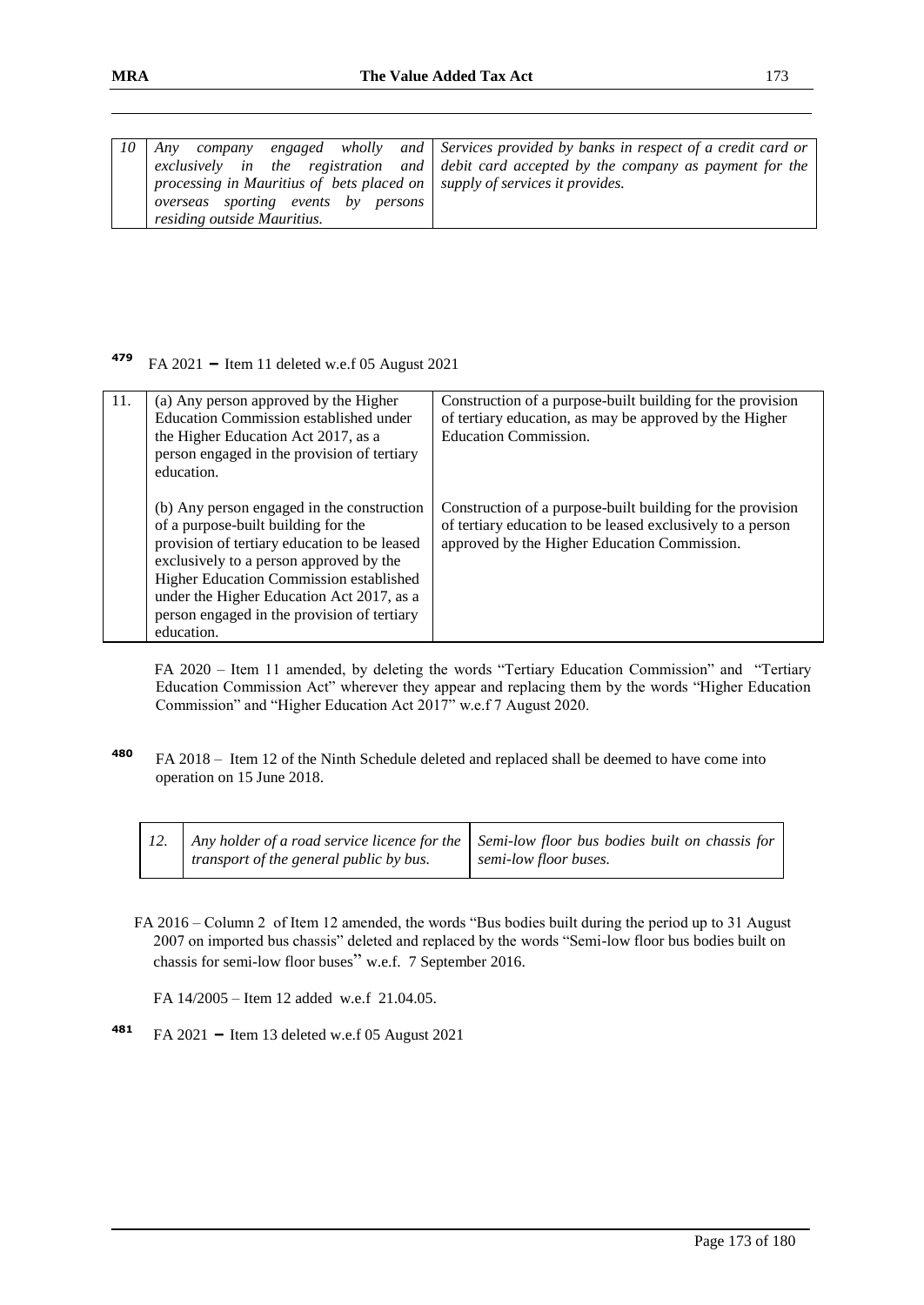| 13. | Any person having obtained a letter of<br>intent to be licensed as $-$                                                                                                     | Construction of a purpose-built building for a private<br>hospital, nursing home or residential care home. |
|-----|----------------------------------------------------------------------------------------------------------------------------------------------------------------------------|------------------------------------------------------------------------------------------------------------|
|     | a private hospital under the Private<br>(a)<br>Health Institutions Act:                                                                                                    |                                                                                                            |
|     | a nursing home under the Private<br>(b)<br>Health Institutions Act holding a<br>licence for residential care home<br>under the Residential Care Homes<br>Act: or           |                                                                                                            |
|     | a residential care home under the<br>(a)<br>Residential Care Homes Act,<br>registered with the Board of Investment<br>under section 12 of the Investment<br>Promotion Act. |                                                                                                            |

 FA 2017 – Item 13 amended, in Column 1, the word "company" deleted and replaced the words "person having obtained a letter of intent to be" w.e.f 24 July 2017.

FA 2016 –Item 13 deleted and replaced w.e.f. 7 September 2016.

| 13. Any company registered with the Board of Investment Construction of a purpose-built   |  |
|-------------------------------------------------------------------------------------------|--|
| established under the Investment Promotion Act, as a unil building for the operation of a |  |
| company licensed as a private hospital under the Private   private hospital.              |  |
| Health Institutions Act.                                                                  |  |

FA 2015 – The words "engaged in the provision of health services" in Column 1 of item 13 deleted and replaced by the words "licensed as a private hospital under the Private Health Institutions Act" and in Column 2, the words "provision of health services" deleted and replaced by the words "operation of a private hospital" - – w.e.f. 14 May 2015.

FA 2006 – Item 13 added shall be deemed to have come into operation on 21 March 2006.

**<sup>482</sup>** FA 2011 – The Ninth Schedule amended - Item 14 deleted and replaced - w.e.f 15 December 2011.

| FA $2006 -$ Item 14 added w.e.f 01.10.06. |                                  |
|-------------------------------------------|----------------------------------|
| National Housing Development Company Ltd. | Construction of housing estates. |

- **<sup>483</sup>** FA 2017 Item 14(2) amended, in Column 1, the words "committee set up under section 50L(3) of the Income Tax Act" deleted and replaced by the words "National Empowerment Foundation" shall be deemed to have come into operation on 8 September 2016.
- **484**  FA 2021 – New item 14(3) added, shall be deemed to have come into operation on 01 September 2020.
- **485** FA 2021 – New item 14(4) added, shall be deemed to have come into operation on 03 February 2021.
- **<sup>486</sup>** FA 2012 Paragraph (a), in Column 2 amended, the words "and any improvement or repairs of a capital nature in relation thereto" added after the word "housing" and paragraph (b) amended , in Column 2, by adding the words "Construction of social housing" - shall be deemed to have come into operation on 22 August 2012.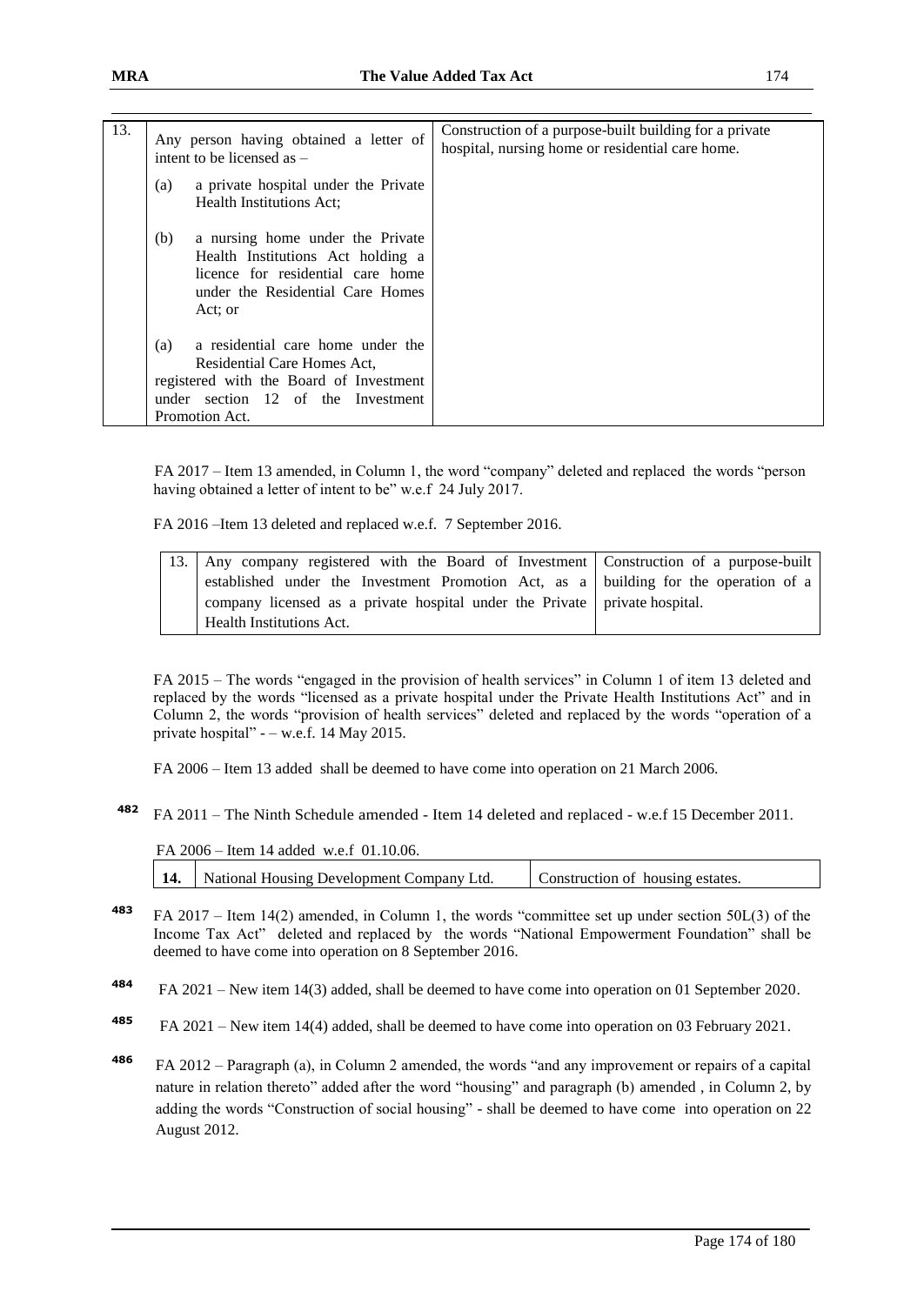**<sup>487</sup>** FA 2015 –New item 15 added w.e.f. 14 May 2015.

**<sup>488</sup>** FA 2021 –Item 16 deleted and replaced w.e.f. 05 August 2021

| 16. | Any company engaged in the exploration and<br>production of petroleum products. | Plant, machinery and equipment for<br>exclusive use in the exploration and |
|-----|---------------------------------------------------------------------------------|----------------------------------------------------------------------------|
|     |                                                                                 | production of petroleum products.                                          |
|     |                                                                                 |                                                                            |

FA 2015 –New item 16 added w.e.f. 14 May 2015.

**<sup>489</sup>** FA 2021 –Item 17 deleted and replaced w.e.f. 05 August 2021

| Any company engaged in the exploration and<br>mining of seabed minerals. | Plant, machinery and equipment for<br>exclusive use in the exploration and mining |
|--------------------------------------------------------------------------|-----------------------------------------------------------------------------------|
|                                                                          | of seabed minerals.                                                               |

FA 2016 – New item 17. Added w.e.f. 7 September 2016.

- **<sup>490</sup>** FA 2017 New items 18 and 19 added w.e.f 24 July 2017.
- **491** FA 2021 –Item 19 deleted w.e.f. 05 August 2021

| 19. | Any person operating a food processing plant and   Plant, machinery and equipment for       |  |
|-----|---------------------------------------------------------------------------------------------|--|
|     | registered with the Economic Development Board exclusive use in food processing activities. |  |
|     | under the Economic Development Board Act                                                    |  |
|     | 2017.                                                                                       |  |

 FA 2019 – In Ninth Schedule, in item 19, the words "Board of Investment under section 12 of the Investment Promotion Act" deleted and replaced by the words "Economic Development Board under the Economic Development Board Act 2017"- shall be deemed to have come into operation on 27 July 2017.

**492**  FA 2021 –Item 20 deleted w.e.f. 05 August 2021

| <b>20.</b> | Any person engaged in the development of a Construction of a marina. |
|------------|----------------------------------------------------------------------|
|            | marina and registered with the Economic                              |
|            | Development Board under the Economic                                 |
|            | Development Board Act 2017.                                          |

FA 2019 – In Ninth Schedule, new item 20 added -w.e.f 25 July 2019.

**493** FA 2021 –Item 21 deleted w.e.f. 05 August 2021

| 21. | Any person engaged in medical research and $(1)$ Construction of purpose built building<br>development and registered with the Economic for medical research; and |                                                              |
|-----|-------------------------------------------------------------------------------------------------------------------------------------------------------------------|--------------------------------------------------------------|
|     | Development Board under the Economic $(2)$ plant and equipment (excluding<br>Development Board Act 2017.                                                          | vehicles), as the Economic Development<br>Board may approve. |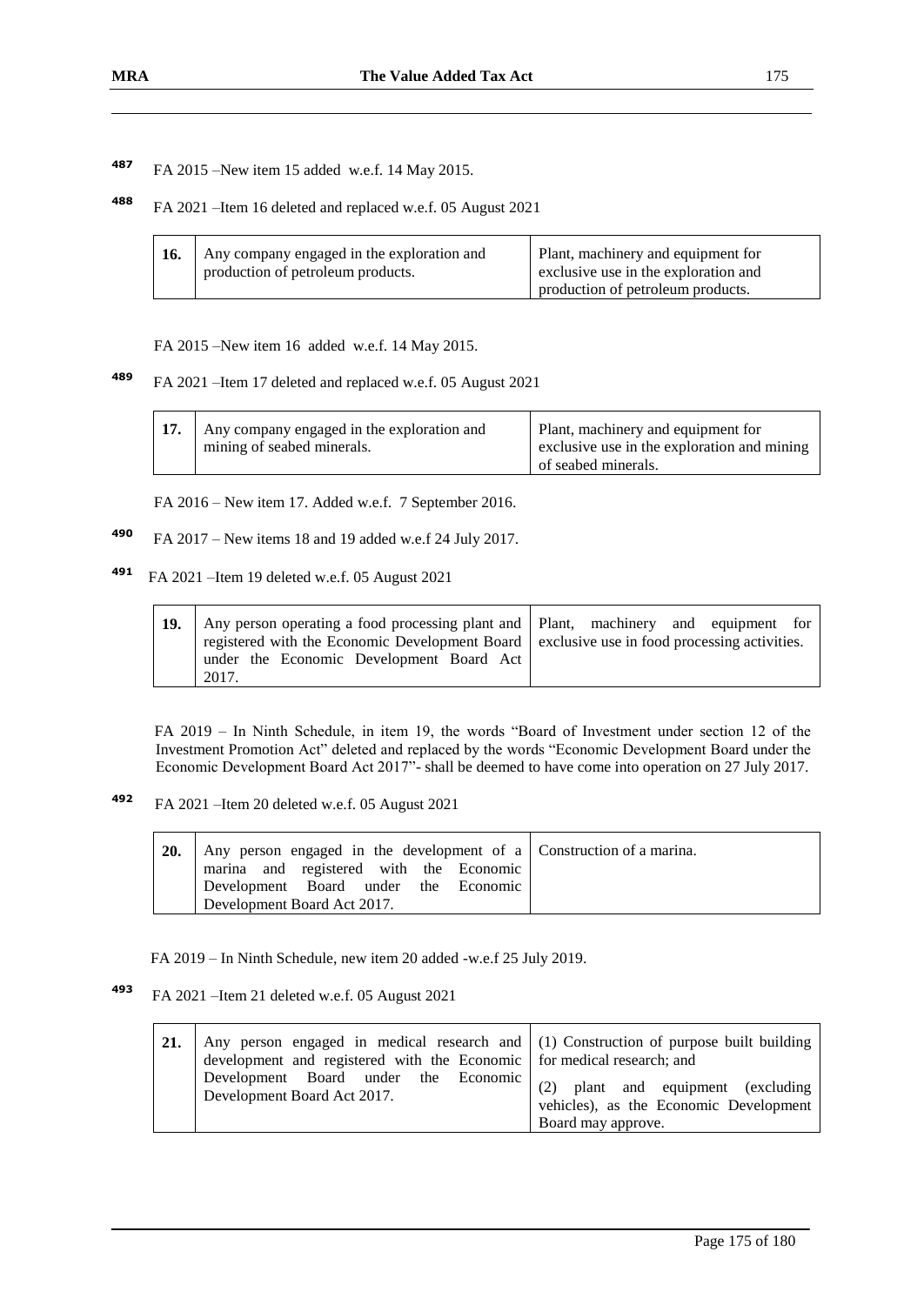FA 2020- New items and their corresponding entries added – w.e.f 7 August 2020.

**494** FA 2021 –Item 22 deleted w.e.f. 05 August 2021

| 22. | Any person engaged in inland aquaculture under Equipment (excluding office equipment,      |                                        |
|-----|--------------------------------------------------------------------------------------------|----------------------------------------|
|     |                                                                                            |                                        |
|     | the Inland Aquaculture Scheme and registered furniture and vehicles) for the exclusive use |                                        |
|     | with the Economic Development Board under the of, or in furtherance of, the inland         |                                        |
|     | Economic Development Board Act 2017.                                                       | aquaculture project, as the Ministry   |
|     |                                                                                            | responsible for the subjects of marine |
|     |                                                                                            | resources and fisheries may approve.   |

FA 2020 – New items and their corresponding entries added – w.e.f 7 August 2020.

**495** FA 2021 –Item 23 deleted w.e.f. 05 August 2021

| 23. | Any person approved by the Higher Education   Information technology system and<br>Commission established under the Higher information technology related materials |                                 |
|-----|---------------------------------------------------------------------------------------------------------------------------------------------------------------------|---------------------------------|
|     | Education Act 2017 as being, at the time of its $\vert$ and equipment, for the purpose of online                                                                    |                                 |
|     | setting up, a branch campus of an institution deducation at the time of the setting up of                                                                           |                                 |
|     | ranked among the first 500 tertiary institutions the branch campus in Mauritius, as the                                                                             |                                 |
|     | worldwide.                                                                                                                                                          | Higher Education Commission may |
|     |                                                                                                                                                                     | approve.                        |

FA 2020 – New items and their corresponding entries added – w.e.f 7 August 2020.

**496** FA 2021 –Item 24 deleted w.e.f. 05 August 2021

| 24. | Any holder of a Smart and Innovative Mauritius<br>Development Certificate issued by the Economic                                   | (1) Construction of a purpose built building<br>and related infrastructure; and                                                                                                                               |
|-----|------------------------------------------------------------------------------------------------------------------------------------|---------------------------------------------------------------------------------------------------------------------------------------------------------------------------------------------------------------|
|     | Development Board under the Economic<br>Development Board Act 2017 under the Smart and<br>Innovative Mauritius Development Scheme. | (2)<br>plant, machinery, equipment and<br>materials (excluding vehicles), in respect of<br>the setting up of the smart and innovative-<br>project as the Economic<br>driven<br>Development Board may approve. |

FA 2020 – New items and their corresponding entries added – w.e.f 7 August 2020.

- **497** FA 2021 – New item 25 and its corresponding entries added – w.e.f 5 August 2021.
- **498**  FA 2021 – New item 26 and its corresponding entries added – w.e.f 5 August 2021.
- **499**  FA 2021 – New item 27(a) and its corresponding entries added – w.e.f 5 August 2021.
- **500**  FA 2021 – New item 27(b) and its corresponding entries added – w.e.f 5 August 2021.
- **<sup>501</sup>** FA 2002 The Tenth Schedule added , Part I w.e.f 01.09.2002 and Part II w.e.f 01.12.2002
- **<sup>502</sup>** FA 2006 Item 4 amended w.e.f 01.10.06. *4 Architect and or draughtsman*
- **<sup>503</sup>** The Financial Services Act 2007 Section 97\_ Consequential amendments Item (14) A reference in any enactment to the Financial Services Development Act 2001 shall be construed as a reference to the Financial Services Act 2007.
- **504**  FA 2019 – Part I of the Tenth Schedule amended, new item added w.e.f 25 July 2019.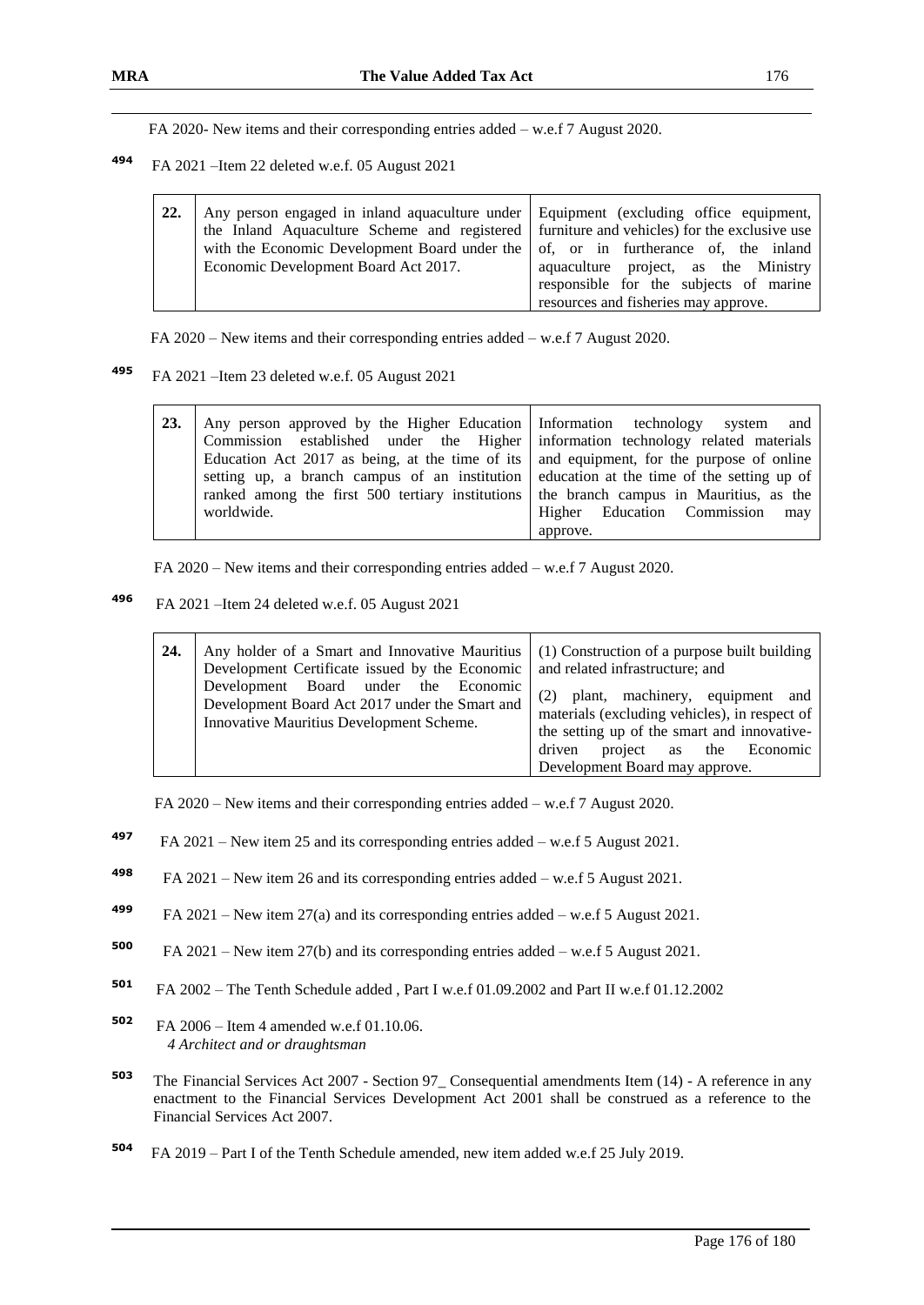- **<sup>505</sup>** FA 2006 Item 21 deleted w.e.f 01.10.06.*Tour operator*
- **<sup>506</sup>** FA 2006 Item 22 deleted w.e.f 01.10.06.. *Travel agent registered with the International Air Transport Association (IATA)*
- **<sup>507</sup>** FA 18/2003 Item 23 added w.e.f 01.10.03.
- **<sup>508</sup>** FA 2006 Item 24 deleted w.e.f 01.10.06.

FA 18/2003 – Item 24 added w.e.f 01.10.03.

*24 Car rental*

**<sup>509</sup>** FA 2015 – Item 25 of Part I the Tenth Schedule deleted and replaced shall come into operation on 1 July 2015.

FA 2006 – Item 25 added w.e.f 01.10.06.

- *25. Dealers registered with the Assay Office under the Jewellery Act*
- **<sup>510</sup>** The Financial Services Act 2007 Section 97\_ Consequential amendments Item (14) A reference in any enactment to the Financial Services Development Act 2001 shall be construed as a reference to the Financial Services Act 2007.

FA 14/2005 – Item 1 of Part II replaced w.e.f 01.07.05.

FA 20/2002 – Item 1 of Part II added w.e.f 10.01.03 :-

*Banking by a company holding a Category 1 banking Licence under the Banking Act.* 

**<sup>511</sup>** FA 2011 – Item 2 of Part II of The Tenth Schedule deleted - w.e.f 15 December 2011.

FA 18/2003 – Item 2 replaced; paragraph (a) w.e.f 01.09.03 and paragraph (b) w.e.f 01.10.03.

- (a) Insurance agent under the Insurance Act except the business in respect of contracts of life insurance *entered into prior to 10 January 2003.*
- (b) Insurance broker under the Insurance Act except the business in respect of contracts of life insurance entered prior to 1 October 2003.

FA 20/2002 – Item 2 added w.e.f 10.01.03 :-

*Insurance agent under the Insurance Act.* 

- **<sup>512</sup>** The Financial Services Act 2007 Section 97\_ Consequential amendments Item (14) A reference in any enactment to the Financial Services Development Act 2001 shall be construed as a reference to the Financial Services Act 2007.
- **<sup>513</sup>** FA 18/2003 Item 4 added w.e.f 01.10.03.
- **514** FA 2019 – Item 5 of Part II of the Tenth Schedule deleted- w.e.f 25 July 2019.

Previously was:

*Wholesale dealer in liquor and alcoholic produce*

FA 2017 – New item added in Part II of the Tenth Schedule shall come into operation on 1 October 2017.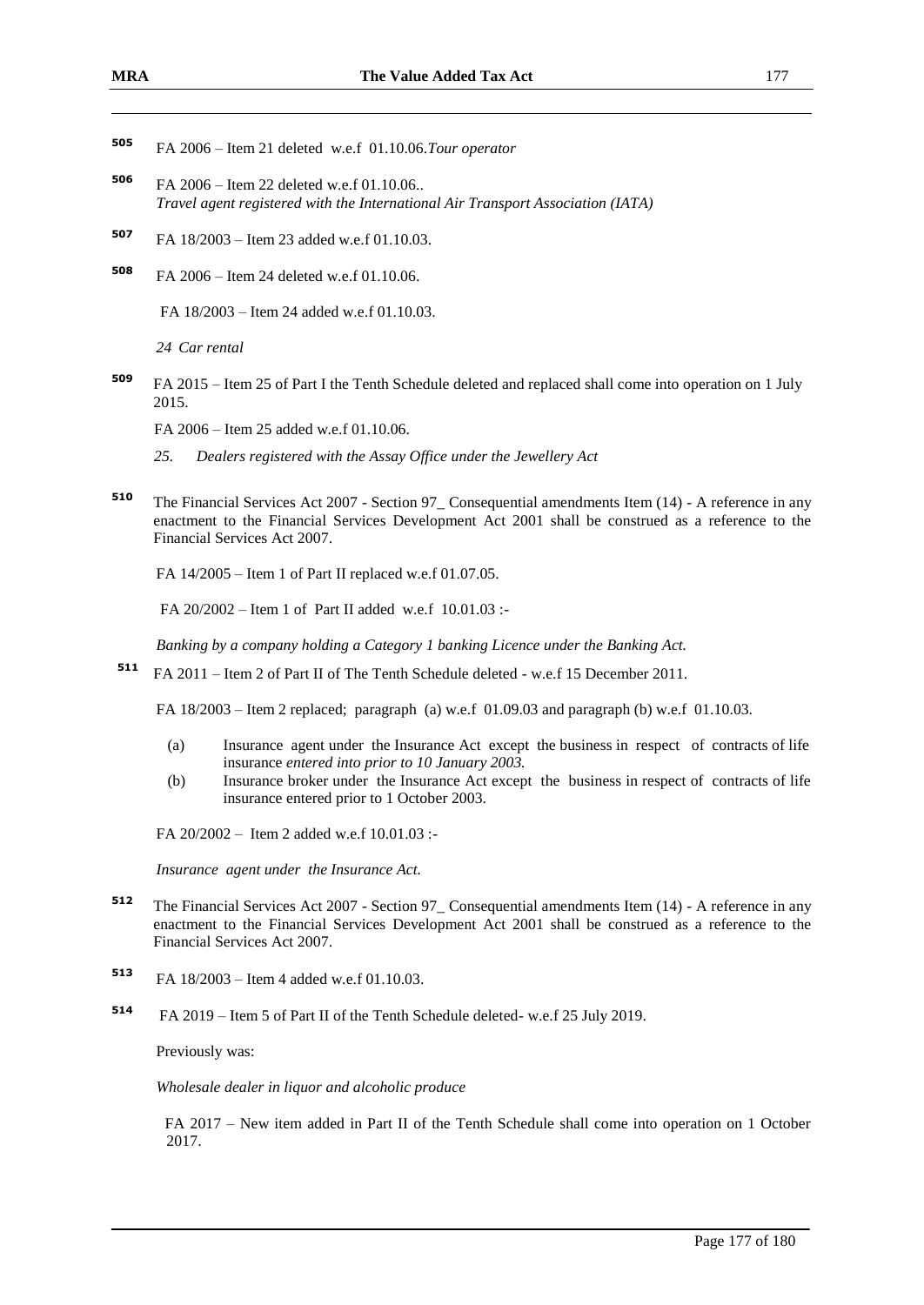- 515 **<sup>515</sup>** FA 18/2003 - Note added w.e.f 01.09.03
- **<sup>516</sup>** FA 2006 Eleventh Schedule added w.e.f 01.07.06.
- **<sup>517</sup>** FA 2015 Part III of the Eleventh Schedule deleted shall come into operation on 1 July 2015. FA 2011 – The Eleventh Schedule amended, by adding after Part II, the following new Part III shall come into operation on 15 January 2012.

#### *PART III - RATE OF LEVY*

*Per message 10 cents*

**<sup>518</sup>** FA 2018 – The heading of Part I amended, the words "**AND SERVICES**" inserted after the word "**EQUIPMENT**" shall be deemed to have come into operation on 15 June 2018.

FA 2013 - The Twelfth Schedule amended , the words "[Section 65(1A) and (1B)]" deleted and replaced by the words "[Sections 65Aand 65C]" - shall come into operation on 1 January 2014.

FA 2011 – The Twelfth Schedule added - w.e.f 15 December 2011.

- **<sup>519</sup>** FA 2012 Part I amended, the following new items added w.e.f. 22 December 2012.
- **<sup>520</sup>** FA 2013 New items added shall come into operation on 1 January 2014.
- **<sup>521</sup>** GN 187 of 2016 w.e.f. 1 September 2016.
- **<sup>522</sup>** FA 2017 –New items inserted in Part I, in the appropriate alphabetical order w.e.f 24 July 2017.
- **<sup>523</sup>** FA 2018 The following new items inserted in the appropriate alphabetical order shall be deemed to have come into operation on 15 June 2018.
- **524** FA 2019 – The following new items inserted in the appropriate alphabetical order - w.e.f 25 July 2019.
- **<sup>525</sup>** FA 2012 The following new item "Industrial type chill room or cold room" added in Parts II, III and V, w.e.f. 22 December 2012.
- **<sup>526</sup>** FA 2017 New items inserted in Part II, in the appropriate alphabetical order w.e.f 24 July 2017.
- **<sup>527</sup>** FA 2017 New items inserted in Part III, in the appropriate alphabetical order w.e.f 24 July 2017.
- **528** FA 2019 – New items inserted in Part III, in the appropriate alphabetical order w.e.f 25 July 2019.
- **<sup>529</sup>** FA 2012 The following new item "Honey extractor" added in Parts IV w.e.f. 22 December 2012.
- **530** FA 2019 – Part V amended, the words "of less than 25 hp" deleted – w.e.f 25 July 2019.
- **<sup>531</sup>** FA 2017 –The words "**AND MACHINERY**" deleted in the heading of Part VI w.e.f 24 July 2017. FA 2012 – New Part IV added w.e.f. 22 December 2012.
- **<sup>532</sup>** FA 2017 New Part VIA inserted after Part VI w.e.f 24 July 2017.
- **<sup>533</sup>** FA 2018 New Part VIB inserting, after Part VIA shall be deemed to have come into operation on 15 June 2018.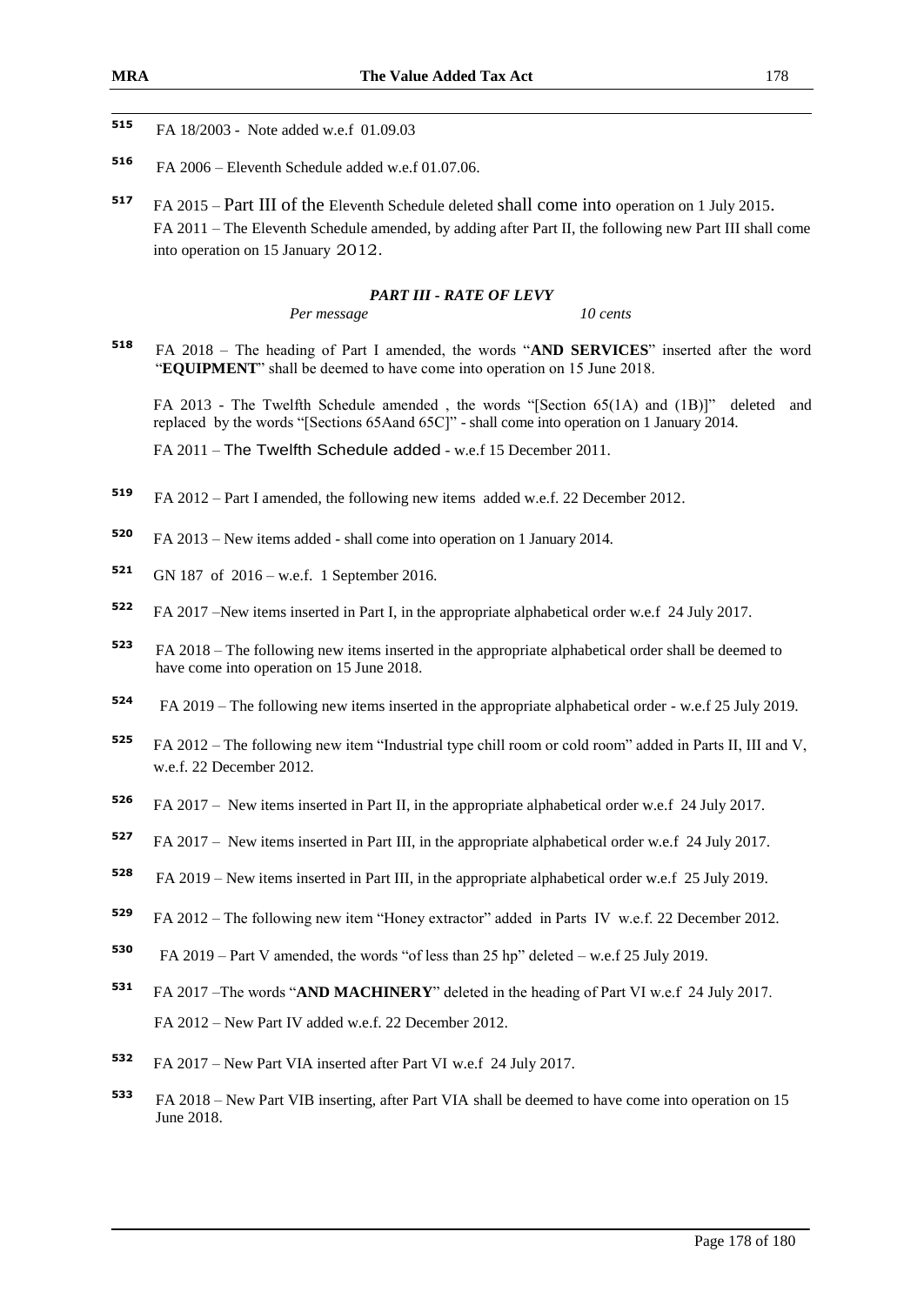- 534 **<sup>534</sup>** FA 2013 – New Part VII added - shall come into operation on 1 January 2014. Renumbered 1 to 9 as per Revised Laws of Mauritius 2017
- **<sup>535</sup>** Renumbered paragraph 2 as per Revised Laws of Mauritius 2017

FA 2019 – In paragraph (b) of Part VII of the Twelfth Schedule, the figures "2019" and "2020" deleted and replaced by the figures "2024" and "2025", respectively w.e.f 25 July 2019.

GN 187 of 2016 – Paragraph (b) amended the figures "2017" and "2018" deleted and replaced by the figures "2019" and "2020", respectively w.e.f. 1 September 2016.

GN 187 of 2016 – Paragraph (b) amended – The words ", house" inserted after the word "building" w.e.f. 1 September 2016.

FA 2015 – In Paragraph (b) of Part VII of the Twelfth Schedule, the words "to 2016" deleted and replaced by the words "to 2017 and in the period of 6 months ending 30 June 2018" w.e.f. 14 May 2015.

**<sup>536</sup>** Renumbered paragraph 3 as per Revised Laws of Mauritius 2017

GN 187 of 2016 – Paragraph (c) deleted w.e.f. 1 September 2016.

*(c) the construction of a residential building or residential apartment shall not be on an existing building;*

**<sup>537</sup>** Renumbered paragraph 4 as per Revised Laws of Mauritius 2017

GN 187 of 2016 – Paragraph (d) deleted w.e.f. 1 September 2016.

*(d) the floor area of the residential building or the residential apartment shall not exceed 158.283 square metres (1500 pieds carré);*

**<sup>538</sup>** FA 2021 – In item 5 of Part VII of the Twelfth Schedule, the words "5 million rupees" deleted and replaced by the words "3 million rupees" - shall be deemed to have come into operation on 12 June 2021.

Renumbered paragraph 5 as per Revised Laws of Mauritius 2017

FA 2019 – In paragraph (e) of Part VII of the Twelfth Schedule, the words "4 million rupees" deleted and replaced by the words "5 million rupees" w.e.f 25 July 2019.

GN 187 of 2016 – Paragraph (e) amended, the words "or house" inserted after the word "building" and the figure "2.5" deleted and replaced it by the figure "4" w.e.f. 1 September 2016.

**<sup>539</sup>** FA 2021 – In item 6 of Part VII of the Twelfth Schedule, the words "3.5 million rupees" have been deleted and replaced by the words "one million rupees" - shall be deemed to have come into operation on 12 June 2021.

Renumbered paragraph 6 as per Revised Laws of Mauritius 2017

FA 2019 – In paragraph (f) of Part VII of the Twelfth Schedule, the words "2 million rupees" have been deleted and replaced by the words "3.5 million rupees" w.e.f 25 July 2019.

GN 187 of 2016 – Paragraph (f) amended, the words "average total monthly" and the figure "50,000" deleted and replaced by the words "annual" and "2 million", respectively - w.e.f. 1 September 2016.

**<sup>540</sup>** Renumbered paragraph 7 as per Revised Laws of Mauritius 2017